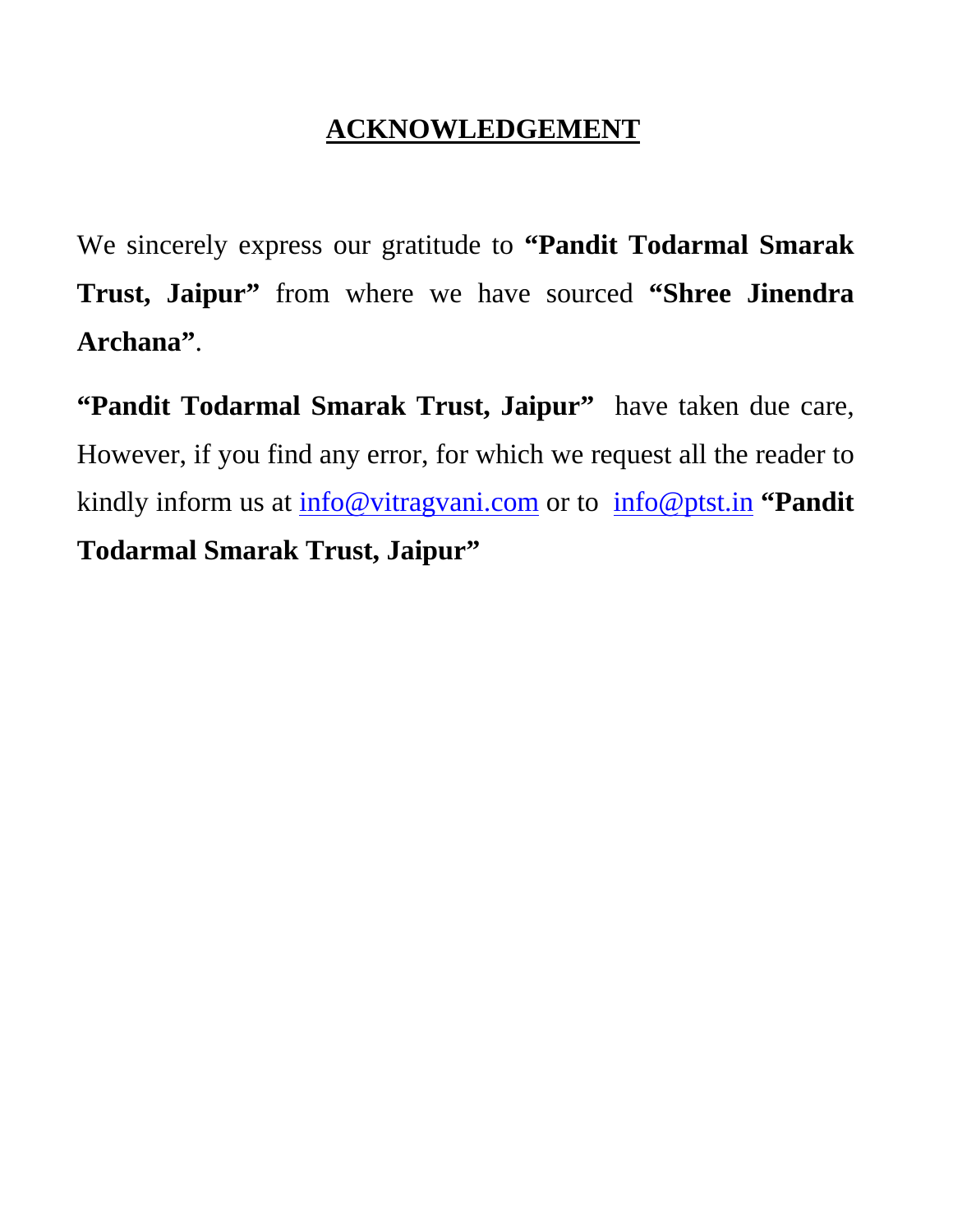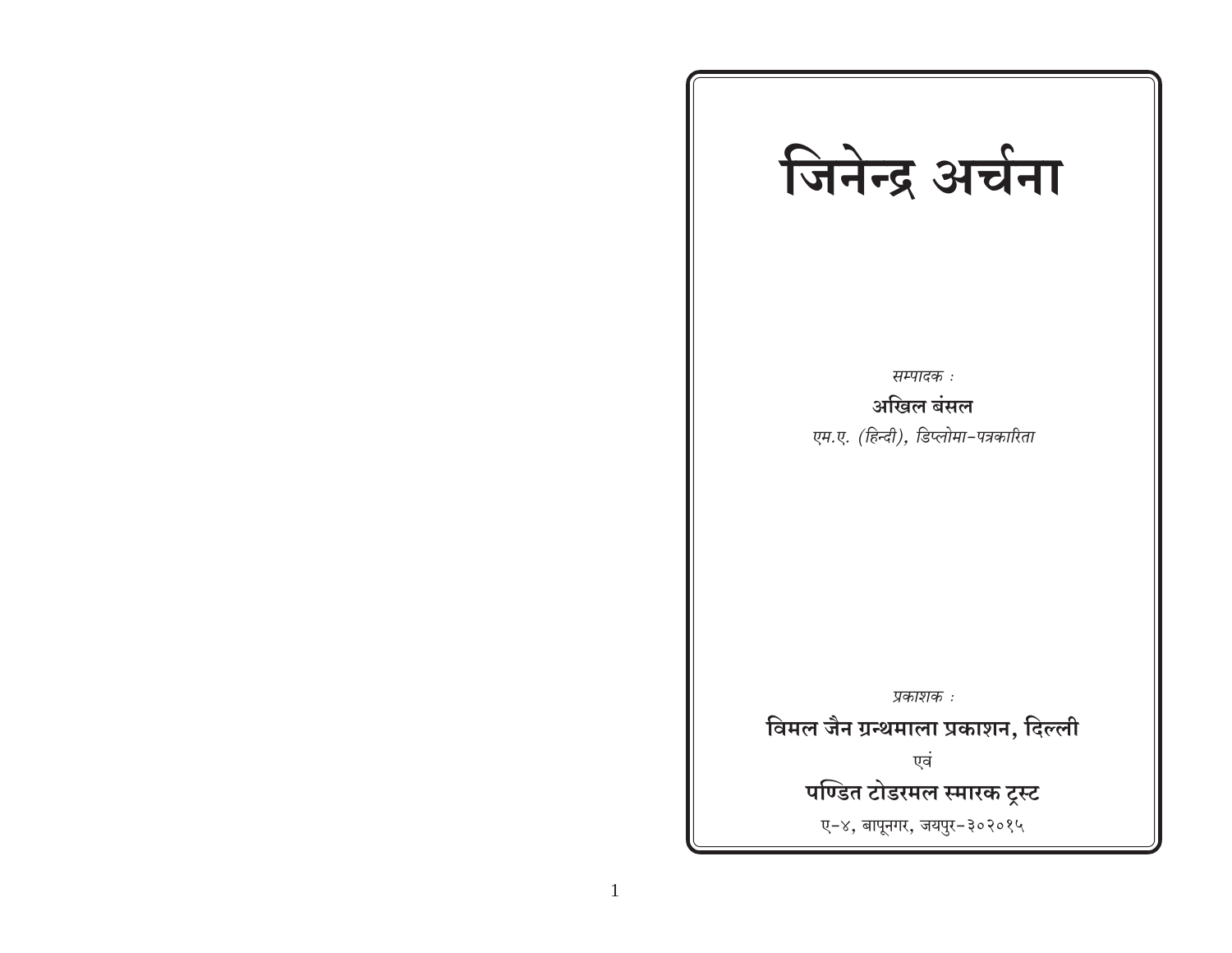| प्रथम बत्तीस संस्करण  | १ लाख ७७ हजार |
|-----------------------|---------------|
| (६ अक्टूबर से अद्यतन) |               |
| तेतीसवाँ संस्करण      | ५ हजार        |
| (१ जनवरी, २००७ )      |               |

योग

१ लाख ८२ हजार

|                    | प्रस्तुत संस्करण की कीमत                      |
|--------------------|-----------------------------------------------|
|                    | कम करने वाले दातारों की सूची                  |
|                    | १. श्री दि. जैन नेमिनाथ पंचकल्याणक            |
|                    | समिति, किशनगढ़<br>२,१००१                      |
|                    | २. श्री कुन्दकुन्द दि. जैन मुमुक्षु मण्डल     |
|                    | ट्रस्ट, टीकमगढ़<br>२,१०१                      |
| मूल्य : तीस रुपए   | ३. श्री दि. जैन समाज, पीसांगन<br>२,१०१        |
|                    | ४. श्री दि. जैन समाज नर्सिंगपुरा मन्दिर       |
|                    | मन्दसौर<br>२,१०१                              |
|                    | ५. श्री शिकोहाबाद पंचकल्याणक                  |
|                    | समिति शिकोहाबाद<br>१,१०१                      |
|                    | ६. श्री मनोहरलाल काला अमृत                    |
|                    | महोत्सव समिति, इन्दौर<br>१,१०१                |
|                    | ७. श्री कुन्दकुन्द कहान दि. जैन मुमुक्षु      |
|                    | ट्रस्ट, दादर मुम्बई<br>8,008                  |
|                    | ८. श्री दि. जैन कुन्दकुन्द परमागम ट्रस्ट      |
|                    | साधनानगर, इन्दौर<br>१,००१                     |
|                    | ९. श्रीमती कुसुम जैन ध.प. विमलकुमारजी         |
|                    | जैन, 'नीरू केमिकल्स, दिल्ली<br>8,008          |
|                    | १०. श्रीशान्तिनाथजी सोनाज परिवार अकलूज<br>५०१ |
| मुद्रक :           | ११. श्रीमती श्रीकान्ताबाई ध.प. पूनमचन्दजी     |
| प्रिण्ट 'ओ' लैण्ड, | छाबड़ा, इन्दौर<br>५०१                         |
| बाईस गोदाम, जयपुर  | कुल राशि<br>१४,५११                            |

## प्रकाशकीय

(तेतीसवाँ पुनर्सम्पादित संस्करण)

देवाधिदेव जिनेन्द्र भगवान की अर्चना में समर्पित सर्वाधिक बिक्रीवाली कृति 'जिनेन्द्र अर्चना' को नये परिवेश में प्रस्तुत करते हुए हम अत्यधिक गौरव एवं प्रसन्नता का अनुभव कर रहे हैं।

जिनेन्द्र पूजन गृहस्थ/श्रावक के षट् आवश्यक कर्तव्यों में सर्वप्रथम कर्तव्य है। पापों से बचने हेतु तथा वीतराग भाव के पोषण हेतु यही एकमात्र आलम्बन है, अतः समाज में हजारों वर्षों से भाव एवं द्रव्यपूजन की परम्परा चली आ रही है।

आद्य-स्तुतिकार आचार्य समन्तभद्र ने स्वयंभू-स्तोत्र जैसी अमर कृतियों में जैन न्याय सिद्धान्तों का उल्लेख करते हुए उत्कृष्टतम स्तुतियों की रचना की है। अनेक प्राचीन एवं अर्वाचीन कवियों ने भी अपनी काव्यप्रतिभा से विभिन्न प्रकार की पूजाएँ रचकर पूजन साहित्य को समृद्ध किया है, जिनमें पण्डित द्यानतराय एवं पण्डित बृन्दावनदासजी विशेष उल्लेखनीय हैं।

मुद्रण प्रणाली के विकास ने पूजन संग्रहों के प्रकाशनों को सुलभ अवसर प्रदान किये हैं; अतः समाज में सैकड़ों पूजन संग्रह उपलब्ध हैं। इस संकलन का प्रथम संस्करण ६ अक्टूबर १९८१ को प्रकाशित किया गया था। तब से अबतक इसके बत्तीस संस्करण प्रकाशित हो चुके हैं, जो इसकी उपयोगिता एवं लोकप्रियता का प्रबल प्रमाण हैं। समाज ने अपनी जिनेन्द्र भक्ति की अभिव्यक्ति और पुष्टि में इस संकलन का भरपूर उपयोग करके हमें प्रोत्साहित किया है, अतः हम उनके प्रति कृतज्ञता व्यक्त करते हैं।

हमारे अनेक सुधी पाठकों द्वारा इसके संबंध में समय–समय पर अनेक सुझाव प्राप्त होते रहे हैं, जिन्हें ध्यान में रखते हुए इस तैतीसवें संस्करण में आवश्यक संशोधन कर दिये गये हैं तथा आवश्यक सामग्री जोडकर इसे और भी अधिक उपयोगी बना दिया गया है।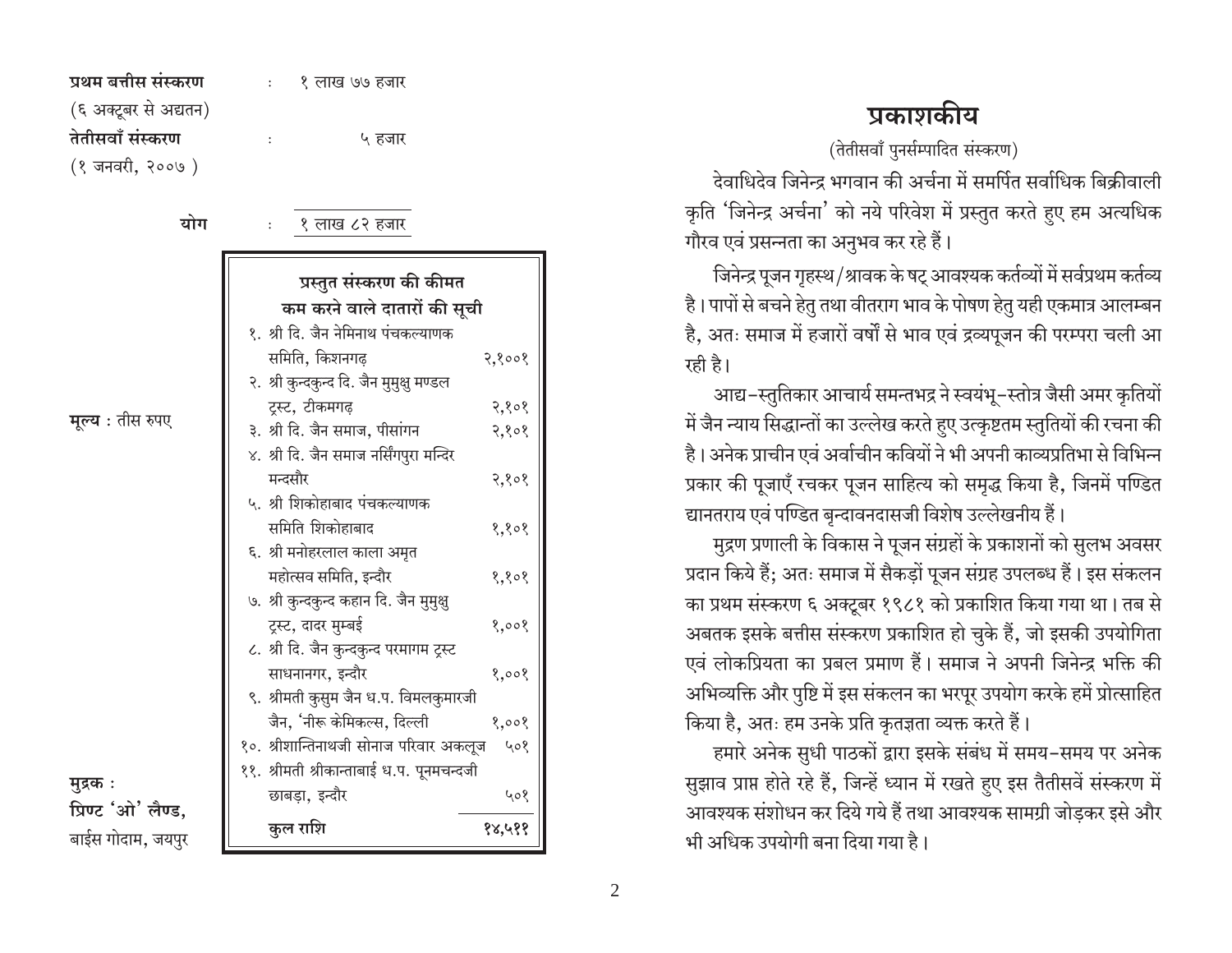श्री अखिल बंसल इस कृति के आद्य सम्पादक हैं। कृति के नवीन संस्करण के परिमार्जन तथा इसे आकर्षक कलेवर में प्रस्तुत करने में उनका विशेष योगदान रहा है: अतः हम उनके आभारी हैं।

तत्त्वार्थसूत्र, भक्तामर एवं जिनेन्द्र वन्दना के समावेश से यह संकलन विशेष उपयोगी तो था ही, बाबू जुगलकिशोरजी 'युगल' कृत नीरव निर्झर तथा सिद्ध पूजन और श्री राजमलजी पवैया कृत प्रमुख पर्व पूजनों को सम्मिलित किये जाने से कृति की उपयोगिता और भी अधिक बढ़ गई है। पण्डित रतनचन्दजी भारिल्ल कृत जिनपूजन रहस्य को भी इसमें समाविष्ट कर इसे पूर्ण रूप से उपयोगी बनाने का प्रयास किया गया है । भक्ति खण्ड को भी पुनर्सम्पादित किया गया है। प्रत्येक पूजन को नये पृष्ठ से आरम्भ किया गया है तथा खाली स्थानों में महत्त्वपूर्ण भक्तियाँ दी गई हैं। भक्तियों को वर्गीकृत करके उनकी सूची भी अलग से दी गई है, अतः उनका उपयोग जिनेन्द्र भक्ति में सरलतापूर्वक किया जा सकता है।

यद्यपि पूजनों, स्तवनों एवं जिनवाणी संग्रह की समाज में कमी नहीं है, फिर भी इस संकलन की अपनी एक अलग विशेषता है। यही कारण है कि समाज की प्रबल माँग निरन्तर बनी रहती है और इसकी पूर्ति में हमें लगभग हर वर्ष ही इसे प्रकाशित करना पड़ता है। अबतक यह कृति १ लाख ७२ हजार की संख्या में जन–जन तक पहुँच चुकी है, जो इसकी लोकप्रियता को दर्शाती है। इस कृति को और अधिक उपयोगी बनाने हेतु आपके सुझाव सादर आमंत्रित हैं।

आशा है, प्रस्तुत तेतीसवाँ संस्करण पाठकों को अधिकतम सन्तुष्ट करते हुए उनकी साधना में विशेष उपयोगी सिद्ध होगा।

| विमलकुमार जैन                       | ब्र. यशपाल जैन (एम.ए.)          |
|-------------------------------------|---------------------------------|
| मंत्री                              | प्रकाशन मंत्री                  |
| विमल जैन ग्रन्थमाला प्रकाशन, दिल्ली | पं. टोडरमल स्मारक ट्रस्ट, जयपुर |

विषय

| ।वषय-सूच।            |                                        |                      |              |
|----------------------|----------------------------------------|----------------------|--------------|
| (स्तवन खण्ड)         |                                        |                      |              |
| विषय                 |                                        | लेखक                 | पृष्ठ संख्या |
| १.                   | जिनपूजन रहस्य                          | पं. रतनचंद भारिल्ल   | ९            |
| २.                   | जिनेन्द्र वंदना                        | डॉ. हुकमचन्द भारिल्ल | X٢           |
|                      | ३. दर्शन पाठ                           |                      | ५४           |
|                      | ४. देवस्तुति (प्रभु पतितपावन)          | श्री बुधजन           | ५५           |
| ५.                   | दर्शनस्तुति (अतिपुण्य उदय)             | श्री अमरचन्दजी       | ५६           |
| $\boldsymbol{\xi}$ . | दर्शन स्तुति (सकलज्ञेय)                | पं. दौलतरामजी        | 49           |
| 9.                   | देव स्तुति (अहो जगत)                   | पं. भूधरदासजी        | ५९           |
|                      | ८. दर्शन दशक (देखे श्री जिनराज)        | श्री साहिबराय जी     | $\xi$ o      |
|                      | ९. दर्शन पाठ (दर्शन श्री देवाधिदेव का) | श्री युगलजी          | ६३           |
|                      | १०. आराधना पाठ (मैं देव नित)           | पं. द्यानतराय        | $\xi\lambda$ |
|                      | ११. देव स्तुति (वीतराग सर्वज्ञ हितंकर) |                      | ६५           |
|                      | (पूजन खण्ड)                            |                      |              |
|                      | १२. जलाभिषेक पाठ                       | श्री हरजसरायजी       | $\xi \xi$    |
|                      | १३. प्रतिमा प्रक्षाल पाठ               | पं. अभयकुमारजी       | ६९           |
|                      | १४. विनयपाठ                            |                      | 50           |
|                      | १५. पूजा पीठिका (संस्कृत)              |                      | $80^{\circ}$ |
|                      | १६. पूजा पीठिका (हिन्दी)               |                      | $\infty$     |
|                      | १७. स्वस्ति मंगल पाठ                   |                      | ८०           |
|                      | १८. देव-शास्त्र-गुरु पूजन              | पण्डित द्यानतरायजी   | ८३           |
|                      | १९. देव-शास्त्र-गुरु पूजन              | श्री युगलजी          | ८७           |
|                      | २०. देव-शास्त्र-गुरु पूजन              | डॉ. हुकमचन्द भारिल्ल | ९१           |
|                      |                                        |                      |              |

| २०. देव-शास्त्र-गुरु पूजन                           | डॉ. हुकमचन्द भारिल्ल | ९१  |
|-----------------------------------------------------|----------------------|-----|
| २१. देव-शास्त्र-गुरु पूजन                           | अखिल बंसल            | ९५  |
| २२. समुच्चय पूजन                                    | ब्र. सरदारमलजी       | ९८  |
| २३. पंच परमेष्ठी पूजन                               | श्री राजमलजी पवैया   | १०१ |
| २४. सिद्धपूजन                                       | आचार्य पद्मनन्दि     | १०४ |
| २५. सिद्धपूजन                                       | डॉ. हुकमचन्द भारिल्ल | १०९ |
| २६. सिद्धपूजन                                       | श्री युगलजी          | ११३ |
| २७.   विदेहक्षेत्र स्थित विद्यमान बीस तीर्थंकर पूजन | पण्डित द्यानतरायजी   | ११७ |
| २८. श्री वर्तमान चौबीसी पूजन                        | कविवर वृन्दावनदासजी  | १२० |
| २९. सीमन्धर पूजन                                    | डॉ. हुकमचन्द भारिल्ल | १२३ |
| ३०. दशलक्षण धर्म पूजन                               | पण्डित द्यानतरायजी   | १२७ |
| ३१. सम्यक्रत्नत्रय धर्म पूजन                        | पण्डित द्यानतरायजी   | १३३ |
| ३२. सोलहकारण पूजन                                   | पण्डित द्यानतरायजी   | 888 |
| ३३. पंचमेरु पुजन                                    | पण्डित द्यानतरायजी   | 888 |

 $\mathbf{V}$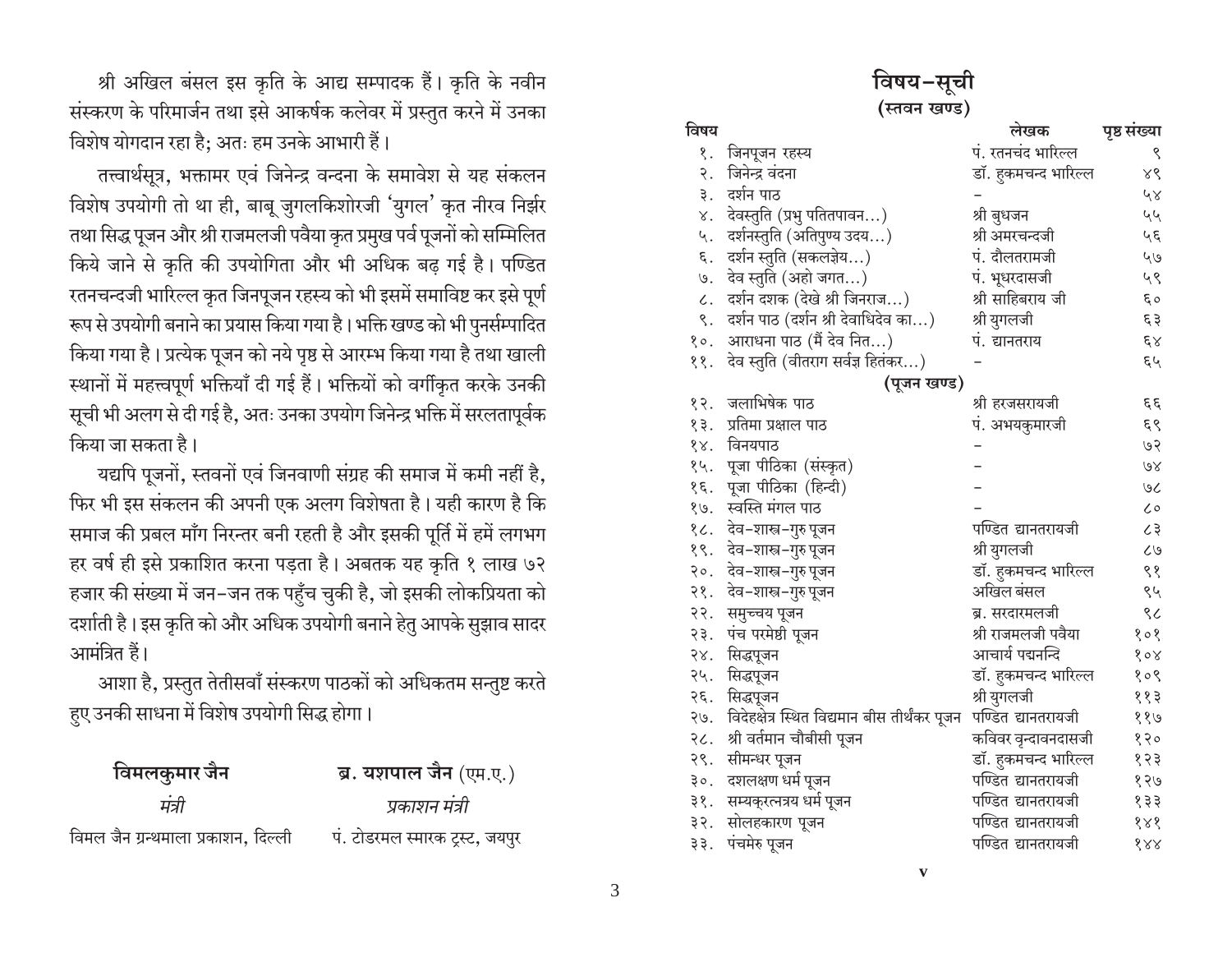| ३४.              | नन्दीश्वरद्वीप पूजन               | पण्डित द्यानतरायजी       | 880                  |
|------------------|-----------------------------------|--------------------------|----------------------|
| ३५.              | श्री आदिनाथ जिनपूजन               | पण्डित जिनेश्वरदासजी     | १५१                  |
| ३६.              | श्री चन्द्रप्रभ जिनपूजन           | पण्डित वृन्दावनदासजी     | १५५                  |
| ३७.              | चैतन्य वन्दना                     | पं. अभयकुमारजी           | १५९                  |
| ३८.              | श्री शान्तिनाथ जिनपूजन            | पण्डित वृन्दावनदासजी     | १६०                  |
| ३९.              | श्री पार्श्वनाथ जिनपूजन           | पण्डित बख्तावरमलजी       | $\delta \xi \lambda$ |
| γο.              | श्री वर्धमान जिनपूजन              | पण्डित वृन्दावनदासजी     | १६९                  |
| $x_{\delta}$ .   | श्री महावीर पूजन                  | डॉ. हुकमचन्द भारिल्ल     | १७३                  |
| 85               | श्री महावीर पूजन                  | अखिल बंसल                | १७७                  |
| $x3$ .           | श्री पंच बालयति जिनपूजन           | पं. अभयकुमारजी           | १८०                  |
| $\times \times$  | श्री बाहुबली पूजन                 | श्री राजमल पवैया         | 808                  |
| $\lambda_f$ .    | श्री सप्तऋषि पूजन                 | पण्डित रंगलालजी          | १८८                  |
| $\chi \xi$ .     | सरस्वती पूजन                      | पण्डित द्यानतरायजी       | १९२                  |
| 89.              | अक्षय तृतीया पर्व पूजन            | श्री राजमलजी पवैया       | १९५                  |
| 8C.              | रक्षाबन्धन पर्व पूजन              | श्री राजमलजी पवैया       | १९९                  |
| 88.              | वीरशासन जयन्ती पर्व पूजन          | श्री राजमलजी पवैया       | 508                  |
| ५०.              | क्षमावाणी प <mark>ू</mark> जन     | श्री राजमलजी पवैया       | २०८                  |
| ५१.              | दीपमालिका पर्व पूजन               | श्री राजमलजी पवैया       | २१४                  |
| ५२.              | श्रुतपंचमी पर्व पूजन              | श्री राजमलजी पवैया       | २१९                  |
| ५३.              | निर्वाणक्षेत्र पूजन               | पण्डित द्यानतरायजी       | २२३                  |
| 48.              | निर्वाण काण्ड भाषा                | भैया भगवतीदासजी          | २२६                  |
| ५५.              | स्वयभू-स्तोत्र (भाषा)             | श्री द्यानतरायजी         | २२८                  |
| ५६.              | चौबीस तीर्थंकरों के अर्घ्य        |                          | २३०                  |
| ५७.              | अकृत्रिम चैत्यालयों के अर्घ्य     |                          | २३७                  |
| 46.              | अर्घ्यावलि                        |                          | २३८                  |
| ५९.              | शान्ति पाठ (संस्कृत)              |                          | 588                  |
| $5^{\circ}$ .    | शान्ति पाठ (हिन्दी)               |                          | २४६                  |
| $\xi$ ?.         | शान्ति पाठ (लघु)                  |                          | २४८                  |
|                  | (आध्यात्मिक पाठ एवं भावना खण्ड)   |                          |                      |
| $\xi$ ?.         | नीरव निर्झर (सामायिक पाठ)         | श्री युगलजी              | २४९                  |
| $\xi$ $\xi$ .    | अमूल्य तत्त्व विचार               | अनुवाद - श्री युगलजी     | २५२                  |
| $\xi \chi$ .     | आलोचना पाठ                        | श्री जौहरीलालजी          | २५३                  |
| $\xi$ ų.         | मेरी भावना                        | श्री जुगलकिशोरजी मुख्तार | २५६                  |
| $\xi \xi$ .      | वैराग्य भावना (वज्रनाभ चक्रवर्ती) | अनु. पण्डित भूधरदासजी    | २५८                  |
| $\xi$ $\theta$ . | छहढाला                            | पण्डित दौलतरामजी         | २६१                  |
| $\epsilon$ c.    | भक्तामर-स्तोत्र                   | आचार्य मानतुंग           | २७३                  |
| $\xi$ ?.         | भक्तामर-स्तोत्र (हिन्दी)          | पण्डित हेमराजजी          | २८०                  |
| $\circ$ .        | पार्श्वनाथ-स्तोत्र                | पं. द्यानतरायजी          | २८७                  |
| 98.              | महावीराष्टक स्तोत्र               | कविवर भागचन्द            | २८८                  |

| 93.             | मंगलाष्टक                        |                        | २८९ |
|-----------------|----------------------------------|------------------------|-----|
| .50             | समाधिमरण (हिन्दी)                | पण्डित सूरचन्दजी       | २९१ |
| 98.             | बारह भावना                       | पण्डित जयचन्दजी छाबड़ा | ३०० |
| 96.             | बारह भावना                       | पण्डित भूधरदासजी       | ३०१ |
| 30              | तत्त्वार्थ सूत्र                 | आचार्य उमास्वामी       | ३०२ |
|                 | (भक्ति खण्ड)                     |                        |     |
|                 | देव भक्ति                        |                        |     |
| ७७.             | एक तुम्हीं आधार हो जग में        | सौभाग्यमलजी            | ३१४ |
| 30.             | तिहारे ध्यान की मूरत             |                        | ३१४ |
| 98.             | मेरे मन मन्दिर में आन            |                        | ३१५ |
| $\zeta \circ$ . | निरखो अंग-अंग जिनवर              |                        | ३१५ |
| ८१.             | आओ जिन मन्दिर में आओ             |                        | ३१६ |
| ८२.             | प्रभु हम सब का एक                | पंकजजी                 | ३१७ |
| $\zeta$ ३.      | धन्य धन्य आज घड़ी कैसी सुखकार है | सौभाग्यमलजी            | ३१७ |
| $\zeta$ .       | वीर प्रभु के ये बोल तेरा प्रभु   |                        | ३१८ |
| ८५.             | आज हम जिनराज तुम्हारे द्वारे आये | पकजजी                  | ३१८ |
|                 | शास्त्र भक्ति                    |                        |     |
| 25              | हे जिनवाणी माता तुमको लाखों      | शिवरामजी               | ३१९ |
| ८७.             | जिनवर चरण भक्ति वर गंगा          | मानिकचंदजी             | ३१९ |
| $\mathcal{U}.$  | जिनवाणी माता रत्नत्रय            | जयकुमारजी              | ३२० |
| 28.             | जिन-वैन सुनत मोरी भूल            | पं. दौलतरामजी          | ३२१ |
| $\zeta \circ$ . | जिनवाणी माता दर्शन की            |                        | ३२१ |
| ९१.             | महिमा है अगम जिनागम की           | पं. भागचंदजी           | ३२२ |
| ९२.             | चरणों में आ पड़ा                 | सुदर्शनजी              | ३२२ |
| ९३.             | नित पीज्यो धीधारी                | पं. दौलतरामजी          | ३२२ |
| $\sqrt{8}$      | साँची तो गंगा यह                 | पं. भागचन्दजी          | ३२३ |
| ९५.             | धन्य धन्य है घड़ी आज की          | पं. भागचन्दजी          | ३२३ |
| ९६.             | केवलि-कन्ये                      | ज्ञानानन्दजी           | ३२४ |
|                 | ९७. धन्य-धन्य जिनवाणी माता       |                        | ३२५ |
| 36.             | धन्य-धन्य वीतराग वाणी            |                        | ३२५ |
| $\zeta$         | सुनकर वाणी जिनवर की म्हारे       | पं. बुधजन              | ३२६ |
|                 | १००. मुख ओंकार धुनि              | पं. बनारसीदास          | ३२६ |
|                 | १०१. भ्रात जिनवाणी सम नहिं आन    | नन्दलालजी              | ३२७ |
|                 | गुरु भक्ति                       |                        |     |
|                 | १०२. ऐसे साधु सुगुरु कब मिलि हैं | पं. भागचन्दजी          | ३२८ |
|                 | १०३. धन-धन जैनी साधु जगत के      | पं. भागचन्दजी          | ३२८ |
|                 | १०४. परम गुरु बरसत ज्ञान झरी     | पं. द्यानतरायजी        | ३२८ |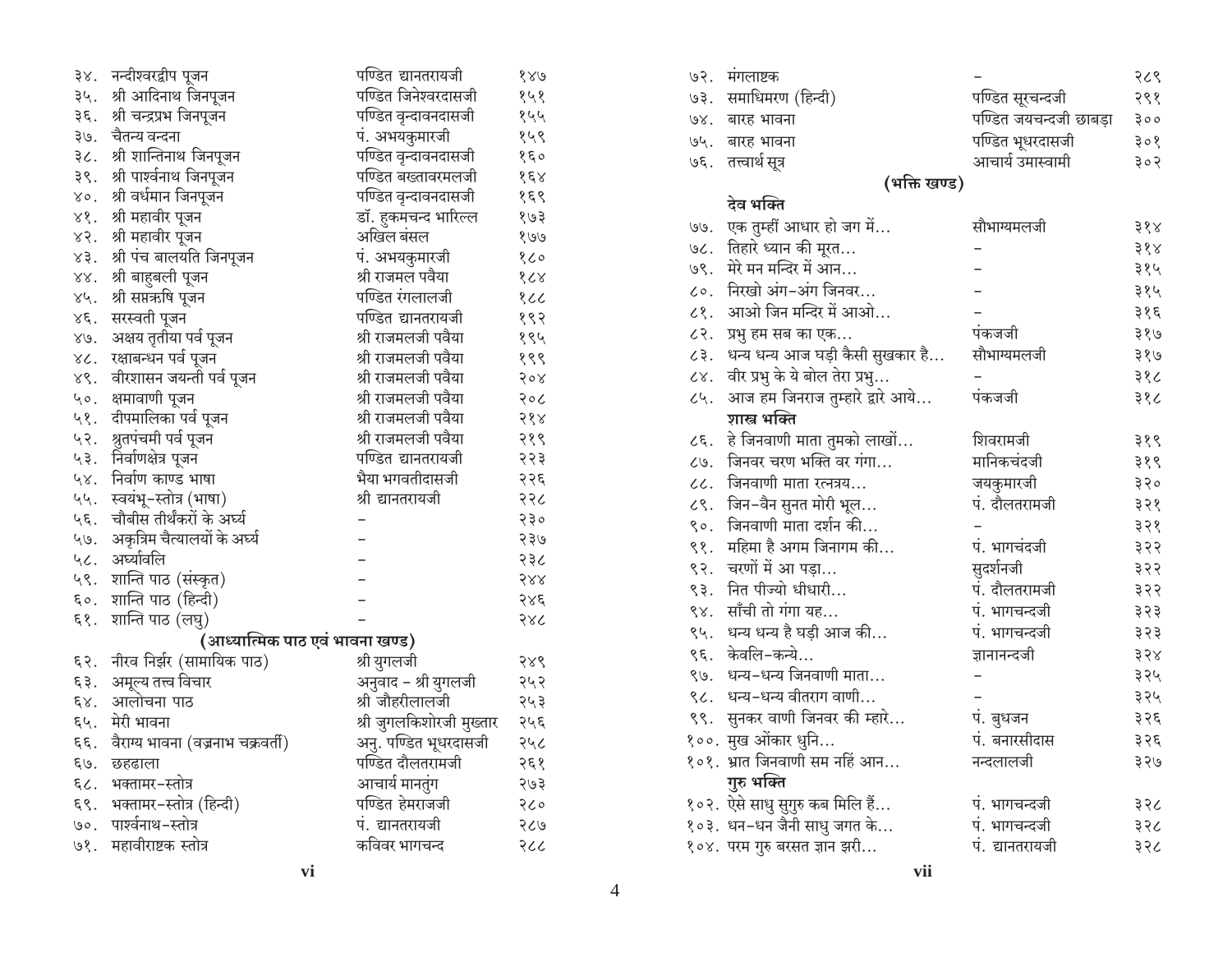| १०५. वे मुनिवर कब मिलि हैं               | पं. भूधरदासजी   | ३२९              |
|------------------------------------------|-----------------|------------------|
| १०६. ऐसे मुनिवर देखे वन में              |                 | ३२९              |
| १०७. परम दिगम्बर मुनिवर                  |                 | ३२९              |
| १०८. संत साधु बन के विचरूँ               |                 | ३३०              |
| १०९. धन्य मुनीश्वर आतम हित में           |                 | ३३०              |
| ११०. म्हारा परम दिगम्बर मुनिवर आया       | सौभाग्यमलजी     | ३३१              |
| १११. मैं परम दिगम्बर साधु के             | सौभाग्यमलजी     | ३३१              |
| ११२. नित उठ ध्याऊँ, गुण गाऊँ             | सौभाग्यमलजी     | ३३२              |
| ११३. हे परम दिगम्बर यति महागुण           | सौभाग्यमलजी     | ३३३              |
| ११४. है परम दिगम्बर मुद्रा जिनकी         | प. अभयकुमारजी   | ३३३              |
| .<br>११५. होली खेलें मुनिराज शिखर वन में | पं. भूधरदासजी   | ३३४              |
| ११६. ते गुरु मेरे मन बसो                 | पं. भूधरदासजी   | ३३४              |
| ११७. अहो जगत गुरुदेव                     | पं. भूधरदासजी   | ३३६              |
| विविध                                    |                 |                  |
| ११८. निरखत जिन चन्द्र-वदन                | पं. दौलतरामजी   | ५३               |
| ११९. आज हम जिनराज                        | पंकजजी          | ६२               |
| १२०. सुनि ठगनी माया.                     | पं. भूधरदासजी   | U                |
| १२१. श्री मुनि राजत समता संग             | पं. भागचन्दजी   | 55               |
| १२२. अब प्रभु चरण छोड़ कित जाऊँ          |                 | 35               |
| १२३. प्रभु पै यह वरदान सुपाऊँ            | पं. भागचन्दजी   | $\delta \lambda$ |
| १२४. अशरीरी सिद्ध भगवान                  |                 | ११२              |
| १२५. मैं महापुण्य उदय से                 |                 | ११९              |
| १२६. करलो जिनवर का गुणगान                |                 | १२२              |
| १२७. देखो जी आदीश्वर स्वामी              | पं. दौलतरामजी   | १३२              |
| १२८. श्री अरिहन्त छवि लखि                | जिनेश्वरदासजी   | 880              |
| १२९. मैंने तेरे ही भरोसे                 |                 | 883              |
| १३०. रोम-रोम पुलकित हो जाय               |                 | १५०              |
| १३१. चाह मुझे है दर्शन की                |                 | 38               |
| १३२. जिन प्रतिमा जिनवर-सी कहिए           | भैया भगवतीदासजी | १७६              |
| १३३. चरखा चलता नाहीं                     | पं. भूधरदासजी   | १८३              |
| १३४. श्री जिनवर पद ध्यावें जे नर         | पं. भागचन्दजी   | १९१              |
| १३५. परमेष्ठी वन्दना                     |                 | 688              |
| १३६. वन्दों अद्भुत चन्द्रवीर जिन         | पं. दौलतरामजी   | २१३              |
| १३७. हे जिन तेरो सुजस उजागर              | पं. दौलतरामजी   | २२५              |
| १३८. थॉंकी उत्तम क्षमा पै                |                 | २३६              |
| १३९. दरबार तुम्हारा मनहर है              | वृद्धिचंदजी     | २४३              |
| १४०. नाथ तुम्हारी पूजा में सब            |                 | २४७              |
| १४१. दया दान पूजा शील                    |                 | २८६              |
| १४२. श्री सिद्धचक्र माहात्म्य            | पं. रतनचन्दजी   | २९९              |
| १४३. हमको भी बुलवालो स्वामी सिद्धों      |                 | ३१३              |

• पण्डित रतनचन्द भारिल्ल

देवपूजा : क्या/क्यों/कैसे?

''देवपूजा गुरूपास्ति स्वाध्यायः संयमस्तपः ।

दानं चेति गृहस्थानां षट्कर्माणि दिने-दिने ।।'

देवपूजा, गुरु-उपासना, स्वाध्याय, संयम, तप और दान - ये छह आवश्यक कार्य गृहस्थों को प्रतिदिन करना चाहिए।''

यह पावन आदेश आचार्य पद्मनन्दि का है। इसमें देवपूजा को प्रथम स्थान प्राप्त है ।

वह देव पूजा क्या है? कितने प्रकार की है? किस देव की की जाती है? क्यों की जाती है? कैसे की जाती है? पूजन का वास्तविक प्रयोजन क्या है? और मोक्षमार्ग में इसका क्या स्थान है? आदि बातें सभी धर्मप्रेमी बन्धुओं को जानने योग्य हैं।

पूजन शब्द का अर्थ आज बहत ही संकुचित हो गया है। पूजन को आज एक क्रिया विशेष से जोड़ दिया गया है; जबकि पूजन में पंच परमेष्ठी की वंदना, नमस्कार, स्तुति, भक्ति तथा जिनवाणी की सेवा व प्रचार-प्रसार करना, जैनधर्म की प्रभावना करना. जिनमन्दिर एवं जिनप्रतिमा का निर्माण करना-कराना आदि अनेक कार्य सम्मिलित हैं।

जिनमार्ग में सच्ची श्रद्धा ही वास्तविक जिनपूजन है।

भक्ति और पूजा का स्वरूप दर्शाते हुए आचार्य अपराजित लिखते हैं -

र्'का भक्ति पूजा? अर्हदादि गुणानुरागो भक्तिः । पूजा द्विप्रकारा – द्रव्यपूजा भावपूजा चेति । गन्धपुष्पधूपाक्षतादिदानं अर्हदाद्युद्दिश्य

१. पद्मनन्दि पंचविशति (उपासक संस्कार), पृष्ठ १२८, श्लोक सं. – ७।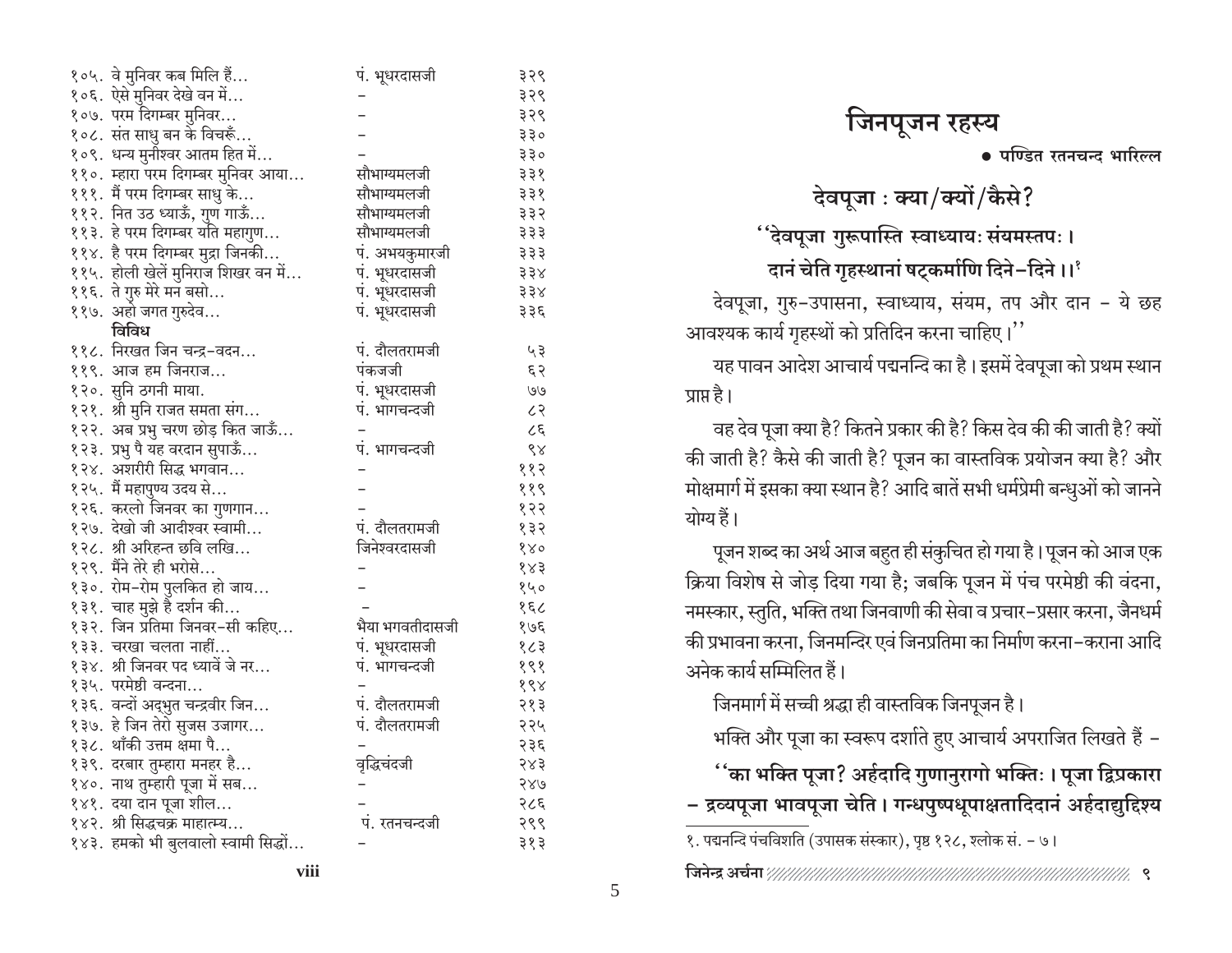द्रव्यपूजा, अभ्युत्थान– प्रदक्षिणीकरणप्रणमनादिका कायक्रिया च वाचा गुणसंस्तवनं च । भावपूजा मनसा तद्गुणानुस्मरणम् ।''

प्रश्न – भक्ति और पूजा किसे कहते हैं?

उत्तर – अरहन्त आदि के गुणों में अनुराग भक्ति है। पूजा के दो प्रकार हैं - द्रव्यपूजा और भावपूजा।

अरहन्त आदि का उद्देश्य करके गंध, पुष्प, धूप, अक्षतादि अर्पित करना द्रव्यपूजा है तथा उनके आदर में खडे होना, प्रदक्षिणा करना, प्रणाम करना आदि शारीरिक क्रिया और वचन से गुणों का स्तवन भी द्रव्यपूजा है तथा मन से उनके गुणों का स्मरण भावपूजा है।''

द्रव्यपूजा व भावपूजा के सम्बन्ध में पं. सदासुखदासजी लिखते हैं :-

''अरहन्त के प्रतिबिम्ब का वचन द्वार से स्तवन करना, नमस्कार करना, तीन प्रदक्षिणा देना, अंजुलि मस्तक चढ़ाना, जल–चन्दनादिक अष्टद्रव्य चढ़ाना; सो द्रव्यपूजा है।

अरहन्त के गुणों में एकाग्रचित्त होकर, अन्य समस्त विकल्प छोड़कर गुणों में अनुरागी होना तथा अरहन्त के प्रतिबिम्ब का ध्यान करना; सो भावपूजा है।''

उक्त कथन में एक बात अत्यन्त स्पष्ट रूप से कही गई है कि – अष्टद्रव्य से की गई पूजन तो द्रव्यपूजन है ही, साथ ही देव-शास्त्र-गुरु की वन्दना करना, नमस्कार करना, प्रदक्षिणा देना, स्तुति करना आदि क्रियायें भी द्रव्यपूजन हैं।

जिनेन्द्र भगवान की पूजन भगवान को प्रसन्न करने के लिए नहीं, अपने चित्त की प्रसन्नता के लिए की जाती है; क्योंकि जिनेन्द्र भगवान तो वीतरागी होने से किसी से प्रसन्न या नाराज होते ही नहीं हैं। हाँ, उनके गुणस्मरण से हमारा मन अवश्य पवित्र हो जाता है।

इस सन्दर्भ में आचार्य समन्तभद्र का निम्न कथन द्रष्टव्य है –

- १. भगवती आराधना, गाथा ४६ की विजयोदया टीका।
- २. रत्नकरण्ड श्रावकाचार, श्लोक ११९ की टीका, पृष्ठ २०८।

र्''न पूजयार्थस्त्वयि वीतरागे, न निन्दया नाथ! विवान्त वैरे। तथापि ते पुण्य गुणस्मृतिर्नः, पुनाति चित्तं दुरिताज्जनेभ्यः ।।'

यद्यपि जिनेन्द्र भगवान वीतराग हैं, अतः उन्हें अपनी पूजा से कोई प्रयोजन नहीं है तथा वैर रहित हैं, अतः निन्दा से भी उन्हें कोई प्रयोजन नहीं है; तथापि उनके पवित्र गुणों का स्मरण पापियों के पापरूप मल से मलिन मन को निर्मल कर देता है।''

कुछ लोग कहते हैं कि - यद्यपि भगवान कुछ देते नहीं हैं, तथापि उनकी भक्ति से कुछ न कुछ मिलता अवश्य है। इसप्रकार वे जिनपूजा को प्रकारान्तर से भोगसामग्री की प्राप्ति से जोड़ देते हैं; किन्तु उक्त छन्द में तो अत्यन्त स्पष्ट रूप से कहा गया है कि – उनकी भक्ति से भक्त का मन निर्मल हो जाता है। मन का निर्मल हो जाना ही जिनपूजा-जिनभक्ति का सच्चा फल है। ज्ञानीजन तो अशुभभाव व तीव्रराग से बचने के लिए ही भक्ति करते हैं।

इस सन्दर्भ में आचार्य अमृतचन्द की निम्नांकित पंक्तियाँ द्रष्टव्य हैं –

''अयं हि स्थूललक्ष्यतया केवलभक्तिप्रधानस्याज्ञानिनो भवति । उपरितन–भूमिकायामलब्धास्पदस्यास्थानरागनिषेधार्थं तीव्ररागज्वर– विनोदार्थं वा कदाचिज्ज्ञानिनोऽपि भवतीति ।

इसप्रकार का राग मुख्यरूप से मात्र भक्ति की प्रधानता और स्थूल लक्ष्यवाले अज्ञानियों को होता है। उच्चभूमिका में स्थिति न हो तो तब तक अस्थान का राग रोकने अथवा तीव्ररागज्वर मिटाने के हेतु से कदाचित् ज्ञानियों को भी होता है। $"$ 

उक्त दोनों कथनों पर ध्यान देने से यह बात स्पष्ट होती है कि आचार्य अमृतचन्द्र तो कुस्थान में राग के निषेध और तीव्ररागज्वर निवारण की बात कहकर नास्ति से बात करते हैं और उसी बात को आचार्य समन्तभद्र चित्त की निर्मलता की बात कहकर अस्ति से कथन करते हैं।

१. स्वयंभू स्तोत्र, छन्द ५७।

२. पंचास्तिकाय, गाथा १३६ की टीका।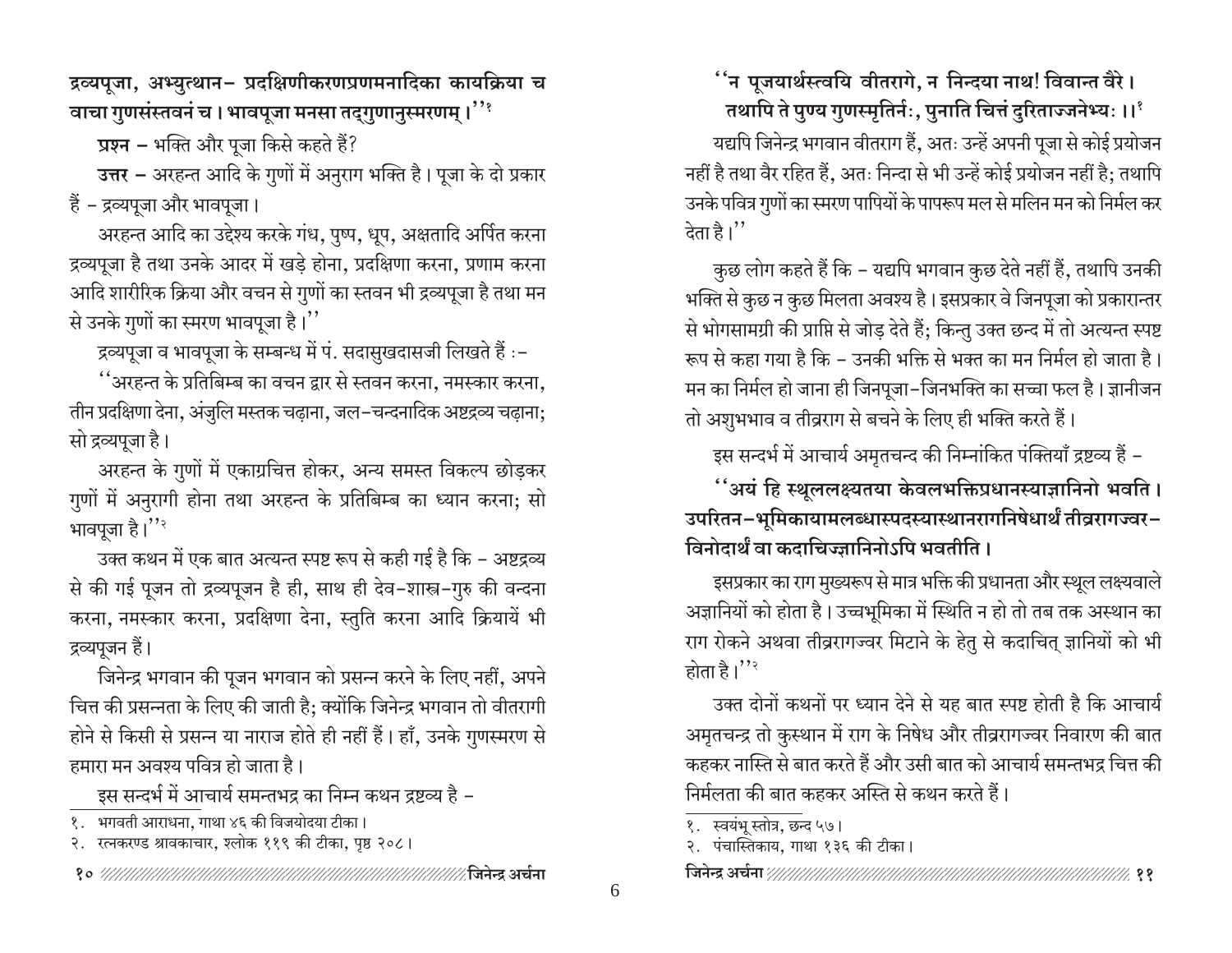कला उदोत होत काम जामिनी पलाई।।निरखत.।।<sup>२</sup> जिनेन्द्र भगवान का भक्त जिनप्रतिमा के दर्शन के निमित्त से हुई अपूर्व उपलब्धि से भावविभोर होकर कहता है कि – जिनेन्द्र भगवान के मुखचन्द्र के निरखते ही मुझे अपने स्वरूप को समझने की रुचि जागृत हो गई तथा ज्ञानरूपी सूर्य की कला के प्रकट होने से मेरा मोह एवं काम भी पलायन कर गया है।''

ज्ञानीजन यद्यपि लौकिक प्रयोजनों की पूर्ति के लिए जिनेन्द्र–भक्ति कदापि नहीं करते, तथापि मूल प्रयोजनों की पूर्ति के साथ-साथ उनके लौकिक प्रयोजनों की पूर्ति भी होती है; क्योंकि शुभभाव और मन्दराग की स्थिति में नहीं चाहते हुए भी जो पुण्य बँधता है, उसके उदयानुसार यथासमय थोड़ी-बहुत लौकिक अनुकूलतायें भी प्राप्त होती ही हैं। लौकिक अनुकूलता का अर्थ मात्र अनुकूल भोगसामग्री की प्राप्ति ही नहीं है, अपितु धर्मसाधन और आत्मसाधन के अनुकूल वातावरण की प्राप्ति भी है।

इसप्रकार हम देखते हैं कि जिनेन्द्र भगवान का भक्त भोगों का भिखारी तो होता ही नहीं है, वह भगवान से भोगसामग्री की माँग तो करता ही नहीं है; साथ में उसकी भावना मात्र शुभभाव की प्राप्ति की भी नहीं होती, वह तो एकमात्र वीतरागभाव का ही इच्छुक होता है; तथापि उसे पूजन और भक्ति के काल में सहज हुए शुभभावानुसार पुण्य-बंध भी होता है और तदनुसार आत्मकल्याण की निमित्तभूत पारमार्थिक अनुकूलताएँ व अन्य लौकिक अनुकूलताएँ भी प्राप्त होती हैं।

पूजा एक त्रिमुखी प्रक्रिया है। पूजा में पूज्य, पूजक एवं पूजा - ये तीन अंग प्रमुख हैं। जिसतरह सफल शिक्षा के लिए सुयोग्य शिक्षक, सजग शिक्षार्थी एवं सार्थक शिक्षा का सु–समायोजन आवश्यक है; उसी तरह पूजा का पूरा फल प्राप्त करने के लिए पूज्य, पूजक एवं पूजा का सुन्दर समायोजन जरूरी है। इसके बिना पूजा की सार्थकता संभव नहीं है। पूज्य सदृश पूर्णता एवं पवित्रता

इसप्रकार पूजन एवं भक्ति का भाव मुख्यरूप से अशुभराग व तीव्रराग से बचाकर शुभराग व मंदरागरूप निर्मलता प्रदान करता है।

यद्यपि यह बात सत्य है कि भक्ति और पूजन का भाव मुख्यरूप से शुभभाव है, तथापि ज्ञानी धर्मात्मा मात्र शुभ की प्राप्ति के लिए पूजन–भक्ति नहीं करता, वह तो जिनेन्द्र की मूर्ति के माध्यम से मूर्तिमान जिनेन्द्र देव को एवं जिनेन्द्र देव के माध्यम से निज परमात्मस्वभाव को जानकर, पहिचान कर, उसी में रम जाना, जम जाना चाहता है।

तिलोयपण्णत्ती आदि ग्रन्थों में सम्यक्त्वोत्पत्ति के कारणों में जिनबिम्ब दर्शन को भी एक कारण बताया है।

इसप्रकार हम देखते हैं कि जिनपूजा अशुभभाव से बचने के साथ-साथ सम्यक्त्वोत्पत्ति, भेदविज्ञान, आत्मानुभूति एवं वीतरागता की वृद्धि में भी निमित्तभूत है। स्तुतियों और भजनों की निम्न पंक्तियों से यह बात स्पष्ट है -''तुम गुण चिन्तत निज-पर विवेक प्रकटै, विघटें आपद अनेक।

जय परम शान्त मुद्रा समेत, भविजन को निज अनुभूति हेत।<sup>१</sup>

हे भगवन्! आपके निर्मल गुणों के चिन्तन-स्मरण करने से अपने व पराये की पहचान हो जाती है, निज क्या है और पर क्या है – ऐसा भेदज्ञान प्रकट हो जाता है और उससे अनेक आपत्तियों का विनाश हो जाता है।

हे प्रभो! आपकी परम शान्त मुद्रा भव्यजीवों को आत्मानुभूति में निमित्त कारण है।''

इस सन्दर्भ में निम्नांकित भजन की पंक्तियाँ भी द्रष्टव्य हैं –

''निरखत जिनचन्द्र−वदन स्व−पद सुरुचि आई। प्रकटी निज-आन की पिछान ज्ञान-भान की

१. पण्डित दौलतराम कृत देवस्तुति

२. पण्डित दौलतराम कृत आध्यात्मिक भजन।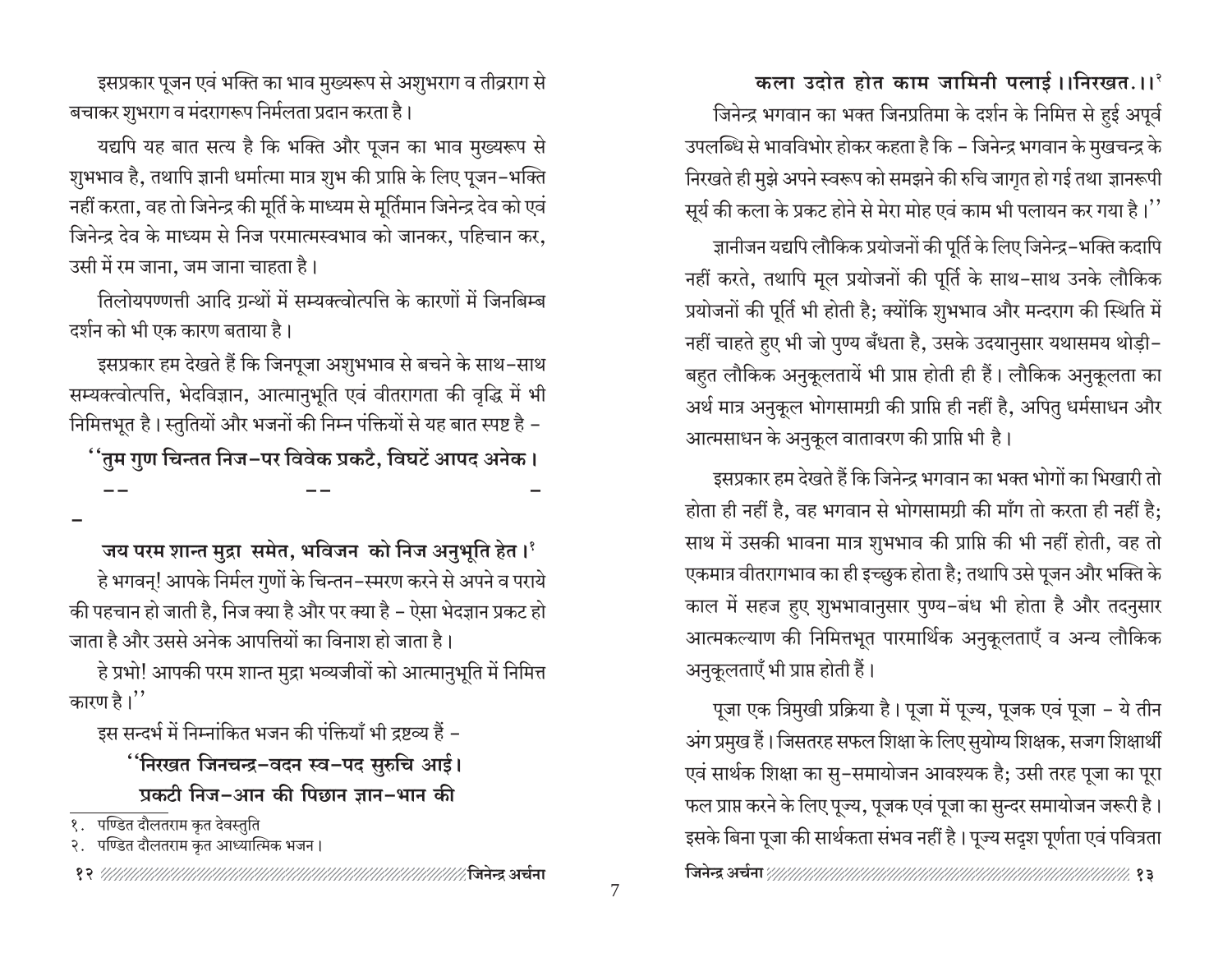प्राप्त करना ही पूजा की सार्थकता है।

जब पूजक पूजा करते समय पूज्य परमात्मा के गुणगान करता है, उनके गुणों का स्मरण करता है, उनके परमात्मा बनने की प्रक्रिया पर विचार करता है, परमात्मा के जीवनदर्शन का आद्योपान्त अवलोकन करता है, अरहन्त, सिद्ध और साधुओं के स्वरूप से अपने स्वभाव को समझने का प्रयत्न करता है: तब उसे सहज ही समझ में आने लगता है कि – ''अहो! मैं भी तो स्वभाव से परमात्मा की भाँति ही अनन्त असीम शक्तियों का संग्रहालय हैं, अनन्त गुणों का गोदाम हँ, मेरा स्वरूप भी तो सिद्ध-सदृश ही है। मैं स्वभाव की सामर्थ्य से सदा भरपूर हूँ। मुझ में परलक्ष्यी ज्ञान के कारण जो मोह–राग–द्वेष हो रहे हैं, वे दुःखरूप हैं - इसप्रकार सोचते-विचारते उसका ध्यान जब भगवान की पूर्व पर्यायों पर जाता है, तब उसे ख्याल आता है कि - ''जब शेर जैसा क्रूर पशु भी कालान्तर में परमात्मा बन सकता है तो मैं क्यों नहीं बन सकता? सभी पूज्य परमात्मा अपनी पूर्व पर्यायों में तो मेरे जैसे ही पामर थे! जब वे अपने त्रिकाली स्वभाव का आश्रय लेकर परमात्मा बन गये तो मैं भी अपने स्वभाव के आश्रय से पूर्णता व पवित्रता प्राप्त कर परमात्मा बन सकता हँ।'' इसप्रकार की चिन्तनधारा ही भक्त को जिनदर्शन से निजदर्शन कराती है, यही आत्मदर्शन होने की प्रक्रिया है, पूजन की सार्थक प्रक्रिया है।

यद्यपि पूजा स्वयं में एक रागात्मक वृत्ति है, तथापि वीतराग देव की पूजा करते समय पूजक का लक्ष्य यदा–कदा अपने वीतराग स्वभाव की ओर भी झुकता है। बस, यही पूजा की सर्वोत्कृष्ट उपलब्धि है।

पूजा में शुभराग की मुख्यता रहने से पूजक अशुभरागरूप तीव्रकषायादि पाप परिणति से बचा रहता है तथा वीतरागी परमात्मा की उपासना से सांसारिक विषय– वासना के संस्कार भी क्रमशः क्षीण होते जाते हैं और स्वभाव-सन्मुखता की रुचि से आत्मबल में भी वृद्धि होती है; क्योंकि रुचि–अनुयायी वीर्य स्फुरित होता है। अन्ततोगत्वा पूजा के रागभाव का भी अभाव करके पूजक वीतराग-सर्वज्ञ पद प्राप्त कर स्वयं पूज्य हो जाता है। इसी अपेक्षा से जिनवाणी में पूजा को पैरम्पैरिमि सुक्तियुक्ता कोरण कहा मञ्चलको (स्वोनास तीर्थंकर पूजा)

# निश्चयपूजा

निश्चयनय से तो पूज्य–पूजक में कोई भेद ही दिखाई नहीं देता। अतः इस दृष्टि से तो पूजा का व्यवहार ही संभव नहीं है। निश्चयपूजा के सम्बन्ध में आचार्यों ने जो मंतव्य प्रकट किये हैं, उनमें कुछ प्रमुख आचार्यों के विचार द्रष्टव्य हैं –

आचार्य योगीन्दु देव लिखते हैं -

### ''मणु मिलिययु परमेसरहं परमेसरु वि मणस्स । बीहि वि समरसि हूबाहूँ पूज्ज चढावहु कस्स ।।<sup>१</sup>

विकल्परूप मन भगवान आत्मा से मिल गया, तन्मय हो गया और परमेश्वरस्वरूप भगवान आत्मा भी मन से मिल गया। जब दोनों ही सम-रस हो गये तो अब कौन/किसकी पूजा करे? अर्थात् निश्चयदृष्टि से देखने पर पूज्य-पूजक का भेद ही दिखाई नहीं देता तो किसको अर्घ्य चढ़ाया जाये?'' इसीतरह आचार्य पूज्यपाद लिखते हैं -

र्''यः परात्मा स एवाऽहं योऽहं स परमस्ततः ।

अहमेव मयोपास्यो नान्यः कश्चिदिति स्थितिः ।। $^3$ 

स्वभाव से जो परमात्मा है, वही मैं हूँ तथा जो स्वानुभवगम्य मैं हूँ, वही

परमात्मा है; इसलिए मैं ही मेरे द्वारा उपास्य हूँ, दूसरा कोई अन्य नहीं।''

इसी बात को कुन्दकुन्दाचार्य देव ने अभेदनय से इसप्रकार कहा है –

**''अरुहा सिद्धायरिया उज्झाया साहु पंच पर**मेठ्ठी ।

ते वि हु चिठ्ठहि आदे तम्हा आदा हु मे सरणं ।।<sup>३</sup>

अरहन्त, सिद्ध, आचार्य, उपाध्याय और साधु - ये जो पंच परमेष्ठी हैं; वे आत्मा में ही चेष्टारूप हैं, आत्मा ही की अवस्थायें हैं; इसलिए मेरे आत्मा ही का मुझे शरण है।''

इसप्रकार यह स्पष्ट होता है कि अपने आत्मा में ही उपास्य-उपासक भाव घटित करना निश्चयपूजा है।

१. परमात्मप्रकाश १/१२३/२ २. समाधितंत्र ३१ ३. अष्टपाहुड़ : मोक्ष पाहुड़, मूल श्लोक १०४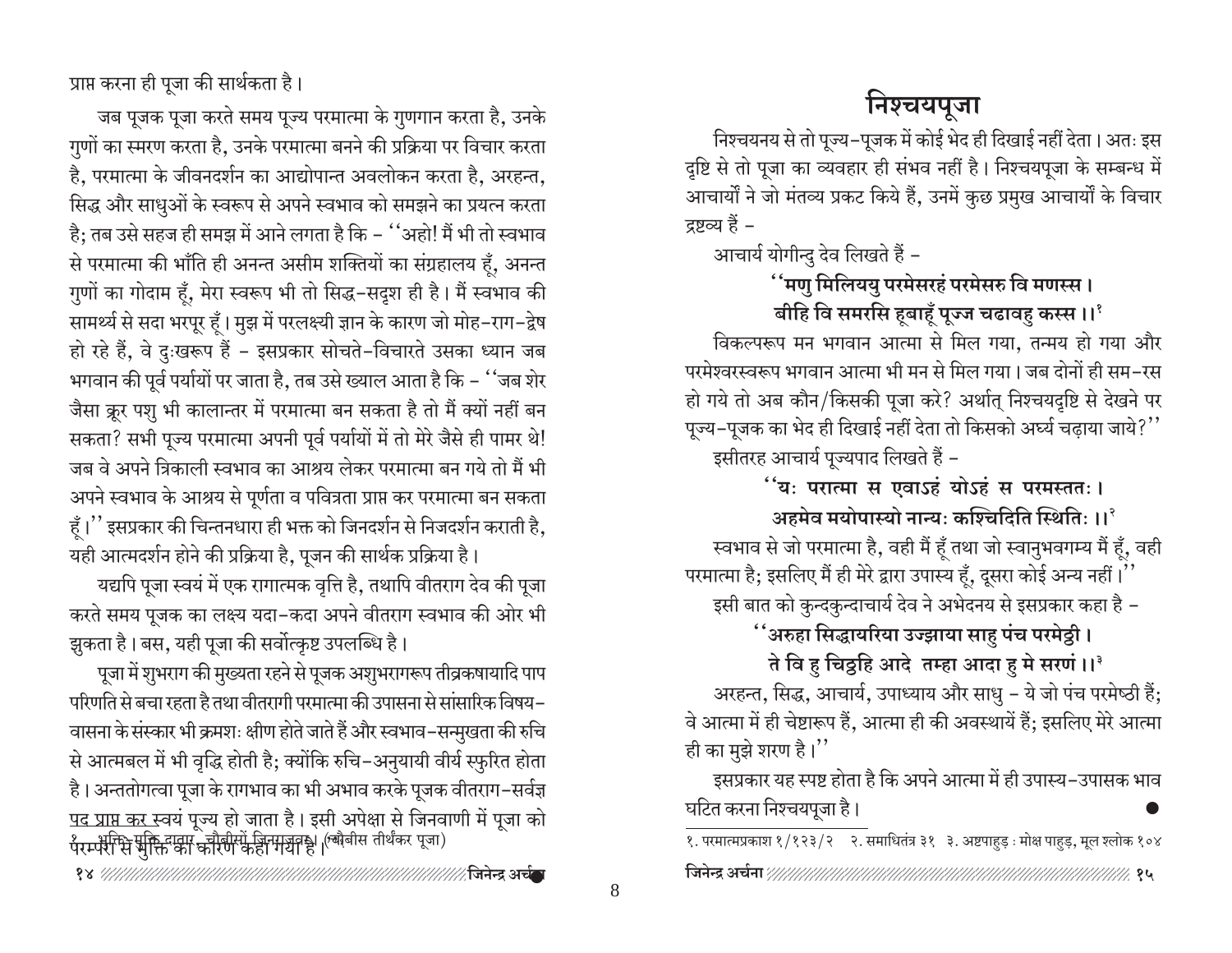# व्यवहारपूजा : भेद-प्रभेद

द्रव्य, क्षेत्र, काल, भाव; पूज्य, पूजक, पूजा; नाम, स्थापना आदि तथा इन्द्र, चक्रवर्ती आदि द्वारा की जानेवाली पूजा की अपेक्षा व्यवहार पूजन के अनेक भेद–प्रभेद हैं।

पूजा को द्रव्यपूजा और भावपूजा में विभाजित करते हुए आचार्य अमितगति उपासकाचार में लिखते हैं –

''वचो विग्रहसंकोचो द्रव्यपूजा निगद्यते ।

तत्र मानससंकोचो भावपूजा पुरातनैः ।।'

वचन और काय को अन्य व्यापारों से हटाकर स्तुत्य (उपास्य) के प्रति एकाग्र करने को द्रव्यपूजा कहते हैं और मन की नाना प्रकार से विकल्पजनित व्यग्रता को दूर करके उसे ध्यान तथा गुण-चिन्तनादि द्वारा स्तुत्य में लीन करने को भावपूजा कहते हैं।''

आचार्य अमितगति ने अमितगति श्रावकाचार में एवं आचार्य वसुनन्दि ने वसुनन्दि श्रावकाचार में द्रव्यपूजा के निम्नांकित तीन भेद किये हैं<sup>?</sup> –

(१) सचित्त पूजा (२) अचित्त पूजा ( ३) मिश्र पूजा।

१. सचित्त पूजा – प्रत्यक्ष उपस्थित समवशरण में विराजमान जिनेन्द्र भगवान और निर्ग्रन्थ गुरु का यथायोग्य पूजन करना सचित्त द्रव्यपूजा है।

२. अचित्त पूजा – तीर्थंकर के शरीर (प्रतिमा) की और द्रव्यश्रुत (लिपिबद्ध शास्त्र) की पूजन करना अचित्त द्रव्यपूजा है।

३. मिश्र पूजा – उपर्युक्त दोनों प्रकार की पूजा मिश्र द्रव्यपूजा है। सचित्त फलादि से पूजन करनेवालों को उपर्युक्त कथन पर विशेष ध्यान देना चाहिए। इसमें अत्यन्त स्पष्ट रूप से कहा गया है कि सचित्तता सामग्री की नहीं, आराध्य की होना चाहिए। सचित्त माने साक्षात् सशरीर जिनेन्द्र भगवान और अचित्त माने उनकी प्रतिमा ।

१. स्तुतिविद्या, प्रस्तावना, पृष्ठ १० : जुगलकिशोर मुख्तार।

महापुराण में द्रव्यपूजा के पाँच प्रकार बताये हैं $^8$  –

१. सदार्चन (नित्यमह) २. चतुर्मुख ३. कल्पद्रुम ४. आष्टाह्निक ५. ऐन्द्रध्वज।

१. सदार्चन पूजा – इसे नित्यमह तथा नित्यनियम पूजा भी कहते हैं। यह चार प्रकार से की जाती है।

(अ) अपने घर से अष्ट द्रव्य ले जाकर जिनालय में जिनेन्द्रदेव की पूजा करना।

(आ) जिन प्रतिमा एवं जिन मन्दिर का निर्माण करना।

(इ) दानपत्र लिखकर ग्राम-खेत आदि का दान देना।

(ई) मुनिराजों को आहार दान देना।

२. चतुर्मुख (सर्वतोभद्र) पूजा - मुकुटबद्ध राजाओं द्वारा महापूजा करना।

३. कल्पद्रम पूजा – चक्रवर्ती राजा द्वारा किमिच्छिक दान देने के साथ जिनेन्द्र भगवान का पूजोत्सव करना।

४. आष्टाह्निक पूजा – आष्टाह्निक पर्व में सर्व साधारण के द्वारा पूजा का आयोजन करना।

५. ऐन्द्रध्वज पूजा – यह पूजा इन्द्रों द्वारा की जाती है।

उपर्युक्त पाँच प्रकार की पूजनों में हम लोग सामान्यजन प्रतिदिन केवल सदार्चन (नित्यमह) का 'अ' भाग ही करते हैं। शेष पूजनें भी यथा-अवसर यथायोग्य व्यक्तियों द्वारा की जाती हैं।

वसुनन्दि श्रावकाचार में नाम, स्थापना, द्रव्य, क्षेत्र, काल और भाव के भेद से द्रव्यपूजा के छह भेद कहे हैं –

२. अमितगति श्रावकाचार, १२-१३ एवं वसुनन्दि श्रावकाचार, श्लोक ४४९-५०

१. महापुराण श्रावकाचार, सर्ग ३८/२६-३३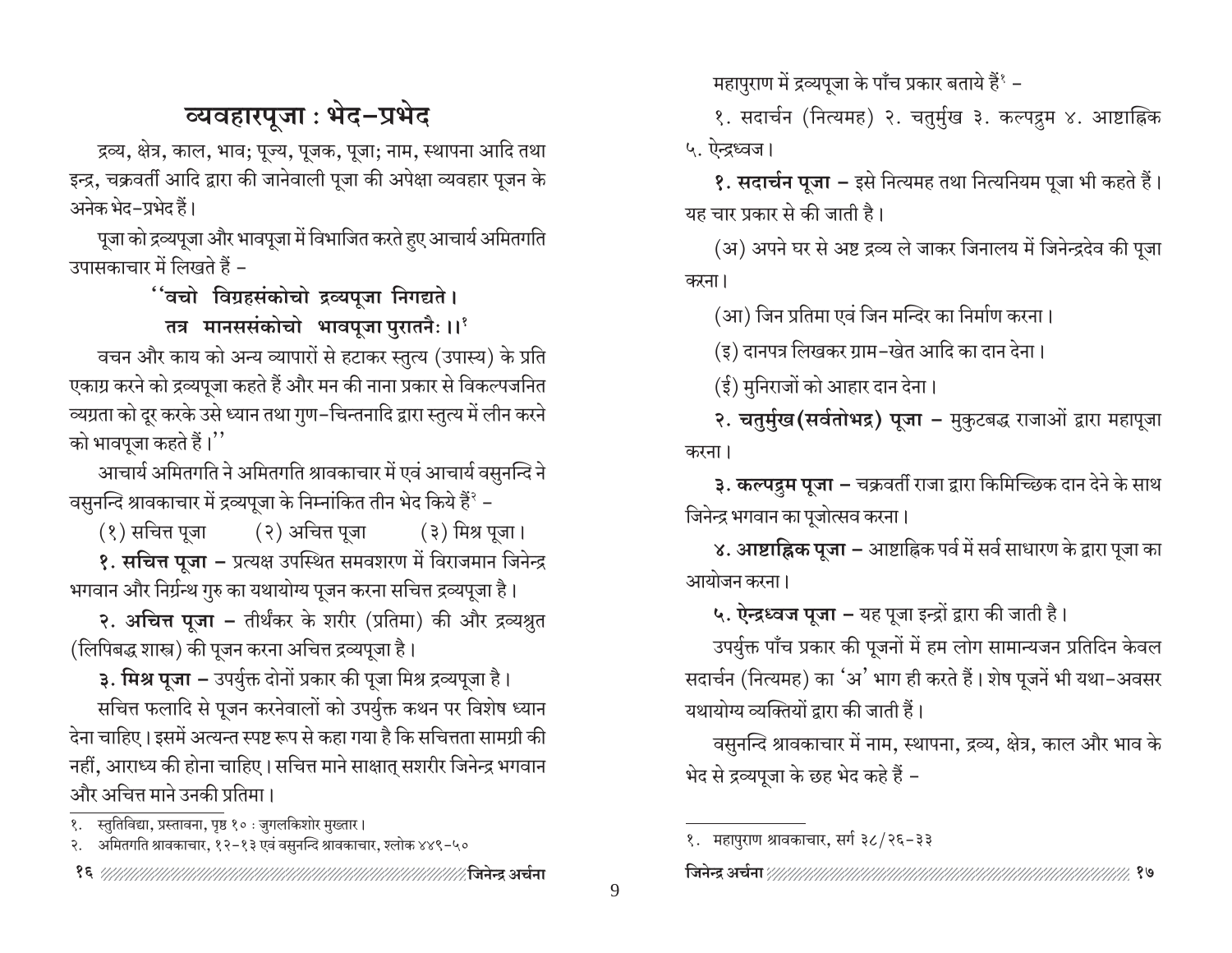<mark>१. नाम पूजा</mark> – अरिहन्तादि का नाम उच्चारण करके विशुद्ध प्रदेश में जो पुष्पक्षेपण किये जाते हैं, वह नाम पूजा है।

२. स्थापना पूजा – यह दो प्रकार की है – सद्भाव स्थापना और असद्भाव स्थापना। आकारवान वस्तु में अरहन्तादि के गुणों का आरोपण करना सद्भाव स्थापना है तथा अक्षतादि में अपनी बुद्धि से वह परिकल्पना करना कि यह अमुक देवता है, असद्भाव स्थापना है। असद्भाव स्थापना मूर्ति की उपस्थिति में नहीं की जाती।<sup>१</sup>

३. द्रव्य पूजा - अरहन्तादि को गंध, पुष्प, धूप, अक्षतादि समर्पण करना तथा उठकर खड़े होना, नमस्कार करना, तीन प्रदक्षिणा देना आदि शारीरिक क्रियाओं तथा वचनों से स्तवन करना द्रव्य पूजा है।

४. भाव पूजा – परमभक्ति से अनन्त चतुष्टयादि गुणों के कीर्तन द्वारा त्रिकाल वन्दना करना निश्चय भावपूजा है। पंच नमस्कार मंत्र का जाप करना तथा जिनेन्द्र का स्तवन अर्थात् गुणस्मरण करना भी भाव पूजा है तथा पिण्डस्थ, पदस्थ आदि चार प्रकार के ध्यान को भी भाव पूजा कहा गया है।

५. क्षेत्र पूजा – तीर्थंकरों की पंचकल्याणक भूमि में स्थित तीर्थक्षेत्रों की पूर्वोक्त प्रकार से पूजा करना क्षेत्र पूजा है।

६. काल पूजा – तीर्थंकरों की पंचकल्याणक तिथियों के अनुसार पूजन करना तथा पर्व के दिनों में विशेष पूजायें करना काल पूजा है।<sup>2</sup>

जिनपूजा में अन्तरंग भावों की ही प्रधानता है; क्योंकि वीतरागी होने से

भग अहो! देव-गुरु-धर्म तो सर्वोत्कृष्ट पदार्थ हैं, इनके आधार से धर्म है। तद इनमें शिथिलता रखने से अन्य धर्म किसप्रकार होगा? इसलिए बहुत कहने से क्या? सर्वथा प्रकार से कुदेव-कुगुरु-कुधर्म का त्यागी होना योग्य है। - मोक्षमार्ग प्रकाशक, पृष्ठ १९२

१. वसुनन्दि श्रावकाचार, ३८३-३८४

# पूजन विधि और उसके अंग

पूजन विधि और उसके अंगों में देश, काल और वातावरण के अनुसार यत्किंचित परिवर्तन होते रहे हैं. परन्तु उन परिवर्तनों से पूजन की मूलभूत भावना, प्रयोजन और उद्देश्य में कोई अन्तर नहीं आया। उद्देश्य में अन्तर आने का कारण पूजन की विभिन्न पद्धतियाँ नहीं, बल्कि तद्विषयक अज्ञान होता है। जहाँ पूजन ही साध्य समझ ली गई हो या किसी विधि विशेष को अपने पंथ की प्रतिष्ठा का प्रश्न बना लिया गया हो, वहाँ मूलभूत प्रयोजन की पूर्ति की संभावनायें क्षीण हो जाती हैं।

वर्तमान पूजन–विधि में पूजन के कहीं पाँच अंगों का और कहीं छह अंगों का उल्लेख मिलता है। दोनों ही प्रकार के अंगों में कुछ–कुछ नाम साम्य होने पर भी व्याख्याओं में मौलिक अन्तर है। दोनों ही मान्यतायें व विधियाँ वर्तमान में प्रचलित हैं। अतः दोनों ही विधियाँ विचारणीय हैं।

पण्डित सदासुखदासजी ने रत्नकरण्ड श्रावकाचार की टीका में पूजन के पाँच अंगों का निर्देश किया है।' इस सन्दर्भ में वे लिखते हैं :-

''व्यवहार में पूजन के पाँच अंगनि की प्रवृत्ति देखिये है –

(१) आह्वानन (२) स्थापन (३) सन्निधापन या सन्निधिकरण (४) पूजन (५) विसर्जन।

सो भावनि के जोड़वा वास्ते आह्वाननादिकनि में पुष्पक्षेपण करिये हैं। पुष्पनि कूँ प्रतिमा नहीं जानैं हैं। ए तो आह्वाननादिकनि का संकल्प तैं पुष्पांजलि क्षेपण है। पूजन में पाठ रच्या होय तो स्थापना करले, नाहीं होय तो नहीं करे। अनेकान्तिनि के सर्वथा पक्ष नाहीं। भगवान परमात्मा तो सिद्ध लोक में हैं, एक प्रदेश भी स्थान तैं चले नाहीं, परन्तु तदाकार प्रतिबिम्ब सूँ ध्यान जोड़ने के अर्थि साक्षात् अर्हन्त, सिद्ध, आचार्य, उपाध्याय एवं साधु रूप का प्रतिमा में निश्चय करि प्रतिबिम्ब में ध्यान स्तवन करना।''<sup>?</sup>

२. रत्नकरण्ड श्रावकाचार, श्लोक ११९ की टीका पृष्ठ २१४

२. भगवती आराधना, गाथा ४६ विजयोदया टीका एवं वसुनन्दि श्रावकाचार, ४५६ से ४५८।

१. रत्नकरण्ड श्रावकाचार, पण्डित सदासुखदासजी, श्लोक ११९, पृष्ठ २१४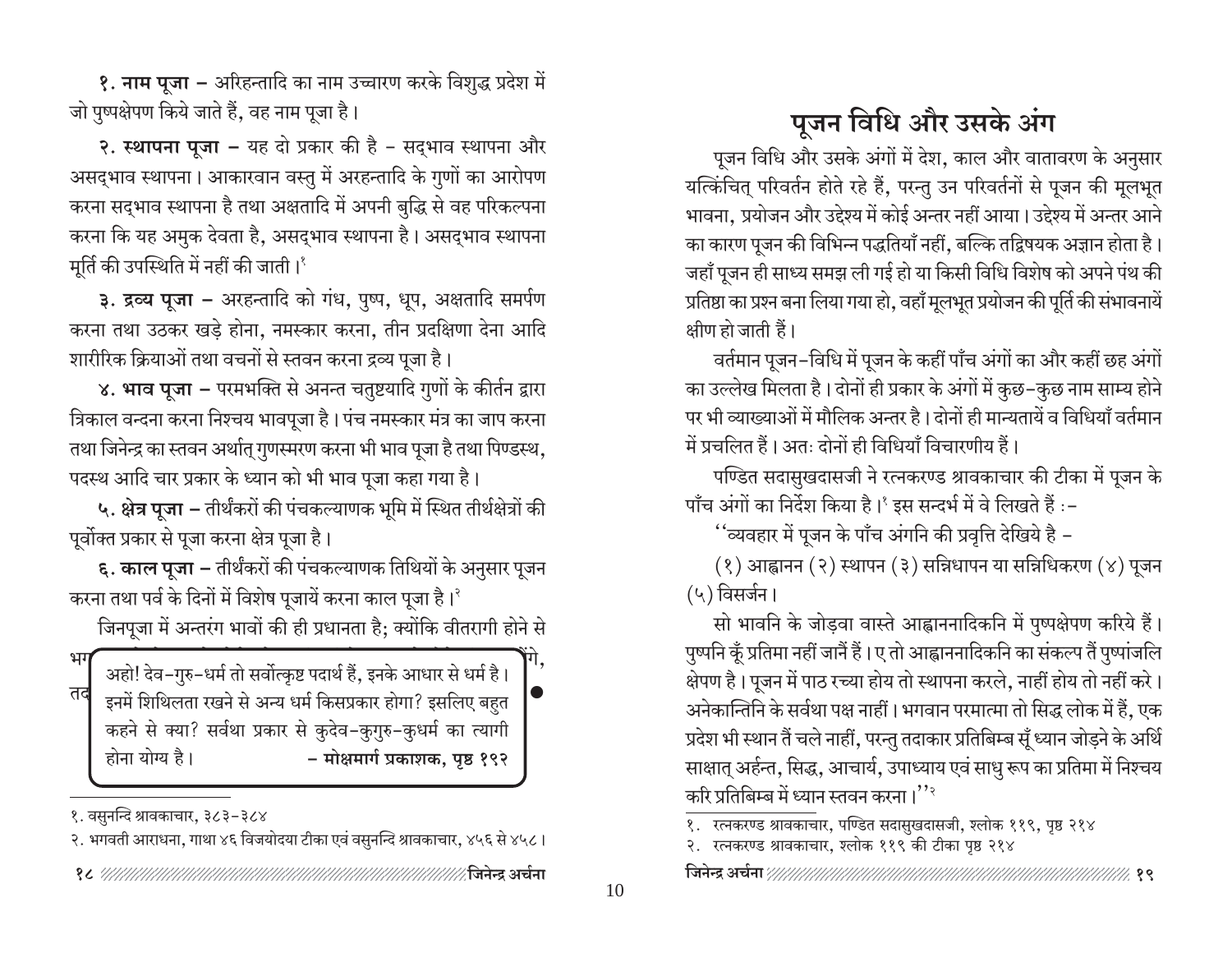इसी सन्दर्भ में जैन निबन्ध रत्नावलि का निम्नलिखित कथन भी द्रष्टव्य है – ''सोमदेव ने यशस्तिलक चम्पू में और पद्मनन्दि पंचविंशति में अर्हदादि की पूजा में सिर्फ अष्ट द्रव्यों से पूजा तो लिखी है, किन्तु आह्वानन, स्थापन, सन्निधिकरण व विसर्जन नहीं लिखा है। ये सर्वप्रथम पं. आशाधरजी के प्रतिष्ठा पाठ में और अभिषेक पाठ में मिलते हैं, किन्तु अरहन्तपूजा में विसर्जन उन्होंने भी नहीं लिखा। आगे चलकर इन्द्रनन्दि ने अरहन्तादि का विसर्जन भी लिख दिया है।

इसी शृंखला में इसी काल के आस-पास यशोनन्दि कृत संस्कृत की पंचपरमेष्ठी पूजन में भी पूजन के चार अंग ही मिलते हैं, विसर्जन उसमें भी नहीं है।''

इसप्रकार प्राचीन और अर्वाचीन दोनों की पूजन पद्धतियों में पूजन के उपर्युक्त पाँचों अंगों का यत्किंचित् फेर-फार के साथ प्रचलन पाया जाता है।

यद्यपि सिद्धलोक में विराजमान वीतराग भगवान की पूजन में तार्किक दृष्टि से विचार करने पर इनका औचित्य प्रतीत नहीं होता, परन्तु भक्तिभावना के स्तर का यह एक मनोवैज्ञानिक तथ्य व व्यावहारिक सत्य है। यह पूजन पद्धति की एक सहज प्रक्रिया है, जो भावनाओं से ही अधिक सम्बन्ध रखती है। पूजा में पूजक के मन में पूज्य के प्रति एक ऐसी सहज परिकल्पना या मनोभावना होती है कि मानो पूज्य मेरे सामने ही खड़े हैं, अतः यह आह्वाननादि के द्वारा 'ॐ ह्रीं.....अत्र अवतर-अवतर संवौषट्, अत्र तिष्ठ-तिष्ठ ठः ठः, अत्र मम सन्निहितो भव–भव वषट्' बोलकर उन्हें बुलाने, सम्मान सहित बिठाने तथा सन्निकट लाने की भावना भाता है, मनमन्दिर के सिंहासन पर बिठाकर पूज्य की पूजा-अर्चना करना चाहता है।

जिनमन्दिर में तदाकार स्थापना के रूप में जिनप्रतिमा विद्यमान होती है। उसी एक तदाकार स्थापना में सभी पूज्य परमात्माओं की तदाकार परिकल्पना कर ली जाती है। ठोना में पुष्पों का क्षेपण तो केवल पुष्पांजलि अर्पण करना है। पाँच अँगों का सामान्य अर्थ इसप्रकार है -

- (१) आह्वानन : पूज्य को बुलाने की मनोभावना।
- (२) स्थापन : बुलाये गये पूज्य को ससम्मान उच्चासन पर विराजमान करने की मनोभावना ।
- (३) सन्निधिकरण : भावना के स्तर पर अत्यन्त भक्तिपूर्वक उच्चासन पर बिठाने पर भी तृप्ति न होने से अतिसन्निकट अर्थात् हृदय के सिंहासन पर बिठाने की तीव्र उत्कण्ठा या मनोभावना ।
- (४) पूजन : पूजन वह क्रिया है, जिसमें भक्त भगवान की प्रतिमा के समक्ष अष्ट द्रव्य आदि विविध आलम्बनों द्वारा कभी तो उन अष्ट द्रव्यों को परमात्मा के गुणों के प्रतीक रूप देखता हुआ क्रमशः एक–एक द्रव्य का आलम्बन लेकर भगवान का गुणानुवाद करता है। कभी उन अष्टद्रव्यों को विषयों में अटकाने में निमित्तभूत भोगों का प्रतीक मानकर उन्हें भगवान के समक्ष त्यागने की भावना भाता है। कभी अनर्घ्य (अमूल्य) पद की प्राप्ति हेतु अर्घ्य (बहुमूल्य) सामग्री के रूप में पुण्य से प्राप्त सम्पूर्ण वैभव की समर्पणता करने को उत्सुक दिखाई देता है। भक्त की इसी क्रिया/प्रक्रिया को पूजन कहते हैं।
- (५) विसर्जन : पूजा की समाप्ति पर पूजा के समय हुई द्रव्य एवं भाव सम्बन्धी त्रुटियों के लिए अत्यन्त विनम्र भावों से क्षमा-प्रार्थना के साथ भक्तिभाव प्रकट करते हुए पूज्य की चरण-शरण सदा प्राप्त रहे -ऐसी कामना करना विसर्जन है।

पर्याय की क्रमबद्धता की स्वीकृति में पुरुषार्थ का लोप नहीं, वरन् पर्याय के प्रति उदासीनता होने पर अक्षय चैतन्य की अनुभूति का सशक्त पुरुषार्थ जागृत होता है।

१. जैन निबन्ध रत्नावली : मिलापचन्द रतनलाल कटारिया, पृष्ठ २६५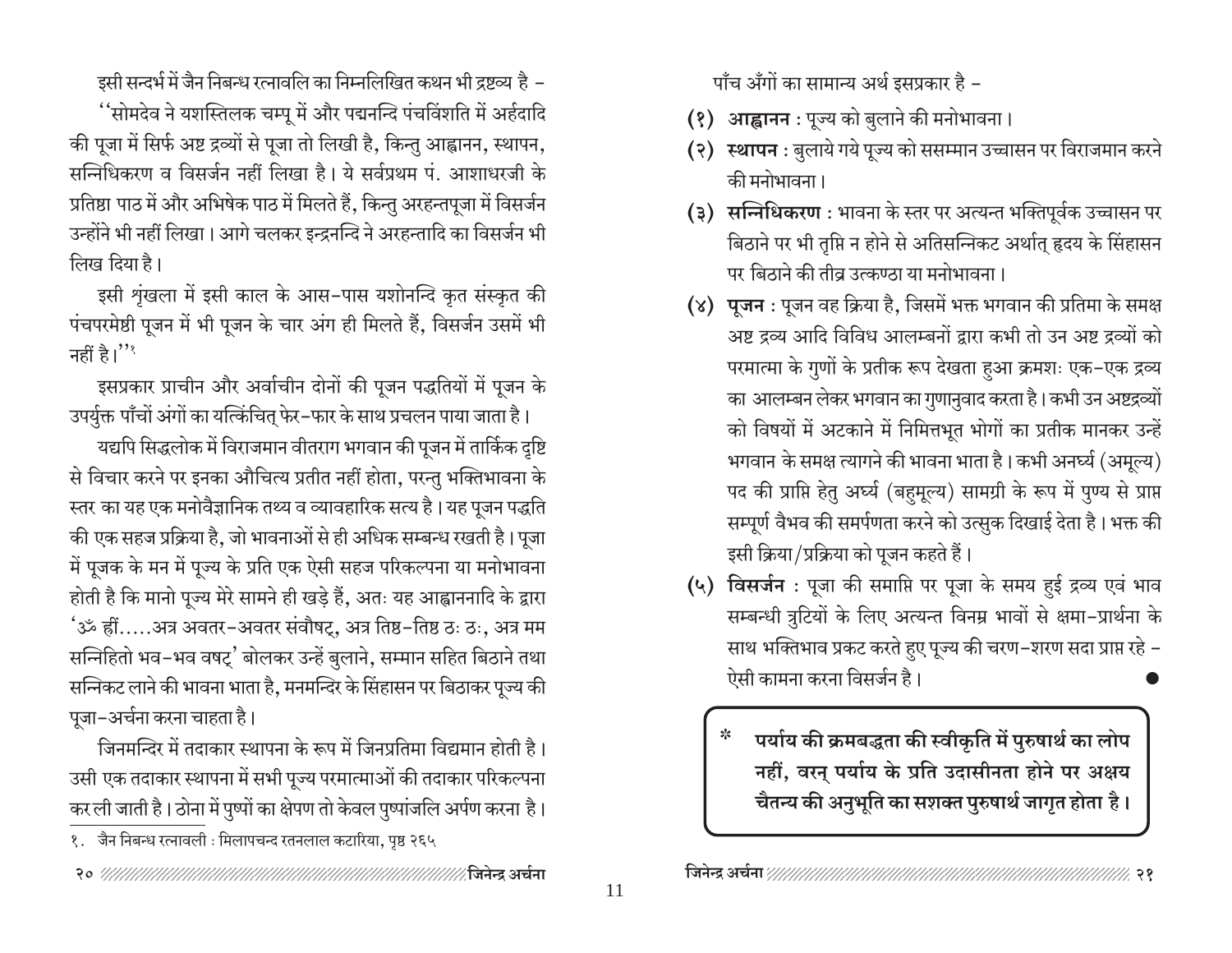आगे अभिषेक करता हुआ पूजक अपनी पर्याय को पवित्र व धन्य अनुभव करता हुआ कहता है –

र्'पावन मेरे नयन भये तुम दरस तैं। पावन पान' भये तुम चरनन परस तैं।। पावन मन ह्वै गयो तिहारे ध्यान तैं। पावन रसना मानी तुम गुन-गान तैं।।

पावन भई परजाय मेरी, भयो मैं पूरन धनी। मैं शक्तिपूर्वक भक्ति कीनी, पूर्ण भक्ति नहीं बनी ।। धनि धन्य ते बड़भागि भवि तिन नींव शिवघर की धरी। वर क्षीरसागर आदि जल मणिकुंभ भरि भक्ति करी।।''

इसके भी आगे पूजक प्रक्षाल का प्रयोजन प्रगट करता हुआ कहता है – <u>ं'तु</u>म तो सहज पवित्र, यही निश्चय भयो । तुम पवित्रता हेत नहीं मज्जन°ठयो ।। मैं मलीन रागादिक मल करि ह्वै रह्यो। महामलिन तन में वसुविधि वश दुःख सह्यो।।<sup>३</sup>

इसके साथ–साथ प्रतिदिन प्रक्षाल करने का दूसरा प्रयोजन परम–शान्त मुद्रा युक्त वीतरागी प्रतिमा की वीतरागता, मनोज्ञता व निर्मलता बनाये रखने के लिए यत्नाचारपूर्वक केवल छने या लोंग आदि द्वारा प्रासुक पानी से प्रतिमा को परिमार्जित करके साफ-सुथरा रखना भी है।

दुग्धाभिषेक करने वालों को यदि यह भ्रम हो कि देवेन्द्र क्षीरसागर के दुग्ध से भगवान का अभिषेक करते हैं तो उन्हें ज्ञात होना चाहिए कि क्षीरसागर में त्रस–स्थावर जन्तुओं से रहित शुद्ध निर्मल जल ही होता है, दूध नहीं। क्षीरसागर तो केवल नामनिक्षेप से उस समुद्र का नाम है।

द्वितीय मत के अनुसार अभिषेक जन्मकल्याणक का प्रतीक माना गया है। सोमदेवसूरि (जो मूलसंघ के आचार्य नहीं हैं) द्वितीय मत का अनुकरण करने वाले जान पड़ते हैं; क्योंकि उन्होंने अभिषेक विधि का विधान करते समय वे सब क्रियायें बतलाई हैं, जो जन्माभिषेक के समय होती हैं। यह जन्माभिषेक भी इन्द्र और देवगण द्वारा क्षीरसागर के जीव–जन्तु रहित निर्मल जल से ही किया जाता है, दूध-दही आदि से नहीं।

यहाँ ज्ञातव्य यह है कि दोनों ही मान्यताओं के अनुसार जिनप्रतिमा का अभिषेक या प्रक्षाल केवल शुद्ध प्रासुक निर्मल जल से ही किया जाना चाहिए। १. ज्ञान, २. परिमार्जन करना, अंगोछे से पोंछना, ३. वृहज्जिनवाणी संग्रह : टोडरमल स्मारक, पृष्ठ **स्रि** 

# अभिषेक या प्रक्षाल

सर्वप्रथम यहाँ ध्यान देने योग्य बात यह है कि उक्त पाँचों अंगों में अभिषेक या प्रक्षाल सम्मिलित नहीं है। इससे यह तो स्पष्ट ही है कि अभिषेक या प्रक्षाल के बिना भी पूजन अपूर्ण नहीं है। प्रत्येक पूजक को अभिषेक करना अनिवार्य नहीं है, आवश्यक भी नहीं है। बार-बार प्रक्षाल करने से प्रतिमा के अंगोपांग अल्पकाल में ही घिस जाते हैं, पाषाण भी खिरने लगता है; अतः प्रतिमा की सुरक्षा की दृष्टि से भी प्रतिदिन दिन में एक बार ही शुद्ध प्रासुक जल से प्रक्षाल होना चाहिए। मूर्तिमान तो त्रिकाल पवित्र ही है. केवल मूर्ति में लगे रजकणों की स्वच्छता हेतु प्रक्षाल किया जाता है। मूर्ति को स्वच्छ रखने में शिथिलता न आने पाये, एतदर्थ प्रतिदिन प्रक्षाल करने का नियम है।

वर्तमान में अभिषेक के विषय में दो मत पाये जाते हैं। प्रथम मत के अनुसार पंचकल्याणक प्रतिष्ठा होने के बाद जिनप्रतिमा समवशरण के प्रतीक जिनमन्दिर में विराजमान अरहंत व सिद्ध परमात्मा की प्रतीक मानी जाती है। इसलिए उस अरहंत की प्रतिमा का अभिषेक जन्मकल्याणक के अभिषेक का प्रतीक नहीं हो सकता।

रत्नकरण्ड श्रावकाचार में अरहंत परमात्मा की प्रतिमा के अभिषेक के विषय में लिखा है – ''यद्यपि भगवान के अभिषेक का प्रयोजन नाहीं, तथापि पूजक के प्रक्षाल करते समय ऐसा भक्तिरूप उत्साह का भाव होता है – जो मैं अरहंत कूँ ही साक्षात् स्पर्श करूँ हूँ।''

कविवर हरजसराय कृत अभिषेक पाठ में तो यह भाव और सशक्त ढंग से व्यक्त हुआ है। वे लिखते हैं -

र्'पापाचरण तजि नह्वन करता, चित्त में ऐसे धरूँ । साक्षात् श्री अरहंत का, मानो नह्वन परसन करूँ।। ऐसे विमल परिणाम होते, अशुभ नशि शुभबन्धतैं। विधि<sup>र</sup> अशुभ नसि शुभ बन्धतैं, ह्वै शर्मं<sup>३</sup> सब विधि<sup>४</sup> नासतैं।''

१. रत्नकरण्ड श्रावकाचार : पं. सदासुखदासजी की टीका पृष्ठ २०८

२. कर्म ३.सुख ४. सब प्रकार से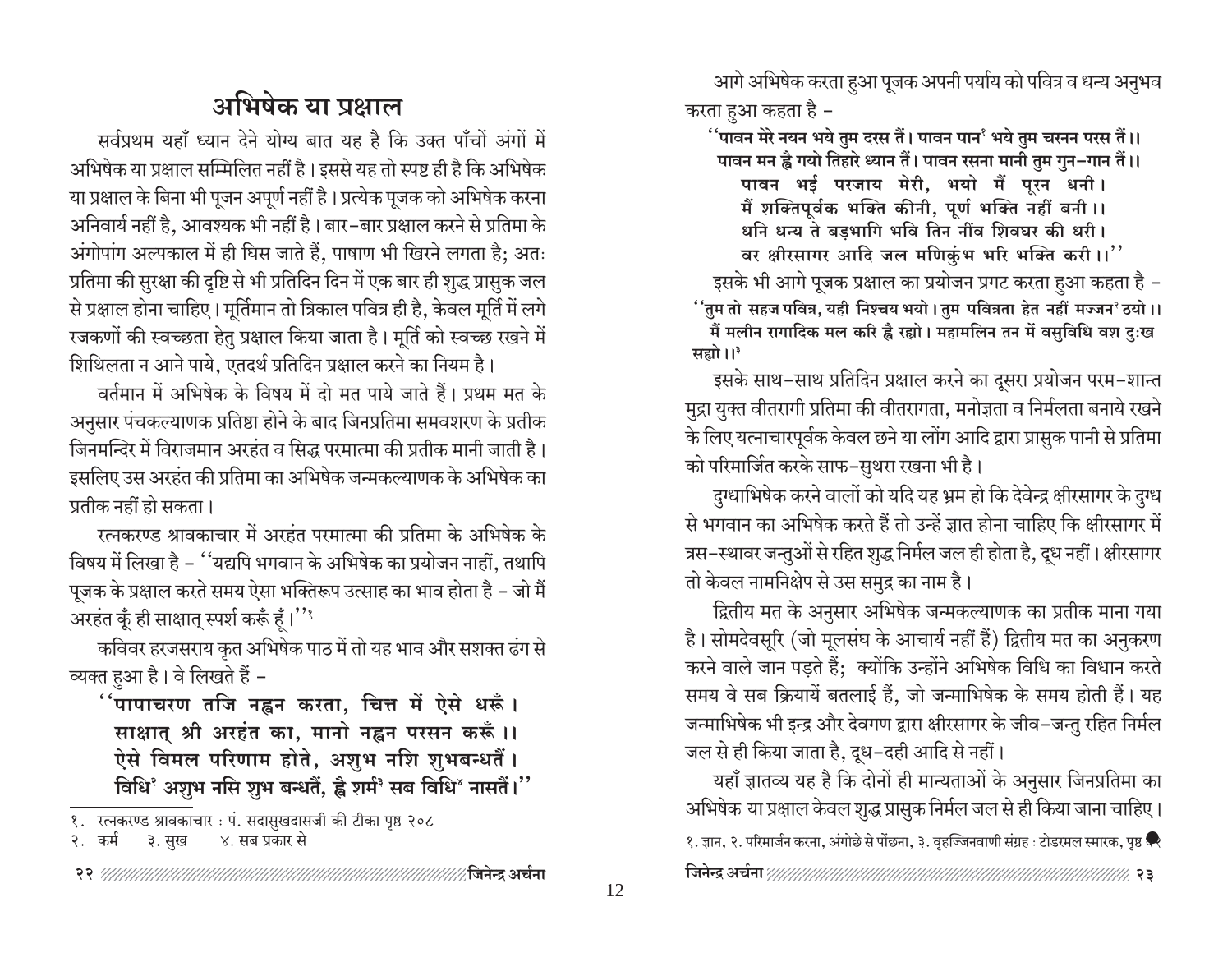# पूजन के लिए प्रासुक अष्ट द्रव्य

पूजन के विविध आलम्बनों में सर्वाधिक महत्त्वपूर्ण आलम्बन अष्ट द्रव्य माने जाते हैं। अष्ट द्रव्य चढाने के सम्बन्ध में वर्तमान में स्पष्ट दो मत हैं। प्रथम पक्ष के अनुसार तो अचित्त प्रासुक द्रव्य ही पूजन के योग्य हैं। यह पक्ष सचित्त द्रव्य को हिंसामूलक होने से स्वीकार नहीं करता तथा दूसरा पक्ष पूजन सामग्री में सचित्त अर्थात् हरितकाय फल-फूल एवं पकवान व मिष्ठान्न को भी पूजन के अष्ट द्रव्य में सम्मिलित करता है।

इस सम्बन्ध में यदि हम अपना पक्षव्यामोह छोड़कर साम्यभाव से आगम का अध्ययन करें और उनकी नय विवक्षा को समझने का प्रयत्न करें तो हमें बहुत कुछ समाधान मिल सकता है।

पूजन के छन्दों के आधार पर जिन लोगों का यह आग्रह रहता है कि – जब हम विविध फलों और पकवानों के नाम बोलते हैं तो फिर उन्हें ही क्यों न चढायें? भले ही वे सचित्त हों, अशुद्ध हों।

उनसे हमारा अनुरोध है कि हमारी पूजा में आद्योपान्त एक वस्तु भी तो वास्तविक नहीं है। स्वयं हमारे पुज्य परमात्मा की स्थापना एक पाषाण की प्रतिमा में की गई है। देवकृत दिव्य समवशरण की स्थापना सीमेंट, ईंट-पत्थर के बने मन्दिर में की गई है। स्वयं पूजक भी असली इन्द्र कहाँ है? जब आद्योपान्त सभी में स्थापना निक्षेप से काम चलाया गया है तो अकेले अष्ट द्रव्य के सम्बन्ध में ही हिंसामूलक सचित्त मौलिक वस्तु काम में लेने का हठाग्रह क्यों?

सचित्त पूजा करनेवाले क्या कभी पूजा में उल्लिखित सामग्री के अनुसार पूरा निर्वाह कर पाते हैं? जरा विचार करें – पूजाओं के पदों में तो कंचन-झारी में क्षीरसागर का जल एवं रत्नदीप समर्पित करने की तथा नाना प्रकार के सरस व्यंजनों से पूजा करने की बात आती है; पर आज क्षीरसागर का जल तो क्या कुएँ का पानी कठिन हो रहा है और रत्नदीप तो हमने केवल पुस्तकों में ही देखे हैं। आखिर में जब सभी जगह कल्पना से ही काम चलाना पड़ता है, तब हम क्यों नहीं अहिंसामूलक शुद्ध वस्तु से ही काम चलायें? आगमानुसार भी पूजा में तो भावों की ही मुख्यता होती है, द्रव्य की नहीं। द्रव्य तो आलम्बन मात्र है। जैसे विशुद्ध परिणाम होंगे, फल तो वैसा ही मिलेगा।

कहा भी है –

#### ''जीवन के परिणामन की अति विचित्रता देखहु प्राणी।

#### बन्ध-मोक्ष परिणामन ही तैं कहत सदा है जिनवाणी।।''

यद्यपि यह बात सच है कि पद्मपुराण, वसुनन्दि श्रावकाचार, सागार धर्मामृत, तिलोयपण्णत्ति और पंचकल्याणक प्रतिष्ठा पाठों में सचित्त द्रव्यों द्वारा की गई पूजा की खूब खुलकर चर्चा है, परन्तु क्या कभी आपने यह देखने व समझने का भी प्रयास किया है कि ये पूजायें किसने, कब, कहाँ कीं और किन-किन द्रव्यों से कीं?

लगभग सभी चर्चायें इन्द्रध्वज, अष्टाह्निका, कल्पद्रम, सदार्चन एवं चतुर्मुख पूजाओं से सम्बन्धित हैं, जो सर्वशक्तिसम्पन्न इन्द्रगण, देवगण, पुराणपुरुष, चक्रवर्ती एवं मुकुटबद्ध राजाओं द्वारा दिव्य निर्जन्तुक सामग्री से की जाती हैं। हम सब स्वयं अकृत्रिम चैत्यालयों के अंत में अंचलिका के रूप में पढ़ते हैं – ''चहुविहा देवा सपरिवारा दिव्वेण गंधेण, दिव्वेण पुफ्फेण दिव्वेण चुण्णेण, दिव्वेण धूवेण, दिव्वेण वासेण, दिव्वेण ण्हाणेण णिच्चकालं अच्चन्ति पुज्जन्ति वन्दन्ति णमस्संति । अहमवि इह सन्तोतत्थ संताई णिच्चकालं अच्चेमि पुज्जेमि वन्दामि णमस्सामि'' अर्थात् सभी सामग्री देवोपनीत कल्पवृक्षों से प्राप्त दिव्य प्रासुक निर्जन्तुक होती है।<sup>2</sup>

इस सम्बन्ध में पण्डित सदासुखदासजी के निम्नांकित विचार दृष्टव्य हैं –

''इस कलिकाल में भगवान प्ररूप्या नयविभाग तो समझे नाहीं, अर शास्त्रनि में प्ररूपण किया तिस कथनी कूं नयविभाग तैं जाने नाहीं, अर अपनी कल्पना तैं ही पक्षग्रहण करि यथेच्छ प्रवर्ते हैं।''

३. रत्नकरण्ड श्रावकाचार टीका, पण्डित सदासुखदास, श्लोक १११, पृष्ठ-२११

१. ''वर नीर क्षीर समुद्र घट भरि अग्र तसु वहु विधि नचूँ' - देव-शास्त्र-गुरु पूजा : कविवर द्यानतराय

२. तिलोयपण्णति ३/२२३-२२६ में भी इसी तरह का उल्लेख है।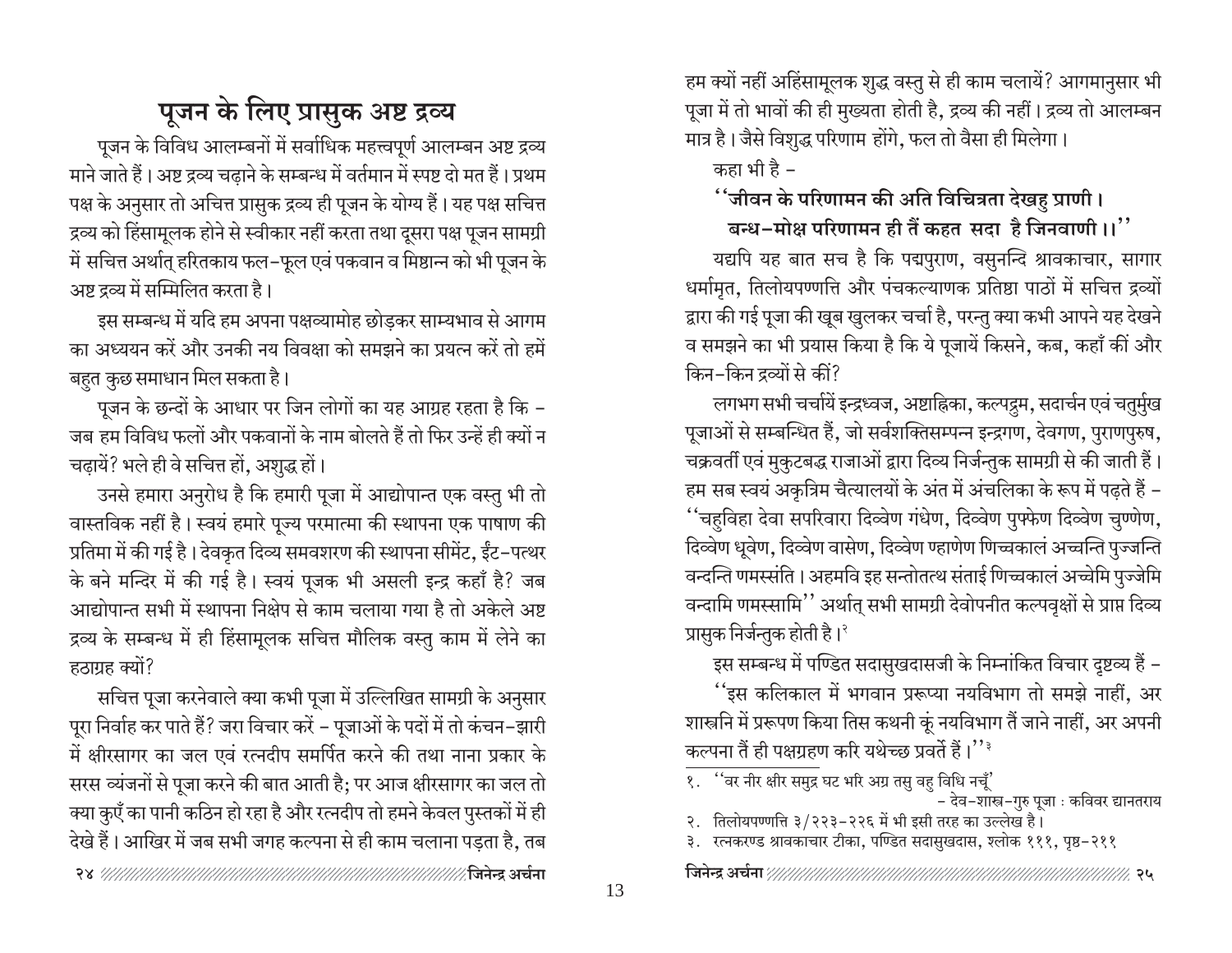इसीकारण निष्तुष-निर्मल-शुभ्र तण्डुल और जल-चन्दन-नैवेद्य-दीप-धूप-फल आदि प्राकृतिक व सूखे-पुराने प्रासुक पदार्थ ही पूजन के योग्य कहे गये हैं।

भले ही जल-चन्दन-नैवेद्य-दीप-धूप और फल आदि लौकिक दृष्टि से सोना-चाँदी एवं जवाहरात की भाँति बहुमूल्य नहीं हों, किन्तु जीवनोपयोगी होने से ये पदार्थ बहुमूल्य ही नहीं, बल्कि अमूल्य भी हैं। जल भले ही बिना मूल्य के मिल जाता हो, परन्तु जल के बिना जीवन संभव नहीं है, इसीकारण उसे जीवन भी कहा है। तथा चन्दन, अक्षत, दीप, धूप, पुष्प, फलादि सामग्री भले ही जल की भाँति जीवनोपयोगी न हो, तथापि ''कर्पूरं घनसारं च हिमं सेवते पुण्यवान्'' की उक्त्यनुसार इसका सेवन (उपभोग) पुण्यवानों को ही प्राप्त होता है। इसतरह यद्यपि ये पदार्थ भी सम्मानसूचक होने से पूजन के योग्य माने गये हैं, किन्तु अहिंसा की दृष्टि से इन सबका प्रासुक व निर्जन्तुक होना आवश्यक है। जब हमारे यहाँ कोई विशिष्ट अतिथि (मेहमान) आते हैं तो हम उनके स्वागत में अपने घर में उपलब्ध उत्कृष्टतम पदार्थ उनकी सेवा में समर्पित करते हैं। स्वयं तो स्टील की थाली में भोजन करते हैं किन्तु उन्हें चाँदी की थाली में कराते हैं। स्वयं पुराने कम्बल-चादर ओढ़ते-बिछाते हैं और मेहमान के लिए नये-नये वस्त्र-बर्तन आदि काम में लेते हैं। उसीतरह जिनेन्द्र भगवान की पूजन के लिए आचार्यों ने उत्तमोत्तम बहुमूल्य जीवनोपयोगी और सम्मानसूचक पदार्थों को समर्पण करने की भावना प्रकट की है।

परन्तु इसका अर्थ यह कदापि नहीं है कि जो–जो पदार्थ पूजनों में लिखे हैं, वे सभी पदार्थ उसी रूप में पूजन में अनिवार्य रूप से होने ही चाहिए। जिसके पास जो संभव हो, अपनी शक्ति और साधनों के अनुसार प्राप्त पूजन सामग्री द्वारा पूजन की जा सकती है। इतना अवश्य है कि वह पूजन सामग्री अचित्त, निर्जन्तुक–प्रासुक व पवित्र हो।

मोक्षमार्गप्रकाशक में श्री टोडरमलजी ने भी यह लिखा है -

''केवली के व प्रतिमा के आगे अनुराग से उत्तम वस्तु रखने का दोष नहीं है। धर्मानुराग से जीवन का भला होता है।''

सचित्त द्रव्यों से पूजन करने का निषेध करते हुए वे आगे लिखते हैं – ''इस दुषमकाल में विकलत्रय जीवनि की उत्पत्ति बहुत है, अर पुष्पनि में बेंद्री, तेन्द्री, चौइन्द्री, पंचेन्द्री त्रस जीव प्रगट नेत्रनि के गोचर दौड़ते देखिये हैं...। अर पुष्पादि में त्रस जीव तो बहुत ही हैं। अर बादर निगोद जीव अनंत हैं...। तातैं ज्ञानी धर्म बुद्धि हैं ते तो समस्त कार्य यत्नाचार तैं करो....।'' उपर्युक्त कथन से स्पष्ट है कि आगम में सचित्त व अचित्त द्रव्य से पूजन का विधान है, वह कहाँ किस अपेक्षा है – यह समझकर हमें अचित्त द्रव्य से ही पूजा करना चाहिए। पण्डित सदासुखदासजी के ही शब्दों में –

''जे सचित्त के दोष तैं भयभीत हैं, यत्नाचारी हैं, ते तो प्रासुक जल, गन्ध, अक्षत कूं चन्दन कुमकुमादि तैं लिप्त करि, सुगन्ध रंगीन चावलों में पुष्पनि का संकल्प कर पुष्पनि तैं पूजैं हैं तथा आगम में कहे सुवर्ण के पुष्प व रूपा के पुष्प तथा रत्नजटित सुवर्ण के पुष्प तथा लवंगादि अनेक मनोहर पुष्पनि करि पूजन करें हैं, बहुरि रत्ननि के दीपक व सुवर्ण रूपामय दीपकनि करि पूजन करें हैं तथा बादाम, जायफल, पूंगीफलादि विशुद्ध प्रासुक फलनि तैं पूजन करैं हैं।''<sup>?</sup>

यद्यपि पूजन में सर्वत्र भावों की ही प्रधानता है, तथापि अष्ट द्रव्य भी हमारे उपयोग की विशेष स्थिरता के लिए अवलम्बन के रूप में पूजन के आवश्यक अंग माने गये हैं। आगम में भी पूजन के अष्ट द्रव्यों का विधान है, किन्तु पूजन–सामग्री में इस बात का विशेष ध्यान रखा गया है कि ऐसी कोई वस्तु पूजन के अष्ट द्रव्य में सम्मिलित न हो, जो हिंसामूलक हो और जिसके कारण लोक की जगत की संचालन व्यवस्था में कोई बाधा या अवरोध उत्पन्न होता हो।

यहीकारण हैकिगेहूँ, चना, जौआदि अनाजों को पूजन–सामग्री में सम्मिलित नहीं किया गया है; क्योंकि वे बीज हैं, बोने पर उगते हैं। देश की आवश्यकता की पूर्ति के साथ–साथ समृद्धि के भी साधन हैं । इसी हेतु से दूध दही–घी आदि का भी अभिषेक, पूजन एवं हवन आदि में उपयोग नहीं होना चाहिए। तथा

१. मोक्षमार्गप्रकाशक, पाँचवाँ अधिकार, पृष्ठ १६४, पंक्ति ९

१. रत्नकरण्ड श्रावकाचार टीका, पण्डित सदासुखदास, श्लोक ११९, पृष्ठ २११

२. रत्नकरण्ड श्रावकाचार टीका, पण्डित सदासुखदास, श्लोक ११९, पृष्ठ २०६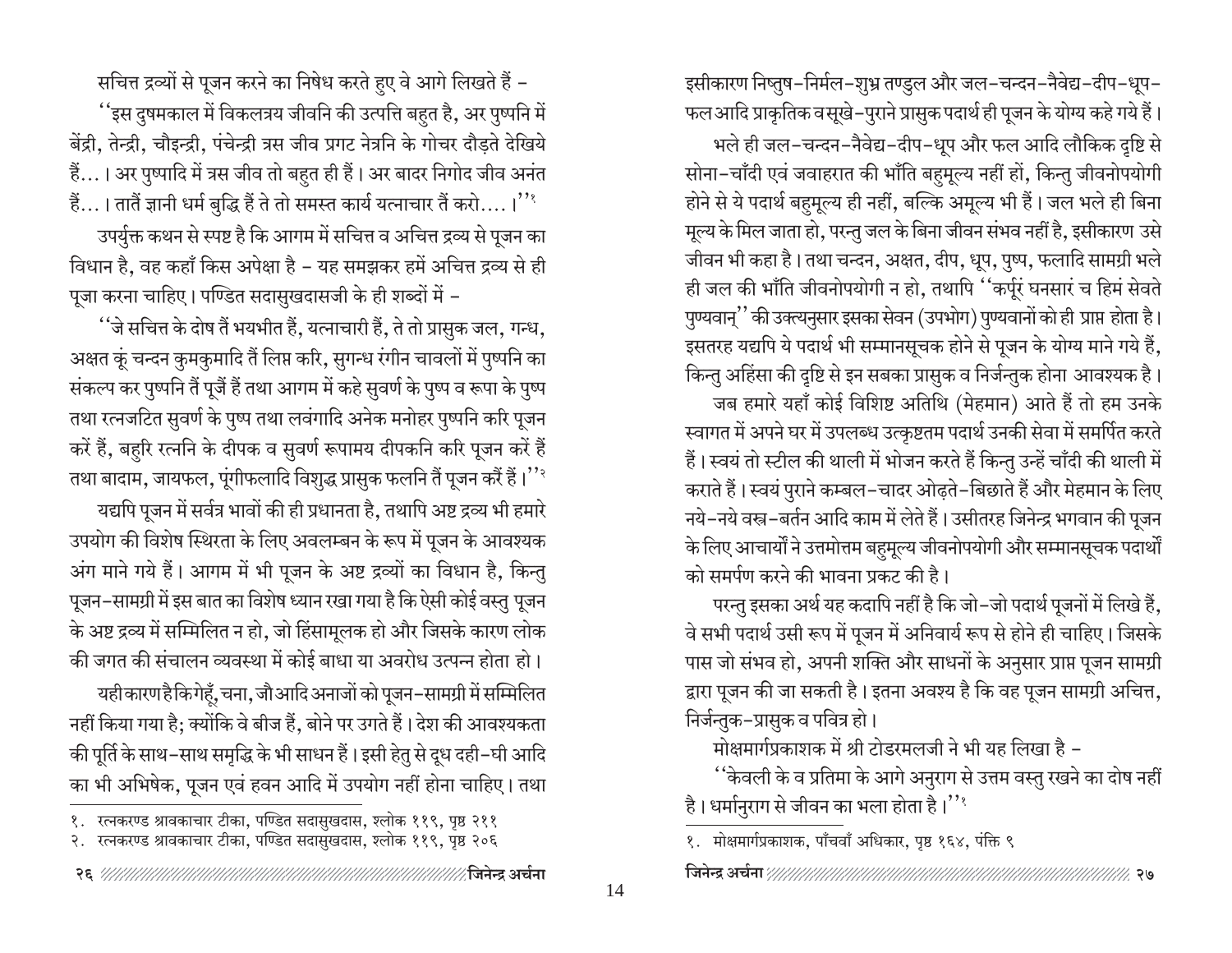इसी अभिप्राय से आचार्यों ने अष्टद्रव्यों में उत्तमोत्तम कल्पनायें की हैं – मणिजड़ित सोने की झारी और उसमें क्षीरसागर या गंगा का निर्मल जल, रत्नजड़ित मणिदीप, उत्तमोत्तम पकवान एवं सुस्वादु सरस फल आदि।

यही कारण है कि अब तक उपलब्ध प्राचीन पूजन साहित्य में अधिकांशतः यही धारा प्राप्त होती है। सब कुछ बढ़िया होने पर भी इसमें कभी-कभी ऐसा लगने लगता है कि हम जिनेन्द्र देव के नहीं, उन्हें चढाई जानेवाली सामग्री के गीत गा रहे हैं। कभी-कभी तो ऐसा भी होता है कि हम जल-फल आदि की प्रशंसा में इतने मग्न हो जाते हैं कि भगवान को भी भूल जाते हैं।

शायद हमारी इसी कमजोरी को ध्यान में रखकर आज जो नई आध्यात्मिक धारायें विकसित हो रहीं हैं, उनमें जल-फलादि सामग्री के गुणगान की अपेक्षा उनको प्रतीक बनाकर जिनेन्द्र भगवान के अधिक गुण गाये गये हैं तथा जीवनोपयोगी बहुमूल्य सुन्दरतम जलादि सामग्री की अनुशंसा की अपेक्षा सुख और शान्ति की प्राप्ति में उनकी निरर्थकता अधिक बताई गई है; इसी कारण उसके त्याग की भावना भी भायी गई है।

यह बात भी नहीं है कि यह धारा आधुनिक युग की ही देन हो। क्षीण रूप में ही सही, पर यह प्राचीन काल में भी प्रवाहित थी। इस युग में यह मूलधारा के रूप में चल रही है।

इसप्रकार हम देखते हैं कि वर्तमान में हिन्दी पूजन साहित्य में मुख्यरूप से तीन धारायें प्रवाहित हो रही हैं :-

१. पहली तो चढाये जानेवाले द्रव्य की विशेषताओं की निरूपक।

२. दूसरी द्रव्यों के माध्यम से पूज्य परमात्मा के गुणानुवाद करने वाली।

३. तीसरी लौकिक जीवनोपयोगी एवं सम्मानसूचक बहुमूल्य पदार्थों की आध्यात्मिक जीवन की समृद्धि में निरर्थकता बताकर उन्हें त्यागने की भावना व्यक्त करनेवाली।

प्रथम धारा की बात तो स्पष्ट हो ही चुकी। दूसरी धारा में कविवर द्यानतराय का निम्नांकित छन्द द्रष्टव्य है :-

''उत्तम अक्षत जिनराज पुंज धरें सोहें।

सब जीते अक्ष समाज तुम-सम अरु को है।।''

उक्त छन्द में अक्षतों (सफेद चावलों) के अवलम्बन से जिनराज को ही उत्तम अक्षत कहा गया है।

यहाँ कवि का कहना है कि – हे जिनराज! अनन्तगुणों के समूह (पुंज) से शोभायमान, कभी भी नाश को प्राप्त न होनेवाले अक्षय स्वरूप होने से आप ही वस्तुतः उत्तम अक्षत हो। आपने समस्त अक्षसमाज (इन्द्रिय समूह) को जीत लिया है; अतः हे जितेन्द्रियजिन! आपके समान इस जगत में और कौनहो सकता है? सचमुच देखा जाये तो आप ही सच्चे अक्षत हो, अखण्ड व अविनाशी हो। उक्त सन्दर्भ में निम्नांकित पंक्तियाँ भी द्रष्टव्य हैं :-

सचमुच तुम अक्षत हो प्रभुवर तुम ही अखण्ड अविनाशी हो।<sup>?</sup> प्रभुवर तुम जल-से शीतल हो, जल-से निर्मल अविकारी हो। मिथ्यामल धोने को प्रभुवर, तुम ही तो मल परिहारी हो।।<sup>3</sup> तीसरी धारा में आनेवाली सर्वस्व समर्पण की भावना से ओत-प्रोत निम्नांकित प्राचीन पूजन की पंक्तियाँ भी अपने आप में अद्भुत हैं :-

यह अरघ कियो निज हेत, तुम को अरपत हों। द्यानत कीनो शिवखेत, भूमि समरपत हों।।' इस सन्दर्भ में आधुनिक पूजन की निम्न पंक्तियाँ भी दृष्टव्य हैं – बहुमूल्य जगत का वैभव यह, क्या हमको सुखी बना सकता। अरे! पूर्णता पाने में, क्या इसकी है आवश्यकता ।। मैं स्वयं पूर्ण हूँ अपने में, प्रभु है अनर्घ्य मेरी माया। बहुमूल्य द्रव्यमय अर्घ्य लिये, अर्पण के हेतु चला आया।।' श्री जुगलकिशोरजी 'युगल' कृत देव-शास्त्र-गुरु-पूजन में यह भावना भी सशक्त रूप में व्यक्त हुई है :-

| १.   कविवर द्यानतराय : नन्दीश्वर पूजन।                                                                                                                                                                                                                                                                                                                                                                                                                                          | २. डॉ. हुकमचन्द भारिल्ल ः सिद्ध पूजन। |
|---------------------------------------------------------------------------------------------------------------------------------------------------------------------------------------------------------------------------------------------------------------------------------------------------------------------------------------------------------------------------------------------------------------------------------------------------------------------------------|---------------------------------------|
| ३. वही : सीमन्धर पूजन।                                                                                                                                                                                                                                                                                                                                                                                                                                                          | ४. कविवर द्यानतराय : नन्दीश्वर पूजन।  |
| $\overline{\phantom{a}}$ $\overline{\phantom{a}}$ $\overline{\phantom{a}}$ $\overline{\phantom{a}}$ $\overline{\phantom{a}}$ $\overline{\phantom{a}}$ $\overline{\phantom{a}}$ $\overline{\phantom{a}}$ $\overline{\phantom{a}}$ $\overline{\phantom{a}}$ $\overline{\phantom{a}}$ $\overline{\phantom{a}}$ $\overline{\phantom{a}}$ $\overline{\phantom{a}}$ $\overline{\phantom{a}}$ $\overline{\phantom{a}}$ $\overline{\phantom{a}}$ $\overline{\phantom{a}}$ $\overline{\$ |                                       |

५. हुकमचन्द भारिल्ल : देव–शास्त्र–गुरु–पूजन ।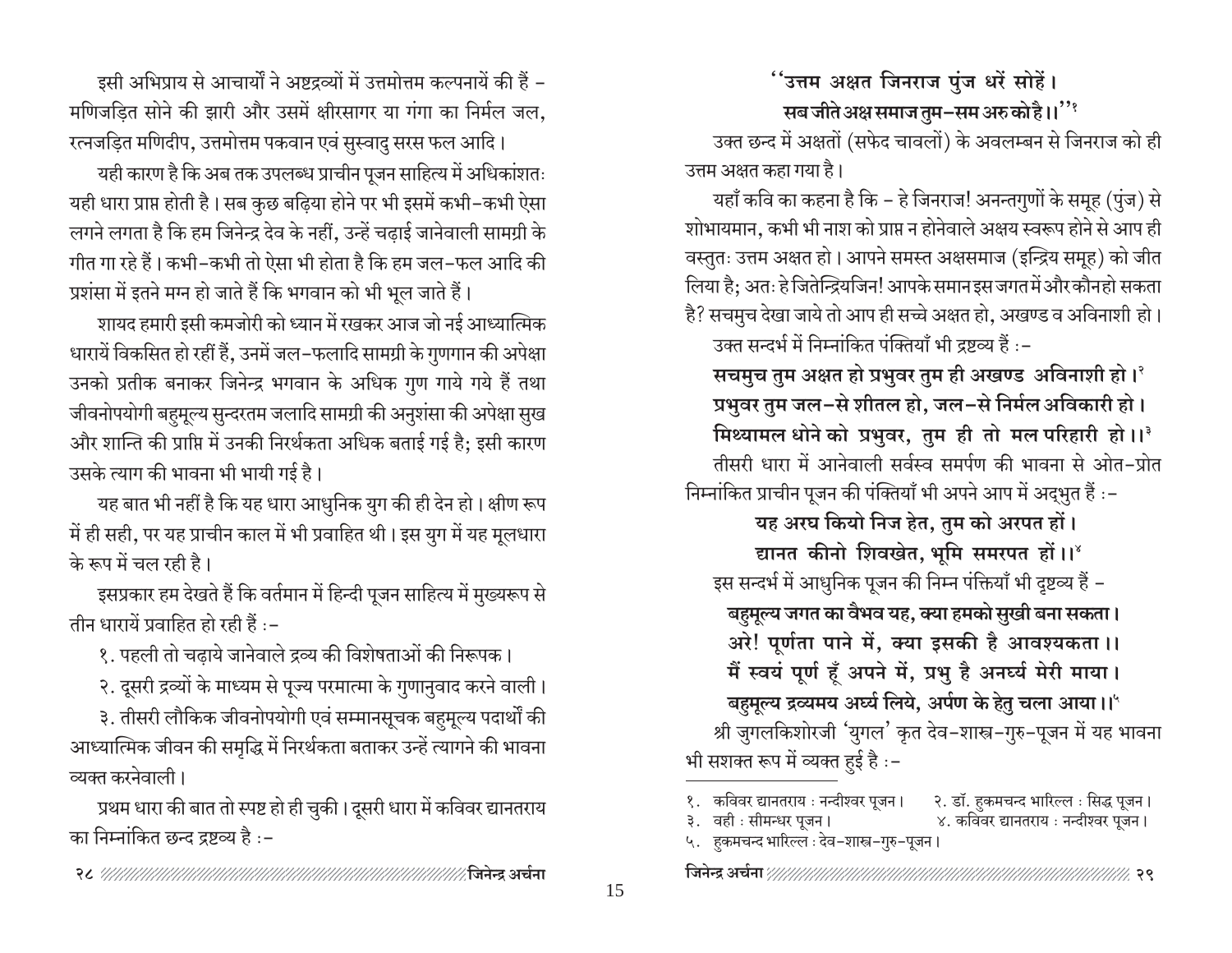पूजनें आज की सरल-सुबोध भाषा में भी लिखी जायें और उनका भी प्रचार-प्रसार हो; साथ ही यह भी ध्यान में रखने योग्य है कि नये और सरल-सुबोध के व्यामोह में हम अपनी पुरातन निधि को भी न बिसर जायें। आवश्यकता समुचित सन्तुलन की है। न तो हम प्राचीनता के व्यामोह में विकास को अवरुद्ध करें और न ही सरलता के व्यामोह में पुरातन को विस्मृति के गर्त में डाल दें। नई पूजनें बनाने के व्यामोह में आगम–विरुद्ध रचना न हो जाये – इसका भी ध्यान रखना अत्यावश्यक है।

प्राचीन इतिहास सुरक्षित रखने के साथ-साथ हर युग में नया इतिहास भी बनना चाहिए। कहीं ऐसा न हो कि भविष्य के लोग कहें कि इस युग में ऐसे भक्त ही नहीं थे, जो पूजनें लिखते। नवनिर्माण की दृष्टि से भी युग को समृद्ध होना चाहिए और प्राचीनता को सँजोने में भी पीछे नहीं रहना चाहिए।

प्राचीन भक्ति साहित्य में समागत कुछ कथनों पर आज बहुत नाक-भौंह सिकोडी जाती है। कहा जाता है कि उस पर कर्तावाद का असर है; क्योंकि उसमें भगवान को दीन-दयाल, अधम-उधारक, पतित-पावन आदि कहा गया है। भगवान से पार लगाने की प्रार्थनायें भी कम नहीं की गई हैं; पर ये सब व्यवहार के कथन हैं। व्यवहार से इसप्रकार के कथन जिनागम में भी पाये जाते हैं; पर उन्हें औपचारिक कथन ही समझना चाहिए।

मूलाचार के पाँचवें अधिकार की १३७वें गाथा में ऐसे कथनों को असत्य-मृषा भाषा के प्रभेदों में याचिनी भाषा बतलाया है। जिस भाषा के द्वारा किसी से याचना-प्रार्थना की जाती है। जो न सत्य हो और न झूठ हो। याँचवें अधिकार की १२९वीं गाथा के अर्थ में भाषा समिति के रूप में भी यही बताया है।<sup>2</sup> इससे ये कथन निर्दोष ही सिद्ध होते हैं।

उक्त सन्दर्भ में पण्डित टोडरमलजी का निम्नांकित कथन भी द्रष्टव्य है –

''तथा उन अरहन्तों को स्वर्ग–मोक्षदाता, दीनदयाल, अधम–उधारक,

अब तक अगणित जड़ द्रव्यों से, प्रभु भूख न मेरी शांति हुई। तृष्णा की खाई खूब भरी, पर रिक्त रही वह रिक्त रही।। युग-युग से इच्छा-सागर में, प्रभु! गोते खाता आया हूँ। पंचेन्द्रिय मन के षट्रस तज, अनुपम रस पीने आया हूँ।।

जग के जड दीपक को अब तक, समझा था मैंने उजियारा। ड़ाँझा के एक झकोरे में, जो बनता घोर तिमिर कारा।। अत एव प्रभो ! यह ज्ञान-प्रतीक, समर्पित करने आया हूँ। तेरी अन्तर लौ से निज अन्तर दीप जलाने आया हैं।। डॉ. भारिल्ल की पूजनों में यह ध्वनि लगभग सर्वत्र ही सुनाई देती है। सिद्ध पूजन के अर्घ्य के छन्द में यह बात सटीक रूप में व्यक्त हुई है :-जल पिया और चन्दन चरचा, मालायें सुरभित सुमनों की। पहनीं, तन्दुल सेये व्यंजन, दीपावलियाँ की रत्नों की।। सुरभी धूपायन की फैली, शुभ कर्मों का सब फल पाया। आकुलता फिर भी बनी रही, क्या कारण जान नहीं पाया।। जब दृष्टि पड़ी प्रभुजी तुम पर, मुझको स्वभाव का भान हुआ। सुख नहीं विषय–भोगों में है, तुमको लख यह सद्ज्ञान हुआ।। जल से फल तक का वैभव यह, मैं आज त्यागने हूँ आया। होकर निराश सब जग भर से, अब सिद्ध शरण में मैं आया।। पूजन पढ़ते समय जब तक उसका भाव पूरी तरह ध्यान में न आये, तब तक उसमें जैसा मन लगना चाहिए, वैसा लगता नहीं है। इसके लिए आवश्यक यह है कि पूजन साहित्य सरल और सुबोध भाषा में लिखा जाये। यद्यपि प्राचीन पूजनें अपने युग की अत्यन्त सरल एवं सुबोध ही हैं, तथापि काल परिवर्तन के प्रवाह से उनकी भाषा वर्तमान युग के पाठकों को सहज ग्राह्य नहीं रही है। ऐसी स्थिति में आवश्यकता इस बात की है कि अधिक से अधिक

१. मूलाचार, पृष्ठ १८९ (शास्त्रागार प्रति, शोलापुर)

२. मूलाचार, पृष्ठ १८६

<sup>\*</sup> लेखक द्वारा उक्त छन्द में परिवर्तन कर निम्नप्रकार कर दिया गया है। मेरे चैतन्य सदन में प्रभु! चिर व्याप्त भयंकर अँधियारा। श्रुत–दीप बुझा हे करुणानिधि! बीती नहिं कष्टों की कारा ।।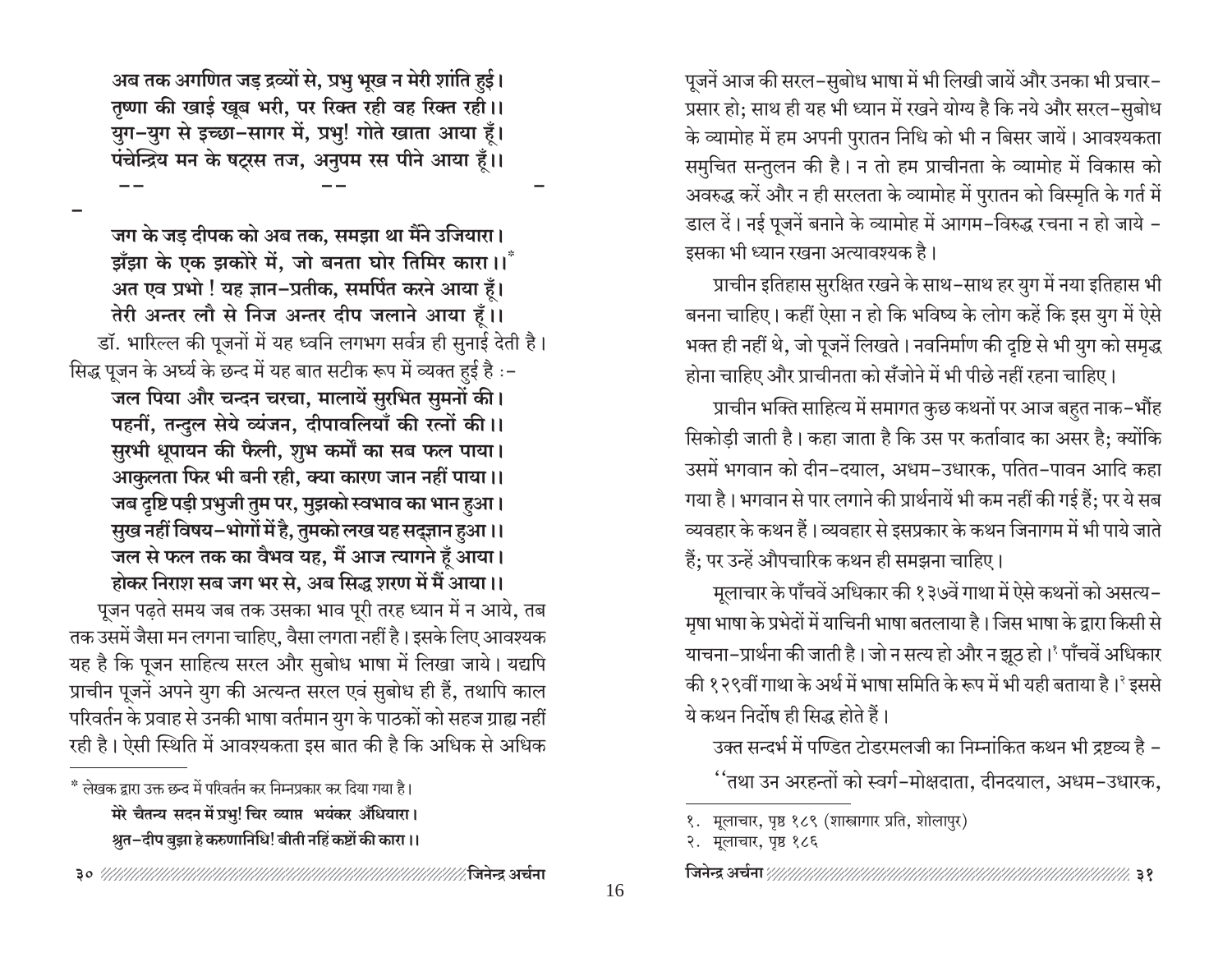मानकर संतुष्ट नहीं होते, शुद्धोपयोग के उद्यमी रहते हैं।''

पुजारी को पूज्य के स्वरूप का भी सच्चा परिज्ञान होना चाहिए। जिसकी पूजा की जा रही है, उसके स्वरूप की सच्ची जानकारी हुए बिना भी पूजा और पुजारियों की भावना में अनेक विकृतियाँ पनपने लगती हैं।

प्रसन्नता की बात है कि आधुनिक युग में लिखी जानेवाली पूजनों में इस बात का भी ध्यान रखा जा रहा है। पूज्यों में मुख्यतः देव-शास्त्र-गुरु ही आते हैं। आधुनिक युग में लिखी गई देव–शास्त्र–गुरु पूजनों की जयमालाओं में उनकी भक्ति करते हुए उनके स्वरूप पर भी पर्याप्त प्रकाश डाला गया है।

गुरु के स्वरूप पर प्रकाश डालने वाली निम्नांकित पंक्तियाँ द्रष्टव्य हैं –

हे गुरुवर! शाश्वत सुख–दर्शक, यह नग्न स्वरूप तुम्हारा है। जग की नश्वरता का सच्चा दिग्दर्शन करने वाला है।। जब जग विषयों में रच-पच कर, गाफिल निद्रा में सोता हो। अथवा वह शिव के निष्कंटक, पथ में विषकंटक बोता हो।। हो अर्द्ध निशा का सन्नाटा, वन में वनचारी चरते हों। तब शान्त निराकुल मानस तुम, तत्त्वों का चिन्तन करते हो।। करते तप शैल नदी तट पर, तरु तल वर्षा की झड़ियों में। समता रस पान किया करते, सुख-दुःख दोनों की घड़ियों में ।।' दिन-रात आत्मा का चिन्तन, मूदु सम्भाषण में वही कथन। निर्वस्त्र दिगम्बर काया से भी, प्रकट हो रहा अन्तर्मन ।। निर्ग्रन्थ दिगम्बर सदुज्ञानी, स्वातम में सदा विचरते जो। ज्ञानी ध्यानी समरस सानी, द्वादश विधि तप नित करते जो।।<sup>१</sup>

सच्चे देव के स्वरूप को समझने में हमसे क्या भूल हो जाती है और उसका

पतित–पावन मानता है; उसीप्रकार यह भी कर्तृत्व बुद्धि से ईश्वर को मानता है। ऐसा नहीं जानता कि फल तो अपने परिणामों का लगता है, अरहन्त तो उनको निमित्तमात्र है: इसलिए उपचार द्वारा वे विशेषण सम्भव होते हैं।

अपने परिणाम शुद्ध हुए बिना अरहन्त ही स्वर्ग-मोक्षादि के दाता नहीं हैं। तथा अरहन्तादिक के नामादिक से श्वानादिक ने स्वर्ग प्राप्त किया, वहाँ नामादिक का ही अतिशय मानते हैं; परन्तु बिना परिणाम के नाम लेनेवाले को भी स्वर्ग प्राप्ति नहीं होती, तब सुननेवाले को कैसे होगी? श्वानादिक को नाम सुनने के निमित्त से कोई मन्दकषाय रूप भाव हुए हैं, उनका फल स्वर्ग हुआ; उपचार से नाम ही की मुख्यता की है।

तथा अरहन्तादिक के नाम-पूजनादि से अनिष्ट सामग्री का नाश तथा इष्ट सामग्री की प्राप्ति मानकर रोगादि मिटाने के अर्थ व धनादिक की प्राप्ति के अर्थ नाम लेता है व पूजनादि करता है। सो इष्ट-अनिष्ट का कारण तो पूर्व कर्म का उदय है, अरहन्त तो कर्ता हैं नहीं। अरहन्तादिक की भक्ति रूप शुभोपयोग परिणामों से पूर्व पाप के संक्रमणादि हो जाते हैं, इसलिए उपचार से अनिष्ट के नाश का व इष्ट की प्राप्ति का कारण अरहन्तादिक की भक्ति कही जाती है: परन्तु जो जीव प्रथम से ही सांसारिक प्रयोजन सहित भक्ति करता है, उसके तो पाप ही का अभिप्राय हुआ कांक्षा, विचिकित्सारूप भाव हए; उनसे पूर्वपाप के संक्रमणादि कैसे होंगे? इसलिए उसका कार्य सिद्ध नहीं हुआ।

तथा कितने ही जीव भक्ति को मुक्ति का कारण जानकर वहाँ अति अनुरागी होकर प्रवर्तते हैं। वह तो अन्यमती जैसे भक्ति से मुक्ति मानते हैं, वैसा ही इनके भी श्रद्धान हुआ; परन्तु भक्ति तो रागरूप है और राग से बन्ध है, इसलिए मोक्ष का कारण नहीं है। जब राग का उदय आता है, तब भक्ति न करें तो पापानुराग हो, इसलिए अशुभ राग छोड़ने के लिए ज्ञानी भक्ति में प्रवर्तते हैं और मोक्षमार्ग का बाह्य निमित्त मात्र भी जानते हैं; परन्तु यहाँ ही उपादेयपना

१. श्री जुगलकिशोर 'युगल' : देव-शास्त्र-गुरु पूजन, जयमाला।

२. वही।

१. मोक्षमार्गप्रकाशक, पृष्ठ २२२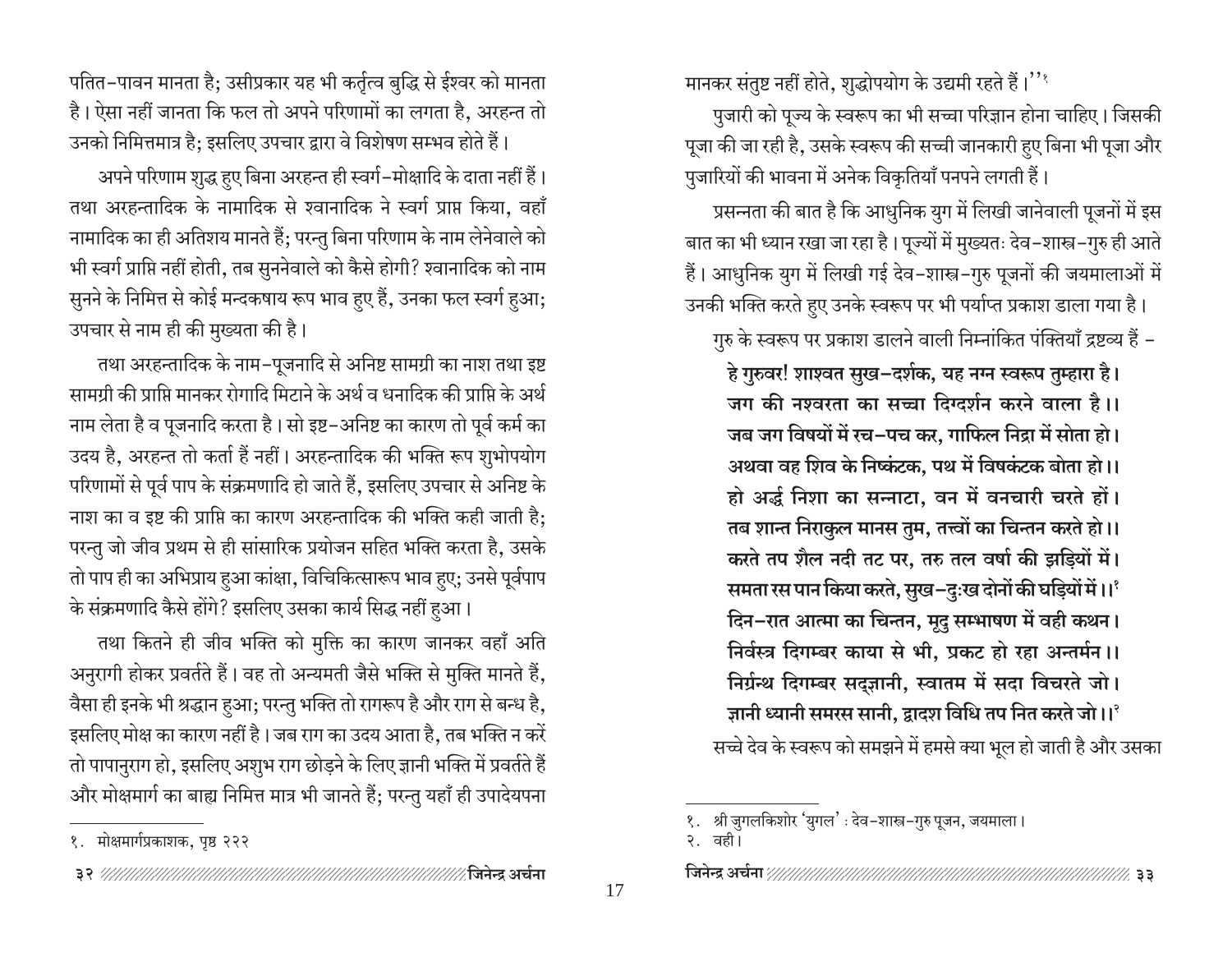क्या परिणाम निकलता है? यह बात निम्नांकित पंक्तियों में कितनी सहजता से व्यक्त हो गई है –

करुणानिधि तुम को समझ नाथ, भगवान भरोसे पड़ा रहा। भरपूर सुखी कर दोगे तुम, यह सोचे सन्मुख खड़ा रहा।। तुम वीतराग हो लीन स्वयं में, कभी न मैंने यह जाना।

तुम हो निरीह जग से कृत-कृत, इतना ना मैंने पहचाना ।।' इसीप्रकार शास्त्र के यथार्थ स्वरूप को दर्शानेवाली निम्नांकित पंक्तियाँ भी द्रष्टव्य हैं –

महिमा है अगम जिनागम की, महिमा है........।।टेक।। जाहि सुनत जड़ भिन्न पिछानी, हम चिन्मूरति आतम की। रागादिक दुःख कारन जानैं, त्याग दीनि बुद्धि भ्रम की। ज्ञान ज्योति जागी उर अन्तर, रुचि वाढ़ी पुनि शम-दम की।।<sup>?</sup> वीतरागता की पोषक ही जिनवाणी कहलाती है। यह है मुक्ति का मार्ग निरन्तर जो हमको दिखलाती है।।<sup>3</sup> सो स्याद्वादमय सप्तभंग, गणधर गूँथे बारह सुअंग। रवि-शशि न हरै सो तम हराय, सो शास्त्र नमों बह प्रीति लाय।।<sup>४</sup>

देखो, शास्त्र का स्वरूप लिखते हए सभी कवियों ने इसी बात पर ही जोर दिया है कि जिनवाणी रूपी गंगा वह है जो – अनेकान्तमय वस्तुस्वरूप को दर्शानेवाली हो, भेदविज्ञान प्रकट करनेवाली हो, मिथ्यात्वरूप महातम का विनाश करनेवाली हो, विविध नयों की कल्लोलों से विमल हो, स्याद्वादमय व सप्तभंग से सहित हो और वीतरागता की पोषक हो। जो राग-द्वेष को बढाने में निमित्त बने, वह वीतराग वाणी नहीं हो सकती।

जिनवाणी की परीक्षा उपर्युक्त लक्षणों से ही होनी चाहिए। किसी स्थान <u>विशेष्ठा <del>ऐत्राकाशि</del>का</u>रलेने सेवउ<del>ज्ञार</del>्थे भुक्तिनूसा, अभाक्ति प्रकट करना या सच्चे-.<br>झूठे ऋगिमेणेय करनी किसी भी खुष्टि से उचित नहीं है।<br>३. डॉ. हुकमचन्द भारिल्ल : देव-शास्त्र-गुरु पूजन, जयमाला।

४. कविवर द्यानतराय : देव-शास्त्र-गुरु पूजन, जयमाला।

# सिद्धचक्र-मण्डल विधान : अनुशीलन

हिन्दी पूजन–भक्ति साहित्य में एक विधा मंडल पूजन–विधान की भी है। ये मंडल पूजन-विधान विशेष अवसरों पर विशेष आयोजनों के साथ किये जाते हैं। इस विधा के कवि संतलाल, टेकचन्द, स्वरूपचन्द, वृन्दावन आदि हैं।

पूजा-विधानों में सिद्धचक्रविधान का सर्वाधिक महत्त्व है; क्योंकि सिद्धचक्रविधान का प्रयोजन सिद्धों के गुणों का स्मरण करते हुए अपनी आत्मा को सिद्धदशा तक पहुँचाना होता है और आत्मा के लिए इससे उत्कृष्ट अन्य उद्देश्य नहीं हो सकता।

हिन्दी विधानों में सिद्धचक्रमंडल विधान के रचयिता कविवर संतलाल का नाम सर्वोपरि है; क्योंकि उनकी यह रचना साहित्यिक दृष्टि से तो उत्तम है ही, साथ ही भक्ति काव्य होते हुए भी आध्यात्मिक एवं तात्त्विक भावों से भरपूर

है। एक–एक अर्घ्य के पद का अर्थगांभीर्य एवं विषयवस्तु विचारणीय है। तत्त्वज्ञानपरक, जाग्रतविवेक, विशुद्ध आध्यात्मिक दृष्टि एवं निष्काम भक्ति की त्रिवेणी जैसी इसमें प्रवाहित हुई है, वैसी अन्यत्र दिखाई नहीं देती। निश्चय ही हिन्दी विधान–पूजा साहित्य में कविवर संतलाल का उल्लेखनीय योगदान है।

इस विधान की आठों जयमालायें एक से बढ़कर एक हैं। सभी में सिद्धों का विविध आयामों से तत्त्वज्ञानपरक गुणगान किया गया है। इनमें न तो कहीं लौकिक कामनाओं की पूर्ति विषयक चाह ही प्रकट की गई है और न प्रलोभन ही दिया गया है।

पहली जयमाला में ही सिद्धभक्ति के माध्यम से गुणस्थान क्रम में संसारी से सिद्ध बनने की सम्पूर्ण प्रक्रिया अति संक्षेप में जिस खूबी से दर्शाई गई है, वह द्रष्टव्य है :–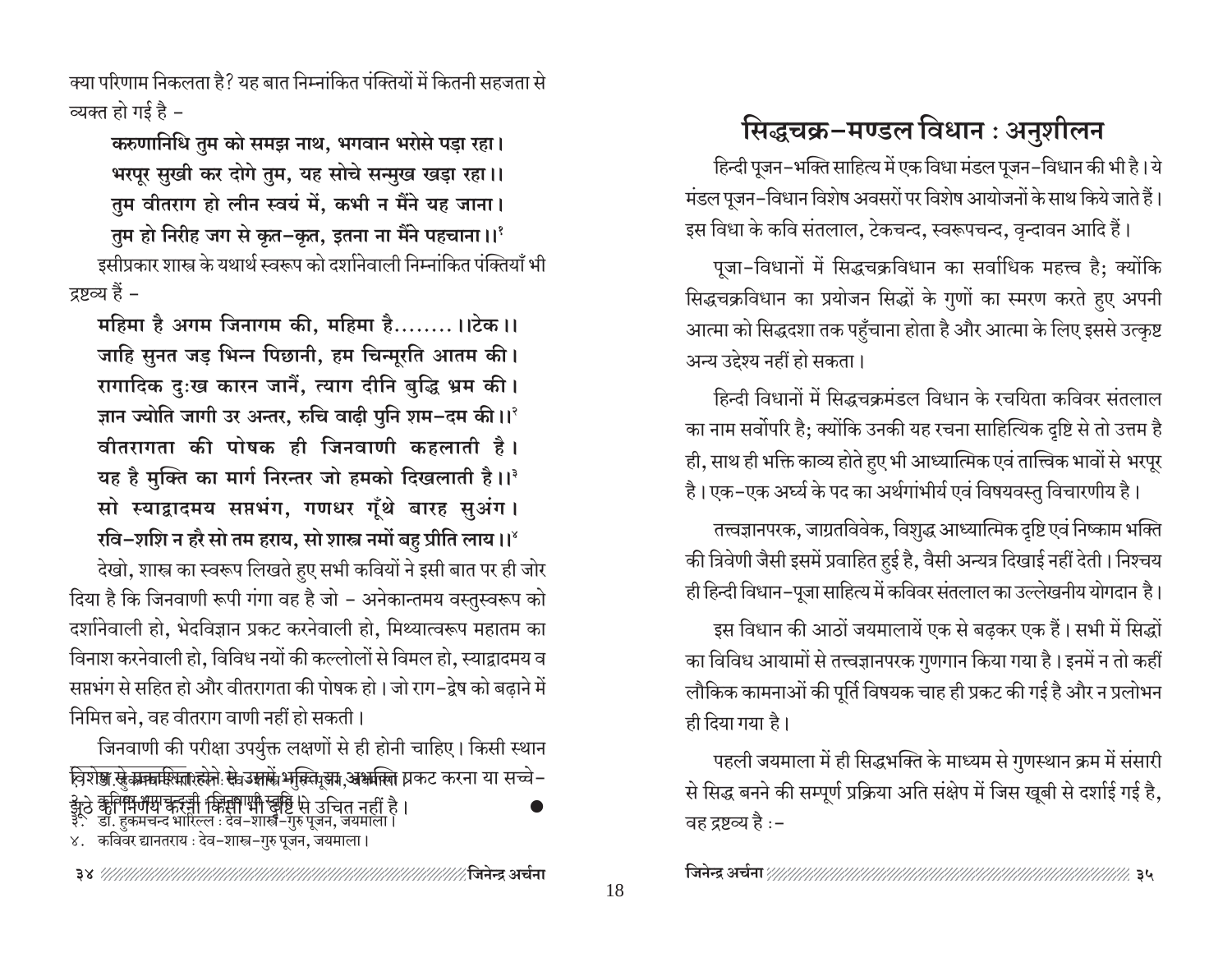जय करण कृपाण सु प्रथम वार, मिथ्यात्व-सुभट कीनो प्रहार। दृढ़ कोट विपर्ययमति उलंघि, पायो समकित थल थिर अभंग ।।१।। निजपर विवेक अन्तर पुनीत, आतमरुचि वरती राजनीत। जगविभव विभाव असार एह, स्वातम सुखरस विपरीत देह।।२।। तिन नाशन लीनो दृढ़ सँभार, शुद्धोपयोग चित्त चरण सार। निर्ग्रन्थ कठिन मारग अनूप, हिंसादिक टारन सुलभ रूप ।।३।। लखि मोह शत्रु परचण्ड जोर, तिस हनन शुकल दल ध्यान जोर। आनन्द वीररस हिये छाय, क्षायिक श्रेणी आरम्भ थाय।।४।। सांगरूपक के रूप में इसमें जीवराजा और मोहराजा के मध्य हुए घमासान युद्ध का चित्रण किया गया है। सर्वप्रथम जीवरूप राजा अधःकरण, अपूर्वकरण एवं अनिवृत्तिकरण गुणस्थान रूप कृपाण से मिथ्यात्व रूप सुभट पर प्रहार करता है तथा विपरीत बुद्धिरूप ऊँचे कोट को लाँघकर सम्यग्दर्शन रूप सुखद, समतल स्थित भूमि पर अधिकार कर लेता है और आत्मरुचि एवं स्वपर-भेदविज्ञान की सात्विक राजनीति आरम्भ हो जाती है तथा आत्मस्वभाव के विपरीत जगत के वैभव और विभावभावों के अभाव के लिए शुद्धोपयोग को दढ़ता से धारण करता है।

अन्त में आनन्दरूप वीर रस से उत्साहित होकर जीवराजा ने मोहरूप राजा को सदा के लिए मृत्यु की गोद में सुला दिया और तेरहवें गुणस्थान की पावन भूमि में प्रवेश कर अनंत आनंद का अनुभव करते हुए अपनी सनातन रीति के अनुसार मोहराजा के उपकरणरूप शेष अघातिया कर्मों का भी अभाव करके अनंतकाल के लिए सिद्धपुर का अखण्ड साम्राज्य प्राप्त कर लिया।

इसप्रकार हम देखते हैं कि इस पूजन में तत्त्वज्ञान तो पद-पद में दर्शनीय है ही, भक्ति-भावना की भी कहीं कोई कमी नहीं है। तत्त्वज्ञान या अध्यात्म के कारण भक्ति रस के प्रवाह में कहीं कोई अवरोध या व्यवधान नहीं आने पाया है। इसप्रकार संत कवि कृत सिद्धचक्र मण्डल विधान पूजन–विधान साहित्य में अभूतपूर्व–अद्वितीय उपलब्धि है। इसको जितने अधिक ध्यान से पढ़ा व सुना जा सके, उतना ही अधिक लाभ होगा।

जैनदर्शन अकर्त्तावादी दर्शन है। इसके अनुसार प्रत्येक आत्मा स्वभाव से स्वयं भगवान है और यदि जिनागम में बताये मार्ग पर चले, स्वयं को जाने, पहचाने और स्वयं में ही समा जाये तो प्रकट रूप से पर्याय में भी परमात्मा बन जाता है।

जैनदर्शन के अनुसार परमात्मा बनने की प्रक्रिया पूर्णतः स्वावलम्बन पर आधारित है। किसी की कृपा से दुःखों से मुक्ति संभव नहीं है; अतः जैनदर्शन का भक्ति साहित्य अन्य दर्शनों के समान कर्त्तावाद का पोषक नहीं हो सकता।

प्रायः देखा जाता है कि इस विधान को करनेवाले अधिकांश व्यक्ति अपने मन में व्यक्त या अव्यक्त रूप में कोई न कोई मनौती या लौकिक प्रयोजन की पूर्ति की भावना संजोये रहते हैं, जो कभी-कभी उनकी वाणी में भी व्यक्त हो जाती है।

वे कहते हैं – ''जब हमारा बच्चा बीमार पड़ा था, बचने की आशा नहीं रही, डॉक्टरों ने जवाब दे दिया तो हमने भगवान से मन ही मन यह प्रार्थना की - हे प्रभु! यदि बच्चा अच्छा हो गया तो सिद्धचक्र मण्डल विधान रचायेंगे।''

''जब हमारे यहाँ आयकर वालों की रेड पड़ी (छापा पड़ा) और हमारा सारा सोना-चाँदी एवं जवाहरात जब्त हो गया, तब हमने यह संकल्प किया था कि– यदि माल वापस मिल गया तो....।''

''जब गुस्से में आकर हमारे बच्चे से गोली चल जाने से किसी की मौत हो गई और उससे फौजदारी का केस दायर हो गया, तब हमने यह भावना भायी कि हे भगवान! यदि बेटा बरी हो गया, हम केस जीत गये तो हम....।''

फिर उनमें से कोई कहेगा- ''अरे भाई! सिद्धचक्र विधान में बड़ी सिद्धि है, हमारा बच्चा तो एकदम ठीक हो गया। ऑपरेशन में एक लाख रुपया लग गया तो क्या हुआ, पर भगवान की कृपा से वह बिलकुल ठीक है; अतः हमें विधान तो कराना ही है।''

दूसरा कहेगा – ''हमने तो विधान में पैसा पानी की तरह बहाया, परन्तु क्या बतायें जब्त हुए माल का एक फुल्टा भी तो वापस नहीं मिला, उल्टा जुर्माना और भरना पड़ा। इसकारण अपनी तो भाई! अब पूजा-पाठ में कुछ श्रद्धा नहीं रही।''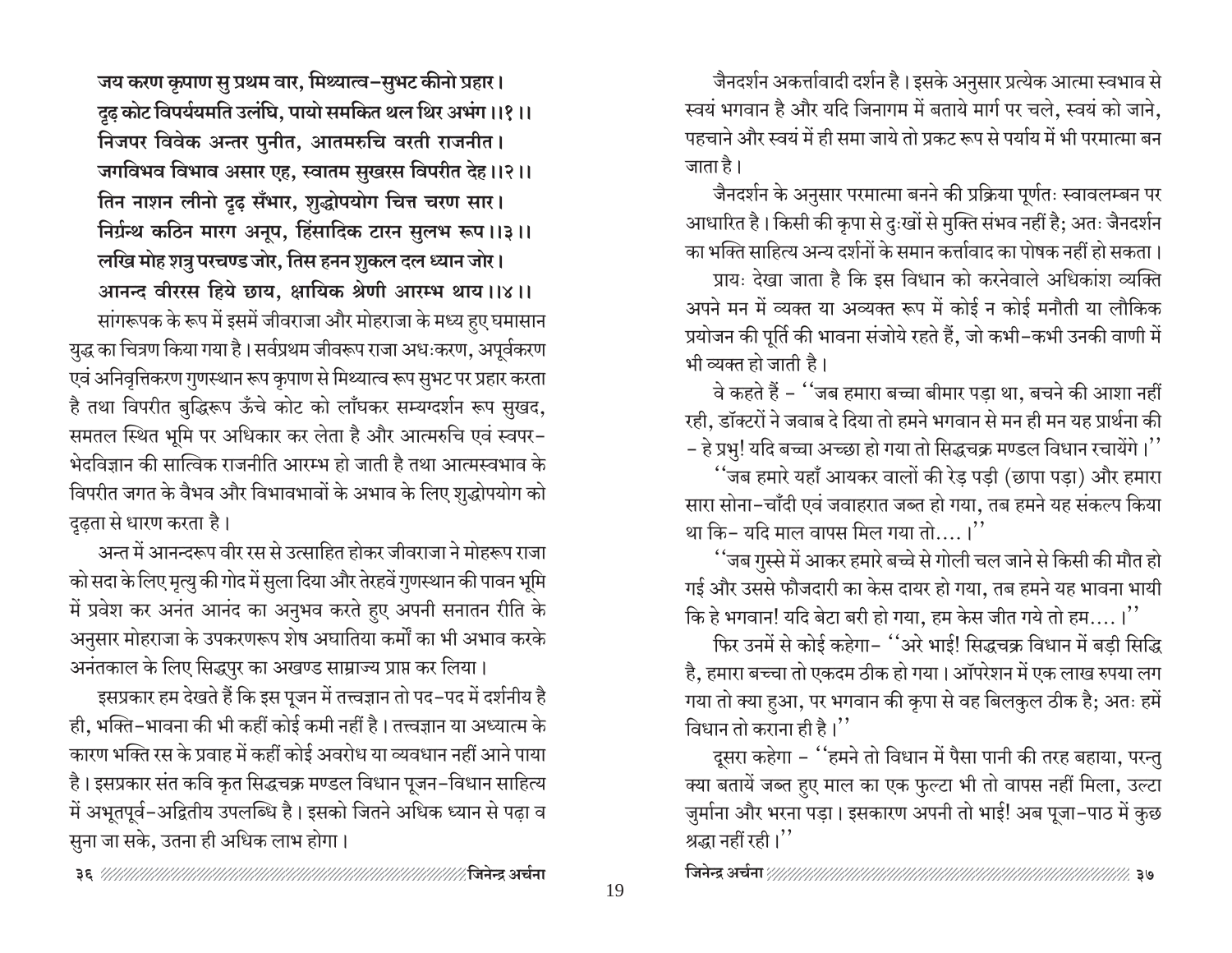मैना सुन्दरी ने सिद्धचक्र विधान किया था, किन्तु पति का कोढ़ मिटाने के लिए नहीं किया था; बल्कि पति का दुःख देखकर उसे जो आकुलता होती थी, उससे बचने के लिए एवं पति का उपयोग जो बारम्बार पीडा चिन्तन रूप आर्तध्यानमय होता था, उससे बचाने के लिए सिद्धचक्र का पाठ किया था; क्योंकि मैना सुन्दरी तत्त्वज्ञानी तो थी ही और अगले भव में मोक्षगामी भी थी। कोटिभट राजा श्रीपाल भी तत्त्वज्ञानी व तद्भव मोक्षगामी महापुरुष थे। क्या वे यह नहीं जानते थे कि वीतरागी सिद्ध भगवान किसी का कुछ भला-बुरा नहीं करते? फिर भी अपनी आकुलता रूप पाप भाव से बचने के लिए एवं समता भाव बनाये रखने के लिए इससे बढ़कर अन्य कोई उपाय नहीं है, अतः ज्ञानीजन भी यही सब करते हैं, पर कोई लौकिक सुख की कामना नहीं करते। आगम में भी यही कहा है कि लौकिक अनुकूलताओं के लक्ष्य से

वीतराग देव-गुरु-धर्म की आराधना से भी पापबन्ध ही होता है।

मोक्षमार्गप्रकाशक में पण्डित टोडरमलजी लिखते हैं –

''पुनश्च, इस (इन्द्रियजनित सुख की प्राप्ति एवं शारीरिक दुःख के विनाश रूप) प्रयोजन के हेतु अरहन्तादिक की भक्ति करने से भी तीव्र कषाय होने के कारण पापबन्ध ही होता है, इसलिए अपने को इस प्रयोजन का अर्थी होना योग्य नहीं है।''

अतः हमें वीतराग देव-गुरु-धर्म (शास्त्र) का सही स्वरूप समझकर एवं उनकी भले प्रकार से पहचान व प्रतीति करके सभी पूजन–विधान के माध्यम से एक वीतराग भावों का ही पोषण करना चाहिए।

# लौकिक सुख सेवा के लिए है, भोगों के लिए नहीं; दुख विवेक के लिए है, भयातुर होने के लिए नहीं।

तीसरा कहेगा – ''भाई! विधान में पैसा तो हमने भी कम खर्च नहीं किया था, परन्तु हम तो यह समझते हैं कि जब अपना भाग्य खोटा हो तो बेचारे भगवान भी क्या कर सकते हैं? - जैसी करनी, वैसी भरनी। फिर भी भाई! हमारा तो भगवान की दया से जो भी हुआ अच्छा ही हुआ। विधान न करते तो केस तो फाँसी का ही था, फाँसी से बच भी जाते तो जन्मभर की जेल तो होती ही, परन्तु विधान का ही प्रताप है कि तीन साल की सजा से पल्ला छूट गया। धन्य है भाई! भगवान की महिमा....।''

इसप्रकार जो सिद्धचक्र विधान हमें सिद्धचक्र में सम्मिलित करा सकता है, आत्मा के अनादिकालीन मिथ्यात्व, अज्ञान एवं कषायभावों के कोढ़ को कम कर सकता है, मिटा सकता है; हमने अपनी मान्यता में उसकी महिमा को मात्र शारीरिक रोग मिटाने या अपनी अत्यन्त तुच्छ-लौकिक विषय-कषाय जनित कामनाओं की पूर्ति करने तक ही सीमित कर दिया है तथा वीतराग भगवान को पर के सुख-दुःख का कर्ता-हर्ता मानकर अपने अज्ञान व मिथ्यात्व का ही पोषण किया है।

और मजे की बात तो यह है कि - अपने इस अज्ञान के पोषण में प्रथमानुयोग की शैली में लिखी गई श्रीपाल-मैनासुन्दरी की पौराणिक कथा को निमित्त बनाया है। परमपवित्र उद्देश्य से लिखी गई उस धर्मकथा का प्रयोजन तो केवल अज्ञानी-मिथ्यादृष्टि अव्युत्पन्न जीवों की पाप प्रवृत्ति को छुड़ाकर मोक्षमार्ग में लगाने का था, जिसे हमने मिथ्यात्व की पोषक बना दिया है। इससे ज्ञात होता है कि अज्ञानी शास्त्र को शस्त्र कैसे बना लेते हैं?

क्या उपर्युक्त विचार मिथ्यात्व व अज्ञान के पोषक नहीं हैं और क्या सिद्धचक्र विधान की महिमा को कम नहीं करते? अरे! सिद्धों की आराधना का सच्चा फल तो वीतरागता की वृद्धि है; क्योंकि वे स्वयं वीतराग हैं। सिद्धों का सच्चा भक्त उनकी पूजा-भक्ति के माध्यम से किसी भी लौकिक लाभ की चाह नहीं रखता; क्योंकि लौकिक लाभ की चाह तीव्रकषाय के बिना सम्भव नहीं है और ज्ञानी भक्त को तीव्रकषाय रूप पाप भाव नहीं होता।

१. मोक्षमार्गप्रकाशक : प्रथम अध्याय, पृष्ठ ७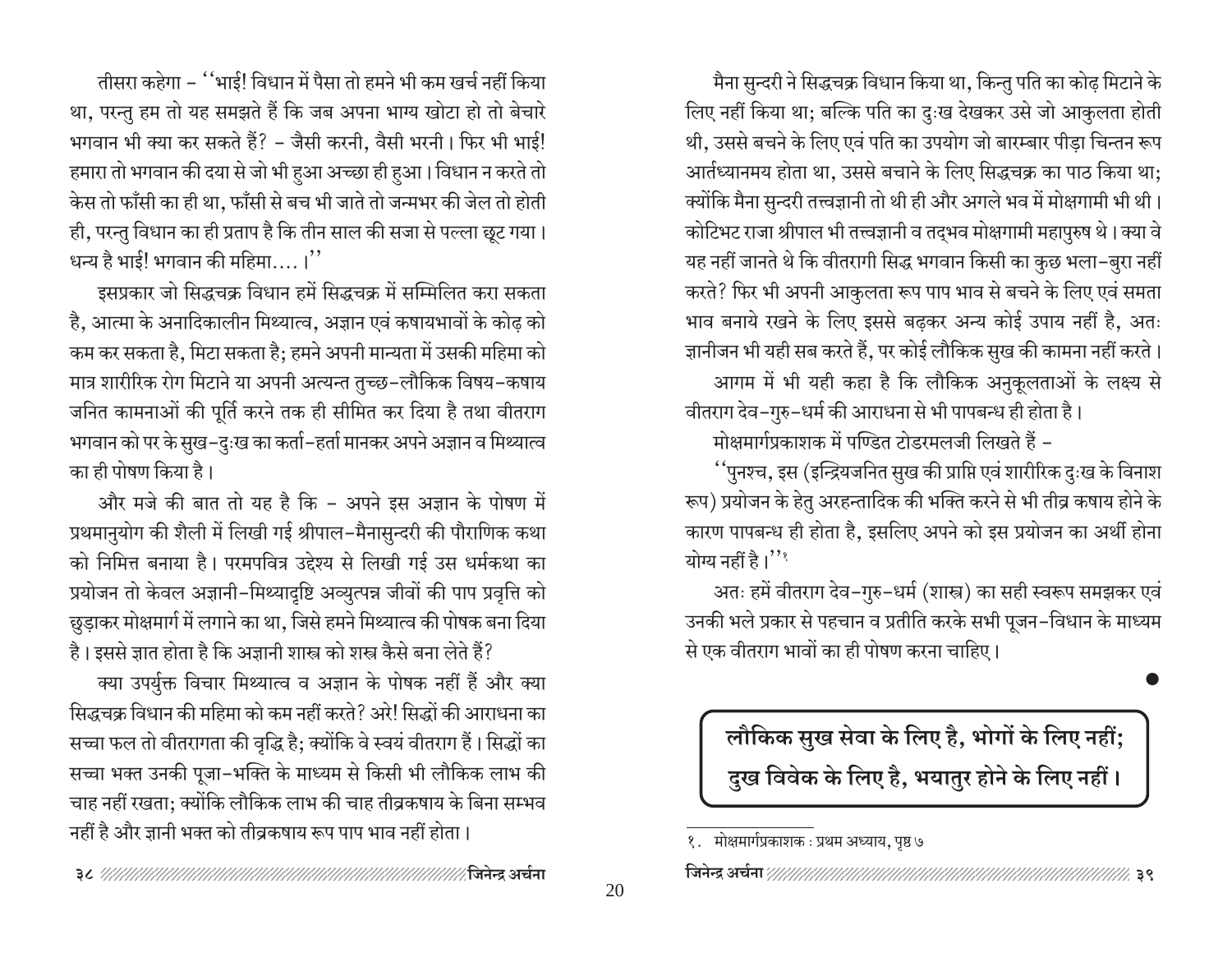जब देखा कि जैनेतरों की भाँति जैन भी जिनेन्द्रदेव की आराधना छोडकर उन्हीं देवी-देवताओं की ओर आकर्षित होकर अपने वीतराग धर्म से विमुख होते जा रहे हैं तो कतिपय विचारकों ने धर्म वात्सल्य एवं करुण भाव से नवग्रह विधान की रचना करके यह मध्यम मार्ग निकाला होगा, जिसमें उन्होंने स्पष्ट कहा कि- ग्रह शान्ति के लिए अन्य देवी-देवताओं के द्वार खटखटाने की जरूरत नहीं है, जिनेन्द्र देव की आराधना से ही अनिष्ट का निवारण होगा। कहा भी है –

> ''अर्क चन्द्र कुज सौम्य गुरु, शुक्र शनिश्चर राहु। केतु ग्रहारिष्ट नाशनें, श्री जिनपूज रचाहू।।''

### ''श्री जिनवर पूजा किये, ग्रह अनिष्ट मिट जाय।

पंच ज्योतिषी देव सब, मिलि सेवें प्रभु पाय ।।'' यद्यपि सभी धर्मों में निष्काम भक्ति ही उत्कृष्ट मानी गई है, तथापि इसप्रकार की पूजा बनाने का मुख्य प्रयोजन यह था कि पूजक पहले देवी-देवताओं की पूजा छोड़कर जिनपूजा करना आरम्भ करे, जिससे गृहीत मिथ्यात्व से बच सके। तदर्थ यह बताना जरूरी था कि जिस फल की प्राप्ति के लिए तुम देवी-देवताओं को पूजते हो, वही सब फल जिनपूजा से प्राप्त हो जायेगा; अन्यथा वे उस गलत मार्ग को छोड़कर जिनमार्ग में नहीं आते। जिनेन्द्र पूजा से लौकिक फलों की पूर्ति की बात सर्वथा असत्यार्थ भी तो नहीं है; क्योंकि मन्दकषाय होने से जो सहज पुण्यबंध होता है, उससे सभी प्रकार की लौकिक अनुकूलतायें भी प्राप्त तो हो ही जाती हैं? तथापि कामना के साथ की गई पूजा–भक्ति निष्काम भक्ति की तुलना में हीन तो है ही – इस ध्रुव सत्य से भी इनकार नहीं किया जा सकता।

कुछ लोग तो ग्रहों की शान्ति हेतु ग्रहों की भी पूजा करने लगे थे, उनकी दृष्टि से उपर्युक्त दूसरे दोहे में बताया गया है कि नवग्रहों की पूजा करना योग्य

#### 

# नवग्रह विधान : एक संभावना यह भी

जैनधर्म में एक वीतराग देव के सिवाय और कोई भी देव–देवी अष्ट द्रव्य द्वारा पूज्य नहीं हैं। नवदेव और कोई नहीं, प्रकारान्तर से वीतराग देव के ही विविध रूप हैं। अरहंत व सिद्ध तो साक्षात् वीतराग हैं ही, आचार्य उपाध्याय व साधु भी वीतरागता के ही उपासक हैं तथा स्वयं भी एकदेश वीतरागी हैं। तथा जिनधर्म, जिनवचन, जिनप्रतिमा व जिनालय भी वीतराग के ही प्रतीक हैं। उक्तं च -

''अरहंत सिद्ध साह तिदयं जिणधम्म वयण पडिमाह ।।

जिणणिलया इदराए, णव देवा दिंतु मे बोहि।।" अरहंत, सिद्ध, आचार्य, उपाध्याय, साधु, जिनधर्म, जिनवचन, जिनप्रतिमा और जिनमन्दिर – ये नवदेव मुझे रत्नत्रय की पूर्णता देवें।

उपर्युक्त नवदेवों को एक जिनप्रतिमा में ही गर्भित बताते हए रत्नकरण्ड श्रावकाचार में पं. सदासुखदासजी कहते हैं –

''सो जहाँ अरहंतनि का प्रतिबिम्ब है, तहाँ नवरूप गर्भित जानना; क्योंकि आचार्य, उपाध्याय व साधु तो अरहंत की पूर्व अवस्थायें हैं। अर सिद्ध पहले अरहंत होकर सिद्ध हुए हैं। अरहंत की वाणी सो जिनवचन है और वाणी द्वारा प्रकाशित हुआ अर्थ (वस्तु स्वरूप) सो जिनधर्म है। तथा अरहंत का स्वरूप (प्रतिबिम्ब) जहाँ तिष्ठै, सो जिनालय है। ऐसे नवदेवतारूप भगवान अरहंत के प्रतिबिम्ब का पूजन नित्य ही करना योग्य है।''

नवग्रह विधान के आद्योपान्त अध्ययन से ऐसा लगता है कि इसकी रचना उन परिस्थितियों में हुई होगी, जब जैनेतर लोग ज्योतिष विद्या में अधिक विश्वास रखते थे तथा ग्रहों की चाल से ही अपने भले-बुरे भविष्य का निर्णय करते थे एवं ग्रहों के निमित्त से होनेवाले अरिष्टों (अनिष्टों) के निवारणार्थ ज्योतिषयों के निर्देशानुसार ग्रहों की शान्ति के लिए देवी–देवताओं की आराधना एवं मन्त्रों-तन्त्रों की साधना किया करते थे।

१. नवग्रह विधान : प्रथम समुच्चय पूजा की स्थापना का दोहा।

२. नवग्रह विधान : प्रथम पूजा की जयमाला का प्रथम दोहा।

१. पं. सदासुखदास : रत्नकरण्ड श्रावकाचार वचनिका, पृष्ठ २०८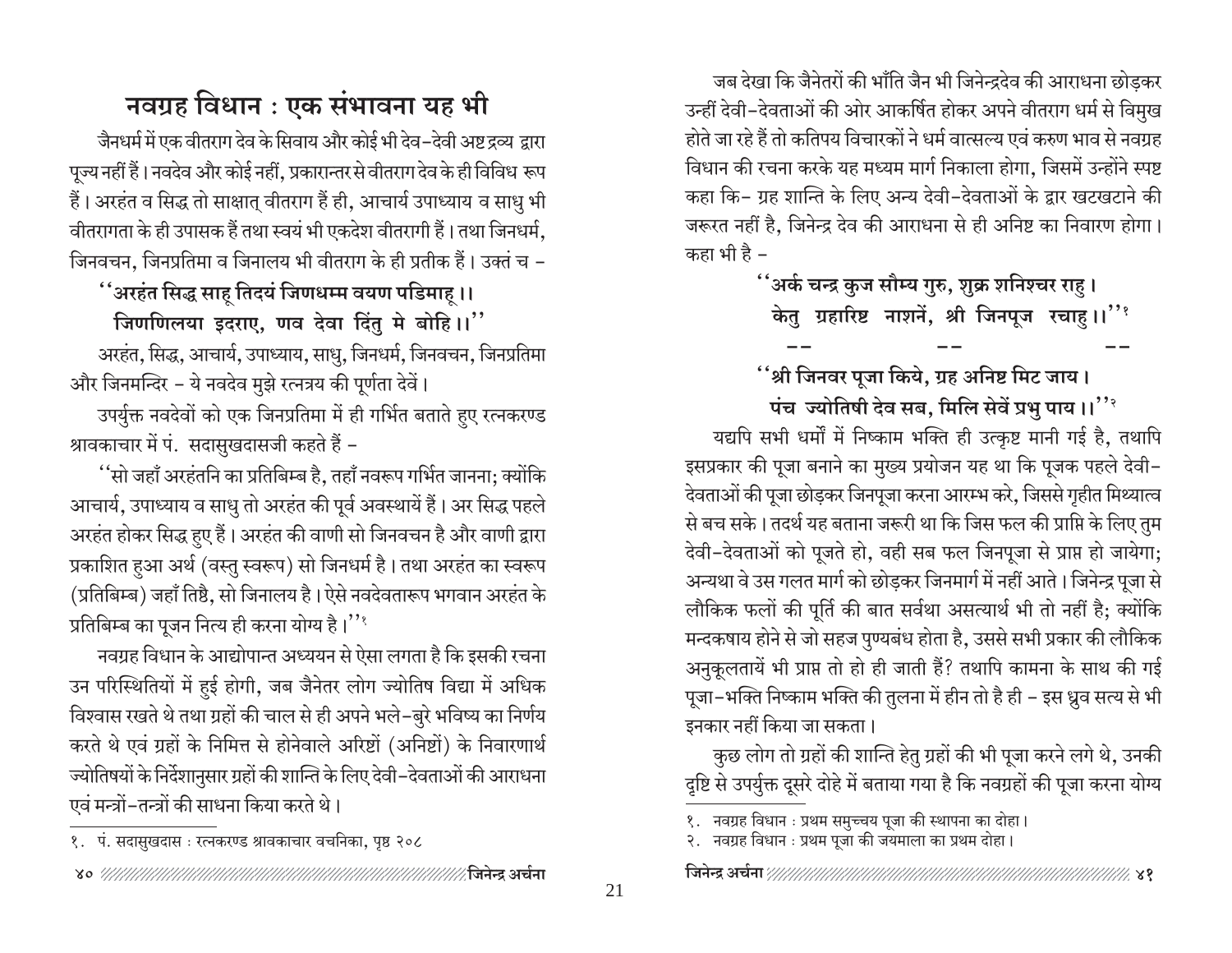नहीं है: क्योंकि नवग्रहों के रूप में जो ये ज्योतिषीदेव हैं. वे स्वयं भी सब मिलकर जिनेन्द के चरणों की सेवा करते हैं।

नवग्रह विधान में इन्हीं उपर्युक्त नवदेवताओं की पूजन की जाती है, नवग्रहों की नहीं। जहाँ तक नवग्रहों की शान्ति का सवाल है, सो वह तो अपने पुण्य–पाप के आधीन है, किन्तु इतना अवश्य है कि वीतराग देव की निष्कामभक्ति करने से सहज ही पापकर्म क्षीण होते हैं और पुण्यकर्म बँधता है, इससे बाह्य अनुकूलता भी सहज ही प्राप्त हो जाती है। इस संबंध में पण्डित टोडरमलजी का निम्नांकित कथन दृष्ट्य है :-

''यहाँ कोई कहे कि – जिससे इन्द्रियजनित सुख उत्पन्न हो तथा दुःख का विनाश हो - ऐसे भी प्रयोजन की सिद्धि इनके द्वारा होती है या नहीं? उसका समाधान :- जो अरहंतादि के प्रति स्तवनादि रूप विशुद्ध परिणाम होते हैं, उनसे अघातिया कर्मों की साता आदि पुण्य प्रकृतियों का बन्ध होता है और यदि वे (भक्ति-स्तवनादि) के परिणाम तीव्र हों तो पूर्वकाल में जो असाता आदि पाप-प्रकृतियों का बन्ध हुआ था, उन्हें भी मन्द करता है अथवा नष्ट करके पुण्यप्रकृतिरूप परिणमित करता है और पुण्य का उदय होने पर स्वयमेव इन्द्रियसुख की कारणभूत सामग्री प्राप्त होती है। तथा पाप का उदय दूर होने पर स्वयमेव दुःख की कारणभूत सामग्री दूर हो जाती है। इसप्रकार इस प्रयोजन की भी सिद्धि उनके द्वारा होती है। अथवा जो जिनशासन के भक्त देवादिक हैं, वे उस पुरुष को अनेक इन्द्रिय सुख की कारणभूत सामग्रियों का संयोग कराते हैं और दुःख की कारणभूत सामग्रियों को दूर करते हैं – इसप्रकार भी इस प्रयोजन की सिद्धि उन अरहंतादिक द्वारा होती है, परन्तु इस प्रयोजन से कुछ भी अपना हित नहीं होता, क्योंकि यह आत्मा कषाय भावों से बाह्य सामग्रियों में इष्ट-अनिष्टपना मानकर स्वयं ही सुख-दुःख की कल्पना करता है। कषाय बिना बाह्य सामग्री कुछ सुख–दुःख की दाता नहीं है। इसलिए इन्द्रियजनित सुख की इच्छा करना और दुःख से डरना – यह भ्रम है।''

#### १. मोक्षमार्गप्रकाशक : पृष्ठ ६

# आरती का अर्थ

'पूजन' शब्द की भाँति ही 'आरती' शब्द का अर्थ भी आज बहुत संकुचित हो गया है। आरती को आज एक क्रिया विशेष से जोड़ दिया गया है, जबकि आरती पंचपरमेष्ठी के गुणगान को कहते हैं। जिनदेव का गुणगान करना ही जिनेन्द्रदेव की वास्तविक आरती है।

पूजन साहित्य में 'आरती' शब्द जहाँ-जहाँ भी आया है, सभी जगह उसका अर्थ गुणगान करना ही है। इस संदर्भ में कुछ महत्त्वपूर्ण उद्धरण द्रष्टव्य हैं :-

### देव-शास्त्र-गुरु रतन शुभ, तीन रतन करतार। भिन्न-भिन्न कहुँ आरती, अल्प सुगुण विस्तार।।'

देखिए! इस पद्य में देव–शास्त्र–गुरु को तीन रत्न कहा गया है तथा इन तीनों रत्नों को क्रमशः सम्यग्दर्शन, सम्यग्ज्ञान, सम्यक्चारित्ररूप तीनों रत्नों का कर्ता (निमित्त) कहा गया है। तथा 'भिन्न-भिन्न कहँ आरती' कहकर तीनों का भिन्न-भिन्न गुणानुवाद करने का संकल्प किया गया है।

इसीप्रकार पंचमेरु पूजा, गुरु पूजा, दशलक्षणधर्म पूजा, क्षमावाणी पूजा, सिद्धचक्रमण्डल विधान आदि के निम्नांकित पदों से भी 'आरती' का अर्थ गुण– गान करना ही सिद्ध होता है।

> पंचमेरु की 'आरती', पढ़ै सुनै जो कोय। ंद्यानत $^{\prime}$  फल जानै प्रभु, तुरत महासुख होय ।। $^{\circ}$ तीन घाटि नव कोडि सब, बन्दों शीश नवाय। गुण तिन अट्ठाईस लों, कहूँ 'आरती' गाय।।<sup>३</sup> दशलक्षण बन्दौ सदा, मनवांछित फलदाय। कहों 'आरती' भारती, हम पर होह सहाय।।'

१. देव-शास्त्र-गुरु पूजन : कविवर द्यानतराय, जयमाला।

- २. पंचमेरु पूजन (जयमाला का अन्तिम छन्द) : कविवर द्यानतराय।
- ३. गुरु पूजन : कविवर द्यानतराय, जयमाला का प्रथम छन्द।
- ४. दशलक्षण धर्म पूजा : जयमाला का प्रथम छन्द।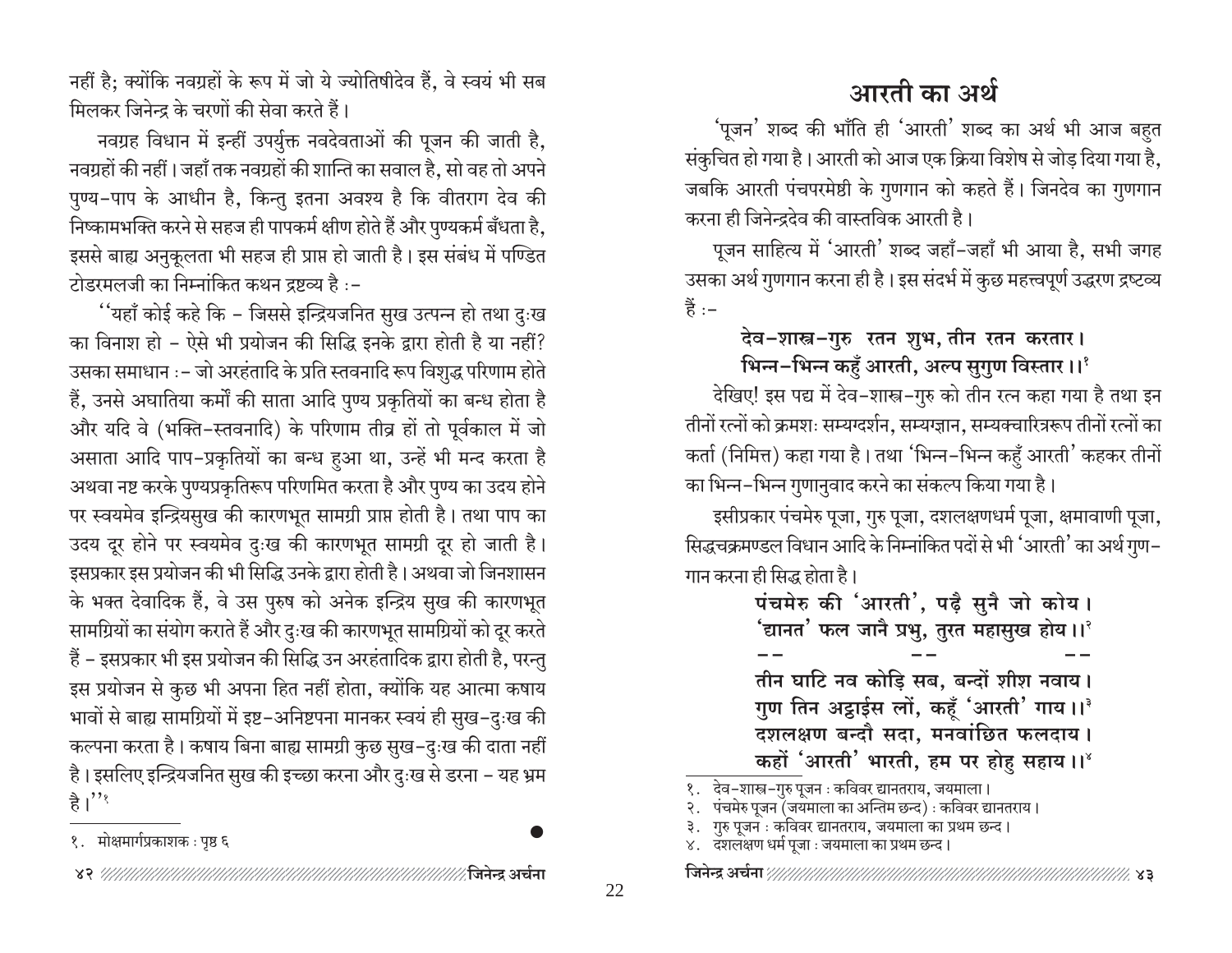किन्तु आज जब जिनालयों में प्रकाश की पर्याप्त व्यवस्था है तो फिर दीपक की आवश्यकता नहीं रह जाती, तथापि या तो हमारी पुरानी आदत के कारण या फिर अनभिजता के कारण आज अनावश्यक रूप से अखण्ड दीप जल रहा है तथा आरती का भी दीपक अभिन्न अंग बन बैठा है – इस कारण अब बिना दीपक के आरती आरती-सी ही नहीं लगती। अत: आज के संदर्भ में दीपक व आरती का यथार्थ अभिपाय व प्रयोजन जानकर प्रचलित प्रथा को सही दिशा देने का प्रयास करना चाहिए।

#### मनोरथ पूर्ति

यह बात जुदी है कि पंचपरमेष्ठी के निष्काम उपासकों को भी सातिशय पुण्यबंध होने से लौकिक अनुकूलतायें भी स्वतः मिलती देखी जाती हैं तथा वे उन अनुकूलताओं एवं सुख-सुविधाओं को स्वीकार करते हुए, उनका उपभोग करते हुए भी देखे जाते हैं; किन्तु सहज प्राप्त उपलब्धियों को स्वीकार करना अलग बात है और उनकी कामना करना अलग बात। दोनों में जमीन-आसमान का अन्तर है।

आतिथ्य-सत्कार में नाना मिष्ठान्नों का प्राप्त होना और उन्हें सहज स्वीकार कर लेना जुदी बात है और उनकी याचना करना जुदी बात है। दोनों को एक नजर से नहीं देखा जा सकता। ज्ञानी अपनी वर्तमान पुरुषार्थ की कमी के कारण पुण्योदय से प्राप्त अनुकूलता के साथ समझौता तो सहर्ष स्वीकार कर लेते हैं, किन्तु वे पुण्य के फल की भीख भगवान से नहीं माँगते।

– णमोकार महामंत्र, पृष्ठ ७४

उनतिस<sup>१</sup> अंग की 'आरती', सुनो भविक चित लाय। मन-वच-तन सरधा करो, उत्तम नरभव पाय।।' यह क्षमावाणी 'आरती', पढ़ै-सुनै जो कोय। कहै 'मल्ल' सरधा करो, मुक्ति श्रीफल होय।।<sup>३</sup> जग आरत भारत महा, गारत करि जय पाय। विजय 'आरती' तिन कहूँ, पुरुषारथ गुण गाय।।

मंगलमय तुम हो सदा, श्री सन्मति सुखदाय। चाँदनपुर महावीर की, कहँ 'आरती' गाय ।।'

इसप्रकार पूजन साहित्य में आये उपर्युक्त कथनों से स्पष्ट है कि 'आरती' शब्द का अर्थ केवल स्तुति (गुणगान) करना है, अन्य कुछ नहीं। तथा उक्त सभी कथनों में – 'आरती' को पढ़ने, सुनने या कहने की ही बात कही गई है, इससे भी यही सिद्ध होता है कि 'आरती' पढ़ने, सुनने या कहने की ही वस्तु है, क्रियारूप में कुछ करने की वस्तु नहीं।

वैसे तो दीपक से आरती का दूर का भी सम्बन्ध नहीं है, परन्तु प्राचीनकाल में जिनालयों में न तो कोई बड़ी खिड़कियाँ होती थीं और न ऐसे रोशनदान ही, जिनसे पर्याप्त प्रकाश अन्दर आ सके। दरवाजे भी बहुत छोटे बनते थे तथा बिजली तो थी ही नहीं। इसकारण उन दिनों प्रकाश के लिए जिनालयों में दिन में भी दीपक जलाना अति आवश्यक था। तथा भले प्रकार दर्शन के लिए दीपक को हाथ में लेकर प्रतिमा के अंगोपांगों के निकट ले जाना भी जरूरी था क्योंकि दूर रखे दीपक के टिमटिमाते प्रकाश में प्रतिमा के दर्शन होना संभव नहीं था।

- १. सम्यग्दर्शन के ८, सम्यग्ज्ञान के ८ व सम्यक्चारित्र के १३ : कुल २९ अंग हुए।
- २. कविवर मल्ल, क्षमावाणी पूजन : जयमाला का प्रथम छन्द।
- ३. कविवर मल्ल, क्षमावाणी पूजन : जयमाला का अन्तिम छन्द।
- ४. संत कवि : सिद्धचक्र विधान : प्रथम पूजन, जयमाला।
- ५. चाँदनपुर महावीर पूजन : कवि पूरनमल जैन।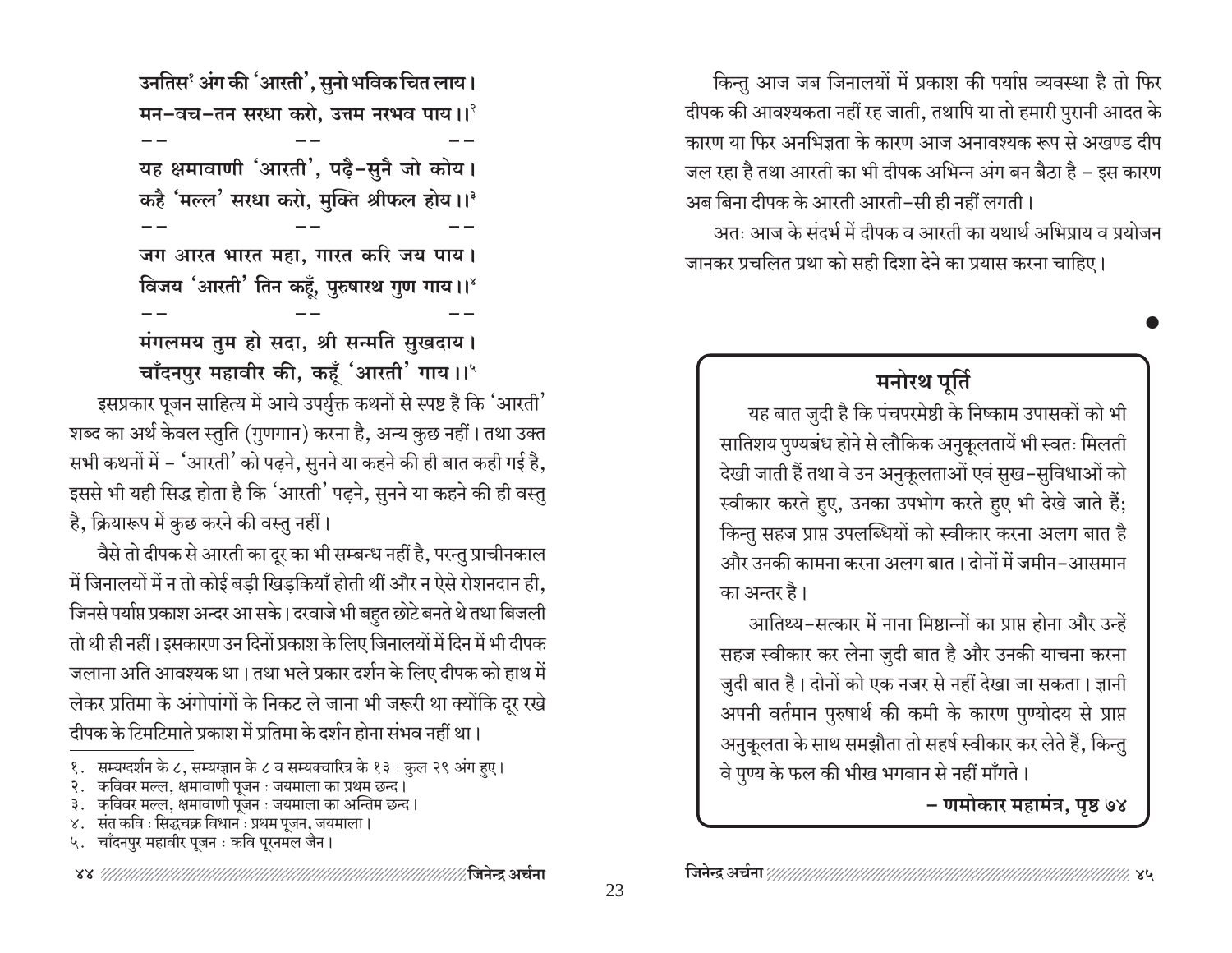# स्तुति (स्तोत्र) साहित्य

जैनदर्शन में विशाल पूजन साहित्य है, परन्तु उतना प्राचीन नहीं; जितना प्राचीन स्तुति साहित्य है। आचार्य समन्तभद्र के स्तोत्र जैनदर्शन के आद्य भक्ति साहित्य में गिने जा सकते हैं।

वर्तमान में सम्पूर्ण स्तोत्र साहित्य में भक्तामर स्तोत्र सर्वाधिक प्रचलित स्तोत्र है। लाखों लोग इस स्तोत्र द्वारा प्रतिदिन परमात्मा की आराधना करते हैं। सहस्रों मातायें-बहिनें तो ऐसी भी है, जो इस स्तोत्र का पाठ किये या सुने बिना जल तक ग्रहण नहीं करती हैं।

यद्यपि जिनेन्द्र भक्ति का स्तोत्र साहित्य भी एक सशक्त माध्यम रहा है. किन्तु कालान्तर में उक्त स्तोत्र के साथ कुछ ऐसी कल्पित कथायें जुड़ गयी हैं, जिससे भ्रमित होकर भक्त लोगों ने इसको लौकिक कामनाओं की पूर्ति से जोड़ लिया है। स्व. पण्डित मिलापचन्द कटारिया ने अपने शोधपूर्ण लेख में लिखा है-

''इस सरल और वीतराग स्तोत्र को भी मन्त्र-तन्त्रादि और कथाओं के जाल से गूँथकर जटिल व सराग बना दिया है। इसके निर्माण के सम्बन्ध में भी मनगढ़न्त कथायें रच डाली हैं।''

मुनि श्री मानतुंगाचार्य द्वारा यह केवल भक्तिभाव से प्रेरित होकर निष्काम भावना से रचा गया भक्तिकाव्य है। इसमें कर्म बन्धन से मुक्त होकर संसारचक्र से छूटने के सिवाय कहीं कोई ऐसा संकेत भी नहीं है, जिसमें भक्त ने भगवान से कुछ लौकिक कामना की हो।

जहाँ भय व रोग निवारण की परोक्ष चर्चा आई है. वह कामना के रूप में नहीं है; बल्कि वहाँ तो यह कहा है कि परमात्मा की शरण में रहनेवालों को जब विषय-कषायरूप काम नागों का भी विष नहीं चढ़ता तो उसके सामने बेचारे सर्पादि जन्तुओं की क्या कथा? जब आत्मा का अनादिकालीन मिथ्यात्व का

महारोग मिट जाता है तो तुच्छ जलोदरादि दैहिक रोगों की क्या बात करें? ज्ञानी धर्मात्मा की भक्ति में लौकिक स्वार्थसिद्धि की गन्ध नहीं होती.

कंचन-कामिनी की कामना नहीं होती. यश की अभिलाषा नहीं होती और भीरुता भी नहीं होती।

भय, आशा, स्नेह व लोभ से या लौकिक कार्यों की पूर्ति के लिए की गई भक्ति तो अप्रशस्तरूप राग होने से पापभाव ही है, उसका नाम भक्ति नहीं है।

जब अनेक संस्कृतियाँ मिलती हैं, तब उनका एक–दूसरे पर प्रभाव पड़े बिना नहीं रहता। जैन पूजन साहित्य पर भी अन्य भारतीय भक्ति साहित्य का प्रभाव देखा जा सकता है, परन्तु जितने भी कर्तृत्वमूलक कथन हैं, उन सभी को अन्य दर्शनों की छाप कहना उचित प्रतीत नहीं होता; क्योंकि जैनदर्शन में व्यवहारनय से उक्त सम्पूर्ण कथन संभव है, परन्तु उसकी मर्यादा औपचारिक ही है।

अतः जिनभक्तों का यह मूल कर्तव्य है कि वे जिनभक्ति के स्वरूप को पहिचानें, भक्ति साहित्य में समागत कथनों के वजन को जैनदर्शन के परिप्रेक्ष्य में समझें। औपचारिक कथनों एवं वास्तविक कथनों के भेदों को अच्छी तरह पहिचानें; सभी को एक समान सत्य स्वीकार करना उचित नहीं है।

पूजन साहित्य मात्र पढ़ लेने या बोल लेने की वस्तु नहीं है, उसका अध्ययन किया जाना आवश्यक है।

जैन पूजन और भक्ति साहित्य इतना विशाल है कि उस पर अनेक दृष्टियों से स्वतंत्र रूप से अनुशीलन अपेक्षित है। विविध दृष्टिकोण से उसे वर्गीकृत कर यदि उसकी मीमांसा और समीक्षा की जाये तो एक विशाल ग्रन्थ का निर्माण सहज ही हो सकता है। लगता है कि अभी विद्वानों का ध्यान इस ओर नहीं गया है। पूजन साहित्य पर समीक्षात्मक शोध-खोज की महती आवश्यकता है।

मैंने तो यह अल्प प्रयास किया है। यदि शोधी-खोजी विद्वानों का ध्यान इस ओर गया और साधारण पाठकों को इससे अल्प लाभ भी मिला तो **बैं** <del>स्राप्ते अरुक्ते</del> सार्थक्र समझँपा*रामामामामामामामामामामामामामा २*७

<sup>्&</sup>lt;br>१. जैन निबन्ध रत्नावली, पृष्ठ ३३७: वीरशासन संघ, कलकत्ता ।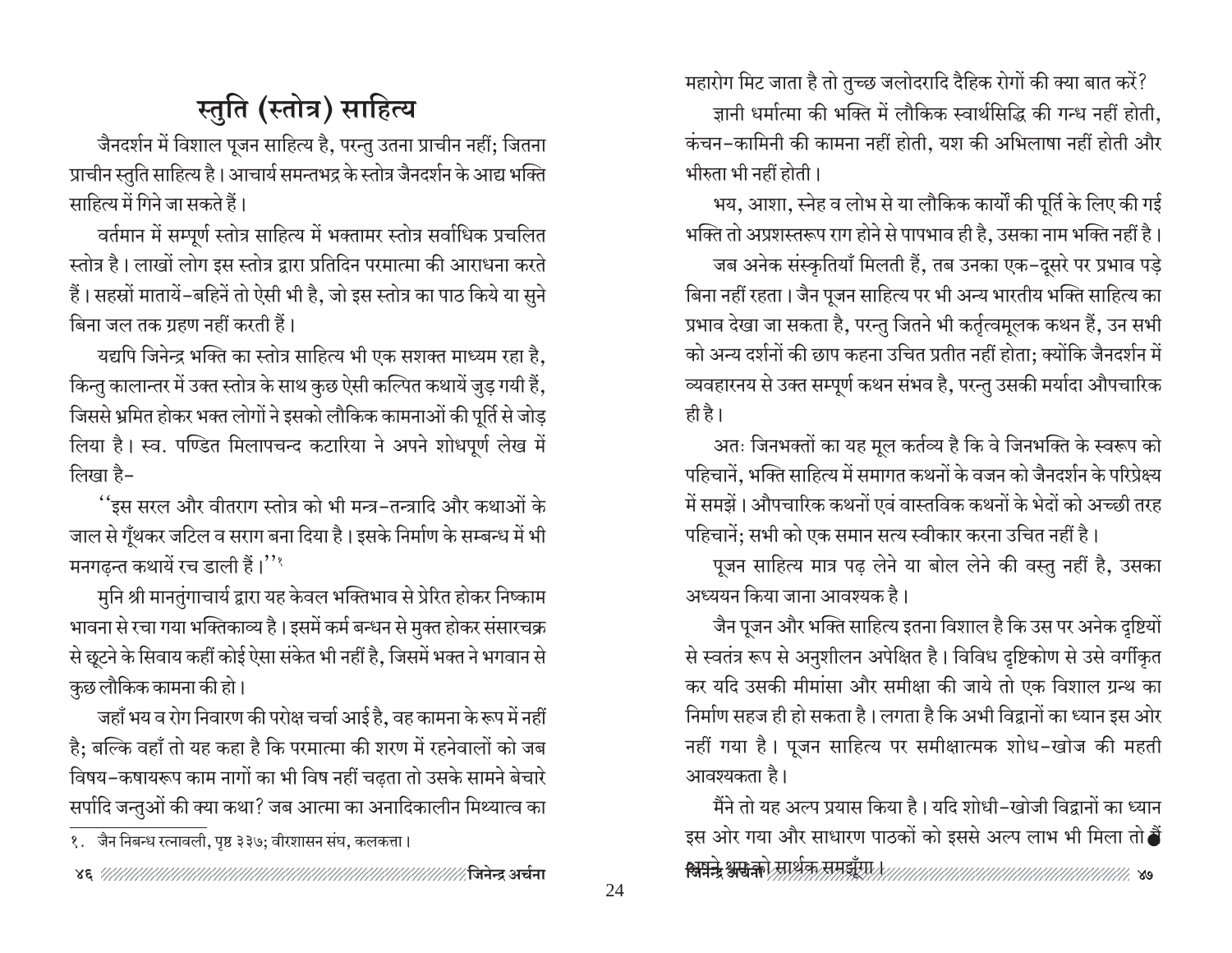### जिनपूजन के संदर्भ में श्री कानजी स्वामी के उद्गार (श्रावकधर्मप्रकाश से संकलित)

● भगवान के विरह में उनकी प्रतिमा को साक्षात् भगवान के समान समझकर श्रावक हमेशा दर्शन–पूजन करे। धर्मी को सर्वज्ञ का स्वरूप अपने ज्ञान में भासित हो गया है, इसलिये जिनबिम्ब को देखते ही उसे उनका स्मरण हो जाता है।

• भगवान की प्रतिमा देखते ही अहो ! ऐसे भगवान !! इसप्रकार एकबार भी जिसने सर्वज्ञदेव के यथार्थ स्वरूप को लक्ष्यगत कर लिया, उसका भव से बेड़ा पार है। श्रावक प्रातः– काल भगवान के दर्शन के द्वारा अपने इष्ट ध्येय को स्मरण करके बाद में ही दूसरी प्रवृत्ति करे। इसीप्रकार स्वयं भोजन करने के पूर्व मुनिवरों को याद करे कि - अहा! कोई सन्त-मुनिराज अथवा धर्मात्मा मेरे आँगन में पधारें और भक्तिपूर्वक उन्हें भोजन कराके पीछे मैं

भोजन करूँ। श्रावक के हृदय में देव–गुरु की भक्ति का ऐसा प्रवाह बहना चाहिए।

• जिनेन्द्र भगवान के दर्शन–पूजन भी न करे और तू अपने को जैन कहलाये – यह तेरा कैसा जैनपना है? जिस घर में प्रतिदिन भक्तिपूर्वक देव-गुरु-शास्त्र के दर्शन-पूजन होते हैं, मुनिवरों आदि धर्मात्माओं को आदरपूर्वक दान दिया जाता है; वह घर धन्य है और इसके बिना घर तो श्मशान-तुल्य है।

• जिसप्रकार प्रिय पुत्र–पुत्री को न देखे तो माता को चैन नहीं पड़ती अथवा माता को न देखे तो बालक को चैन नहीं पड़ती; उसीप्रकार भगवान के दर्शन के बिना धर्मात्मा को चैन नहीं पड़ती। ''अरे रे, आज मुझे परमात्मा के दर्शन नहीं हए, आज मैंने मेरे भगवान को नहीं देखा, मेरे प्रिय नाथ के दर्शन आज मुझे नहीं मिले।'' - इसप्रकार धर्मी को भगवान के दर्शन बिना चैन नहीं पडती।

• श्रावक प्रथम तो हमेशा देवपूजा करे। देव अर्थात् सर्वज्ञदेव। श्रावक उन सर्वज्ञदेव का स्वरूप पहचान कर प्रीति एवं बहुमानपूर्वक रोज–रोज उनका दर्शन–पूजन करे। पहले ही सर्वज्ञ की पहचान की बात कही है। जिसने सर्वज्ञ को पहचान लिया है और स्वयं सर्वज्ञ होना चाहता है. उस धर्मी को निमित्तरूप में सर्वज्ञता को प्राप्त अरहंत भगवान के पूजन का उत्साह आता ही है। जिनमन्दिर बनवाना, उसमें जिनप्रतिमा स्थापित करवाना, उनकी पंचकल्याणक पूजा–अभिषेक आदि उत्सव करना, ऐसे कार्यों का उल्लास श्रावक को आता है – ऐसी उसकी भूमिका है, इसलिए उसे श्रावक का कर्तव्य कहा है। जो उसका निषेध करे तो मिथ्यात्व है और मात्र इतने शुभराग को ही धर्म समझ ले तो उसको भी सच्चा श्रावकपना नहीं होता – ऐसा जानो।

• जो निर्ग्रन्थ गुरुओं को नहीं मानता, उनकी पहचान और उपासना नहीं करता, उसको तो सूर्य उगे हुए भी अंधकार है। इसीप्रकार जो वीतरागी गुरुओं के द्वारा प्रकाशित सत् शास्त्रों का अभ्यास नहीं करता, उसके नेत्र होते हुए भी ज्ञानी उसको अंधा कहते हैं। विकथा पढ़ा करे और शास्त्र–स्वाध्याय न करे, उसके नेत्र किस काम के? श्रीगुरु के पास रहकर जो शास्त्र नहीं सुनता और हृदय में धारण नहीं करता, उस मनुष्य के कान तथा मन नहीं हैं – ऐसा कहा है।



णमोकार-मंत्र

णमो अरिहंताणं णमो सिद्धाणं णमो आइरियाणं। णमो उवज्झायाणं णमो लोए सव्वसाहूणं ।।

# जिनेन्द्र-वन्दना

(डॉ. हुकमचन्द भारिल्ल कृत) (दोहा) चौबीसों परिग्रह रहित, चौबीसों जिनराज। वीतराग सर्वज्ञ जिन, हितकर सर्व समाज।। (हरिगीतिका) श्री आदिनाथ अनादि मिथ्या मोह का मर्दन किया। आनन्दमय ध्रुवधाम निज भगवान का दर्शन किया।। निज आतमा को जानकर निज आतमा अपना लिया। निज आतमा में लीन हो निज आतमा को पा लिया।।१।। जिन अजित जीता क्रोध रिपु निज आतमा को जानकर। निज आतमा पहिचान कर निज आतमा का ध्यान धर।। उत्तम क्षमा की प्राप्ति की बस एक ही है साधना। आनन्दमय ध्रुवधाम निज भगवान की आराधना ।।२ ।। सम्भव असम्भव मान मार्दव धर्ममय शुद्धात्मा। तुमने बताया जगत को सब आतमा परमातमा।। छोटे-बडे की भावना ही मान का आधार है।

निज आतमा की साधना ही साधना का सार है।।३।।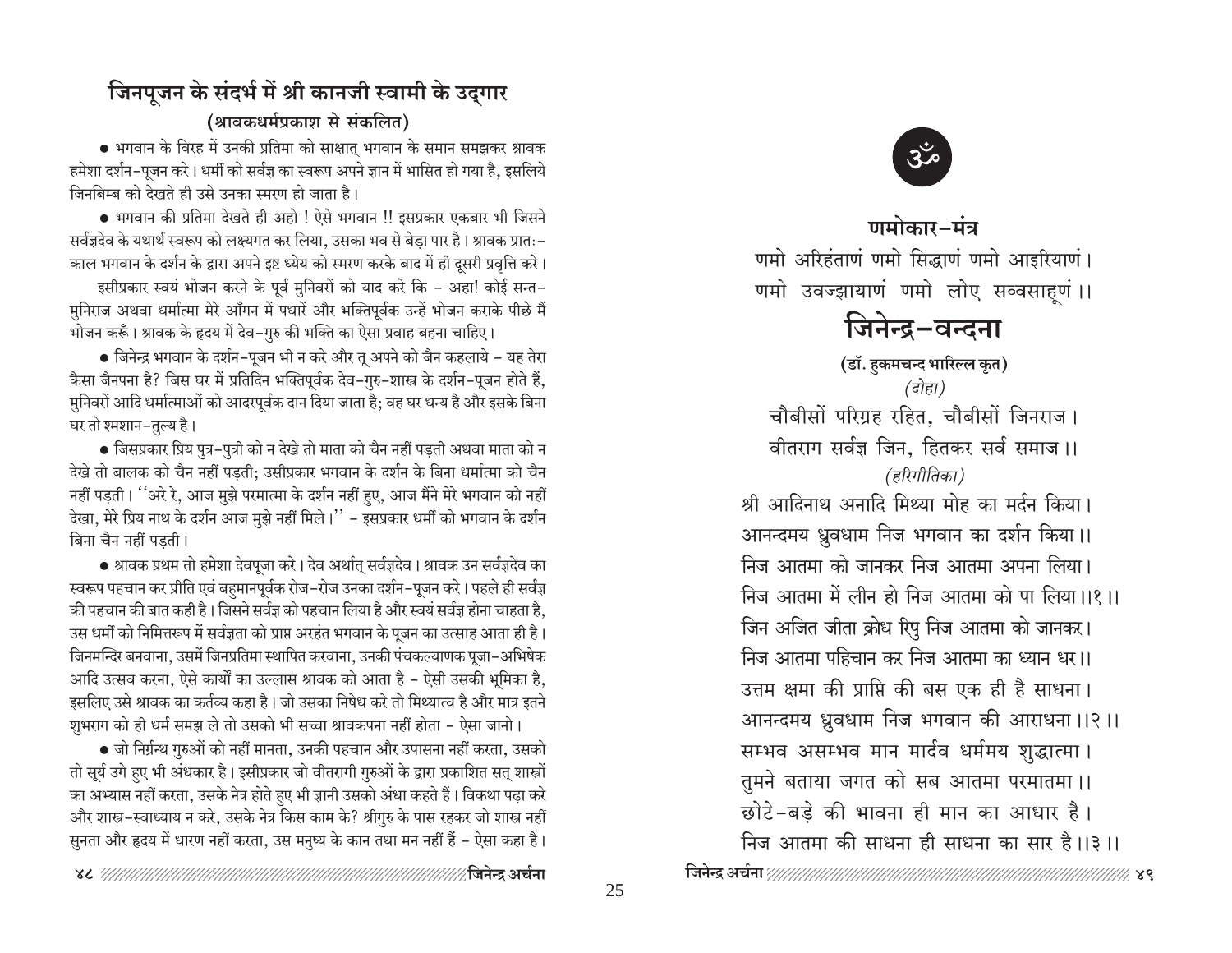निज आतमा को आतमा ही जानना है सरलता। निज आतमा की साधना आराधना है सरलता ।। वैराग्य-जननी नन्दिनी अभिनन्दिनी है सरलता। है साधकों की संगिनी आनन्द-जननी सरलता ।।४।। हे सर्वदर्शी सुमति जिन! आनन्द के रसकन्द हो। हो शक्तियों के संग्रहालय ज्ञान के घनपिण्ड हो।। निर्लोभ हो निर्दोष हो निष्क्रोध हो निष्काम हो। हो परम-पावन पतित-पावन शौचमय सुखधाम हो।।५।। मानता आनन्द सब जग हास में परिहास में। पर आपने निर्मद किया परिहास को परिहास में।। परिहास भी है परिग्रह जग को बताया आपने। हे पद्मप्रभ परमातमा, पावन किया जग आपने ।।६ ।। पारस सुपारस है वही पारस करे जो लोह को। वह आतमा ही है सुपारस जो स्वयं निर्मोह हो।। रति-राग वर्जित आतमा ही लोक में आराध्य है। निज आतमा का ध्यान ही बस साधना है साध्य है।।७।। रति-अरतिहर श्री चन्द्र जिन तुम ही अपूरव चन्द्र हो। निश्शेष हो निर्दोष हो निर्विघ्न हो निष्कंप हो।। निकलंक हो अकलंक हो निष्ताप हो निष्पाप हो। यदि हैं अमावस अज्ञजन तो पूर्णमासी आप हो।।८।। विरहित विविधविधि सुविधि<sup>8</sup> जिन निज आतमा में लीन हो। हो सर्वगुण सम्पन्न जिन सर्वज्ञ हो स्वाधीन हो।। शिवमग बतावनहार हो शत इन्द्रकरि अभिवन्द्य हो। दुख-शोकहर भ्रम-रोगहर सन्तोषकर सानन्द हो।।९।। आपका गुणगान जो जन करें नित अनुराग से । सब भय भयंकर स्वयं भयकरि भाग जावें भाग से।।

तुम हो स्वयंभू नाथ निर्भय जगत को निर्भय किया। हो स्वयं शीतल मलयगिरि से जगत को शीतल किया।।१०।। नरतन विदारन मरन-मारन मलिन भाव विलोक के। दुर्गन्धमय मलमूत्रमय नरकादि थल अवलोक के।। जिनके न उपजे जुगुप्सा समभाव महल-मसान में। वे श्रेय श्रेयस्कर शिरि (श्री) श्रेयांस विचरें ध्यान में।।११॥ निज आतमा के भान बिन सुख मानकर रति-राग में। सारा जगत नित जल रहा है वासना की आग में।। तुम वेद-विरहित वेदविद् जिन वासना से दूर हो। वसुपूज्यसुत बस आप ही आनन्द से भरपूर हो।।१२।। बस आतमा ही बस रहा जिनके विमल श्रद्धान में। निज आतमा बस एक ही नित रहे जिनके ध्यान में।। सब द्रव्य-गुण-पर्याय जिनके नित्य झलकें ज्ञान में। वे वेद विरहित विमल जिन विचरें हमारे ध्यान में ।।१३।। तुम हो अनादि अनन्त जिन तुम ही अखण्डानन्त हो। तुम वेद विरहित वेदविद् शिवकामिनी के कन्त हो।। तुम सन्त हो भगवन्त हो तुम भवजलधि के अन्त हो। तुम में अनन्तानन्त गुण तुम ही अनन्तानन्त हो।।१४।। हे धर्म जिन सद्धर्ममय सत् धर्म के आधार हो। भवभूमि का परित्याग कर जिन भवजलधि के पार हो।। आराधना आराधकर आराधना के सार हो। धरमातमा परमातमा तुम धर्म के अवतार हो।।१५।। मोहक महल मणिमाल मण्डित सम्पदा षट्खण्ड की। हे शान्ति जिन तृण-सम तजी ली शरण एक अखण्ड की।। पायो अखण्डानन्द दर्शन ज्ञान बीरज आपने। संसार पार उतारनी दी देशना प्रभु आपने।।१६।।

१. पुष्पदंत

∕ जिनेन्द्र अर्चना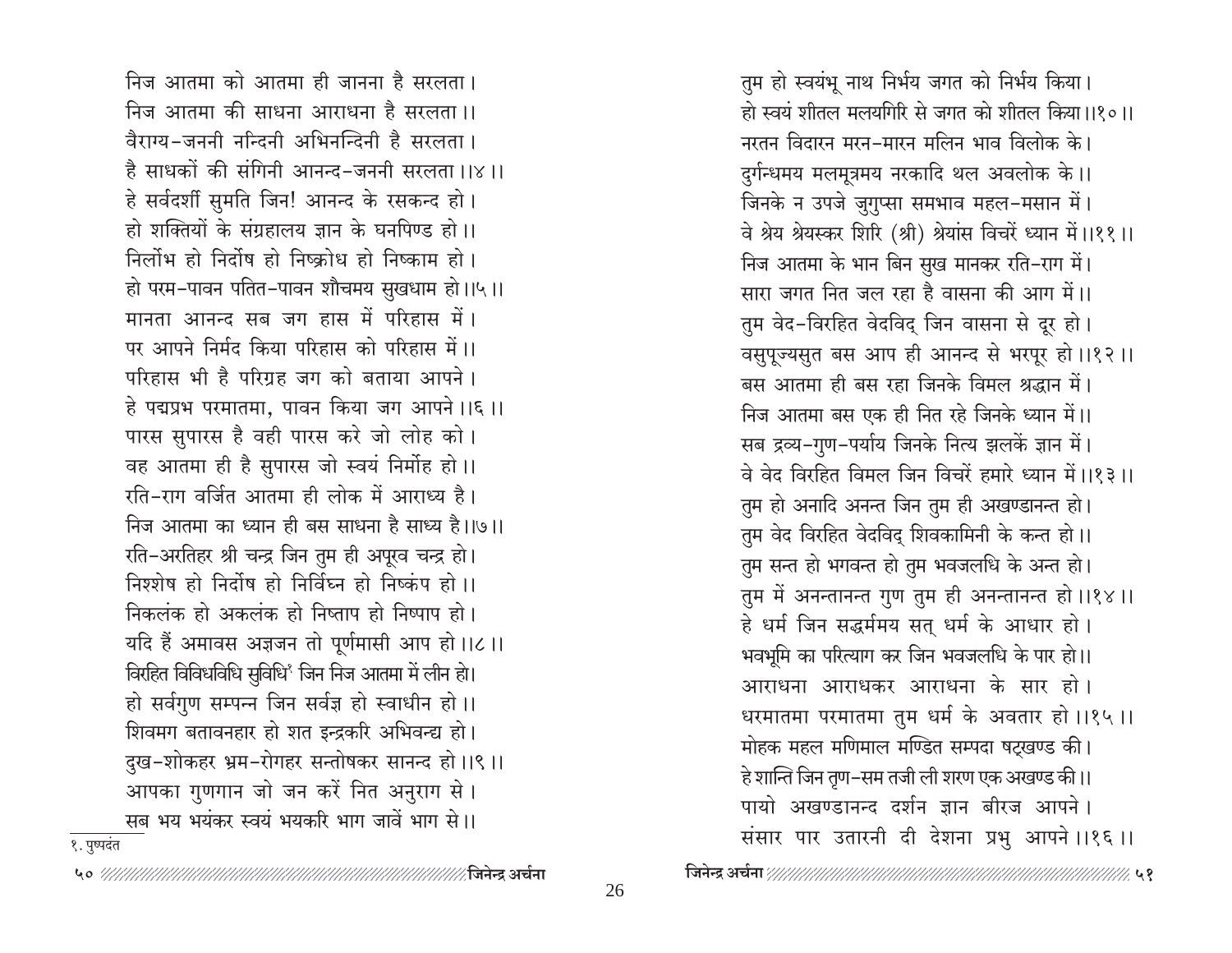मनहर मदन तन वरन सुवरन सुमन सुमन-समान ही। धन-धान्य पूरित सम्पदा अगणित कुबेर-समान थी।। थीं उर्वशी सी अंगनाएँ संगिनी संसार की। श्री कुन्थु जिन तृण–सम तर्जी ली राह भवदधि पार की।।१७।। हे चक्रधर! जग जीतकर षट्खण्ड को निज वश किया। पर आतमा निज नित्य एक अखण्ड तुम अपना लिया।। हे ज्ञानघन अरनाथ जिन! धन-धान्य को ठुकरा दिया। विज्ञानघन आनन्दघन निज आतमा को पा लिया।।१८।। हे दुपद-त्यागी मल्लिजिन! मन-मल्ल का मर्दन किया। एकान्त पीड़ित जगत को अनेकान्त का दर्शन दिया।। तुमने बताया जगत को क्रमबद्ध है सब परिणमन। हे सर्वदर्शी सर्वज्ञानी! नमन हो शत-शत नमन ।।१९ ।। मुनिमनहरण श्री मुनीसुव्रत चतुष्पद परित्याग कर। निजपद विहारी हो गये तुम अपद पद परिहार कर।। पाया परमपद आपने निज आतमा पहिचान कर। निज आतमा को जानकर निज आतमा का ध्यान धर।।२०।। निजपद विहारी धरमधारी धरममय धरमातमा। निज आतमा को साध पाया परमपद परमातमा।। हे यान-त्यागी नमी! तेरी शरण में मम आतमा। तूने बताया जगत को सब आतमा परमातमा ।।२१ ।। आसन बिना आसन जमा गिरनार पर घनश्याम तन। सदबोध पाया आपने जग को बताया नेमि जिन।। स्वाधीन है प्रत्येक जन स्वाधीन है प्रत्येक कन। परद्रव्य से है पृथक् पर हर द्रव्य अपने में मगन।।२२।। तुम हो अचेलक पार्श्वप्रभु ! वस्त्रादि सब परित्याग कर। तुम वीतरागी हो गये रागादिभाव निवार कर।।

तुमने बताया जगत को प्रत्येक कण स्वाधीन है। कर्ता न धर्ता कोई है अणु-अणु स्वयं में लीन है।।२३।। हे पाणिपात्री वीर जिन! जग को बताया आपने। जग-जाल में अबतक फँसाया पुण्य एवं पाप ने।। पुण्य एवं पाप से है पार मग सुख-शान्ति का। यह धर्म का है मरम यह विस्फोट आतम क्रान्ति का।।२४।। (सोरठा) पुण्य-पाप से पार, निज आतम का धर्म है। महिमा अपरम्पार, परम अहिंसा है यही।।

विशेष :- इस जिनेन्द्र-वन्दना में चौबीस परिग्रहों से रहित चौबीस तीर्थंकरों की वन्दना की गई है। एक-एक तीर्थंकर की स्तुति में क्रमशः एक-एक परिग्रह के अभाव को घटित किया गया है।

### दर्शन-स्तुति

निरखत जिनचन्द्र-वदन स्व-पद सुरुचि आई। प्रकटी निज आन की पिछान ज्ञान भान की। कला उद्योत होत काम-जामनी पलाई।।निरखत.।। शाश्वत आनन्द स्वाद पायो विनस्यो विषाद। आन में अनिष्ट-इष्ट कल्पना नसाई।।निरखत.।। साधी निज साध की समाधि मोह-व्याधि की। उपाधि को विराधि कैं आराधना सुहाई।।निरखत.।। धन दिन छिन आज सुगुनि चिन्ते जिनराज अबै। सुधरो सब काज 'दौल' अचल रिद्धि पाई।।निरखत.।। – पं. दौलतराम

∕ जिनेन्द्र अर्चना % ५३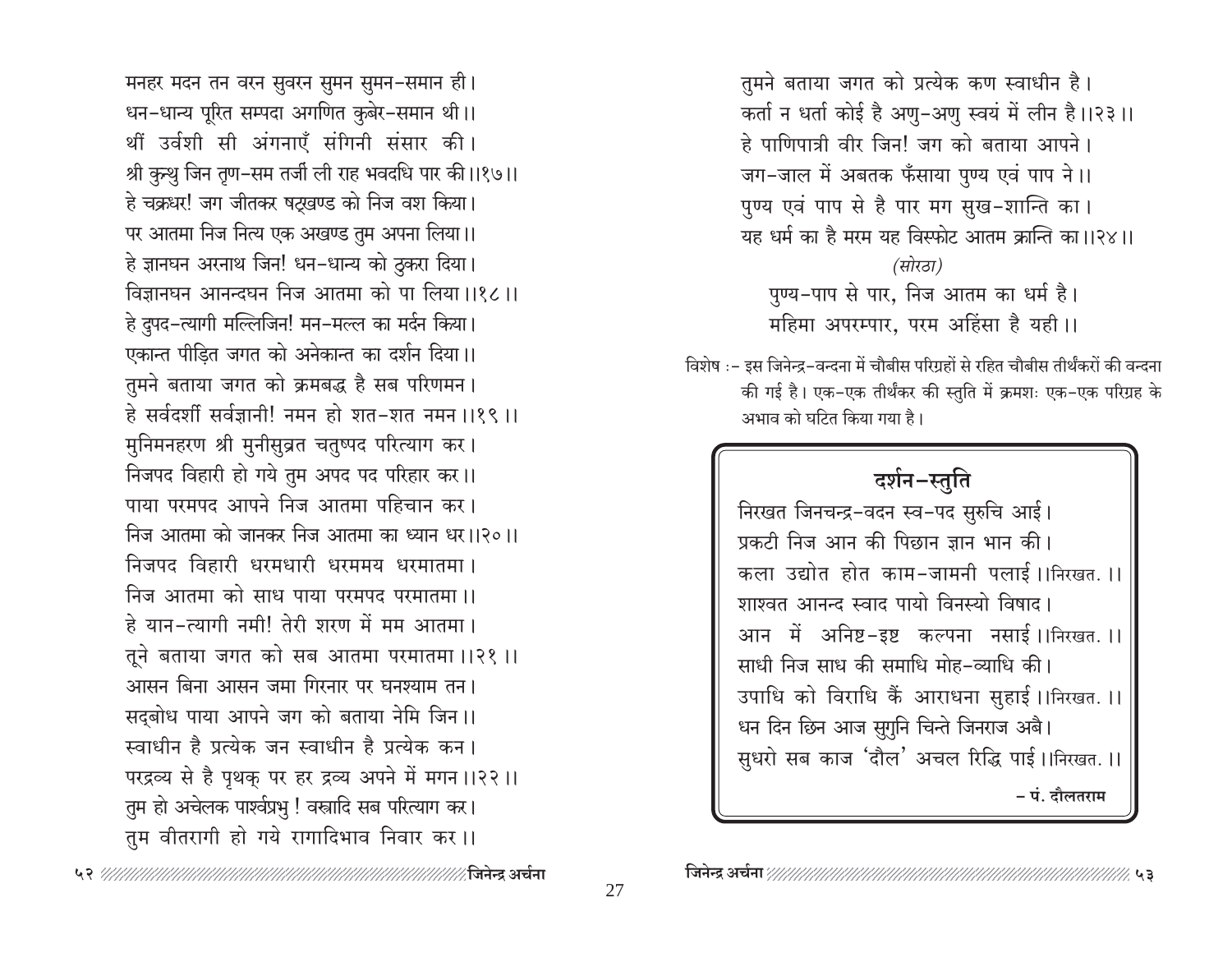#### 

28

#### दर्शन-पाठ

देवदेवस्य दर्शनं दर्शनं पापनाशनम् । दर्शनं स्वर्गसोपानं दर्शनं मोक्षसाधनम् ।।१ ।। दर्शनेन जिनेन्द्राणां साधूनां वन्दनेन च। न चिरं तिष्ठते पापं छिद्रहस्ते यथोदकम् ।।२ ।। वीतराग-मुखं दृष्ट्वा पद्मराग-समप्रभम्। जन्म-जन्मकृतं पापं दर्शनेन विनश्यति ।।३ ।। दर्शनं जिनसूर्यस्य संसारध्वान्तनाशनम् । बोधनं चित्त-पद्मस्य समस्तार्थ-प्रकाशनम् ।।४ ।। जिन−चन्द्रस्य सद्धर्मामृत−वर्षणम् । दर्शनं जन्म-दाहविनाशाय वर्धनं सुख-वारिधेः ।।५।। जीवादितत्त्वप्रतिपादकाय सम्यक्त्वमुख्याष्टगुणाश्रयाय । प्रशान्तरूपाय दिगम्बराय देवाधिदेवाय नमो जिनाय ।।६ ।। चिदानन्दैक-रूपाय जिनाय परमात्मने । परमात्म-प्रकाशाय नित्यं सिद्धात्मने नमः ।।७।। अन्यथा शरणं नास्ति त्वमेव शरणं मम। तस्मात्कारुण्य-भावेन रक्ष रक्ष जिनेश्वर ।।८ ।। नहि त्राता नहि त्राता नहि त्राता जगत्त्रये । वीतरागात्परो देवो न भूतो न भविष्यति ।।९ ।। जिने भक्तिर्जिने भक्तिर्जिने भक्तिर्दिने दिने। सदा मेऽस्तु सदा मेऽस्तु सदा मेऽस्तु भवे भवे ।।१० ।। जिनधर्मविनिर्मुक्तो मा भवेच्चक्रवर्त्यपि । स्याच्चेटोऽपि दरिद्रोऽपि जिन-धर्मानुवासितः ।।११ ।। जन्म-जन्मकृतं पापं जन्म-कोटिमुपार्जितम् । जन्म-मृत्यु-जरा-रोगं हन्यते जिन-दर्शनात् ।।१२ ।।

अद्याभवत्सफलता नयनद्वयस्य, देव ! त्वदीय-चरणाम्बुजवीक्षणेन । अद्य त्रिलोकतिलक ! प्रतिभासते मे, संसार-वारिधिरयं चुलुकप्रमाणम् ।।१३।। देव-स्तुति

> (पं. बुधजन कृत) (हरिगीतिका)

प्रभु पतित पावन, मैं अपावन, चरन आयो सरन जी। यो विरद आप निहार स्वामी, मेट जामन-मरन जी।। तुम ना पिछान्यो आन मान्यो, देव विविध प्रकार जी। या बुद्धिसेती निज न जान्यो, भ्रम गिन्यो हितकार जी।। भव विकट वन में करम वैरी, ज्ञान धन मेरो हस्यो। तब इष्ट भूल्यो भ्रष्ट होय, अनिष्ट गति धरतो फिस्चो।। धन घड़ी यो धन दिवस यो ही, धन जनम मेरो भयो। अब भाग्य मेरो उदय आयो, दरश प्रभु को लख लयो।। छवि वीतरागी नगन मुद्रा, दृष्टि नासा पै धरैं। वसु प्रातिहार्य अनन्त गुण जुत, कोटि रविछवि को हरैं।। मिट गयो तिमिर मिथ्यात मेरो. उदय रवि आतम भयो। मो उर हरष ऐसो भयो, मनु रंक चिंतामणि लयो।। मैं हाथ जोड़ नवाय मस्तक, वीनऊँ तुव चरन जी। सर्वोत्कृष्ट त्रिलोकपति जिन, सुनहु तारन-तरन जी।। जाचूँ नहीं सुरवास पुनि, नरराज परिजन साथ जी। 'बुध' जाचहुँ तुव भक्ति भव–भव, दीजिये शिवनाथ जी।।

देवाधिदेव अरहंत के चरणों का पूजन समस्त दुःखों का नाश करनेवाला है तथा इन्द्रियों के विषयों की कामना का नाश करके मोक्षरूप सुख की कामना को पूर्ण करनेवाला है; इसलिए अन्य की आराधना छोड़कर जिनेन्द्रदेव की ही नित्य आराधना करो। – पण्डित सदासुखदासजी : रत्नकरण्ड श्रावकाचार टीका, पृष्ठ २०५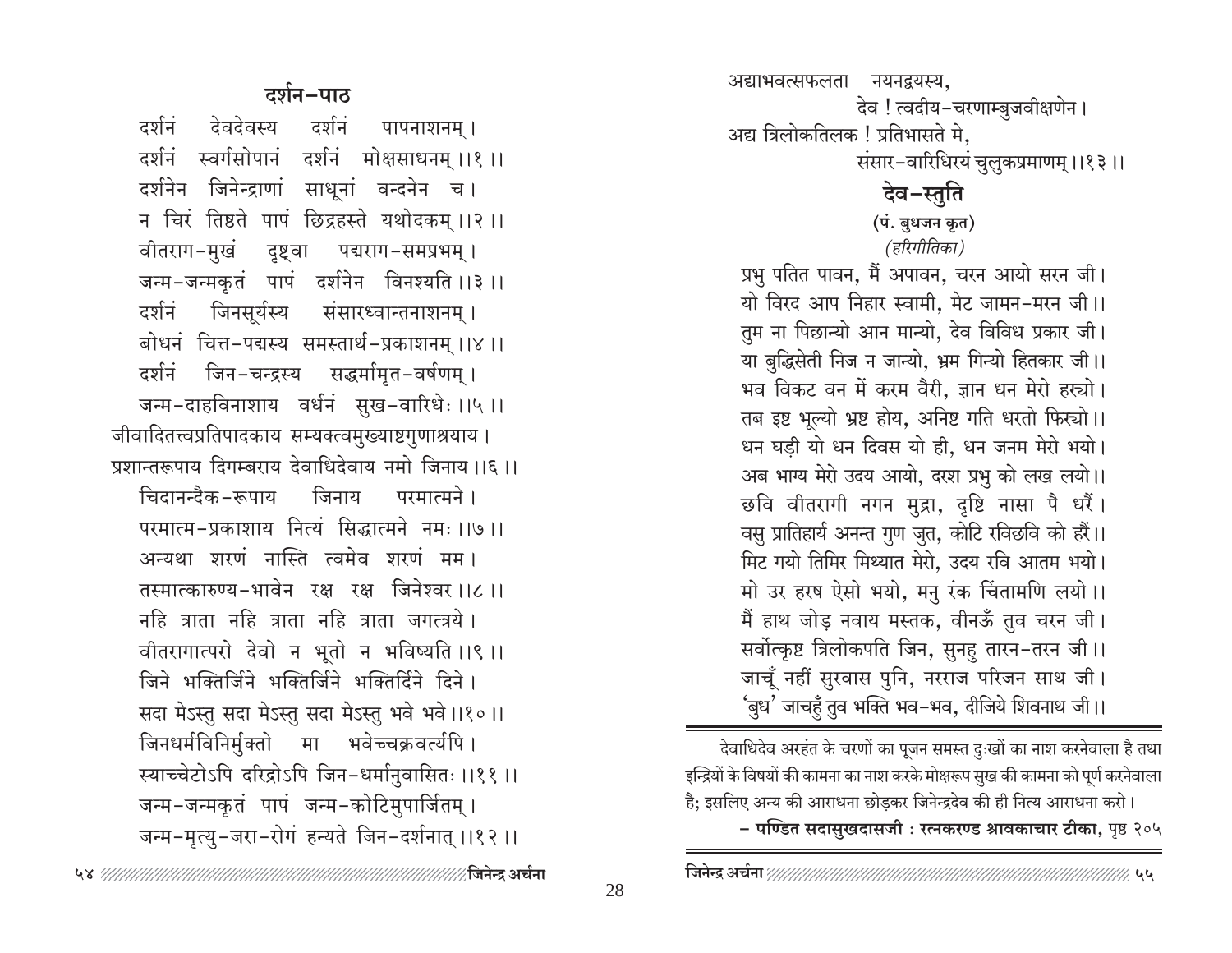#### दर्शन-स्तुति

(श्री अमरचन्दजी कृत) अति पुण्य उदय मम आया, प्रभु तुमरा दर्शन पाया। अब तक तुमको बिन जाने, दुख पाये निज गुण हाने ।। पाये अनंते दुःख अब तक, जगत को निज जानकर। सर्वज्ञ भाषित जगत हितकर, धर्म नहिं पहिचान कर।। भव बंधकारक सुखप्रहारक, विषय में सुख मानकर। निज पर विवेचक ज्ञानमय, सुखनिधि-सुधा नहिं पानकर।।१।। तव पद मम उर में आये, लखि कुमति विमोह पलाये। निज ज्ञान कला उर जागी, रुचि पूर्ण स्वहित में लागी।। रुचि लगी हित में आत्म के, सत्संग में अब मन लगा। मन में हुई अब भावना, तव भक्ति में जाऊँ रँगा।। प्रिय वचन की हो टेव, गुणिगण गान में ही चित पगै। शुभ शास्त्र का नित हो मनन, मन दोष वादनतैं भगै।।२।। कब समता उर में लाकर, द्वादश अनुप्रेक्षा भाकर। ममतामय भूत भगाकर, मुनिव्रत धारूँ वन जाकर।। धरकर दिगम्बर रूप कब, अठ-बीस गुण पालन करूँ। दो-बीस परिषह सह सदा, शुभ धर्म दस धारन करूँ।। तप तपूँ द्वादश विधि सुखद नित, बंध आस्रव परिहरूँ। अरु रोकि नूतन कर्म संचित, कर्म रिपु को निर्जरूँ।।३।। कब धन्य सुअवसर पाऊँ, जब निज में ही रम जाऊँ। कर्तादिक भेद मिटाऊँ, रागादिक दूर भगाऊँ ।। कर दूर रागादिक निरन्तर आत्म को निर्मल करूँ। बल ज्ञान दर्शन सुख अतुल, लहि चरित क्षायिक आचरूँ।। आनन्दकन्द जिनेन्द्र बन, उपदेश को नित उच्चरूँ। आवे 'अमर' कब सुखद दिन, जब दुखद भवसागर तरूँ।।४।।

दर्शन-स्तुति (पं. दौलतरामजी कृत) (दोहा) सकल ज्ञेय ज्ञायक तदपि, निजानंद रसलीन। सो जिनेन्द्र जयवंत नित, अरि-रज-रहस विहीन ।।१ ।। (पद्धरि छन्द) जय वीतराग-विज्ञानपूर, जय मोहतिमिर को हरन सूर। जय ज्ञान अनंतानंत धार, दूग-सुख-वीरजमण्डित अपार।।२।। जय परमशांत मुद्रा समेत, भविजन को निज अनुभूति हेत। भवि भागन वचजोगे वशाय, तुम धुनि ह्वै सुनि विभ्रम नशाय ।।३ ।। तुम गुण चिंतत निजपर विवेक, प्रकटै, विघटैं आपद अनेक। तुम जगभूषण दूषणविमुक्त, सब महिमायुक्त विकल्पमुक्त ।।४।। अविरुद्ध शुद्ध चेतन स्वरूप, परमात्म परम पावन अनूप। शुभ–अशुभविभाव–अभाव कीन, स्वाभाविकपरिणतिमय अछीन ।।५ ।। अष्टादश दोष विमुक्त धीर, स्वचतुष्टयमय राजत गंभीर। मुनिगणधरादि सेवत महंत, नव केवललब्धिरमा धरंत ।।६ ।। तुम शासन सेय अमेय जीव, शिव गये जाहिं जैहैं सदीव। भवसागर में दुख छार वारि, तारन को और न आप टारि।।७।। यह लखि निजदुखगद हरणकाज, तुम ही निमित्तकारण इलाज। जाने तातें मैं शरण आय, उचरों निज दुख जो चिर लहाय।।८।। मैं भ्रम्यो अपनपो विसरि आप, अपनाये विधि-फल पुण्य-पाप। निज को पर को करता पिछान, पर में अनिष्टता इष्ट ठान ।।९।। आकुलित भयो अज्ञान धारि, ज्यों मृग मृगतृष्णा जानि वारि। तन परिणति में आपो चितार, कबहूँ न अनुभवो स्वपदसार।।१०।। तुमको बिन जाने जो कलेश, पाये सो तुम जानत जिनेश। पशु नारक नर सुरगति मँझार, भव धर–धर मस्यो अनंत बार।।११।।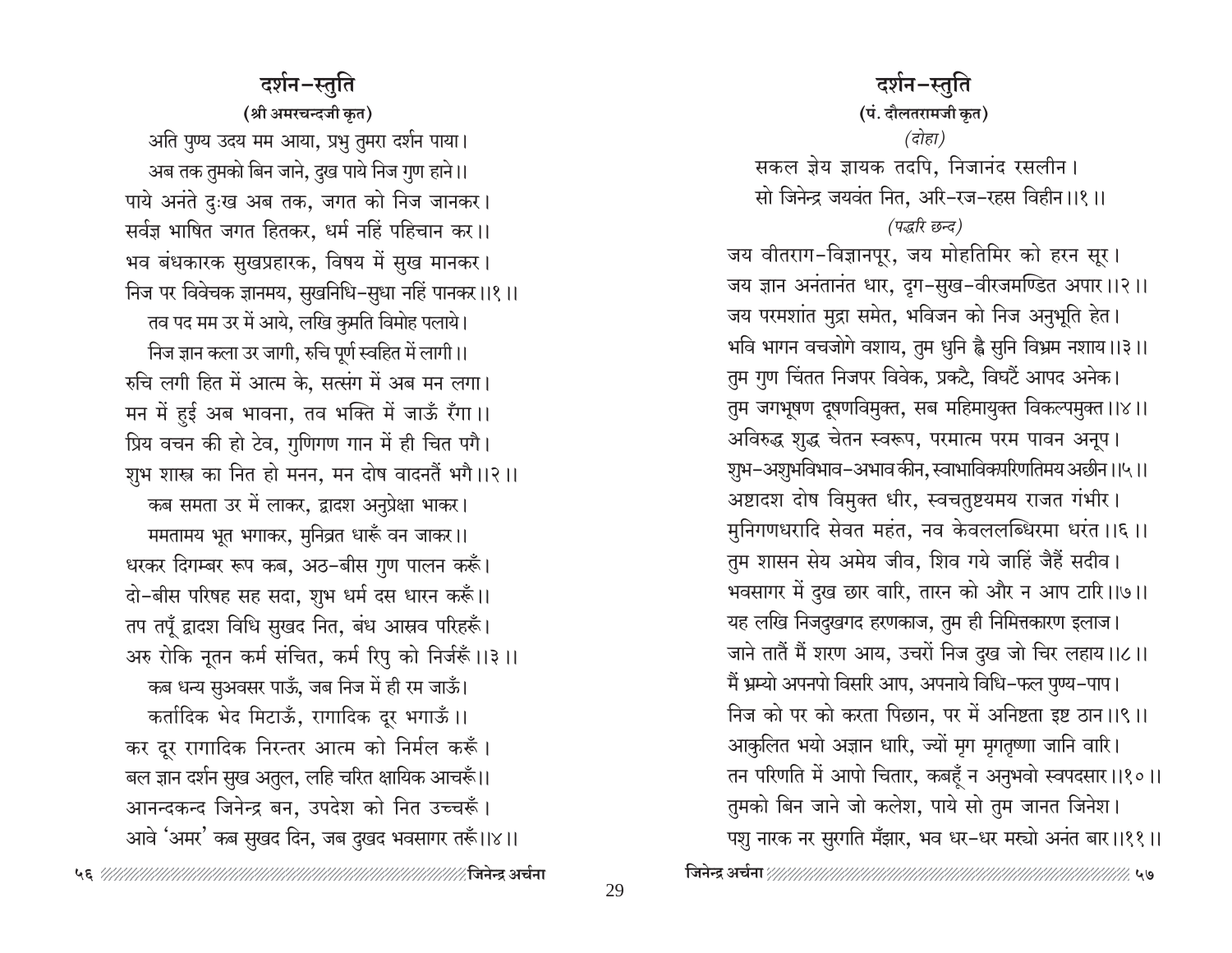अब काललब्धि बलतैं दयाल, तुम दर्शन पाय भयो खुशाल। मन शांत भयो मिटि सकल द्वन्द्व, चाख्यो स्वातमरस दुख निकंद।।१२।। तातैं अब ऐसी करहु नाथ, बिछुरै न कभी तुव चरण साथ। तुम गुणगण को नहिं छेव देव, जग तारन को तुव विरद एव।।१३।। आतम के अहित विषय-कषाय, इनमें मेरी परिणति न जाय। मैं रहूँ आपमें आप लीन, सो करो होऊँ ज्यों निजाधीन ।।१४।। मेरे न चाह कछु और ईश, रत्नत्रयनिधि दीजे मुनीश। मुझ कारज के कारन सु आप, शिव करहू हरहू मम मोहताप।।१५।। शशि शांतिकरन तपहरन हेत, स्वयमेव तथा तुम कुशल देत। पीवत पियूष ज्यों रोग जाय, त्यों तुम अनुभवतैं भव नशाय।।१६।। त्रिभुवन तिहुँ काल मँझार कोय, नहिं तुम बिन निज सुखदाय होय। मो उर यह निश्चय भयो आज, दुख जलधि उतारन तुम जहाज ।।१७।।

(दोहा) तुम गुणगणमणि गणपति, गणत न पावहिं पार। 'दौल' स्वल्पमति किम कहै, नमूँ त्रियोग सँभार।।१८।।

### प्रक्षाल के सम्बन्ध में विचारणीय प्रमुख बिन्दु -

- १. अरहन्त भगवान का अभिषेक नहीं होता, जिनबिम्ब का प्रक्षाल किया जाता है, जो अभिषेक के नाम से प्रचलित है।
- २. जिनबिम्ब का प्रक्षाल शुद्ध वस्त्र पहनकर मात्र शुद्ध जल से किया जाये।
- ३. प्रक्षाल मात्र पुरुषों द्वारा ही किया जाये। महिलायें जिनबिम्ब को स्पर्श न करें।
- ४. जिनबिम्ब का प्रक्षाल प्रतिदिन एक बार हो जाने के पश्चात् बार-बार न करें।

### देव-स्तुति

(पं. भूधरदासजी कृत) अहो जगत गुरु देव, सुनिये अरज हमारी। तुम प्रभु दीन दयाल, मैं दुखिया संसारी ।।१ ।। इस भव-वन के माहिं, काल अनादि गमायो। भ्रम्यो चहूँ गति माहिं, सुख नहिं दुख बहु पायो।।२।। कर्म महारिपु जोर, एक न कान करै जी। मन माने दुख देहिं, काहूसों नाहिं डरै जी ।।३ ।। कबहूँ इतर निगोद, कबहूँ नरक दिखावै। सुर-नर-पशु-गति माहिं, बहुविध नाच नचावै।।४।। प्रभु! इनको परसंग, भव-भव माहिं बुरोजी। जो दुख देखे देव, तुमसों नाहिं दुरोजी ।।५ ।। एक जनम की बात, कहि न सकौं सुनि स्वामी। तुम अनंत परजाय, जानत अंतरजामी ।।६।। मैं तो एक अनाथ, ये मिल दुष्ट घनेरे। कियो बहुत बेहाल, सुनिये साहिब मेरे ।।७।। ज्ञान महानिधि लूट, रंक निबल करि डारो। इनही तुम मुझ माहिं, हे जिन! अंतर डारो ।।८ ।। पाप-पुण्य मिल दोय, पायनि बेड़ी डारी। तन कारागृह माहिं, मोहि दियो दुख भारी ।।९ ।। इनको नेक बिगाड़, मैं कछु नाहिं कियो जी। बिन कारन जगवंद्य! बहुविध बैर लियो जी।।१०।। अब आयो तुम पास, सुनि जिन! सुजस तिहारौ। नीति निपुन महाराज, कीजै न्याय हमारौ ।।११ ।। दुष्टन देहु निकार, साधुन कौं रखि लीजै। विनवै, 'भूधरदास', हे प्रभु! ढील न कीजै ।।१२ ।।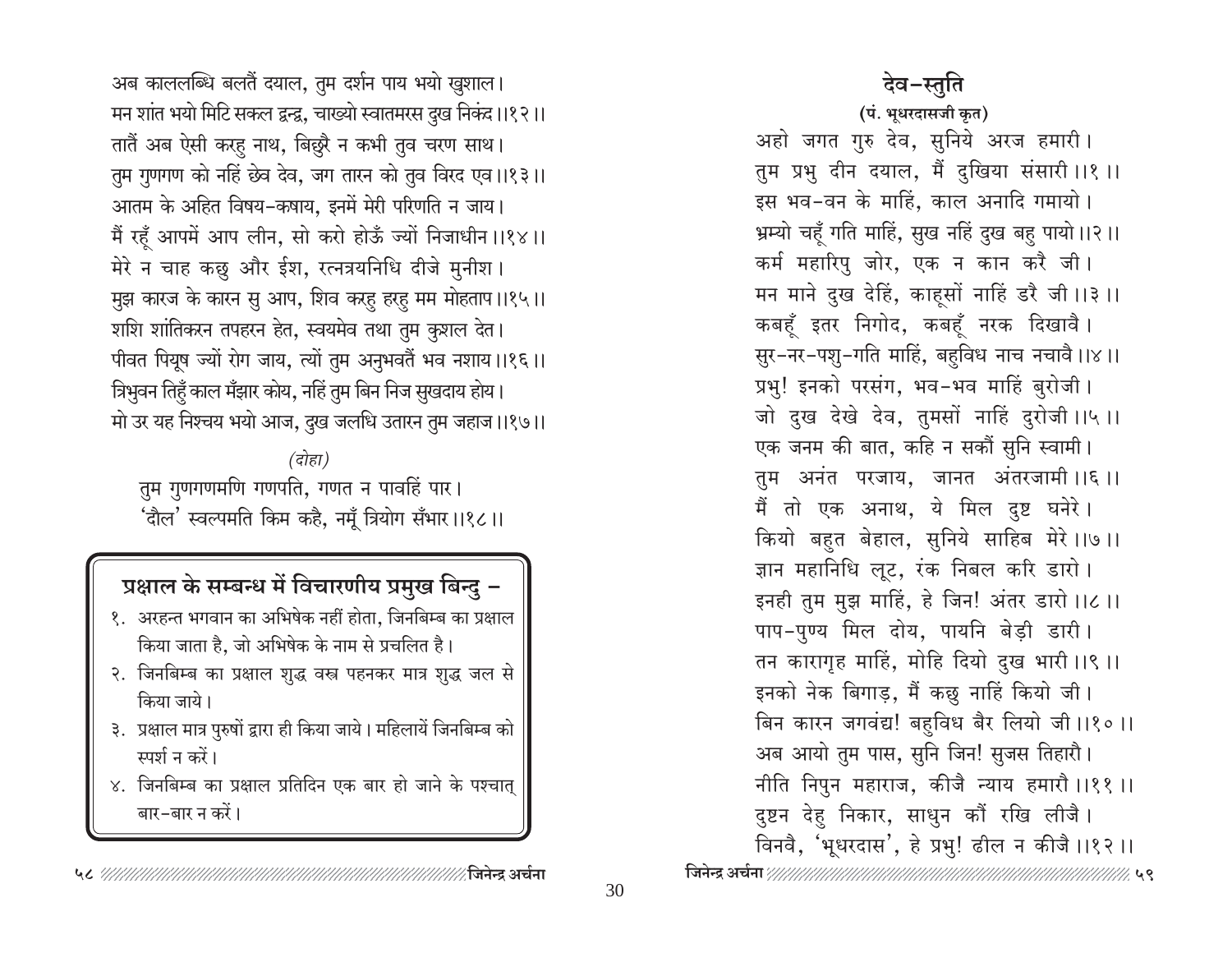#### दर्शन–दशक

(श्री साहिबरायजी कृत)

देखे श्री जिनराज, आज सब विघन नशाये। देखे श्री जिनराज, आज सब मंगल आये।। देखे श्री जिनराज, काज करना कुछ नाहीं। देखे श्री जिनराज, हौंस पूरी मन माहीं।। तुम देखे श्री जिनराज पद, भौजल अंजुलि जल भया। चिंतामणि पारस कल्पतरु, मोह सबनि सौं उठि गया।।१।। देखे श्री जिनराज. भाज अघ जाहिं दिसंतर। देखे श्री जिनराज, काज सब होंय निरन्तर ।। देखे श्री जिनराज, राज मनवांछित करिये। देखे श्री जिनराज, नाथ दुःख कबहुँ न भरिये।। तुम देखे श्री जिनराज पद, रोम-रोम सुख पाइये। धनि आज दिवस धनि, अब घरी, माथ नाथ कों नाइये।।२।। धन्य-धन्य जिनधर्म, कर्म कों छिन में तोरै । धन्य-धन्य जिनधर्म. परमपद सौं हित जोरै ।। धन्य-धन्य जिनधर्म, भर्म को मूल मिटावै। धन्य-धन्य जिनधर्म. शर्म की राह बतावै ।। जग धन्य-धन्य जिनधर्म यह, सो परकट तुमने किया। भवि खेत पापतप तपत कौं, मेघरूप है सुख दिया।।३।। तेज सूर-सम कहँ, तपत दुःखदायक प्रानी। कांति चन्द-सम कहँ, कलंकित मूरत मानी ।। वारिधि-सम गुण कहूँ, खार में कौन भलप्पन। पारस-सम जस कहँ, आप-सम करै न पर तन।। इन आदि पदारथ लोक में, तुम-समान क्यों दीजिये। तुम महाराज अनुपमादर्श, मोहि अनूपम कीजिये।।४।। 

तब विलम्ब नहिं किया, चीर द्रौपदी को बाढ्यौ। तब विलम्ब नहिं कियो, सेठ सिंहासन चाढ्यौ।। तब विलम्ब नहिं कियो. सीय<sup>१</sup> पावकतैं टास्चौ। तब विलम्ब नहिं कियो, नीर मातंग उबाख्यौ।। इह विधि अनेक दुःख भगत के, चूर दूर किय सुख अवनि। प्रभु मोहि दुःख नासनि विषै, अब विलंब कारण कवनि ।।५।। कियो भौनतैं गौन, मिटी आरति संसारी। राह आन तुम ध्यान, फिकर भाजी दुःखकारी ।। देखे श्री जिनराज, पाप मिथ्यात विलायो। पूजाश्नुति बहु भगति, करत सम्यक् गुण आयो।। इस मारवाड़ संसार में, कल्पवृक्ष तुम दरश है। प्रभु मोहि देहु भौ भौ विषैं, यह वांछा मन सरस है।।६।। जय जय श्री जिनदेव, सेव तुमरी अघनाशक। जय जय श्री जिनदेव, भेव षट्द्रव्य-प्रकाशक ।। जय जय श्री जिनदेव, एक जो प्रानी ध्यावै। जय जय श्री जिनदेव, टेव अहमेव मिटावै।। जय जय श्री जिनदेव प्रभु, हेत करम-रिपु दलन कौं। ह्जै सहाय सँघ रायजी, हम तयार सिव-चलन कौं।।७।। जय जिनंद आनंदकंद, सुरवृंद वंद्य पद। ज्ञानवान सब जान, सुगुन मनिखान आन पद।। दीनदयाल कृपाल भविक भौ-जाल निकालक। आप बूझ सब सूझ, गूझ नहिं बहुजन पालक।। प्रभु दीनबन्धु करुणामयी, जग उधरन तारन तरन। दुःख रास निकास स्वदास कौं, हमें एक तुम ही सरन।।८।।

१. सीता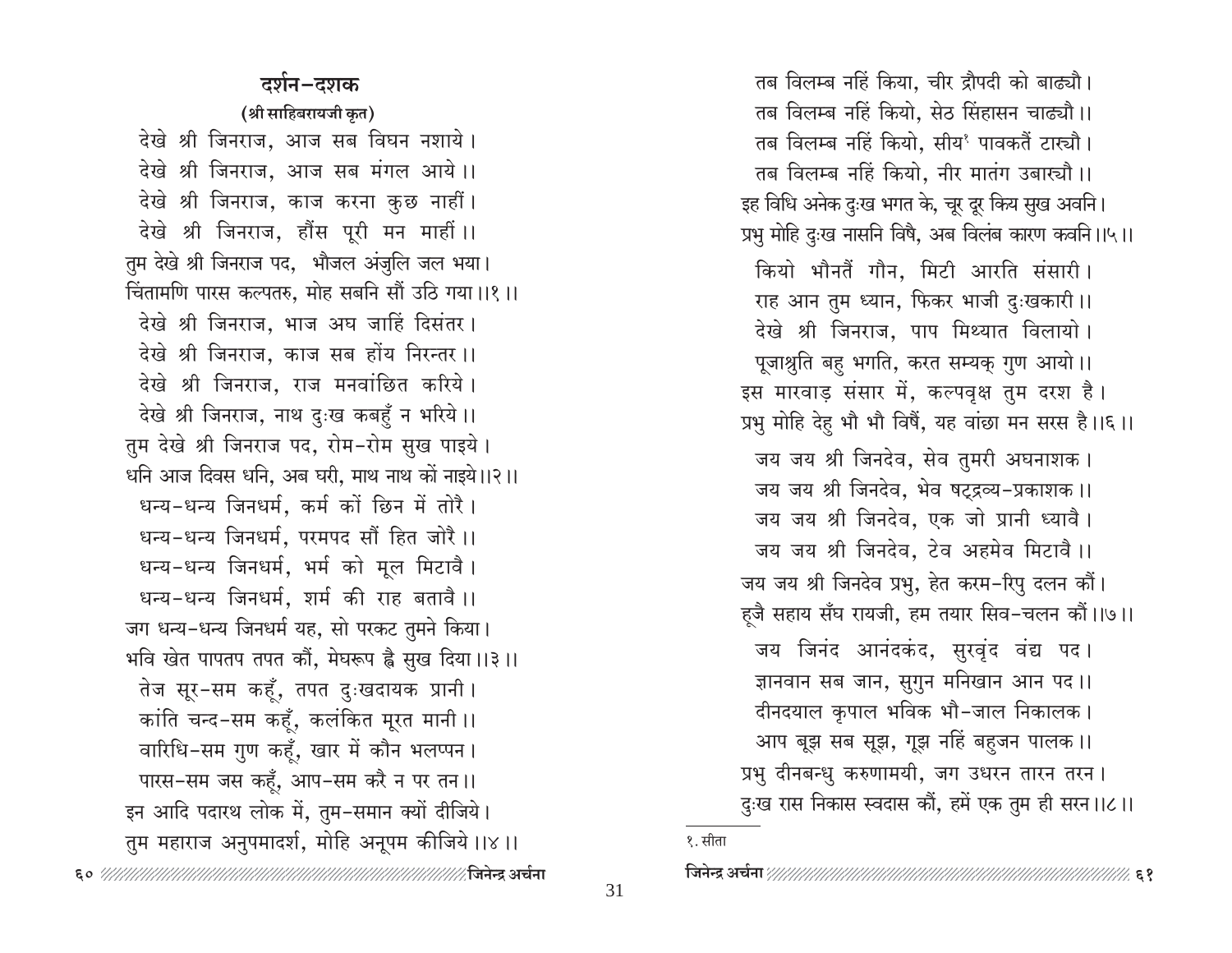देखनीक लखि रूप, वंदिकरि वंदनीक हव । पूजनीक पद पूज ध्यान करि ध्यावनीक ध्रुव ।। हरष बढाय बजाय, गाय जस अन्तरजामी। दरब चढ़ाय अघाय, पाय संपति निधि स्वामी।। तुम गुण अनेक मुख एक सौं, कौन भाँति वरनन करौं। मन-वचन-काय बहु प्रीति सौं, एक नाम ही सौं तरौं।।९।। चैत्यालय जो करै, धन्य सो श्रावक कहिये। तामैं प्रतिमा धरै. धन्य सो भी सरदहिये।। जो दोनों विस्तरै. संघ नायक ही जानौं। बहुत जीव कों धर्म मूल कारन सरधानौं ।। इस दुखमकाल विकराल में, तेरो धर्म जहाँ चले। हे नाथ! काल चौथो तहाँ. ईति भीति सब ही टलै।।१०।। दर्शन दशक कवित्त चित्त सौं पढै त्रिकालं । प्रीतम सनमुख होय, खोय चिंता गृह-जालं ।। सुख में निसि-दिन जाय, अन्त सुरराय कहावै। सुर कहाय शिव पाय, जनम-मृतु-जरा मिटावै।। धनि जैन-धर्म दीपक प्रकट, पाप तिमिर छयकार है। लखि 'साहिबराय' सु आँख सौं, सरधा तारनहार है।।११।।

आज हम जिनराज तुम्हारे द्वारे आये। हाँ जी हाँ हम आये आये।।टेक।। देखे देव जगत के सारे, एक नहीं मन भाये। पुण्य-उदय से आज तिहारे, दर्शन कर सुख पाये।।१।। जन्म-मरण नित करते-करते, काल अनन्त गमाये। अब तो स्वामी जन्म-मरण का, दुखड़ा सहा न जाये।।२।। भव-सागर में नाव हमारी, कब से गोता खाये। तुम ही स्वामी हाथ बढ़ाकर, तारो तो तिर जाये।।३।। अनुकम्पा हो जाय आपकी, आकुलता मिट जाये। 'पंकज' की प्रभु यही बीनती, चरण–शरण मिल जाये।।४।।

दर्शन-पाठ

(श्री युगलजी कृत)

दर्शन श्री देवाधिदेव का, दर्शन पाप विनाशन है। दर्शन है सोपान स्वर्ग का, और मोक्ष का साधन है।।१।। श्री जिनेन्द्र के दर्शन औ, निर्ग्रन्थ साधु के वंदन से। अधिक देर अघ नहीं रहै, जल छिद्रसहित कर में जैसे।।२।। वीतराग-मुख के दर्शन की, पद्मराग-सम शांतप्रभा। जन्म-जन्म के पातक क्षण में, दर्शन से हों शांत विदा।।३।। दर्शन श्री जिनदेव सूर्य, संसार-तिमिर का करता नाश। बोधि-प्रदाता चित्त पद्म को, सकल अर्थ का करे प्रकाश।।४।। दर्शन श्री जिनेन्द्रचन्द्र का, सद्धर्मामृत बरसाता। जन्मदाह को करे शांत औ, सुख वारिधि को विकसाता।।५।। सकल तत्त्व के प्रतिपादक, सम्यक्त्व आदि गुण के सागर। शांत दिगम्बररूप नमूँ, देवाधिदेव तुमको जिनवर ।।६ ।। चिदानन्दमय एकरूप, वंदन जिनेन्द्र परमात्मा को। हो प्रकाश परमात्म नित्य, मम नमस्कार सिद्धात्मा को।।७।। अन्य शरण कोई न जगत में, तुम्हीं शरण मुझको स्वामी। करुण भाव से रक्षा करिये, हे जिनेश अन्तर्यामी ।।८ ।। रक्षक नहीं शरण कोई नहिं, तीन जगत में दुखत्राता। वीतराग प्रभु-सा न देव है, हुआ न होगा सुखदाता ।।९ ।। दिन-दिन पाऊँ जिनवरभक्ति, जिनवरभक्ति, जिनवरभक्ति। सदा मिले वह सदा मिले, जब तक न मिले मुझको मुक्ति ।।१०।। नहीं चाहता जैनधर्म के बिना, चक्रवर्ती होना। नहीं अखरता जैनधर्म से सहित, दरिद्री भी होना ।।११ ।। जन्म-जन्म के किये पाप ओ बन्धन कोटि-कोटि भव के। जन्म-मृत्यु औ, जरा रोग, सब कट जाते जिनदर्शन से ।।१२।। आज युगल दृग हुए सफल, तुम चरण-कमल से हे प्रभुवर। हे त्रिलोक के तिलक! आज, लगता भवसागर चुल्लू भर।।१३।।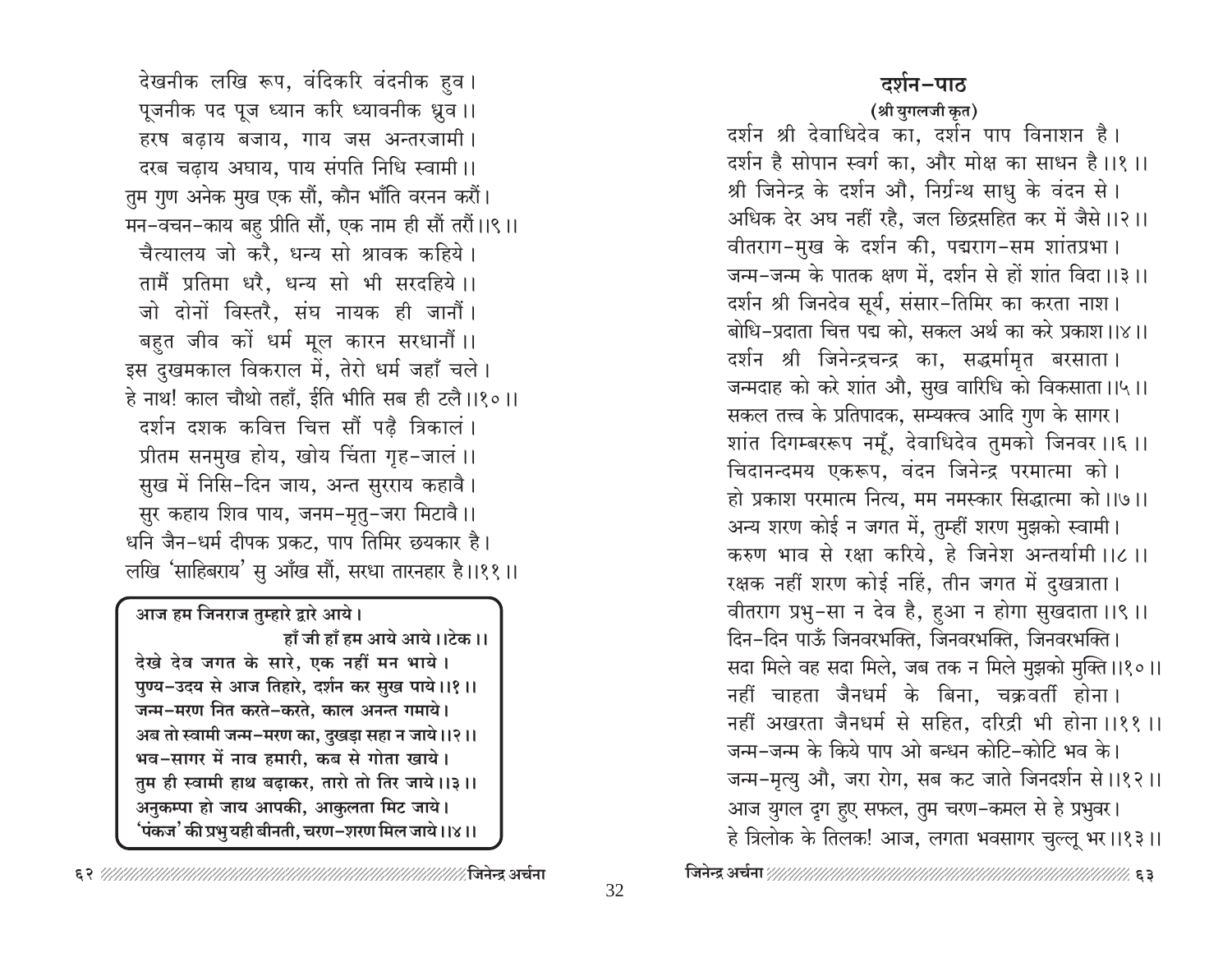#### आराधना पाठ

(पं. द्यानतरायजी कृत) मैं देव नित अरहंत चाहूँ, सिद्ध का सुमिरन करौं। मैं सूर गुरु मुनि तीन पद ये, साधुपद हिरदय धरौं।। मैं धर्म करुणामयी चाहूँ, जहाँ हिंसा रंच ना। मैं शास्त्र ज्ञान विराग चाहूँ, जासु में परपंच ना।।१।। चौबीस श्री जिनदेव चाहूँ, और देव न मन बसैं। जिन बीस क्षेत्र विदेह चाहूँ, वंदितैं पातक नसैं।। गिरनार शिखर समेद चाहूँ, चम्पापुर पावापुरी। कैलाश श्री जिनधाम चाहूँ, भजत भाजैं भ्रम जुरी ।।२।। नव तत्त्व का सरधान चाहूँ, और तत्त्व न मन धरौं। षट् द्रव्य गुण परजाय चाहूँ, ठीक तासों भय हरों।। पूजा परम जिनराज चाहूँ, और देव नहीं कदा। तिहुँकाल की मैं जाप चाहूँ, पाप नहिं लागे कदा।।३।। सम्यक्त्व दर्शन ज्ञान चारित, सदा चाहूँ भाव सों। दशलक्षणी मैं धर्म चाहूँ, महा हरख उछाव सों।। सोलह जु कारण दुख निवारण, सदा चाहूँ प्रीति सों। मैं नित अठाई पर्व चाहूँ, महामंगल रीति सों।।४।। मैं वेद चारों सदा चाहूँ, आदि अन्त निवाह सों। पाये धरम के चार चाहूँ, अधिक चित्त उछाह सों। मैं दान चारों सदा चाहूँ, भुवनवशि लाहो लहूँ। आराधना मैं चार चाहूँ, अन्त में ये ही गहूँ।।५।। भावना बारह जु भाऊँ, भाव निरमल होत हैं। मैं व्रत जु बारह सदा चाहूँ, त्याग भाव उद्योत हैं।। प्रतिमा दिगम्बर सदा चाहूँ, ध्यान आसन सोहना। वसुकर्म तैं मैं छुटा चाहूँ, शिव लहूँ जहँ मोह ना।।६।। मैं साधुजन को संग चाहँ, प्रीति तिनही सों करौं। मैं पर्व के उपवास चाहूँ, और आरँभ परिहरौं।। इस दुखद पंचमकाल माहीं, सुल श्रावक मैं लह्यौ। अरु महाव्रत धरि सकौं नाहीं, निबल तन मैंने गह्यौ।।७।। आराधना उत्तम सदा चाहूँ, सुनो जिनराय जी। तुम कृपानाथ अनाथ 'द्यानत' दया करना न्याय जी।। वसुकर्म नाश विकास, ज्ञान प्रकाश मुझको दीजिये। करि सुगति गमन समाधिमरन, सुभक्ति चरनन दीजिये।।८।।

देव-स्तूति

वीतराग सर्वज्ञ हितंकर, भविजन की अब पूरो आस। ज्ञान–भानु का उदय करो, मम मिथ्यातम का होय विनास।। जीवों की हम करुणा पालें, झूठ वचन नहिं कहें कदा। परधन कबहुँ न हरहूँ स्वामी, ब्रह्मचर्य व्रत रखें सदा।। तृष्णा लोभ बढ़े न हमारा, तोष-सुधा नित पिया करें। श्री जिनधर्म हमारा प्यारा, तिस की सेवा किया करें।। दूर भगावें बुरी रीतियाँ, सुखद रीति का करें प्रचार। मेल–मिलाप बढ़ावें हम सब, धर्मोन्नति का करें प्रसार।। सुख-दुख में हम समता धारें, रहें अचल जिमि सदा अटल। न्यायमार्ग को लेश न त्यागें, वृद्धि करें निज आतमबल।। अष्ट करम जो दुःख हेतु हैं, तिनके क्षय का करें उपाय। नाम आपका जपें निरन्तर, विघ्न-शोक सब ही टल जाय।। आतम शुद्ध हमारा होवे, पाप-मैल नहिं चढ़े कदा। विद्या की हो उन्नति हम में, धर्म ज्ञान हू बढ़े सदा।। हाथ जोड़कर शीश नवायें, तुम को भविजन खड़े-खड़े। यह सब पूरो आस हमारी, चरण-शरण में आन पड़े।।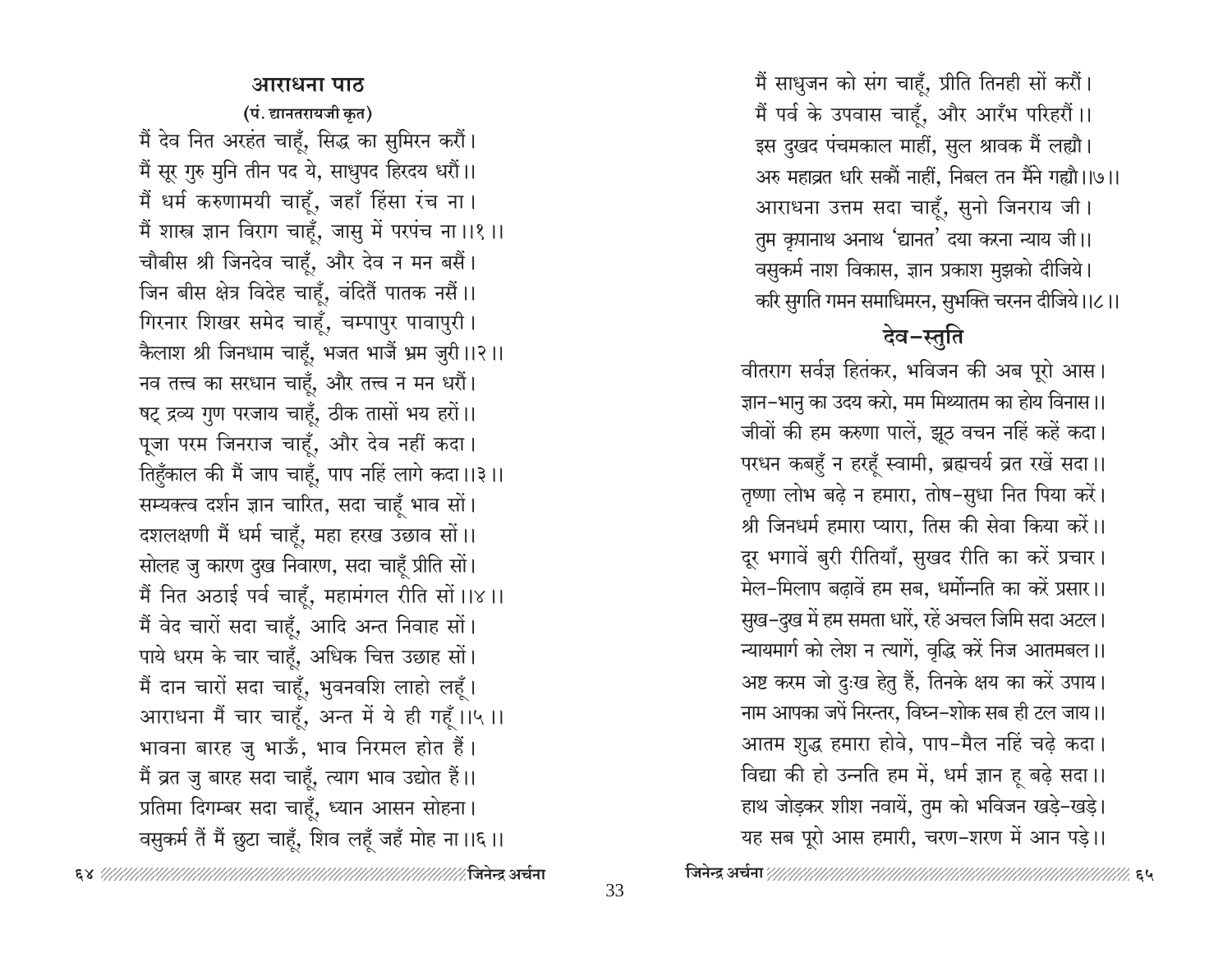जलाभिषेक पाठ (श्री हरजसरायजी कृत) (दोहा) जय जय भगवंते सदा, मंगल मूल महान। वीतराग सर्वज्ञ प्रभु, नमौं जोरि जुगपान ।। (अडिल्ल और गीता) श्री जिन जग में ऐसो को बुधवंत जू। जो तुम गुण वरननि करि पावै अन्त जू।। इन्द्रादिक सुर चार ज्ञानधारी मुनि। कहि न सकै तुम गुणगण हे त्रिभुवन धनी ।। अनुपम अमित तुम गुणनि वारिधि ज्यों अलोकाकाश है। किमि धरै हम उर कोष में सो अकथ गुण-मणिराश है।। पै जिन! प्रयोजनसिद्धि की तुम नाम ही में शक्ति है। यह चित्त में सरधान यातैं नाम ही में भक्ति है।।१।। जानावरणी दर्शन-आवरणी भने । कर्म मोहनी अन्तराय चारों हने।। लोकालोक विलोक्यो केवलज्ञान में। इन्द्रादिक के मुकुट नये सुरथान में।। तब इन्द्र जान्यो अवधि तैं, उठि सुरनयुत वंदत भयौ। तुम पुण्य को प्रेस्चौ हरि है मुदित धनपति सौं कह्यो।। अब वेगि जाय रचौ समवसृति सफल सुरपद को करौ। साक्षात् श्री अरहंत के दर्शन करौ कल्मष हरौ ।।२ ।। ऐसे वचन सुने सुरपति के धनपति। चल आयो तत्काल मोद धारैं अति।। वीतराग छबि देखि शब्द जय-जय कह्यो। देय प्रदच्छिना बार-बार वंदत भयौ।। अति भक्ति भीनो नम्रचित है समवशरण रच्यो सही। ताकी अनूपम शुभ गति को कहन समरथ कोउ नहीं।।

34

प्राकार तोरण सभामंडप कनक मणिमय छाजही। नगजड़ित गंधकुटी मनोहर मध्यभाग विराजही।।३।। सिंहासन तामध्य बन्यौ अद्भुत दिपै। ता पर वारिज रच्यो प्रभा दिनकर छिपै।। तीन छत्र सिर शोभित चौंसठ चमरजी। महाभक्तियुत ढोरत हैं तहाँ अमरजी।। प्रभु तरनतारन कमल ऊपर, अन्तरीक्ष विराजिया। यह वीतराग दशा प्रतच्छ विलोकि, भविजन सुख लिया।। मुनि आदि द्वादश सभा के, भवि जीव मस्तक नायकैं। बहुभाँति बारम्बार पूजैं, नमैं गुणगण गायकैं ।।४ ।। परमौदारिक दिव्य देह पावन सही। क्षुधा तृषा चिन्ता भय गद दूषण नहीं।। जन्म जरा मृति अरति शोक विस्मय नसैं। राग रोष निद्रा मद मोह सबैं खसैं।। श्रम बिना श्रम जलरहित पावन, अमल ज्योति स्वरूप जी। शरणागतनि की अशुचिता हरि, करत विमल अनूप जी।। ऐसे प्रभु की शांतमुद्रा को न्ह्वन जलतैं करैं। 'जस' भक्तिवश मन उक्ति तैं, हम भानु ढिंग दीपक धरैं।।५।। तुम तो सहज पवित्र यही निश्चय भयो। तुम पवित्रता हेत नहीं मज्जन ठयो।। मलीन रागादिक मलतैं है रह्यौ । ਸੈਂ महामलिन तन में वसु विधिवश दुख सह्यौ ।। बीत्यो अनंतो काल यह, मेरी अशुचिता ना गई। तिस अशुचिताहर एक तुम ही, भरहू वांछा चित ठई।। अब अष्टकर्म विनाश सब मल, दोष-रागादिक हरौ। तनरूप कारागेह तैं, उद्धार शिववासा करौ ।।६ ।। मैं जानत तुम अष्टकर्म हरि शिव गये। आवागमन विमुक्त रागवर्जित भये।।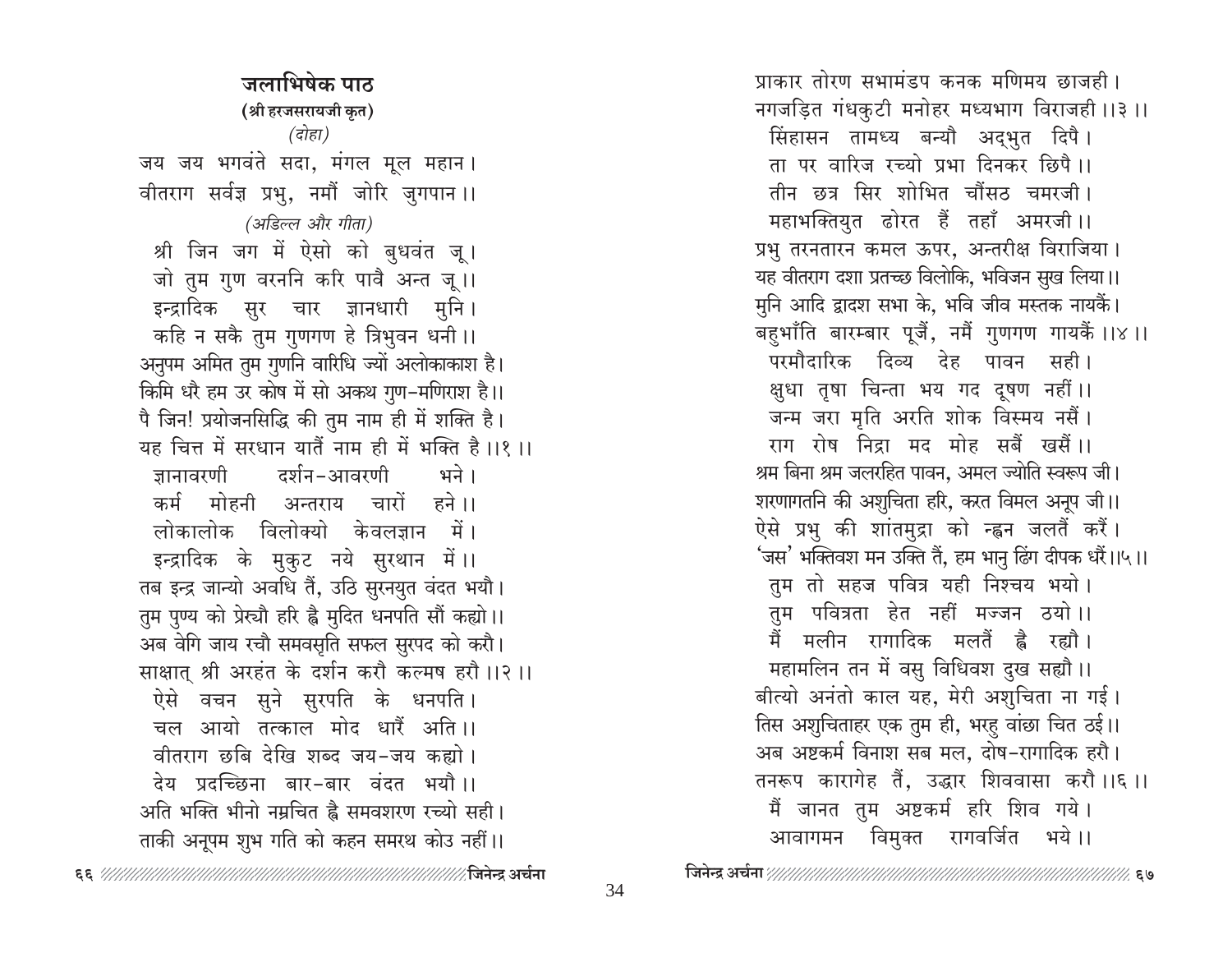पर तथापि मेरो मनरथ पूरत सही। नय-प्रमाण तैं जानि महा साता लही।। पापाचरण तजि न्ह्वन करता चित्त में ऐसे धरूँ। साक्षात् श्री अरहंत का मानो न्ह्वन परसन करूँ।। ऐसे विमल परिणाम होते अशुभ नशि शुभबन्ध तैं। विधि अशुभ नसि शुभ बन्धतैं ह्वै शर्म सबविधि तासतैं।।७।। पावन मेरे नयन भये तुम दरस तैं। पावन पाणि भये तुम चरननि परस तैं।। पावन मन ह्वै गयो तिहारे ध्यान तैं। पावन रसना मानी, तुम गुण गान तैं।। पावन भई परजाय मेरी, भयो मैं पूरण धनी। मैं शक्तिपूर्वक भक्ति कीनी, पूर्णभक्ति नहीं बनी।। धनि धन्य ते बड़भागि भवि तिन नींव शिवघर की धरी। वर क्षीरसागर आदि जल मणि-कुम्भभरी भक्ति करी।।८।। विघन-सघन-वन-दाहन दहन प्रचण्ड हो। मोह-महातम-दलन प्रबल मार्तण्ड हो।। ब्रह्मा विष्णु महेश आदि संज्ञा धरो। जगविजयी जमराज नाश ताको करो ।। आनन्दकारण दुख निवारण, परममंगलमय सही। मोसो पतित नहिं और तुमसो, पतित-तार सुन्यो नहीं।। चिंतामणि पारस कलपतरु, एक भव सुखकार ही। तुम भक्ति-नौका जे चढ़े, ते भये भवदधि पार ही।।९।। तुम भवदधि तैं तरि गये, भये निकल अविकार। तारतम्य इस भक्ति को, हमैं उतारो पार ।।१० ।। निर्मल वस्त्र से प्रतिमाजी को साफ कर निम्न श्लोक बोलकर गन्धोदक ग्रहण करें – निर्मलं निर्मलीकरणं पावन पापनाशनम् । जिनचरणोदकं वंदे अष्टकर्म-विनाशनम् ।।

(दोहा) परिणामों की स्वच्छता. के निमित्त जिनबिम्ब। इसीलिए मैं निरखता, इनमें निज प्रतिबिम्ब ।। पञ्च प्रभु के चरण में, वन्दन करूँ त्रिकाल। निर्मल जल से कर रहा, प्रतिमा का प्रक्षाल ।। अथ पौर्वाह्निकदेववन्दनायां पूर्वाचार्यानुक्रमेण सकलकर्मक्षयार्थं भावपूजास्तवन-वन्दनासमेतं श्री पंचमहागुरुभक्तिपूर्वककायोत्सर्गं करोम्यहम् । (नौ बार णमोकार मन्त्र पढ़ें) (छप्पय) तीन लोक के कृत्रिम और अकृत्रिम सारे। जिनबिम्बों को नित प्रति अगणित नमन हमारे।। श्री जिनवर की अन्तर्मुख छवि उर में धारूँ। जिन में निज का निज में जिन–प्रतिबिम्ब निहारूँ।। मैं करूँ आज संकल्प शुभ, जिन प्रतिमा प्रक्षाल का। यह भाव सुमन अर्पण करूँ, फल चाहूँ गुणमाल का ।। ॐ ह्रीं प्रक्षालप्रतिज्ञायै पुष्पांजलिं क्षिपेत् । (प्रक्षाल की प्रतिज्ञा हेतु पुष्प क्षेपण करें) (रोला) अन्तरंग बहिरंग सुलक्ष्मी से जो शोभित। जिनकी मंगल वाणी पर है त्रिभुवन मोहित ।। श्री जिनवर सेवा से क्षय मोहादि विपत्ति। हे जिन! श्री लिख पाऊँगा निज-गुण सम्पत्ति ।। (थाली की चौकी पर केशर से श्री लिखें) (दोहा) अन्तर्मुख मुद्रा सहित, शोभित श्री जिनराज। प्रतिमा प्रक्षालन करूँ, धरूँ पीठ यह आज।। उँ ह्रीं श्री पीठस्थापनं करोमि । (प्रक्षाल हेतु थाली स्थापित करें) 

प्रतिमा प्रश्नाल पाठ

(पं. अभयकुमारजी कृत)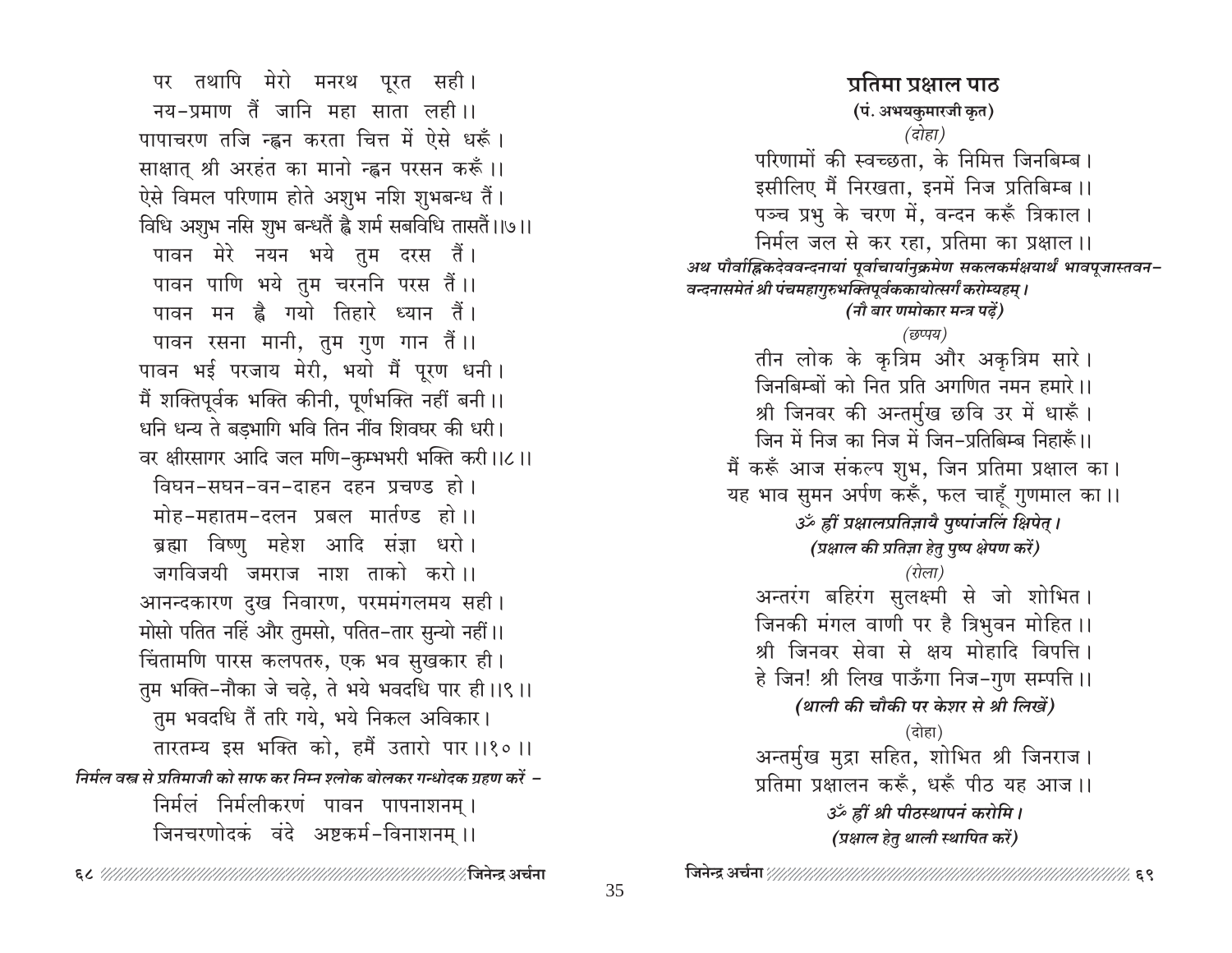(रोला) भक्ति रत्न से जड़ित आज मंगल सिंहासन। भेद-ज्ञान जल से क्षालित भावों का आसन ।। स्वागत है जिनराज! तुम्हारा सिंहासन पर । हे जिनदेव पधारो श्रद्धा के आसन पर।। उर्ँ ह्रीं श्री धर्मतीर्थाधिनाथ भगवन्निह सिंहासने तिष्ठ तिष्ठ । (थाली में जिनबिम्ब विराजमान करें) क्षीरोदधि के जल से भरे कलश ले आया। दृग-सुख-वीरज ज्ञानस्वरूपी आतम पाया ।। मंगल कलश विराजित करता हूँ जिनराजा। परिणामों के प्रक्षालन से सुधरें काजा।। ॐ ह्रीं अर्हं कलशस्थापनं करोमि । (चारों कोनों में निर्मल जल से भरे कलश स्थापित करें) जल-फल आठों द्रव्य मिलाकर अर्घ्य बनाया। अष्ट अंग युत मानो सम्यग्दर्शन पाया।। श्री जिनवर के चरणों में यह अर्घ्य समर्पित। करूँ आज रागादि विकारी भाव विसर्जित ।। उँ ह्रीं श्री स्नपनपीठस्थिताय जिनाय अर्घ्यं निर्वपामीति स्वाहा । (पीठ स्थित जिनप्रतिमा को अर्घ्य चढ़ायें) मैं रागादि विभावों से कलुषित हे जिनवर। और आप परिपूर्ण वीतरागी हो प्रभुवर ।। कैसे हो प्रक्षाल, जगत के अघ-क्षालक का। क्या दरिद्र होगा पालक? त्रिभुवन पालक का।। भक्ति भाव के निर्मल जल से अघ-मल धोता। है किसका अभिषेक भ्रान्त चित खाता गोता ।। नाथ! भक्तिवश जिन बिम्बों का करूँ न्हवन मैं। आज करूँ साक्षात् जिनेश्वर का पर्शन मैं।। ॐ ह्रीं श्रीमन्तं भगवन्तं कृपालसन्तं वृषभादिमहावीरपर्यन्तं चतुर्विंशतितीर्थंकर–<br>परमदेवमाद्यानामाद्ये जम्बूद्वीपे भरतक्षेत्रे आर्यखण्डे.....नाम्निनगरे मासानामुत्तमे .......मासे.....पक्षे.....दिने मुन्यार्यिकाश्रावकश्राविकाणां सकलकर्मक्षयार्थं पवित्रतर– जलेन जिनमभिषेचयामि ।

(चारों कलशों से अभिषेक करें तथा वादित्र नाद करायें एवं जय–जय शब्दोच्चारण करें)

(दोहा)

क्षीरोदधि-सम नीर से, करूँ बिम्ब प्रक्षाल। श्री जिनवर की भक्ति से, जानूँ निज पर चाल।। तीर्थंकर का न्ह्वन शुभ, सुरपति करें महान। पंचमेरु भी हो गये, महातीर्थ सुखदान ।। करता हँ शुभ भाव से, प्रतिमा का अभिषेक । बचूँ शुभाशुभ भाव से, यही कामना एक ।। जल-फलादि वसु द्रव्य ले, मैं पूजूँ जिनराज। हुआ बिम्ब अभिषेक अब, पाऊँ निज पदराज ।। उर्व्हीं अभिषेकान्ते वृषभादिवीरान्तेभ्योऽर्घ्यं निर्वपामीति स्वाहा। श्री जिनवर का धवल यश, त्रिभुवन में है व्याप्त। शान्ति करें मम चित्त में, हे परमेश्वर आप्त ।। (पुष्पाञ्जलि क्षेपण करें) (रोला) जिन प्रतिमा पर अमृतसम जल–कण अति शोभित। आत्म-गगन में गुण अनन्त तारे भवि मोहित ।। हो अभेद का लक्ष्य भेद का करता वर्जन। शुद्ध वस्त्र से जल-कण का करता परिमार्जन ।। (प्रतिमा को शुद्ध वस्त्र से पोंछे) (दोहा) श्री जिनवर की भक्ति से, दूर होय भव-भार। उर-सिंहासन थापिये, प्रिय चैतन्य कुमार ।। (जिनप्रतिमा को सिंहासन पर विराजमान करें तथा निम्न छन्द बोलकर अर्घ्य चढ़ायें।) जल-गन्धादिक द्रव्य से, पूजूँ श्री जिनराज। पूर्ण अर्घ्य अर्पित करूँ, पाऊँ चेतनराज ।। उँटु ह्वी श्री पीठस्थितजिनाय अनर्घ्यपदप्राप्तये अर्घ्यं निर्वपामीति स्वाहा । (दोहा) जिन संस्पर्शित नीर यह, गन्धोदक गुण खान । मस्तक पर धारूँ सदा, बनुँ स्वयं भगवान ।। (मस्तक पर गन्धोदक चढ़ायें। अन्य किसी अंग से गन्धोदक का स्पर्श वर्जित है।)<br>\* \* \* \*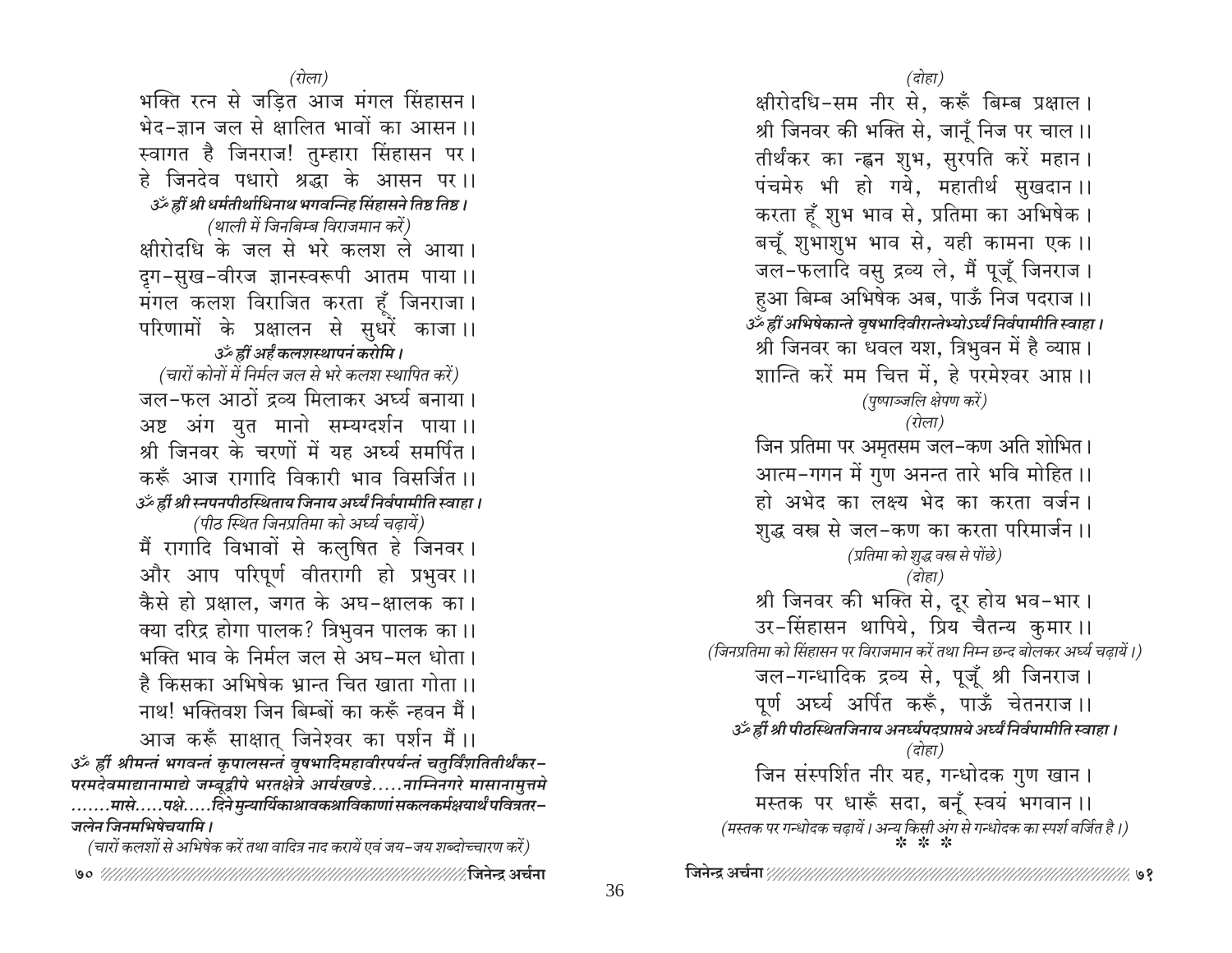## विनय पाठ

(दोहा)

इह विधि ठाड़ो होय के, प्रथम पढ़ै जो पाठ। धन्य जिनेश्वर देव तुम, नाशे कर्म जु आठ ।।१ ।। अनन्त चतुष्टय के धनी, तुम ही हो सरताज। मुक्ति-वधू के कंत तुम, तीन भुवन के राज ।।२ ।। तिहूँ जग की पीड़ा हरन, भवदधि-शोषणहार। ज्ञायक हो तुम विश्व के, शिव-सुख के करतार।।३।। हर्ता अघ अँधियार के, कर्ता धर्म-प्रकाश। थिरता-पद दातार हो, धर्ता निजगुण रास ।।४।। धर्मामृत उर जलधि सौं, ज्ञानभानु तुम रूप। तुमरे चरण-सरोज को, नावत तिहूँ-जग भूप ।।५ ।। मैं वन्दौं जिनदेव को, करि अति निरमल भाव। कर्म-बन्ध के छेदने, और न कछु उपाव ।।६ ।। भविजन कौं भव-कूप तैं, तुम ही काढ़नहार । दीन-दयाल अनाथ-पति, आतम गुण भंडार ।।७।। चिदानन्द निर्मल कियो, धोय कर्म-रज मैल। सरल करी या जगत में, भविजन को शिव-गैल ।।८ ।। तुम पद-पंकज पूजतैं, विघ्न-रोग टर जाय । शत्रु मित्रता को धरैं, विष निरविषता थाय ।।९ ।। चक्री सुर खग इन्द्र पद, मिलैं आप तैं आप। अनुक्रम करि शिवपद लहैं, नेम सकल हनि पाप।।१०।। तुम बिन मैं व्याकुल भयो, जैसे जलबिन मीन। जन्म-जरा मेरी हरो, करो मोहि स्वाधीन ।।११ ।। पतित बहुत पावन किये, गिनती कौन करेव । अंजन से तारे कुधी, जय जय जय जिनदेव ।।१२ ।। थकी नाव भवदधि विषैं, तुम प्रभु पार करेय। खेवटिया तुम हो प्रभु, जय जय जय जिनदेव ।।१३ ।।

तुम्हरी नेक सुदृष्टि तैं, जग उतरत है पार। हा हा डूब्यो जात हौं, नेक निहार निकार ।।१९।। जो मैं कहहँ और सौं, तो न मिटै उरझार। मेरी तो तोसौं बनी, यातैं करौं पुकार ।।२० ।। वंदौ पाँचों परमगुरु, सुर-गुरु वंदत जास। विघनहरन मंगलकरन, पूरन परम प्रकाश।।२१।। चौबीसौं जिनपद नमों, नमों शारदा माय। शिवमग साधक साधु नमि, रच्यौ पाठ सुखदाय ।।२२ ।। (मंगल पाठ) (दोहा) मंगल मूर्ति परम पद, पंच धरो नित ध्यान। हरो अमंगल विश्व का, मंगलमय भगवान ।।१ ।। मंगल जिनवर पद नमों, मंगल अरहन्तदेव। मंगलकारी सिद्ध पद, सो वन्दूँ स्वयमेव ।।२ ।। मंगल आचारज मुनि, मंगल गुरु उवझाय। सर्व साधु मंगल करो, वन्दूँ मन-वच-काय ।।३।। मंगल सरस्वती मात का, मंगल जिनवर धर्म। मंगलमय मंगल करण, हरो असाता कर्म ।।४।। या विधि मंगल करनतैं, जग में मंगल होत। मंगल नाथूराम यह, भवसागर दुढ़ पोत ।।५।। 

राग सहित जग में रुल्यो, मिले सरागी देव।

कित निगोद कित नारकी, कित तिर्यञ्च अजान।

तुमको पूजैं सुरपती, अहिपति नरपति देव।

अशरण के तुम शरण हो, निराधार आधार।

इन्द्रादिक गणपति थके, कर विनती भगवान।

वीतराग भेट्यौ अबै, मेटो राग कुटेव ।।१४।।

आज धन्य मानुष भयो, पायो जिनवर थान ।।१५।।

धन्य भाग्य मेरो भयो, करन लग्यो तुम सेव ।।१६ ।।

मैं डूबत भव-सिन्धु में, खेव लगाओ पार।।१७।।

अपनो विरद निहारि कै, कीजे आप-समान ।।१८।।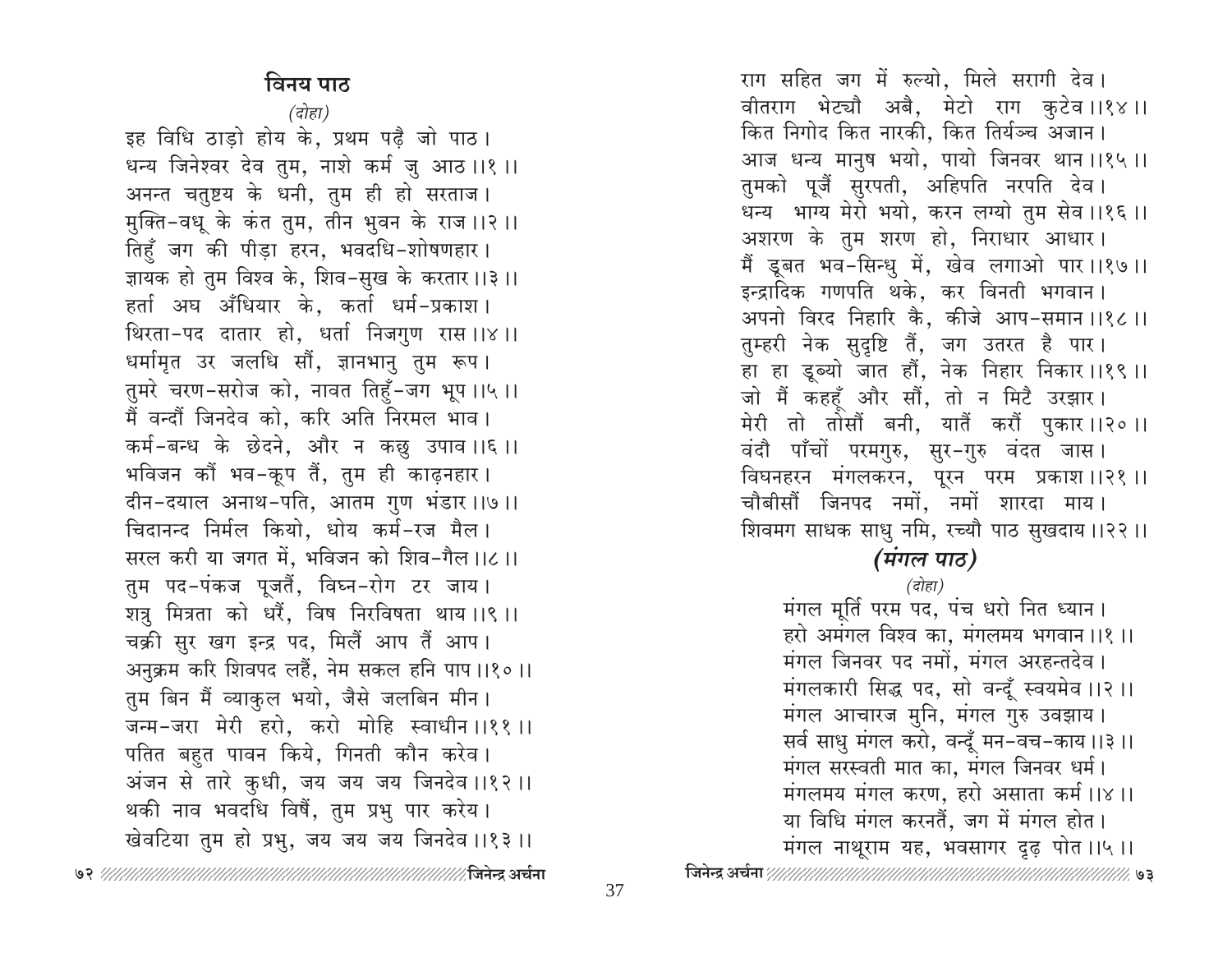कर्माष्टक-विनिर्मुक्तं मोक्ष-लक्ष्मी निकेतनम् । सम्यक्त्वादि-गुणोपेतं सिद्धचक्रं नमाम्यहम् ।।६ ।। विघ्नौघाः प्रलयं यान्ति शाकिनी-भूत-पन्नगाः। विषं निर्विषतां याति स्तूयमाने जिनेश्वरे ।।७।। (पुष्पाञ्जलिं क्षिपेत्)

## जिनसहस्रनाम अर्घ्य

उदक-चन्दन-तन्दुलपुष्पकैश्चरु-सुदीप-सुधूप-फलार्घ्यकैः । धवल-मङ्गल-गान-रवाकुले जिन-गृहे जिननाथमहं यजे।। उँ ह्रीं श्री भगवज्जिनसहस्रनामेभ्योऽर्घ्यं निर्वपामीति स्वाहा।

# पूजा प्रतिज्ञा पाठ श्रीमज्जिनेन्द्रमभिवन्द्य जगत्त्रयेशं, स्याद्वाद-नायकमनन्त-चतुष्टयार्हम् । श्रीमूलसंघ-सुदृशां सुकृतैकहेतु जौंनेन्द्र-यज्ञ-विधिरेष मयाऽभ्यधायि ।।१ ।। स्वस्ति त्रिलोक-गुरवे जिन-पुङ्गवाय, स्वस्ति स्वभाव-महिमोदय-सुस्थिताय। स्वस्ति प्रकाश-सहजोज्जिं-तदुङ्मयाय, स्वस्ति प्रसन्न-ललितादृभुत-वैभवाय ।।२।। स्वस्त्युच्छलद्विमल-बोधसुधाप्लवाय, स्वस्ति स्वभाव-परभाव-विभासकाय। स्वस्ति त्रिलोकविततैक-चिदुद्गमाय, स्वस्ति त्रिकाल-सकलायत-विस्तृताय ।।३।। द्रव्यस्य शुद्धिमधिगम्य यथानुरूपं, भावस्य शुद्धिमधिकामधिगन्तुकामः । आलम्बनानि विविधान्यवलम्ब्य वल्गन्, भूतार्थ-यज्ञ-पुरुषस्य करोमि यज्ञम् ।।४।। अर्हन् पुराणपुरुषोत्तम पावनानि,

# पूजा पीठिका

ॐ जय जय जय। नमोऽस्तु नमोऽस्तु नमोऽस्तु। णमो अरहंताणं णमो सिद्धाणं णमो आइरियाणं। णमो उवज्झायाणं णमो लोए सव्वसाहूणं ।। उर्क ह्रीं अनादिमूलमन्त्रेभ्यो नमः पुष्पांञ्जलिं क्षिपामि । चतारि मंगलं - अरहंता मंगलं, सिद्धा मंगलं, साह मंगलं, केवलिपण्णतो धम्मो मंगलं। चतारि लोगुत्तमा - अरहंता लोगुत्तमा, सिद्धा लोगुत्तमा, साहू लोगुत्तमा, केवलिपण्णत्तो धम्मो लोगुत्तमो। चतारि सरणं पव्वज्जामि, अरहंते सरणं पव्वज्जामि, सिद्धे सरणं पव्वज्जामि, साहू सरणं पव्वज्जामि, केवलिपण्णत्तं धर्म्म, सरणं पव्वज्जामि । ॐ नमोऽर्हते स्वाहा, पुष्पांजलिं क्षिपामि ।

## मंगल विधान

अपवित्रः पवित्रो वा सुस्थितो दुःस्थितोऽपि वा। ध्यायेत्पञ्च-नमस्कारं सर्वपापैः प्रमुच्यते ।।१ ।। अपवित्रः पवित्रो वा सर्वावस्थां गतोऽपि वा । यः स्मरेत्परमात्मानं स बाह्याभ्यन्तरे शुचिः ।।२ ।। अपराजित-मन्त्रोऽयं सर्व-विघ्न-विनाशनः । मङ्गलेषु च सर्वेषु प्रथमं मङ्गलं मतः ।।३।। एसो पंच णमोयारो सव्व पावप्पणासणो। मंगलाणं च सब्वेसिं पढमं होई मंगलं ।।४।। अर्हमित्यक्षरं बन्नवाचकं परमेष्टिन $: 1$ सिद्धचक्रस्य सद्वीजं सर्वतः प्रणमाम्यहम् ।।५ ।।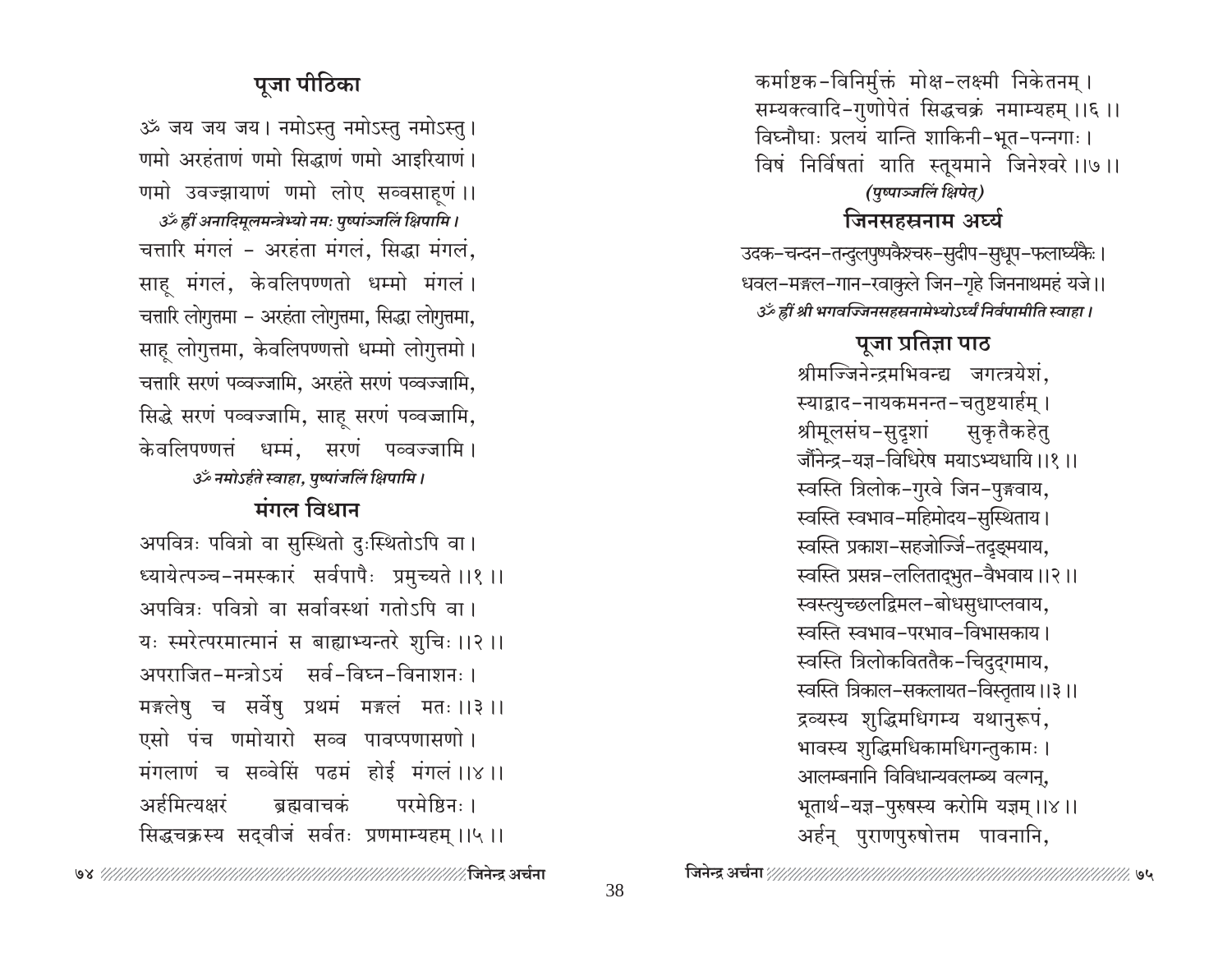अस्मिञ्ज्वलद्विमल-केवल-बोधवृह्नौ, पुण्यं समग्रमहमेकमना जुहोमि ।।५ ।। ॐ यज्ञविधिप्रतिज्ञायै जिनप्रतिमाग्रे पुष्पाञ्जलिं क्षिपामि । स्वस्ति मंगलपाठ श्रीवृषभो नः स्वस्ति, स्वस्ति श्रीअजितः । श्रीसम्भवः स्वस्ति. स्वस्ति श्रीअभिनन्दनः । श्रीसुमतिः स्वस्ति, स्वस्ति श्रीपद्मप्रभः। श्रीसुपार्श्वः स्वस्ति, स्वस्ति श्रीचन्द्रप्रभः । श्रीपुष्पदन्तः स्वस्ति स्वास्तिश्री शीतलः। श्रीश्रेयांसः स्वस्ति, स्वस्ति श्रीवासुपूज्यः । श्रीविमलः स्वस्ति, स्वस्ति श्रीअनन्तः। श्रीधर्मः स्वस्ति. स्वस्ति श्रीशान्तिः । श्रीकुन्थुः स्वस्ति, स्वस्ति श्रीअरनाथः। श्रीमल्लिः स्वस्ति, स्वस्ति श्रीमुनिसुव्रतः। श्रीनमिः स्वस्ति, स्वस्ति श्रीनेमिनाथः। श्रीपार्श्वः स्वस्ति, स्वस्ति श्रीवर्द्धमानः। (पुष्पाञ्जलिं क्षिपेत्) परमर्षि स्वस्ति मंगलपाठ (प्रत्येक श्लोक के बाद पुष्प क्षेपण करें) नित्याप्रकम्पाद्भुत-केवलौघाः स्फुरन्मनःपर्यय-शुद्धबोधाः । दिव्यावधिज्ञान-बलप्रबोधाः स्वस्ति क्रियासुः परमर्षयो नः ।।१ ।। कोष्ठस्थ-धान्योपममेकबीजं संभिन्न-संश्रोतृ-पदानुसारि। चतुर्विधं बुद्धिबलं दधानाः स्वस्ति क्रियासुः परमर्षयो नः ।।२।। संस्पर्शनं संश्रवणं च दूरादास्वादन-घ्राण-विलोकनानि। दिव्यान्मतिज्ञान-बलाद्वहन्तः स्वस्ति क्रियासुः परमर्षयो नः ।।३ ।।

वस्तून्यनूनमखिलान्ययमेक

एव ।

प्रज्ञाप्रधानाः श्रमणाः समृद्धाः प्रत्येकबुद्धा दशसर्वपूर्वैः । प्रवादिनोऽष्टाङ्गनिमित्तविज्ञाः स्वस्ति क्रियासुः परमर्षयो नः ।।४।। जङ्घावलि-श्रेणि-फलाम्बु-तन्तु-प्रसून-बीजांकुर-चारणाह्वाः । नभोऽङ्गणस्वैर-विहारिणश्च स्वस्ति क्रियासुः परमर्षयो नः ।।५ ।। अणिम्निदक्षाः कुशलामहिम्नि लघिम्निशक्ताः कृतिनो गरिम्णि । मनो-वपुर्वाग्बलिनश्च नित्यं स्वस्ति क्रियासुः परमर्षयो नः ।।६ ।। सकामरूपित्व-वशित्वमैश्यं प्राकाम्यमन्तर्द्धिमथाप्रिमाप्ताः । तथाऽप्रतीघातगुणप्रधानाः स्वस्ति क्रियासुः परमर्षयो नः ।।७।। दीप्तं च तप्तं च तथा महोग्रं घोरं तपो घोरपराक्रमस्थाः । ब्रह्मापरं घोर गुणाश्चरन्तः स्वस्ति क्रियासुः परमर्षयो नः ॥८॥ आमर्ष-सर्वौषधयस्तथाशीर्विषं-विषा दृष्टिविषं विषाश्च । सखिल्ल-विड्जल्ल-मलौषधीशाः स्वस्ति क्रियासुः परमर्षयो नः ।।९ ।। क्षीरं स्रवन्तोऽत्र घृतं स्रवन्तो मधुस्रवन्तोऽप्यमृतं स्रवन्तः । अक्षीणसंवास-महानसाश्च स्वस्ति क्रियासुः परमर्षयो नः ।।१०।। (इति परमर्षिस्वस्तिमङ्गलविधानं पुष्पांजलिं क्षिपेत्)

| सुनि ठगनी माया, तैं सब जग ठग खाया                          |
|------------------------------------------------------------|
| (राग सोरठ)                                                 |
| सुनि ठगनी माया, तैं सब जग ठग खाया।।टेक।।                   |
| टुक विश्वास किया जिन तेरा, सो मूरख पछताया।।                |
| आपा तनक दिखाय बीज ज्यों, मूढमती ललचाया।                    |
| करि मद अंध धर्म हर लीनौं, अन्त नरक पहुँचाया।।१।।सुनि.।।    |
| केते कंत किये तैं कुलटा, तो भी मन न अघाया।                 |
| किसही सौं नहिं प्रीति निबाही; वह तजि और लुभाया।।२।।सुनि.।। |
| 'भूधर' छलत फिरै यह सबकों, भौंदू करि जग पाया।               |
| जो इस ठगनी कों ठग बैठे, मैं तिनको सिर नाया।।३।।सुनि.।।     |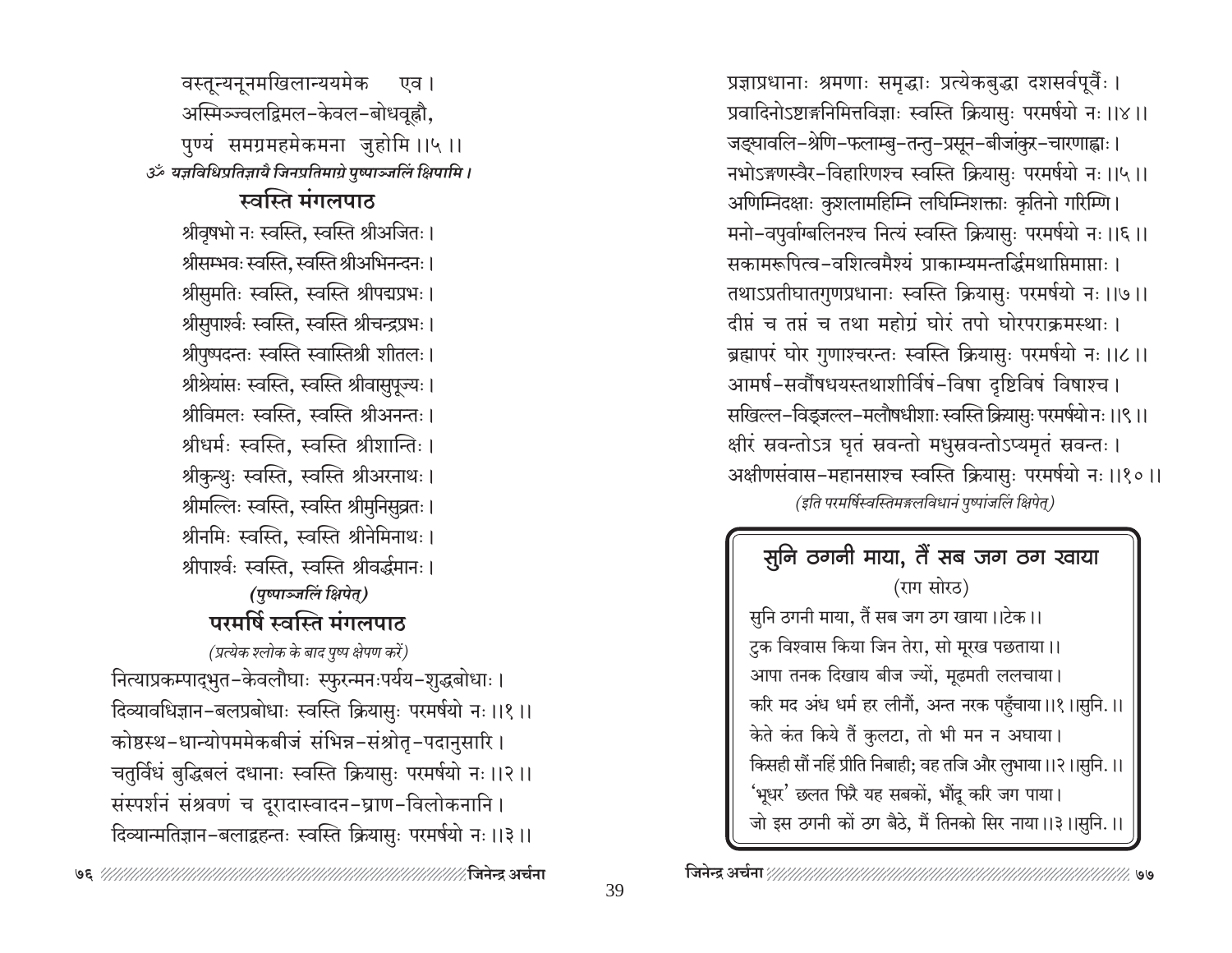अष्टकर्म से रहित मुक्ति-लक्ष्मी के घर श्री सिद्ध नमूँ। सम्यक्त्वादि गुणों से संयुत, तिन्हें ध्यान धर कर्म वमूँ।।६।। जिनवर की भक्ति से होते, विघ्न समूह अन्त जानो। भूत शाकिनी सर्प शांत हों, विष निर्विष होता मानो।।७।। पुष्पांजलिं क्षिपेत् ।

## जिनसहस्रनाम अर्घ्य

मैं प्रशस्त मंगल गानों से, युक्त जिनालय मांहि यजूँ। जल चंदन अक्षत प्रसून चरु, दीप धूप फल अर्घ्य सजूँ।।

उँ ह्रीं श्री भगवज्जिनसहस्रनामेभ्योऽर्घ्यं निर्वपामीति स्वाहा ।

पूजा प्रतिज्ञा पाठ

### (ताटंक)

स्याद्वाद वाणी के नायक, श्री जिन को मैं नमन कराय। चार अनंत चतुष्टयधारी, तीन जगत के ईश मनाय।। मूलसंघ के सम्यग्दृष्टि, उनके पुण्य कमावन काज। करूँ जिनेश्वर की यह पूजा, धन्य भाग्य है मेरा आज।।१।। तीन लोक के गुरु जिन-पुंगव, महिमा सुन्दर उदित हुई। सहज प्रकाशमयी दृग्-ज्योति, जग-जन के हित मुदित हुई।। समवशरण का अद्भुत वैभव, ललित प्रसन्न करी शोभा। जग-जन का कल्याण करे अरु, क्षेम कुशल हो मन लोभा।।२।। निर्मल बोध सुधा–सम प्रकटा, स्व–पर विवेक करावनहार। तीन लोक में प्रथित हुआ जो, वस्तु त्रिजग प्रकटावनहार।। ऐसा केवलज्ञान करे, कल्याण सभी जगतीतल का। उसकी पूजा रचूँ आज मैं, कर्म बोझ करने हलका ।।३।। द्रव्य-शुद्धि अरु भाव-शुद्धि, दोनों विधि का अवलंबन कर। करूँ यथार्थ पुरुष की पूजा, मन–वच–तन एकत्रित कर।। पुरुष-पुराण जिनेश्वर अर्हन्, एकमात्र वस्तू का स्थान। उसकी केवलज्ञान वहि में, करूँ समस्त पुण्य आह्वान ।।४।। उर्क यज्ञविधिप्रतिज्ञायै जिनप्रतिमाग्रे पुष्पांजलिं क्षिपामि ।

# पूजा पीठिका (हिन्दी)

ॐ जय जय जय नमोऽस्तु नमोऽस्तु नमोऽस्तु अरहंतों को नमस्कार है, सिद्धों को सादर वन्दन। आचार्यों को नमस्कार है, उपाध्याय को है वन्दन ।। और लोक के सर्वसाधुओं, को है विनय सहित वन्दन। पंच परम परमेष्ठी प्रभु को, बार-बार मेरा वन्दन ।। उर्क ह्रीं श्री अनादिमूलमंत्रेभ्यो नमः पुष्पांजलिं क्षिपामि ।

(वीरछन्द)

मंगल चार, चार हैं उत्तम, चार शरण में जाऊँ मैं। मन-वच-काय त्रियोग पूर्वक, शुद्ध भावना भाऊँ मैं।। श्री अरिहंत देव मंगल हैं, श्री सिद्ध प्रभु हैं मंगल। श्री साधु मुनि मंगल हैं, है केवलि कथित धर्म मंगल।। श्री अरिहंत लोक में उत्तम, सिद्ध लोक में हैं उत्तम। साधु लोक में उत्तम हैं, है केवलि कथित धर्म उत्तम।। श्री अरहंत शरण में जाऊँ, सिद्धशरण में मैं जाऊँ। साधु शरण में जाऊँ, केवलिकथित धर्म शरण जाऊँ।। ॐ नमोऽर्हते स्वाहा । पुष्पांजलिं क्षिपामि ।

## मंगल विधान

अपवित्र हो या पवित्र, जो णमोकार को ध्याता है। चाहे सुस्थित हो या दुस्थित, पाप-मुक्त हो जाता है।।१।। हो पवित्र-अपवित्र दशा, कैसी भी क्यों नहिं हो जन की। परमातम का ध्यान किये, हो अन्तर–बाहर शुचि उनकी ।।२।। है अजेय विघ्नों का हर्ता, णमोकार यह मंत्र महा। सब मंगल में प्रथम सुमंगल, श्री जिनवर ने एम कहा।।३।। सब पापों का है क्षयकारक, मंगल में सबसे पहला। नमस्कार या णमोकार यह, मन्त्र जिनागम में पहला।।४।। अर्हं ऐसे परं ब्रह्म-वाचक, अक्षर का ध्यान करूँ। सिद्धचक्र का सद्बीजाक्षर, मन-वच-काय प्रणाम करूँ।।५।।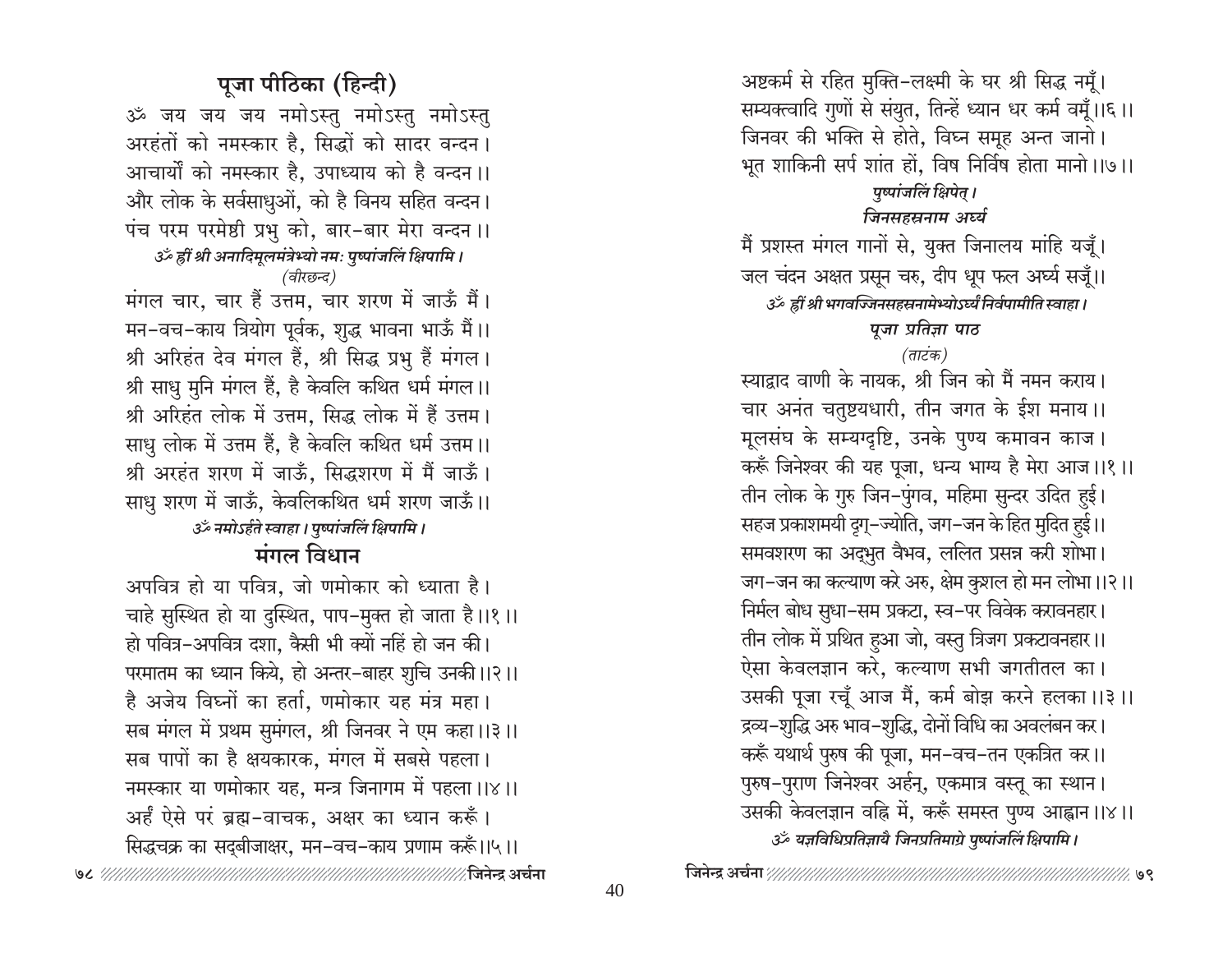## स्वस्ति मंगलपाठ

(चौपाई) ऋषभदेव कल्याणकराय, अजित जिनेश्वर निर्मल थाय। स्वस्ति करें संभव जिनराय, अभिनंदन के पूजों पाय।।१।। स्वस्ति करें श्री सुमति जिनेश, पद्मप्रभ पद-पद्म विशेष। श्री सुपार्श्व स्वस्ति के हेतु, चन्द्रप्रभ जन तारन सेतु ।।२।। पुष्पदंत कल्याण सहाय, शीतल शीतलता प्रकटाय। श्री श्रेयांस स्वस्ति के श्वेत, वासुपूज्य शिवसाधन हेत।।३।। विमलनाथ पद विमल कराय, श्री अनंत आनंद बताय। धर्मनाथ शिव शर्मं कराय. शांति विश्व में शांति कराय।।४।। कुंशु और अरजिन सुखरास, शिवमग में मंगलमय आश। मल्लि और मुनिसुव्रत देव, सकल कर्मक्षय कारण एव।।५।। श्री नमि और नेमि जिनराज, करें सुमंगलमय सब काज। पार्श्वनाथ तेवीसम ईश, महावीर वंदों जगदीश ।।६ ।। ये सब चौबीसों महाराज, करें भव्यजन मंगल काज। मैं आयो पूजन के काज, राखो श्री जिन मेरी लाज।।७।। पृष्पांजलिं क्षिपेत् । परमर्षि स्वस्ति मंगल पाठ (हिन्दी) (गीतिका) नित्य अद्भुत अचल केवलज्ञानधारी जे मुनी। मनःपर्यय ज्ञानधारक, यती तपसी वा गुणी।। दिव्य अवधिज्ञान धारक, श्री ऋषीश्वर को नमूँ। कल्याणकारी लोक में, कर पूज वसु विधि को वमूँ।।१।। कोष्ठस्थ धान्योपम कही, अरु एक बीज कही प्रभो।

संभिन्न संश्रोत पदानुसारी, बुद्धि ऋद्धि कही विभो।।

१. सुख

ये चार ऋद्धीधर यतीश्वर, जगत जन मंगल करें। अज्ञान-तिमिर विनाश कर. कैवल्य में लाकर धरें।।२।। दिव्य मति के बल ग्रहण, करते स्पर्शन घ्राण को। श्रवण आस्वादन करें, अवलोकते कर त्राण को।। पंच इंद्री की विजय, धारण करें जो ऋषिवरा। स्व-पर का कल्याण कर, पायें शिवालय ते त्वरा ।।३।। प्रज्ञा प्रधाना श्रमण अरु प्रत्येक बुद्धि जो कही। अभिन्न दश पूर्वी चतुर्दश-पूर्व प्रकृष्ट वादी सही।। अष्टांग महा निमित्त विज्ञा. जगत का मंगल करें। उनके चरण में अहर्निश, यह दास अपना शिर धरे।।४।। जंघावलि अरु श्रेणि तंतु, फलांबु बीजांकुर प्रसून। ऋद्धि चारण धार के मुनि, करत आकाशी गमन ।। स्वच्छंद करत विहार नभ में, भव्यजन के पीर हर। कल्याण मेरा भी करें, मैं शरण आया हूँ प्रभुवर ।।५।। अणिमा जु महिमा और गरिमा में कुशल श्री मुनिवरा। ऋद्धि लधिमा वे धरें, मन-वचन-तन से ऋषिवरा ।। हैं यदपि ये ऋद्धिधारी, पर नहीं मद झलकता। उनके चरण के यजन हित, इस दास का मन ललकता।।६।। ईशत्व और वशित्व, अन्तर्धान आप्ति जिन कही। कामरूपी और अप्रतिघात, ऋषि पुंगव लही।। इन ऋद्धि-धारक मुनिजनों को, सतत वंदन मैं करूँ। कल्याणकारी जो जगत में, सेय शिव-तिय को वरूँ।।७।। दीप्ति तप्ता महा घोरा, उग्र घोर पराक्रमा। ब्रह्मचारी ऋद्धिधारी, वनविहारी अघ वमा।। ये घोर तपधारी परम गुरु, सर्वदा मंगल करें। भव डूबते इस अज्ञजन को, तार तीरहि ले धरें।।८।।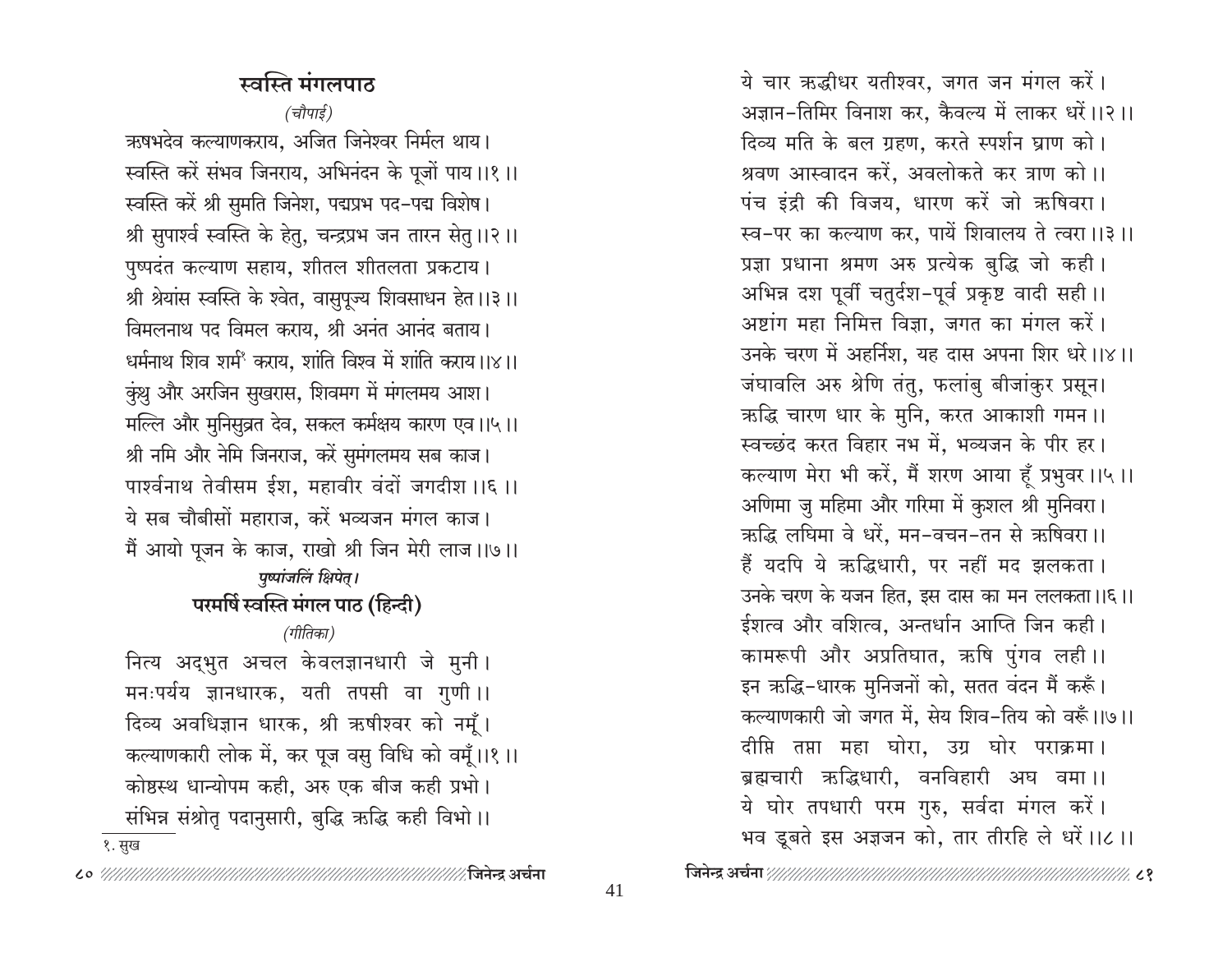आमर्ष औषधि आषि विष, अरु दृष्टि विष सर्वौषधि। खिल्ल औषधि जल्ल औषधि. विडौषधि मल्लौषधि ।। ये ऋद्धिधारी महा मुनिवर, सकल संघ मंगल करें। जिनके प्रभाव सभी सुखी हों, और भव-जलनिधि तरें।।९।। क्षीरस्रावी मधुस्रावी घृतस्रावी मुनि यशी। अमृतस्रावी ऋद्धिवर, अक्षीण संवास महानसी ।। ये ऋद्धिधारी सब मुनीश्वर, पाप मल को परिहरैं। पूजा विधि के प्रथम अवसर, आ सफल पूजा करें।।१०।। कर जोड़ दास 'गुलाब' करता, विनय चरणन में खड़ा। सम्यक्त्व दरशन-ज्ञान-चारित्र, दीजिये सबसे बड़ा।। जबतक न हो संसार पूरा, चरण में रत नित रहें। वसुकर्म क्षयकर शिव लहें, बस और कुछ नाहीं चहें।।११।। (इति परमर्षिस्वस्तिमंगलविधानं पुष्पाञ्जलिं क्षिपेत्)

#### भजन

श्री मुनि राजत समता संग, कायोत्सर्ग समाहित अंग ।।टेक ।। करतैं नहिं कछ कारज तातैं, आलम्बित भुज कीन अभंग। गमन काज कछु है नहिं तातैं, गति तजि छाके निज रस रंग।।१।। लोचन तैं लखिवो कछु नाहीं, तातैं नाशादूग अचलंग। सुनिये जोग रहाो कछु नाहीं, तातैं प्राप्त इकन्त-सुचंग ।।२।। तह मध्याह्न माहिं निज ऊपर, आयो उग्र प्रताप पतंग। कैधौं ज्ञान पवन बल प्रज्वलित, ध्यानानल सौं उछलि फुलिंग ।।३।। चित्त निराकुल अतुल उठत जहँ, परमानन्द पियूष तरंग। 'भागचन्द' ऐसे श्री गुरु-पद, वंदत मिलत स्वपद उत्तंग ।।४।। - पं. भागचन्दजी

देव–शास्त्र–गुरु पूजन (पं. द्यानतरायजी कृत) (अडिल्ल) प्रथम देव अरहंत सुश्रुत सिद्धान्त जू। गुरु निरग्रंथ महंत मुकतिपुर-पंथ जू।। तीन रतन जगमाहिं सु ये भवि ध्याइये। तिनकी भक्ति-प्रसाद परम-पद पाइये।।  $\overline{G}$ होहा) पूजों पद अरहंत के, पूजों गुरुपद सार। पूजों देवी सरस्वती, नित प्रति अष्ट प्रकार।। उँ ह्रीं श्री देव-शास्त्र-गुरुसमूह! अत्र अवतर अवतर संवौषट् । उँ ह्रीं श्री देव-शास्त्र-गुरुसमूह! अत्र तिष्ठ तिष्ठ ठः ठः । گُ ह्रीं श्री देव-शास्त्र-गुरुसमूह! अत्र मम सन्निहितो भव भव, वषट् । (हरिगीतिका एवं दोहा) सुरपति उरग नरनाथ तिन करि, वन्दनीक सुपदप्रभा। अति शोभनीक सुवरण उज्ज्वल, देख छवि मोहित सभा।। वर नीर क्षीर-समुद्र घट भरि, अग्र तसु बहुविधि नचूँ। अरहंत श्रुत-सिद्धान्त गुरु-निर्ग्रन्थ नित पूजा रचूँ।। मलिन वस्तु हर लेत सब, जल–स्वभाव मल छीन। जासों पूजों परमपद, देव-शास्त्र-गुरु तीन ।। उँ ह्रीं श्री देव-शास्त्र-गुरुभ्यो जन्मजरामृत्युविनाशनाय जलं निर्वपामीति स्वाहा । जे त्रिजग-उदर मँझार प्रानी, तपत अति दुद्धर खरे। तिन अहित–हरन सुवचन जिनके, परम शीतलता भरे।। तसु भ्रमर-लोभित घ्राण पावन, सरस चन्दन घसि सचूँ। अरहंत श्रुत-सिद्धान्त गुरु-निर्ग्रन्थ नित पूजा रचूँ।। चंदन शीतलता करै, तपत वस्तु परवीन। जासों पूजों परमपद, देव-शास्त्र-गुरु तीन।। उँ ह्रीं श्री देव-शास्त्र-गुरुभ्यः संसारतापविनाशनाय चन्दनं निर्वपामीति स्वाहा ।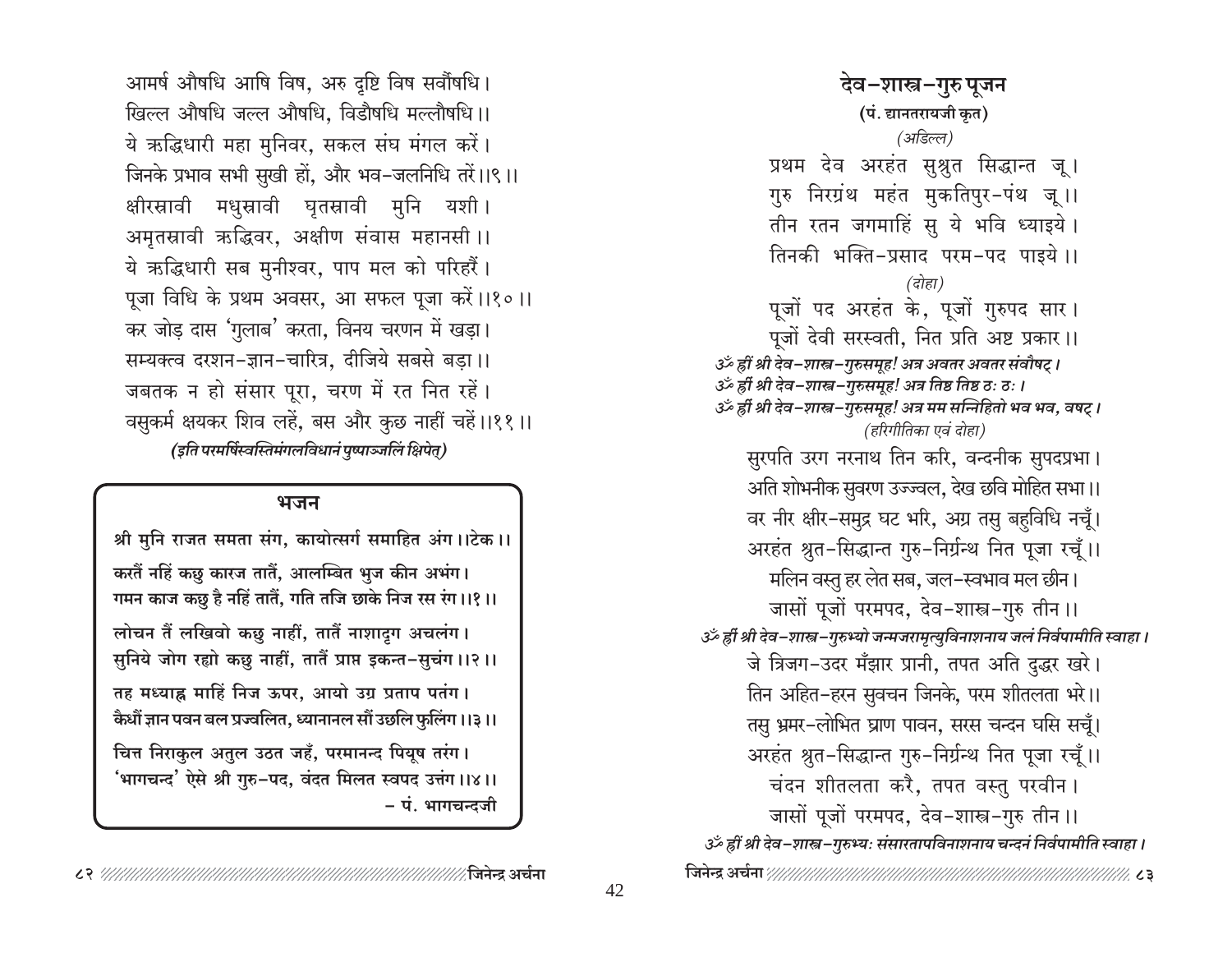जो कर्म-ईंधन दहन अग्निसमूह-सम उद्धत लसै। वर धूप तासु सुगंधिताकरि, सकल परिमलता हँसै।। इह भाँति धूप चढ़ाय नित भव ज्वलन माहिं नहिं पचूँ। अरहंत श्रुत-सिद्धांत गुरु-निर्ग्रन्थ नित पूजा रचूँ।। अग्निमाहिं परिमल दहन, चंदनादि गुणलीन। जासों पूजों परमपद, देव-शास्त्र-गुरु तीन।। उँ ह्रीं श्री देव-शास्त्र-गुरुभ्योऽष्टकर्मविध्वंसनाय धूपं निर्वपामीति स्वाहा । लोचन सुरसना घ्राण उर, उत्साह के करतार हैं। मोपै न उपमा जाय वरणी, सकल फल गुणसार हैं। सो फल चढ़ावत अर्थपूरन, परम अमृतरस सचूँ। अरहंत श्रुत-सिद्धांत गुरु-निर्ग्रन्थ नित पूजा रचूँ।। जे प्रधान फल-फल विषैं, पंचकरण-रस-लीन। जासों पूजों परमपद, देव-शास्त्र-गुरु तीन ।। उँ ह्रीं श्री देव-शास्त्र-गुरुभ्यो मोक्षफलप्राप्तये फलं निर्वपामीति स्वाहा। जल परम उज्ज्वल गन्ध अक्षत, पुष्प चरु दीपक धरूँ। वर धूप निर्मल फल विविध बहु, जनम के पातक हरूँ। इह भाँति अर्घ्य चढ़ाय नित भवि, करत शिव–पंकति मचुँ। अरहंत श्रुत-सिद्धान्त गुरु-निर्ग्रन्थ नित पूजा रचूँ।। वसुविधि अर्घ्य संजोय के, अति उछाह मन कीन। जासों पूजों परमपद, देव-शास्त्र-गुरु तीन ।। उँ ह्रीं श्री देव-शास्त्र-गुरुभ्योऽनर्घ्यपदप्राप्तये अर्घ्यं निर्वपामीति स्वाहा ।

#### जयमाला

(दोहा) देव–शास्त्र–गुरु रतन शुभ, तीन रतन करतार। भिन्न-भिन्न कहुँ आरती, अल्प सुगुण विस्तार।।१।।

यह भव–समुद्र अपार तारण, के निमित्त सुविधि ठई। अति दुढ परम पावन जथारथ, भक्ति वर नौका सही।। उज्ज्वल अखंडित सालि तंदुल, पुंज धरि त्रयगुण जचूँ। अरहंत श्रुत-सिद्धान्त गुरु-निर्ग्रन्थ नित पूजा रचूँ।। तंदुल सालि सुगंधि अति, परम अखंडित बीन। जासों पूजों परमपद, देव-शास्त्र-गुरु तीन ।। उँ ह्रीं श्री देव-शास्त्र-गुरुभ्योऽक्षयपदप्राप्तये अक्षतान् निर्वपामीति स्वाहा । जे विनयवंत सुभव्य-उर-अंबुज प्रकाशन भानु हैं। जे एक मुख चारित्र भाषत, त्रिजग माहिं प्रधान हैं। लहि कुन्द-कमलादिक पहुप, भव–भव कुवेदन सों बचूँ। अरहंत श्रुत-सिद्धान्त गुरु-निर्ग्रन्थ नित पूजा रचूँ।। विविध भाँति परिमल सुमन, भ्रमर जास आधीन। जासों पूजों परमपद, देव-शास्त्र-गुरु तीन ।। उँ ह्रीं श्री देव-शास्त्र-गुरुभ्यः कामबाणविध्वंसनाय पुष्पं निर्वपामीति स्वाहा । अति सबल मद-कंदर्प जाको, क्षुधा-उरग अमान है। दुस्सह भयानक तासु नाशन, को सुगरुड़ समान है। उत्तम छहों रस युक्त नित, नैवेद्य करि घृत में पचूँ। अरहंत श्रुत-सिद्धान्त गुरु-निर्ग्रन्थ नित पूजा रचूँ।। नानाविधि संयुक्तरस, व्यंजन सरस नवीन। जासों पूजों परमपद, देव-शास्त्र-गुरु तीन ।। अँ ह्रीं श्री देव-शास्त्र-गुरुभ्यः क्षुधारोगविनाशनाय नैवेद्यं निर्वपामीति स्वाहा। जे त्रिजग-उद्यम नाश कीने, मोह-तिमिर महाबली। तिहि कर्मघाती ज्ञानदीप-प्रकाशज्योति प्रभावली । इह भाँति दीप प्रजाल कंचन, के सुभाजन में खचूँ। अरहंत श्रुत-सिद्धान्त गुरु-निर्ग्रन्थ नित पूजा रचूँ।। स्व-पर प्रकाशक ज्योति अति, दीपक तमकरि हीन। जासों पूजों परमपद, देव-शास्त्र-गुरु तीन ।। उँ ह्रीं श्री देव-शास्त्र-गुरुभ्यो मोहांधकारविनाशनाय दीपं निर्वपामीति स्वाहा।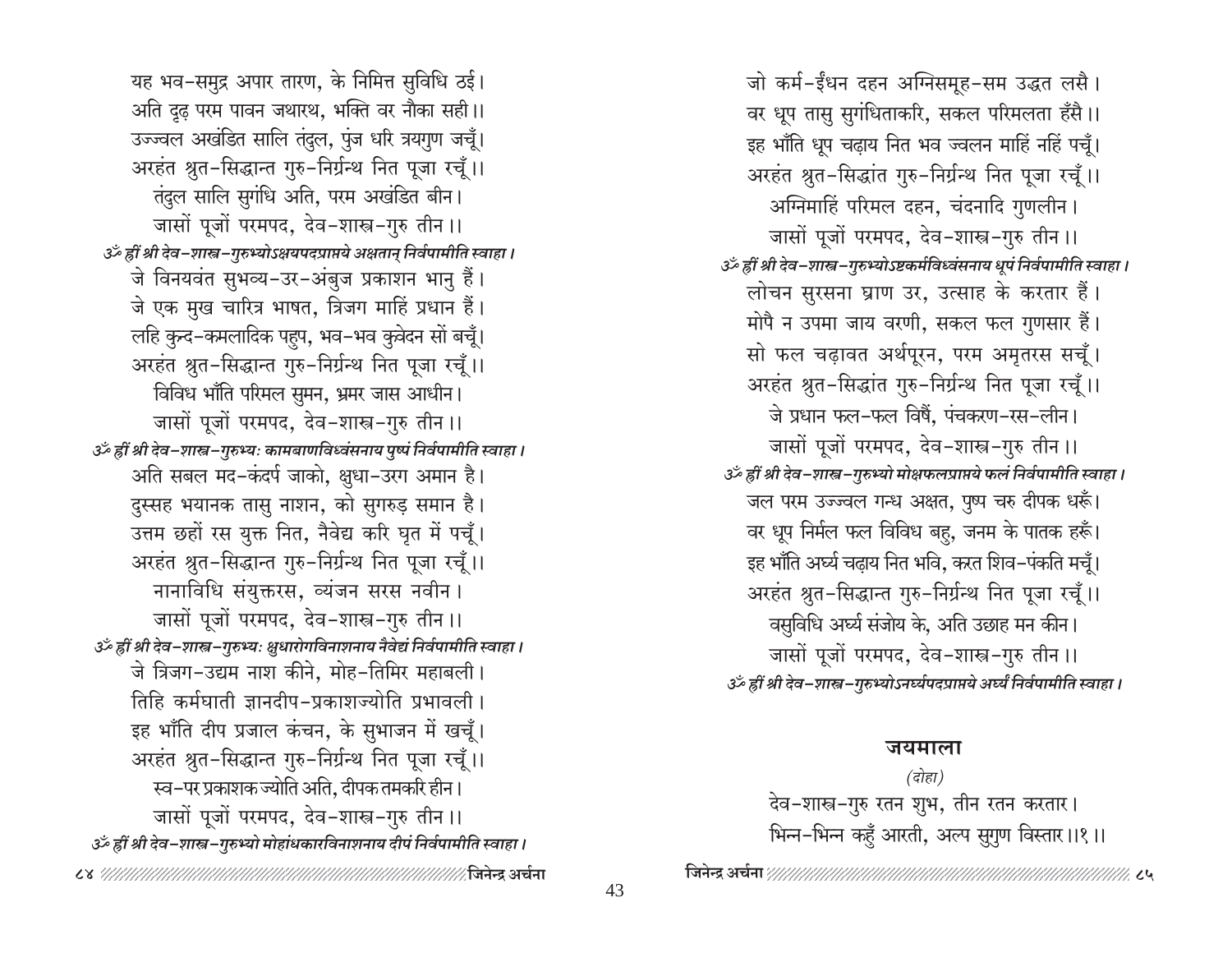## देव-शास्त्र-गुरु पूजन

(श्री जुगलकिशोरजी 'युगल' कृत) केवल-रवि-किरणों से जिसका, सम्पूर्ण प्रकाशित है अन्तर। उस श्री जिन-वाणी में होता, तत्त्वों का सुन्दरतम दर्शन ।। सदर्शन-बोध-चरण-पथ पर, अविरल जो बढते हैं मुनिगण। उन देव परम–आगम गुरु को, शत–शत वन्दन, शत–शत वन्दन ।। उर्क ह्रीं श्री देव-शास्त्र-गुरुसमूह! अत्र अवतर अवतर संवौषट् । 3ँ ह्रीं श्री देव-शास्त्र-गुरुसमूह! अत्र तिष्ठ, तिष्ठ ठः ठः । گُر ह्रीं श्री देव–शास्त्र–गुरुसमूह! अत्र मम सन्निहितो भव भव वषट् । इन्द्रिय के भोग मधुर विष-सम, लावण्यमयी कंचन काया। यह सब कुछ जड़ की क्रीड़ा है, मैं अबतक जान नहीं पाया।। मैं भूल स्वयं निज वैभव को, पर-ममता में अटकाया हूँ। अब निर्मल सम्यक्-नीर लिये, मिथ्यामल धोने आया हैं।। ॐ ह्रीं श्री देव-शास्त्र-गुरुभ्यो जन्मजरामृत्युविनाशनाय जलं निर्वपामीति स्वाहा । जड़-चेतन की सब परिणति प्रभु! अपने-अपने में होती है। अनुकूल कहें प्रतिकूल कहें, यह झूठी मन की वृत्ती है।। प्रतिकूल संयोगों में क्रोधित, होकर संसार बढ़ाया है। सन्तप्त हृदय प्रभु! चन्दन सम, शीतलता पाने आया है।। گُ ह्रीं श्री देव–शास्त्र–गुरुभ्यः संसारतापविनाशनाय चंदनं निर्वपामीति स्वाहा । उज्ज्वल हूँ कुन्द-धवल हूँ प्रभु! पर से न लगा हूँ किञ्चित् भी। फिर भी अनुकूल लगें, उन पर, करता अभिमान निस्तर ही।। जड़ पर झुक–झुक जाता चेतन, की मार्दव की खण्डित काया। निज शाश्वत अक्षय-निधि पाने. अब दास चरण-रज में आया।। उर्व्हीं श्री देव-शास्त्र-गुरुभ्यो अक्षयपदप्राप्तये अक्षतान् निर्वपामीति स्वाहा । यह पुष्प सुकोमल कितना है, तन में माया कुछ शेष नहीं। निज अन्तर का प्रभु! भेद कहूँ, उसमें ऋजुता का लेश नहीं।। चिंतन कुछ फिर संभाषण कुछ, किरिया कुछ की कुछ होती है। स्थिरता निज में प्रभु पाऊँ जो, अन्तर-कालुष धोती है।। उॅं ह्रीं श्री देव–शास्त्र–गुरुभ्यः कामबाणविध्वंसनाय पुष्पं निर्वपामीति स्वाहा।

(पद्धरि छंद) चउ कर्मसु त्रेसठ प्रकृति नाशि, जीते अष्टादश दोषराशि। जे परम सुगुण हैं अनंत धीर, कहवत के छ्यालिस गुणगंभीर।।२।। शुभ समवशरण शोभा अपार, शत इन्द्र नमत कर सीस धार। देवाधिदेव अरहन्त देव, वन्दौं मन–वच–तन कर सुसेव ।।३।। जिनकी धुनि ह्वै ओंकाररूप, निर-अक्षरमय महिमा अनूप। दश-अष्ट महाभाषा समेत, लघु भाषा सात शतक सुचेत ।।४।। सो स्याद्वादमय सप्तभंग, गणधर गूँथे बारह सुअंग। रवि–शशि न हरै सो तम हराय, सो शास्त्र नमों बहु प्रीति ल्याय ।।५ ।। गुरु आचारज उवझाय साधु, तन नगन रत्नत्रय निधि अगाध। संसार देह वैराग धार, निरवांछि तपै शिव-पद निहार।।६।। ्गुण छत्तिस पच्चिस आठ–बीस, भव–तारन–तरन जिहाज ईस । गुरु की महिमा वरनी न जाय, गुरुनाम जपों मन-वचन-काय।।७।। उँ ह्रीं श्री देव-शास्त्र-गुरुभ्योऽनर्घ्यपदप्राप्तये जयमालामहाऽर्घ्यं निर्वपामीति स्वाहा । (सोरठा) कीजे शक्ति प्रमान, शक्ति बिना सरधा धरै। 'द्यानत' सरधावान, अजर-अमर पद भोगवै।।८।। (पुष्पाञ्जलिं क्षिपेत्)

#### भजन

अब प्रभु चरण छोड़ कित जाऊँ। ऐसी निर्मल बुद्धि प्रभु दो, शुद्धातम को ध्याऊँ।।टेक.।। सुर नर पशु नारक दुख भोगे, कबतक तुम्हें सुनाऊँ। बैरी मोह महा दुख देवे, कैसे याहि भगाऊँ ।।अब. ।। सम्यग्दर्शन की निधि दे दो, तो भवभ्रमण मिटाऊँ। सिद्ध स्वपद को प्राप्त करूँ मैं, परम शान्त रस पाऊँ।।अब.।। भेदज्ञान का वैभव पाऊँ, निज के ही गुण गाऊँ। तुम प्रसाद से वीतराग प्रभु, भवसागर तर जाऊँ।।अब।।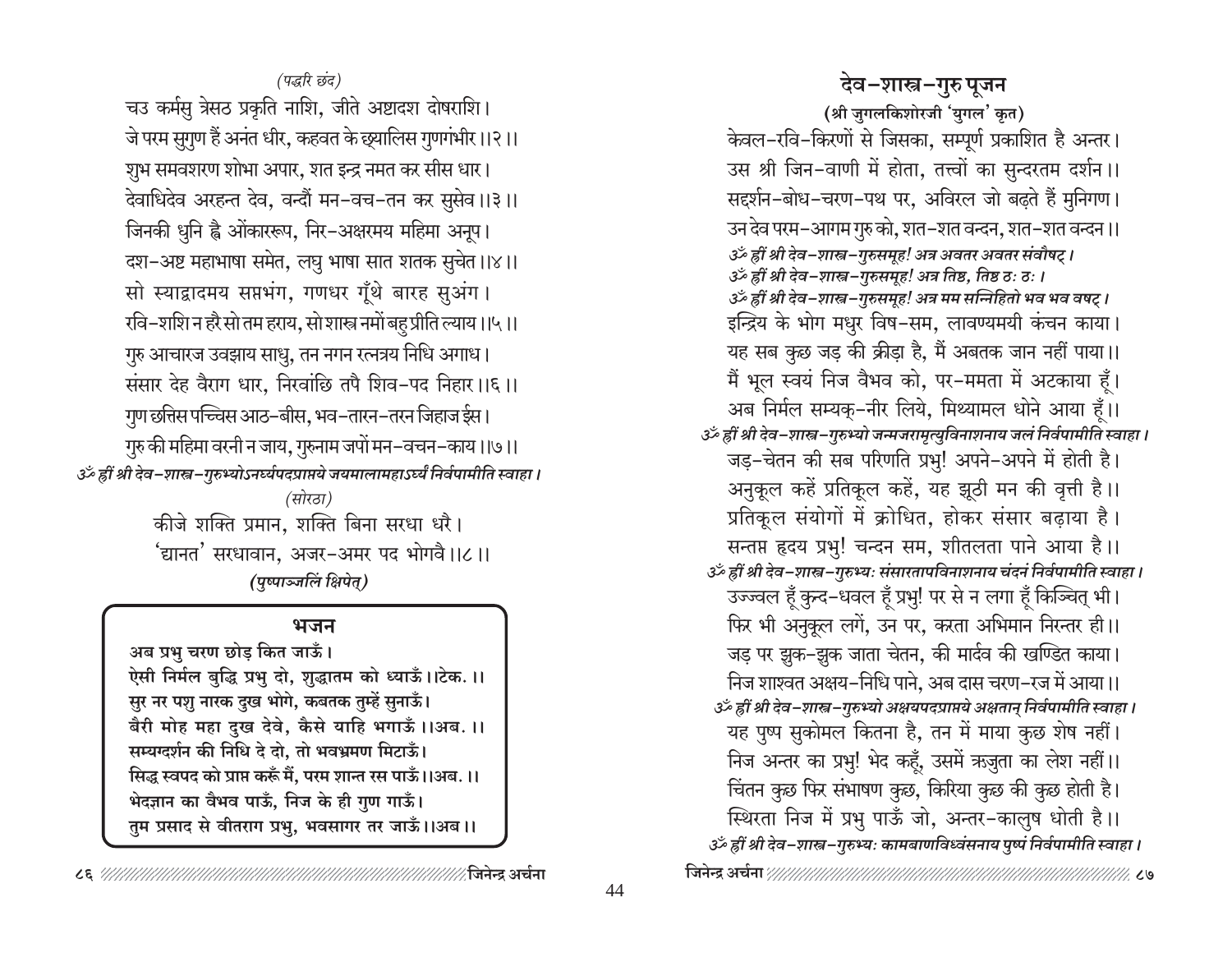### जयमाला

### (ताटंक)

भव वन में जी भर घूम चुका, कण–कण को जी भर–भर देखा। मृग–सम मृग–तृष्णा के पीछे, मुझको न मिली सुख की रेखा।। (बारह भावना)

झूठे जग के सपने सारे, झूठीं मन की सब आशायें। तन-जीवन-यौवन अस्थिर है, क्षण-भंगुर पल में मुरझायें।। सम्राट महाबल सेनानी, उस क्षण को टाल सकेगा क्या? अशरण मृत-काया में हर्षित, निज जीवन डाल सकेगा क्या? संसार महादुखसागर के, प्रभु दुखमय सुख-आभासों में। मुझको न मिला सुख क्षण भर भी, कंचन–कामिनी प्रासादों में।। मैं एकाकी एकत्व लिये, एकत्व लिये सब ही आते। तन-धन को साथी समझा था, पर ये भी छोड़ चले जाते।। मेरे न हुए ये, मैं इनसे, अति भिन्न अखण्ड निराला हूँ।। निज में पर से अन्यत्व लिये, निज समरस पीनेवाला हूँ। जिसके शृंगारों में मेरा, यह महँगा जीवन घुल जाता। अत्यन्त अशुचि जड़–काया से, इस चेतन का कैसा नाता।। दिन-रात शुभाशुभ भावों से, मेरा व्यापार चला करता। मानस, वाणी और काया से, आस्रव का द्वार खुला रहता।। शुभ और अशुभ की ज्वाला से, झुलसा है मेरा अन्तस्तल। शीतल समकित किरणें फूटें, संवर से जागे अन्तर्बल।। फिर तप की शोधक वहि जगे, कर्मों की कड़ियाँ टूट पड़ें। सर्वांग निजात्म प्रदेशों से, अमृत के निर्झर फूट पड़ें।। हम छोड़ चलें यह लोक तभी, लोकान्त विराजें क्षण में जा। निज लोक हमारा वासा हो, शोकांत बने फिर हमको क्या।। जागे मम दुर्लभ बोधि प्रभो! दुर्नय-तम सत्वर टल जाये। बस ज्ञाता-द्रष्टा रह जाऊँ, मद-मत्सर-मोह विनश जाये।। चिर रक्षक धर्म हमारा हो, हो धर्म हमारा चिर साथी। जग में न हमारा कोई था, हम भी न रहें जग के साथी।।

अब तक अगणित जड़ द्रव्यों से, प्रभु! भूख न मेरी शान्त हुई। तृष्णा की खाई खूब भरी, पर रिक्त रही वह रिक्त रही।। युग-युग से इच्छासागर में, प्रभु! गोते खाता आया हूँ। चरणों में व्यंजन अर्पित कर, अनुपम रस पीने आया हूँ।। उँ ह्रीं श्री देव-शास्त्र-गुरुभ्यः क्षुधारोगविनाशनाय नैवेद्यं निर्वपामीति स्वाहा। मेरे चैतन्य सदन में प्रभु! चिर व्याप्त भयंकर अँधियारा। श्रुत-दीप बुझा हे करुणानिधि! बीती नहिं कष्टों की कारा।। अत एव प्रभो! यह ज्ञान-प्रतीक, समर्पित करने आया हूँ। तेरी अन्तर लौ से निज अन्तर-दीप जलाने आया हैं।। उँ ह्रीं श्री देव-शास्त्र-गुरुभ्यो मोहान्धकारविनाशनाय दीपं निर्वपामीति स्वाहा। जड़ कर्म घुमाता है मुझको, यह मिथ्या भ्रान्ति रही मेरी। मैं रागी-द्वेषी हो लेता, जब परिणति होती जड़ केरी।। यों भाव-करम या भाव-मरण, सदियों से करता आया हूँ। निज अनुपम गंध-अनल से प्रभु, पर-गंध जलाने आया हूँ।। उँ ह्रीं श्री देव-शास्त्र-गुरुभ्यो अष्टकर्मदहनाय धूपं निर्वपामीति स्वाहा । जग में जिसको निज कहता मैं, वह छोड़ मुझे चल देता है। मैं आकुल-व्याकुल हो लेता, व्याकुल का फल व्याकुलता है।। मैं शान्त निराकुल चेतन हूँ, है मुक्ति-रमा सहचर मेरी। यह मोह तड़क कर टूट पड़े, प्रभु! सार्थक फल पूजा तेरी।। उँ ह्रीं श्री देव-शास्त्र-गुरुभ्यो मोक्षफलप्राप्तये फलं निर्वपामीति स्वाहा। क्षण भर निज–रस को पी चेतन, मिथ्या–मल को धो देता है। काषायिक भाव विनष्ट किये, निज आनन्द-अमृत पीता है।। अनुपम सुख तब विलसित होता, केवल–रवि जगमग करता है। दर्शन बल पूर्ण प्रकट होता, यह ही अरहन्त अवस्था है।। यह अर्घ्य समर्पण करके प्रभु! निज गुण का अर्घ्य बनाऊँगा। और निश्चित तेरे सदृश प्रभु! अरहन्त अवस्था पाऊँगा।। उर्व्हीं श्री देव-शास्त्र-गुरुभ्यो अनर्घ्यपदप्राप्तये अर्घ्यं निर्वपामीति स्वाहा । \*ँ मूल छन्द में लेखक द्वारा परिवर्तन किया गया है। देखें पृष्ठ–३० पर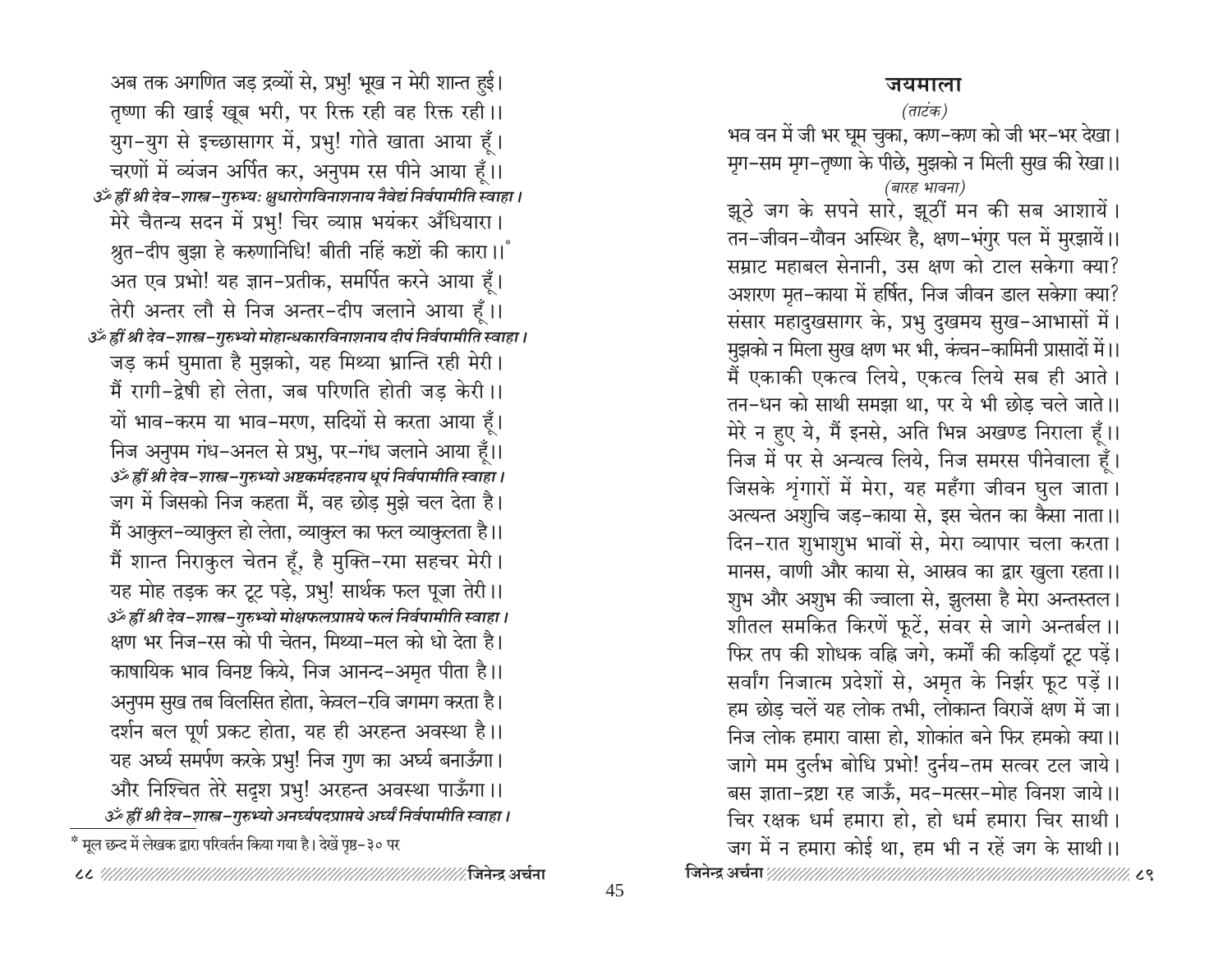देव–शास्त्र–गुरु–पूजन (डॉ. हुकमचन्द भारिल्ल कृत) (दोहा) शुद्धब्रह्म परमात्मा, शब्दब्रह्म जिनवाणि। शुद्धातम साधकदशा, नमौं जोड़ जुगपाणि ।। ॐ ह्रीं श्री देव-शास्त्र-गुरुसमुह! अत्र अवतर अवतर संवौषट । उँ ह्रीं श्री देव-शास्त्र-गुरुसमुह! अत्र तिष्ठ तिष्ठ ठः ठः । 3ॅं ह्रीं श्री देव-शास्त्र-गुरुसमूह! अत्र मम सन्निहितो भव भव वषट् । आशा की प्यास बुझाने को, अबतक मृगतृष्णा में भटका। जल समझ विषय–विष भोगों को, उनकी ममता में था अटका।। लख सौम्यदृष्टि तेरी प्रभुवर, समता-रस पीने आया हैं। इस जल ने प्यास बुझाई ना, इसको लौटाने लाया हैं।। گُر ह्रीं श्री देव-शास्त्र-गुरुभ्यो जन्मजरामृत्युविनाशनाय जलं निर्वपामीति स्वाहा । क्रोधानल से जब जला हृदय, चन्दन ने कोई न काम किया। तन को तो शान्त किया इसने, मन को न मगर आराम दिया।। संसार-ताप से तप्त हृदय, सन्ताप मिटाने आया हूँ। चरणों में चन्दन अर्पण कर, शीतलता पाने आया हैं।। उॅथ्हीं श्री देव-शास्त्र-गुरुभ्यः संसारतापविनाशनाय चन्दनं निर्वपामीति स्वाहा । अभिमान किया अबतक जड़ पर, अक्षयनिधि को ना पहचाना। मैं जड़ का हूँ जड़ मेरा है, यह सोच बना था मस्ताना।। क्षत में विश्वास किया अबतक, अक्षत को प्रभुवर ना जाना। अभिमान की आन मिटाने को, अक्षयनिधि तुम को पहिचाना।। उँ ह्रीं श्री देव-शास्त्र-गुरुभ्यो अक्षयपदप्राप्तये अक्षतान् निर्वपामीति स्वाहा । दिन-रात वासना में रहकर, मेरे मन ने प्रभु सुख माना। पुरुषत्व गँवाया पर प्रभुवर, उसके छल को ना पहिचाना।। माया ने डाला जाल प्रथम, कामुकता ने फिर बाँध लिया। उसका प्रमाण यह पुष्प-बाण, लाकर के प्रभुवर भेंट किया।। उँ ह्रीं श्री देव-शास्त्र-गुरुभ्यः कामबाणविध्वंसनाय पुष्पं निर्वपामीति स्वाहा ।

(देव–स्तवन)

चरणों में आया हूँ प्रभुवर! शीतलता मुझको मिल जाये। मुरझाई ज्ञान-लता मेरी, निज अन्तर्ब'ल से खिल जाये। सोचा करता हँ भोगों से, बुझ जायेगी इच्छा-ज्वाला। परिणाम निकलता है लेकिन, मानो पावक में घी डाला।। तेरे चरणों की पूजा से, इन्द्रिय सुख को ही अभिलाषा। अब तक न समझ ही पाया प्रभु! सच्चे सुख की भी परिभाषा।। तुम तो अविकारी हो प्रभुवर! जग में रहते जग से न्यारे। अत एव झूके तव चरणों में, जग के माणिक-मोती सारे।।

(शास्त्र–स्तवन)

स्याद्वादमयी तेरी वाणी, शुभनय के झरने झरते हैं। उस पावन नौका पर लाखों, प्राणी भव-वारिधि तिरते हैं।।

## (गुरु–स्तवन)

हे गुरुवर! शाश्वत सुखदर्शक, यह नग्न स्वरूप तुम्हारा है। जग की नश्वरता का सच्चा, दिग्दर्शन करनेवाला है।। जब जग विषयों में रच-पच कर, गाफिल निद्रा में सोता हो। अथवा वह शिव के निष्कंटक, पथ में विषकंटक बोता हो।। हो अर्द्ध-निशा का सन्नाटा, वन में वनचारी चरते हों। तब शान्त निराकुल मानस तुम, तत्त्वों का चिंतन करते हो।। करते तप शैल-नदी-तट पर, तरु-तल वर्षा की झड़ियों में। समता–रस–पान किया करते, सुख–दुःख दोनों की घड़ियों में।। अन्तज्वाला हरती वाणी, मानो झड़ती हों फुलझड़ियाँ। भव–बन्धन तड़–तड़ टूट पड़ें, खिल जायें अन्तर की कलियाँ।। तुम-सा दानी क्या कोई हो, जग को दे दीं जग की निधियाँ। दिन–रात लुटाया करते हो, सम–शम की अविनश्वर मणियाँ।। उँ ह्रीं श्री देव-शास्त्र-गुरुभ्यो अनर्घ्यपदप्राप्तये अर्घ्यं निर्वपामीति स्वाहा । हे निर्मल देव! तुम्हें प्रमाण, हे ज्ञान-दीप आगम! प्रणाम। हे शान्ति–त्याग के मूर्तिमान, शिव–पथ–पंथी गुरुवर! प्रणाम। (पुष्पाञ्जलिं क्षिपेत्)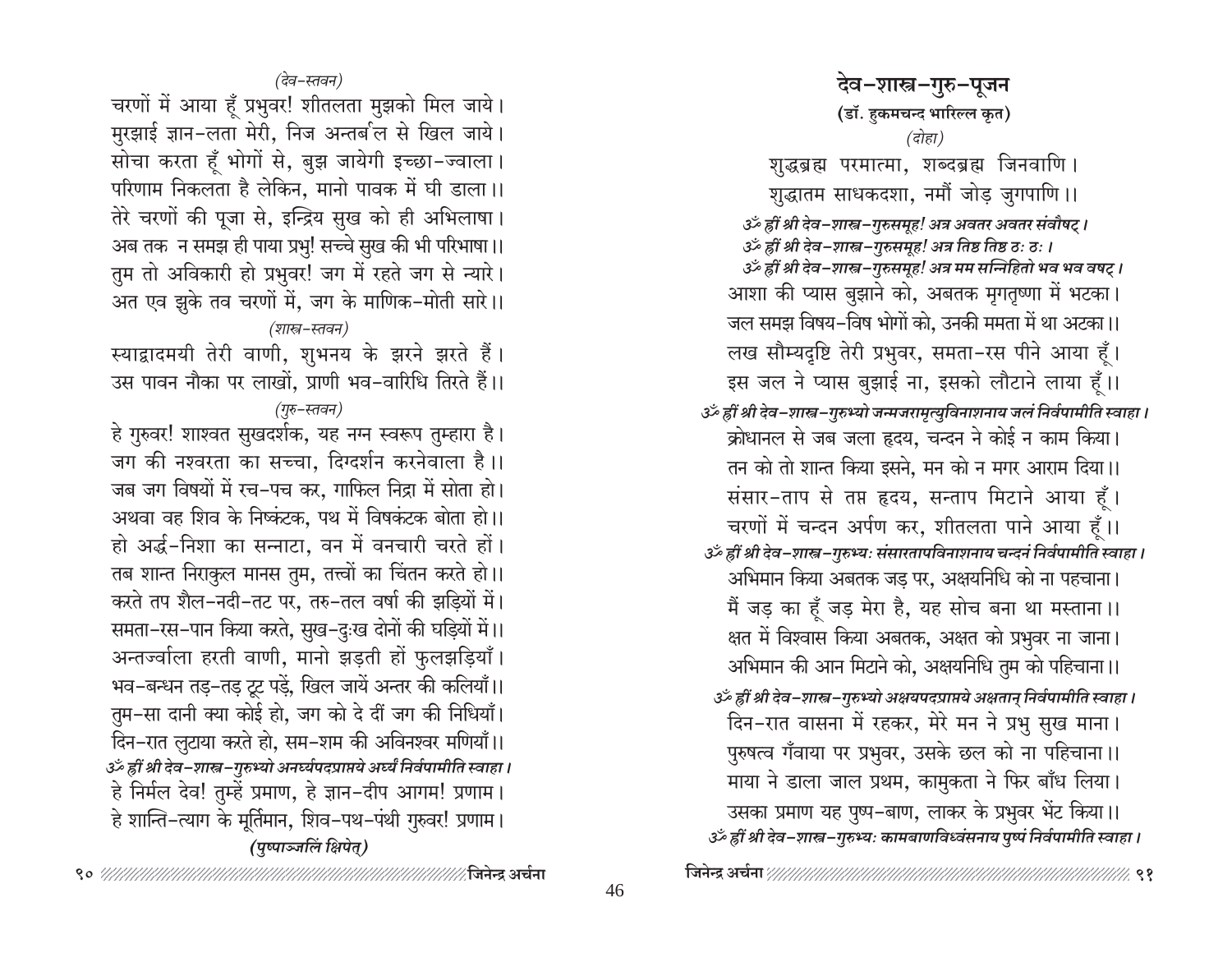पर पुद्गल का भक्षण करके, यह भूख मिटानी चाही थी। इस नागिन से बचने को प्रभु, हर चीज बनाकर खाई थी।। मिष्टान्न अनेक बनाये थे, दिन-रात भखे न मिटी प्रभुवर। अब संयम-भाव जगाने को, लाया हूँ ये सब थाली भर।। उँ ह्रीं श्री देव-शास्त्र-गुरुभ्यः क्षुधारोगविनाशनाय नैवेद्यं निर्वपामीति स्वाहा । पहले अज्ञान मिटाने को, दीपक था जग में उजियाला। उससे न हुआ कुछ तब युग ने, बिजली का बल्ब जला डाला।। प्रभु भेद-ज्ञान की आँख न थी, क्या कर सकती थी यह ज्वाला। यह ज्ञान है कि अज्ञान कहो, तुमको भी दीप दिखा डाला।। उँ ह्रीं श्री देव-शास्त्र-गुरुभ्यो मोहांधकारविनाशनाय दीपं निर्वपामीति स्वाहा। शुभ–कर्म कमाऊँ सुख होगा, अबतक मैंने यह माना था। पाप कर्म को त्याग पुण्य को, चाह रहा अपनाना था।। किन्तु समझ कर शत्रु कर्म को, आज जलाने आया हूँ। लेकर दशांग यह धूप, कर्म की धूम उड़ाने आया हूँ।। उँ ह्रीं श्री देव-शास्त्र-गुरुभ्योः अष्टकर्मदहनाय धूपं निर्वपामीति स्वाहा । भोगों को अमृतफल जाना, विषयों में निश-दिन मस्त रहा। उनके संग्रह में हे प्रभुवर! मैं व्यस्त-त्रस्त-अभ्यस्त रहा।। शुद्धात्मप्रभा जो अनुपम फल, मैं उसे खोजने आया हैं। प्रभु सरस सुवासित ये जड़फल, मैं तुम्हें चढ़ाने लाया हूँ।। उँ ह्रीं श्री देव-शास्त्र-गुरुभ्यो मोक्षफलप्राप्तये फलं निर्वपामीति स्वाहा। बहुमूल्य जगत का वैभव यह, क्या हमको सुखी बना सकता। अरे पूर्णता पाने में, इसकी क्या है आवश्यकता ।। मैं स्वयं पूर्ण हूँ अपने में, प्रभु है अनर्घ्य मेरी माया। बहुमूल्य द्रव्यमय अर्घ्य लिये, अर्पण के हेतु चला आया।। उँ ह्रीं श्री देव-शास्त्र-गुरुभ्यो अनर्घ्यपदप्राप्तये अर्घ्यं निर्वपामीति स्वाहा ।

### जयमाला

(दोहा)

समयसार जिनदेव हैं, जिन-प्रवचन जिनवाणी। नियमसार निर्ग्रन्थ गुरु, करें कर्म की हानि।।

### (वीरछन्द)

हे वीतराग सर्वज्ञ प्रभो, तुमको ना अबतक पहिचाना। अतएव पड़ रहे हैं प्रभुवर, चौरासी के चक्कर खाना।। करुणानिधि तुमको समझ नाथ, भगवान भरोसे पड़ा रहा। भरपूर सुखी कर दोगे तुम, यह सोचे सन्मुख खड़ा रहा।। तुम वीतराग हो लीन स्वयं में, कभी न मैंने यह जाना। तुम हो निरीह जग से कृत-कृत, इतना ना मैंने पहिचाना।। प्रभु वीतराग की वाणी में, जैसा जो तत्त्व दिखाया है। जो होना है सो निश्चित है, केवलज्ञानी ने गाया है।। उस पर तो श्रद्धा ला न सका, परिवर्तन का अभिमान किया। बनकर पर का कर्त्ता अब तक, सत् का न प्रभो सम्मान किया।। भगवान तुम्हारी वाणी में, जैसा जो तत्त्व दिखाया है। स्याद्वाद-नय, अनेकान्त-मय, समयसार समझाया है।। उस पर तो ध्यान दिया न प्रभो, विकथा में समय गँवाया है। शुद्धात्म-रुचि न हुई मन में, ना मन को उधर लगाया है।। मैं समझ न पाया था अबतक, जिनवाणी किसको कहते हैं। प्रभु वीतराग की वाणी में, कैसे क्या तत्त्व निकलते हैं।। राग धर्ममय धर्म रागमय, अबतक ऐसा जाना था। शुभ-कर्म कमाते सुख होगा, बस अबतक ऐसा माना था।। पर आज समझ में आया है, कि वीतरागता धर्म अहा। राग-भाव में धर्म मानना, जिनमत में मिथ्यात्व कहा।।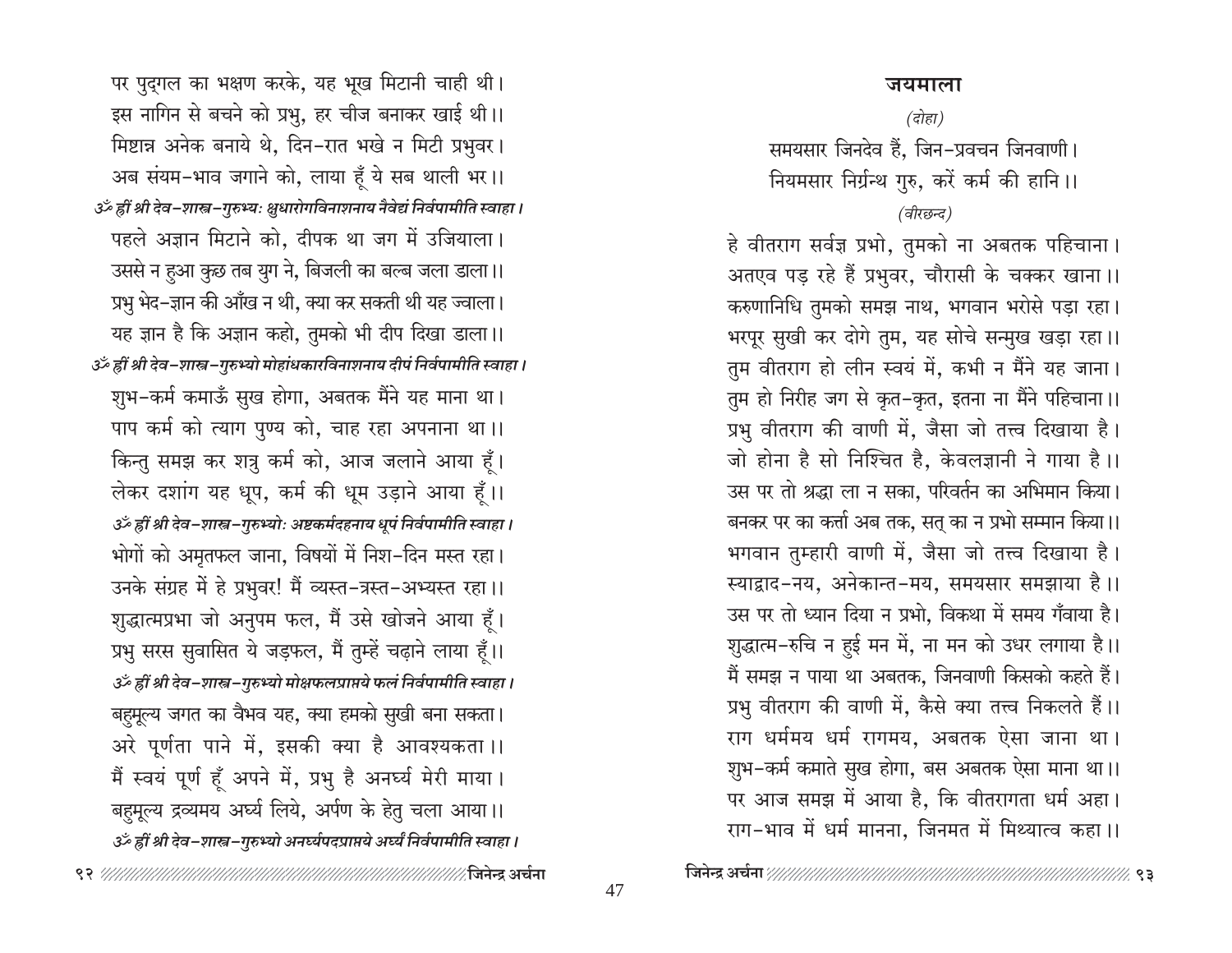वीतरागता की पोषक ही. जिनवाणी कहलाती है। यह है मुक्ति का मार्ग निरन्तर, हम को जो दिखलाती है।। उस वाणी के अन्तर्तम को, जिन गुरुओं ने पहिचाना है। उन गुरुवर्यों के चरणों में, मस्तक बस हमें झुकाना है।। दिन-रात आत्मा का चिन्तन, मृदु सम्भाषण में वही कथन। निर्वस्त्र दिगम्बर काया से भी, प्रकट हो रहा अन्तर्मन ।। निर्ग्रन्थ दिगम्बर सदुज्ञानी, स्वातम में सदा विचरते जो। ज्ञानी-ध्यानी-समरससानी, द्वादश विधि तप नित करते जो।। चलते-फिरते सिद्धों-से गुरु-चरणों में शीश झुकाते हैं। हम चलें आपके कदमों पर, नित यही भावना भाते हैं।। हो नमस्कार शुद्धातम को, हो नमस्कार जिनवर वाणी। हो नमस्कार उन गुरुओं को, जिनकी चर्या समरससानी ।। ॐ ह्रीं श्री देव-शास्त्र-गुरुभ्यो अनर्घ्यपदप्राप्तये महार्घ्यं निर्वपामीति स्वाहा

(दोहा)

दर्शन दाता देव हैं, आगम सम्यग्ज्ञान। गुरु चारित्र की खानि हैं, मैं वंदौं धरि ध्यान।। (इति पुष्पाञ्जलिं क्षिपेत्)

### भजन

प्रभु पै यह वरदान सुपाऊँ, फिर जग कीच बीच नहीं आऊँ ।।टेक।। जल गंधाक्षत पुष्प सुमोदक, दीप धूप फल सुन्दर ल्याऊँ। आनन्द जनक कनक भाजन धरि, अर्घ अनर्घ हेतु पद ध्याऊँ।।१।। आगम के अभ्यास मांहिं पुनि, चित एकाग्र सदैव लगाऊँ। संतनि की संगति तजि के मैं, अन्य कहँ इक छिन नहिं जाऊँ।।२।। दोषवाद में मौन रहूँ फिर, पुण्य पुरुष गुण निश-दिन गाऊँ। राग-दोष सब ही को टारी, वीतराग निज भाव बढ़ाऊँ।।३।। बाहिर दृष्टि खेंच के अन्दर, परमानन्द स्वरूप लखाऊँ। 'भागचन्द' शिव प्राप्त न जोलों, तोलों तुम चरणाम्बुज ध्याऊँ।।४।। (अखिल बंसल कृत) (दोहा)

तीन लोक के जीव सब, आकुल व्याकुल आज। देव-शास्त्र-गुरु शरण लें, सकल सुधारें काज ।। ॐ ह्रीं श्री देव−शास्त्र−गुरुसमूह अत्र अवतर अवतर संवौषट् । 3ँ ह्रीं श्री देव-शास्त्र-गुरुसमूह अत्र तिष्ठ तिष्ठः ठः ठः । گُر ह्रीं श्री देव-शास्त्र-गुरुसमूह अत्र मम सन्निहितो भव भव वषट्।

देव-शास्त्र-गुरु पूजा

### अष्टक

मैं तो चहुँगति में भटक चुका, दर्शन को प्रभुवर तरस रहा। जिनवर चरणों में जगह मिले, सुख सौम्य जहाँ पर बरस रहा।। कर्मोदय से झुलसा स्वामी, शीतलता मुझको मिल जाये। अमृत-जल से भरकर गगरी, सिंचित फुलवारी खिल जाये।। उँ ह्रीं श्री देव-शास्त्र-गुरुभ्यो जन्म-जरा-मृत्युविनाशनाय जलं निर्वपामीति स्वाहा। मैं पंच पाप में भरमाया, परहित कुछ काम नहीं आया। मन वायु वेग-सा चंचल है, जिसको मैं बाँध नहीं पाया।। आक्रोश अग्नि के शमन हेतु, चन्दन अर्पण ढिंग लाया हूँ। संसार दाह का नाश करो, हे नाथ शरण में आया हैं।। उर्व्हीं श्री देव-शास्त्र-गुरुभ्यः संसारतापविनाशनाय चन्दनं निर्वपामीति स्वाहा । किंचित् वैभव की चाह नहीं, ना राज–पाट की अभिलाषा। रत्नत्रय निधि बस मिल जाये, मन में यह जाग उठी आशा।। मैं अक्षय गुण का भण्डारी, फिर भी खुद को न पहिचाना। यह अक्षत पुंज समर्पित हैं, जिनको मैंने अपना माना।। उँ ह्रीं श्री देव-शास्त्र-गुरुभ्यो अक्षयपदप्राप्तये अक्षतान् निर्वपामीति स्वाहा । विषयों का सेवन भोग किया, मधुरस अधरों से पीता था। अगणित पापों का बोझ लिये, सुख की चाहत में जीता था।। हे नाथ आपके चरणाम्बुज की, महक व्याप्त है कण-कण में। चरणों में सुमन समर्पित हैं, चैतन्य सुरभि है जीवन में।। उँ ह्रीं श्री देव-शास्त्र-गुरुभ्यः कामबाणविध्वंसनाय पुष्पं निर्वपामीति स्वाहा ।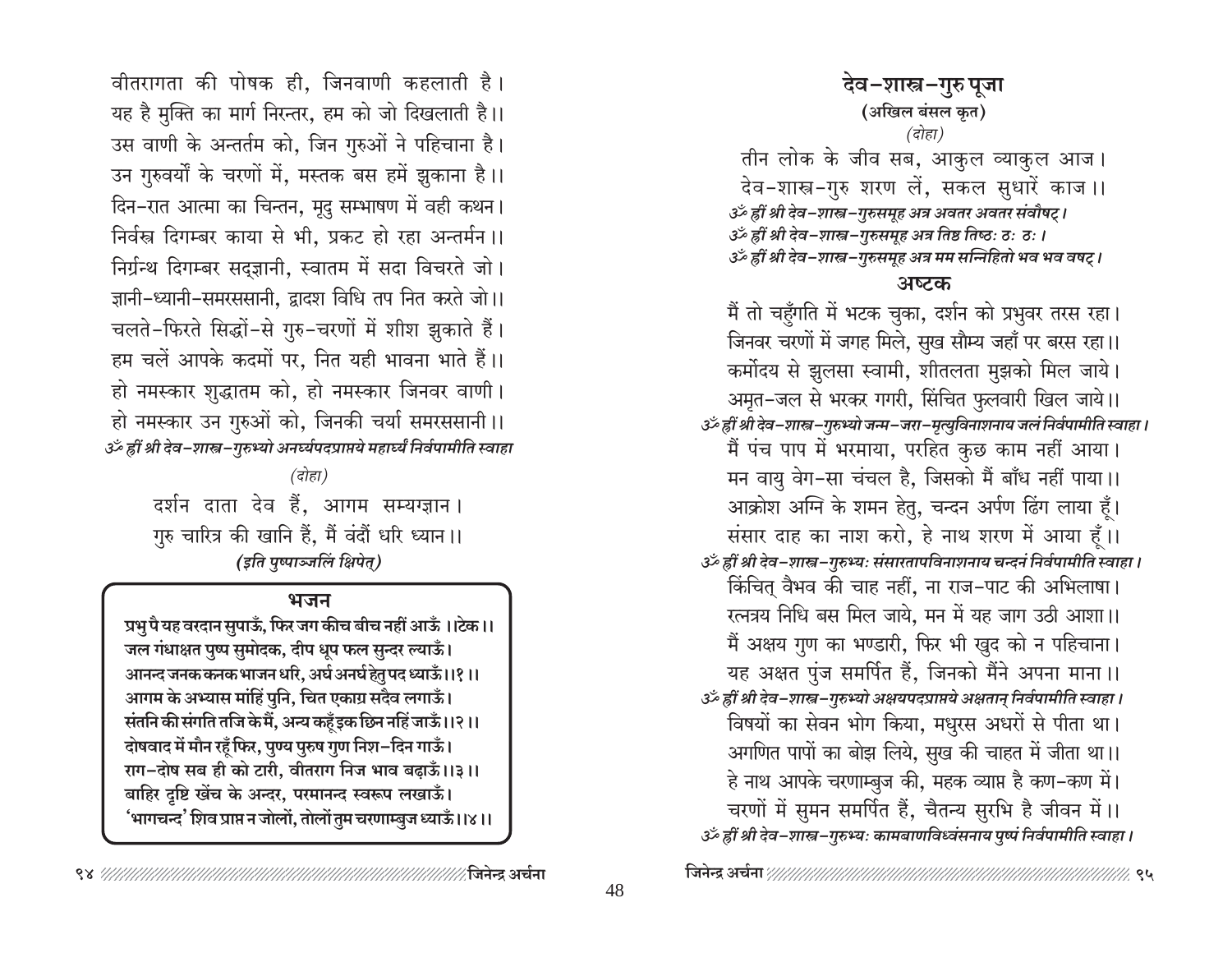(पद्धरी छन्द)

जय वीतराग सर्वज्ञ नाथ, छूटे न कभी प्रभु चरण साथ। तुम अष्टकर्म का किये नाश, जग को है तुममें पूर्ण आश।। हित का उपदेश दिया जिनवर, है यह संसार कहा नश्वर। कर चार घातिया कर्म हनन, बतलाया आगम करो मनन ।। प्रभु छियालीस गुण के हो भण्डार, अतिशय की महिमा है अपार। अष्टादश दोष किये अभाव, नहिं रखें किसी से बैर भाव।। अतएव समर्पित है जीवन, अर्पित है मेरा नश्वर तन । अब तो सन्मार्ग दिखाओ देव, विनती करता प्रभु चरण सेव।। जिनकी ध्वनि है ओंकार रूप, नहिं इसमें कोई रंक भूप। सब बैठ करें श्रुत का अभ्यास, तब सिद्धालय में होय वास।। अज्ञान-अंधेरा करत दूर, क्रोधादि कषायें होत चूर। है द्वादशांग वाणी अपार, जिनका नहिं पावै कोई पार ।। चंदन-सम शीतल जगत होय, दश अष्ट महा भाषा सुसोह। यह सप्त भंग नहीं द्वंद्व फंद, सब कर्म नशावें मंद-मंद।। जग का अँधियारा मिटत जात, अब राह सुगम जिनवाणी मात। यह शीश नमत है बार-बार, परमागम का जब पढ़ें सार।। जिनगुरु की महिमा है महान, जो नग्न दिगम्बर करत ध्यान। गज, मृग, सिंह विचरत चहुँ ओर, विप्लव फैलावें बैरी घोर।। वे पंच महाव्रत धरें धीर, आतम का मंथन हरैं पीर । पूजें सब उनको भक्तिभाव, ढिंग बैठ सुनैं सब धर्म चाव।। वे काम क्रोध, भय करें त्याग, तब ही बुझ पाये राग–आग। वन में रहते वैराग्य धार, भवसागर से लग जायें पार ।। विषयों की आशा से विरक्त, सब धन्य कहें बन जायें भक्त। सुर-नर-किन्नर सब भूल द्वेष, ऐसा है गुरुवर तेरा वेष ।। देव-शास्त्र-गुरु को नमूँ, मैं पूजौं धरि ध्यान। 'अखिल' जगत के जीव सब, पावैं पद निर्वान।। گُ ह्रीं श्री देव-शास्त्र-गुरुभ्यो अनर्घ्यपदप्राप्तये जयमाला महाऽर्घ्यं निर्वपामीति स्वाहा । (इति पुष्पांजलिं क्षिपेत)

नाना व्यंजन के भोग किये, पर क्षुधा-रोग नहीं मिट पाता। ज्यों-ज्यों मैं इसमें लिप्त रहा, त्यों-त्यों ही यह बढ़ता जाता।। यह व्याधि बड़ी है दुःखदायी, इससे छुटकारा कब पाऊँ। नैवेद्य समर्पित चरणों में, हे नाथ ! तुम्हारे गुण गाऊँ ।। گُر ह्रीं श्री देव-शास्त्र-गुरुभ्यः क्षुधारोगविनाशनाय नैवेद्यं निर्वपामीति स्वाहा । जब अगणित दीपों के द्वारा, संसार-तिमिर छँट जाता है। अज्ञान अँधेरा छँटा नहीं, जो भव–भव भ्रमण कराता है।। यह दीप सँजोकर लाया हूँ, इसमें प्रकाश भर दो प्रभुवर। तेरे सदृश बन जाने को, अति व्याकुल हूँ मेरे जिनवर ।। उॐ ह्रीं श्री देव–शास्त्र–गुरुभ्यो मोहान्धकारविनाशनाय दीपं निर्वपामीति स्वाहा। अरे भार-सा जग सारा, नित आत्मग्लानि जो उपजाए। ले हाथों में धूप सुगंधित, नभ मण्डल नित महकाये।। कब धन्य सुअवसर मुझे मिले, जब मुक्तिरमा का वरण करूँ। इस भवसागर से तिर जाऊँ, मम मस्तक प्रभु चरण धरूँ।। उँ ह्रीं श्री देव-शास्त्र-गुरुभ्यो अष्टकर्मदहनाय धूपं निर्वपामीति स्वाहा। अखिल विश्व के फल हैं अर्पित, आवागमन मिटा दो नाथ। शिव मन्दिर में वास करूँ नित, घरगृहस्थी का छूटे साथ।। अपने दुःख से दुःखी रहा मैं, नहीं किसी का किंचित् दोष। देव-शास्त्र-गुरु का आलम्बन, जग में देता सुख-संतोष ।। उर्क ह्रीं श्री देव-शास्त्र-गुरुभ्यो मोक्षफलप्राप्तये फलं निर्वपामीति स्वाहा। अष्टद्रव्य के सम्मिश्रण से, मैंने यह अर्घ्य बनाया है। इसको स्वीकार करो जिनवर, चरणों में नाथ चढ़ाया है।। मम राह कंटकाकीर्ण प्रभो, इसको निष्कंटक बना सकूँ। वह शक्ति मुझे दो दयानिधे, जिससे अनर्घ्यपद प्राप्त करूँ।। 3ँ ह्रीं श्री देव-शास्त्र-गुरुभ्यो अनर्घ्यपदप्राप्तये अर्घ्यं निर्वपामीति स्वाहा । जयमाला

(दोहा) देव शास्त्र गुरु कथन पर, करो पूर्ण श्रद्धान। मिले शीघ्र ही परम पद, होवै निज कल्याण ।।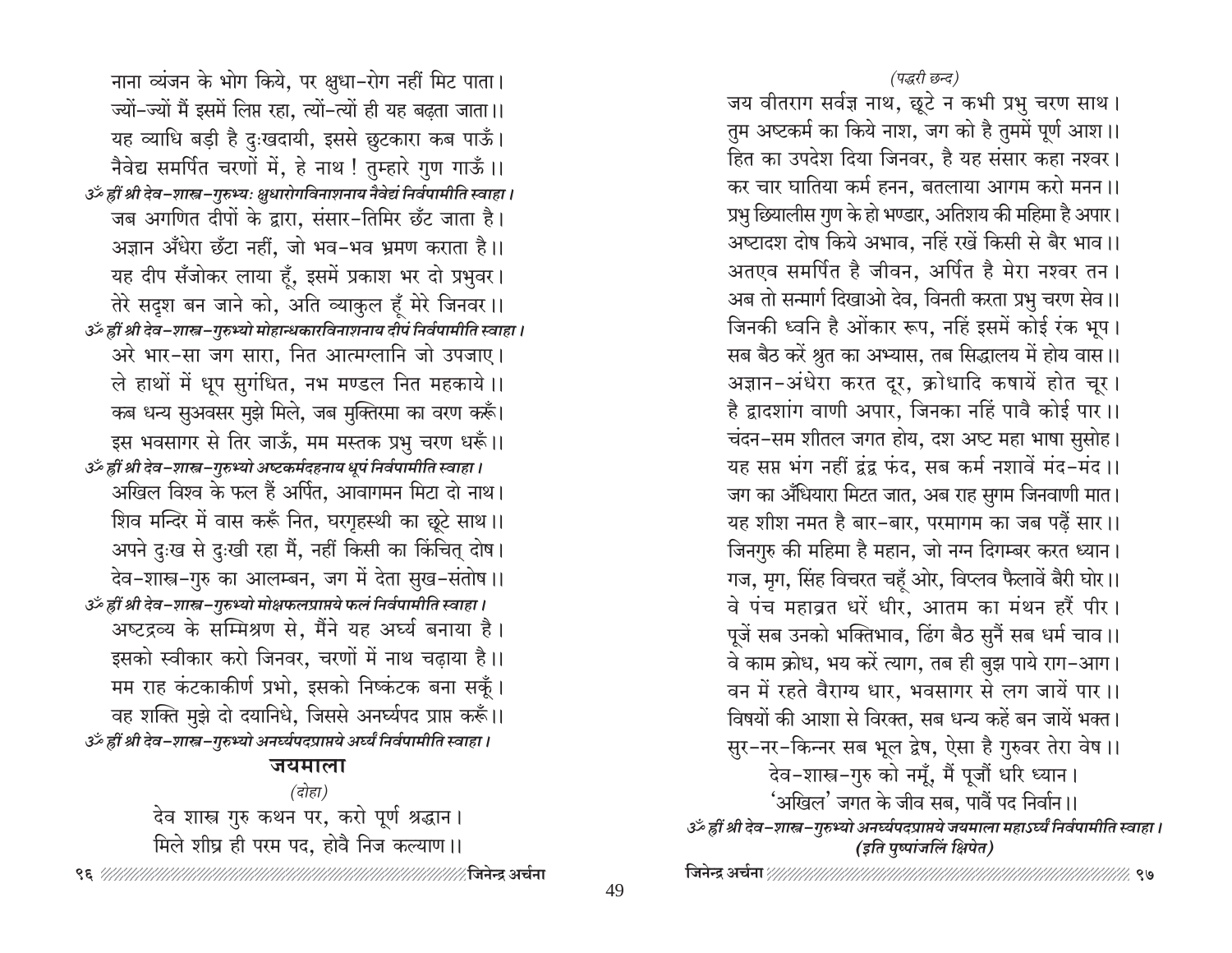### समुच्चय पूजा

(श्री देव-शास्त्र-गुरु, विदेह क्षेत्र स्थित बीस तीर्थङ्कर तथा सिद्ध परमेष्ठी) (ब्र. सरदारमलजी 'सच्चिदानन्द' कृत)

देव-शास्त्र-गुरु नमन करि, बीस तीर्थंकर ध्याय। सिद्ध शुद्ध राजत सदा, नमूँ चित्त हुलसाय ।।

ॐ ह्रीं श्री देव-शास्त्र-गुरुसमूह! श्री विद्यमानविंशतितीर्थंकर समूह! श्री अनन्तानन्त-सिद्धपरमेष्ठी समूह! अत्र अवतर अवतर संवौषट् । अत्र तिष्ठ तिष्ठ ठः ठः । अत्र मम सन्निहितो भव भव वषट् ।

#### अष्टक

अनादिकाल से जग में स्वामिन, जल से शुचिता को माना। शुद्ध निजातम सम्यक् रत्नत्रय, निधि को नहीं पहचाना।। अब निर्मल रत्नत्रय जल ले, श्री देव-शास्त्र-गुरु को ध्याऊँ। विद्यमान श्री बीस तीर्थंकर, सिद्ध प्रभु के गुण गाऊँ।। ॐ ह्रीं श्री देव-शास्त्र-गुरुभ्यो विद्यमानविंशतितीर्थकरेभ्यः श्री अनन्तानन्त-सिद्धपरमेष्ठिभ्यो जन्मजरामत्युविनाशनाय जलं निर्वपामीति स्वाहा । भव-आताप मिटावन की, निज में ही क्षमता समता है। अनजाने में अबतक मैंने, पर में की झूठी ममता है।। चन्दन-सम शीतलता पाने, श्री देव-शास्त्र-गुरु को ध्याऊँ। विद्यमान श्री बीस तीर्थंकर, सिद्ध प्रभु के गुण गाऊँ।। ॐ ह्रीं श्री देव-शास्त्र-गुरुभ्यो विद्यमानविंशतितीर्थंकरेभ्यः श्री अनन्तान्तसिद्ध-परमेष्ठिभ्यः संसारतापविनाशनाय चन्दनं निर्वपामीति स्वाहा । अक्षय पद बिन फिरा, जगत की लख चौरासी योनी में। अष्ट कर्म के नाश करन को, अक्षत तुम ढिंग लाया मैं।। अक्षयनिधि निज की पाने अब, श्री देव–शास्त्र–गुरु को ध्याऊँ। विद्यमान श्री बीस तीर्थंकर, सिद्ध प्रभु के गुण गाऊँ।। ॐ ह्रीं श्री देव-शास्त्र-गुरुभ्यो विद्यमानविंशतितीर्थंकरेभ्यः श्री अनन्तानन्त-सिद्धपरमेष्ठिभ्यो अक्षयपदप्राप्तये अक्षतान् निर्वपामीति स्वाहा ।

पुष्प सुगन्धी से आतम ने, शील स्वभाव नशाया है। मन्मथ बाणों से विंन्ध करके, चहुँगति दुःख उपजाया है।।

स्थिरता निज में पाने को, श्री देव-शास्त्र-गुरु को ध्याऊँ। विद्यमान श्री बीस तीर्थंकर, सिद्ध प्रभु के गुण गाऊँ।। ॐ ह्रीं श्री देव-शास्त्र-गुरुभ्यो विद्यमानविंशतितीर्थंकरेभ्यः श्री अनन्तान्तसिद्ध-परमेष्ठिभ्यः कामबाणविध्वंसनाय पुष्पं निर्वपामीति स्वाहा । षट्रस मिश्रित भोजन से, ये भूख न मेरी शांत हुई। आतम रस अनुपम चखने से, इन्द्रिय मन इच्छा शमन हुई।। सर्वथा भूख के मेटन को, श्री देव-शास्त्र-गुरु को ध्याऊँ। विद्यमान श्री बीस तीर्थंकर, सिद्ध प्रभु के गुण गाऊँ।। ॐ ह्रीं श्री देव-शास्त्र-गुरु भ्यो विद्यमानविंशतितीर्थंकरेभ्यः श्री अनन्तानन्त-सिद्धपरमेष्ठिभ्यः क्षुधारोगविनाशनाय नैवेद्यं निर्वपामीति स्वाहा। जड़दीप विनश्वर को अबतक, समझा था मैंने उजियारा। निज गुण दरशायक ज्ञानदीप से, मिटा मोह का अँधियारा।। ये दीप समर्पण करके मैं, श्री देव-शास्त्र-गुरु को ध्याऊँ। विद्यमान श्री बीस तीर्थंकर, सिद्ध प्रभु के गुण गाऊँ।। ॐ ह्रीं श्री देव−शास्त्र−गुरुभ्यो विद्यमानविंशतितीर्थंकरेभ्यः श्री अनन्तानन्त− सिद्धपरमेष्ठिभ्यो मोहान्धकारविनाशनाय दीपं निर्वपामीति स्वाहा । ये धूप अनल में खेने से, कर्मों को नहीं जलायेगी। निज में निज की शक्ति ज्वाला. जो राग-द्वेष नशायेगी।। उस शक्ति दहन प्रकटाने को, श्री देव–शास्त्र–गुरु को ध्याऊँ। विद्यमान श्री बीस तीर्थंकर, सिद्ध प्रभु के गुण गाऊँ।। ॐ ह्रीं श्री देव-शास्त्र-गुरुभ्यो विद्यमानविंशतितीर्थंकरेभ्यः श्री अनन्तानन्त-सिद्धपरमेष्ठिभ्यो अष्टकर्मदहनाय धूपं निर्वपामीति स्वाहा। पिस्ता बदाम श्रीफल लवंग, चरणन तुम ढिंग मैं ले आया। आतमरस भीने निज गुण फल, मम मन अब उनमें ललचाया। अब मोक्ष महाफल पाने को, श्री देव-शास्त्र-गुरु को ध्याऊँ। विद्यमान श्री बीस तीर्थंकर, सिद्ध प्रभु के गुण गाऊँ।। ॐ ह्रीं श्री देव-शास्त्र-गुरुभ्यो विद्यमानविंशतितीर्थंकरेभ्यः श्री अनन्तानन्त-सिद्धपरमेष्ठिभ्यो मोक्षफलप्राप्तये फलं निर्वपामीति स्वाहा ।

<sup>(</sup>दोहा)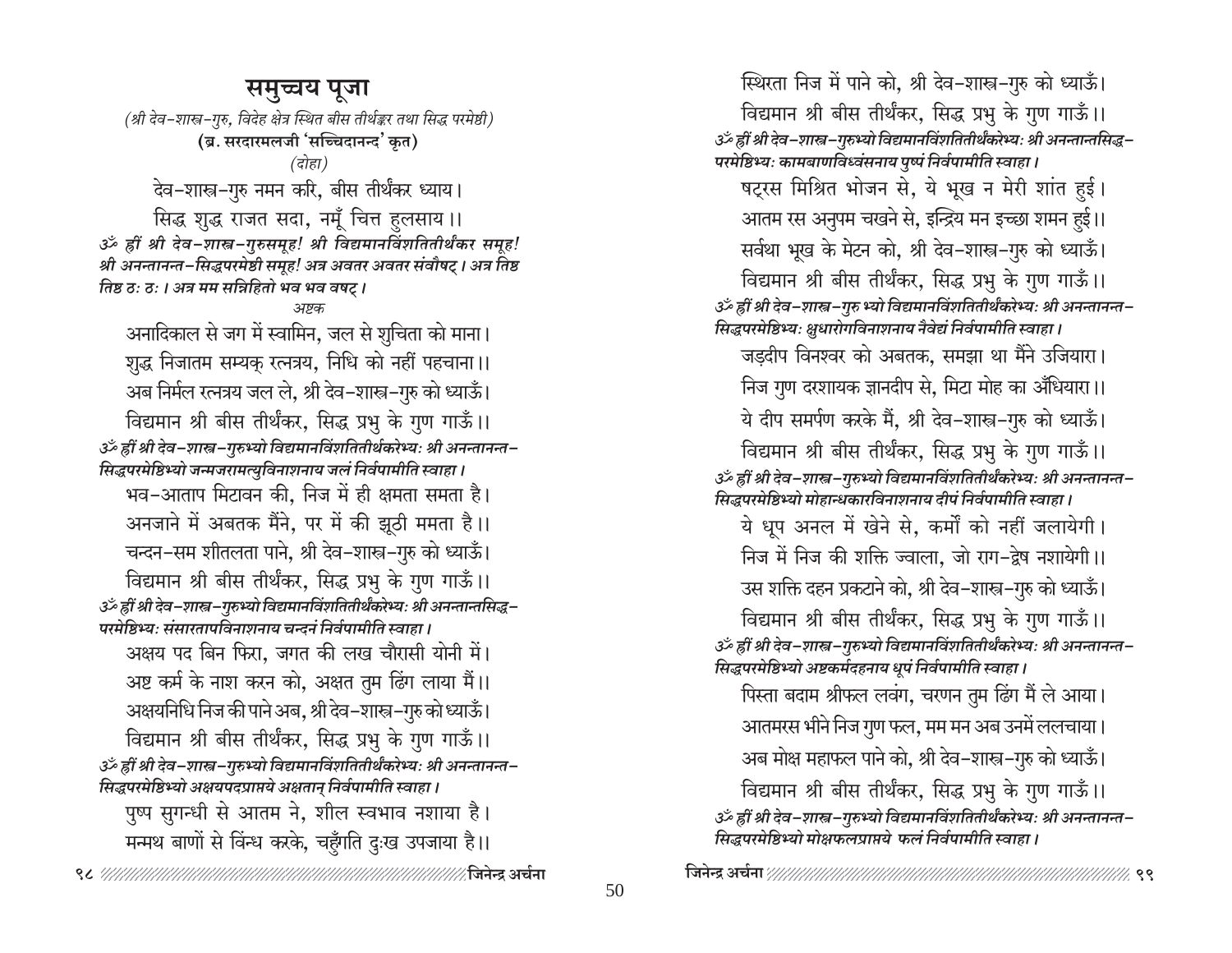अष्टम वसुधा पाने को, कर में ये आठों द्रव्य लिये। सहज शुद्ध स्वाभाविकता से, निज में निज गुण प्रकट किये।। ये अर्घ्य समर्पण करके मैं, श्री देव-शास्त्र-गुरु को ध्याऊँ। विद्यमान श्री बीस तीर्थंकर, सिद्ध प्रभु के गुण गाऊँ।। उँ ह्रीं श्री देव-शास्त्र-गुरुभ्यो विद्यमानविंशतितीर्थंकरेभ्यः श्री अनन्तानन्त-सिद्धपरमेष्ठिभ्यो अनर्घ्यपदप्राप्तये अर्घ्यं निर्वपामीति स्वाहा ।

### जयमाला

देव शास्त्र गुरु बीस तीर्थंकर, सिद्ध प्रभु भगवान। अब वरणूँ जयमालिका, करूँ स्तवन गुणगान।। नशे घातिया कर्म अरहन्त देवा, करें सुर–असुर–नर–मुनि नित्य सेवा। दरशज्ञान सुखबल अनन्त के स्वामी, छियालिस गुणयुत महाईशनामी।। तेरी दिव्यवाणी सदा भव्य मानी, महामोह विध्वंसिनी मोक्ष-दानी। अनेकांतमय द्वादशांगी बखानी, नमो लोक माता श्री जैनवाणी।। विरागी अचारज उवज्झाय साधू, दरश–ज्ञान भण्डार समता अराधू। नगन वेशधारी सु एका विहारी, निजानन्द मंडित मुकति पथ प्रचारी।। विदेह क्षेत्र में तीर्थंकर बीस राजें, विहरमान वंदूँ सभी पाप भाजें। नमूँ सिद्ध निर्भय निरामय सुधामी, अनाकुल समाधान सहजाभिरामी ।। ॐ ह्वीं श्री देव-शास्त्र-गुरुभ्यो विद्यमानविंशतितीर्थंकरेभ्यः अनन्तानन्तसिद्धपरमेष्ठिभ्यो अनर्घ्यपदप्राप्तये जयमालामहार्घ्यं निर्वपामीति स्वाहा ।

> (छन्द) देव–शास्त्र–गुरु बीस तीर्थंकर, सिद्ध हृदय बिच धर ले रे। पूजन ध्यान गान गुण करके, भवसागर जिय तर ले रे।। पुष्पांजलिं क्षिपेत् ।

अपनी उन्नति में इतना समय लगाओ कि दूसरे की निन्दा करने की फुरसत ही न मिले।

# पंच-परमेष्ठी पूजन

(श्री राजमलजी पवैया कृत) अरहन्त सिद्ध आचार्य नमन, हे उपाध्याय हे साधु नमन। जय पंच परम परमेष्ठी जय, भवसागर तारणहार नमन ।। मन–वच–काया पूर्वक करता हूँ, शुद्ध हृदय से आह्वानन। मम हृदय विराजो तिष्ठ तिष्ठ, सन्निकट होहु मेरे भगवन ।। निज आत्मतत्त्व की प्राप्ति हेतु, ले अष्ट द्रव्य करता पूजन। तुम चरणों की पूजन से प्रभु, निज सिद्ध रूप का हो दर्शन ।। ॐ ह्रीं श्री अरहन्त-सिद्ध-आचार्य-उपाध्याय-सर्वसाधुपंचपरमेष्ठिन् ! अत्र अवतर-अवतर संवौषट्।

ॐ ह्रीं श्री अरहन्त-सिद्ध-आचार्य-उपाध्याय-सर्वसाधुपंचपरमेष्ठिन्! अत्र तिष्ठ, तिष्ठ, ठ: ठ: ।

ॐ ह्रीं श्री अरहन्त-सिद्ध-आचार्य-उपाध्याय-सर्वसाधुपंचपरमेष्ठिन्! अत्र मम सन्निहितो भव-भव वषट्।

मैं तो अनादि से रोगी हूँ, उपचार कराने आया हूँ। तुम सम उज्ज्वलता पाने को, उज्ज्वल जल भरकर लाया हूँ।। मैं जन्म–जरा–मूतु नाश करूँ, ऐसी दो शक्ति हृदय स्वामी। हे पंच परम परमेष्ठी प्रभु, भव-दुःख मेटो अन्तर्यामी ।। उँ ह्रीं श्री पंचपरमेष्ठिभ्यो जन्मजरामृत्युविनाशनाय जलं निर्वपामीति स्वाहा । संसार–ताप में जल–जल कर, मैंने अगणित दुःख पाये हैं। निज शान्त स्वभाव नहीं भाया, पर के ही गीत सुहाये हैं।। शीतल चंदन है भेंट तुम्हें, संसार-ताप नाशो स्वामी। हे पंच परम परमेष्ठी प्रभु, भव-दुःख मेटो अन्तर्यामी ।। हीं श्री पंचपरमेष्ठिभ्यः संसारतापविनाशनाय चन्दनं निर्वपामीति स्वाहा। दुःखमय अथाह भवसागर में, मेरी यह नौका भटक रही। शुभ–अशुभ भाव की भँवरों में चैतन्य शक्ति निज अटक रही।। तन्दुल है धवल तुम्हें अर्पित, अक्षयपद प्राप्त करूँ स्वामी। हे पंच परम परमेष्ठी प्रभु, भव-दुःख मेटो अन्तर्यामी ।। उँ ह्रीं श्री पंचपरमेष्ठिभ्यो अक्षयपदप्राप्तये अक्षतान् निर्वपामीति स्वाहा ।

∕ जिनेन्द्र अर्चना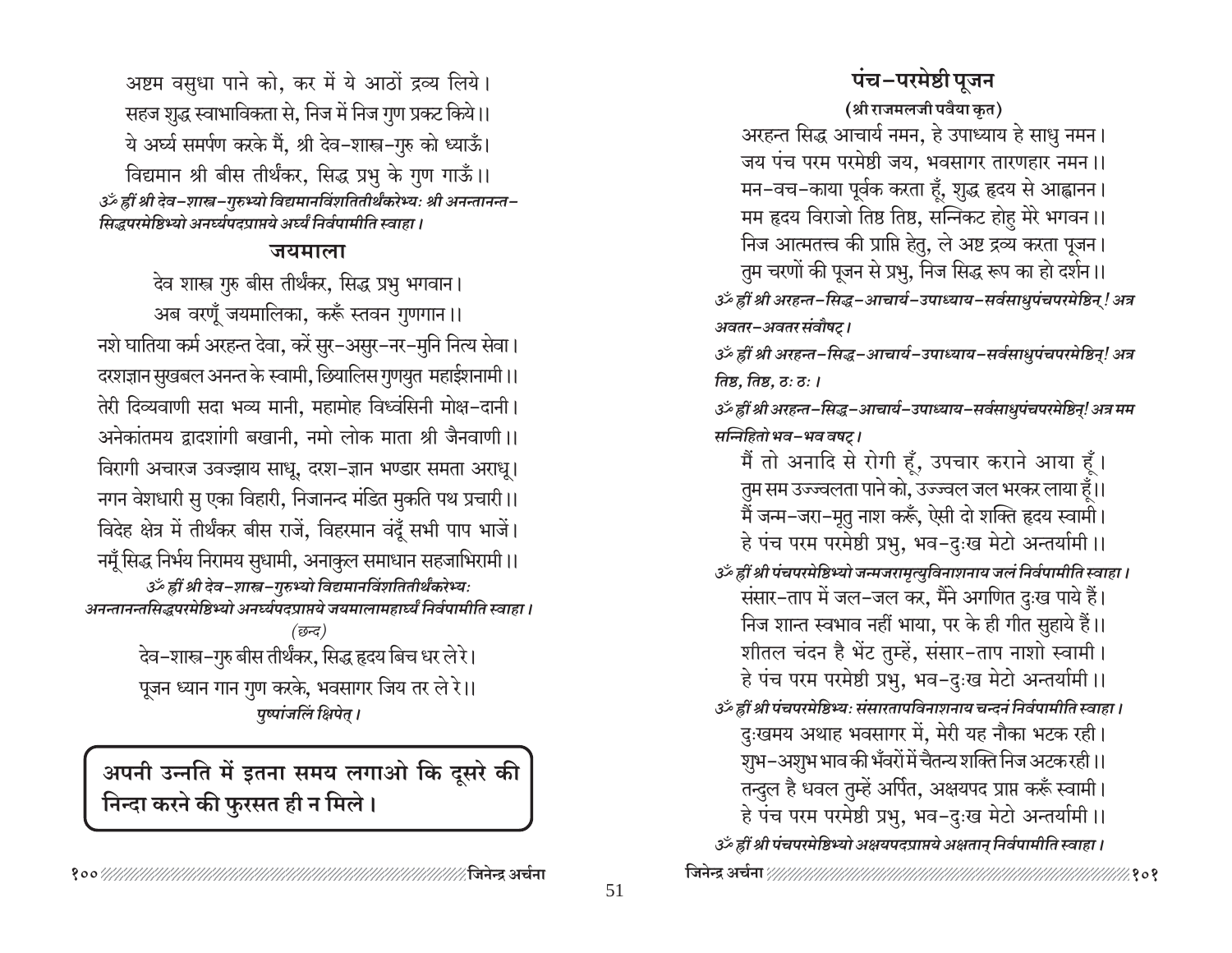### जयमाला

(पद्धरि)

जय वीतराग सर्वज्ञ प्रभो, निज ध्यान लीन गुणमय अपार। अष्टादश दोष रहित जिनवर, अरहन्त देव को नमस्कार।।१।। अविकल अविकारी अविनाशी. निजरूप निरंजन निराकार। जय अजर अमर हे मुक्तिकंत, भगवंत सिद्ध को नमस्कार।।२।। छत्तीस सुगुण से तुम मण्डित, निश्चय रत्नत्रय हृदय धार। हे मुक्तिवधू के अनुरागी, आचार्य सुगुरु को नमस्कार।।३।। एकादश अंग पूर्व चौदह के, पाठी गुण पच्चीस धार। बाह्यान्तर मुनि मुद्रा महान, श्री उपाध्याय को नमस्कार।।४।। व्रत समिति गुप्ति चारित्र धर्म, वैराग्य भावना हृदय धार। हे द्रव्य-भाव संयममय मुनिवर, सर्व साधु को नमस्कार।।५।। बहु पुण्यसंयोग मिला नरतन, जिनश्रुत जिनदेव चरण दर्शन। हो सम्यग्दर्शन प्राप्त मुझे, तो सफल बने मानव जीवन।।६।। निज-पर का भेद जानकर मैं, निज को ही निज में लीन करूँ। अब भेदज्ञान के द्वारा मैं, निज आत्म स्वयं स्वाधीन करूँ।।७।। निज में रत्नत्रय धारण कर, निज परिणति को ही पहचानूँ। पर-परिणति से हो विमुख सदा, निज ज्ञानतत्त्व को ही जानूँ।।८।। जब ज्ञान–ज्ञेय–ज्ञाता विकल्प तज, शुक्लध्यान मैं ध्याऊँगा। तब चार घातिया क्षय करके, अरहन्त महापद पाऊँगा।।९।। है निश्चित सिद्ध स्वपद मेरा, हे प्रभु! कब इसको पाऊँगा। सम्यक् पूजा फल पाने को, अब निजस्वभाव में आऊँगा।।१०।। अपने स्वरूप की प्राप्ति हेतु, हे प्रभु! मैंने की है पूजन। तबतक चरणों में ध्यान रहे, जबतक न प्राप्त हो मुक्ति सदन ।।११ ।। ॐ ह्रीं श्री अरहन्त-सिद्ध-आचार्य-उपाध्याय-सर्वसाधुपंचपरमेष्ठिभ्यो अनर्घ्यपदप्राप्तये जयमालामहार्घ्यं निर्वपामीति स्वाहा ।

हे मंगल रूप अमंगल हर, मंगलमय मंगल गान करूँ। मंगल में प्रथम श्रेष्ठ मंगल, नवकार मंत्र का ध्यान करूँ।।१२।। (पुष्पाञ्जलिं क्षिपेत्)

मैं काम–व्यथा से घायल हूँ, सुख की न मिली किंचित् छाया। चरणों में पुष्प चढ़ाता हूँ, तुम को पाकर मन हर्षाया।। मैं काम-भाव विध्वंस करूँ, ऐसा दो शील हृदय स्वामी। हे पंच परम परमेष्ठी प्रभु, भव-दुःख मेटो अन्तर्यामी ।। उँ ह्रीं श्री पंचपरमेष्ठिभ्यः कामबाणविध्वंसनाय पुष्पं निर्वपामीति स्वाहा। मैं क्षुधा-रोग से व्याकुल हूँ, चारों गति में भरमाया हूँ। जग के सारे पदार्थ पाकर भी, तृप्त नहीं हो पाया हूँ।। नैवेद्य समर्पित करता हूँ, यह क्षुधा-रोग मेटो स्वामी। हे पंच परम परमेष्ठी प्रभु, भव-दुःख मेटो अन्तर्यामी ।। ्ठें ह्रीं श्री पंचपरमेष्ठिभ्यः क्षुधारोगविनाशनाय नैवेद्यं निर्वपामीति स्वाहा। मोहान्ध महा-अज्ञानी मैं, निज को पर का कर्त्ता माना। मिथ्यातम के कारण मैंने, निज आत्मस्वरूप न पहिचाना ।। मैं दीप समर्पण करता हूँ, मोहान्धकार क्षय हो स्वामी। हे पंच परम परमेष्ठी प्रभु, भव-दुःख मेटो अन्तर्यामी ।। उँ ह्रीं श्री पंचपरमेष्ठिभ्यो मोहान्धकारविनाशनाय दीपं निर्वपामीति स्वाहा। कर्मों की ज्वाला धधक रही, संसार बढ़ रहा है प्रतिपल। संवर से आस्रव को रोकूँ, निर्जरा सुरभि महके पल-पल।। यह धूप चढ़ाकर अब आठों कर्मों का हनन करूँ स्वामी। हे पंच परम परमेष्ठी प्रभु, भव-दुःख मेटो अन्तर्यामी ।। उँ ह्रीं श्री पंचपरमेष्ठिभ्यो अष्टकर्मविनाशनाय धूपं निर्वपामीति स्वाहा। निज आत्मतत्त्व का मनन करूँ, चिंतवन करूँ निज चेतन का। दो श्रद्धा-ज्ञान-चरित्र श्रेष्ठ, सच्चा पथ मोक्ष निकेतन का।। उत्तम फल चरण चढ़ाता हैं, निर्वाण महाफल हो स्वामी। हे पंच परम परमेष्ठी प्रभु, भव–दुःख मेटो अन्तर्यामी ।। उँ ह्रीं श्री पंचपरमेष्ठिभ्यो मोक्षफलप्राप्तये फलं निर्वपामीति स्वाहा। जल चन्दन अक्षत पुष्प दीप, नैवेद्य धूप फल लाया हूँ। अबतक के संचित कर्मों का, मैं पुंज जलाने आया हूँ।। यह अर्घ्य समर्पित करता हूँ, अविचल अनर्घ्य पद दो स्वामी। हे पंच परम परमेष्ठी प्रभु, भव–दुःख मेटो अन्तर्यामी ।। उॅं ह्रीं श्री पंचपरमेष्ठिभ्यो अनर्घ्यपदप्राप्तये अर्घ्यं निर्वपामीति स्वाहा ।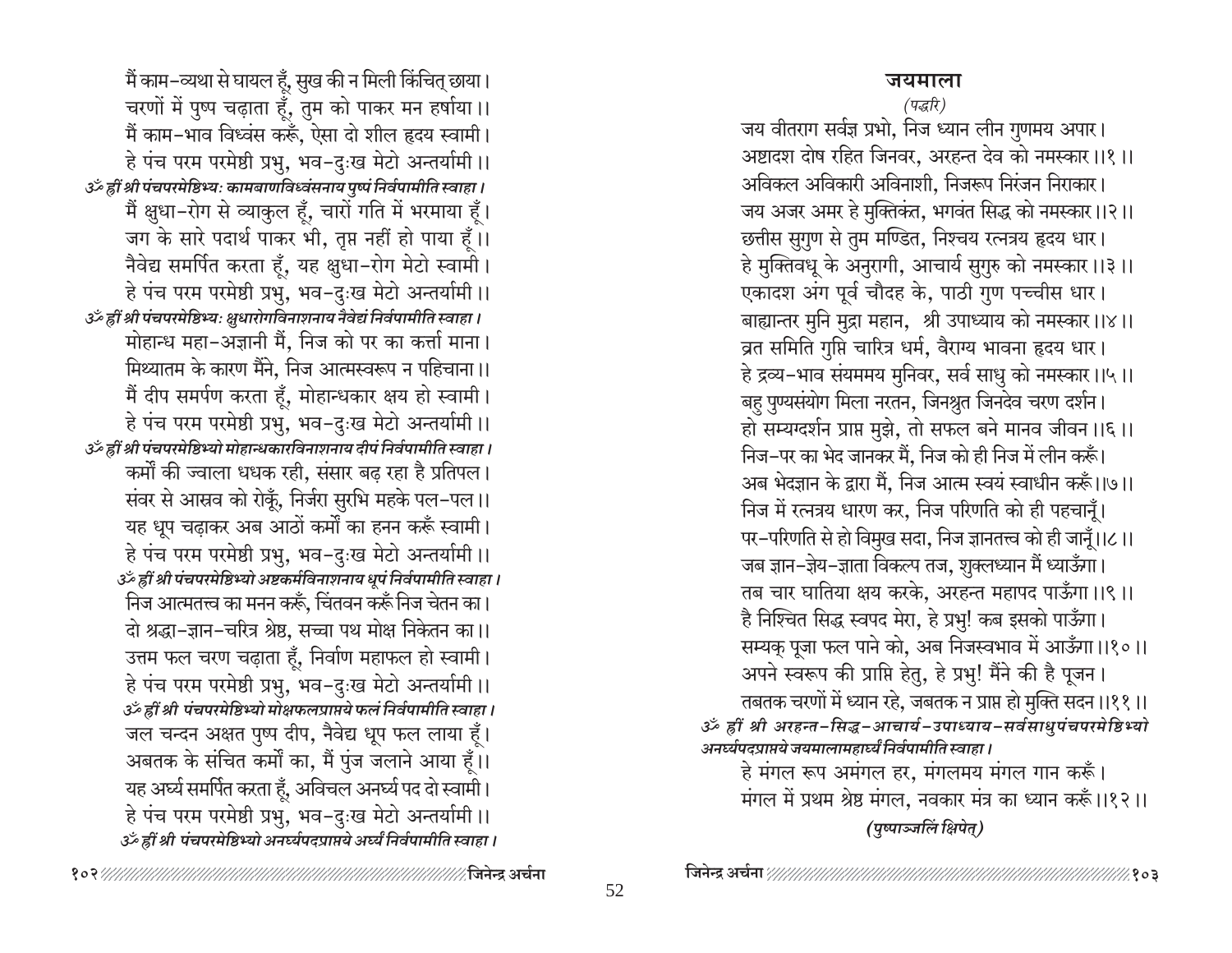सिद्ध पूजा (आचार्य पद्मनन्दि कृत) ऊर्ध्वाधोरयुतं सबिन्दु सपरं ब्रह्मस्वरावेष्टितं वर्गापूरित-दिग्गताम्बुज-दलं तत्संधि-तत्त्वान्वितम् । अन्तःपत्र-तटेष्वनाहतयुतं ह्रींकार−संवेष्टितं देवं ध्यायति यः स मुक्ति-सुभगो वैरीभ-कण्ठीरवः ।। उर्व्हीं श्रीसिद्धचक्राधिपते सिद्धपरमेष्ठिन्! अत्र अवतर अवतर संवौषट् । ॐ ह्रीं श्रीसिद्धचक्राधिपते सिद्धपरमेष्ठिन्! अत्र तिष्ठ तिष्ठ ठः ठः अँ ह्रीं श्रीसिद्धचक्राधिपते सिद्धपरमेष्ठिन्! अत्र मम सन्निहितो भव–भव वषट् । (अनुष्टुप) निरस्त-कर्म-संबंधं सूक्ष्मं नित्यं निरामयम् । परमात्मानममूर्तमनुपद्रवम् ।। वन्देऽहं (वसन्ततिलका) सिद्धौ निवासमनुगं परमात्म-गम्यं हान्यादि-भाव-रहितं भव-वीत-कायम् । रेवापगा-वरसरो-यमुनोदभवानां नीरैर्यजे कलशगैर्वर-सिद्ध-चक्रम।। ॐ ह्रीं श्री क्षायिकसम्यक्त्व-अनन्तदर्शन-अनन्तज्ञान-अनन्तवीर्य-अगुरुलघुत्व-अवगाहनत्व-सूक्ष्मत्व-निराबाधत्वगुणसम्पन्न-सिद्धचक्राधिपतये सिद्धपरमेष्ठिने<br>जन्म-जरा-मृत्युविनाशनाय जलं निर्वपामीति स्वाहा । आनन्द-कंद-जनकं घन-कर्म-मुक्तं सम्यक्त्व-शर्म-गरिमं जननार्ति-वीतम। सौरभ्य-वासित-भुवं हरि-चन्दनानां गन्धैर्यजे परिमलैर्वर-सिद्ध-चक्रम ।। उँ हीं श्री सिद्धचक्राधिपते सिद्धपरमेष्ठिने संसारतापविनाशनाय चन्दनं नि. स्वाहा । सर्वावगाहन–गुणं सुसमाधि–निष्ठं सिद्धं स्वरूप-निपुणं कमलं विशालम् ।

सौगन्ध्य-शालि-वनशालि-वराक्षतानां पुंजैर्यजे शशि निभैर्वर-सिद्धचक्रम्।। उँ ह्रीं श्री सिद्धचक्राधिपतये सिद्धपरमेष्ठिने अक्षयपदप्राप्तये अक्षतान् नि. स्वाहा । नित्यं स्वदेह-परिमाणमनादिसंज्ञं-द्रव्यानिपेक्षममृतं मरणाद्यतीतम् । मन्दार-कुन्द-कमलादि-वनस्पतीनां पुष्पैर्यजे शुभतमैर्वर-सिद्ध-चक्रम्।। उँ हीं श्री सिद्धचक्राधिपतये सिद्धपरमेष्ठिने कामबाणविध्वंसनाय पुष्पं नि. स्वाहा। ऊर्ध्व-स्वभाव-गमनं सुमनो व्यपेतं ब्रह्मादि-बीज-सहितं गगनावभासम। क्षीरान्न-साज्य-वटकै रस-पूर्ण-गर्भै-र्नित्यं यजे चरुवरैर्वर-सिद्ध-चक्रम ।। उँ ह्रीं श्री सिद्धचक्राधिपतये सिद्धपरमेष्ठिने क्षुधारोगविनाशनाय नैवेद्यं नि. स्वाहा। आतंक-शोक-भय-रोग-मद-प्रशांत-निर्द्वन्द्व-भाव-धरणं महिमा-निवेशम । कर्पूर-वर्ति-बहुभिः कनकावदातै-दींपैर्यजे रुचिवरैर्वर-सिद्ध-चक्रम् ।। ं हीं श्री सिद्धचक्राधिपतये सिद्धपरमेष्ठिने मोहान्धकारविनाशनाय दीपं नि. स्वाहा। पश्यन्समस्त-भुवनं युगपन्नितान्तं त्रैकाल्य-वस्तु-विषये निविड-प्रदीपम् । सद्द्रव्य-गन्ध-घनसार-विमिश्रितानां धुपैर्यजे परिमलैर्वर-सिद्ध-चक्रम् ।। उँ ह्रीं श्री सिद्धचक्राधिपतये सिद्धपरमेष्ठिने अष्टकर्मदहनाय धूपं नि. स्वाहा । सिद्धासुराधिपति-यक्ष-नरेन्द्र-चक्रै-ध्येयं शिवं सकल-भव्य-जनैः सुवन्द्यम् ।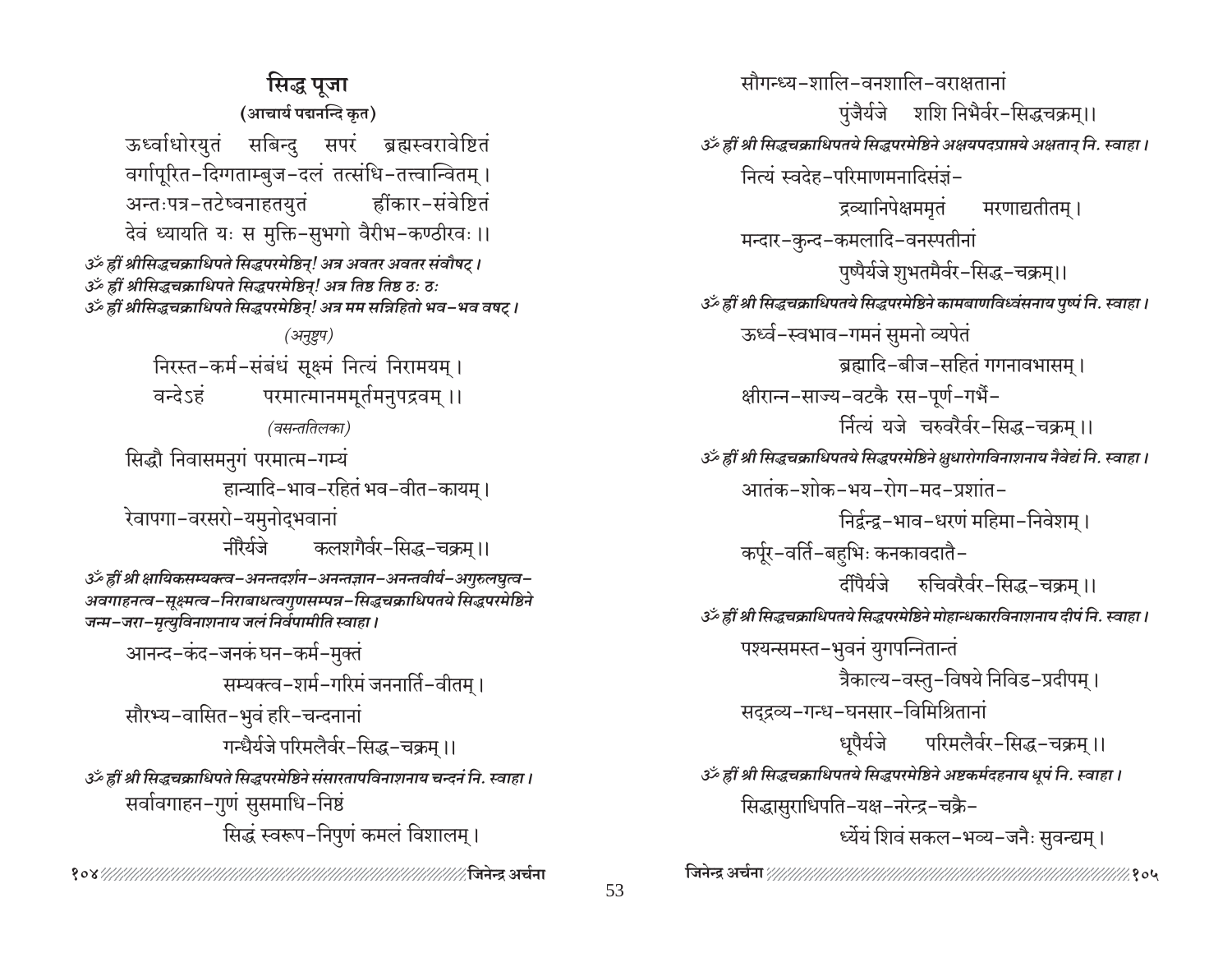निज-गुणाक्षय-रूप-सुधूपनैः स्वगुण-घाति-मल-प्रविनाशनैः। विशद–बोध–सुदीर्घ–सुखात्मकं, सहज–सिद्धमहं परिपूजये।।७।। उँ ह्रीं श्री सिद्धचक्राधिपतये सिद्धपरमेष्ठिने अष्टकर्मदहनाय धूपं नि. स्वाहा । परम–भाव–फलावलि–सम्पदा, सहज–भाव–कुभाव–विशोधया। निज-गुणास्फुरणात्म-निरञ्जनं सहज-सिद्धमहं परिपूजये ।।८ ।। उँ ह्रीं श्री सिद्धचक्राधिपतये सिद्धपरमेष्ठिने मोक्षफलप्राप्तये फलं नि. स्वाहा । नेत्रोन्मीलि-विकास-भाव-निवहैरत्यन्त-बोधाय वै, वार्गन्धाक्षत-पुष्प-दाम-चरुकैः सद्दीप-धूपैःफलैः । यश्चिंतामणि-शुद्ध-भाव-परम-ज्ञानात्मकैरर्चयेत्, सिद्धं स्वादुमगाध-बोधमचलं संचर्चयामो वयम् ।।९ ।। उँ ह्रीं श्री सिद्धचक्राधिपतये सिद्धपरमेष्ठिने अनर्घ्यपदप्राप्तये अर्घ्यं नि. स्वाहा । ज्ञानोपयोगविमलं विशदात्मरूपं, सूक्ष्म–स्वभाव–परमं यदनन्तवीर्यम् । कर्मोघ-कक्ष-दहनं सुख-सस्य-बीजं, वन्दे सदा निरुपमं वर-सिद्धचक्रम् ।। (शार्दुलविक्रीडित) त्रैलोक्येश्वर-वन्दनीय-चरणाः प्रापुः श्रियं शाश्वतीं

यानाराध्य निरुद्ध-चण्ड-मनसः सन्तोऽपि तीर्थङ्कराः ।। सत्सम्यक्त्व-विबोध-वीर्य-विशदाऽव्याबाधताद्यैर्गुणै-र्युक्तांस्तानिह तोष्टवीमि सततं सिद्धान् विशुद्धोदयान् ।। (पृष्पाञ्जलिं क्षिपेत्)

### जयमाला

विराग सनातन शान्त निरंश, निरामय निर्भय निर्मल-हंस। सुधाम विबोध–निधान विमोह, प्रसीद विशुद्ध सुसिद्ध–समूह।।१।। विदूरित-संसृतिभाव निरङ्ग, समामृत-पूरित देव विसंग। अबन्ध-कषाय-विहीन विमोह, प्रसीद विशुद्ध सुसिद्ध-समूह।।२।। निवारित–दुष्कृत–कर्म–विपाश, सदामल–केवल–केलि–निवास। भवोदधि-पारग शांत विमोह, प्रसीद विशुद्ध सुसिद्ध-समूह।।३।। अनन्त-सुखामत-सागर धीर, कलङ्करजो-मल-भूरि-समीर। विखण्डित काम विराम विमोह, प्रसीद विशुद्ध सुसिद्ध-समूह।।४।। विकार–विवर्जित तर्जित–शोक, विबोधसुनेत्र–विलोकित–लोक। विहार विराव विरङ्ग विमोह, प्रसीद विशुद्ध सुसिद्ध-समूह।।५।।

नारंगि-पूग-कदली-फल-नारिकेलैः सोऽहं यजे वरफलैर्वर-सिद्ध-चक्रम ।। उँ ह्रीं श्री सिद्धचक्राधिपतये सिद्धपरमेष्ठिने मोक्षफलप्राप्तये फलं नि. स्वाहा । (शार्दूलविक्रीडित)

गन्धाढ्यं सुपयो मधुव्रत-गणैः संगं वरं चन्दनम् । पुष्पौघं विमलं सदक्षत-चयं रम्यं चरुं दीपकम् ।। धूपं गन्धयुतं ददामि विविधं श्रेष्ठं फलं लब्धये। सिद्धानां युगपत्क्रमाय विमलं सेनोत्तरं वाञ्छितम् ।। उँ ह्रीं श्री सिद्धचक्राधिपतये सिद्धपरमेष्ठिने अनर्घ्यपदप्राप्तये अर्घ्यं नि. स्वाहा ।

## (भावाष्टक)

(द्रुतविम्बित)

निज-मनो मणि-भाजन-भारया सम-रसैक-सुधारस-धारया। सकल बोध-कला-रमणीयकं सहज-सिद्धमहं परिपूजये।।१।। ं हीं श्री सिद्धचक्राधिपतये सिद्धपरमेष्ठिने जन्मजरामृत्युविनाशनाय जलं नि. स्वाहा । सहज–कर्म–कलङ्क–विनाशनैरमल–भाव–सुवासित–चन्दनैः । अनुपमान-गुणावलि-नायकं सहज-सिद्धमहं परिपूजये।।२।। उँ हीं श्री सिद्धचक्राधिपतये सिद्धपरमेष्ठिने संसारतापविनाशनाय चन्दनं नि. स्वाहा । सहज-भाव-सुनिर्मल-तन्दुलैः सकल-दोष-विशाल-विशोधनैः । अनुपरोध-सुबोध-निधानकं सहज-सिद्धमहं परिपूजये ।।३ ।। उँ ह्रीं श्री सिद्धचक्राधिपतये सिद्धपरमेष्ठिने अक्षयपदप्राप्तये अक्षतान् नि. स्वाहा । समयसार–सुपुष्प–सुमालया सहज–कर्मक–रेणु–विशोधया। परम-योग-बलेन वशीकृतं सहज-सिद्धमहं परिपूजये ।।४ ।। उऊँ हीं श्री सिद्धचक्राधिपतये सिद्धपरमेष्ठिने कामबाणविध्वंसनाय पुष्पं नि. स्वाहा। अकृत-बोध-सुदिव्य-निवेद्यकैर्विहित-जाति-जरा-मरणान्तकैः। निरवधि-प्रचुरात्म-गुणालयं सहज-सिद्धमहं परिपूजये ।।५ ।। उँ हीं श्री सिद्धचक्राधिपतये सिद्धपरमेष्ठिने क्षुधारोगविनाशनाय नैवेद्यं नि. स्वाहा। सहज-रत्न-रुचि-प्रतिदीपकैः रुचि-विभूति-तमः प्रविनाशनैः। निरवधि-स्वविकास-प्रकाशनै सहज-सिद्धमहं परिपूजये।।६।। उँ ह्रीं श्री सिद्धचक्राधिपतये सिद्धपरमेष्ठिने मोहान्धकारविनाशनाय दीपं नि. स्वाहा।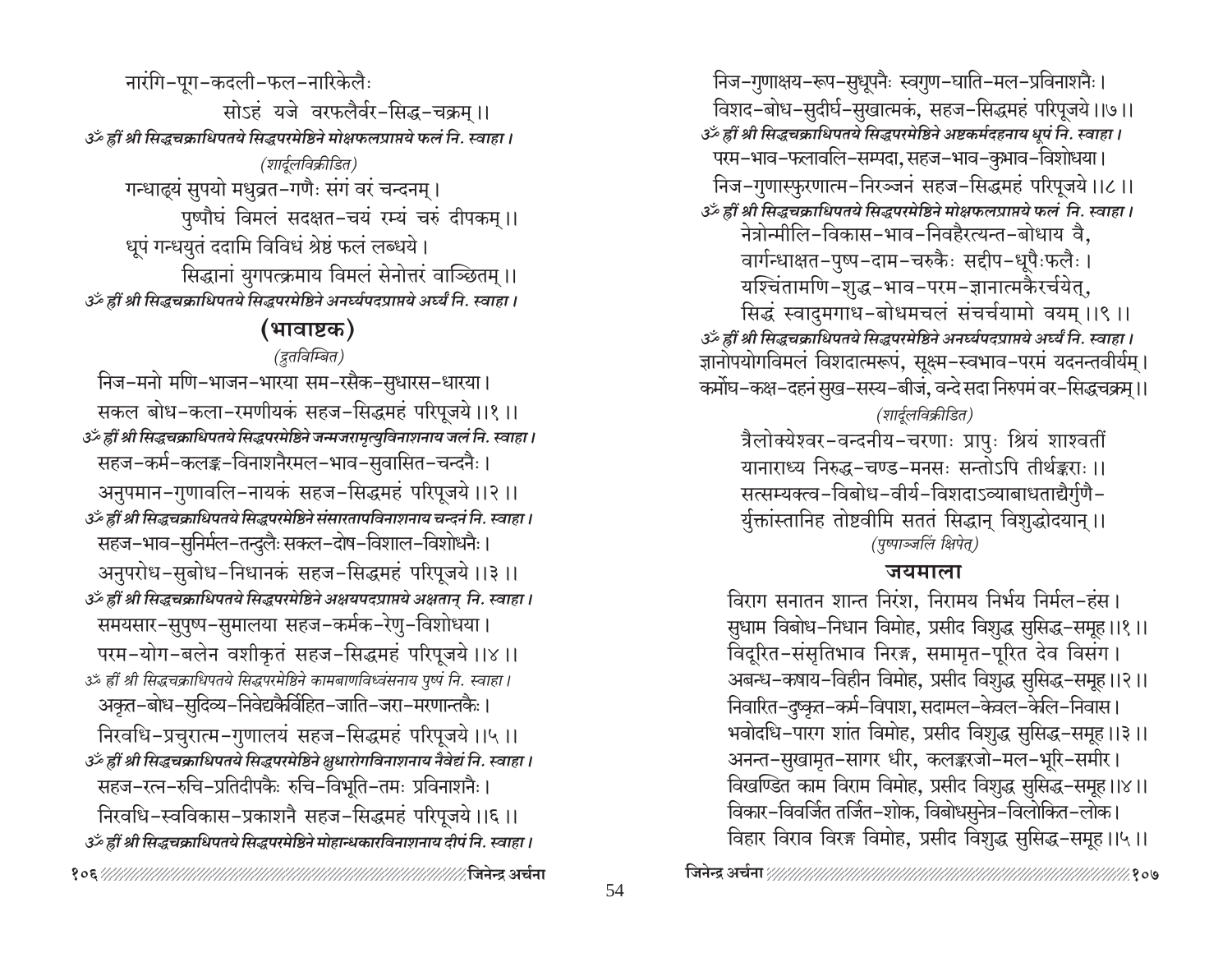रजोमल-खेद-विमुक्त विगात्र, निरन्तर नित्य सुखामृत-पात्र। सुदर्शन-राजित नाथ विमोह, प्रसीद विशुद्ध सुसिद्ध-समूह।।६।। नरामर-वन्दित निर्मल-भाव, अनन्त मुनीश्वर-पूज्य-विहाव। सदोदय विश्व महेश विमोह, प्रसीद विशुद्ध सुसिद्ध-समूह।।७।। विदम्भ वितृष्ण विदोष विनिद्र परात्पर शङ्कर सार वितन्द्र। विकोप विरूप विशङ्क विमोह, प्रसीद विशुद्ध सुसिद्ध-समूह।।८।। जरा-मरणोज्झित वीत-विहार, विचिन्तित निर्मल निरहङ्कार। अचिन्त्य-चरित्र विदर्प विमोह, प्रसीद विशुद्ध सुसिद्ध-समूह।।९।। विवर्ण विगंध विमान विलोभ, विमाय विकाय विशब्द विशोभ। अनाकुल केवल सर्व विमोह, प्रसीद विशुद्ध सुसिद्ध-समूह।।१०।। (मालिनी) असम-समयसारं चारु-चैतन्य-चिह्नं. परपरिणति-मुक्तं पद्मनन्दीन्द्र-वन्द्यम् । निखिल–गुण–निकेतं सिद्ध–चक्रं विशुद्धं, स्मरति नमति यो वा स्तौति सोऽभ्येति मुक्तिम् । उँ ह्रीं श्रीसिद्धचक्राधिपतये सिद्धपरमेष्ठिने जयमालामहार्घ्यं निर्वपामीति स्वाहा (अडिल्ल छंद) अविनाशी अविकार परम रसधाम हो, समाधान सर्वज्ञ सहज अभिराम हो। शुद्ध बुद्ध अविरुद्ध अनादि अनन्त हो, जगत शिरोमणि सिद्ध सदा जयवन्त हो।।१।। ध्यान अग्निकर कर्म कलंक सबै दहे. नित्य निरंजन देव सरूपी है रहे। ज्ञायक ज्ञेयाकार ममत्व निवारकें. सो परमातम सिद्ध नमूँ सिर नायकें ।।२।। (दोहा) अविचल ज्ञान प्रकाशमय, गुण अनन्त की खान। ध्यान धरै सो पाइये, परम सिद्ध भगवान ।।३ ।। इति पुष्पांजलिं क्षिपेत् ।  $2k$   $2k$ 

सिद्ध पुजन (डॉ. हकमचन्द भारिल्ल कृत) (दोहा) चिदानन्द स्वातमरसी, सत् शिव सुन्दर जान। ज्ञाता-दृष्टा लोक के, परम सिद्ध भगवान।। उँ ह्रीं श्रीसिद्धचक्राधिपतये सिद्धपरमेष्ठिन्! अत्र अवतर अवतर संवौषट् । उँ ह्रीं श्रीसिद्धचक्राधिपतये सिद्धपरमेष्ठिन्! अत्र तिष्ठ तिष्ठ ठः ठः उँ ह्रीं श्रीसिद्धचक्राधिपतये सिद्धपरमेष्ठिन्! अत्र मम सन्निहितो भव भव वषट् । ज्यों-ज्यों प्रभुवर जलपान किया, त्यों-त्यों तृष्णा की आग जली। थी आश कि प्यास बुझेगी अब, पर यह सब मृगतृष्णा निकली।। आशा-तृष्णा से जला हृदय, जल लेकर चरणों में आया। होकर निराश सब जग भर से, अब सिद्ध शरण में मैं आया।। گُر ह्रीं श्रीसिद्धचक्राधिपतये सिद्धपरमेष्ठिने जन्म-जरा-मृत्युविनाशनाय जलं नि. स्वाहा । तन का उपचार किया अबतक, उस पर चंदन का लेप किया। मल-मल कर खूब नहा करके, तन के मल का विक्षेप किया।। अब आतम के उपचार हेतु, तुमको चन्दन–सम है पाया। होकर निराश सब जग भर से. अब सिद्ध शरण में मैं आया।। उँ ह्रीं श्रीसिद्धचक्राधिपतये सिद्धपरमेष्ठिने संसारतापविनाशनाय चन्दनं नि. स्वाहा । सचमुच तुम अक्षत हो प्रभुवर, तुम ही अखण्ड अविनाशी हो। तुम निराकार अविचल निर्मल, स्वाधीन सफल संन्यासी हो।। ले शालिकणों का अवलम्बन, अक्षयपद! तुमको अपनाया। होकर निराश सब जग भर से, अब सिद्ध शरण में मैं आया।। उँ हीं श्रीसिद्धचक्राधिपतये सिद्धपरमेष्ठिने अक्षयपदप्राप्तये अक्षतान् नि. स्वाहा । जो शत्रु जगत का प्रबल काम, तुमने प्रभुवर उसको जीता। हो हार जगत के वैरी की, क्यों नहिं आनन्द बढ़े सब का।। प्रमुदित मन विकसित सुमन नाथ, मनसिज को ठुकराने आया। होकर निराश सब जग भर से, अब सिद्ध शरण में मैं आया।। उॅं ह्रीं श्रीसिद्धचक्राधिपतये सिद्धपरमेष्ठिने कामबाणविध्वंसनाय पुष्पं नि. स्वाहा । मैं समझ रहा था अब तक प्रभु, भोजन से जीवन चलता है। भोजन बिन नरकों में जीवन, भरपेट मनुज क्यों मरता है।।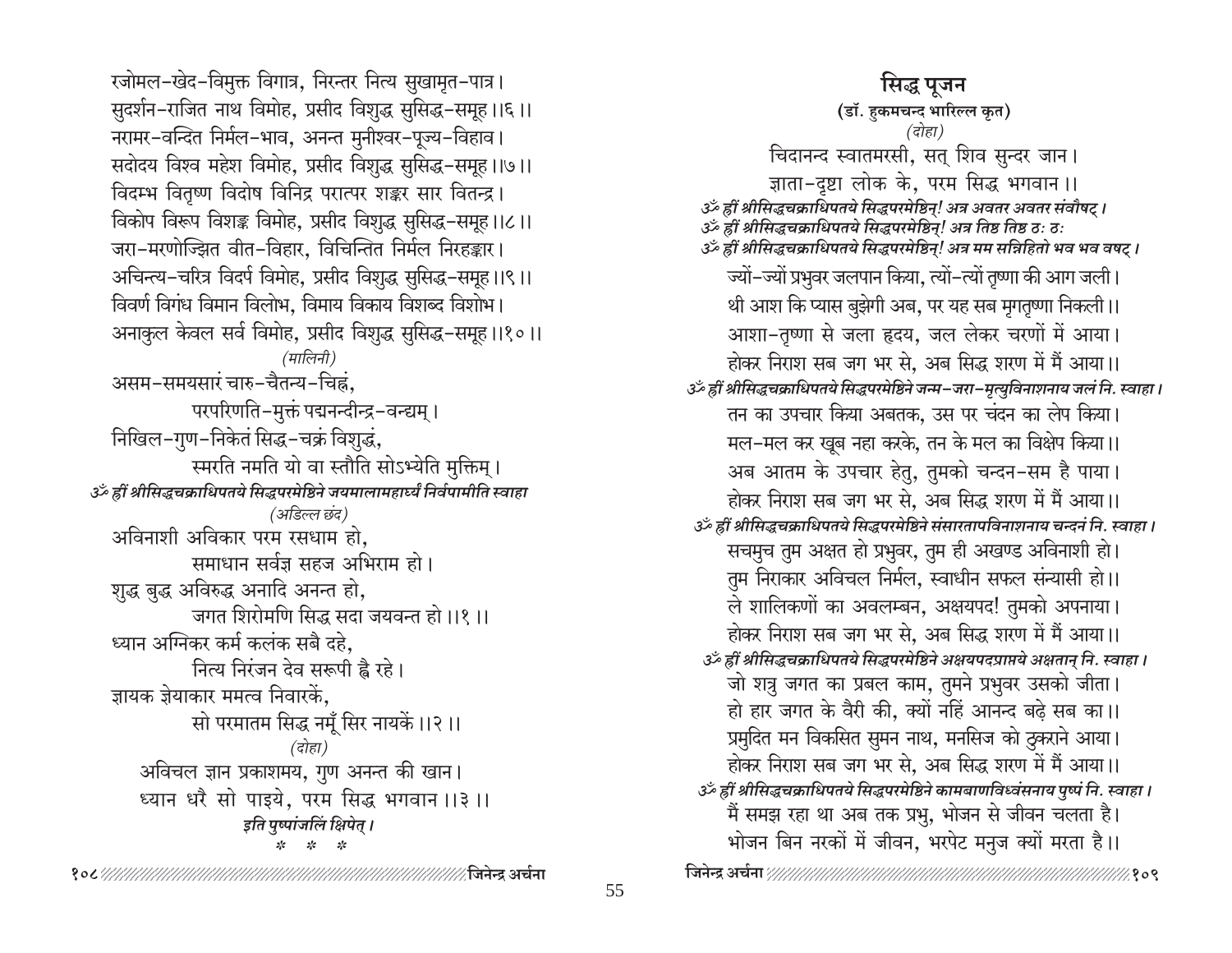### जयमाला

तुम भोजन बिन अक्षय सुखमय, यह समझ त्यागने हैं आया। होकर निराश सब जग भर से. अब सिद्ध शरण में मैं आया।। उँ ह्रीं श्रीसिद्धचक्राधिपतये सिद्धपरमेष्ठिने क्षुधारोगविनाशनाय नैवेद्यं नि. स्वाहा। आलोक ज्ञान का कारण है, इन्द्रिय से ज्ञान उपजता है। यह मान रहा था पर क्यों कर, जड-चेतन-सर्जन करता है।। मेरा स्वभाव है ज्ञानमयी, यह भेद-ज्ञान पा हरषाया। होकर निराश सब जग भर से, अब सिद्ध शरण में मैं आया।। उँ ह्रीं श्रीसिद्धचक्राधिपतये सिद्धपरमेष्ठिने मोहान्धकारविनाशनाय दीपं नि. स्वाहा। मेरा स्वभाव चेतनमय है, इसमें जड़ की कुछ गंध नहीं। मैं हूँ अखण्ड चित्पिण्ड चण्ड, पर से कुछ भी सम्बन्ध नहीं।। यह धूप नहीं, जड़-कर्मों की रज आज उड़ाने मैं आया। होकर निराश सब जग भर से, अब सिद्ध शरण में मैं आया।। उँ ह्रीं श्रीसिद्धचक्राधिपतये सिद्धपरमेष्ठिने अष्टकर्मदहनाय धूपं नि. स्वाहा । शुभ–कर्मों का फल विषय–भोग, भोगों में मानस रमा रहा। नित नई लालसायें जागीं, तन्मय हो उनमें समा रहा।। रागादि विभाव किये जितने, आकुलता उनका फल पाया। होकर निराश सब जगभर से, अब सिद्ध-शरण में मैं आया।। उँ ह्रीं श्रीसिद्धचक्राधिपतये सिद्धपरमेष्ठिने मोक्षफलप्राप्तये फलं नि. स्वाहा । जल पिया और चन्दन चरचा, मालायें सुरभित सुमनों की। पहनीं, तन्दुल सेये व्यंजन, दीपावलियाँ की रत्नों की।। सुरभी धूपायन की फैली, शुभ-कर्मों का सब फल पाया। आकुलता फिर भी बनी रही, क्या कारण जान नहीं पाया।। जब दृष्टि पड़ी प्रभुजी तुम पर, मुझको स्वभाव का भान हुआ। सुख नहीं विषय-भोगों में है, तुम को लख यह सद्ज्ञान हुआ।। जल से फल तक का वैभव यह, मैं आज त्यागने हूँ आया। होकर निराश सब जग भर से, अब सिद्ध शरण में मैं आया।। उँ ह्रीं श्रीसिद्धचक्राधिपतये सिद्धपरमेष्ठिने अनर्घ्यपदप्राप्तये अर्घ्यं नि. स्वाहा ।

#### (दोहा)

आलोकित हो लोक में, प्रभु परमात्मप्रकाश। आनन्दामृत पानकर, मिटे सभी की प्यास ।। (पद्धरि)

जय ज्ञान मात्र ज्ञायक स्वरूप, तुम हो अनन्त चैतन्य रूप। तुम हो अखण्ड आनन्द पिण्ड, मोहारि दलन को तुम प्रचण्ड।। रागादि विकारी भाव जार, तुम हुए निरामय निर्विकार। निर्द्वन्द्व निराकुल निराधार, निर्मम निर्मल हो निराकार।। नित करत रहत आनन्द रास, स्वाभाविक परिणति में विलास। प्रभु शिव–रमणी के हृदय हार, नित करत रहत निज में विहार।। प्रभु भवदधि यह गहरो अपार, बहते जाते सब निराधार। निज परिणति का सत्यार्थभान, शिवपद दाता जो तत्त्वज्ञान।। पाया नहिं मैं उसको पिछान, उलटा ही मैंने लिया मान। चेतन को जड़मय लिया जान, तन में अपनापा लिया मान।। शुभ-अशुभ राग जो दुःखखान, उसमें माना आनन्द महान। प्रभु अशुभ-कर्म को मान हेय, माना पर शुभ को उपादेय।। जो धर्म-ध्यान आनन्द रूप, उसको जाना मैं दुःख स्वरूप। मनवांछित चाहे नित्य भोग, उनको ही माना है मनोग।। इच्छा-निरोध की नहीं चाह, कैसे मिटता भव-विषय-दाह। आकुलतामय संसार-सुख, जो निश्चय से है महा-दुःख ।। उसकी ही निश-दिन करी आश, कैसे कटता संसार-पाश। भव–दुःख का पर को हेतु जान, पर से ही सुख को लिया मान।। मैं दान दिया अभिमान ठान, उसके फल पर नहिं दिया ध्यान। पूजा कीनी वरदान माँग, कैसे मिटता संसार स्वाँग ।। तेरा स्वरूप लख प्रभु आज, हो गये सफल सम्पूर्ण काज। मो उर प्रकट्यो प्रभु भेद-ज्ञान, मैंने तुम को लीना पिछान।।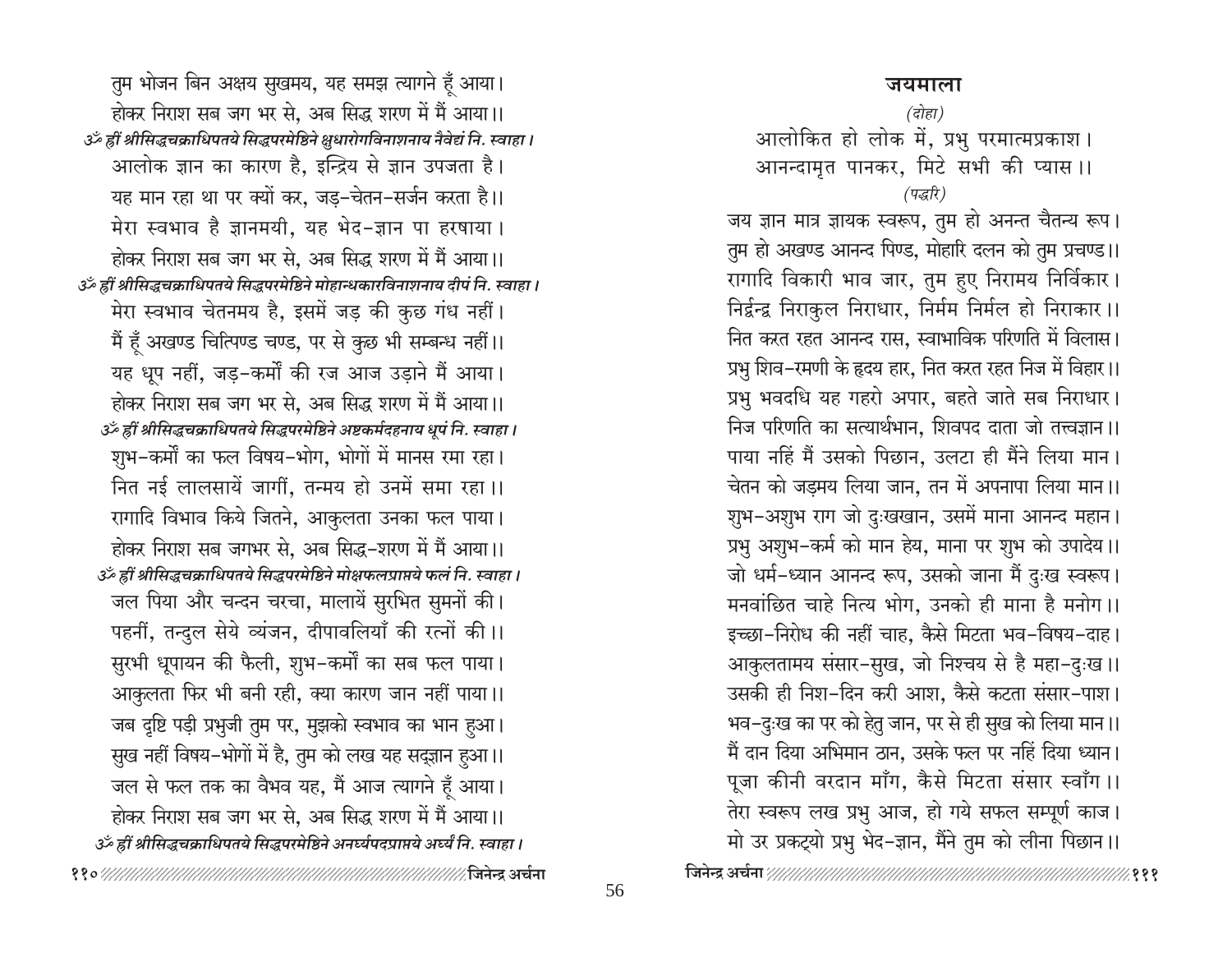तुम पर के कर्त्ता नहीं नाथ, ज्ञाता हो सब के एक साथ। तुम भक्तों को कुछ नहीं देत, अपने समान बस बना लेत।। यह मैंने तेरी सुनी आन, जो लेवे तुम को बस पिछान। वह पाता है कैवल्यज्ञान, होता परिपूर्ण कला-निधान ।। विपदामय परपद है निकाम. निजपद ही है आनन्द-धाम। मेरे मन में बस यही चाह, निजपद को पाऊँ हे जिनाह।। उॅं ह्रीं श्रीसिद्धचक्राधिपतये सिद्धपरमेष्ठिने अनर्घ्यपदप्राप्तये महार्घ्यं नि. स्वाहा । (दोहा) पर का कुछ नहिं चाहता, चाहँ अपना भाव। निज-स्वभाव में थिर रहूँ, मेटो सकल विभाव ।। (पुष्पाञ्जलिं क्षिपेत् )

अशरीरी सिद्ध भगवान (तर्ज) - (करुणा सागर भगवान, भव पार लगा देना) अशरीरी-सिद्ध भगवान, आदर्श तुम्हीं मेरे। अविरुद्ध शुद्ध चिद्घन, उत्कर्ष तुम्हीं मेरे।।टेक ।। सम्यक्त्व सुदर्शन ज्ञान, अगुरुलघु अवगाहन। सूक्ष्मत्व वीर्य गुणखान, निर्बाधित सुखवेदन ।। हे गुण अनन्त के धाम, वन्दन अगणित मेरे।।१।। रागादि रहित निर्मल, जन्मादि रहित अविकल। कुल गोत्र रहित निष्कुल, मायादि रहित निश्छल।। रहते निज में निश्चल, निष्कर्म साध्य मेरे।।२।। रागादि रहित उपयोग, ज्ञायक प्रतिभासी हो। स्वाश्रित शाश्वत–सुख भोग, शुद्धात्म–विलासी हो।। हे स्वयं सिद्ध भगवान, तुम साध्य बनो मेरे ।।३ ।। भविजन तुम–सम निज–रूप, ध्याकर तुम–सम होते। चैतन्य पिण्ड शिव–भूप, होकर सब दुख खोते।। चैतन्यराज सुखखान, दुख दूर करो मेरे।।४।।

∕ जिनेन्द्र अर्चना

# सिद्ध पूजन (श्री युगलजी कृत) (दोहा) (हरिगीतिका) निज वज्र पौरुष से प्रभो! अन्तर-कलुष सब हर लिये। प्रांजल<sup>१</sup> प्रदेश-प्रदेश में, पीयूष निर्झर झर गये।। सर्वोच्च हो अत एव बसते, लोक के उस शिखर रे! तुम को हृदय में स्थाप, मणि-मुक्ता चरण को चूमते ।। उँ ह्रीं श्रीसिद्धचक्राधिपतये सिद्धपरमेष्ठिन्! अत्र अवतर अवतर संवौषट् । ॐ ह्रीं श्रीसिद्धचक्राधिपतये सिद्धपरमेष्ठिन्! अत्र तिष्ठ तिष्ठ ठः ठः उर्व्हीं श्रीसिद्धचक्राधिपतये सिद्धपरमेष्ठिन्! अत्र मम सन्निहितो भव भव वषट् । (वीरछन्द) शुद्धातम-सा परिशुद्ध प्रभो! यह निर्मल नीर चरण लाया। मैं पीड़ित निर्मम ममता से, अब इसका अंतिम दिन आया।। तुम तो प्रभु अंतर्लीन हुए, तोड़े कृत्रिम सम्बन्ध सभी। मेरे जीवन-धन तुमको पा, मेरी पहली अनुभूति जगी।। ر.....अब्द्विं श्रीसिद्धचक्राधिपतये सिद्धपरमेष्ठिने जन्मजरामृत्युविनाशनाय जलम्..... मेरे चैतन्य-सदन में प्रभु! धू-धू क्रोधानल जलता है। अज्ञान–अमा<sup>२</sup> के अंचल में, जो छिपकर पल–पल पलता है।। प्रभु! जहाँ क्रोध का स्पर्श नहीं, तुम बसो मलय की महकों में। मैं इसीलिए मलयज लाया, क्रोधासुर भागे पलकों में।। گُر ह्रीं श्रीसिद्धचक्राधिपतये सिद्धपरमेष्ठिने संसारतापविनाशनाय चन्दनम्... अधिपति प्रभु! धवल भवन<sup>३</sup> केहो, और धवल तुम्हारा अन्तस्तल । अंतर के क्षत सब विक्षत कर, उभरा स्वर्णिम सौंदर्य विमल।। मैं महामान से क्षत-विक्षत, हूँ खंड-खंड लोकांत-विभो। मेरे मिट्टी के जीवन में, प्रभु! अक्षत की गरिमा भर दो।। १. शुद्ध १. अमावस्या ३. सिद्धशिला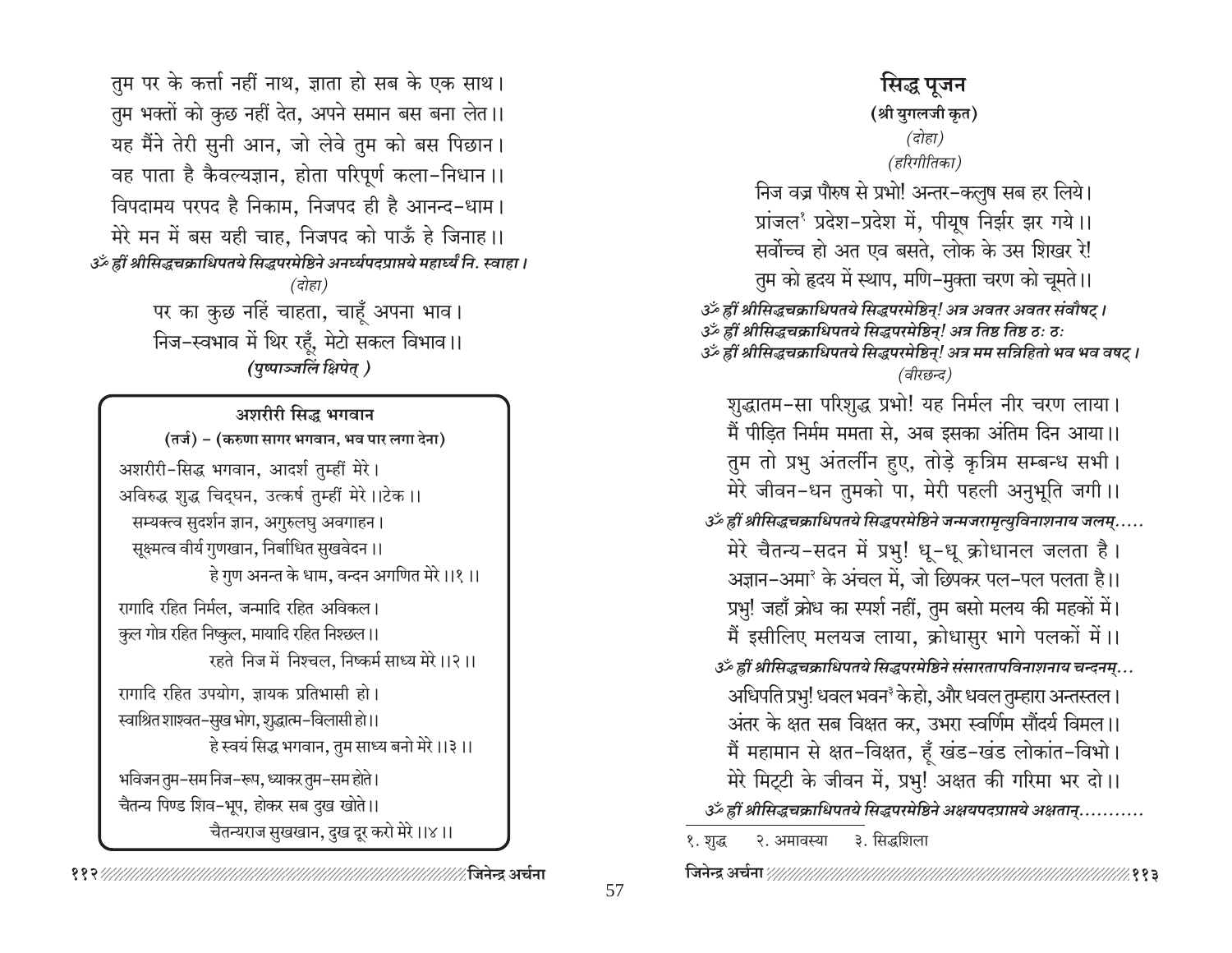चैतन्य-सुरभि की पुष्पवाटिका, में विहार नित करते हो। माया की छाया रंच नहीं, हर बिन्दु सुधा की पीते हो।। निष्काम प्रवाहित हर हिलोर, क्या काम काम की ज्वाला से। प्रत्येक प्रदेश प्रमत्त हुआ, पाताल-मधु मधुशाला $^{\circ}$  से। ैं हीं श्रीसिद्धचक्राधिपतये सिद्धपरमेष्ठिने कामबाणविध्वंसनाय पुष्पम्............................... यह क्षुधा देह का धर्म प्रभो! इसकी पहिचान कभी न हुई। हर पल तन में ही तन्मयता, क्षुत्–तृष्णा अविरल पीन<sup>२</sup> हुई।। आक्रमण क्षुधा का सह्य नहीं, अतएव लिये हैं व्यंजन ये। सत्वर<sup>3</sup> तृष्णा को तोड़ प्रभो! लो, हम आनंद-भवन पहँचे।। ैं हीं श्रीसिद्धचक्राधिपतये सिद्धपरमेष्ठिने क्षुधारोगविनाशनाय नैवेद्यम्....... विज्ञान नगर के वैज्ञानिक, तेरी प्रयोगशाला विस्मय। कैवल्य-कला में उमड़ पड़ा, सम्पूर्ण विश्व का ही वैभव॥ पर तुम तो उससे अति विरक्त, नित निरखा करते निज निधियाँ। अतएव प्रतीक प्रदीप लिये. मैं मना रहा दीपावलियाँ $^{\circ}$ ।। گُر ह्रीं श्रीसिद्धचक्राधिपतये सिद्धपरमेष्ठिने मोहान्धकारविनाशनाय दीपम्........ तेरा प्रासाद महकता प्रभु! अति दिव्य दशांगी" धूपों से। अतएव निकट नहिं आ पाते, कर्मों के कीट-पतंग अरे।। यह धूप सुरभि-निर्झरणी, मेरा पर्यावरण<sup>६</sup> विशुद्ध हुआ। छक गया योग-निद्रा° में प्रभु! सर्वांग अमी<sup>6</sup> है बरस रहा।। ैं हीं श्रीसिद्धचक्राधिपतये सिद्धपरमेष्ठिने अष्टकर्मदहनाय धूपम्........... निज लीन परम स्वाधीन बसो, प्रभु! तुम सुरम्य शिव-नगरी में। प्रति पल बरसात गगन<sup>९</sup> से हो, रसपान करो शिव–गगरी में।। ये सुरतरुओं के फल साक्षी, यह भव–संतति का अंतिम क्षण। प्रभु! मेरे मंडप में आओ, है आज मुक्ति का उद्घाटन।। ैं हीं श्रीसिद्धचक्राधिपतये सिद्धपरमेष्ठिने मोक्षफलप्राप्तये फलम् .............. तेरे विकीर्णं<sup>8</sup> गुण सारे प्रभु! मुक्ता-मोदक से सघन हुए। अतएव रसास्वादन करते, रे! घनीभूति अनुभूति लिये।।

१. अनुभूति २. सुन्दर रचना ३. शरीर ४. तूफान ५. ज्ञप्ति परिवर्तन ६. आत्मप्रदेशों का कम्पन ७. आठ गुण ८. रात ९. उत्कृष्ट भक्ति परिणाम १०. निज शुद्धात्म-संवेदन।

हे नाथ! मुझे भी अब प्रतिक्षण, निज अंतर-वैभव की मस्ती। है आज अर्घ्य की सार्थकता, तेरी अस्ति मेरी बस्ती।। उँ हीं श्रीसिद्धचक्राधिपतये सिद्धपरमेष्ठिने अनर्घ्यपदप्राप्तये अर्घ्यं नि. स्वाहा ।

### जयमाला

## (दोहा)

चिन्मय हो, चिद्रुप प्रभु! ज्ञाता मात्र चिदेश।

शोध-प्रबंध चिदात्म के, स्रष्टा तुम ही एक।। जगाया तुमने कितनी बार! हुआ नहिं चिर-निद्रा का अन्त। मदिर<sup>8</sup> सम्मोहन ममता का, अरे! बेचेत पड़ा मैं सन्त ।। घोर तम छाया चारों ओर, नहीं निज सत्ता की पहिचान। निखिल जड़ता दिखती सप्राण, चेतना अपने से अनजान।। ज्ञान की प्रति पल उठे तरंग. झाँकता उसमें आतमराम। अरे! आबाल सभी गोपाल, सुलभ सबको चिन्मय अभिराम।। किन्तु पर सत्ता में प्रतिबद्ध, कीर-मर्कट-सी<sup>श</sup> गहल अनन्त। अरे! पाकर खोया भगवान, न देखा मैंने कभी बसंत ।। नहीं देखा निज शाश्वत देव, रही क्षणिका पर्यय की प्रीति। क्षम्य कैसे हों ये अपराध? प्रकृति की यही सनातन रीति।। अतः जड़-कर्मों की जंजीर, पड़ी मेरे सर्वात्म प्रदेश। और फिर नरक-निगोदों बीच, हुए सब निर्णय हे सर्वेश।। घटा घन विपदा की बरसी, कि टूटी शंपा मेरे शीश। नरक में पारद-सा तन टूक, निगोदों मध्य अनंती मीच।। करें क्या स्वर्ग सुखों की बात, वहाँ की कैसी अद्भुत टेव! अंत में बिलखे छह-छह मास, कहें हम कैसे उसको देव! दशा चारों गति की दयनीय, दया का किन्तु न यहाँ विधान। शरण जो अपराधी को दे, अरे! अपराधी वह भगवान।। ''अरे! मिट्टी की काया बीच, महकता चिन्मय भिन्न अतीव। शुभाशुभ की जड़ता को दूर, पराया ज्ञान वहाँ परकीय।।

१. आत्मा के शुद्धि-विधान की शोध २. मादक ३. तोता और बंदर जैसी ४. बिजली ५. मृत्यु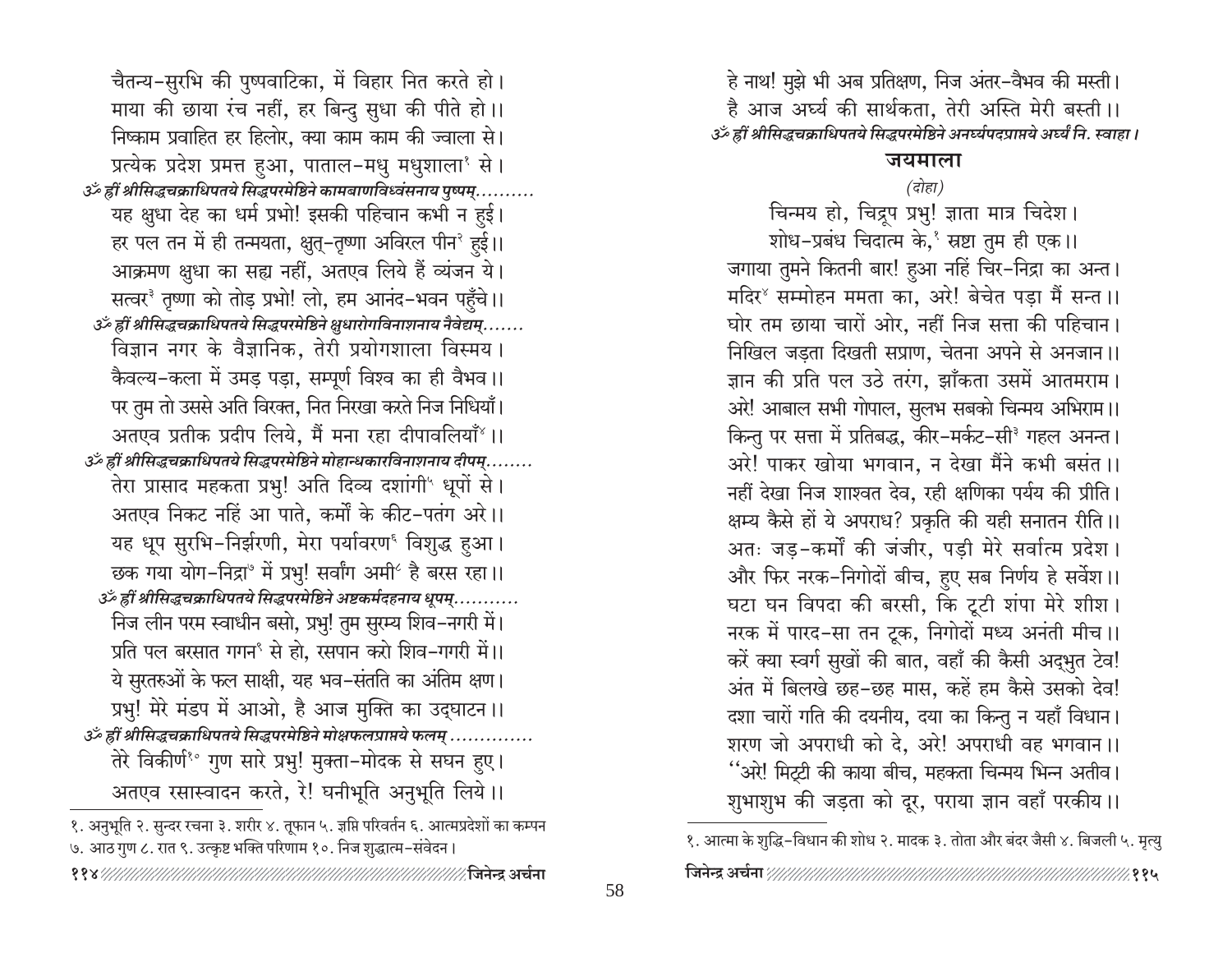अहो 'चितु' परम अकर्त्तानाथ, अरे! वह निष्क्रिय तत्त्व विशेष। अपरिमित अक्षय वैभव-कोष", सभी ज्ञानी का यह परिवेश'।। बताये मर्म अरे! यह कौन, तुम्हारे बिन वैदेही नाथ? विधाता शिव-पथ के तुम एक, पड़ा मैं तस्कर दल के हाथ।। किया तुमने जीवन का शिल्प<sup>2</sup>, खिरे सब मोहकर्म और गात<sup>3</sup>। तुम्हारा पौरुष झंझावात<sup>8</sup>, झड़ गये पीले-पीले पात ।। नहीं प्रज्ञा-आवर्त्तन<sup>५</sup> शेष, हुए सब आवागमन अशेष। अरे प्रभु! चिर-समाधि में लीन, एक में बसते आप अनेक।। तुम्हारा चित्-प्रकाश कैवल्य, कहें तुम ज्ञायक लोकालोक। अहो! बस ज्ञान जहाँ हो लीन, वही है ज्ञेय, वही है भोग।। योग-चांचल्य<sup>६</sup> हुआ अवरुद्ध, सकल चैतन्य निकल निष्कंप। अरे! ओ योगरहित योगीश! रहो यों काल अनंतानंत ।। जीव कारण-परमात्म त्रिकाल, वही है अंतस्तत्त्व अखंड। तुम्हें प्रभु! रहा वही अवलंब, कार्य परमात्म हुए निर्बन्ध।। अहो! निखरा कांचन चैतन्य, खिले सब आठों कमल® पुनीत। अतीन्द्रिय सौख्य चिरंतन भोग, करो तुम धवलमहल के बीच।। उछलता मेरा पौरुष आज, त्वरित टूटेंगे बंधन नाथ! अरे! तेरी सुख-शय्या बीच, होगा मेरा प्रथम प्रभात ।। प्रभो! बीती विभावरी<sup>2</sup> आज, हुआ अरुणोदय शीतल छाँव। झूमते शांति-लता के कुंज, चलें प्रभु! अब अपने उस गाँव।। उँ ह्रीं श्री सिद्धचक्राधिपतये सिद्धपरमेष्ठिने अनर्घ्यपदप्राप्तये महार्घ्यं निर्वपामीति स्वाहा ।  $\overline{G}$ होहा)

चिर-विलास चिदुब्रह्म में, चिर-निमम्न भगवंत। द्रव्य°-भाव<sup>१</sup>° स्तुति से प्रभो!, वंदन तुम्हें अनंत ।। (पष्पाञ्जलिं क्षिपेत)

१. शुद्ध अन्तस्तत्त्व का आनंदभवन २. पुष्ट ३. अविलम्ब ४. महोत्सव ५. दशधर्मों ६. अंतरंग प्रदूषण ७. आनन्द-समाधि ८. अमृत ९. शून्य चैतन्य १० बिखरे हुए

विदेह क्षेत्र स्थित विद्यमान बीस तीर्थंकर पुजन (पं. द्यानतरायजी कृत) (दोहा) द्वीप अढ़ाई मेरु पन, अरु तीर्थंकर बीस। तिन सबकी पूजा करूँ, मन–वच–तन धरि सीस।। उँ ह्रीं श्री विद्यमानविंशतितीर्थंकराः! अत्र अवतरत अवतरत, संवौषट्। हीं श्री विद्यमान विंशति तीर्थंकरा:! अत्र तिष्ठत तिष्ठत ठ:ठ:। ﴿ आँ ह्रीं श्री विद्यमान विंशति तीर्थंकराः । अत्र मम सन्निहितो भवत भवत वषट् । इन्द्र-फणीन्द्र-नरेन्द्र-वंद्य पद निर्मल धारी। शोभनीक संसार सार गुण हैं अविकारी ।। क्षीरोदधि-सम नीर सों (हो) पूजों तृषा निवार। सीमंधर जिन आदि दे बीस विदेह मँझार ।। श्री जिनराज हो भव-तारण-तरण जिहाज ।। ॐ ह्रीं श्री सीमंधर-युगमंधर-बाह-सुबाह-संजातक-स्वयंप्रभ-ऋषभानन-अनन्तवीर्य्य-सूरप्रभ-विशालकीर्ति-वज्रधर-चन्द्रानन-भद्रबाहु-भुजंगम-ईश्वर-नेमिप्रभ-वीरसेन-महाभद्र-देवयशोऽजितवीर्येति विद्यमानविंशतितीर्थंकरेभ्यो जन्म-जरा-मृत्युविनाशनाय जलं निर्वपामीति स्वाहा। तीन लोक के जीव पाप-आताप सताये। तिनकों साता दाता शीतल वचन सुहाये।। बावन चंदन सों जजूँ (हो) भ्रमन-तपत निरवार।। सीमं.।। उॅं ह्रीं श्री विद्यमानविंशतितीर्थंकरेभ्यो भवातापविनाशनाय चन्दनं नि. स्वाहा । यह संसार अपार महासागर जिनस्वामी। तातैं तारे बड़ी भक्ति-नौका जगनामी ।। तंदुल अमल सुगंध सों (हों) पूजों तुम गुणसार।। सीमं.।। उँ हीं श्री विद्यमानविंशतितीर्थंकरेभ्यः अक्षयपदप्राप्तये अक्षतान् नि. स्वाहा । भविक–सरोज–विकाश निंद्य–तम हर रवि–से हो। जति-श्रावक आचार कथन को तुमही बड़े हो।। फूल सुवास अनेक सों (हो) पूजों मदन–प्रहार।। सीमं.।। उँ ह्रीं श्री विद्यमानविंशतितीर्थंकरेभ्यो कामबाणविध्वंसनाय पुष्पं नि. स्वाहा। काम-नाग विषधाम नाश को गरुड कहे हो। छुधा महा दव–ज्वाल तास को मेघ लहे हो।।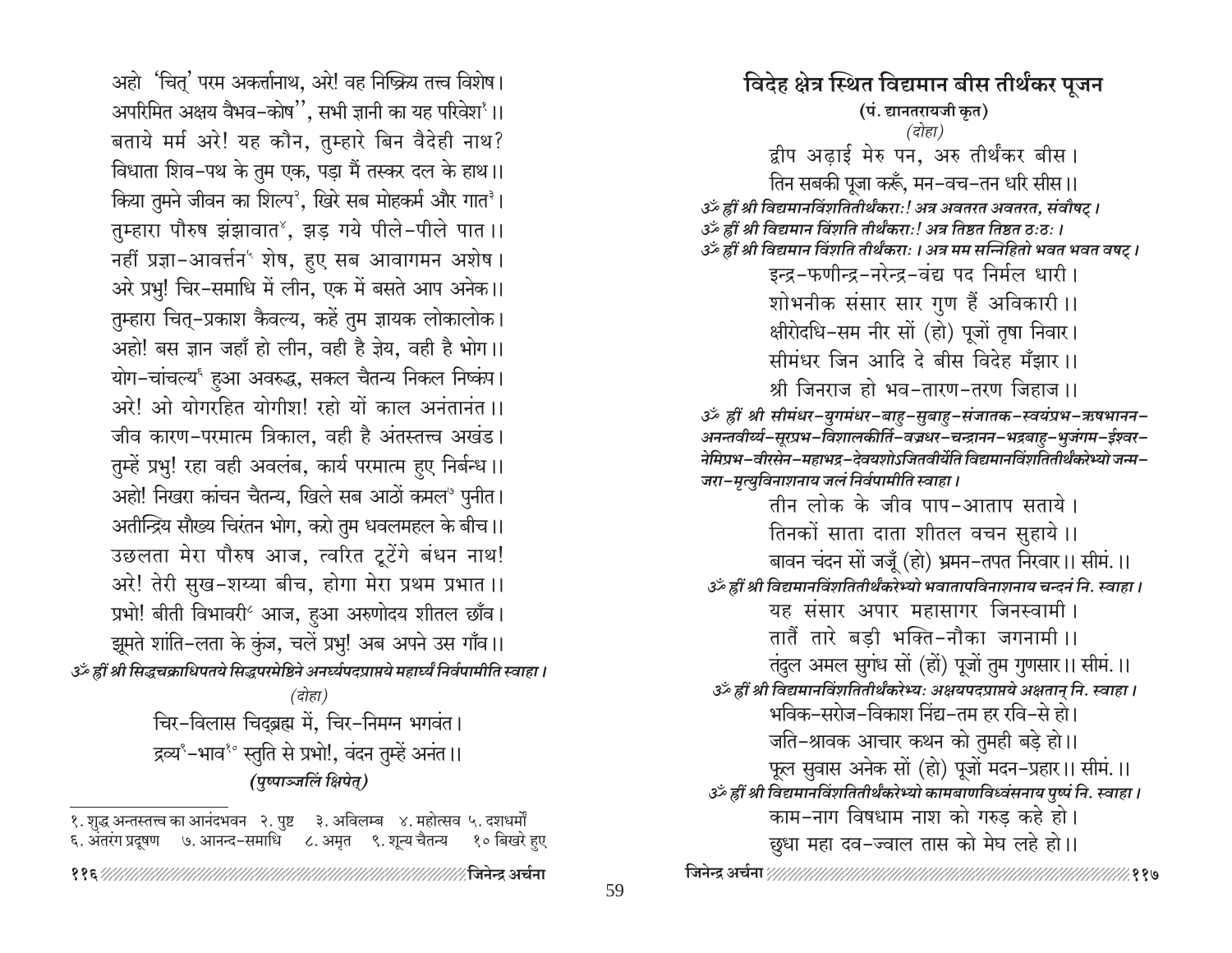नेवज बहुघृत मिष्ट सों (हों) पूजों भूखविडार।। सीमंधर जिन आदि दे बीस विदेह मँझार। श्रीजिनराज हो भव-तारण-तरण जिहाज ।। उँ ह्रीं श्री विद्यमानविंशतितीर्थंकरेभ्यः क्षुधारोगविनाशनाय नैवेद्यं नि. स्वाहा। उद्यम होन न देत सर्व जगमांहि भर्यो है। मोह-महातम घोर नाश परकाश कर्यो है।। पूजों दीप प्रकाश सों (हो) ज्ञान–ज्योति करतार।। सीमं.।। उँ ह्रीं श्री विद्यमानविंशतितीर्थंकरेभ्यो मोहान्धकारविनाशनाय दीपं नि. स्वाहा। कर्म आठ सब काठ भार विस्तार निहारा। ध्यान अगनि कर प्रकट सर्व कीनो निरवारा।। धूप अनूपम खेवतें (हो) दुःख जलैं निरधार।। सीमं.।। उँ ह्रीं श्री विद्यमानविंशतितीर्थंकरेभ्योऽष्टकर्मविध्वंसनाय धूपं नि. स्वाहा । मिथ्यावादी दुष्ट लोभऽहंकार भरे हैं। सबको छिन में जीत जैन के मेरु खड़े हैं।। फल अति उत्तम सों जजों (हों) वांछित फल-दातार।। सीमं.।। उँ ह्रीं श्री विद्यमानविंशतितीर्थंकरेभ्यो मोक्षफलप्राप्तये फलं निर्वपामीति स्वाहा । जल-फल आठों दर्व अरघ कर प्रीति धरी है। गणधर-इन्द्रनि हू तैं थुति पूरी न करी है।। 'द्यानत' सेवक जानके (हो) जग तैं लेहु निकार।। सीमं.।। उर्व्हीं श्री विद्यमानविंशतितीर्थंकरेभ्योअनर्घ्यपदप्राप्तये अर्घ्यं नि. स्वाहा ।

#### जयमाला

(सोरठा) ज्ञान-सुधाकर चन्द, भविक–खेत हित मेघ हो। भ्रम-तम भान अमन्द, तीर्थंकर बीसों नमों।। (चौपाई) सीमंधर सीमंधर स्वामी, जुगमन्धर जुगमन्धर नामी। बाह बाह जिन जग-जन तारे, करम सुबाह बाहबल दारे।।

जात सुजात केवलज्ञानं, स्वयंप्रभू प्रभु स्वयं प्रधानं। ऋषभानन ऋषि भानन दोषं. अनंतवीरज वीरज कोषं ।। सौरीप्रभ सौरीगुणमालं, सुगुण विशाल विशाल दयालं। वज्रधार भवगिरि वज्जर हैं, चन्द्रानन चन्द्रानन वर हैं।। भद्रबाहु भद्रनि के करता, श्रीभुजंग भुजंगम हरता। ईश्वर सबके ईश्वर छाजैं, नेमिप्रभु जस नेमि विराजैं।। वीरसेन वीरं जग जानैं, महाभद्र महाभद्र बखानै।। नमों जसोधर जसधरकारी, नमों अजित वीरज बलधारी।। धनुष पाँचसै काय विराजै, आयु कोटि पूर्व सब छाजै। समवशरण शोभित जिनराजा, भवजल–तारन–तरन जिहाजा।। सम्यक् रत्नत्रय-निधि दानी, लोकालोक-प्रकाशक ज्ञानी। शत–इन्द्रनि करि वंदित सोहैं, सुन–नर–पशु सबके मन मोहैं।। उँ ह्रीं श्रीविद्यमानविंशतितीर्थंकरेभ्यो अनर्घ्यपदप्राप्तये महार्घ्यं निर्वपामीति स्वाहा । (दोहा) तुमको पूजें वंदना, करैं धन्य नर सोय। 'द्यानत' सरधा मन धरैं, सो भी धर्मी होय।।

पुष्पांजलिं क्षिपेत् ।

मैं महा-पुण्य उदय से जिन-धर्म पा गया।।टेक।। चार घाति कर्म नाशे, ऐसे अरहंत हैं। अनन्त चतुष्टय धारी, श्री भगवन्त हैं।। मैं अरहत देव की शरण आ गया।।मैं.।। अष्ट कर्म नाश किये, ऐसे सिद्ध-देव हैं। अष्ट गुण प्रकट जिनके, हुए स्वयमेव हैं।। मैं ऐसे सिद्ध देव की शरण आ गया।।मैं.।। वस्तु का स्वरूप बताये, वीतराग-वाणी है। तीन लोक के जीव हेतु, महाकल्याणी है।। मैं जिनवाणी माँ की शरण आ गया।।मैं.।। परिग्रह रहित, दिगम्बर मुनिराज हैं। ज्ञान-ध्यान सिवा नहीं, दूजा कोई काज है।। मैं श्री मुनिराज की शरण आ गया।।मैं.।।

⁄∕.११९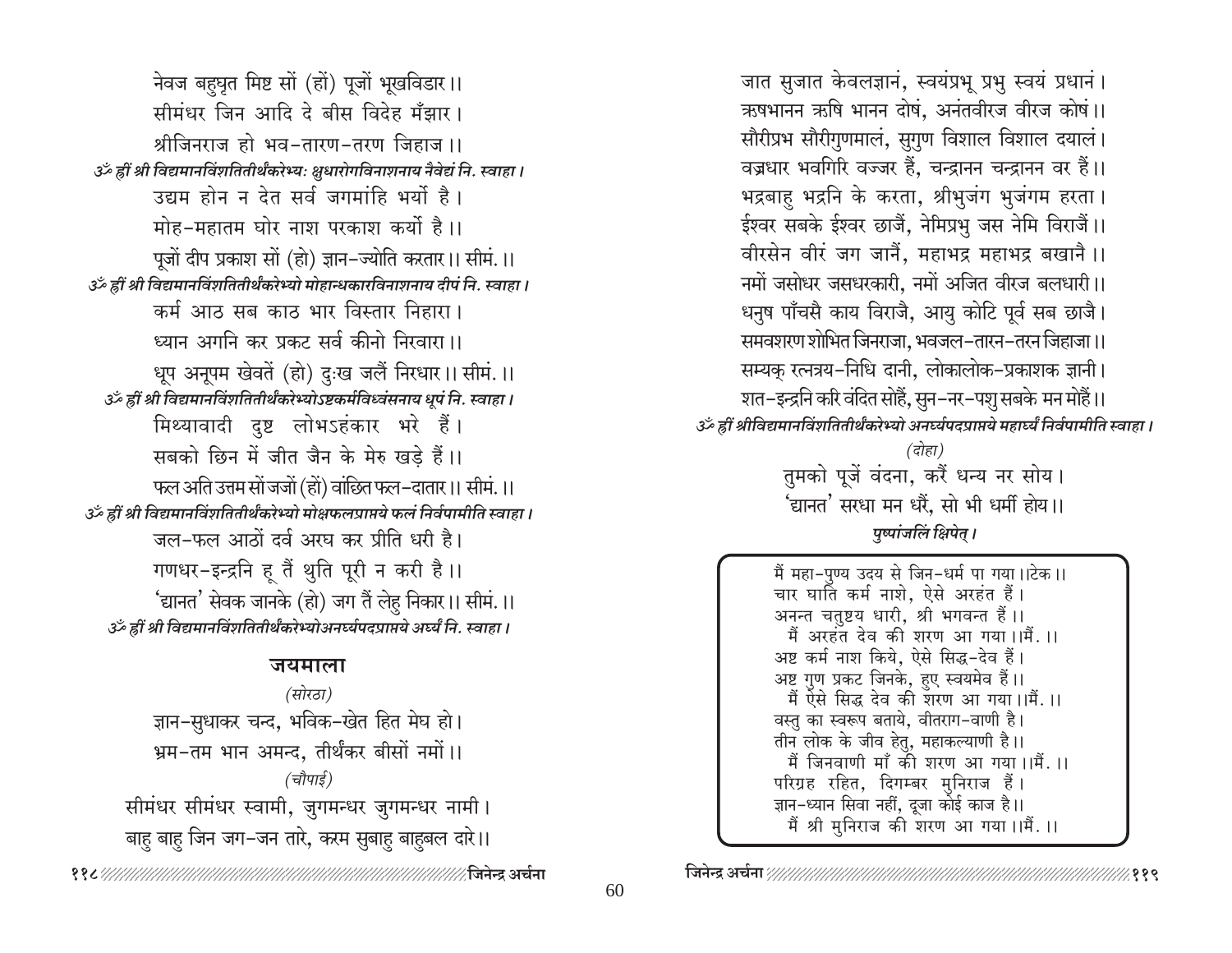श्री वर्तमान चौबीसी पुजन (कविवर वृन्दावनदास कृत) वृषभ अजित सम्भव अभिनन्दन, सुमति पदम सुपार्श्व जिनराय। चन्द पुहुप शीतल श्रेयांस जिन, वासुपूज्य पूजित सुरराय।। विमल अनन्त धर्म जस-उज्जवल, शांति कुंशु अर मल्लि मनाय। मुनिसुव्रत नमि नेमि पार्श्व प्रभु, वर्द्धमान पद पुष्प चढ़ाय।। उँ ह्रीं श्री वृषभादिमहावीरांतचतुर्विंशतिजिनसमूह! अत्र अवतर अवतर संवौषट् । आहीं श्री वृषभादिमहावीरांतचतुर्विंशतिजिनसमूह! अत्र तिष्ठ तिष्ठ ठःठः । उँ ह्रीं श्री वृषभादिमहावीरांतचतुर्विंशतिजिनसमूह! अत्र मम सन्निहितो भव भव वषट् । मुनि-मन-सम उज्ज्वल नीर, प्रासुक गन्ध भरा। भरि कनक-कटोरी धीर, दीनी धार धरा।। चौबीसों श्री जिनचन्द, आनन्द-कन्द सही। पद जजत हरत भव-फन्द, पावत मोक्ष-मही।। उँ ह्रीं श्री वृषभादिमहावीरान्तेभ्यो जन्म-जरा-मृत्युविनाशनाय जलं नि. स्वाहा । गोशीर कपूर मिलाय, केशर-रंग भरी। जिन-चरनन देत चढाय, भव-आताप हरी।।चौबीसों.।। उँ ह्रीं श्री वृषभादिवीरान्तेभ्यः संसारतापविनाशनाय चन्दनं निर्वपामीति स्वाहा। तन्दुल सित सोम-समान सुन्दर अनियारे। मुक्ता फल की उनमान पुञ्ज धरों प्यारे ।।चौबीसों. ।। उँ ह्रीं श्री वृषभादिमहावीरान्तेभ्यो अक्षयपदप्राप्तये अक्षतान् निर्वपामीति स्वाहा । वर-कंज कदम्ब कुरण्ड, सुमन सुगन्ध भरे। जिन-अग्र धरों गुन-मण्ड, काम-कलंक हरे।।चौबीसों।। उँ ह्रीं श्री वृषभादिमहावीरान्तेभ्यः कामबाणविध्वंसनाय पुष्पं निर्वपामीति स्वाहा । मन-मोदन मोदक आदि, सुन्दर सद्य बने। रस-पूरित प्रासुक स्वाद, जजत क्षुधादि हने।।चौबीसों.।। उँ ह्रीं श्री वृषभादिमहावीरान्तेभ्यः क्षुधारोगविनाशनाय नैवेद्यं निर्वपामीति स्वाहा । 

तम-खण्डन दीप जगाय, धारों तुम आगै। सब तिमिर मोहक्षय जाय, ज्ञान-कला जागै।। चौबीसों श्री जिनचन्द, आनन्द-कन्द सही। पद जजत हरत भव-फन्द. पावत मोक्ष-मही।। उॅं ह्रीं श्री वृषभादिमहावीरान्तेभ्यो मोहान्धकारविनाशनाय दीपं निर्वपामीति स्वाहा। दशगन्ध हुताशन माहिं, हे प्रभु! खेवत हों। मिस–धूम करम जर जाहिं, तुम पद सेवत हों।।चौबीसों.।। उँ ह्रीं श्री वृषभादिमहावीरान्तेभ्यो अष्टकर्मदहनाय धूपं निर्वपामीति स्वाहा। शुचि पक्व सुरस फल सार, सब ऋतु के ल्यायो। देखत द्रग-मनको प्यार, पूजत सुख पायो।।चौबीसों.।। ر الله हीं श्री वृषभादिमहावीरान्तेभ्यो मोक्षफलप्राप्तये फलं निर्वपामीति स्वाहा । जल फल आठों शुचिसार, ताको अर्घ्य करों। तुमको अरपों भवतार, भव तरि मोक्ष वरों।।चौबीसों.।। उॅं ह्रीं श्रीवृषभादिमहावीरान्तेभ्यो अनर्घ्यपदप्राप्तये अर्घ्यं निर्वपामीति स्वाहा ।

#### जयमाला

(दोहा) श्रीमत तीरथनाथ-पद, माथ नाय हित हेत। गाऊँ गुणमाला अबै, अजर अमर पद देत ।। (त्रिभंगी) जय भव–तम भंजन, जन–मन–कंजन, रंजन दिन–मनि, स्वच्छ करा। शिव-मग-परकाशक, अरिगण-नाशक, चौबीसों जिनराज वरा।। (पद्धरि) जय ऋषभदेव रिषि–गन नमन्त, जय अजित जीत वसु–अरि तुरन्त। जय सम्भव भव-भय करत चूर, जय अभिनन्दन आनन्द-पूर।। जय सुमति सुमति-दायक दयाल, जय पद्म पद्म द्युति तनरसाल। जय जय सुपार्श्व भव–पास नाश, जय चन्द, चन्द–तनद्युति प्रकाश।। जय पुष्पदन्त द्युति–दन्त–सेत, जय शीतल शीतल–गुननिकेत। जय श्रेयनाथ नुत-सहसभुज्ज, जय वासव-पूजित वासुपुज्ज ।।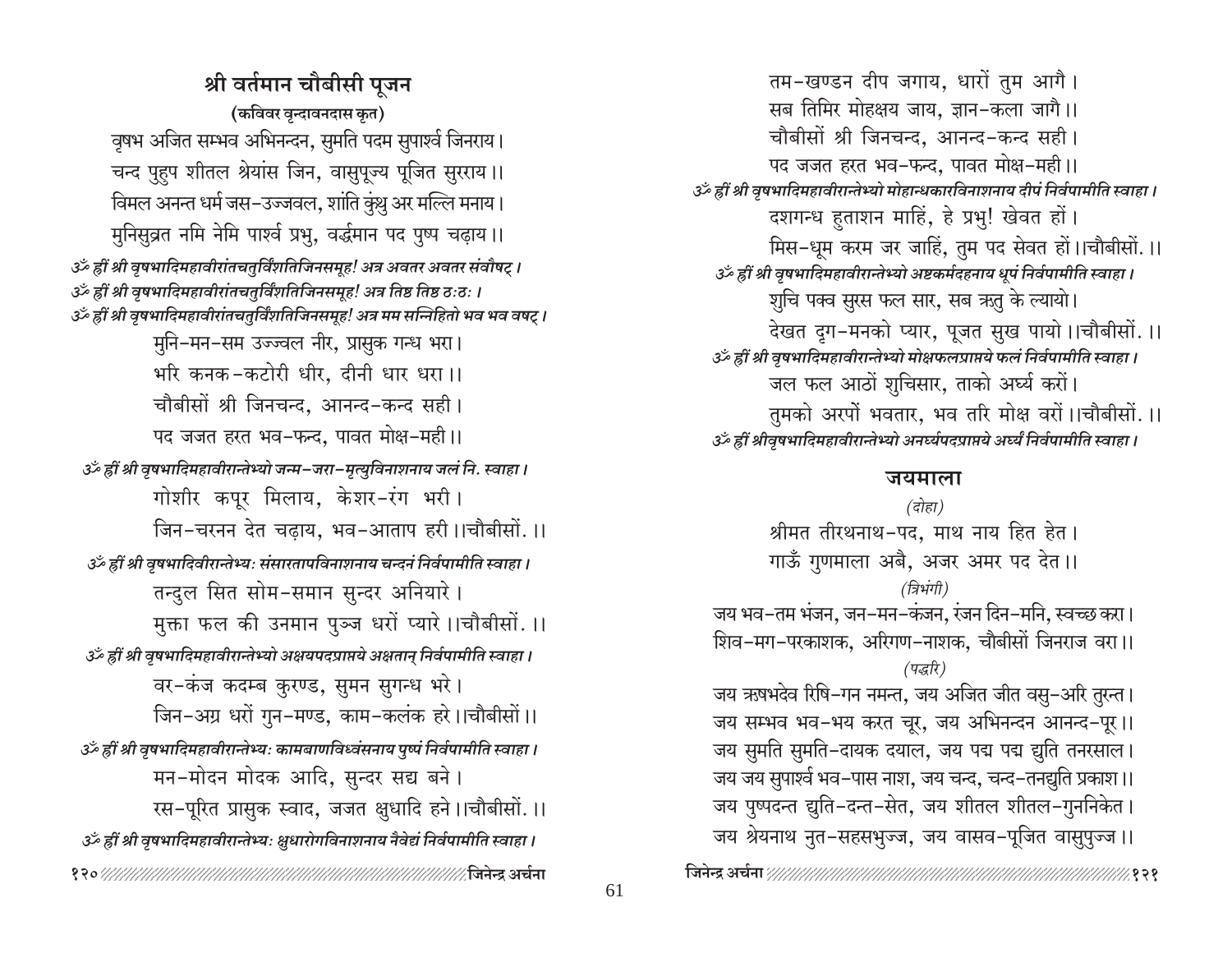जय विमल विमल-पद देनहार, जय जय अनन्त गुन-गण अपार। जय धर्म धर्म शिव-शर्म देत, जय शान्ति शान्ति पुष्टी करेत।। जय कुन्थु कुन्थुवादिक रखेय, जय अरजिन वसु-अरि छय करेय। जय मल्लि मल्ल हत मोह-मल्ल, जय मुनिसुव्रत व्रत-शल्ल-दल्ल।। जय नमि नित वासव-नुत सपेम, जय नेमिनाथ वृष-चक्र नेम। जय पारसनाथ अनाथ-नाथ, जय वर्द्धमान शिव-नगर साथ।। (त्रिभंगी) चौबीस जिनन्दा, आनन्द-कन्दा, पाप-निकन्दा, सुखकारी। तिन पद–जुग–चन्दा, उदय अमन्दा, वासव–वन्दा, हितकारी।। ةَ ﴿ अति अर्थादिमहावीरान्तचतुर्विंशतिजिनेभ्यो अनर्घ्यपदप्राप्तये अर्घ्यं निर्वपामीति स्वाहा । (सोरठा) भुक्ति-मुक्ति दातार, चौबीसों जिनराजवर। तिन–पद मन–वच–धार, जो पूजै सो शिव लहै।। (पुष्पाञ्जलिं क्षिपेत्)

## करलो जिनवर का गुणगान

करलो जिनवर का गुणगान, आई मंगल घड़ी। आई मंगल घडी, देखो मंगल घडी।।करलो।।१।। वीतराग का दर्शन पूजन भव-भव को सुखकारी। जिन प्रतिमा की प्यारी छविलख मैं जाऊँ बलिहारी ।।करलो।।२।। तीर्थंकर सर्वज्ञ हितंकर महा मोक्ष के दाता। जो भी शरण आपकी आता, तुम सम ही बन जाता।।करलो।।३।। प्रभु दर्शन से आर्त रौद्र परिणाम नाश हो जाते। धर्म ध्यान में मन लगता है, शुक्ल ध्यान भी पाते।।करलो।।४।। सम्यकदर्शन हो जाता है मिथ्यातम मिट जाता। रत्नत्रय की दिव्य शक्ति से कर्म नाश हो जाता ।।करलो ।।५ ।। निज स्वरूप का दर्शन होता, निज की महिमा आती। निज स्वभाव साधन के द्वारा स्वगति तुरत मिल जाती।।करलो।।६।।

सीमन्धर जिनपुजन (डॉ. हकमचन्द भारिल्ल कृत) (कुण्डलिया) भव-समुद्र सीमित कियो, सीमन्धर भगवान। कर सीमित निजज्ञान को, प्रकट्यो पूरण ज्ञान।। प्रकट्यो पूरण ज्ञान-वीर्य-दर्शन सुखधारी, समयसार अविकार विमल चैतन्य-विहारी। अंतर्बल से किया प्रबल रिपु-मोह पराभव, अरे भवान्तक! करो अभय हर लो मेरा भव ।। उँ ह्रीं श्री सीमंधरजिन! अत्र अवतर अवतर संवौषट् आह्वाननम् । ॐ ह्रीं श्री सीमंधरजिन! अत्र तिष्ठ तिष्ठ ठःठः स्थापनम् । उँ ह्रीं श्री सीमंधरजिन! अत्र मम सन्निहितो भव भव वषट् , सन्निधिकरणम् । प्रभुवर! तुम जल–से शीतल हो, जल–से निर्मल अविकारी हो। मिथ्यामल धोने को जिनवर, तुम ही तो मलपरिहारी हो।। तुम सम्यग्ज्ञान जलोदधि हो, जलधर अमृत बरसाते हो। भविजन मन मीन प्राणदायक, भविजन मन–जलज खिलाते हो।। हे ज्ञान पयोनिधि सीमन्धर! यह ज्ञान प्रतीक समर्पित है। हो शान्त ज्ञेयनिष्ठा मेरी, जल से चरणाम्बुज चर्चित है।। उँ ह्रीं श्री सीमंधरजिनेन्द्राय जन्मजरामृत्युविनाशनाय जलं निर्वपामीति स्वाहा। चंदन-सम चन्द्रवदन जिनवर, तुम चन्द्रकिरण-से सुखकर हो। भव–ताप निकंदन हे प्रभुवर! सचमुच तुम ही भव–दुख–हर हो।। जल रहा हमारा अन्तःस्तल, प्रभु इच्छाओं की ज्वाला से। यह शान्त न होगा हे जिनवर रे! विषयों की मधुशाला से।। चिर-अंतर्दाह मिटाने को, तुम ही मलयागिरि चंदन हो। चंदन से चरचूँ चरणांबुज, भव-तप-हर! शत-शत वंदन हो।। उॐ ह्रीं श्री सीमधरजिनेन्द्राय संसारतापविनाशनाय चन्दनं निर्वपामीति स्वाहा । प्रभु! अक्षतपुर के वासी हो, मैं भी तेरा विश्वासी हूँ। क्षत-विक्षत में विश्वास नहीं, तेरे पद का प्रत्याशी हूँ।।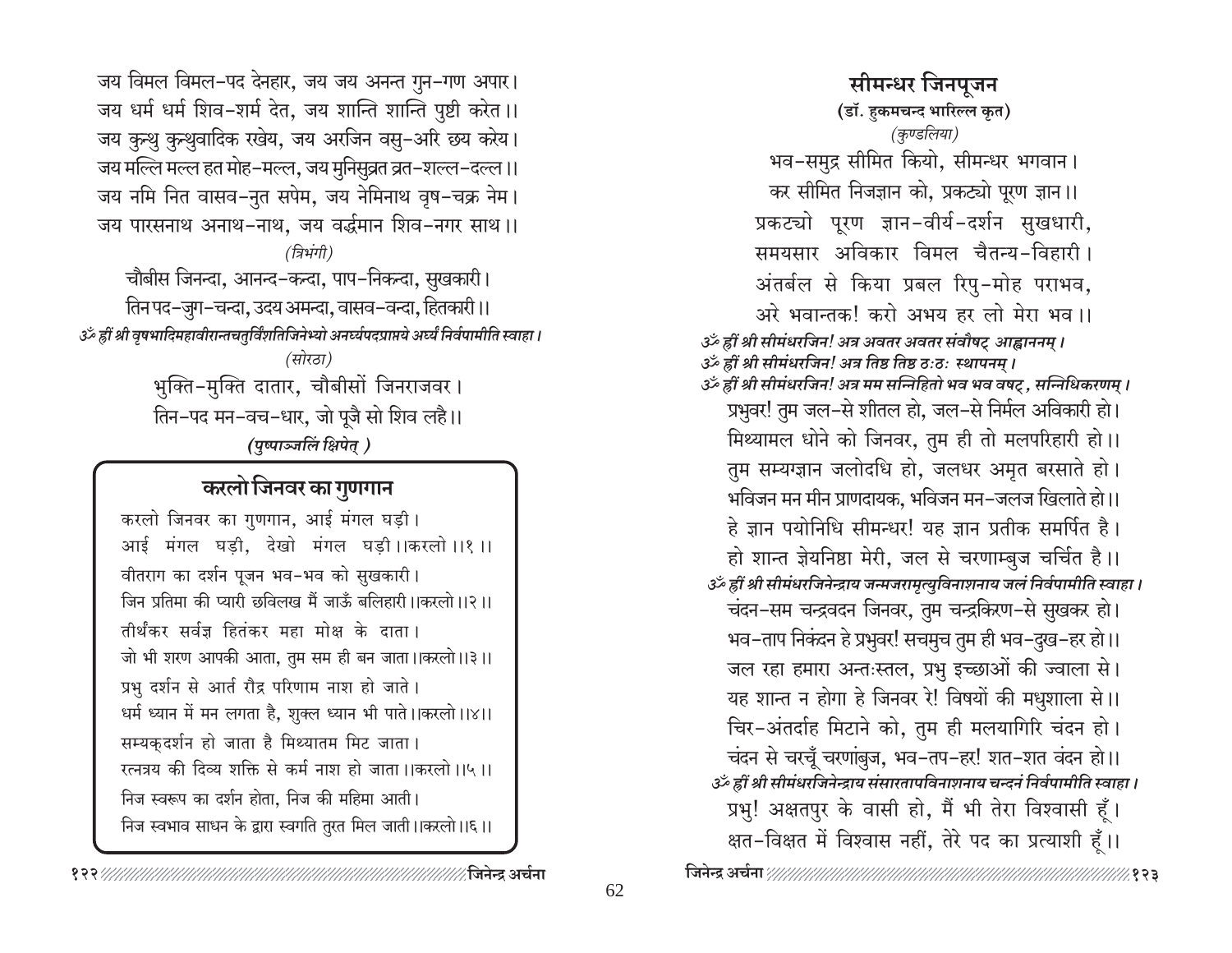धू-धू जलती दुख की ज्वाला, प्रभु त्रस्त निखिल जगतीतल है। बेचेत पड़े सब देही हैं, चलता फिर राग प्रभंजन है।। यह धूम घूमरी खा-खाकर, उड़ रहा गगन की गलियों में। अज्ञान-तमावृत चेतन ज्यों, चौरासी की रंग-रलियों में।। संदेश धूप का तात्विक प्रभु, तुम हुए ऊर्ध्वगामी जग से। प्रकटे दशांग प्रभुवर! तुम को, अन्तःदशांग की सौरभ से।। उँ ह्रीं श्री सीमंधरजिनेन्द्राय अष्टकर्मदहनाय धूपं निर्वपामीति स्वाहा। शुभ-अशुभ वृत्ति एकांत दुःख अत्यंत मलिन संयोगी है। अज्ञान विधाता है इनका, निश्चित चैतन्य विरोधी है।। काँटों-सी पैदा हो जाती, चैतन्य-सदन के आँगन में। चंचल छाया की माया-सी, घटती क्षण में बढ़ती क्षण में।। तेरी फल-पूजा का फल प्रभु! हों शांत शुभाशुभ ज्वालायें। मधुकल्प फलों-सी जीवन में, प्रभु! शांति-लतायें छा जायें।। उँ ह्रीं श्री सीमंधरजिनेन्द्राय मोक्षफलप्राप्तये फलं निर्वपामीति स्वाहा। निर्मल जल-सा प्रभु निजस्वरूप, पहिचान उसी में लीन हुए। भव-ताप उतरने लगा तभी, चंदन-सी उठी हिलोर हिये।। अभिराम भवन प्रभु अक्षत का, सब शक्ति प्रसून लगे खिलने। क्षुत् तृषा अठारह दोष क्षीण, कैवल्य प्रदीप लगा जलने।। मिट चली चपलता योगों की, कर्मों के ईंधन ध्वस्त हुए। फल हुआ प्रभो! ऐसा मधुरिम, तुम धवल निरंजन स्वस्थ हुए।। उँ हीं श्री सीमंधरजिनेन्द्राय अनर्घ्यपदप्राप्तये अर्घ्यं निर्वपामीति स्वाहा।

#### जयमाला

#### $\overline{G}$ होहा)

वैदही हो देह में, अतः विदेही नाथ। सीमंधर निज सीम में, शाश्वत करो निवास ।।१ ।। श्री जिन पूर्व विदेह में, विद्यमान अरहंत। वीतराग सर्वज्ञ श्री, सीमंधर भगवंत ।।२।।

अक्षत का अक्षत-संबल ले, अक्षत-साम्राज्य लिया तुमने। अक्षत-विज्ञान दिया जग को, अक्षत-ब्रह्माण्ड किया तुमने।। मैं केवल अक्षत-अभिलाषी, अक्षत अत एव चरण लाया। निर्वाण-शिला के संगम-सा, धवलाक्षत मेरे मन भाया।। उँ ह्रीं श्री सीमंधरजिनेन्द्राय अक्षयपदप्राप्तये अक्षतान् निर्वपामीति स्वाहा । तुम सुरभित ज्ञान-सुमन हो प्रभु, नहिं राग-द्वेष दुर्गन्ध कहीं। सर्वांग सुकोमल चिन्मय तन, जग से कुछ भी सम्बन्ध नहीं।। निज अंतर्वास सुवासित हो, शून्यान्तर पर की माया से। चैतन्य-विपिन के चितरंजन, हो दूर जगत की छाया से।। सुमनों से मन को राह मिली, प्रभु कल्पबेलि से यह लाया। इनको पा चहक उठा मन–खग, भर चोंच चरण में ले लाया।। उँ ह्रीं श्री सीमंधरजिनेन्द्राय कामबाणविध्वंसनाय पुष्पं निर्वपामीति स्वाहा। आनंद-रसामृत के द्रह हो, नीरस जड़ता का दान नहीं। तुम मुक्त-क्षुधा के वेदन से, षट्रस का नाम-निशान नहीं।। विध-विध व्यंजन के विग्रह से, प्रभु भूख न शांत हुई मेरी। आनंद-सुधारस-निर्झर तुम, अतएव शरण ली प्रभु तेरी ।। चिर-तृप्ति-प्रदायी व्यंजन से, हों दूर क्षुधा के अंजन ये। क्षुत्पीड़ा कैसे रह लेगी? जब पाये नाथ निरंजन-से ।। उँ ह्रीं श्री सीमंधरजिनेन्द्राय क्षुधारोगविनाशनाय नैवेद्यं निर्वपामीति स्वाहा। चिन्मय-विज्ञान-भवन अधिपति, तुम लोकालोक-प्रकाशक हो। कैवल्य किरण से ज्योतित प्रभु! तुम महामोहतम नाशक हो।। तुम हो प्रकाश के पुंज नाथ! आवरणों की परछाँह नहीं। प्रतिबिंबित पूरी ज्ञेयावलि, पर चिन्मयता को आँच नहीं।। ले आया दीपक चरणों में. रे! अन्तर आलोकित कर दो। प्रभु! तेरे मेरे अन्तर को, अविलंब निरन्तर से भर दो।। उँ ह्रीं श्री सीमंधरजिनेन्द्राय मोहांधकारविनाशनाय दीपं निर्वपामीति स्वाहा।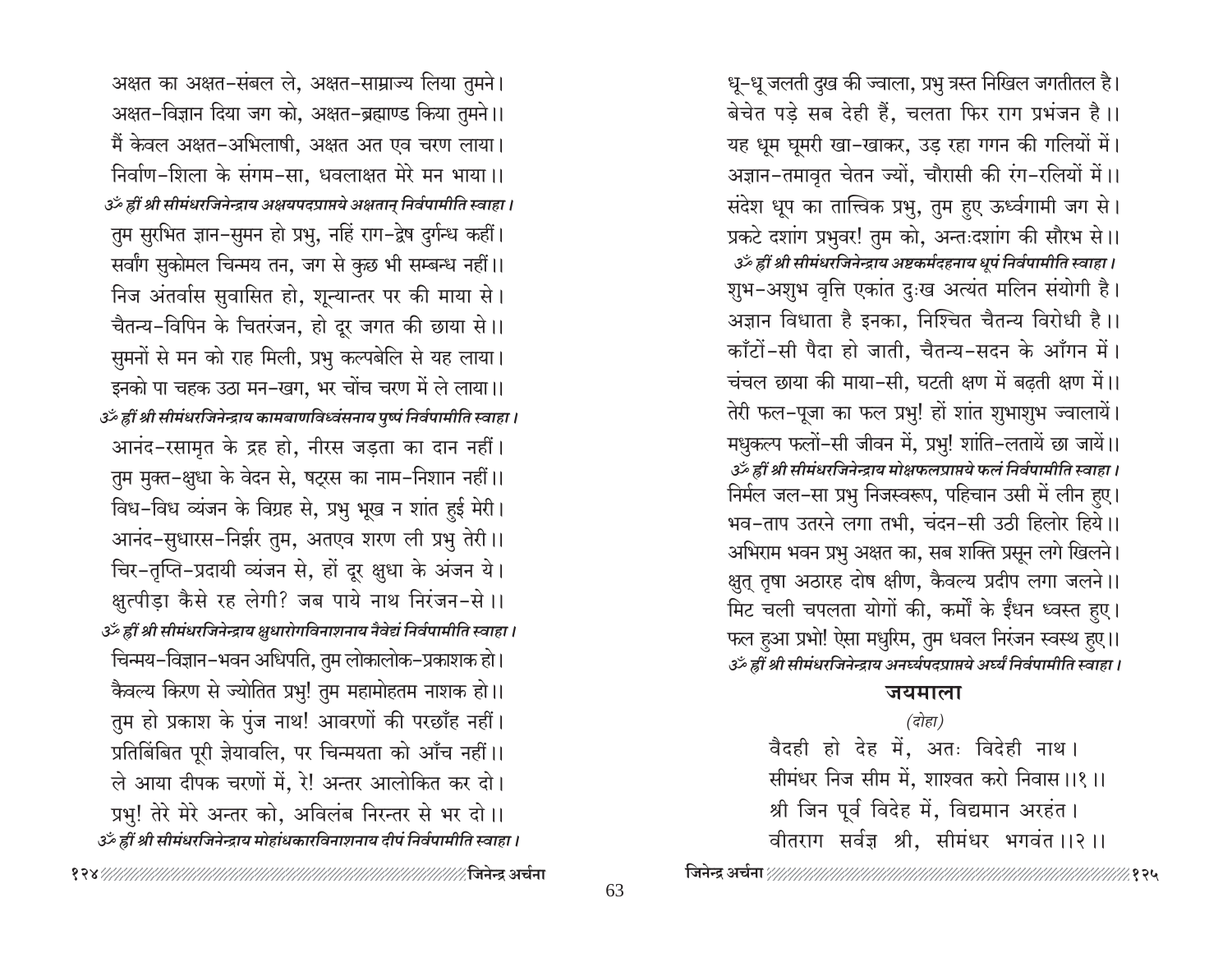दशलक्षण धर्म पुजन (पं. द्यानतरायजी कृत) (अनुष्टुप) स्थापना (संस्कृत) उत्तमक्षान्तिकाद्यन्त-ब्रह्मचर्य-सुलक्षणम् । स्थापय दशधा धर्ममुत्तमं जिनभाषितम् ।। (अडिल्ल) स्थापना (हिन्दी) उत्तम क्षमा मारदव आरजव भाव हैं. सत्य शौच संयम तप त्याग उपाव हैं। आकिंचन ब्रह्मचर्य धरम दश सार हैं, चहुँगति-दुखतैं काढ़ि मुकति करतार हैं ।। उँ ह्रीं श्री उत्तमक्षमादिदशलक्षणधर्म ! अत्र अवतर अवतर संवौषट् इति आह्वाननम् । 3ँ ह्रीं श्री उत्तमक्षमादिदशलक्षणधर्म ! अत्र तिष्ठ तिष्ठ ठःठः स्थापनम् । उँ ह्रीं श्री उत्तमक्षमादिदशलक्षणधर्म ! अत्र मम सन्निहितो भव भव वषट् सन्निधिकरणम् । (सोरठा) हेमाचल की धार, मुनि-चित सम शीतल सुरभि। भव-आताप निवार, दस-लच्छन पूजौं सदा।। ॐ ह्रीं श्री उत्तमक्षमामार्दवार्जवशौचसत्यसंयमतपस्त्यागाकिंचन्यब्रह्मचर्येति दशलक्षणधर्माय जन्म-जरा-मृत्युविनाशनाय जलं निर्वपामीति स्वाहा । चन्दन केशर गार, होय सुवास दशों दिशा। भव-आताप निवार, दस-लच्छन पूजौं सदा।। उँ ह्रीं श्री उत्तमक्षमादिदशलक्षणधर्माय संसारतापविनाशनाय चंदनं नि. स्वाहा । अमल अर्खण्डित सार, तन्दुल चन्द्र समान शुभ। भव-आताप निवार, दस-लच्छन पूजौं सदा।। उँ ह्रीं श्री उत्तमक्षमादिदशलक्षणधर्माय अक्षयपदप्राप्तये अक्षतान् नि. स्वाहा । फूल अनेक प्रकार, महकें ऊरध-लोकलों। भव-आताप निवार, दस-लच्छन पूजौं सदा।। उँ ह्रीं श्री उत्तमक्षमादिदशलक्षणधर्माय कामबाणविनाशनाय पुष्पं नि. स्वाहा । नेवज विविध निहार, उत्तम षट्-रस-संजुगत । भव-आताप निवार, दस-लच्छन पूजौं सदा।। उर्व्हीं श्री उत्तमक्षमादिदशलक्षणधर्माय क्षुधारोगविनाशनाय नैवेद्यं नि. स्वाहा। 

 $($ पद्धरि)

हे ज्ञानस्वभावी सीमंधर! तुम हो असीम आनंदरूप। अपनी सीमा में सीमित हो, फिर भी हो तुम त्रैलोक्य भूप ।।३ ।। मोहान्धकार के नाश हेतु, तुम ही हो दिनकर अति प्रचंड। हो स्वयं अखंडित कर्म शत्रु को, किया आपने खंड-खंड।।४।। गृहवास राग की आग त्याग, धारा तुमने मुनिपद महान। आतमस्वभाव साधन द्वारा, पाया तुमने परिपूर्ण ज्ञान ।।५ ।। तुम दर्शन ज्ञान दिवाकर हो, वीरज मंडित आनंदकंद। तुम हुए स्वयं में स्वयं पूर्ण, तुम ही हो सच्चे पूर्णचन्द ।।६ ।। पूरब विदेह में हे जिनवर! हो आप आज भी विद्यमान। हो रहा दिव्य उपदेश, भव्य पा रहे नित्य अध्यात्म ज्ञान ।।७।। श्री कुन्दकुन्द आचार्यदेव को, मिला आपसे दिव्य ज्ञान। आत्मानुभूति से कर प्रमाण, पाया उनने आनन्द महान ।।८।। पाया था उनने समयसार, अपनाया उनने समयसार। समझाया उनने समयसार, हो गये स्वयं वे समयसार ।।९।। दे गये हमें वे समयसार. गा रहे आज हम समयसार। है समयसार बस एक सार, है समयसार बिन सब असार।।१०।। मैं हूँ स्वभाव से समयसार, परिणति हो जाये समयसार। है यही चाह, है यही राह, जीवन हो जाये समयसार।।११॥ उँ ह्रीं श्री सीमंधरजिनेन्द्राय अनर्घ्यपदप्राप्तये जयमालामहार्घ्यं निर्वपामीति स्वाहा । (सोरठा) समयसार है सार, और सार कुछ है नहीं। महिमा अपरम्पार, समयसारमय आपकी ।।१२।।

(पुष्पाञ्जलिं क्षिपेत्)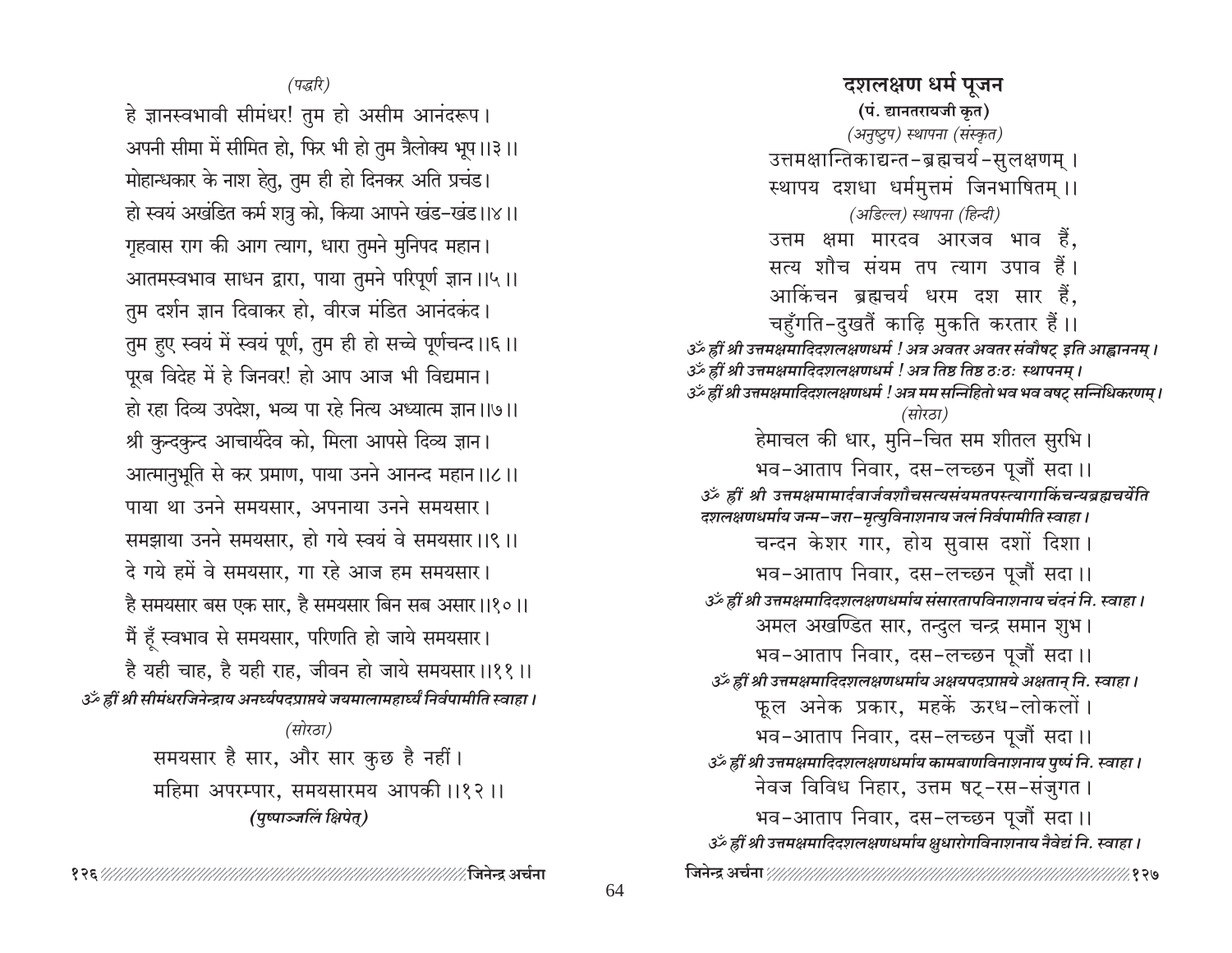रूँकन बिकाया भाग वशतैं, देव इक−इन्द्री भया । उत्तम मुआ चाण्डाल हवा, भूप कीड़ों में गया।। जीतव्य जोवन धन गुमान, कहा करै जल-बुदबुदा । करि विनय बहु-गुन बड़े जन की, ज्ञान का पावै उदा ।। उर्व्हीं श्री उत्तममार्दवधर्माङ्गाय अर्घ्यं निर्वपामीति स्वाहा। कपट न कीजै कोय, चोरन के पुर ना बसै। सरल सुभावी होय, ताके घर बहु-सम्पदा।। उत्तम आर्जव रीति बखानी, रंचक दगा बहुत दुखदानी। मन में होय सो वचन उचरिये. वचन होय सो तन सौं करिये।। करिये सरल तिहुँ जोग अपने देख निरमल आरसी। मुख करै जैसा लखै तैसा, कपट-प्रीति अँगार-सी ।। नहिं लहै लछमी अधिक छल करि, करम-बन्ध विशेषता। भय त्यागि दूध बिलाव पीवै, आपदा नहिं देखता।। उँ ह्रीं श्री उत्तम-आर्जवधर्माङ्गाय अर्घ्यं निर्वपामीति स्वाहा। धरि हिरदै सन्तोष, करहु तपस्या देह सों। शौच सदा निर्दोष. धरम बडो संसार में ।। उत्तम शौच सर्व जग जाना, लोभ पाप को बाप बखाना। आशा-पास महा दुखदानी, सुख पावै सन्तोषी प्रानी।। प्रानी सदा शुचि शील जप तप, ज्ञान ध्यान प्रभावतैं। नित गंग जमुन समुद्र न्हाये, अशुचि-दोष सुभावतैं ।। ऊपर अमल मल भर्च्या भीतर, कौन विधि घट शुचि कहै। बहु देह मैली सुगुन-थैली, शौच-गुन साधू लहै ।। उँ ह्रीं श्री उत्तमशौचधर्माङ्गाय अर्घ्यं निर्वपामीति स्वाहा । कठिन वचन मति बोल, पर-निन्दा अरु झूठ तज। साँच जवाहर खोल, सतवादी जग में सुखी।। उत्तम सत्य-बरत पालीजै, पर-विश्वासघात नहिं कीजै। साँचे-झूठे मानुष देखो, आपन पूत स्वपास न पेखो ।। पेखो तिहायत पुरुष साँचे को दरब सब दीजिये। मुनिराज-श्रावक की प्रतिष्ठा, साँच गुण लख लीजिये।।

बाति कपूर सुधार, दीपक−ज्योति सुहावनी । भव-आताप निवार, दस-लच्छन पूजौं सदा।। उँ ह्रीं श्री उत्तमक्षमादिदशलक्षणधर्माय मोहान्धकारविनाशनाय दीपं नि. स्वाहा। अगर धूप विस्तार, फैले सर्व सुगन्धता। भव-आताप निवार, दस-लच्छन पूजौं सदा।। उर्व्हीं श्री उत्तमक्षमादिदशलक्षणधर्माय अष्टकर्मदहनाय धूपं नि. स्वाहा । फल की जाति अपार, घ्रान-नयन-मन-मोहने। भव-आताप निवार, दस-लच्छन पूजौं सदा।। उर्व्हीं श्री उत्तमक्षमादिदशलक्षणधर्माय मोक्षफलप्राप्तये फलं नि. स्वाहा । आठों दरब सँवार, 'द्यानत' अधिक उछाहसौं। भव-आताप निवार, दस-लच्छन पूजौं सदा।। उँ ह्रीं श्री उत्तमक्षमादिदशलक्षणधर्माय अनर्घ्यपदप्राप्तये अर्घ्यं नि. स्वाहा । अंग-अर्घ्य

#### (सोरठा)

पीड़ें दुष्ट अनेक, बाँध मार बहुविधि करैं। धरिये छिमा विवेक. कोप न कीजै पीतमा ।। उत्तम छिमा गहो रे भाई, इह-भव जस, पर भव सुखदाई। गाली सुनि मन खेद न आनो, गुन को औगुन कहै अयानो।। कहि है अयानो वस्तु छीनै, बाँध मार बहविधि करै। घर तैं निकारै तन विदारै, वैर जो न तहाँ धरै।। ते करम पूरब किये खोटे, सहै क्यों नहिं जीयरा। अति क्रोध-अगनि बुझाय प्रानी, साम्य-जल ले सीयरा।। उर्ँ ह्रीं श्री उत्तमक्षमाधर्माङ्गाय अर्घ्यं निर्वपामीति स्वाहा। मान महाविषरूप, करहि नीच-गति जगत में। कोमल सुधा अनूप, सुख पावै प्रानी सदा।। उत्तम मार्दव गुन मन-माना, मान करन को कौन ठिकाना। बस्यो निगोद माहिं तैं आया, दमरी रूँकन भाग बिकाया।।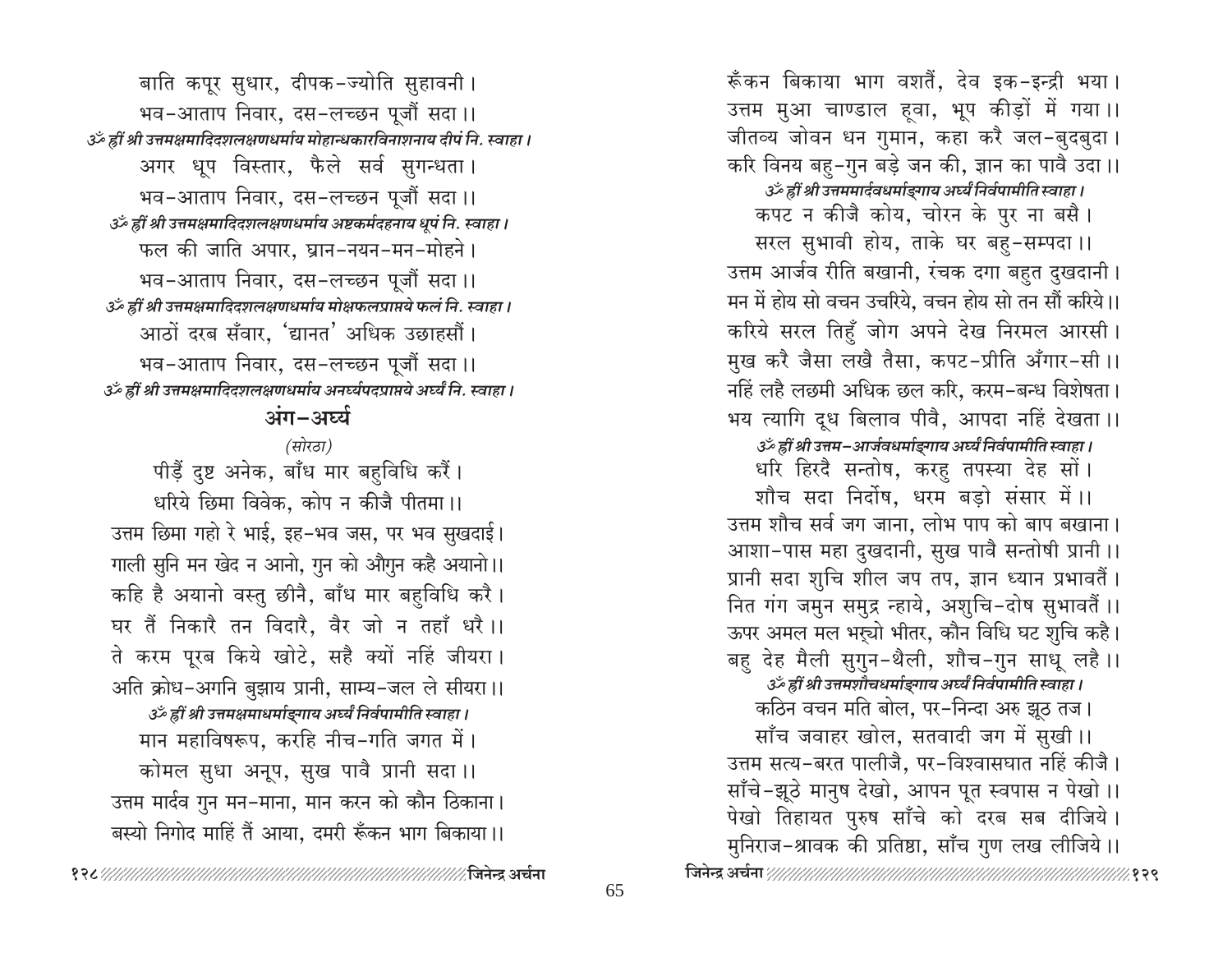धनि साध शास्त्र अभय दिवैया, त्याग राग विरोध को। बिन दान श्रावक साधु दोनों, लहैं नाहीं बोध को।। उँ ह्रीं श्री उत्तमत्यागधर्माङ्गाय अर्घ्यं निर्वपामीति स्वाहा । परिग्रह चौबिस भेद, त्याग करैं मुनिराजजी। तिसना भाव उछेद. घटती जान घटाइए।। उत्तम आर्किचन गुण जानो, परिग्रह-चिन्ता दुख ही मानो। फाँस तनक-सी तन में सालै, चाह लँगोटी की दुख भालै।। भालै न समता सुख कभी नर, बिना मुनि-मुद्रा धरैं। धनि नगन पर तन-नगन ठाड़े, सुर-असुर पायनि परैं।। घर माहिं तिसना जो घटावे, रुचि नहीं संसार सौं। बहु धन बुरा हू भला कहिये, लीन पर-उपगार सौं ।। उर्व्हीं श्री उत्तमाकिंचन्यधर्माङ्गाय अर्घ्यं निर्वपामीति स्वाहा। शील-बाढ़ नौ राख, ब्रह्म-भाव अन्तर लखो। करि दोनों अभिलाख, करहू सफल नर-भव सदा।। उत्तम ब्रह्मचर्य मन आनौ, माता बहिन सुता पहिचानौ। सहैं बान-वरषा बहु सूरे, टिकै न नैन-बान लखि कूरे।। कूरे तिया के अशुचि तन में, काम-रोगी रति करैं। बहु मृतक सड़हिं मसान माहीं, काग ज्यों चोंचैं भरैं।। संसार में विष-बेल नारी, तजि गये जोगीश्वरा। 'द्यानत' धरम दश पैड़ि चढ़ि कै, शिव–महल में पग धरा। उँ ह्रीं श्री उत्तमब्रह्मचर्यधर्माङ्गाय अर्घ्यं निर्वपामीति स्वाहा ।

# समुच्चय जयमाला

#### (दोहा)

दश लच्छन वन्दौं सदा, मनवांछित फलदाय। कहों आरती भारती, हम पर होहु सहाय।।

ऊँचे सिंहासन बैठि वसु नृप, धरम का भूपति भया। वच झूठ सेती नरक पहुँचा, सुरग में नारद गया।। उर्थ हीं श्री उत्तमसत्यधर्माङ्गाय अर्घ्यं निर्वपामीति स्वाहा। काय छहों प्रतिपाल, पंचेन्द्रिय मन वश करो। संजम-रतन सँभाल, विषय-चोर बहु फिरत हैं।। उत्तम संजम गहु मन मेरे, भव-भव के भाजैं अघ तेरे। सुरग-नरक-पशुगति में नाहीं, आलस-हरन करन सुख ठाँ हीं।। ठाहीं पृथीवी जल आग मारुत, रूख त्रस करुना धरो। सपरसन रसना घ्रान नैना, कान मन सब वश करो।। जिस बिना नहिं जिनराज सीझे, तू रुल्यो जग-कीच में। इक घरी मत विसरो करो नित, आयु जम-मुख बीच में।। उँ ह्रीं श्री उत्तमसंयमधर्माङ्गाय अर्घ्यं निर्वपामीति स्वाहा । तप चाहैं सुरराय, करम-शिखर को वज्र है। द्वादशविधि सुखदाय, क्यों न करै निज सकतिसम।। उत्तम तप सब माहिं बखाना. करम-शैल को वज्र-समाना। बस्यो अनादि निगोद मँझारा, भू विकलत्रय पशु तन धारा।। धारा मनुष तन महादुर्लभ, सुकुल आयु निरोगता। श्रीजैनवानी तत्त्वज्ञानी, भई विषय-पयोगता ।। अति महा दुरलभ त्याग विषय-कषाय जो तप आदरैं। नर-भव अनूपम कनक घर पर, मणिमयी कलसा धरैं।। उर्व्हीं श्री उत्तमतपोधर्माङ्गाय अर्घ्यं निर्वपामीति स्वाहा। दान चार परकार, चार संघ को दीजिए। धन बिजुली उनहार, नर-भव लाहो लीजिए।। उत्तम त्याग कह्यो जग सारा, औषध शास्त्र अभय आहारा। निहचै राग-द्वेष निरवारै, ज्ञाता दोनों दान सँभारै ।। दोनों सँभारै कूप-जल सम, दरब घर में परिनया। निज हाथ दीजे साथ लीजे, खाय खोया बह गया।।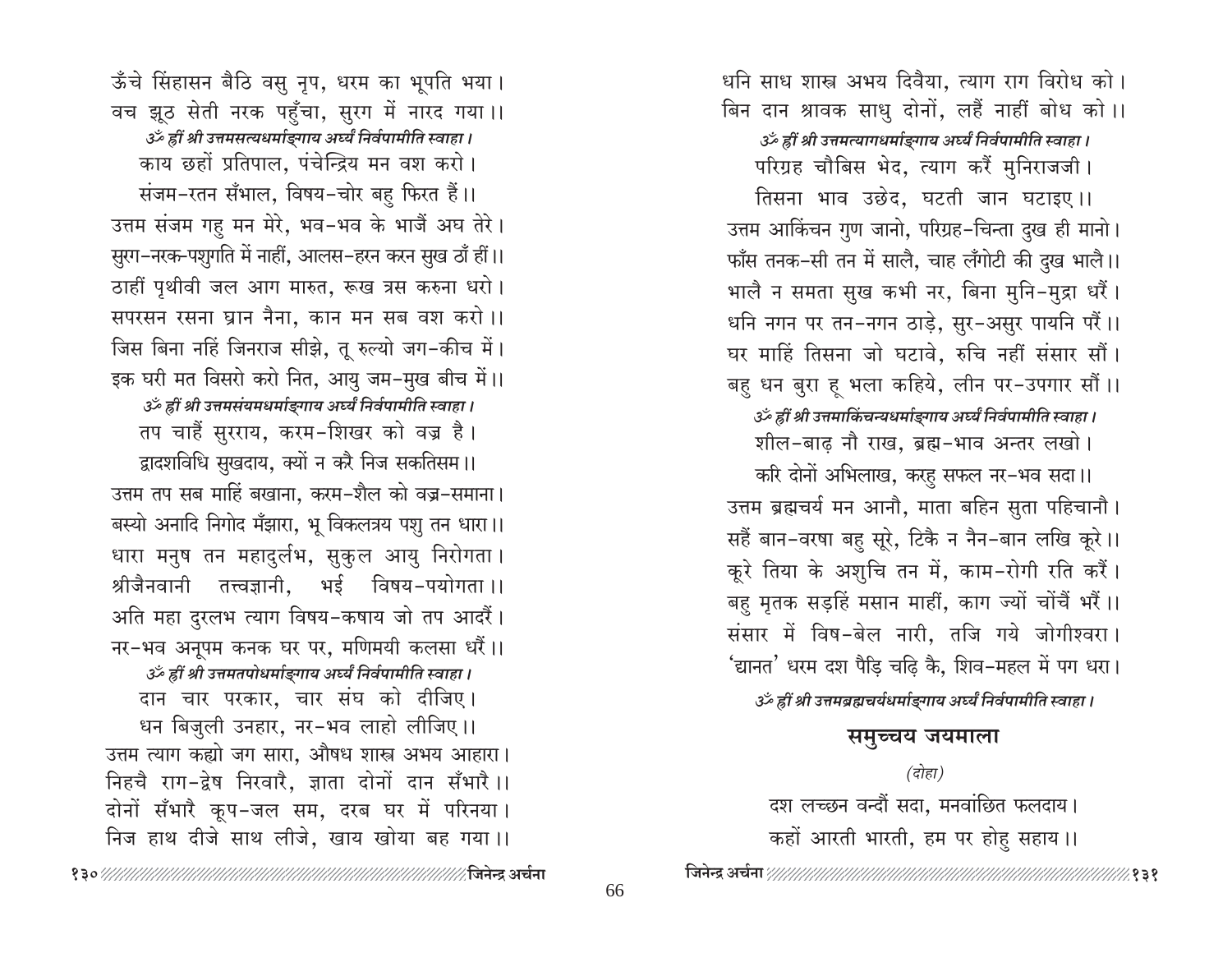(चौपाई)

उत्तम छिमा जहाँ मन होई, अन्तर-बाहिर शत्रु न कोई। उत्तम मार्दव विनय प्रकासे, नाना भेद ज्ञान सब भासे।। उत्तम आर्जव कपट मिटावे, दुरगति त्यागि सुगति उपजावे। उत्तम शौच लोभ-परिहारी, सन्तोषी गुण-रतन भण्डारी ।। उत्तम सत्य-वचन मुख बोले, सो प्रानी संसार न डोले। उत्तम संजम पाले ज्ञाता, नर-भव सफल करै, ले साता।। उत्तम तप निखांछित पाले, सो नर करम-शत्रु को टाले। उत्तम त्याग करे जो कोई, भोगभूमि-सुर-शिवसुख होई।। उत्तम आर्किचन व्रत धारे, परम समाधि दशा विसतारे। उत्तम ब्रह्मचर्य मन लावे, नर-सुर सहित मुकति-फल पावे।। ॐ ह्रीं श्री उत्तमक्षमामार्दवार्जवशौचसत्यसंयमतपस्त्यागाकिंचन्यब्रह्मचर्येति दशलक्षणधर्माय जयमालापूर्णार्घ्यं निर्वपामीति स्वाहा ।

> $\overline{G}$ होहा) करै करम की निरजरा, भव पींजरा विनाशि। अजर अमर पद को लहैं, 'द्यानत' सुख की राशि।। (पुष्पाञ्जलिं क्षिपेत् )

देखो जी आदीश्वर स्वामी. कैसा ध्यान लगाया है। कर ऊपर कर सुभग विराजै, आसन थिर ठहराया है।।टेक.।। जगत विभूति भूति सम तजकर, निजानन्द पद ध्याया है। सुरभित श्वासा आशा वासा, नासा दृष्टि सुहाया है।।१।। कंचन वरन चले मन रंच न सुर-गिरि ज्यों थिर थाया है। जास पास अहि मोर मृगी हरि, जाति विरोध नशाया है।।२।। शुध-उपयोग हुताशन में जिन, वसुविधि समिध जलाया है। श्यामलि अलकावलि सिर सोहे, मानो धुआँ उड़ाया है।।३।। जीवन–मरन अलाभ–लाभ जिन सबको नाश बताया है। सुर नर नाग नमहिं पद जाके ''दौल'' तास जस गाया है।।४।।

सम्यक् रत्नत्रयधर्म पूजन (पं. द्यानतरायजी कृत) (दोहा) चहँगति-फनि-विष-हरन-मणि, दुख-पावक-जल-धार। शिव-सुख-सुधा-सरोवरी, सम्यक्-त्रयी निहार ।। उँ ह्रीं श्री सम्यकुरत्नत्रयधर्म ! अत्र अवतर अवतर संवौषट् । उर्व्हीं श्री सम्यकुरत्नत्रयधर्म ! अत्र तिष्ठ तिष्ठ ठःठः । उँ ह्रीं श्री सम्यकुरत्नत्रयधर्म ! अत्र मम सन्निहितो भव भव वषट् । (अष्टक–सोरठा) क्षीरोदधि उनहार, उज्ज्वल जल अति सोहनो। जनम-रोग निरवार, सम्यक् रत्नत्रय भजूँ।। उर्क ह्रीं श्री सम्यकुरत्नत्रयाय जन्मजरामृत्युविनाशनाय जलं नि. स्वाहा । चन्दन केशर गारि, परिमल-महा-सुगन्ध-मय। जनम-रोग निरवार, सम्यक् रत्नत्रय भजूँ।। उँ ह्रीं श्री सम्यकुरत्नत्रयाय भवातापविनाशनाय चंदनं नि. स्वाहा । तन्दुल अमल चितार, वासमती-सुखदास के। जनम-रोग निरवार, सम्यक् रत्नत्रय भजूँ।। उँ ह्रीं श्री सम्यकुरत्नत्रयाय अक्षयपदप्राप्तये अक्षतान् नि. स्वाहा । महकैं फूल अपार, अलि गुंजैं ज्यों थुति करैं। जनम-रोग निरवार, सम्यक् रत्नत्रय भजूँ।। उँ ह्रीं श्री सम्यकुरत्नत्रयाय कामबाणविध्वंसनाय पुष्पं नि. स्वाहा। लाडू बह विस्तार, चीकन मिष्ट सुगन्धयुत । जनम-रोग निरवार, सम्यक् रत्नत्रय भजूँ।। उँ ह्रीं श्री सम्यकुरत्नत्रयाय क्षुधारोगविनाशनाय नैवेद्यं नि. स्वाहा। दीप-रतनमय सार, जोत प्रकाशै जगत में। जनम-रोग निरवार, सम्यक् रत्नत्रय भजूँ।। उँ ह्रीं श्री सम्यकुरत्नत्रयाय मोहान्धकारविनाशनाय दीपं नि. स्वाहा।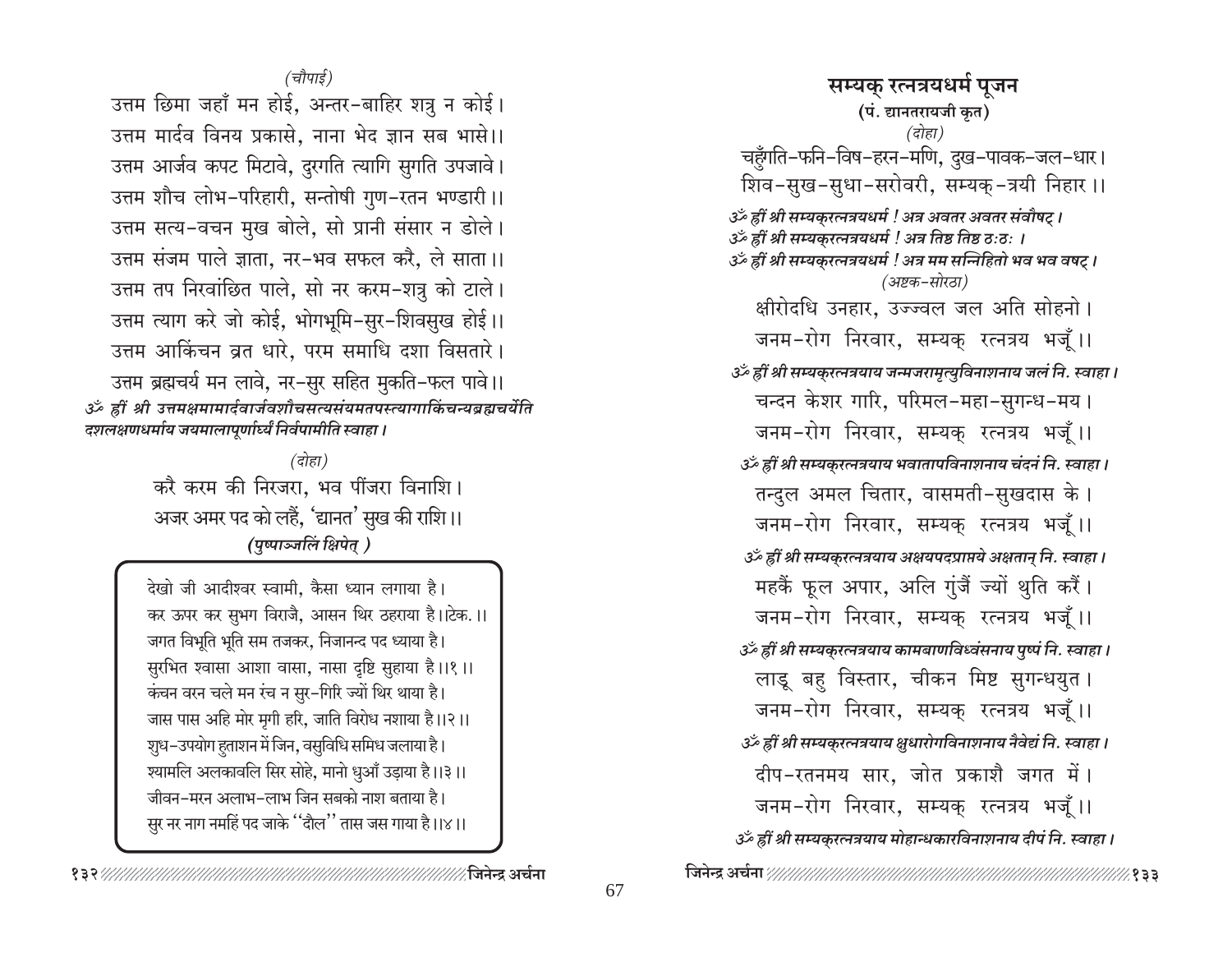धूप सुवास विथार, चन्दन अगर कपूर की। जनम-रोग निरवार, सम्यक् रत्नत्रय भजूँ।। उँ ह्रीं श्री सम्यकुरत्नत्रयाय अष्टकर्मदहनाय धूपं नि. स्वाहा । फल शोभा अधिकार, लोंग छुहारे जायफल। जनम-रोग निरवार, सम्यक् रत्नत्रय भजूँ।। उँ ह्रीं श्री सम्यकुरत्नत्रयाय मोक्षफलप्राप्तये फलं नि. स्वाहा। आठ दरब निरधार. उत्तम सों उत्तम लिये। जनम-रोग निरवार, सम्यक् रत्नत्रय भजूँ।। उँ ह्रीं श्री सम्यकुरत्नत्रयाय अनर्घ्यपदप्राप्तये अर्घ्यं निर्वपामीति स्वाहा । सम्यक् दरशन ज्ञान व्रत, शिव मग-तीनों मयी। पार उतारन यान 'द्यानत' पूजों ब्रत सहित ।। उँ ह्रीं श्री सम्यकुरत्नत्रयाय अनर्घ्यपदप्राप्तये पूर्णार्ध्यं नि. स्वाहा ।

## सम्यग्दर्शन पूजन

(दोहा)

सिद्ध अष्ट-गुनमय प्रकट, मुक्त-जीव-सोपान। ज्ञान चरित जिहँ बिन अफल, सम्यकुदर्श प्रधान।।

ॐ ह्रीं श्री अष्टांगसम्यग्दर्शन ! अत्र अवतर अवतर, संवौषट् इति आह्वाननम् । ॐ ह्रीं श्री अष्टांगसम्यग्दर्शन ! अत्र तिष्ठ, तिष्ठ ठ:ठ: इति स्थापनम् । उँ ह्रीं श्री अष्टांगसम्यग्दर्शन ! अत्र मम सन्निहितो भव भव वषट इति सन्निधिकरणं ।

#### (सोरठा)

नीर सुगन्ध अपार, तुषा हरै मल छय करै। सम्यग्दर्शन सार, आठ अंग पूजौं सदा।। उर्व्हीं श्री अष्टांगसम्यग्दर्शनाय जन्मजरामृत्युविनाशनाय जलं निर्वपामीति स्वाहा । जल केसर घनसार, ताप हरै सीतल करै। सम्यग्दर्शन सार, आठ अंग पूजौं सदा।। उँ ह्रीं श्री अष्टांगसम्यग्दर्शनाय भवातापविनाशनाय चन्दनं निर्वपामीति स्वाहा । 

अछत अनूप निहार, दारिद नाशै सुख भरै। सम्यग्दर्शन सार, आठ अंग पूजौं सदा।। उँ ह्रीं श्री अष्टांगसम्यग्दर्शनाय अक्षयपदप्राप्तये अक्षतान् निर्वपामीति स्वाहा । पहुप सुवास उदार, खेद हरै मन शुचि करै। सम्यग्दर्शन सार, आठ अंग पूजौं सदा।। उॅं ह्रीं श्री अष्टांगसम्यग्दर्शनाय कामबाणविध्वंसनाय पृष्पं निर्वपामीति स्वाहा । नेवज विविध प्रकार, छुधा हरै थिरता करै। सम्यग्दर्शन सार, आठ अंग पूजौं सदा।। उँ ह्रीं श्री अष्टांगसम्यग्दर्शनाय क्षुधारोगविनाशनाय नैवेद्यं निर्वपामीति स्वाहा । दीप-ज्योति तम हार, घट-पट परकाशै महा। सम्यग्दर्शन सार, आठ अंग पूजौं सदा।। उँ ह्रीं श्री अष्टांगसम्यग्दर्शनाय मोहान्धकारविनाशनाय दीपं निर्वपामीति स्वाहा। धूप घ्रान-सुखकार, रोग विघन जड़ता हरै। सम्यग्दर्शन सार, आठ अंग पूजौं सदा।। उँ ह्रीं श्री अष्टांगसम्यग्दर्शनाय अष्टकर्मदहनाय धूपं निर्वपामीति स्वाहा । श्रीफल आदि विथार, निहचै सुर-शिव-फल करै। सम्यग्दर्शन सार, आठ अंग पूजौं सदा।। उँ ह्रीं श्री अष्टांगसम्यग्दर्शनाय मोक्षफलप्राप्तये फलं निर्वपामीति स्वाहा। जल गन्धाक्षत चारु, दीप धुप फल फूल चरु। सम्यग्दर्शन सार, आठ अंग पूजौं सदा।। उॅं ह्रीं श्री अष्टांगसम्यग्दर्शनाय अनर्घ्यपदप्राप्तये अर्घ्यं निर्वपामीति स्वाहा ।

#### जयमाला

(दोहा) आप आप निहचै लखै, तत्त्व-प्रीति व्यवहार। रहित दोष पच्चीस हैं, सहित अष्ट गुन सार।।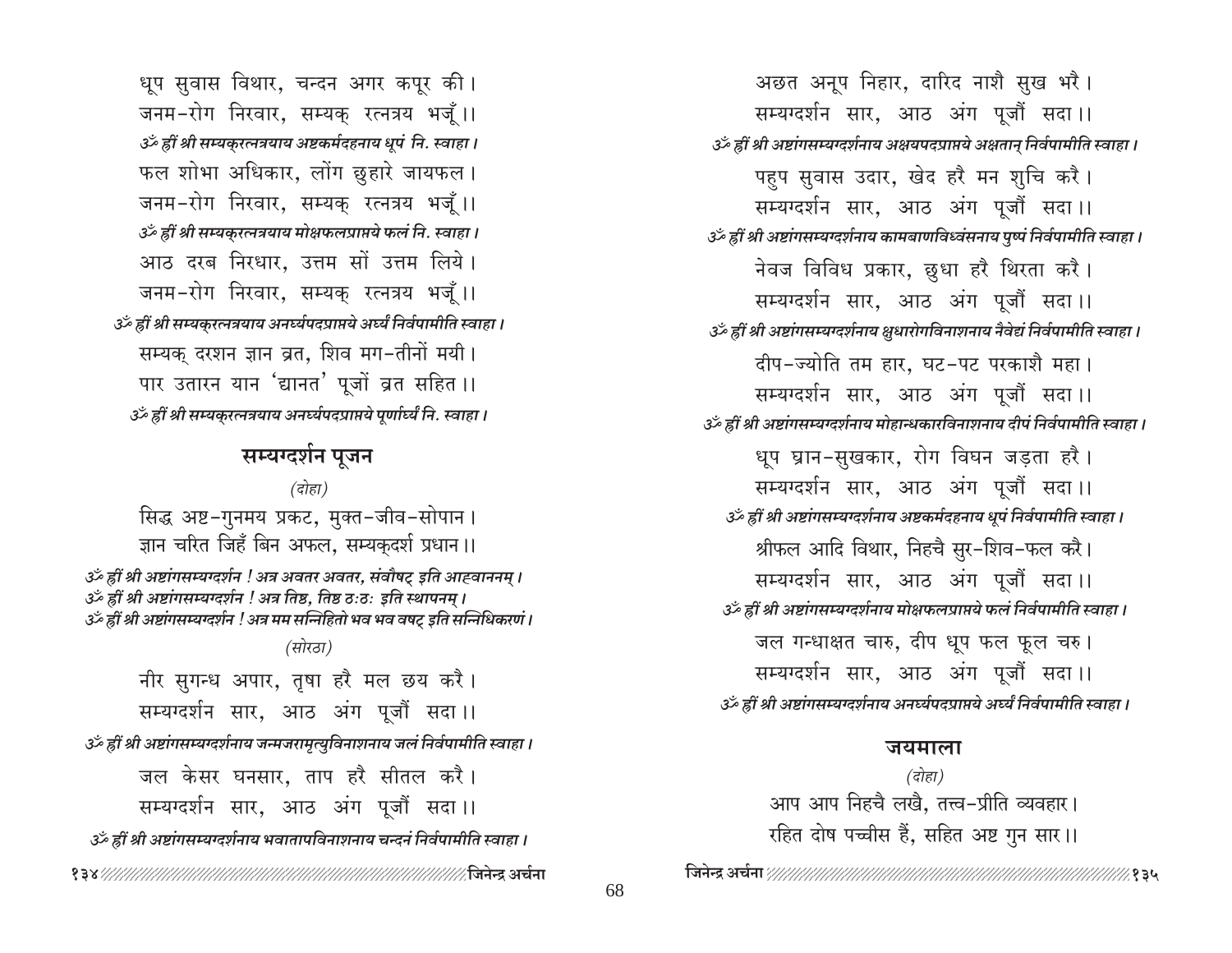# (चौपाई मिश्रित गीता) सम्यक दरशन-रतन गहीजे, जिन-वच में सन्देह न कीजै। इह- भव-विभव-चाहदुःखदानी, पर- भव भोग चहै मत प्रानी ।। प्रानी गिलान न करि अशुचि लखि, धरम गुरु प्रभु परखिये। पर-दोष ढकिये धरम डिगते को, सुथिर कर हरखिये।। चहुँ संघ को वात्सल्य कीजै, धरम की परभावना। गुन आठसों गुन आठ लहिकैं, इहाँ फेर न आवना।। उँ ह्रीं श्री अष्टांगसहितपंचविंशतिदोषरहितसम्यग्दर्शनाय जयमालापूर्णार्ध्यं नि. स्वाहा ।

#### सम्यग्ज्ञान पूजन

(दोहा) पंच भेद जाके प्रकट, ज्ञेय-प्रकाशन भान। मोह-तपन-हर-चन्द्रमा, सोई सम्यग्ज्ञान ।।

उँ ह्रीं श्री अष्टविधसम्यज्ञान ! अत्र अवतर अवतर, संवौषट्, इति आह्वाननम् । ॐ ह्रीं श्री अष्टविधसम्यग्ज्ञान ! अत्र तिष्ठ तिष्ठ, ठःठः , इति स्थापनम् । گُر ह्रीं श्री अष्टविधसम्यज्ञान ! अत्र मम सन्निहितो, भव-भव वषट्, इति सन्निधिकरणम् । (सोरठा) नीर सुगन्ध अपार, तृषा हरै मल छय करै। सम्यग्ज्ञान विचार, आठ भेद पूजौं सदा ।। उॐ ह्रीं श्री अष्टविधसम्यग्ज्ञानाय जन्मजरामृत्युविनाशनाय जलं निर्वपामीति स्वाहा । जल केसर घनसार, ताप हरै शीतल करै। सम्यग्ज्ञान विचार, आठ भेद पूजौं सदा।। उर्व्हीं श्री अष्टविधसम्यज्ञानाय भवातापविनाशनाय चंदनं निर्वपामीति स्वाहा । अछत अनूप निहार, दारिद नाशै सुख भरै। सम्यग्ज्ञान विचार, आठ भेद पूजौं सदा।। उर्व्हीं श्री अष्टविधसम्यग्ज्ञानाय अक्षयपदप्राप्तये अक्षतान् निर्वपामीति स्वाहा । पहप सुवास उदार, खेद हरै मन शुचि करै। सम्यग्ज्ञान विचार, आठ भेद पूजौं सदा।। उँ ह्रीं श्री अष्टविधसम्यज्ञानाय कामबाणविध्वंसनाय पुष्पं निर्वपामीति स्वाहा ।

नेवज विविध प्रकार, छुधा हरै थिरता करै। सम्यग्ज्ञान विचार, आठ भेद पूजौं सदा।। उर्व्हीं श्री अष्टविधसम्यज्ञानाय क्षुधारोगविनाशनाय नैवेद्यं निर्वपामीति स्वाहा । दीप-जोति तम-हार, घट पट परकाशै महा। सम्यग्ज्ञान विचार, आठ भेद पूजौं सदा।। उँ ह्रीं श्री अष्टविधसम्यग्ज्ञानाय मोहान्धकारविनाशनाय दीपं निर्वपामीति स्वाहा। धूप घ्रान-सुखकार, रोग विघन जड़ता हरै। सम्यग्ज्ञान विचार, आठ भेद पूजौं सदा।। उँ ह्रीं श्री अष्टविधसम्यग्ज्ञानाय अष्टकर्मदहनाय धूपं निर्वपामीति स्वाहा । श्रीफल आदि विथार, निहचै सुर-शिव-फल करै। सम्यग्ज्ञान विचार, आठ भेद पूजौं सदा।। उँ ह्रीं श्री अष्टविधसम्यज्ञानाय मोक्षफलप्राप्तये फलं निर्वपामीति स्वाहा । जल गन्धाक्षत चारु, दीप धूप फल-फूल चरु। सम्यग्ज्ञान विचार, आठ भेद पूजौं सदा।। उर्व्हीं श्री अष्टविधसम्यग्ज्ञानाय अनर्घ्यपदप्राप्तये अर्घ्यं निर्वपामीति स्वाहा ।

#### जयमाला

(दोहा) आप आप जानैं नियत, ग्रन्थ-पठन व्यवहार। संशय-विभ्रम-मोह बिन, अष्ट अंग गुनकार।। (चौपाई मिश्रित गीता) सम्यग्ज्ञान-रतन मन भाया, आगम तीजा नैन बताया। अच्छर शुद्ध अर्थ पहिचानो, अक्षर अरथ उभय संग जानो।। जानो सुकाल-पठन जिनागम, नाम गुरु न छिपाइए। तप रीति गहि बह मौन देकैं, विनय-गुन चित लाइए।। ये आठ भेद करम उछेदक, ज्ञान-दर्पन देखना। इस ज्ञान ही सों भरत सीझा, और सब पट पेखना।। उँ ह्रीं श्री अष्टविधसम्यग्ज्ञानाय अनर्घ्यपदप्राप्तये जयमालापूर्णार्घ्यं निवपामीति स्वाहा ।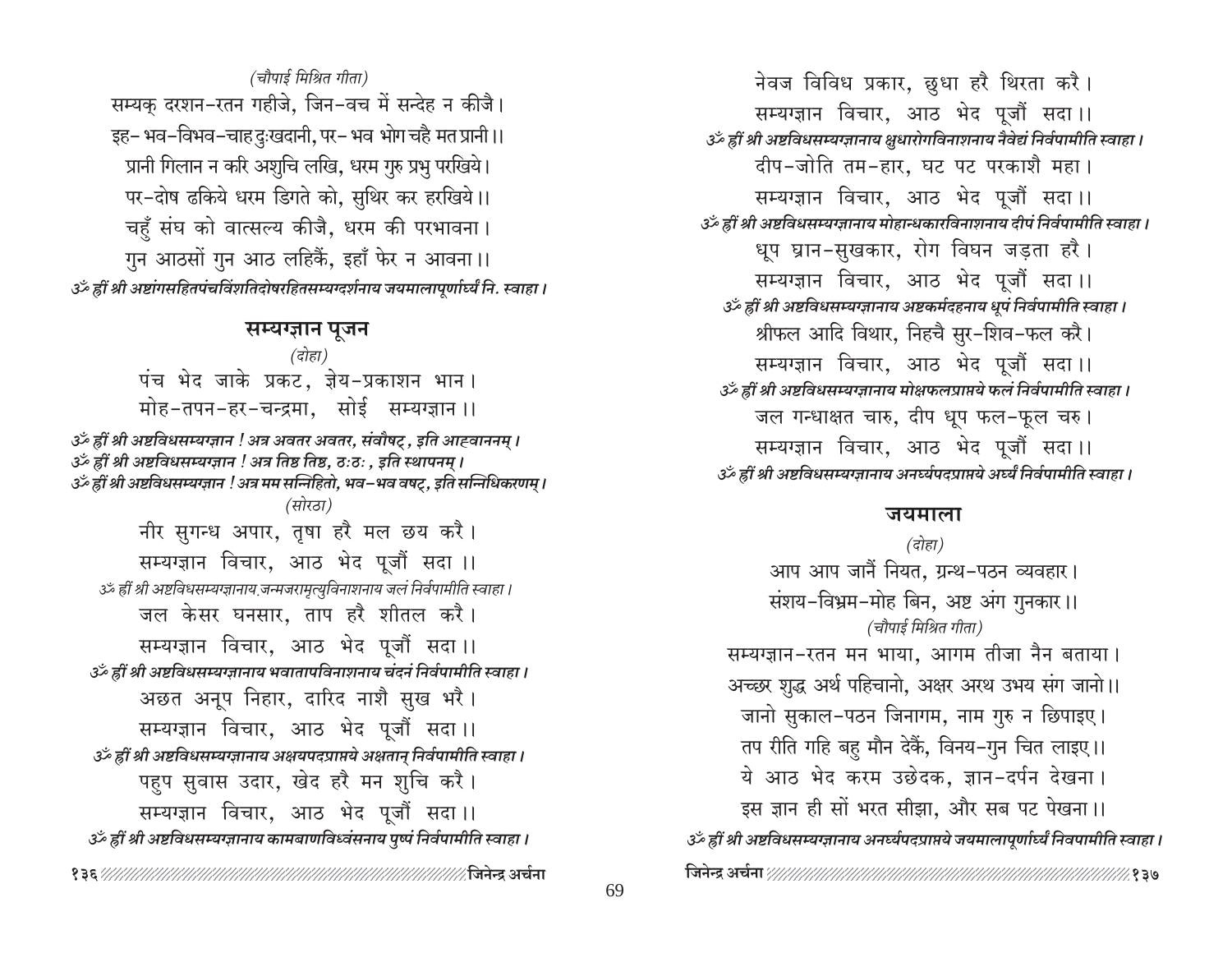सम्यक्चारित्र पूजन (दोहा) विषय-रोग औषध महा, दव-कषाय-जल-धार। तीर्थंकर जाको धरै, सम्यक्चारित सार।। उँ हीं श्री त्रयोदशविध-सम्यक्चारित्र ! अत्र अवतर अवतर, संवौषट्, इति आह्वाननम् । उँ ह्रीं श्री त्रयोदशविध-सम्यक्चारित्र ! अत्र तिष्ठ तिष्ठ, ठःठः , इति स्थापनम् । ्ॐ ह्रीं श्री त्रयोदशविध-सम्यक्चारित्र ! अत्र मम सन्निहितो भव-भव वषट्. इति सन्निधिकरणम् । (सोरठा) नीर सुगन्ध अपार, तृषा हरै मल छय करै। सम्यक्चारित सार, तेरह विध पूजौं सदा।। ैं हीं श्री त्रयोदशविधसम्यक्वारित्राय जन्मजरामृत्युविनाशनाय जलं निर्वपामीति स्वाहा । जल केसर घनसार, ताप हरै शीतल करै। सम्यक्चारित सार, तेरह विध पूजौं सदा।। हीं श्री त्रयोदशविधसम्यक्चारित्राय भवातापविनाशनाय चंदनं निर्वपामीति स्वाहा । अछत अनूप निहार, दारिद नाशै सुख भरै। सम्यक्चारित सार, तेरहविध पूजौं सदा।। उँ ह्रीं श्री त्रयोदशविधसम्यक्चारित्राय अक्षयपद प्राप्ताये अक्षतान् निर्वपामीति स्वाहा । पहुप सुवास उदार, खेद हरै मन शुचि करै। सम्यक्चारित सार, तेरहविध पूजौं सदा।। उँ ह्रीं श्री त्रयोदशविधसम्यक्चारित्राय कामबाणविध्वंसनाय पुष्पं निर्वपामीति स्वाहा। नेवज विविध प्रकार, छुधा हरै थिरता करै। सम्यक्चारित सार, तेरहविध पूजौं सदा।। उँ ह्रीं श्री त्रयोदशविधसम्यक्चारित्राय क्षुधारोगविनाशनाय नैवेद्यं निर्वपामीति स्वाहा । दीप-जोति तम-हार, घट-पट परकाशै महा। सम्यक्चारित सार, तेरहविध पूजौं सदा।। उँ ह्रीं श्री त्रयोदशविधसम्यक्चारित्राय मोहान्धकारविनाशनाय दीपं निर्वपामीति स्वाहा। 

धूप घ्रान-सुखकार, रोग विघन जड़ता हरै। सम्यक्चारित सार, तेरहविध पूजौं सदा।। उँ ह्रीं श्री त्रयोदशविधसम्यक्चारित्राय अष्टकर्मविनाशनाय धूपं निर्वपामीति स्वाहा । श्रीफल आदि विथार, निहचै सुर शिवफल करै। सम्यक्चारित सार, तेरहविध पूजौं सदा।। उँ ह्रीं श्री त्रयोदशविधसम्यक्चारित्राय मोक्षफल प्राप्ताय फलं निर्वपामीति स्वाहा । जल गन्धाक्षत चारु, दीप धूप फल फूल चरु। सम्यक्चारित सार, तेरहविध पूजौं सदा।। उँ ह्रीं श्री त्रयोदशविधसम्यक्वारित्राय अनर्घ्यपद प्राप्ताय अर्घ्यं निर्वपामीति स्वाहा ।

#### जयमाला

(दोहा) आप आप थिर नियत नय, तप संयम व्यवहार। स्व-पर-दया दोनों लिये. तेरहविध दुःखहार।।

(चौपाई मिश्रित गीता) सम्यकचारित्र-रतन सँभालौ, पाँच पाप तजि के व्रत पालौ। पंच समिति त्रय गुप्ति गहीजै, नर-भव सफल करहु तन छीजै।। छीजै सदा तन को जतन यह, एक संजम पालिए। बहु रुल्यो नरक-निगोदमाहीं, विषय-कषायनि टालिए।। शुभ-करम जोग सुघाट आया, पार हो दिन जात है। 'द्यानत' धरम की नाव बैठो, शिव–पुरी कुशलात है।। उँ ह्रीं श्री त्रयोदशविधसम्यक्चारित्राय जयमाला पूर्णार्घ्यं निर्वपामीति स्वाहा ।

समुच्चय जयमाला (दोहा) सम्यग्दरशन-ज्ञान-व्रत, इन बिन मुक्ति न होय। अन्ध पंगु अरु आलसी, जुदे जलैं दव लोय।।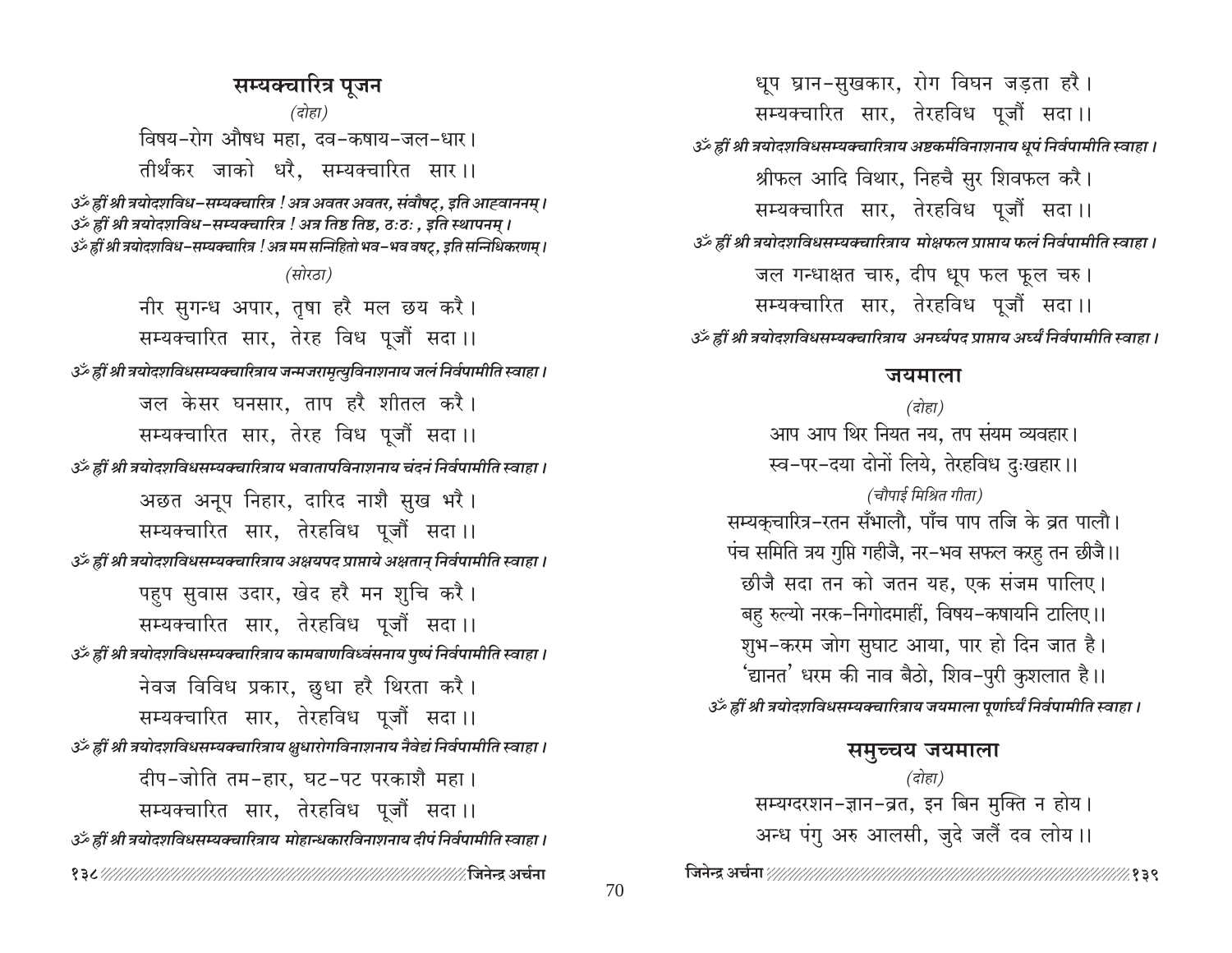(चौपाई)

जापै ध्यान सुथिर बन आवै. ताके करमबन्ध कट जावै। तासों शिव-तिय प्रीति बढावै, जो सम्यकरत्नत्रय ध्यावै।। ताकौ चहुँगति के दुःख नाहीं, सो न परे भवसागर माहीं। जनम-जरा-मृत दोष मिटावै, जो सम्यकरत्नत्रय ध्यावै।। सोई दशलच्छन को साधै, सो सोलहकारण आराधै। सो परमातमपद उपजावै, जो सम्यकुरत्नत्रय ध्यावै।। सोई शक्र-चक्रिपद लेई, तीनलोक के सुख विलसेई। सो रागादिक भाव बहावै, जो सम्यकुरत्नत्रय ध्यावै।। सोई लोकालोक निहारे, परमानन्ददशा विसतारे। आप तिरै और न तिरवावै, जो सम्यकुरत्नत्रय ध्यावै।। ॐ ह्रीं श्री सम्यग्दर्शन-सम्यग्ज्ञान-सम्यक्चारित्राय समुच्चयजयमाला अनर्घ्यपदप्राप्तये पूर्णार्ध्यं निर्वपामीति स्वाहा । (दोहा)

> एक स्वरूप-प्रकाश-निज, वचन कह्यो नहिं जाय। तीन भेद व्योहार सब, 'द्यानत' को सुखदाय ।। उर्व्यूण्यांजलिं क्षिपेत् ।

श्री अरहंत छबि लखि हिरदै, आनन्द अनुपम छाया है।।टेक.।। वीतराग मुद्रा हितकारी, आसन पद्म लगाया है। दृष्टि नासिका अग्रधार मनु, ध्यान महान बढ़ाया है।।१।। रूप सुधाकर अंजलि भरभर, पीवत अति सुख पाया है। तारन-तरन जगत हितकारी. विरद सचीपति गाया है।।२।। तुम मुख-चन्द्र नयन के मारग, हिरदै माहिं समाया है। भ्रम तम दुःख आताप नस्यो सब, सुख सागर बढ़ि आया है।।३।। प्रकटी उर सन्तोष चन्द्रिका, निज स्वरूप दर्शाया है। धन्य–धन्य तुम छवि 'जिनेश्वर', देखत ही सुख पाया है।।४।।

## सोलहकारण पूजन (पं. द्यानतरायजी कृत) (अडिल्ल) सोलह कारण भाय तीर्थंकर जे भये। हरषे इन्द्र अपार मेरु पै ले गये।। पूजा करि निज धन्य लख्यो बहु चावसौं। हमह षोडश कारन भावैं भावसौं ।।

उँ ह्रीं श्री दर्शनविशुद्ध्यादिषोडशकारणानि ! अत्र अवतरत अवतरत, संवौषट्, इति आह्वाननम् । र्ॐ ह्रीं श्री दर्शनविशुद्ध्यादिषोडशकारणानि ! अत्र तिष्ठ तिष्ठ ठःठः, इति स्थापनम् । گُ ह्रीं श्री दर्शनविशुद्ध्यादिषोडशकारणानि ! अत्र मम सन्निहितानि भव भव वषट् इति सन्निधिकरणम ।

(चौपार्ड ऑंचलीबद्ध) कंचन-झारी निरमल नीर, पूजों जिनवर गुण-गम्भीर। परम गुरु हो, जय जय नाथ परम गुरु हो।। दरशविशुद्धि भावना भाय, सोलह तीर्थंकर-पद-पाय। परम गुरु हो, जय जय नाथ परम गुरु हो।।

گُر ह्रीं श्री दर्शनविशुद्धि-विनयसम्पन्नता-शीलव्रतेष्वनतिचार-अभीक्ष्णज्ञानोपयोग-संवेग-शक्तितस्त्याग-तपः साधुसमाधि-वैयावृत्यकरण-अर्हद्भक्ति-आचार्यभक्ति-बहुश्रुतभक्ति–प्रवचनभक्ति–आवश्यकापरिहाणि–मार्गप्रभावना–प्रवचनवात्सल्येति तोर्थंकरत्व–कारणेभ्यो जन्मजरामृत्युविनाशनाय जलं निर्वपामीति स्वाहा ।

चन्दन घसौं कपूर मिलाय, पूजौं श्री जिनवर के पाय।

परम गुरु हो, जय जय नाथ परम गुरु हो।।दरश.।।

उँ ह्रीं श्री दर्शनविशुद्ध्यादिषोडशकारणेभ्यः संसारतापविनाशनाय चंदनं निर्वपामीति स्वाहा।

तन्दुल धवल सुगन्ध अनूप, पूजौं जिनवर तिहँ जग-भूप।

परम गुरु हो, जय जय नाथ परम गुरु हो।।दरश.।।

उँ ह्रीं श्री दर्शनविशुद्ध्यादिषोडशकारणेभ्यो अक्षयपदप्राप्तये अक्षतान् निर्वपामीति स्वाहा।

फूल सुगन्ध मधुप-गुंजार, पूजौं जिनवर जग-आधार।

परम गुरु हो, जय जय नाथ परम गुरु हो।।दरश.।।

ॐ ह्रीं श्री दर्शनविशुद्ध्यादिषोडशकारणेभ्यः कामबाणविध्वंसनाय पुष्पं निर्वपामीति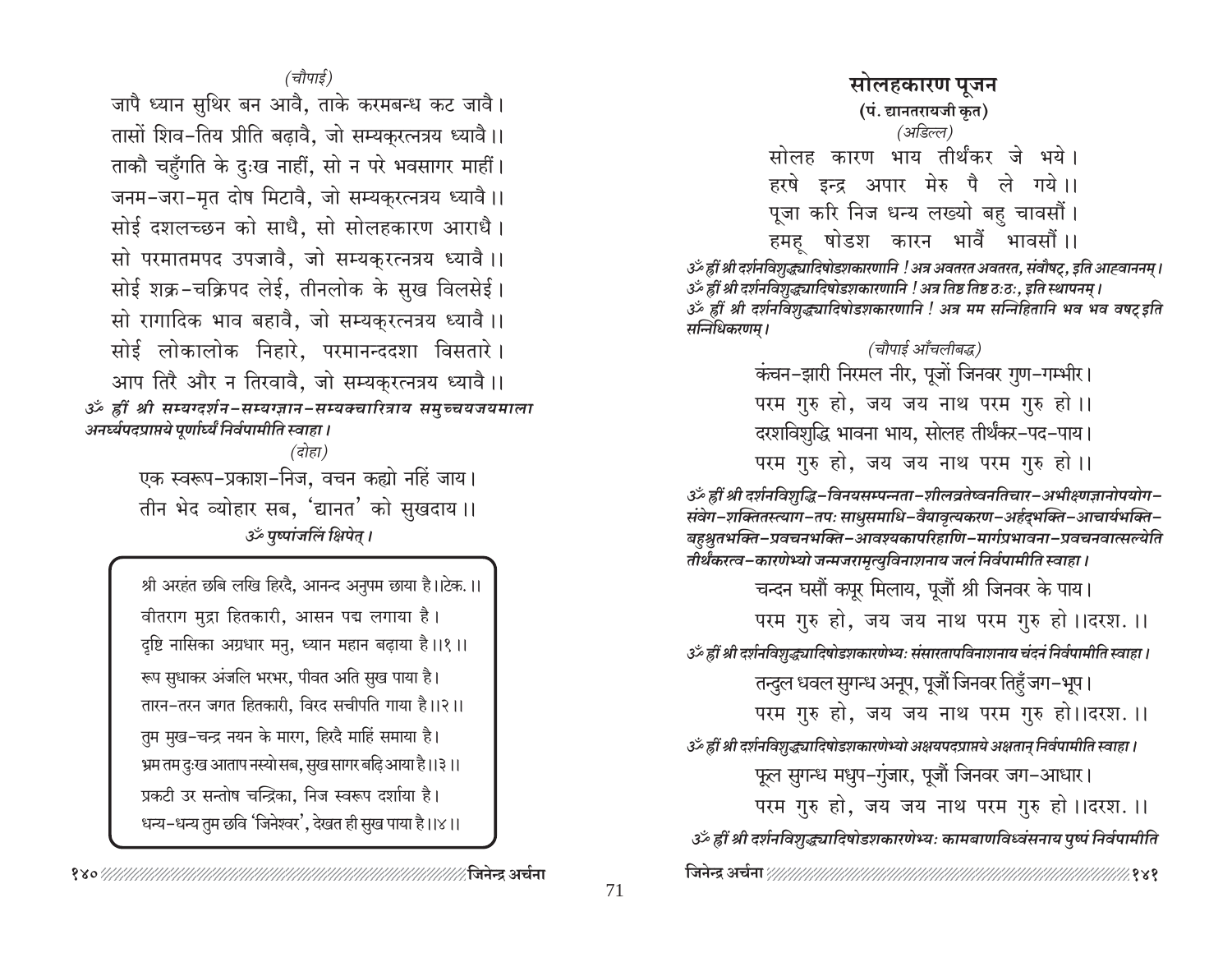जो संवेग-भाव विसतारै, सुरग-मुकति-पद आप निहारै। दान देय मन हरष विशेखै, इह भव जस पर भव सुख देखै।। जो तप तपै खपै अभिलाषा, चूरै करम-शिखर गुरु भाषा। साधुसमाधि सदा मन लावै, तिहुँ जग भोग भोगि शिव जावै।। निश-दिन वैयावृत्य करैया, सो निहचै भव-नीर तिरैया। जो अरहंत भगति मन आनै, सो जन विषय-कषाय न जानै।। जो आचारज-भगति करै है, सो निर्मल आचार धरै है। बहुश्नुतवन्त-भगति जो करई, सो नर संपूरन श्नुत धरई।। प्रवचन-भगति करै जो ज्ञाता, लहै ज्ञान परमानन्द-दाता। षट् आवश्यक काल जो साधै, सो ही रत्नत्रय आराधै।। धरम-प्रभाव करै जे ज्ञानी, तिन शिव-मारग रीति पिछानी। वत्सल अंग सदा जो ध्यावै, सो तीर्थंकर पदवी पावै।। उँ ह्रीं श्री दर्शनविशुद्ध्यादिषोडशकारणेभ्यो जयमालापूर्णार्ध्यं निर्वपामीति स्वाहा ।

> (दोहा) एही सोलह भावना, सहित धरै व्रत जोय। देव-इन्द्र-नर-वंद्य-पद, 'द्यानत' शिव-पद होय।। (पुष्पाञ्जलिं क्षिपेत्)

# मैंने तेरे ही भरोसे

मैंने तेरे ही भरोसे महावीर, भँवर में नैया डार दई।।टेक ।। जनम-जनम का मैं दुखियारा, भव-भव में दुख पाया। सारी दुनियाँ से निराश हो, शरण तुम्हारी आया।।मैंने. ।।१ ।। चारों गतियों में भरमाया. कष्ट अनन्तों भोगे। आज मुझे विश्वास हो गया, मेरी भी सुधि लोगे।।मैंने.।।२।। नाम तुम्हारा सुनकर आया, मेरे संकट हर लो। आत्मज्ञान का दीपक दे दो, मुझको निज-सम कर लो।।मैंने.।।३।। बड़े भाग्य से तुमको पाया, अब न कहीं जाऊँगा। मुझे मोक्ष पहुँचा दो स्वामी, फिर न कभी आऊँगा।।मैंने.।।४।।

स्वाहा । सदनेवज बहविधि पकवान, पूजौं श्रीजिनवर गुणखान। परम गुरु हो, जय जय नाथ परम गुरु हो।। दरशविशुद्धि भावना भाय, सोलह तीर्थंकर पद-पाय। परम गुरु हो, जय जय नाथ परम गुरु हो।। ैं हीं श्री दर्शनविशुद्ध्यादिषोडशकारणेभ्यः क्षुधारोगविनाशनाय नैवेद्यं निर्वपामीति स्वाहा। दीपक-ज्योति तिमिर छयकार, पूजूँ श्रीजिन केवलधार। परम गुरु हो, जय जय नाथ परम गुरु हो।।दरश.।। ाऊँ ह्रीं श्री दर्शनविशुद्ध्यादिषोडशकारणेभ्यो मोहान्धकारविनाशनाय दीपं निर्वपामीति स्वाहा। अगर कपूरगन्ध शुभ खेय, श्री जिनवर आगे महकेय। परम गुरु हो, जय जय नाथ परम गुरु हो।।दरश.।। उँ ह्रीं श्री दर्शनविशुद्ध्यादिषोडशकारणेभ्यो अष्टकर्मविध्वंसनाय धूपं निर्वपामीति स्वाहा । श्रीफल आदि बहुत फलसार पूजौं जिन वांछित–दातार। परम गुरु हो, जय जय नाथ परम गुरु हो।।दरश.।। उॐ ह्रीं श्री दर्शनविशुद्ध्यादिषोडशकारणेभ्यो मोक्षफलप्राप्तये फलं निर्वपामीति स्वाहा। जल फल आठों दरब चढाय, 'द्यानत' वरत करों मनलाय। परम गुरु हो, जय जय नाथ परम गुरु हो।।दरश.।। उँ ह्रीं श्री दर्शनविशुद्ध्यादिषोडशकारणेभ्यो नर्घ्यपदप्राप्तये अर्घ्यं निर्वपामीति स्वाहा।

## जयमाला

(दोहा) षोडश कारण गुण करै, हरै चतुरगति-वास । पाप-पुण्य सब नाशके, ज्ञान-भान परकाश।। (चौपाई) दरशविशुद्धि धरे जो कोई, ताको आवागमन न होई। विनय महाधारै जो प्राणी, शिव-वनिता की सखी बखानी।। शील सदा दृढ़ जो नर पालै, सो औरन की आपद टालै। ज्ञानाभ्यास करै मनमाहीं, ताके मोह-महातम नाहीं।।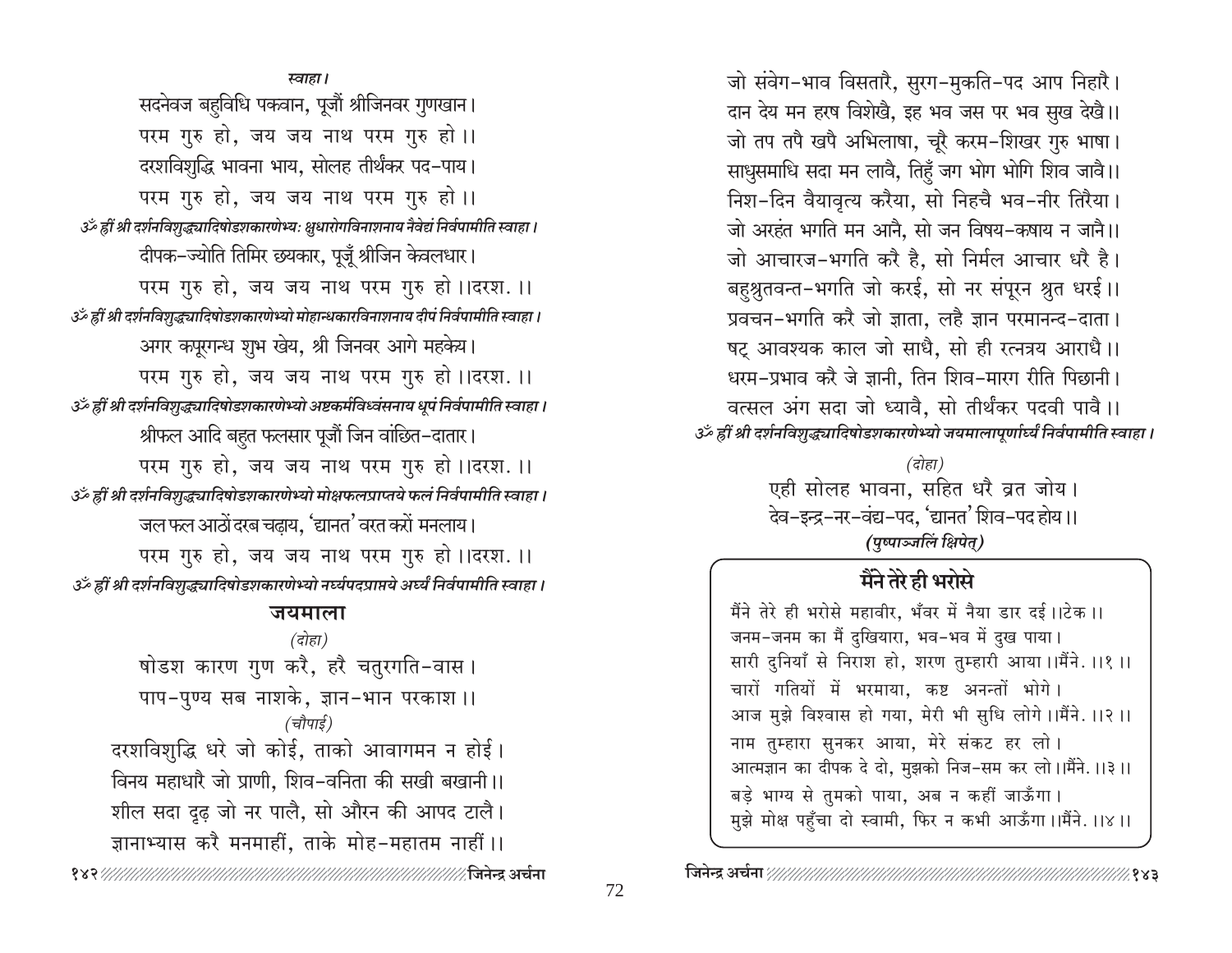पंचमेरु–पूजन (पं. द्यानतरायजी कृत) (गीता छन्द) तीर्थंकरों के न्हवन-जलतैं भये तीरथ शर्मदा. तातैं प्रदच्छन देत सुर-गन पंचमेरुन की सदा। दो जलधि ढाई द्वीप में सब गनत-मूल विराजही, पूजौं असी जिनधाम-प्रतिमा होहि सुख दुःख भाजही।।

ॐ ह्रीं श्री पंचमेरुसंबंधि-अशीति जिनचैत्यालयस्थजिनप्रतिमासमृह ! अत्र अवतर अवतर संवौषट्, इति आह्वाननम् ।

उँ ह्रीं श्री पंचमेरुसंबंधि–अशीति जिनचैत्यालयस्थजिनप्रतिमासमूह ! अत्र तिष्ठ तिष्ठ ठःठः इति स्थापनम् ।

उँ ह्रीं श्री पंचमेरुसंबंधि-अशीति जिनचैत्यालयस्थजिनप्रतिमासमूह ! अत्र मम सन्निहितो भव–भव वषट् इति सन्निधिकरणम् ।

> (चौपाई आँचलीबद्ध) सीतल–मिष्ट–सुवास मिलाय, जलसौं पूजौं श्री जिनराय। महासुख होय, देखे नाथ परम सुख होय।। पाँचों मेरु असी जिनधाम. सब प्रतिमा को करो प्रणाम। महासुख होय, देखे नाथ परम सुख होय।।

ॐ ह्वीं श्री सुदर्शन-विजय-अचल-मन्दिर-विद्युन्मालीपंचमेरुसंबंधि-अशीति जिनचैत्या-लयस्थजिनबिम्बेभ्यो जन्मजरामृत्युविनाशनाय जलं निर्वपामीति स्वाहा ।

> जल केशर करपूर मिलाय, गंधसौं पूजौं श्रीजिनराय। महासुख होय, देखे नाथ परम सुख होय।।पाँचों.।।

ॐ ह्रीं श्री पंचमेरुसंबंधिअशीति जिनचैत्यालयस्थजिनबिम्बेभ्यो भवातापविनाशनाय चन्दनं निर्वपामीति स्वाहा ।

> अमल अखंड सुगंध सुहाय, अच्छतसौं पूजौं जिनराय। महासुख होय, देखे नाथ परम सुख होय।।पाँचों.।।

ॐ ह्रीं श्री पंचमेरुसंबंधि-अशीति-जिनचैत्यालयस्थजिनबिम्बेभ्यो अक्षयपदप्राप्तये अक्षतान् निर्वपामीति स्वाहा ।

बरन अनेक रहे महकाय, फूलसौं पूजौं श्री जिनराय।

महासुख होय, देखे नाथ परम सुख होय।।पाँचों.।।

ॐ ह्रीं श्री पंचमेरुसंबंधि-अशीतिजिनचैत्यालयस्थजिनबिम्बेभ्यः कामबाणविध्वंसनाय पुष्पं निर्वपामीति स्वाहा।

मन–बांछित बहु तुरत बनाय, चरुसौं पूजौं श्री जिनराय।

महासुख होय, देखे नाथ परम सुख होय।।पाँचों.।। ॐ ह्रीं श्री पंचमेरुसंबंधि-अशीति-जिनचैत्यालयस्थजिनबिम्बेभ्यः क्षुधारोगविनाशनाय नैवेद्यं निर्वपामीति स्वाहा ।

तम हर उज्ज्वल ज्योति जगाय, दीपसौं पूजौं श्री जिनराय।

महासुख होय, देखे नाथ परम सुख होय ।।पाँचों.।। ॐ ह्रीं श्री पंचमेरुसंबंधि-अशीतिजिनचैत्यालयस्थजिनबिम्बेभ्यो मोहान्धकारविनाशनाय दीपं निर्वपामीति स्वाहा ।

खेऊँ अगर अमल अधिकाय, धूपसौं पूजौं श्री जिनराय

महासुख होय, देखे नाथ परम सुख होय।।पाँचों.।। ॐ ह्रीं श्री पंचमेरुसंबंधि-अशीतिजिनचैत्यालयस्थजिनबिम्बेभ्यो अष्टकर्मविनाशनाय धूपं निर्वपामीति स्वाहा।

सुरस सुवर्ण सुगन्ध सुभाय, फलसौं पूजौं श्री जिनराय।

महासुख होय, देखे नाथ परम सुख होय ।।पाँचों.।। ॐ ह्रीं श्री पंचमेरुसंबंधि-अशीति-जिनचैत्यालयस्थजिनबिम्बेभ्यो मोक्षफलप्राप्तये फलं निर्वपामीति स्वाहा।

आठ दरबमय अरघ बनाय, 'द्यानत' पूजौं श्री जिनराय।

महासुख होय, देखे नाथ परम सुख होय।।पाँचों.।। उँ हीं श्री पंचमेरुसंबंधि-अशीतिजिनचैत्यालयस्थजिनबिम्बेभ्यो अनर्घ्यपदप्राप्तये अर्घ्यं निर्वपामीति स्वाहा ।

# जयमाला

(दोहा) प्रथम सुदर्शन-स्वामि, विजय अचल मन्दर कहा। विद्युन्माली नाम, पंचमेरु जग में प्रकट।।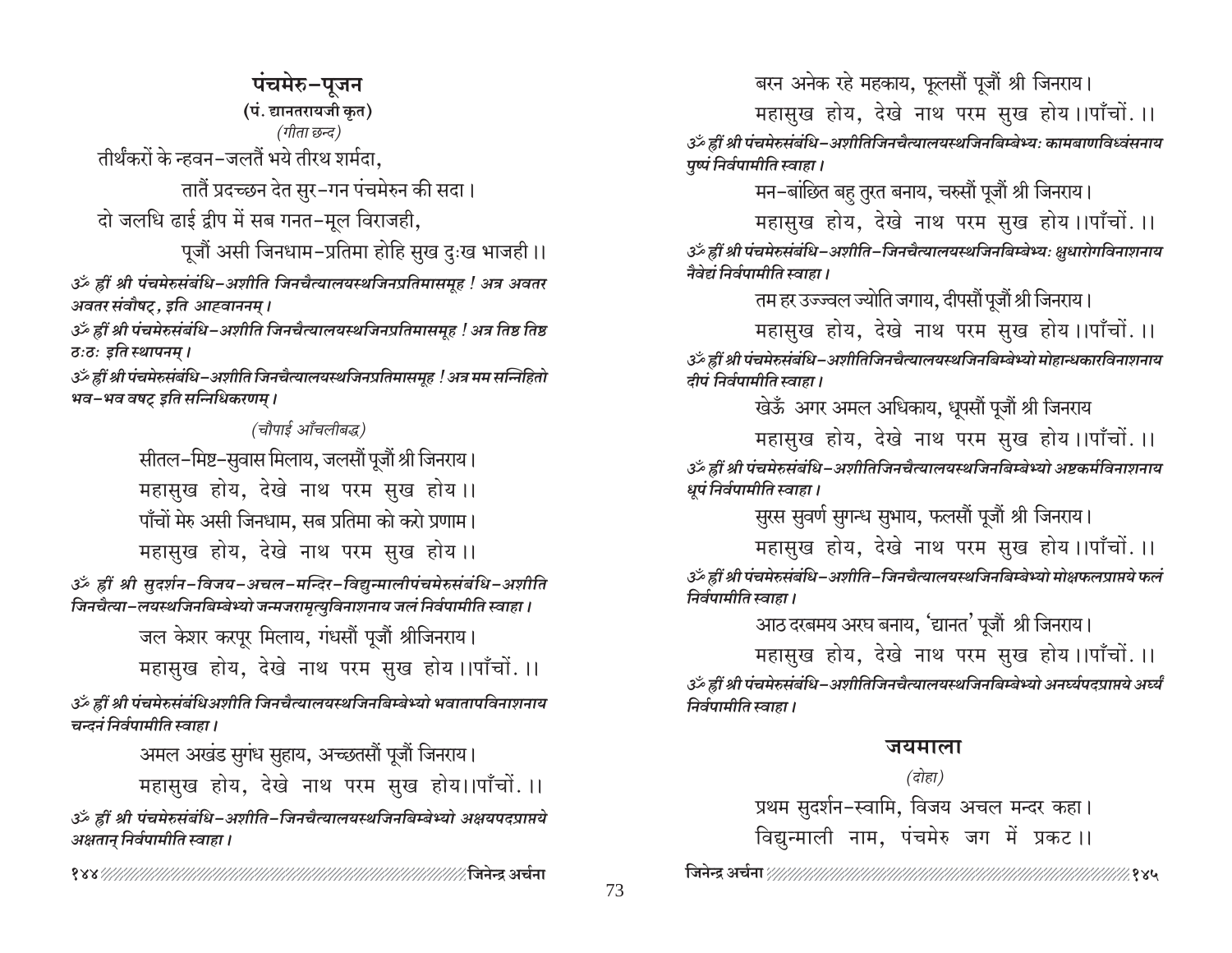प्रथम सुदर्शन मेरु विराजै, भद्रशाल वन भू पर छाजै। चैत्यालय चारों सुखकारी, मन-वच-तन वन्दना हमारी।। ऊपर पांच-शतक पर सोहै, नन्दन-वन देखत मन मोहै। चैत्यालय चारों सुखकारी, मन-वच-तन वन्दना हमारी।। साढे बासठ सहस ऊँचाई, वन सुमनस शोभै अधिकाई। चैत्यालय चारों सुखकारी, मन-वच-तन वन्दना हमारी ।। ऊँचा जोजन सहस-छतीसं, पाण्डुक-वन-सोहै गिरि-सीसं। चैत्यालय चारों सुखकारी, मन-वच-तन वन्दना हमारी।। चारों मेरु समान बखाने, भू पर भद्रसाल चहुँ जाने। चैत्यालय सोलह सुखकारी, मन-वच-तन वन्दना हमारी ।। ऊँचे पाँच शतक पर भाखे. चारों नन्दनवन अभिलाखे। चैत्यालय सोलह सुखकारी, मन-वच-तन वन्दना हमारी ।। साढ़े पचपन सहस उतंगा, वन सौमनस चार बहुरंगा। चैत्यालय सोलह सुखकारी, मन-वच-तन वन्दना हमारी ।। उच्च अठाइस सहस बताये, पाण्डुक चारों वन शुभ गाये। चैत्यालय सोलह सुखकारी, मन-वच-तन वन्दना हमारी ।। सुर–नर–चारन वन्दन आवैं, सो शोभा हम किह मुख गावैं। चैत्यालय अस्सी सुखकारी, मन-वच-तन वन्दना हमारी।। ॐ ह्रीं श्री पंचमेरुसंबंधि-अशीतिजिनचैत्यालयस्थजिनबिम्बेभ्यो जयमालामहार्घ्यं

> (दोहा) पंचमेरु की आरती, पढ़े सुनै जो कोय। 'द्यानत' फल जानै प्रभो, तुरत महासुख होय ।। (पुष्पाञ्जलिं क्षिपेत्)

निर्वपामिति स्वाहा ।

नन्दीश्वर द्वीप-पुजन (पं. द्यानतरायजी कृत) (अडिल्ल) सरब परव में बडो अठाई परव है। नन्दीश्वर सुर जांहिं लेय वसु दरव है।। हमैं सकति सो नाहिं इहाँ करि थापना।

पूजैं जिनगृह-प्रतिमा है हित आपना।।

ॐ ह्रीं श्री नन्दीश्वरद्वीपे पूर्वपश्चिमोत्तरदक्षिणदिशि द्विपंचाशज्जिनालयस्थ-जिनप्रतिमासमूह ! अत्र अवतर अवतर संवौषट् ।

ॐ ह्रीं श्री नन्दीश्वरद्वीपे पूर्वपश्चिमोत्तरदक्षिणदिशि द्विपंचाशज्जिनालयस्थ-जिनप्रतिमासमूह ! अत्र तिष्ठ तिष्ठ ठ:ठ: ।

ॐ ह्रीं श्री नन्दीश्वरद्वीपे पूर्वपश्चिमोत्तरदक्षिणदिशि द्विपंचाशज्जिनालयस्थ-जिनप्रतिमासमूह ! अत्र मम सन्निहितो भव–भव वषट् ।

> (अवतार) कंचन-मणि-मयभूंगार, तीरथ-नीर भरा। तिहुँ धार दयी निरवार, जामन मरन जरा।। नन्दीश्वर-श्रीजिन-धाम, बावन पुंज करों।

वसु दिन प्रतिमा अभिराम, आनंद-भाव धरों।।

ॐ ह्रीं श्री नन्दीश्वरद्वीपे पूर्वपश्चिमोत्तरदक्षिणदिशि द्विपंचाशज्जिनालयस्थ-जिनप्रतिमाभ्यो जन्म-जरा-मृत्यु-विनाशनाय जलं निर्वपामीति स्वाहा।

भव-तप-हर शीतल वास, सो चन्दन नाहीं।

प्रभु यह गुन कीजै साँच, आयो तुम ठाहीं।। नन्दी.।।

ॐ ह्रीं श्री नन्दीश्वरद्रीपे द्विपंचाशज्जिनालयस्थजिनप्रतिमाभ्यः संसारतापविनाशनाय चंदनं निर्वपामीति स्वाहा ।

उत्तम अक्षत जिनराज, पुंज धरै सोहै।

सब जीते अक्ष-समाज तुम-सम अरु को है।। नन्दी.।।

ॐ ह्रीं श्री नन्दीश्वरद्वीपे द्विपंचाशज्जिनालयस्थजिनप्रतिमाभ्यो अक्षयपदप्राप्तये अक्षतान् निर्वपामीति स्वाहा ।

%१४७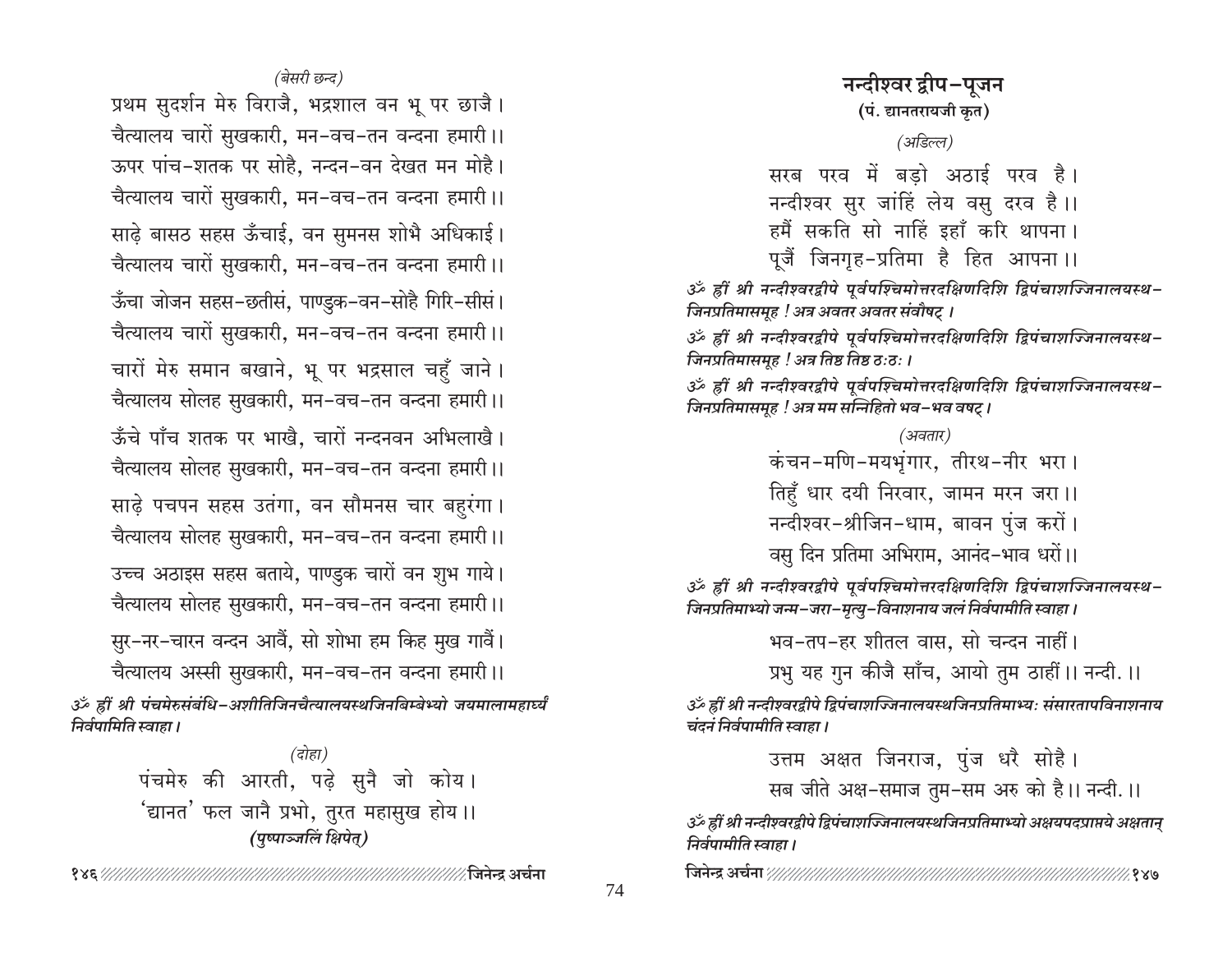तुम काम विनाशक देव, ध्याऊँ फूलनसौं । लहुँ शील-लच्छमी एव, छूटों सूलनसौं ।। नन्दीश्वर-श्रीजिन-धाम, बावन पुंज करों । वसु दिन प्रतिमा अभिराम, आनंद-भाव धरों।।

ॐ ह्रीं श्री नन्दीश्वरद्वीपे द्विपंचाशज्जिनालयस्थजिनप्रतिमाभ्यः कामबाणविध्वंसनाय पुष्पं निर्वपामीति स्वाहा।

नेवज इन्द्रिय-बलकार, सो तुमने चूरा। चरु तुम ढिंग सोहैं सार, अचरज है पूरा।।नन्दी.।। उँ हीं श्री नन्दीश्वरद्वीपे द्विपंचाशज्जिनालयस्थजिनप्रतिमाभ्यः क्षुधारोगविनाशनाय नैवेद्यं

निर्वपामीति स्वाहा । दीपक की ज्योति-प्रकाश, तुम तन माहिं लसै।

टूटै करमन की राशि, ज्ञान-कणी दरसै ।।नन्दी. ।।

ॐ ह्रीं श्री नन्दीश्वरद्वीपे द्विपंचाशज्जिनालयस्थजिनप्रतिमाभ्यो मोहान्धकार- विनाशनाय दीपं निर्वपामीति स्वाहा ।

> कृष्णागरु-धूप-सुवास, दश-दिशि नारि वरै। अति हरष-भाव परकाश, मानो नृत्य करै।।नन्दी.।।

ॐ ह्रीं श्री नन्दीश्वरद्वीपे द्विपंचाशज्जिनालयस्थजिनप्रतिमाभ्यो अष्टकर्मदहनाय धूपं निर्वपामीति स्वाहा ।

> बहुविधि फल ले तिहुँ काल, आनन्द राचत हैं। तुम शिव-फल देहु दयाल, तुहि हम जाचत हैं।। नन्दी.।।

ॐ ह्रीं श्री नन्दीश्वरद्वीपे द्विपंचाशज्जिनालयस्थजिनप्रतिमाभ्यो मोक्षफलप्राप्तये फलं निर्वपामीति स्वाहा ।

> यह अरघ कियो निज-हेत, तुमको अरपतु हों। 'द्यानत' कीज्यो शिव–खेत, भूमि समरपतु हों।। नन्दी.।।

ॐ ह्रीं श्री नन्दीश्वरद्वीपे द्विपंचाशज्जिनालयस्थजिनप्रतिमाभ्यो अनर्घ्यपदप्राप्तये अर्घ्यं निर्वपामीति स्वाहा ।

# जयमाला

(दोहा) कार्तिक फाल्गुन साढ के, अन्त आठ दिन माहिं। नन्दीश्वर सुर जात हैं, हम पूजैं इह ठाहिं।। (लक्ष्मीधरा) एकसौ कोडि त्रेसठ जोजन महा । लाख चौरासिया दिश में एक लहा ।। आठमों द्रीप नन्दीञ्चरं भास्वरं । बावन्न प्रतिमा नमों भौन सुखकरं ।। दिशि अंजनगिरी राजहीं । चार चार चौरासिया दिश एक छाजहीं ।। सहस ढोल-सम गोल ऊपर तले सुन्दरं।।भौन.।। एक इक चार दिशि चार शुभ बावरी। एक इक लाख जोजन अमल-जल भरी।। चहँ दिशि चार वन लाख जोजन वरं।।भौन.।। सोल वापीन मधि सोल गिरि दधिमुखं। सहस दश महाजोजन लखत ही सुखं।। बावरी कौन दो माहिं दो रतिकरं।।भौन.।। शैल बत्तीस सहस जोजन कहे। डक सोलह मिलैं सर्व बावन लहे।। चार एक इक सीस पर एक जिन मन्दिरं।।भौन.।। बिम्ब अठ एक सौ रतनमयी सोहही। <u> ਫੇਕ–ਫੇ</u>ਕੀ मोहन्नी ।। सरव नयन मन पाँच सौ धनुष तन पद्म-आसन परं।।भौन.।। लाल नख-मुख नयन श्याम अरु स्वेत हैं। श्याम-रंग भोंह सिर-केश छबि देत हैं।। वयन बोलत मनों हँसत कालुष हरं।।भौन.।।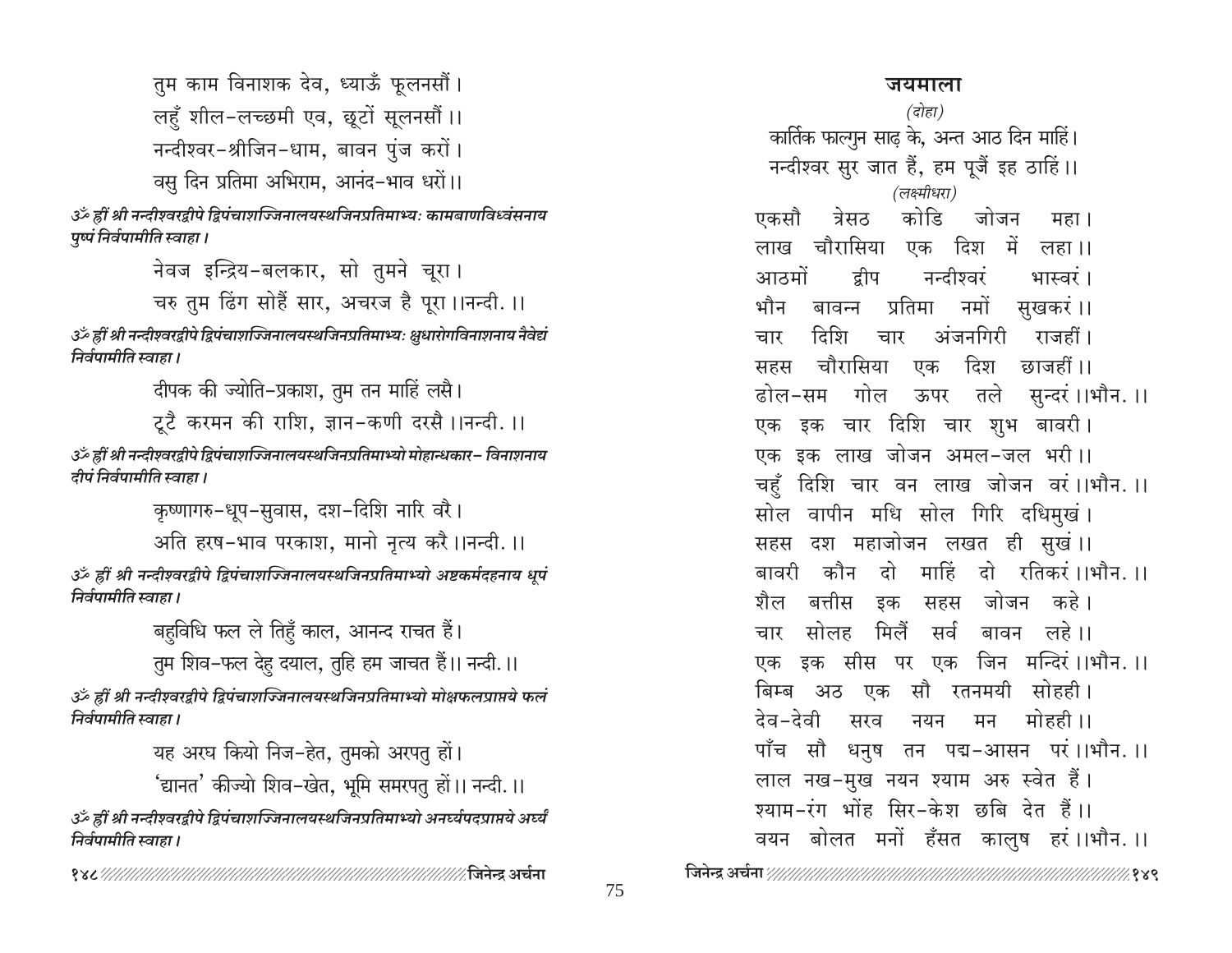कोटि-शशि-भान-दुति-तेज छिप जात है। महा-वैराग-परिणाम है ।। ठहरात वयन नहिं कहैं लखि होत सम्यक धरं।। भौन बावन्न प्रतिमा नमों सुखकरं।। ॐ ह्रीं श्री नन्दीश्वरद्वीपे पूर्वपश्चिमोत्तरदक्षिणदिशि द्विपंचाशज्जिनालयस्थ-जिनप्रतिमाभ्यो अनर्घ्यपदप्राप्तये जयमालापूर्णार्ध्यं निर्वपामीति स्वाहा । (सोरठा) नन्दीश्वर-जिन-धाम, प्रतिमा-महिमा को कहै। 'द्यानत' लीनो नाम, यही भगति शिव-सुख करै।। (पृष्पाञ्जलिं क्षिपेत्)

> रोम रोम पुलकित हो जाय, जब जिनवर के दर्शन पाय।।टेक।। ज्ञानानन्द कलियाँ खिल जायँ, जब जिनवर के दर्शन पाय।। जिन-मन्दिर में श्री जिनराज, तन-मन्दिर में चेतनराज।। तन-चेतन को भिन्न पिछान, जीवन सफल हुआ है आज।। वीतराग सर्वज्ञ-देव प्रभु, आये हम तेरे दरबार। तेरे दर्शन से निज दर्शन, पाकर होवें भव से पार।। मोह-महातम तुरत विलाय, जब जिनवर के दर्शन पाय।।१।। दर्शन-ज्ञान अनन्त प्रभु का, बल अनन्त आनन्द अपार। गुण अनन्त से शोभित हैं प्रभु, महिमा जग में अपरम्पार।। शुद्धातम की महिमा आय, जब जिनवर के दर्शन पाय।।२।। लोकालोक झलकते जिसमें, ऐसा प्रभु का केवलज्ञान। लीन रहें निज शुद्धातम में, प्रतिक्षण हो आनन्द महान ।। ज्ञायक पर दृष्टि जम जाय, जब जिनवर के दर्शन पाय ।।३।। प्रभु की अन्तर्मुख-मुद्रा लखि, परिणति में प्रकटे समभाव। क्षण-भर में हों प्राप्त विलय को. पर-आश्रित सम्पूर्ण विभाव।। रत्नत्रय-निधियाँ प्रकटाय, जब जिनवर के दर्शन पाय ।।४।।

श्री आदिनाथ जिन पुजा (पं. जिनेश्वरदासजी कृत)

नाभिराय मरुदेवि के नन्दन, आदिनाथ स्वामी महाराज। सर्वार्थसिद्धितैं आप पधारे. मध्यलोक माहिं जिनराज ।। इन्द्रदेव सब मिलकर आये, जन्म महोत्सव करने काज। आह्वानन सब विधि मिल करके, अपने कर पूजें प्रभु पांय।। उर्क हीं श्री आदिनाथजिनेन्द्र ! अत्र अवतर अवतर संवौषट् । उर्क हीं श्री आदिनाथजिनेन्द्र ! अत्र तिष्ठ तिष्ठ ठ:ठ: । उँ ह्रीं श्री आदिनाथजिनेन्द्र ! अत्र मम सन्निहितो भव-भव वषट् । क्षीरोदधि को उज्ज्वल जल ले, श्री जिनवर पद पूजन जाय। जन्म जरा दुख मेटन कारन, ल्याय चढ़ाऊँ प्रभु के पांय।। श्री आदिनाथ के चरणकमल पर, बलि-बलि जाऊँ मनवचकाय। हे करुणानिधि भव दुःख मेटो, यातैं मैं पूजों प्रभु पांय ।। उँ ह्रीं श्री आदिनाथजिनेन्द्राय जन्मजरामृत्युविनाशनाय जलं निर्वपामीति स्वाहा । मलयागिरि चन्दन दाह निकन्दन, कंचन झारी में भर ल्याय। श्रीजी के चरण चढ़ाओ भविजन, भव आताप तुरत मिट जाय।।श्री.।। उँ ह्रीं श्री आदिनाथजिनेन्द्राय संसारतापविनाशनाय चंदनं निर्वपामीति स्वाहा। शुभशालि अखंडित सौरभमंडित, प्रासुक जलसों धोकर ल्याय। श्रीजी के चरण चढ़ावो भविजन, अक्षय पद को तुरत उपाय।।श्री.।। उँ ह्रीं श्री आदिनाथजिनेन्द्राय अक्षयपदप्राप्तये अक्षतान् निर्वपामीति स्वाहा । कमल केतकी बेल चमेली, श्रीगुलाब के पुष्प मँगाय। श्रीजी के चरण चढावो भविजन, कामबाण तुरत नसि जाय।।श्री.।। उँ ह्रीं श्री आदिनाथजिनेन्द्राय कामबाणविध्वंसनाय पुष्पं निर्वपामीति स्वाहा। नेवज लीना षट्-रस भीना, श्री जिनवर आगे धरवाय। थाल भराऊँ क्षुधा नसाऊँ, ल्याऊँ प्रभु के मंगल गाय।।श्री.।। उँ ह्रीं श्री आदिनाथजिनेन्द्राय क्षुधारोगविनाशनाय नैवेद्यं निर्वपामीति स्वाहा ।

∕ जिनेन्द्र अर्चना %१५१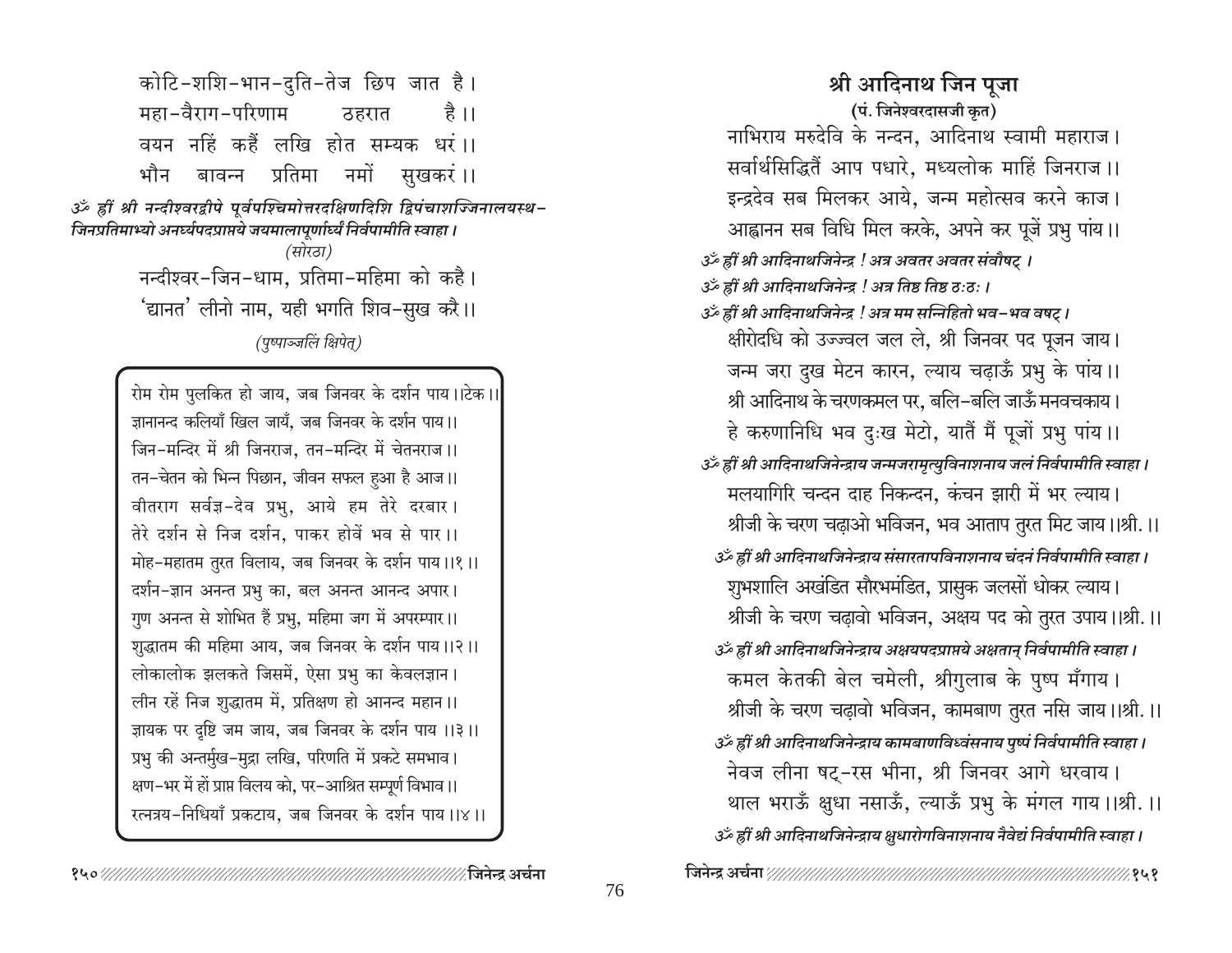जगमग-जगमग होत दशों दिश. ज्योति रही मन्दिर में छाय। श्रीजी के सन्मुख करत आरती, मोहतिमिर नासै दुखदाय।। श्री आदिनाथ के चरणकमल पर, बलि-बलि जाऊँ मनवचकाय। हे करुणानिधि भव दुःख मेटो, यातैं मैं पूजों प्रभु पांय ।। उँ ह्रीं श्री आदिनाथजिनेन्द्राय मोहान्धकारविनाशनाय दीपं निर्वपामीति स्वाहा। अगर कपूर सुगन्ध मनोहर, चन्दन कूट सुगन्ध मिलाय। श्रीजी के सन्मुख खेय धुपायन, कर्म जरे चहुँगति मिटि जाय।।श्री.।। उॅं ह्रीं श्री आदिनाथजिनेन्द्राय अष्टकर्मदहनाय धुपं निर्वपामीति स्वाहा। श्रीफल और बादाम सुपारी, केला आदि छुहारा ल्याय। महा मोक्षफल पावन कारन, ल्याय चढ़ाऊँ प्रभु के पांय।।श्री.।। उँ ह्रीं श्री आदिनाथजिनेन्द्राय मोक्षफलप्राप्तये फलं निर्वपामीति स्वाहा। शुचि निरमल नीरं गन्ध सुअक्षत, पुष्प चरू ले मन हरषाय। दीप धूप फल अर्घ्य सुलेकर, नाचत ताल मृदंग बजाय।।श्री.।। उँ ह्रीं श्री आदिनाथजिनेन्द्राय अनर्घ्यपदप्राप्तये अर्घ्यं निर्वपामीति स्वाहा ।

### पंचकल्याणक

(दोहा)

सर्वारथसिद्धि तैं चये, मरुदेवी उर आय।

दोज असित आषाढ की, जजूँ तिहारे पांय।। ॐ ह्रीं श्री आषाढकृष्णद्वितीयायां गर्भकल्याणकप्राप्ताय श्रीआदिनाथजिनेन्द्राय अर्घ्यं निर्वपामीति स्वाहा ।

चैतवदी नौमी दिना, जन्म्या श्री भगवान।

सुरपति उत्सव अति कस्या मैं पूजौं धर ध्यान।। ॐ ह्रीं श्री चैत्रकृष्णनवम्यां जन्मकल्याणकप्राप्ताय श्रीआदिनाथजिनेन्द्राय अर्घ्यं निर्वपामीति स्वाहा ।

> तुणवत् ऋद्धि सब छाँडि के, तप धार्यो वन जाय। नौमी चैत्र असेत की, जजूँ तिहारे पांय ।।

ॐ ह्रीं श्री चैत्रकृष्णनवम्यां तपकल्याणकप्राप्ताय श्रीआदिनाथजिनेन्द्राय अर्घ्यं निर्वपामीति स्वाहा ।

फागुन वदि एकादशी, उपज्यो केवलज्ञान।

इन्द्र आय पूजा करी, मैं पूजों इह थान।।

ॐ ह्रीं श्री फाल्गुनकृष्णैकादश्यां ज्ञानकल्याणकप्राप्ताय श्रीआदिनाथजिनेन्द्राय अर्घ्यं निर्वपामीति स्वाहा ।

# माघ चतुर्दशि कृष्ण की, मोक्ष गये भगवान। भवि जीवों को बोधि के, पहुँचे शिवपुर थान।।

ॐ ह्रीं श्री माघकृष्णचतुर्दश्यां मोक्षकल्याणकप्राप्ताय श्रीआदिनाथजिनेन्द्राय अर्घ्यं निर्वपामीति स्वाहा ।

## जयमाला

आदीश्वर महाराज, मैं! विनती तुमसे करूँ। चारों गति के माहिं मैं दुख पायो सो सुनो ।। कर्म अष्ट मैं हूँ एकलो, यह दुष्ट महादुख देत हो। कबहूँ इतर निगोद में मोकूँ, पटकत करत अचेत हो।। म्हारी दीनतणी सुन वीनती।।टेक।।

प्रभु कबहँक पटक्यो नरक में, जठै जीव महादुख पाय हो। नित उठि निरदई नारकी, जठै करत परस्पर घात हो।।म्हारी.।। प्रभु नरक तणा दुःख अब कहूँ, जठै करें परस्पर घात हो। कोइयक बाँध्यो खंभसों, पापी दे मुदगर की मार हो।।म्हारी.।। कोइयक काटें करोतसों, पापी अंगतणी दोय फाड हो। प्रभु यह विधि दुःख भुगत्या घणा, फिर गति पाई तिरयंच हो।। म्हारी.।। हिरणा बकरा बाछला, पशु दीन गरीब अनाथ हो। प्रभु मैं ऊँट बलद भैंसा भयो, जापै लदियो भार अपार हो।।म्हारी.।। नहिं चाल्यौ जठै गिर पस्त्रो. पापी दे सोटन की मार हो। प्रभु कोइयक पुण्य संजोगसूँ, मैं तो पायो स्वर्ग निवास हो।।म्हारी.।।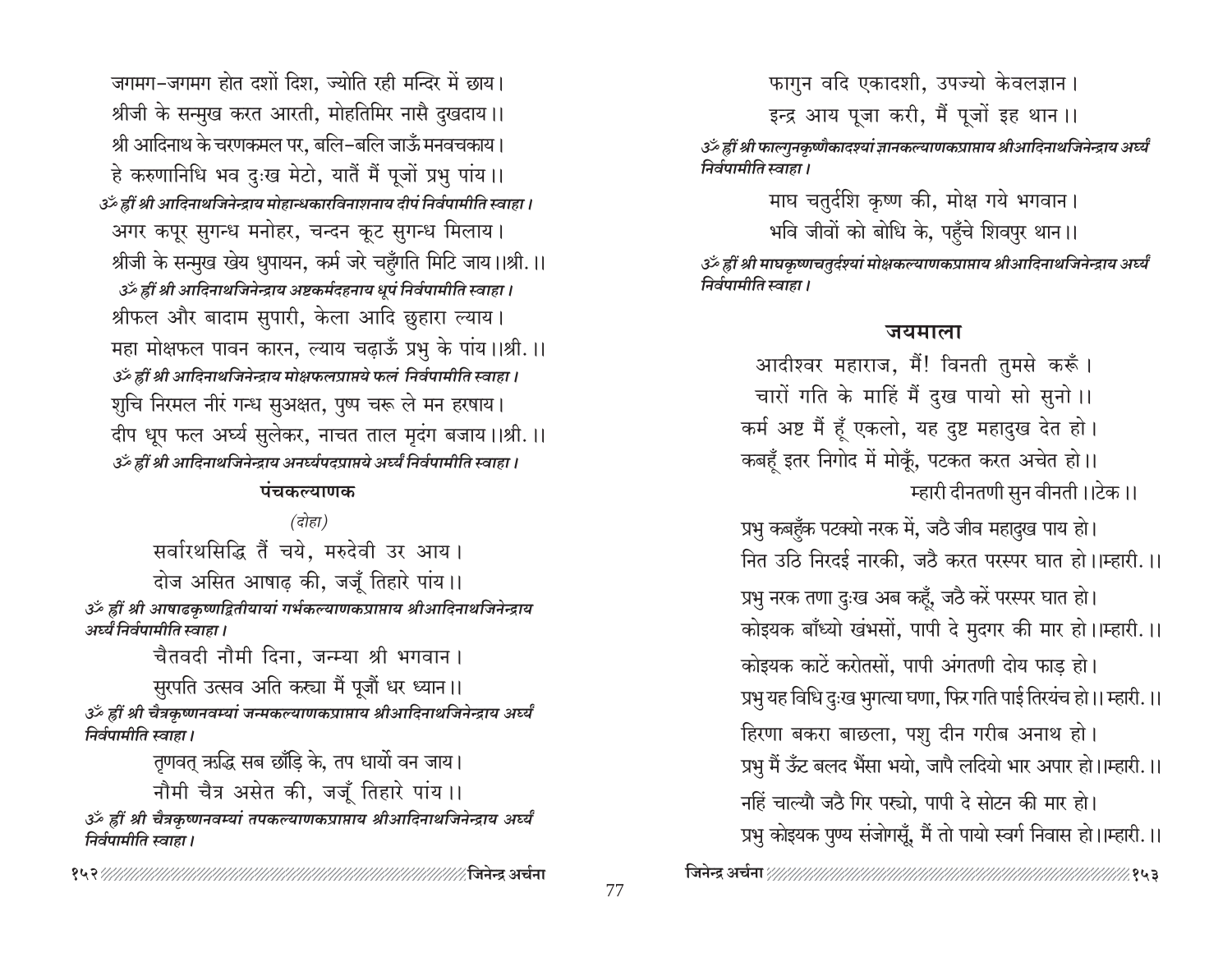देवांगना संग रमि रह्यो, जठै भोगनि को परिताप हो। प्रभु संग अप्सरा रमि रह्यो, कर-कर अति अनुराग हो।।म्हारी.।। कबहुँक नंदनवन विषैं प्रभु, कबहुँक वन गृह माहिं हो। प्रभु यह विधिकाल गमायकैं, फिर माला गई मुरझाय हो।।म्हारी.।। देव थिती सब घट गई, फिर उपज्यो सोच अपार हो। सोच करत तन खिर पड़्यो, फिर उपज्यो गरभ मैं जाय हो।।म्हारी.।। प्रभु गर्भतणा दुःख अब कहँ, जठै सकड़ाई की ठौर हो। हलन–चलन नहिं कर सक्यो, जठै सघन कीच घनघोर हो।।म्हारी.।। माता खावै चरपरो, फिर लागै तन संताप हो। प्रभु ज्यों जननी तातो भखै, फिर उपजै तन संताप हो।।म्हारी.।। औंधे मुख झूल्यो रह्यो, फेर निकसन कौन उपाय हो। कठिन-कठिनकर नींसर्यो, जैसे निसरै जंत्री में तार हो।।म्हारी.।। प्रभु फिर निकसत ही धरत्याँ पड्यो, फिर लागी भूख अपार हो। रोय रोय बिलख्यो घणो, दुख वेदन को नहिं पार हो।।म्हारी.।। प्रभु दुख मेटन समरथ धनी, यातैं लागूँ तिहारे पांय हो। सेवक अरज करै प्रभू मोकूँ, भवदधि पार उतार हो।।म्हारी.।।

(दोहा) श्रीजी की महिमा अगम है, कोई न पावै पार।

मैं मति अल्प अज्ञान हों, कौन करै विस्तार।। उँ ह्रीं श्री आदिनाथजिनेन्द्राय अनर्घ्यपद्रप्राप्तये जयमालामहार्घ्यं निर्वपामीति स्वाहा ।

> (दोहा) विनती ऋषभ जिनेश की, जो पढसी मनलाय। सुरगों में संशय नहीं, निहुचै शिवपुर जाय।। (पुष्पाञ्जलिं क्षिपेत्)

# श्री चन्द्रप्रभ जिनपुजन (कविवर वृन्दावनदासजी कृत)

### (छप्पय)

चितहरनचिह्नचर. चारुचरन आचरन, चरन चन्दचन्दतनचरित, चंदथल चहत चतुर नर। चतुक चण्ड चकचूरि, चारि चिदचक्र गुनाकर, चंचल चलितसुरेश, चूलनुत चक्र धनुरधर।। चर-अचर हितू तारनतरन, सुनत चहकि चिरनंद शुचि। जिनचंदचरन चरच्यो चहत, चितचकोर नचि रचि रुचि ।।

(दोहा) धनुष डेढ़ सौ तुंग तन, महासेन नृपनन्द। मात लछमना उर जये, थापों चन्दजिनन्द।।

उँ ह्रीं श्री चन्द्रप्रभजिनेन्द्र! अत्र अवतर अवतर संवौषट् इति आह्वाननम् । उँ हीं श्री चन्द्रप्रभजिनेन्द्र! अत्र तिष्ठ तिष्ठ ठ: ठ: इति स्थापनम् । उँ ह्रीं श्री चन्द्रप्रभजिनेन्द्र! अत्र मम सन्निहितो भव भव वषट् इति सन्निधिकरणम् ।

(अवतार) गंगाह्रद निरमल नीर, हाटक भूंगभरा, तुम चरन जजों वर वीर, मेटो जनम-जरा। श्रीचंदनाथ दुति चंद, चरनन चंद लगे, मन-वच-तन जजत अमंद, आतमजोति जगै। उॅथ्हीं श्री चन्द्रप्रभजिनेन्द्राय जन्मजरामृत्युविनाशनाय जलं निर्वपामीति स्वाहा । श्री खण्ड कपूर सुचंग, केशर रंगभरी। घसि प्रासुक जल के संग, भव-आताप हरी।।श्री.।। उॅं ह्रीं श्री चन्द्रप्रभजिनेन्द्राय भवातापविनाशनाय चन्दनं निर्वपामीति स्वाहा । तन्दुल सित सोमसमान, सम ले अनियारे। दिये पुंज मनोहर आन, तुम पदतर प्यारे ।।श्री. ।। उँ ह्रीं श्री चन्द्रप्रभजिनेन्द्राय अक्षयपदप्राप्तये अक्षतान् निर्वपामीति स्वाहा ।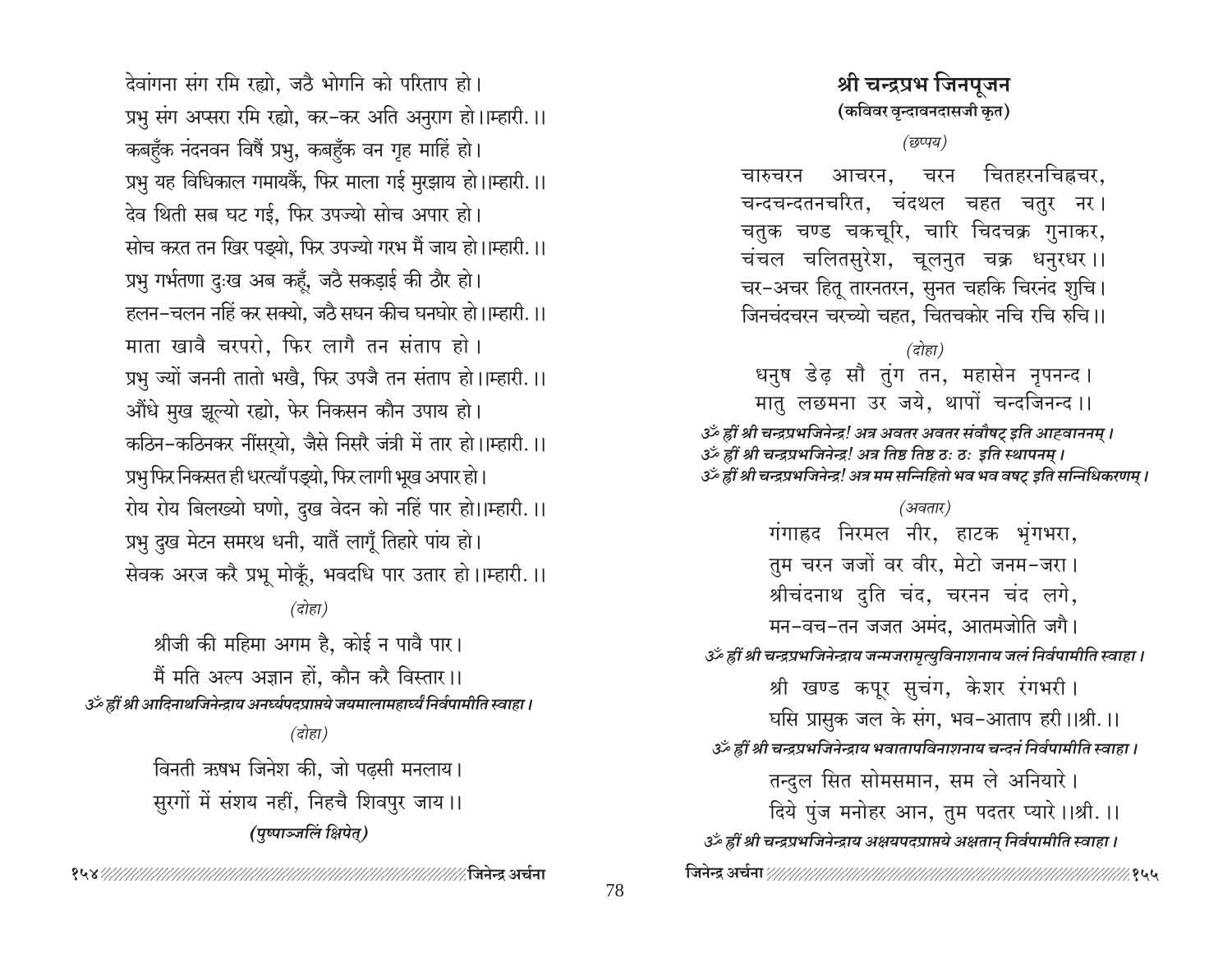सुरद्रुम के सुमन सुरंग, गन्धित अलि आवै। तासों पद पूजत चंग, कामव्यथा जावै ।।श्री. ।। उँ ह्रीं श्री चन्द्रप्रभजिनेन्द्राय कामबाणविध्वंसनाय पुष्पं निर्वपामीति स्वाहा। नैवज नाना परकार, इन्द्रिय बलकारी। सो लै पद पूजों सार, आकुलताहारी ।।श्री. ।। उँ ह्रीं श्री चन्द्रप्रभजिनेन्द्राय क्षुधारोगविनाशनाय नैवेद्यं निर्वपामीति स्वाहा । तम भंजन दीप सँवार, तुम ढिग धारतु हों। मम तिमिरमोह निरवार, यह गुन धारतु हों।।श्री.।। उऊँ ह्रीं श्री चन्द्रप्रभजिनेन्द्राय मोहान्धकारविनाशनाय दीपं निर्वपामीति स्वाहा । दशगंध हुतासन माहिं, हे प्रभु खेवतु हों। मम करम दुष्ट जरि जाहिं, यातैं सेवतु हों।।श्री.।। उँ ह्रीं श्री चन्द्रप्रभजिनेन्द्राय मोहान्धकारविनाशनाय धूपं निर्वपामीति स्वाहा। अति उत्तम फल सुमँगाय, तुम गुन गावतु हों। पूजों तन-मन हरषाय, विघन नशावतु हों।।श्री.।। उँ ह्रीं श्री चन्द्रप्रभजिनेन्द्राय मोक्षफलप्राप्तये फलं निर्वपामीति स्वाहा । सजि आठों दरब पुनीत, आठों अंग नमों। पूजों अष्टम जिन मीत, अष्टम अवनि गमों।।श्री.।। उँ ह्रीं श्री चन्द्रप्रभजिनेन्द्राय अनर्घ्यपदप्राप्तये अर्घ्यं निर्वपामीति स्वाहा ।

# पंचकल्याणक

कलि पंचम चैत सुहात अली, गरभागम मंगल मोद भली। हरि हर्षित पूजत मातु पिता, हम ध्यावत पावत शर्मसिता ।। उँ हीं श्री चैत्रकृष्णपंचम्यां गर्भमंगलप्राप्ताय श्री चन्द्रप्रभजिनेन्द्राय अर्घ्यं नि. स्वाहा । कलि पौष इकादशि जन्म लयो, तब लोकविषै सुख थोक भयो। सुर-ईश जजें गिरशीश तबै, हम पूजत हैं नुतशीश अबै।। उँ ह्रीं श्री पौषकृष्णैकादश्यां जन्ममंगलप्राप्ताय श्री चन्द्रप्रभजिनेन्द्राय अर्घ्यं नि. स्वाहा ।  तप दुद्धर श्रीधर आप धरा, कलि पौष इग्यारसि पर्व वरा।

निज ध्यान विषैं, लवलीन भये, धनि सो दिन पूजत विघ्न गये।। ॐ ह्रीं श्री पौषकृष्णैकादश्यां तपकल्याणकप्राप्ताय श्री चन्द्रप्रभजिनेन्द्राय अर्घ्यं निर्वपामीति स्वाहा।

वर केवलभानु उद्योत कियो, तिहुँ लोक तणों भ्रम मेट दियो।

कलि फाल्गुन सप्तमी इन्द्र जजैं, हम पूजहिं सर्व कलंक भजैं।। ॐ ह्रीं श्री फाल्गुनकृष्णसप्तम्यां केवलज्ञानप्राप्ताय श्री चन्द्रप्रभजिनेन्द्राय अर्घ्यं निर्वपामीति स्वाहा ।

सित फाल्गुन सप्तमी मुक्त गये, गुणवन्त अनन्त अबाध भये।

हरि आय जर्जे तित मोद धरें, हम पूजत ही सब पाप हरें।। ॐ ह्रीं श्री फाल्गुनशुक्लसप्तम्यां मोक्षमंगलप्राप्ताय श्री चन्द्रप्रभजिनेन्द्राय अर्घ्यं निर्वपामीति स्वाहा ।

### जयमाला

 $\overline{G}$ होहा)

हे मृगांक-अंकित चरण, तुम गुण अगम अपार। गणधर से नहिं पार लहि, तौ को वरनत सार।। पै तुम भगति हिये मम, प्रेरैं अति उमगाय। तातैं गाऊँ सुगुण तुम, तुम ही होउ सहाय ।। (पद्धरि छन्द)

जय चन्द्र जिनेन्द्र दयानिधान, भवकानन हानन दव प्रमान। जय गरभ जनम मंगल दिनन्द, भवि जीवविकाशन शर्मकन्द।। दशलक्ष पूर्व की आयु पाय, मनवांछित सुख भोगे जिनाय। लखि कारण ह्वै जगतैं उदास, चिन्त्यो अनुप्रेक्षा सुखनिवास ।। तित लौकांतिक बोध्यो नियोग, हरि शिविका सजि धरियो अभोग। तापै तुम चढ़ि जिन चन्दराय, ता छिनकी शोभा को कहाय।। जिन अंग सेत सित चमर ढार, सित छत्र शीस गलगुलकहार। सित रतन जड़ित भूषण विचित्र, सित चन्द्रचरण चरचैं पवित्र।।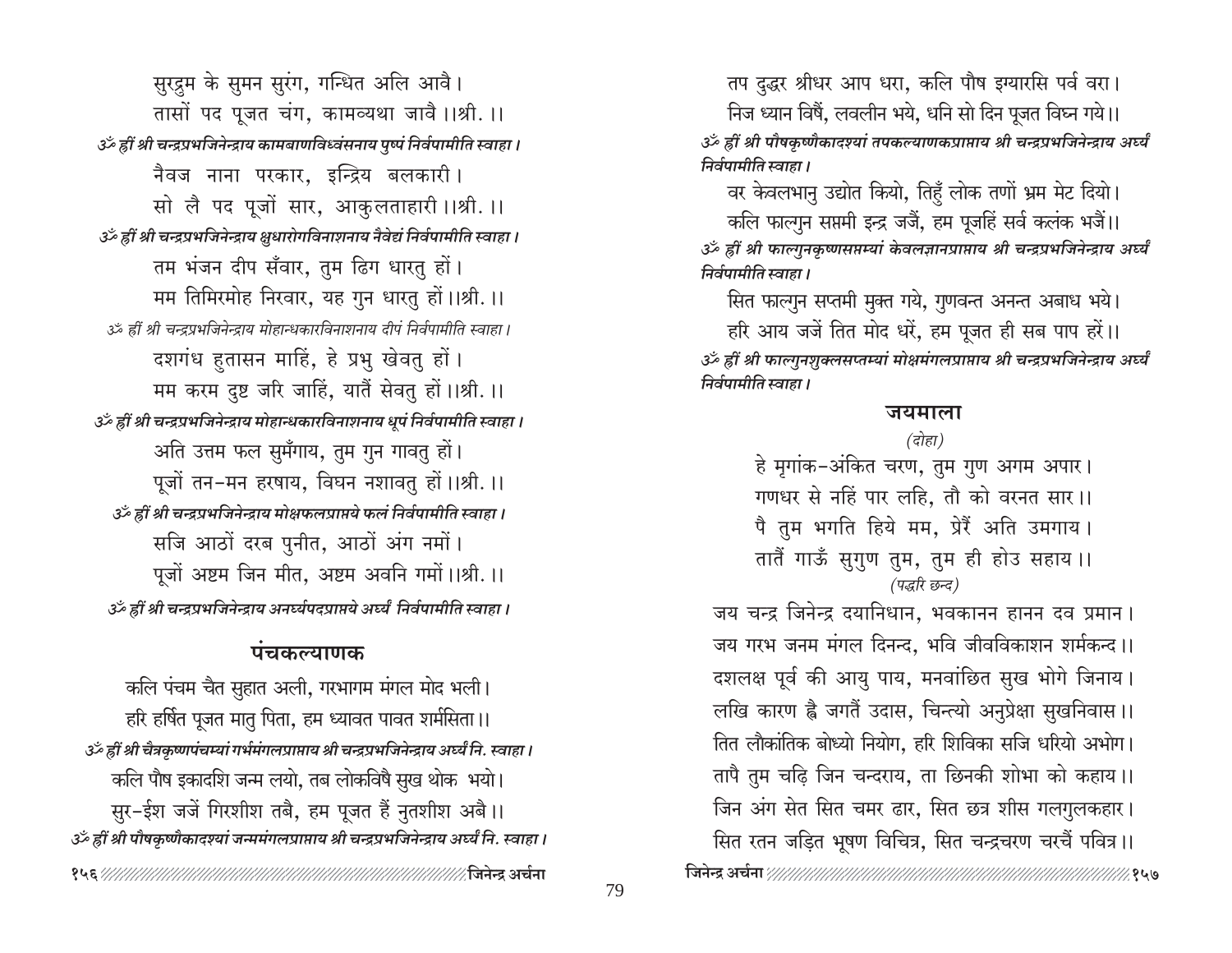जिनेन्द्र अर्चना*ः सामानानानानानानानानानानानानानानान* 

सित तन द्युति नाकाधीश आप, सित शिवका काँधे धरि सुचाप। सित सुजस सुरेश नरेश सर्व, सित चित में चिन्तत जात पर्व।। सित चन्द्रनगरतैं निकसि नाथ, सित वन में पहुँचे सकल साथ। सित सिला शिरोमणि स्वच्छ छाँह, सित तप तित धार्यो तुम जिनाँह।। सित पय को पारण परमसार, सित चन्द्रदत्त दीनों उदार। सित कर में सो पयधार देत, मानो बाँधत भवसिंधु सेत ।। मानो सुपुण्यधारा प्रतच्छ, तित अचरज पनसुर किय ततच्छ। फिर जाय गहन सित तप करंत, सित केवलज्योति जग्यो अनंत ।। लहि समवसरण रचना महान, जाके देखत सब पापहान। जहँ तरु अशोक शौभै उतंग, सब शोकतनो चूरैं प्रसंग।। सुर सुमनवृष्टि नभतैं सुहात, मनु मन्मथ तज हथियार जात। बानी जिन मुखसों खिरत सार, मनु तत्त्व प्रकाशन मुकुरधार।। जहँ चौसठ चमर अमर ढुरंत, मनु सुजस मेघ झरि लगिय तंत। सिंहासन है जहँ कमलजुक्त, मनु शिवसरवर को कमलशुक्त ।। दुंदुभि जित बाजत मधुर सार, मनु करमजीत को है नगार। सिर छत्र फिरै त्रय श्वेतवर्ण, मनु रतन तीन त्रयताप हर्ण ।। तन प्रभातनों मण्डल सुहात, भवि देखत निज भव सात सात। मनु दर्पणद्युति यह जगमगाय, भविजन भव मुख देखत सु आय।। इत्यादि विभूति अनेक जान, बाहिज दीसत महिमा महान। ताको वरणत नहिं लहत पार, तौ अँतरंग को कहै सार।। अनअन्त गुणनिजुत करि विहार, धरमोपदेश दे भव्य तार। फिर जोगनिरोधि अघाति हान, सम्मेदथकी लिय मुकतिथान।। 'वृन्दावन' वन्दत शीश नाय, तुम जानत हो मम उर जु भाय। तातैं का कहों सु बार-बार, मनवांछित कारज सार-सार।।

जय चन्द जिनंदा आनंदकंदा, भवभय भंजन राजै हैं। रागादिक द्वन्दा हरि सब फन्दा, मुकति माहिं थिति साजै हैं।। उँ ह्रीं श्री चन्द्रप्रभजिनेन्द्राय जयमालापूर्णार्ध्यं निर्वपामीति स्वाहा। (छन्द चौबोला)

आठों दरव मिलाय गाय गुण, जो भविजन जिनचन्द जजैं। ताके भव–भव के अघ भाजैं, मुक्त सारसुख ताहि सजैं।। जमके त्रास मिटैं सब ताके, सकल अमंगल दूर भजैं। 'वृन्दावन' ऐसो लखि पूजत, जातैं शिवपुर राज रजैं।। पृष्पाञ्जलिं क्षिपेत् ।

# चैतन्य वन्दना

जिन्हें मोह भी जीत न पाये, वे परिणति को पावन करते। प्रिय के प्रिय होते हैं, हम उनका अभिनन्दन करते ।। जिस मंगल अभिराम भवन में, शाश्वत सुख का अनुभव होता। वन्दन उस चैतन्यराज को, जो भव–भव के दुःख हर लेता।।१।। जिसके अनुशासन में रहकर, परिणति अपने प्रिय को वरती। जिसे समर्पित होकर शाश्वत ध्रुव सत्ता का अनुभव करती।। जिसकी दिव्य ज्योति में चिर संचित अज्ञान-तिमिर घुल जाता। वन्दन उस चैतन्यराज को, जो भव–भव के दुःख हर लेता।।२।। जिस चैतन्य महा हिमगिरि से परिणति के घन टकराते हैं। शुद्ध अतीन्द्रिय आनन्द रस की, मूसलधारा बरसाते हैं।। जो अपने आश्रित परिणति को, रत्नत्रय की निधियाँ देता। वन्दन उस चैतन्यराज को, जो भव–भव के दुःख हर लेता।।३।। जिसका चिन्तनमात्र असंख्य प्रदेशों को रोमांचित करता। मोह उदयवश जड़वत् परिणति में अद्भुत चेतन रस भरता।। जिसकी ध्यान अग्नि में चिर संचित कर्मों का कल्मष जलता। वन्दन उस चैतन्यराज को, जो भव–भव के दुःख हर लेता।।४।।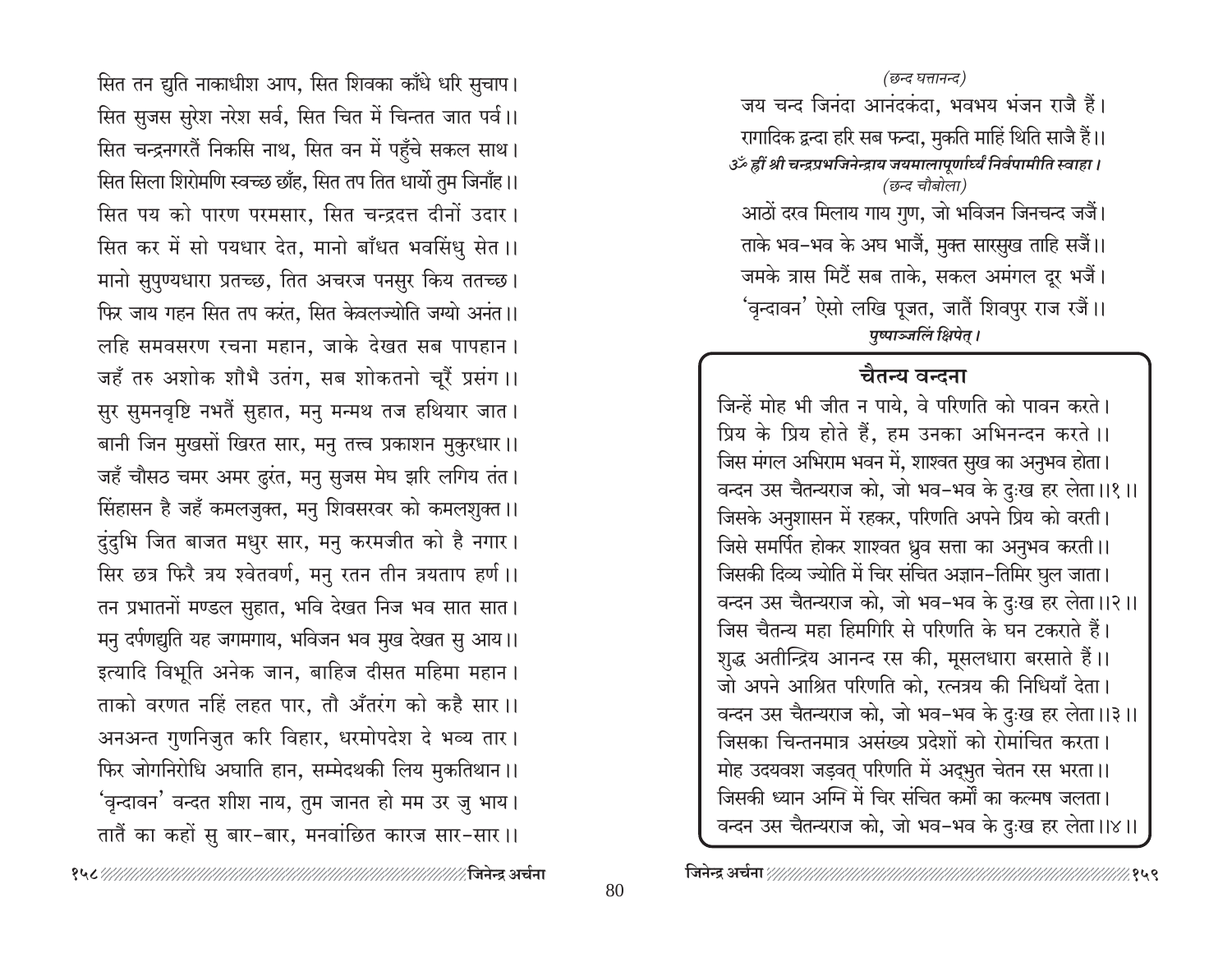श्री शान्तिनाथ जिनपुजन (कविवर वृन्दावनदासजी कृत) (छन्द मत्तगयन्द) या भवकानन में चतुरानन, पापपनानन घेरी हमेरी। आतम जानन मानन ठानन, बान न होन दई शठ मेरी ।। तामद भानन आपहि हो, यह छानन आन न आनन टेरी। आन गही शरनागत को अब श्रीपतजी पत राखह मेरी।। उँ ह्रीं श्री शान्तिनाथजिनेन्द्र! अत्र अवतर अवतर संवौषट् इति आह्वाननम् । उर्क ह्रीं श्री शान्तिनाथजिनेन्द्र! अत्र तिष्ठ तिष्ठ ठ: ठ: इति स्थापनम् । उँ ह्रीं श्री शान्तिनाथजिनेन्द्र! अत्र मम सन्निहितो भव-भव वषट् इति सन्निधिकरणम् । (छन्द त्रिभंगी) हिमगिरिगतगंगा, धार अभंगा प्रासुक संगा भरि भृंगा। जरमदनमृतंगा, नाशि अघंगा, पूजि पदंगा मृदुहिंगा।। श्री शान्तिजिनेशं, नुतशक्रेशं, वृषचक्रेशं चक्रेशं । हनि अरिचक्रेशं हे गुनधेशं दयामृतेशं मक्रेशं ।। र्ॐ ह्रीं श्री शान्तिनाथजिनेन्द्राय जन्मजरामृत्युविनाशनाय जलं निर्वपामीति स्वाहा । वर बावन चंदन, कदली नंदन, घन आनंदन सहित घसों। भवतापनिकंदन, ऐरानन्दन, वंदि अमंदन, चरन वसों ।।श्री. ।। उॅं ह्रीं श्री शांतिनाथजिनेन्द्राय भवातापविनाशनाय चन्दनं निर्वपामीति स्वाहा । हिमकर करि लज्जत, मलय सुसज्जत, अच्छत जज्जत भरि थारी। ्दुखदारिद गज्जत, सदपदसज्जत, भवभयभज्जत अतिभारी।।श्री.।। उॅं ह्रीं श्री शान्तिनाथजिनेन्द्राय अक्षयपदप्राप्तये अक्षतान् निर्वपामीति स्वाहा । मन्दार सरोज, कदली जोज, पुंज भरोज मलयभरं। भरि कंचनथारी, तुम ढिग धारी, मदनविदारी, धीर धरं।।श्री.।। उँ ह्रीं श्री शान्तिनाथजिनेन्द्राय कामबाणविध्वंसनाय पुष्पं निर्वपामीति स्वाहा । 

पकवान नवीने पावन कीने, षट्रस भीने सुखदाई। मनमोदन हारे, क्षुधा विदारे, आगैं धारे गुन गाई।।श्री.।। उँ ह्रीं श्री शान्तिनाथजिनेन्द्राय क्षुधारोगविनाशनाय नैवेद्यं निर्वपामीति स्वाहा । तुम ज्ञान प्रकाशे, भ्रमतमनाशे, ज्ञेयविकाशे सुखरासे। दीपक उजियारा यातैं धारा, मोह निवारा, निज भासे।।श्री.।। उॅथ्हीं श्री शान्तिनाथजिनेन्द्राय मोहान्धकारविनाशनाय दीपं निर्वपामीति स्वाहा। चन्दन करपूरं, करि वर चूरं, पावक भूरं, माहिं जुरं। तसु धूम उड़ावै, नाचत जावै, अलि गुंजावै, मधुर स्वरं।।श्री.।। उॅं ह्रीं श्री शान्तिनाथजिनेन्द्राय अष्टकर्मविध्वंसनाय धुपं निर्वपामीति स्वाहा । बादाम खजूरं, दाडिम पूरं, निम्बुक भूरं लै आयो। तासों पद जज्जों, शिवफल सज्जों, निजरसरज्जो उमगायो।।श्री.।। उँ ह्रीं श्री शान्तिनाथजिनेन्द्राय मोक्षफलप्राप्तये फलं निर्वपामीति स्वाहा । वसु द्रव्य सँवारी, तुम ढिग धारी, आनन्दकारी दृग प्यारी। तुम हो भवतारी, करुनाधारी, यातैं थारी शरनारी ।।श्री. ।। उॅथ्हीं श्री शान्तिनाथजिनेन्द्राय अनर्घ्यपदप्राप्तये अर्घ्यं निर्वपामीति स्वाहा ।

# पंचकल्याणक

(छन्द सुन्दरी तथा द्रुतविलम्बित) असित सातें भादव जानिये, गरभमंगल तादिन मानिये। शचि कियो जननी पद चर्चनं, हम करैं इत ये पद अर्चनं।।

ॐ ह्रीं श्री भाद्रपदकृष्णसप्तम्यां गर्भमंगलमण्डिताय श्री शान्तिनाथजिनेन्द्राय अर्घ्यं निर्वपामीति स्वाहा ।

जनम जेठ चतुर्दशी श्याम हैं, सकल इन्द्रसु आगत धाम हैं। गजपुरै गज साजि सबै तबै, गिरि जजे इत मैं जजि हों अबै।। ॐ ह्रीं श्री ज्येष्ठकृष्णचतुर्दश्यां जन्ममंगलमंडिताय श्री शान्तिनाथजिनेन्द्राय अर्घ्यं निर्वपामीति स्वाहा ।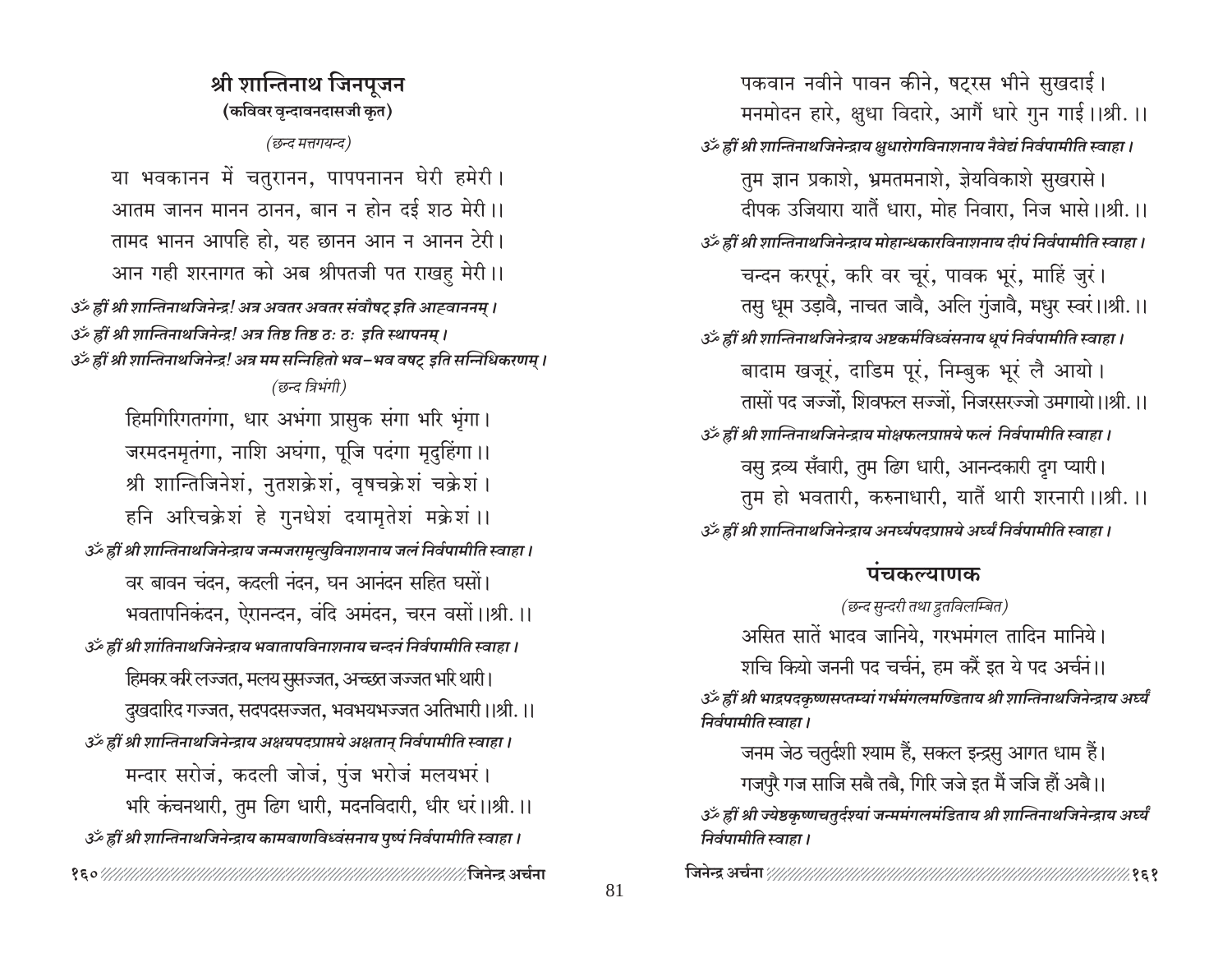भव शरीर सुभोग असार हैं, इमि विचार तबै तप धार हैं। भ्रमर चौदस जेठ सुहावनी, धरमहेत जजों गुन पावनी।। ॐ ह्रीं श्री ज्येष्ठकृष्णचतुर्दश्यां तपोमंगलमंडिताय श्री शान्तिनाथजिनेन्द्राय अर्घ्यं निर्वपामीति स्वाहा ।

शुकल पौष दशैं सुखरास है, परम केवलज्ञान प्रकाश है। भवसमुद्र-उधारन देव की, हम करैं नित मंगल सेवकी।। ॐ ह्रीं श्री पौषशुक्लदशम्यां ज्ञानमंगलमंडिताय श्री शान्तिनाथजिनेन्द्राय अर्घ्यं निर्वपामीति स्वाहा ।

असित चौदशि जेठ हनें अरी, गिरीसमेदथकी शिवतिय वरी। सकल इन्द्र जजैं तित आयकैं, हम जजैं इत मस्तक नायकैं।। ॐ ह्रीं श्री ज्येष्ठकृष्णचतुर्दश्यां मोक्षमंगलमंडिताय श्री शान्तिनाथजिनेन्द्राय अर्घ्यं निर्वपामीति स्वाहा ।

### जयमाला

(छन्द-रथोद्धता, चंद्रवत्स तथा चंद्रवर्त्म) शान्ति शान्तिगुन मंडिते सदा, जाहि ध्यावते सुपंडिते सदा। मैं तिन्हें भगतिमंडिते सदा, पूजिहों कलुषहंडिते सदा।। मोच्छ हेत तुम ही दयाल हो, हे जिनेश गुण रत्नमाल हो। मैं अबै सुगुनदाम ही धरों, ध्यावतें तुरित मुक्ति-ती-वरों।। (पद्धरि)

जय शान्तिनाथ चिद्रपराज, भवसागर में अद्भुत जहाज। तुम तजि सरवारथसिद्ध थान, सरवारथजुत गजपुर महान ।। तित जन्म लियौ आनंद धार. हरि ततछिन आयो राजद्वार। इन्द्रानी जाय प्रसूत-थान, तुमको कर में ले हरष मान ।। हरि गोद देय सो मोदधार, सिर चमर अमर ढारत अपार। गिरिराज जाय तित शिला पाँडु, तापै थाप्यो अभिषेक माँडु।। तित पंचम उदधितनों सुवार, सुर कर कर करि ल्याये उदार। तब इन्द्र सहसकर करि अनन्द, तुम सिर धारा ढारुयो सुनन्द।।

अघघघ घघघघ धुनि होत घोर, भभभभ भभ धध धध कलश शोर। दूम दूम दूमदूम बाजत मृदंग, झन नन नन नन नन नूपुरंग ।। तन नन नन नन नन तनन तान, घन नन नन घंटा करत ध्वान। ताथेई थेइ थेइ थेइ थेइ सुचाल, जुत नाचत नावत तुमहिं भाल।। चट चट चट अटपट नटत नाट, झट झट झट झट नट शट विराट। इमि नाचत राचत भगत रंग, सुर लेत जहाँ आनंद संग ।। इत्यादि अतुल मंगल सुठाट, तित बन्यो जहाँ सुरगिरि विराट। पुनि करि नियोग पितुसदन आय, हरि सौंप्यौ तुम तित वृद्ध थाय।। पुनि राजमाहिं लहिं चक्ररत्न, भोग्यौ छखंड करि धरम जत्न। पुनि तप धरि केवलरिद्धि पाय, भविजीवन को शिवमग बताय।। शिवपुर पहुँचे तुम हे जिनेश, गुणमण्डित अतुल अनंत भेष। मैं ध्यावतु हौं निज शीश नाय, हमरी भवबाधा हरि जिनाय।। सेवक अपनो निज जान जान, करुना करि भौभय भान भान। यह विघन मूल तरु खण्ड खण्ड, चितचिन्तत आनन्द मंड मंड।।

## (छन्द घत्तानन्द)

श्री शान्ति महंता शिवतियकंता, सुगुन अनन्ता भगवन्ता। भवभ्रमन हनंता, सौख्य अनन्ता, दातारं तारनवन्ता ।। उँ ह्रीं श्री शान्तिनाथजिनेन्द्राय जयमालापूर्णार्ध्यं निर्वपामीति स्वाहा । (छन्द रूपक)

शान्तिनाथ जिनके पद पंकज, जो भवि पूजै मनवचकाय। जनम–जनम के पातक ताके, ततछिन तजिकैं जाय पलाय।। मन-वॉछित सुख, पावे सो नर बाँचै भगतिभाव अतिलाय। तातैं 'वृन्दावन' नित बन्दै, जातैं शिवपुरराज कराय।।

(पुष्पाञ्जलिं क्षिपेत्)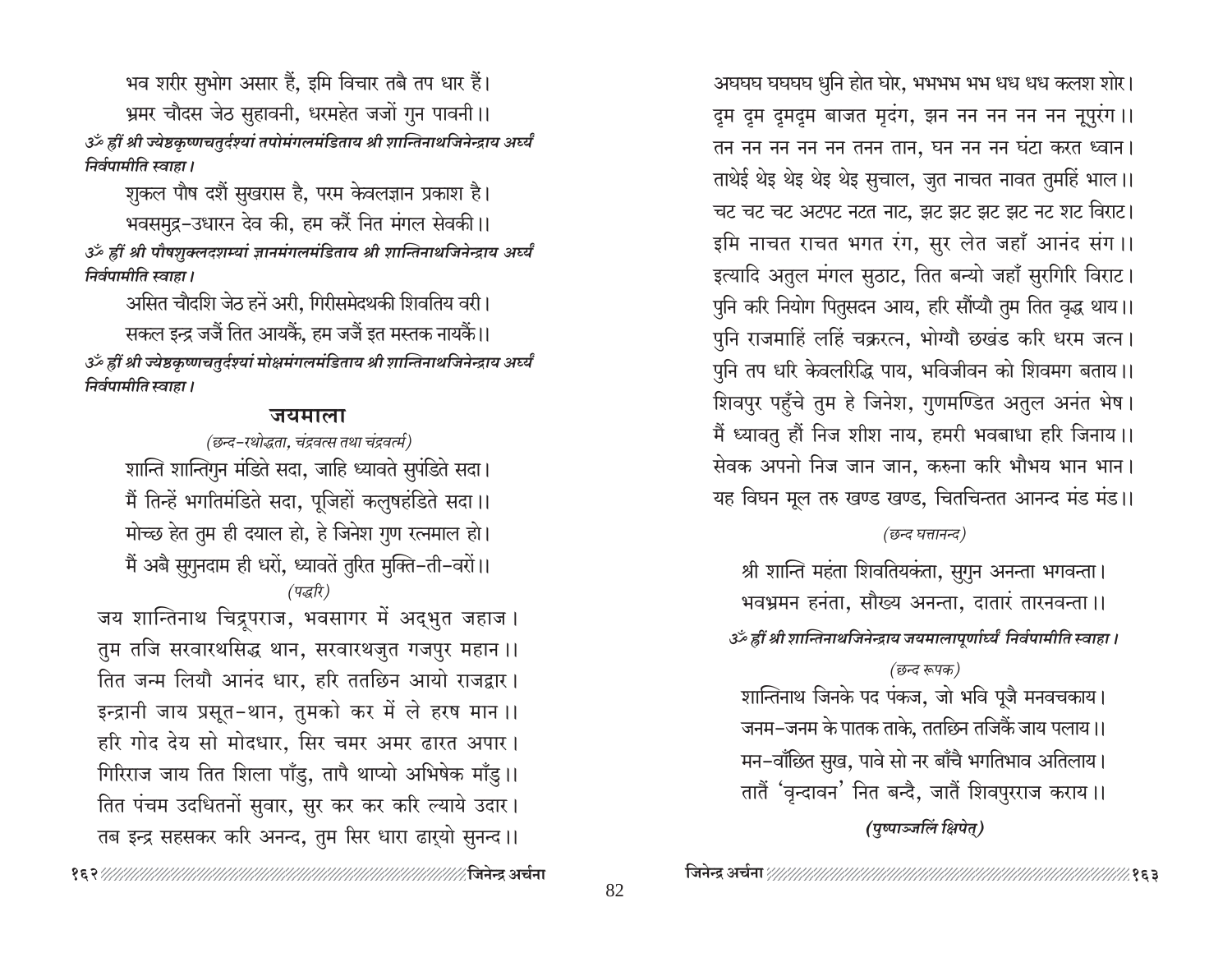श्री पार्श्वनाथ जिन पुजन (श्री बख्तावरमलजी कृत) (हरिगीतिका) वर स्वर्ग प्राणत को विहाय, सुमात वामा-सुत भये। अश्वसेन के पारस जिनेश्वर, चरण तिनके सुर नये।। नौ हाथ उन्नत तन विराजै, उरग-लक्षण अति लसैं। थापूँ तुम्हें जिन आय तिष्ठो, कर्म मेरे सब नसैं ।। उँ ह्रीं श्रीपार्श्वनाथजिनेन्द्र! अत्र अवतर अवतर संवौषट् । उरुँ ह्रीं श्रीपार्श्वनाथजिनेन्द्र! अत्र तिष्ठ तिष्ठ ठ: ठ: । ॐ ह्रीं श्रीपार्श्वनाथजिनेन्द्र! अत्र मम सन्निहितो भव−भव वषट् । (चामर छन्द) क्षीर सोम के समान अम्बु-सार लाइए। हेम-पात्र धार के सु आपको चढाइए।। पार्श्वनाथ देव सेव आपकी करूँ सदा। दीजिए निवास मोक्ष भूलिए नहीं कदा।। उँ ह्रीं श्रीपार्श्वनाथजिनेन्द्राय जन्मजरामृत्युविनाशनाय जलं निर्वपामीति स्वाहा । चन्दनादि केसरादि स्वच्छ गन्ध लीजिए। आप चर्न चर्च मोह-ताप को हनीजिए।।पार्श्व.।। ्ठें ह्रीं श्रीपार्श्वनाथजिनेन्द्राय संसारतापविनाशनाय चन्दनं निर्वपामीति स्वाहा । फेन चन्द के समान अक्षत मँगाय के। चर्ण के समीप सार-पुंज को रचाय के ।।पार्श्व. ।। उँ ह्रीं श्रीपार्श्वनाथजिनेन्द्राय अक्षयपदप्राप्तये अक्षतान् निर्वपामीति स्वाहा । केवड़ा गुलाब और केतकी चुनाइए। धार चर्ण के समीप काम को नशाइए।।पार्श्व.।। उॅं ह्रीं श्रीपार्श्वनाथजिनेन्द्राय कामबाणविध्वंसनाय पुष्पं निर्वपामीति स्वाहा। घेवरादि बावरादि मिष्ट सद्य में सनें। आप चर्ण चर्च तैं क्षुधादि-रोग को हनें।।पार्श्व.।। उँ ह्रीं श्री पार्श्वनाथजिनेन्द्राय क्षुधारोगविनाशनाय नैवेद्यं निर्वपामीति स्वाहा । 

लाय रत्न-दीप को सनेह-पूर के भरूँ। बातिका कपूर वार मोह-ध्वान्त को हरूँ।।पार्श्व.।। उॅं ह्रीं श्रीपार्श्वनाथजिनेन्द्राय मोहान्धकारविनाशनाय दीपं निर्वपामीति स्वाहा। धूप गन्ध लेय कैं सुअग्नि संग जारिए। तास धुप के सु संग कर्म अष्ट बारिए।।पार्श्व.।। उर्व्हीं श्रीपार्श्वनाथजिनेन्द्राय अष्टकर्मदहनाय धूपं निर्वपामीति स्वाहा। खारकादि चिर्भटादि रत्न-थार में भरूँ। हर्ष धार कैं जजूँ सुमोक्ष सौख्य को वरूँ।।पार्श्व.।। उँ ह्रीं श्रीपार्श्वनाथजिनेन्द्राय मोक्षफलप्राप्तये फलं निर्वपामीति स्वाहा। नीर गन्ध अक्षतान् सुपुष्प चरू लीजिए। दीप धुप श्रीफलादि अर्घ्यतैं जजीजिए।।पार्श्व.।। उर्व्हीं श्रीपार्श्वनाथजिनेन्द्राय अनर्घ्यपदप्राप्तये अर्घ्यं निर्वपामीति स्वाहा ।

## पंचकल्याणक

(सावी छन्द) शुभ प्राणत स्वर्ग विहाये, वामा माता उर आये। वैशाखतनी दृति कारी, हम पुजें विघ्न-निवारी ।।

ॐ ह्रीं श्रीपार्श्वनाथजिनेन्द्राय वैशाखकृष्णद्वितीयायां गर्भकल्याणकप्राप्ताय अर्घ्यं निर्वपामीति स्वाहा ।

जनमे त्रिभुवन-सुखदाता, एकादशि पौष विख्याता।

श्यामा-तन अद्भुत राजे, रवि-कोटिक-तेज सु लाजे।।

ॐ ह्रीं श्रीपार्श्वनाथजिनेन्द्राय पौषकृष्णैकादश्यां जन्मकल्याणकप्राप्ताय अर्घ्यं निर्वपामीति स्वाहा ।

कलि पौष इकादशि आई, तब बारह भावन भाई। अपने कर लौंच सुकीना, हम पूजें चर्न जजीना ।।

ॐ ह्रीं श्रीपार्श्वनाथजिनेन्द्राय पौषकृष्णैकादश्यां तपकल्याणकप्राप्ताय अर्घ्यं निर्वपामीति स्वाहा ।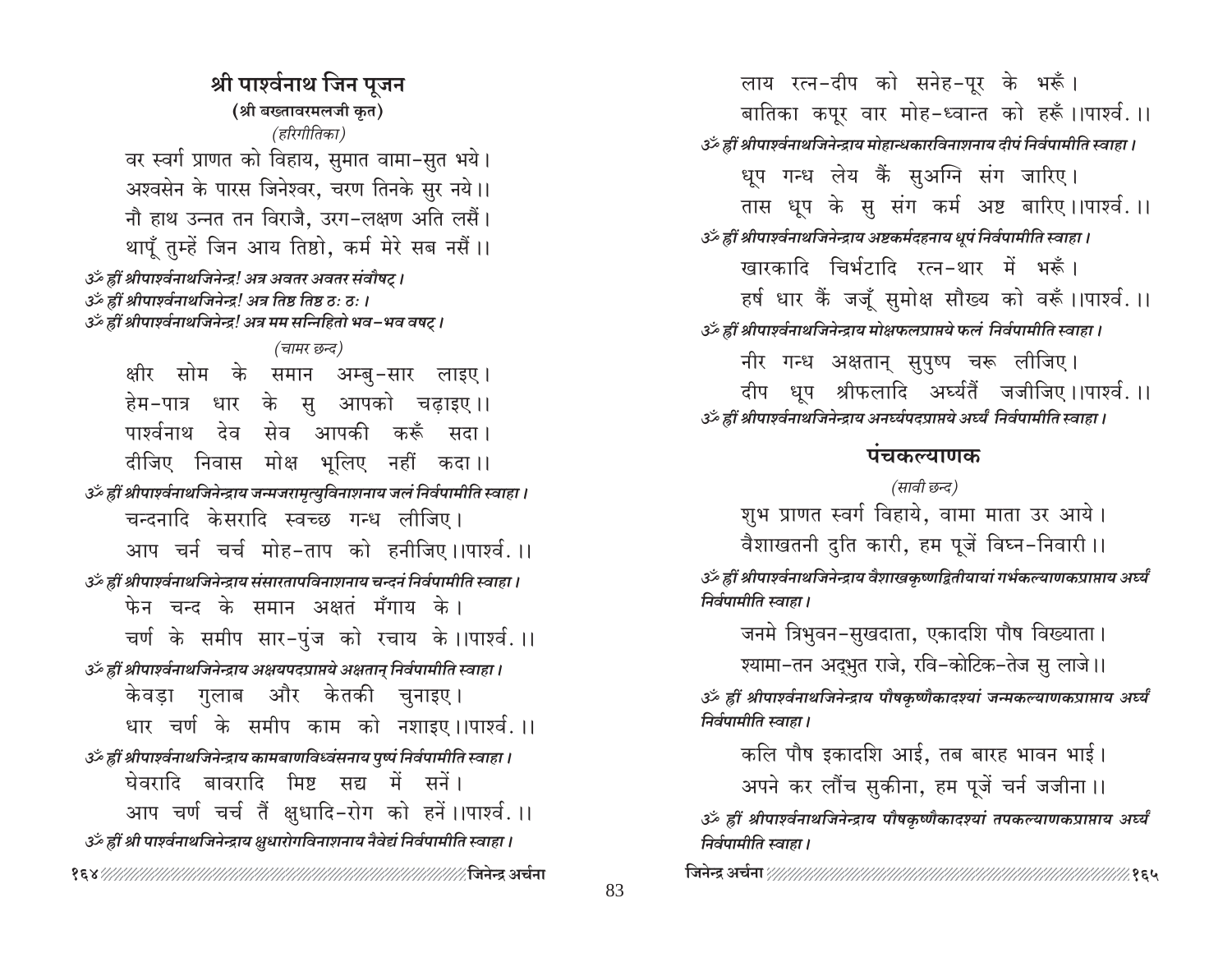कलि चैत चतुर्थी आई, प्रभु केवलज्ञान उपाई। तब प्रभु उपदेश जु कीना, भवि जीवन को सुख दीना।। ॐ ह्रीं श्रीपार्श्वनाथजिनेन्द्राय चैत्रकृष्णचतुर्थ्यां ज्ञानकल्याणकप्राप्ताय अर्घ्यं निर्वपामीति स्वाहा ।

सित सातैं सावन आई, शिव-नारि वरी जिन राई। सम्मेदाचल हरि माना, हम पूजें मोक्ष-कल्याना ।। ॐ ह्रीं श्रीपार्श्वनाथजिनेन्द्राय श्रावणशुक्लसप्तम्यां मोक्षकल्याणकप्राप्ताय अर्घ्यं निर्वपामीति स्वाहा ।

### जयमाला

(कवित्त) पारसनाथ जिनेन्द्रतने वच पौनभखी जरते सुन पाये। करो सरधान लह्यो पद आन भये पद्मावति–शेष<sup>२</sup> कहाये।। नाम प्रताप टरे सन्ताप सुभव्यन को शिव-शर्म दिखाये। हो अश्वसेन के नन्द भले गुण गावत हैं तुमरे हरषाये।। (दोहा) केकी-कण्ठ समान छबि, वपु उतंग नव हाथ। लक्षण उरग निहार पग, वन्दूँ पारसनाथ ।। (मोतियादाम छन्द) रची नगरी षट् मास अगार, बने चहुँ गोपुर शोभ अपार। सु कोटतनी रचना छबि देत, कँगूरन पै लहकैं बहु केत ।। बनारस की रचना जु अपार, करी बहु भाँत धनेश तैयार। तहाँ अश्वसेन नरेन्द्र उदार, करैं सुख वाम सु दे पटनार ।। तज्यो तुम प्राणत नाम विमान, भये तिनके घर नन्दन आन। तबै सुर इन्द्र नियोगनि आय, गिरीन्द्र करी विधि न्होन सु जाय।। पिता घर सौंप गये निज धाम, कुबेर करे वसु याम जु काम। बढ़े जिन दूज मयंक समान, रमैं बहु बालक निर्जर आन।। १. नाग-नागिनी. २. धरणेन्द्र

भये जब अष्टम वर्ष कुमार, धरे अणुव्रत महा सुखकार। पिता जब आन करी अरदास, करो तुम ब्याह वरो मम आस।। करी तब नाहिं रहे जगचन्द, किये तुम काम कषाय जु मन्द। चढ़े गजराज कुमारन संग, सु देखत गंगतनी सुतरंग ।। लख्यो इक रंक करे तप घोर, चहँ दिस अगनि बले अतिजोर। कहे जिननाथ अरे सुन भ्रात, करे बहु जीवतनी मत घात ।। भयो तब कोप कहै कित जीव, जले तब नाग दिखाय सजीव। लख्यो यह कारण भावन भाय, नये दिव-ब्रह्म-ऋषी सुर आय।। तबै सुर चार प्रकार नियोग, धरी शिविका निज-कन्ध मनोग। कस्यो बन माहिं निवास जिनन्द, धरे व्रत चारित आनन्द-कन्द।। गहे तहाँ अष्टम के उपवास, गये धनदत्त तनें जु अवास। दियो पयदान महा सुखकार, भई पन वृष्टि तहाँ तिह वार।। गये फिर कानन माहिं दयाल, धस्यो तुम योग सबै अघ टाल। तबै वह धूम सुकेत अयान, भयो कमठाचर को सुर आन।। करैं नभ गौन<sup>१</sup> लखे तुम धीर, जु पूरब बैर विचार गहीर। कस्चो उपसर्ग भयानक घोर, चली बहु तीक्षण पवन झकोर।। रह्यो दशहूँ दिश में तम छाय, लगी बहु अग्नि लखी नहिं जाय। सुरुण्डन के बिन मुण्ड दिखाय, पड़े जल मूसल धार अथाय।। तबै पद्मावति कन्त धरणेन्द, चले जुग आय तहाँ जिनचन्द। भग्यो तब रंक सु देखत हाल, लह्यो तब केवलज्ञान विशाल।। दियो उपदेश महाहितकार, सुभव्यन बोधि सम्मेद पधार। सुवर्णभद्र जहँ कूट प्रसिद्ध, वरी शिवनारि लही वसु ऋद्ध ।। जजूँ तुम चर्ण दोऊ कर जोर, प्रभू लखिये अब ही मम ओर। कहैं 'बखतावर' रतन बनाय, जिनेश हमें भव-पार लगाय।।

१. गगन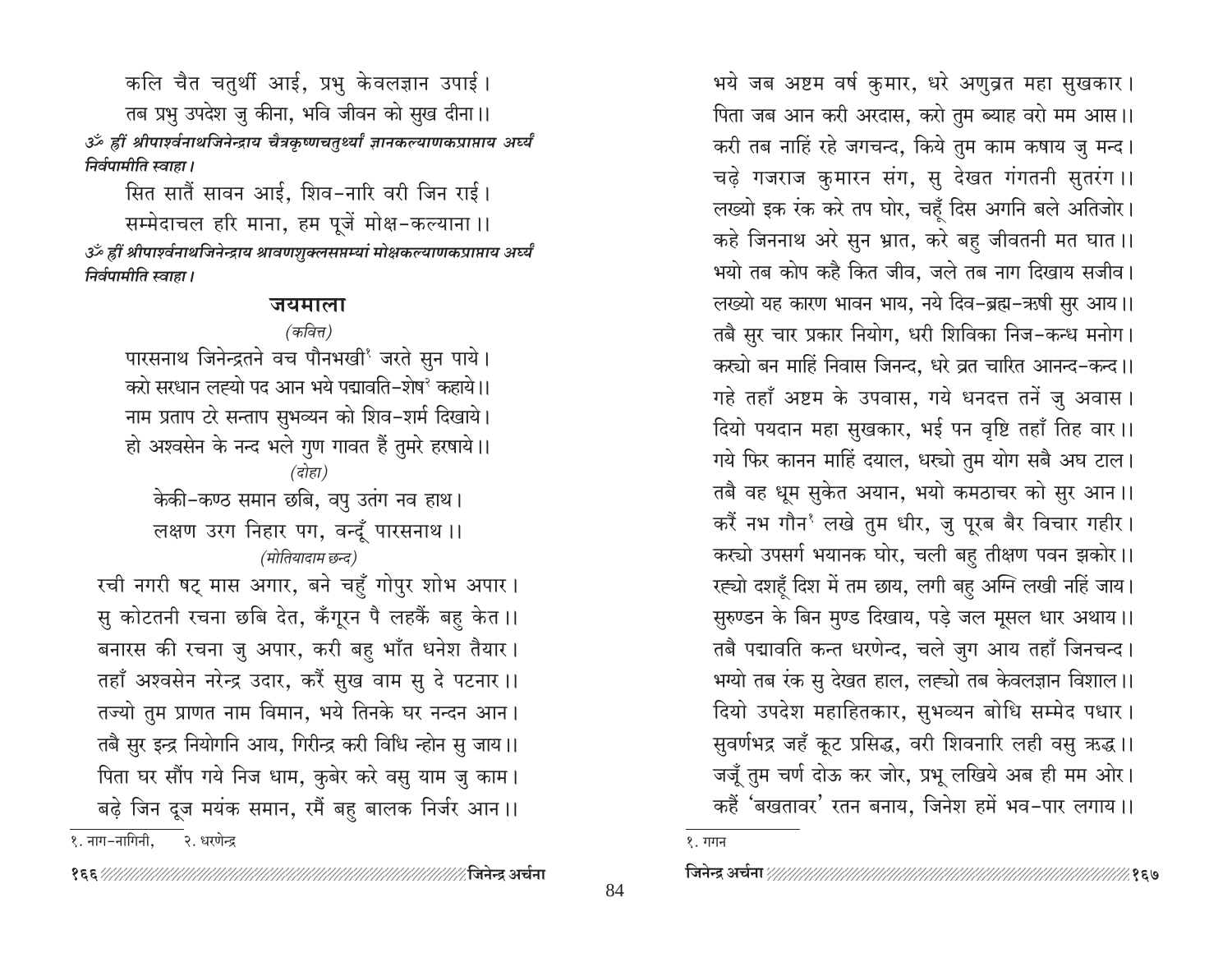जय पारस-देवं, सुर-कृत सेवं, वन्दत चरण सुनागपती। करुणा के धारी, पर-उपकारी, शिव-सुखकारी कर्म हती।। ॐ ह्रीं श्रीपार्श्वनाथजिनेन्द्राय गर्भजन्मतपोज्ञाननिर्वाणपंचकल्याणकप्राप्ताय जयमालापूर्णार्ध्यं निर्वपामीति स्वाहा ।

> (रोला) जो पूजै मन लाय, भव्य पारस प्रभु नित ही। ताके दुख सब जाँय, भीति व्यापै नहिं कित ही।। सुख-सम्पत्ति अधिकाय, पुत्र-मित्रादिक सारे। अनुक्रम सों शिव लहे, 'रतन' इम कहें पुकारे।। (पुष्पाञ्जलिं क्षिपेत्)

#### भजन

चाह मुझे है दर्शन की, प्रभु के चरण स्पर्शन की।।टेक।। वीतराग-छवि प्यारी है, जगजन को मनहारी है। मूरत मेरे भगवन की, वीर के चरण स्पर्शन की ।।१ ।। कुछ भी नहीं शृंगार किये, हाथ नहीं हथियार लिये। फौज भगाई कर्मन की, प्रभु के चरण स्पर्शन की।।२।। समता पाठ पढाती है. ध्यान की याद दिलाती है। नासादृष्टि लखो इनकी, प्रभु के चरण स्पर्शन की ।।३।। हाथ पे हाथ धरे ऐसे, करना कुछ न रहा जैसे। देख दशा पद्मासन की, वीर के चरण स्पर्शन की।।४।। जो शिव-आनन्द चाहो तुम, इन-सा ध्यान लगाओ तुम। विपत हरे भव–भटकन की, प्रभु के चरण स्पर्शन की।।५।।

# श्री वर्द्धमान जिनपुजन (कविवर वृन्दावनदासजी कृत) स्थापना (छन्द मत्तगयन्द) श्रीमत वीर हरैं भव पीर भरैं सुख सीर अनाकुलताई। केहरि अंक अरीकरदंक नये हरिपंकति मौलि सुआई।। मैं तुमको इत थापतु हों प्रभु भक्ति समेत हिये हरषाई। हे करुणाधनधारक देव! इहाँ अब तिष्ठह शीघ्रहि आई।। उर्क ह्रीं श्रीवर्द्धमानजिनेन्द्र! अत्र अवतर अवतर संवौषट्। उर्व्हीं श्रीवर्द्धमानजिनेन्द्र! अत्र तिष्ठ तिष्ठ ठः ठः । उर्व्हें श्रीवर्द्धमानजिनेन्द्र! अत्र मम सन्निहितो भव भव वषट् । (छन्द अष्टपदी) क्षीरोदधि सम शुचि नीर, कंचनभूंग भरों। प्रभु वेग हरो भवपीर यातैं धार करों।। श्री वीर महा अतिवीर सन्मति-नायक हो। जय वर्द्धमान गुणधीर सन्मति-दायक हो।। उॅं ह्रीं श्रीवर्द्धमानजिनेन्द्राय जन्मजरामृत्युविनाशनाय जलं निर्वपामीति स्वाहा । मलयागिरि चन्दन सार केसर संग घसों। प्रभु भव आताप निवार पूजत हिय हुलसों ।।श्री. ।। उॅं ह्रीं श्रीवर्द्धमानजिनेन्द्राय भवातापविनाशनाय चन्दनं निर्वपामीति स्वाहा । तन्दुल सित शशिसम शुद्ध लीनों थार भरी। तसु पुंज धरों अविरुद्ध पावों शिवनगरी।।श्री.।। उँ ह्रीं श्रीवर्द्धमानजिनेन्द्राय अक्षयपदप्राप्तये अक्षतान् निर्वपामीति स्वाहा । सुरतरु के सुमन समेत सुमन सुमन प्यारे। सो मनमथ-भंजन हेत पूजों पद थारे ।।श्री. ।। उॐ ह्रीं श्रीवर्द्धमानजिनेन्द्राय कामबाणविध्वंसनाय पुष्पं निर्वपामीति स्वाहा। रस रज्जत सज्जत सद्य मज्जत थार भरी। पद जज्जत रज्जत अद्य भज्जत भूख अरी ।।श्री. ।। उँ ह्रीं श्री वर्द्धमानजिनेन्द्राय क्षुधारोगविनाशनाय नैवेद्यं निर्वपामीति स्वाहा।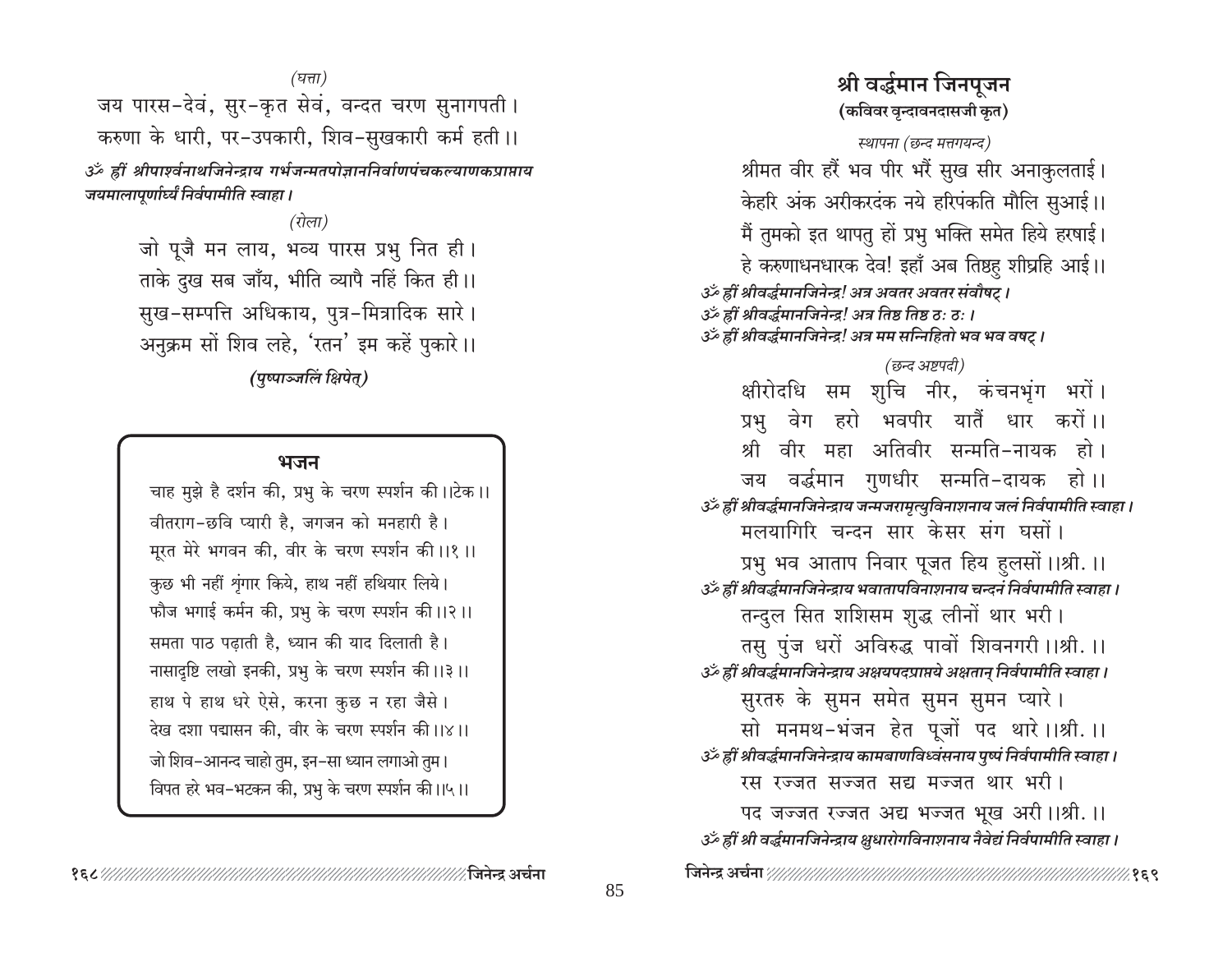तम खण्डित मण्डित नेह दीपक जोवत हों । तुम पदतर हे सुखगेह भ्रमतम खोवत हों।। श्री वीर महा अतिवीर सन्मति-नायक हो । जय वर्द्धमान गुणधीर सन्मति-दायक हो।। उँ ह्रीं श्रीवर्द्धमानजिनेन्द्राय मोहान्धकारविनाशनाय दीपं निर्वपामीति स्वाहा। हरिचन्दन अगर कपूर चूर सुगन्ध करा। तुम पदतर खेवत भूरि आठों कर्म जरा।।श्री.।। उँ ह्रीं श्री वर्द्धमानजिनेन्द्राय अष्टकर्मविध्वंसनाय धूपं निर्वपामीति स्वाहा । रितुफल कलवर्जित लाय, कंचन थाल भरों। शिवफल हित हे जिनराय तुम ढिंग भेंट धरों।।श्री.।। उॅं ह्रीं श्री वर्द्धमानजिनेन्द्राय मोक्षफलप्राप्तये फलं निर्वपामीति स्वाहा । जलफल वसु सजि हिमथार तन-मन मोद धरों। गुण गाऊँ भवदधितार पूजत पाप हरों।।श्री.।। उॅं ह्रीं श्री वर्द्धमानजिनेन्द्राय अनर्घ्यपदप्राप्तये अर्घ्यं निर्वपामीति स्वाहा ।

# पंचकल्याणक

# (राग टप्पा चाल में)

मोहि राखो हो सरना, श्री वर्द्धमान जिनरायजी।।मोहि.।। गरभ साढ सित छह लियो तिथि, त्रिशला उर अघ हरना।

सुर सुरपति तित सेव करी नित, मैं पूजों भव तरना।।मोहि.।। ॐ ह्रीं आषाढशुक्लषष्ट्यां गर्भमंगलमण्डिताय श्री वर्द्धमानजिनेन्द्राय अर्घ्यं निर्वपामीति स्वाहा ।

जनम चैत सित तेरस के दिन, कुण्डलपुर कन वरना। सुरगिर सुरगुरु पूज रचायो, मैं पूजों भव हरना ।।मोहि.।। ॐ ह्रीं चैत्रशुक्लत्रयोदश्यां जन्ममंगलमंडिताय श्री वर्द्धमानजिनेन्द्राय अर्घ्यं निर्वपामीति स्वाहा

मगसिर असित मनोहर दशमी, ता दिन तप आचरना।

नृपकुमार घर पारन कीनों, मैं पूजों तुम चरना ।।मोहि.।। ॐ ह्रीं मार्गशीर्षकृष्णदशम्यां तपोमंगलमंडिताय श्री वर्द्धमानजिनेन्द्राय अर्घ्यं निर्वपामीति स्वाहा ।

शुकलदशें वैशाख दिवस अरि, घाति चतुक छय करना। केवल लहि भवि भवसर तारे, जजों चरन सुख भरना।।मोहि.।। ॐ ह्रीं वैशाखशुक्लदशम्यां ज्ञानमंगलमंडिताय श्री वर्द्धमानजिनेन्द्राय अर्घ्यं निर्वपामीति स्वाहा ।

कार्तिकश्याम अमावस शिवतिय पावापुरतैं वरना ।

गनफनिवृन्द जजैं तित बहुविध, मैं पूजों भय हरना।।मोहि.।। ॐ ह्रीं कार्तिककृष्णामावस्यायां मोक्षमंगलमंडिताय श्री वर्द्धमानजिनेन्द्राय अर्घ्यं निर्वपामीति स्वाहा ।

# जयमाला

# (हरिगीतिका)

गनधर असनिधर, चक्रधर, हलधर गदाधर वरवदा, अरु चापधर, विद्यासुधर, तिरसूलधर सेवहिं सदा। दुखहरन आनन्द भरन तारन-तरन चरन रसाल हैं, सुकुमाल गुनमनिमाल उन्नत, भाल की जयमाल हैं।। (छन्द घत्तानन्द) जय त्रिशलानन्दन, हरिकृतवंदन, जगदानन्दन चन्दवरं।

भवतापनिकन्दन, तन कनमन्दन, रहितसपन्दन नयनधरं।। (छन्द त्रोटक)

जय केवलभानुकलासदनं, भवि-कोकविकाशन कन्दवनं । जगजीत महारिपु मोहहरं, रजज्ञानदृगांवर चूर करं।। गर्भादिक मंगलमण्डित हो, दुःख दारिद को नित खण्डित हो। जगमाहिं तुम्ही सत पण्डित हो, तुम ही भव-भावविहंडित हो।। हरिवंश सरोजन को रवि हो, बलवन्त महन्त तुम्हीं कवि हो। लहि केवल धर्मप्रकाश कियो, अबलों सोई मारग राजति हो।। पुनि आप तने गुन माहिं सही, सुर मग्न रहैं जितने सब ही। तिनकी वनिता गुन गावत हैं, लय माननिसों मन भावत हैं।। पुनि नाचत रंग उमंग भरी, तुअ भक्ति विषैं पग एम धरी। झननं झननं झननं झननं, सुर लेत तहाँ तननं तननं ।।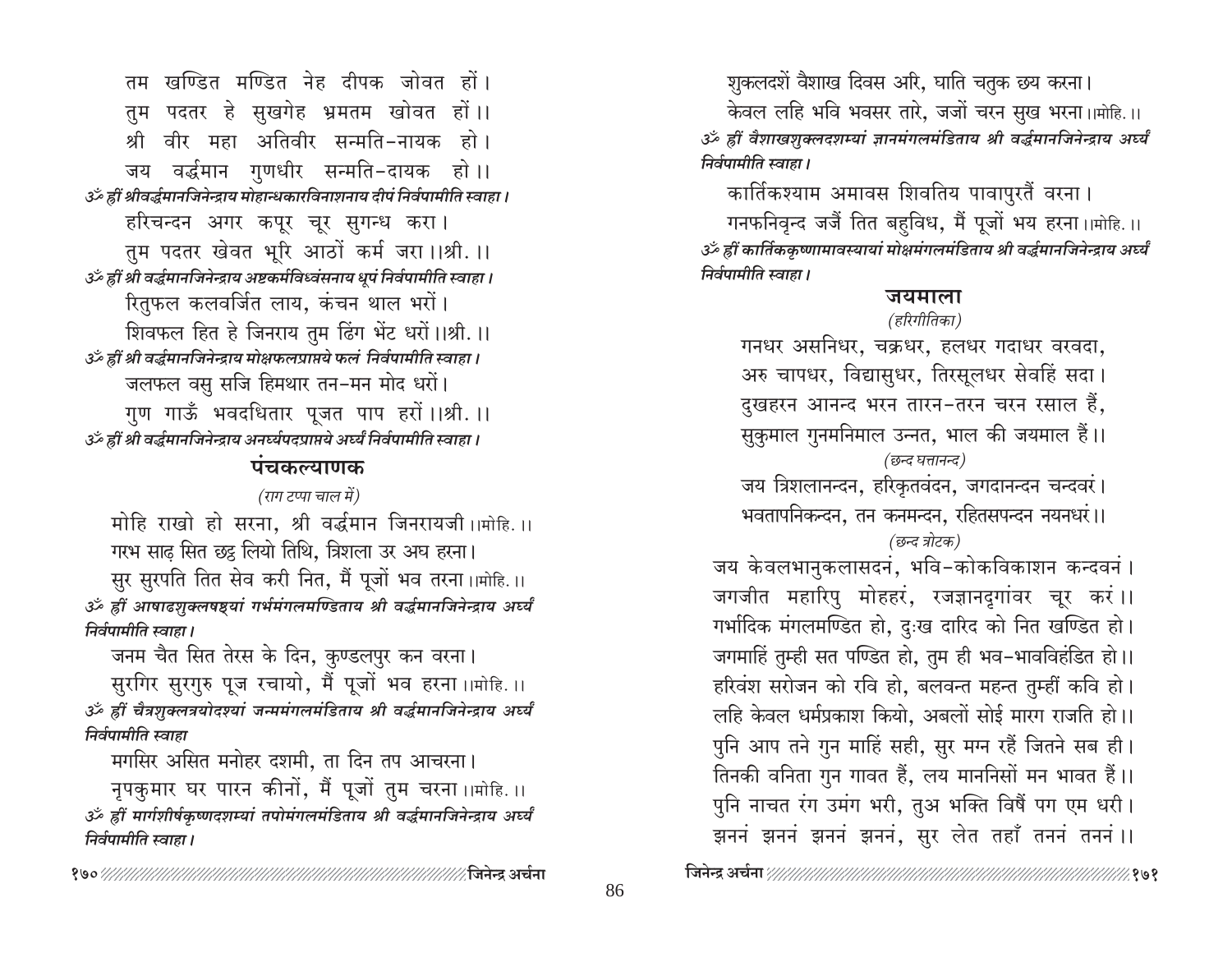घननं घननं घनघंट बजै, दूमदूमं दूमदूम मिरदंग सजै। गगनांगन-गर्भगता सुगता, ततता ततता अतता वितता ।। धृगतां धृगतां गति बाजत है, सुरताल रसाल जु छाजत है। सननं सननं सननं नभ में, इकरूप अनेक जु धारि भ्रमें ।। कइ नारि सुबीन बजावत हैं, तुमरो जस उज्ज्वल गावत हैं। करताल विषैं करताल धरैं, सुरताल विशाल जु नाद करें।। इन आदि अनेक उछाह भरी, सुर भक्ति करैं प्रभुजी तुमरी। तुम ही जग जीवन के पितु हो, तुम ही बिन कारनतैं हितु हो।। तुम ही सब विघ्नविनाशन हो, तुम ही निज आनन्द भासन हो। तुम ही चितचिंतितदायक हो, जगमाहीं तुम्हीं सब लायक हो।। तुमरे पन मंगल माहिं सही, जिय उत्तम पुण्य लियो सब ही। हमको तुम्हरी सरनागत है, तुमरे गुन में मन पागत है।। प्रभु मो हिय आप सदा बसिये, जबलों वसुकर्म नहीं नसिये। तबलों तुम ध्यान हिये वरतों, तबलों श्रुतचिन्तन चित्तरतों। तबलों व्रत चारित चाहत हों, तबलों शुभ भाव सुगाहतु हों।। तबलों सतसंगति नित्य रहों, तबलों मम संजम चित्त गहों।। जबलों नहिं नाश करों अरि को, शिवनारि वरों समता धरि को। यह द्यो तबलों हमकों जिनजी, हम जाचतु हैं इतनी सुनजी।। (घत्तानन्द) श्रीवीर जिनेशा, नमित सुरेशा, नागनरेशा भगति भरा। 'वृन्दावन' ध्यावै, विघन नशावै, वांछित पावैं शर्म वरा।। ्ठें ह्रीं श्री वर्द्धमानजिनेन्द्राय अनर्घ्यपदप्राप्तये जयमालापूर्णार्घ्यं निर्वपामीति स्वाहा । (दोहा) श्री सनमति के जुगलपद, जो पूजें धर प्रीत।

<sup>'</sup>वृन्दावन' सो चतुर नर, लहैं मुक्ति नवनीत ।। (पुष्पाञ्जलिं क्षिपेत्)

श्री महावीर पुजन (डॉ. हकमचन्दजी भारिल्ल कृत) (स्थापना) जो मोह माया मान मत्सर, मदन मर्दन वीर हैं। जो विपुल विघ्नों बीच में भी, ध्यान धारण धीर हैं।। जो तरण-तारण भव-निवारण, भव-जलधि के तीर हैं। वे वन्दनीय जिनेश, तीर्थंकर स्वयं महावीर हैं।। उर्क ह्रीं श्री महावीरजिनेन्द्र! अत्र अवतर अवतर संवौषट् । उँ ह्रीं श्री महावीरजिनेन्द्र! अत्र तिष्ठ तिष्ठ ठ: ठ: । उँ ह्रीं श्री महावीरजिनेन्द्र! अत्र मम सन्निहितो भव भव वषट् । जिनके गुणों का स्तवन पावन करन अम्लान है। मल-हरन निर्मल-करन भागीरथी नीर-समान है।। संतप्त-मानस शान्त हों जिनके गुणों के गान में। वे वर्द्धमान महान जिन विचरें हमारे ध्यान में ।। उँ ह्रीं श्री महावीरजिनेन्द्राय जन्मजरामृत्युविनाशनाय जलं निर्वपामीति स्वाहा । लिपटे रहें विषधर तदपि-चन्दन विटप निर्विष रहें। त्यों शान्त शीतल ही रहो रिपु विघन कितने ही करें।।सन्तप्त.।। उँ ह्रीं श्री महावीरजिनेन्द्राय संसारतापविनाशनाय चन्दनं निर्वपामीति स्वाहा। सुख-ज्ञान-दर्शन-वीर जिन अक्षत समान अखण्ड हैं। हैं शान्त यद्यपि तदपि जो दिनकर समान प्रचण्ड हैं।।सन्तप्त ।। उॅथ्हीं श्री महावीरजिनेन्द्राय अक्षयपदप्राप्तये अक्षतान् निर्वपामीति स्वाहा । त्रिभुवनजयी अविजित कुसुमसर सुभट मारन सूर हैं। पर-गन्ध से विरहित तदपि निज-गन्ध से भरपूर हैं।।सन्तप्त.।। उॐ ह्रीं श्री महावीरजिनेन्द्राय कामबाणविध्वंसनाय पुष्पं निर्वपामीति स्वाहा। यदि भूख हो तो विविध व्यंजन मिष्ट इष्ट प्रतीत हों। तुम क्षुधा-बाधा रहित जिन! क्यों तुम्हें उनसे प्रीत हो? ।।सन्तप्त. ।। उँ ह्रीं श्री महावीरजिनेन्द्राय क्षुधारोगविनाशनाय नैवेद्यं निर्वपामीति स्वाहा।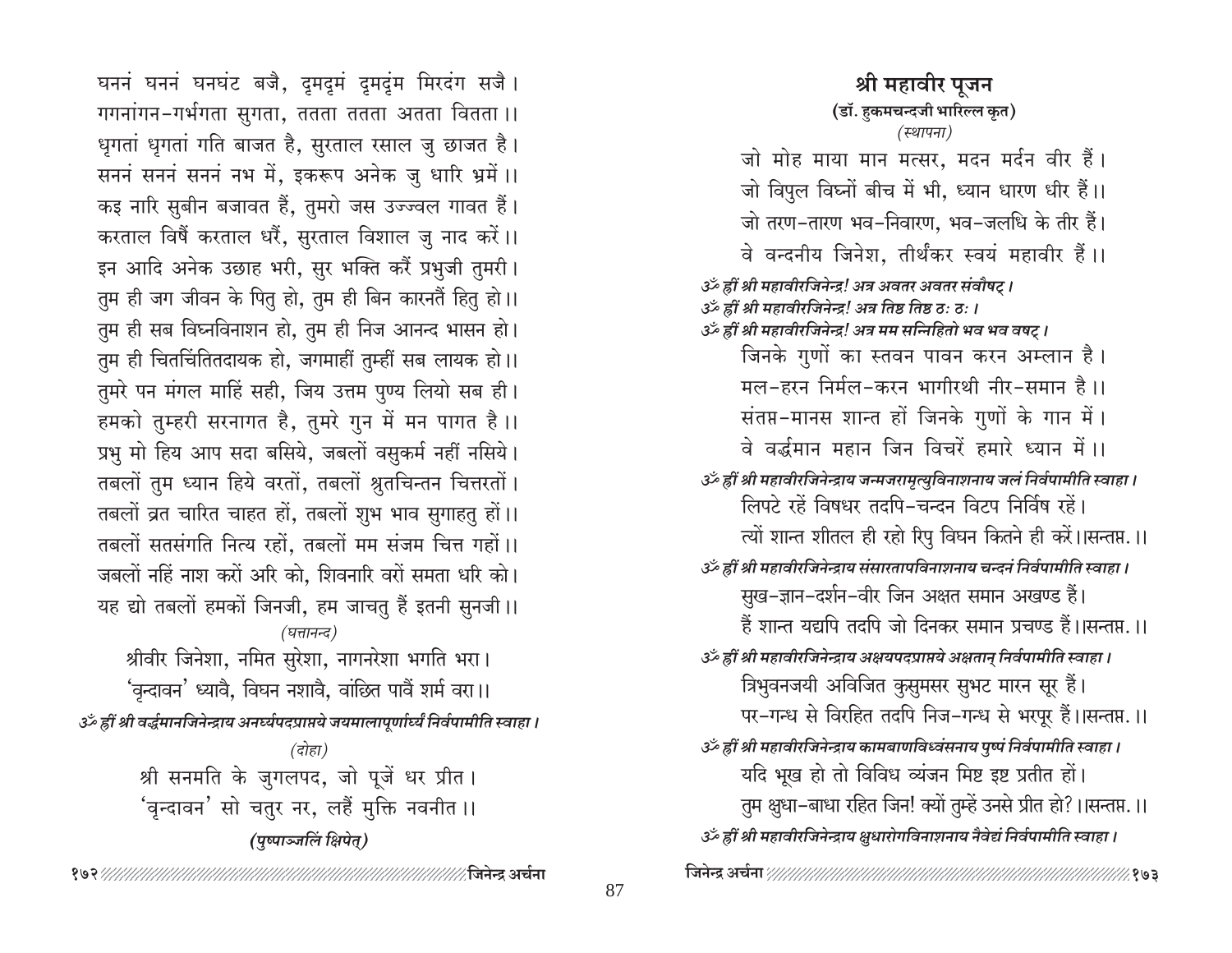युगपद् विशद् सकलार्थ झलकें नित्य केवलज्ञान में। त्रैलोक्य-दीपक वीर-जिन दीपक चढ़ाऊँ क्या तुम्हें।। संतप्त-मानस शान्त हों जिनके गुणों के गान में। वे वर्द्धमान महान जिन विचरें हमारे ध्यान में ।। उँ ह्रीं श्री महावीरजिनेन्द्राय मोहान्धकारविनाशनाय दीपं निर्वपामीति स्वाहा। जो कर्म ईंधन दहन पावक पुंज पवन समान हैं। जो हैं अमेय प्रमेय पुरण ज़ेय ज्ञाता ज्ञान हैं।।सन्तप्त.।। उँ ह्रीं श्री महावीरजिनेन्द्राय अष्टकर्मदहनाय धूपं निर्वपामीति स्वाहा। सारा जगत फल भोगता नित पुण्य एवं पाप का। सब त्याग समरस निरत जिनवर सफल जीवन आपका ।।सन्तप्त ।। उँ ह्रीं श्री महावीरजिनेन्द्राय मोक्षफलप्राप्तये फलं निर्वपामीति स्वाहा। इस अर्घ्य का क्या मूल्य है अनर्घ्य पद के सामने। उस परम-पद को पा लिया हे पतितपावन! आपने ।।सन्तप्त. ।। उँ ह्रीं श्री महावीरजिनेन्द्राय अनर्घ्यपदप्राप्तये अर्घ्यं निर्वपामीति स्वाहा।

# पंचकल्याणक अर्घ्य

(सोरठा) सित छठवीं आषाढ़, माँ त्रिशला के गर्भ में। अन्तिम गर्भावास, यही जान प्रणमुँ प्रभो।। ॐ ह्रीं आषाढशुक्लषष्ट्यां गर्भमंगलमण्डिताय श्री महावीरजिनेन्द्राय अर्घ्यं निर्वपामीति स्वाहा ।

तेरस दिन सित चैत, अन्तिम जन्म लियो प्रभू। नृप सिद्धार्थ निकेत, इन्द्र आय उत्सव कियो।। ॐ ह्रीं चैत्रशुक्लत्रयोदश्यां जन्ममंगलमंडिताय श्री महावीरजिनेन्द्राय अर्घ्यं निर्वपामीति स्वाहा ।

> दशमी मगसिर कृष्ण, वर्द्धमान दीक्षा धरी। कर्म कालिमा नष्ट, करने आत्मरथी बने।।

ॐ ह्रीं मार्गशीर्षकृष्णदशम्यां तपोमंगलमंडिताय श्री महावीरजिनेन्द्राय अर्घ्यं निर्वपामीति स्वाहा ।

सित दशमी बैसाख, पायो केवलज्ञान जिन।

अष्ट द्रव्यमय अर्घ्य, प्रभुपद पूजा करें हम।। ॐ ह्रीं वैशाखशुक्लदशम्यां ज्ञानमंगलमंडिताय श्री महावीरजिनेन्द्राय अर्घ्यं निर्वपामीति स्वाहा ।

कार्तिक मावस श्याम, पायो प्रभु निर्वाण तुम।

पावा तीरथधाम, दीपावली मनाय हम।। ॐ ह्रीं कार्तिककृष्ण−अमावस्यायां मोक्षमंगलमंडिताय श्री महावीरजिनेन्द्राय अर्घ्यं निर्वपामीति स्वाहा ।

# जयमाला

(दोहा) यद्यपि युद्ध नहीं कियो, नाहिं रखे असि-तीर। परम अहिंसक आचरण, तदपि बने महावीर।। (पद्धरि)

हे मोह-महादलदलन वीर, दुद्धर-तप संयम धरण धीर। तुम हो अनन्त आनन्दकन्द, तुम रहित सर्व जग दंद-फंद।। अघकरन करन-मन-हरन-हार, सुखकरन हरन भवदुख अपार। सिद्धार्थ तनय तनरहित देव, सुर-नर-किन्नर सब करत सेव ।। मतिज्ञान रहित सन्मति जिनेश, तुम राग-द्वेष जीते अशेष। शुभ-अशुभ राग की आग त्याग, हो गये स्वयं तुम वीतराग।। षट् द्रव्य और उनके विशेष, तुम जानत हो प्रभुवर अशेष। सर्वज्ञ-वीतरागी जिनेश, जो तुम को पहचाने विशेष ।। वे पहचानें अपना स्वभाव, वे करें मोह-रिपु का अभाव। वे प्रकट करें निज-पर विवेक, वे ध्यावें निज शुद्धात्म एक।। निज आतम में ही रहें लीन, चारित्र-मोह को करें क्षीण। उनका हो जाये क्षीण राग, वे भी हो जायें वीतराग।। जो हुए आज तक अरीहंत, सबने अपनाया यही पंथ। उपदेश दिया इस ही प्रकार, हो सबको मेरा नमस्कार।।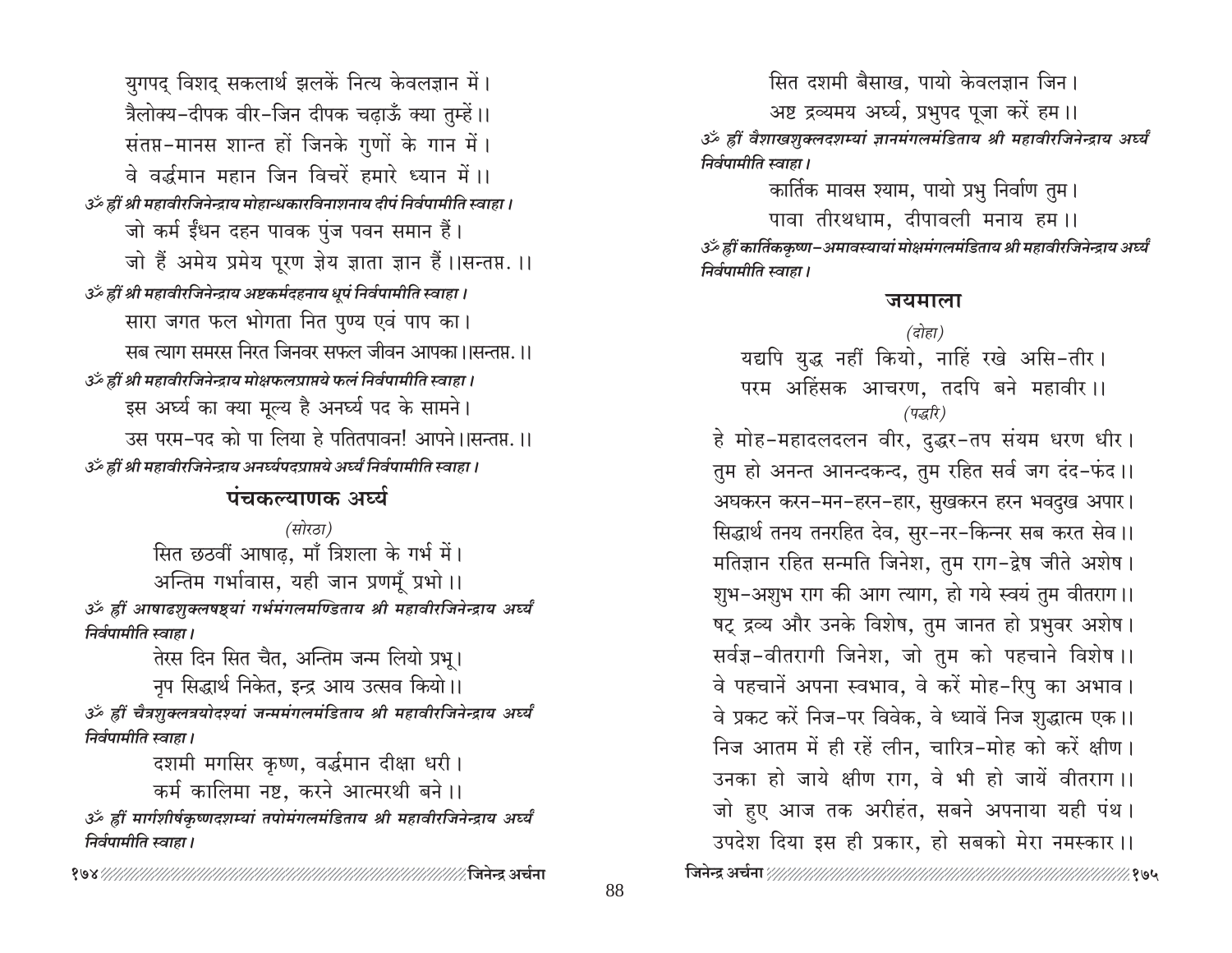जो तुमको नहिं जाने जिनेश, वे पायें भव-भव-भ्रमण क्लेश। वे माँगें तुमसे धन-समाज, वैभव पुत्रादिक राज-काज ।। जिनको तुम त्यागे तुच्छ जान, वे उन्हें मानते हैं महान। उनमें ही निशदिन रहें लीन, वे पुण्य-पाप में ही प्रवीन ।। प्रभु पुण्य-पाप से पार आप, बिन पहिचाने पायें संताप। संतापहरण सुखकरण सार, शुद्धात्मस्वरूपी समयसार।। तुम समयसार हम समयसार, सम्पूर्ण आत्मा समयसार। जो पहचानें अपना स्वरूप. वे हो जायें परमात्मरूप।। उनको ना कोई रहे चाह, वे अपना लेवें मोक्ष राह। वे करें आत्मा को प्रसिद्ध, वे अल्पकाल में होंय सिद्ध ।। उॅं ह्रीं श्री महावीरजिनेन्द्राय अनर्घ्यपदप्राप्तये जयमालापूर्णार्घ्यं निर्वपामीति स्वाहा । (दोहा) भूतकाल प्रभु आपका, वह मेरा वर्तमान।

वर्तमान जो आपका, वह भविष्य मम जान।। (पुष्पाञ्जलिं क्षिपेत्)

# भजन

जिन-प्रतिमा जिनवर-सी कहिए।

भविक तुम वन्दहु मनधर भाव, जिन-प्रतिमा जिनवर-सी कहिए। जाके दरस परम पद प्रापति, अरु अनंत शिव-सुख लहिए।।जिन.।। निज-स्वभाव निरमल है निरखत, करम सकल अरि घट दहिये। सिद्ध-समान प्रकट इह थानक, निरख-निरख छवि उर गहिए।।जिन.।। अष्ट कर्म-दल भंज प्रकट भई, चिन्मूरति मनु बन रहिये। जाके दरस परम पद प्रापति, अरु अनंत शिव-सुख लहिए।।जिन.।। त्रिभुवन माहिं अकृत्रिम-कृत्रिम, वंदन नित-प्रति निरवहिये।

महा-पुण्य संयोग मिलत है, 'भैया' जिन प्रतिमा सरदहिये।।जिन.।।

(अखिल बंसल कृत) (दोहा) महावीर वन्दन करूँ, मैं पूजों धरि ध्यान। निरख आपकी छवि को. होता हर्ष महान।। गुण अनन्त की खान प्रभु, तुम हो समता वान। जो आवे तुम शरण में, करे आत्म कल्याण ।। उँ ह्रीं श्री महावीर जिनेन्द्र ! अत्र अवतर अवतर संवौष्ट । ل :كَ ह्रीं श्री महावीर जिनेन्द्र ! अत्र तिष्ठ तिष्ठ ठ: ठ: । उर्के ह्रीं श्री महावीर जिनेन्द्र ! अत्र मम सन्निहितो भव भव वषट् । (अष्टक) मैं हुआ अपावन नाथ, तातें ढिंग आयो। हो जाऊँ पावन आज. निर्मल जल लायो।। तुम हो प्रभु वीर महान, सबके हितकारी। तुम दिया तत्त्व उपदेश, यह जग उपकारी।। उँ ह्रीं श्रीमहीवीरजिनेन्द्राय जन्मजरामृत्युविनाशनाय जलं निर्वपामीति स्वाहा। ईर्ष्यानल के अंगार, धक-धक धधक रहे। चन्दन शीतलता लाय, भव आताप हरे।।तुम.।। उर्व्हीं श्रीमहावीरजिनेन्द्राय भवतापविनाशनाय चन्दनं निर्वपामीति स्वाहा। यह अमल अखण्डित रूप, मुद्रा मोहित है। अक्षत अर्पित है भूप, शुभ्र सुशोभित है।।तुम.।। उॅं ह्रीं श्रीमहावीर जिनेन्द्राय अक्षयपदप्राप्तये अक्षतान् निर्वपामीति स्वाहा । मंगल अरुणोदय आज, पुष्प सुगंधित हैं। सब छोडूँ काम विकार, सुमन समर्पित हैं।।तुम.।। उँ ह्रीं श्रीमहावीर जिनेन्द्राय कामबाणविध्वंसनाय पुष्पं निर्वपामीति स्वाहा। बहविध नैवेद्य बनाय, तृप्ति विहीन रहा। यह क्षधा रोग विनसाय, जब प्रभु ध्यान धरा।।तुम.।। उर्व्हीं श्रीमहावीरजिनेन्द्राय क्षुधारोगविनाशनाय नैवेद्यं निर्वपामीति स्वाहा। यह दीप संजोकर लाय, नाशै अंधियारा। मम मोह तिमिर छट जाय, अन्तस उजियारा।।तुम.।। उँ ह्रीं श्रीमहावीरजिनेन्द्राय मोहांधकारविनाशनाय दीपं निर्वपामीति स्वाहा। 

श्री महावीर पुजन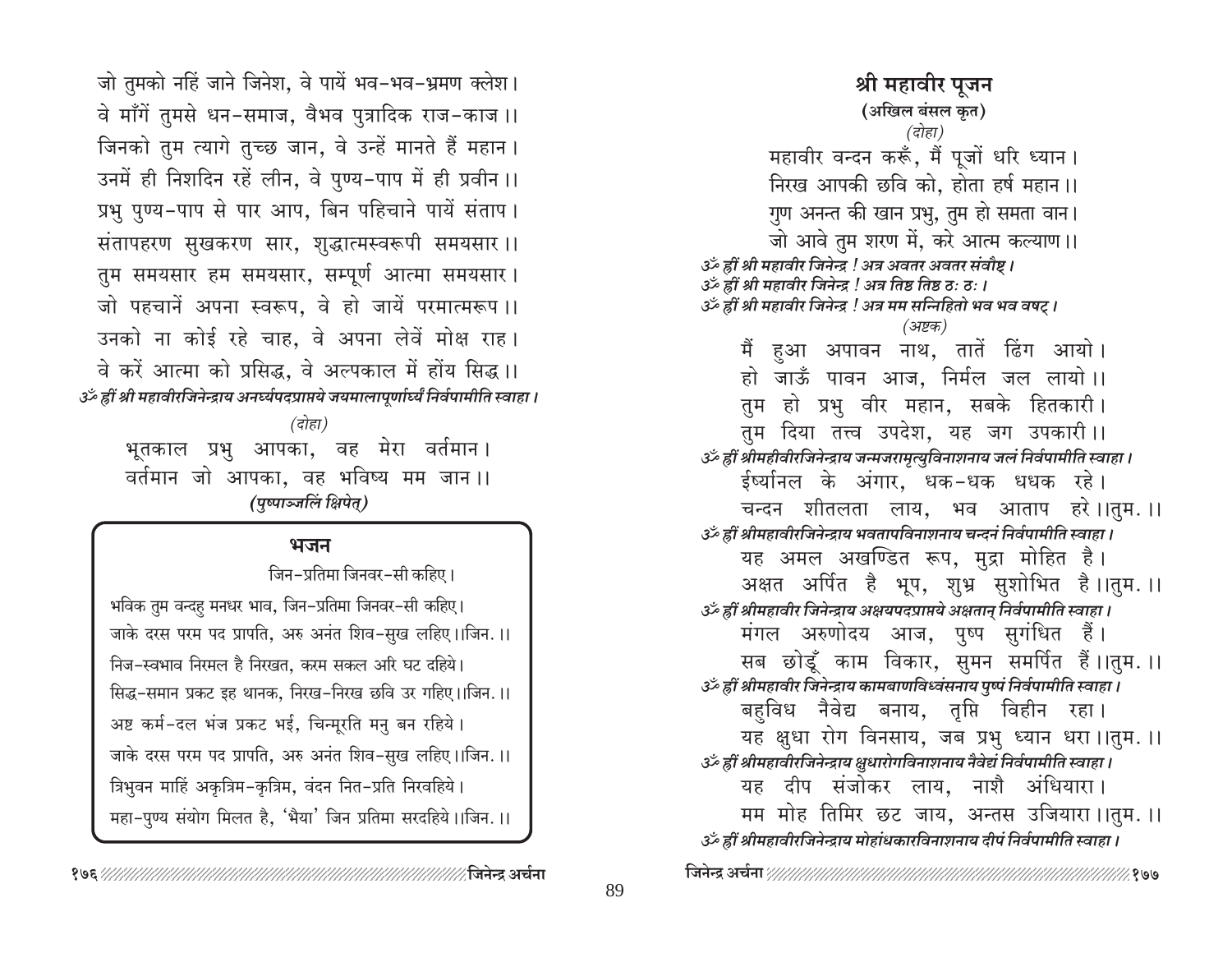# जयमाला

(दोहा)

मैं गाऊँ जयमालिका, सुनलो ध्यान लगाय। जग के सब संकट मिटें, भवसागर तिर जाय।। (पद्धरि छन्द) जय महावीर जिनवर महान, जय धीर वीर निर्भीक मान। जय ज्ञान अनन्तानन्त जान, जय सन्मति दायक वर्द्धमान ।।१ ।। तुम सिद्धारथ नृप के कुमार, तुमको सब वन्दत बार-बार। तुम त्रिशला नन्दन गुण अनन्त, जग तुम्हें मानता दुख हरन्त ।।२।। हे नाथ! वैशाली गणनायक, हो विदेह कुण्डपुर प्रतिपालक। यह जग नश्वर है लिया जान, तज राज–पाट फिर किया ध्यान।।३।। सन्मति कैवल्य प्रभावक हो, दुःख भंजक सुख के दायक हो। पतितों के नाथ सहायक हो, तुम प्रभुवर गुण के गाहक हो।।४।। जिनवर ध्वनि गूँजे दिग् दिगन्त, चहुँओर निशा का हुआ अन्त। सद्ज्ञान मिला बढ़ गई आस, ढिंग बैठ करें श्रुत का अभ्यास।।५।। मृग–सिंह सबको ही हुआ बोध, सम्मुख बैठे तज दिया क्रोध। अब नहीं किसी में बैर–भाव, अतिशयकारी सन्मति प्रभाव ।।६।। गौतम को गणधर लिया मान, हो गया जिन्हें कैवल्यज्ञान। पावापुर का जगमग उद्यान, प्रभु महावीर पाया निर्वाण।।७।। सब नृप करते श्रद्धा अपार, अविरल गिरती थी अश्नुधार। रज माथ लगाते बार-बार, अब नहीं जगत में कहीं सार।।८।। यह 'अखिल' जगत शरणागत है, निर्ग्रन्थ छवि को निहारत है। सबको मुक्ति की चाहत है, प्रभु जाप जपै सुख पावत है।।९।। (धत्ताछन्द) महावीर जिनन्दं, आनन्द कन्दं, दुःखनिकन्दं सुखकारी। प्रभु गुण गाऊँ, भाव जगाऊँ, कीर्ति बढ़ाऊँ मनहारी।। (दोहा) महावीर के दर्शन कर, हो गया धन्य मैं आज। 'अखिल' जगत सब सुखी हों, वर्द्धमान जिनराज ।। (पृष्पांजलिं क्षिपेत्) 

यह धूप सुगंधित क्षेप, आतम रम जाऊँ। हो अष्ट करम का क्षार, पंचम गति पाऊँ।। तुम हो प्रभु वीर महान, सबके हितकारी। तुम दिया तत्त्व उपदेश, यह जग उपकारी।। उँ ह्रीं श्रीमहावीरजिनेन्द्राय अष्टकर्मदहनाय धूपं निर्वपामीति स्वाहा। ये इष्ट मिष्ट फल थाल, भरकर मैं लाऊँ। अर्पित है दीन दयाल, मुक्ति पद पाऊँ।।तुम.।। उँ ह्रीं श्रीमहावीरजिनेन्द्राय मोक्षफलप्राप्तये फलं निर्वपामीति स्वाहा। सब आठों द्रव्य बनाय, मैं प्रभु लावत हूँ। त्रैलोक्य शिखामणि राय, चरण चढ़ावत हँ।।तुम.।। उॅं ह्रीं श्रीमहावीरजिनेन्द्राय अनर्घ्यपद प्राप्तये अर्घ्यं निर्वपामीति स्वाहा । पंचकल्याणक अर्घ्य

षष्ठी शुक्ल अषाढ़ सुशोभै, माता त्रिशला प्रमुदित होवै। वीर प्रभुजी गरभ विराजे, कुण्डपुर वासी हरषाये ।। ्रैं हीं आषाढशुक्लषष्ठयां गर्भमंगलमण्डिताय श्री महावीरजिनेन्द्राय अर्घ्यं निर्वपामीति स्वाहा । चैत्र सुदी तेरस दिन जाये, घर-घर मंगलाचार गुंजाये। इन्द्र नरेन्द्र सभी मिल गावें, ढोलक ताल मृदंग बजावें।। उँ ह्रीं चैत्रशुक्लत्रयोदश्यां जन्ममंगलमंडिताय श्री महावीरजिनेन्द्रायअर्घ्यं निर्वपामीति स्वाहा। मगसिर कृष्ण दशम तप धारा, राजपाट से किया किनारा। दुद्धर तप हित हेतु विराजे, नाशा दृष्टि मगन जिनराजे ।। ةَ الْعِبَابِيَّةِ हीं मार्गशीर्षकृष्णदशम्यां तपोमंगलमंडिताय श्री महावीरजिनेन्द्राय अर्घ्यं निर्वपामीति स्वाहा सित दशमी वैशाख जु आए, केवलज्ञान वीर प्रभु पाये। तीन लोक में खुशियाँ छाईं, महाश्रमण अरिहन्त कहाये।। ة الجوارة المُعَارَة اللهَ الله عَنْ الله عَنْ الله عَنْ الله عَالِمَ الله عَالِمَ الله عَنْ السَّائ कार्तिक कृष्ण अमावस आई, वर्द्धमान प्रभु मुक्ति पाई। नश्वर देह विलीन हुई प्रभु सब मिल जगमग ज्योति जलाई।। ॐ ह्रीं कार्तिककृष्णामावस्यायां मोक्षमंगलमंडिताय श्री महावीरजिनेन्द्राय अर्घ्यं निर्वपामीति स्वाहा ।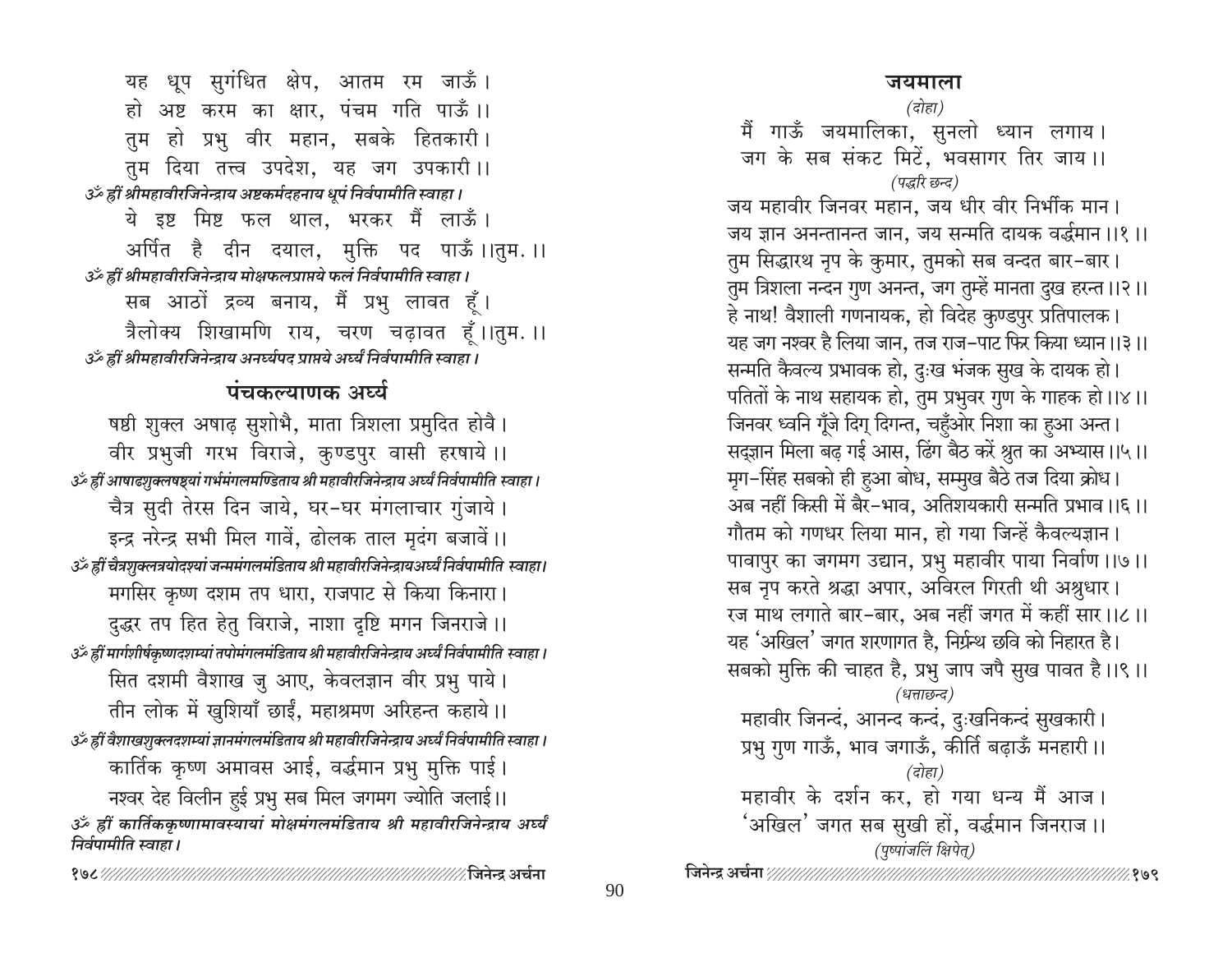श्री पंच बालयति जिन-पुजन (पं. अभयकुमारजी कृत) (स्थापना) (हरिगीतिका) निज ब्रह्म में नित लीन परिणति से सुशोभित हे प्रभो। पूजित परम निज पारिणामिक से विभूषित हे विभो।। आओ तिष्ठो अत्र तुम सन्निकट हो मुझमय अहो। बालयति पाँचों प्रभु को वन्दना शत बार हो।। 3ँ ह्रीं श्री वासुपूज्य-मल्लि-नेमि-पार्श्व-वीराः पंचबालयतिजिनेन्द्राः ! अत्र अवतरत अवतरत संवोषट् । अत्र तिष्ठत तिष्ठत ठः ठः । अत्र मम सन्निहिता भवत भवत वषट् । (वीरछन्द) हे प्रभु ! ध्रुव की ध्रुव परिणति के पावन जल में कर स्नान। शुद्ध अतीन्द्रिय आनन्द का तुम करो निरतन्र अमृत–पान।। क्षणवर्ती पर्यायों का तो जन्म-मरण है नित्य स्वभाव। पंच बालयति-चरणों में हो तन-संयोग-वियोग अभाव ।। उँ ह्रीं श्री पंचबालयतिजिनेन्द्रेभ्यो जन्म-जरा-मृत्युविनाशनाय जलं निर्वपामीति स्वाहा। अहो ! सुगन्धित चेतन अपनी परिणति में नित महक रहा। क्षणवर्ती चैतन्य विवर्तन की ग्रन्थि में चहक रहा।। द्रव्य, और गुण पर्यायों में सदा महकती चेतन गन्ध। पंच बालयति के चरणों में नाशूँ राग-द्वेष दुर्गन्ध ।। ्ठें ह्रीं श्री पंचबालयतिजिनेन्द्रेभ्यः संसारतापविनाशनाय चन्दनं निर्वपामीति स्वाहा । परिणामों के ध्रुव प्रवाह में बहे अखण्डित ज्ञायक भाव। द्रव्य–क्षेत्र अरु काल–भाव में नित्य अभेद अखण्ड स्वभाव ।। निज गुण-पर्यायों में जिनका अक्षय पद अविचल अभिराम। पंच बालयति जिनवर मेरी परिणति में नित करो विराम।। उँ ह्रीं श्री पंचबालयतिजिनेन्द्रेभ्यः अक्षयपदप्राप्तये अक्षतान् नर्वपामीति स्वाहा । गुण अनन्त के सुमनों से हो शोभित तुम ज्ञायक उद्यान। त्रैकालिक ध्रुव परिणति में तुम प्रतिपल करते नित्य विराम।।

इसके आश्रय से प्रभु तुमने नष्ट किया है काम-कलंक। पंच बालयति के चरणों में धुला आज परिणति का पंक।। उॐ ह्रीं श्री पंचबालयतिजिनेन्द्रेभ्यः कामबाणविनाशनाय पुष्पं निर्वपामीति स्वाहा । हे प्रभु ! अपने ध्रुव प्रवाह में रहो निरन्तर शाश्वत तृप्त। षट्रस की क्या चाह तुम्हें तुम निज रस के अनुभव में मस्त ।। तृप्त हुई अब मेरी परिणति ज्ञायक में करती विश्राम। पंच बालयति के चरणों में क्षुधा-रोग का रहा न नाम।। ुॐ ह्वीं श्री पंचबालयतिजिनेन्द्रेभ्यः क्षुधारोगविनाशनाय नैवेद्यं निर्वपामीति स्वाहा । सहज ज्ञानमय ज्योति प्रज्वलित रहती ज्ञायक के आधार। प्रभो ! ज्ञान-दर्पण में त्रिभुवन पल-पल होता ज्ञेयाकार।। अहो ! निरखती मम श्रुत-परिणति अपने में तव केवलज्ञान। पंच बालयति के प्रसाद से प्रकट हुआ निज ज्ञायक भान।। ुॐ ह्रीं श्री पंचबालयतिजिनेन्द्रेभ्यो मोहान्धकारविनाशनाय दीपं निर्वपामीति स्वाहा । त्रैकालिक परिणति में व्यापी ज्ञान-सूर्य की निर्मल धूप। जिससेसकल-कर्म-मल क्षय कर हुए प्रभो! तुमत्रिभुवनभूप ।। मैं ध्याता तुम ध्येय हमारे मैं हूँ तुममय एकाकार। पंच बालयति जिनवर ! मेरे शीघ्र नशो अब त्रिविध विकार ।। उँ ह्रीं श्री पंचबालयतिजिनेन्द्रेभ्यो अष्टकर्मविनाशनाय धूपं निर्वपामीति स्वाहा । सहज ज्ञान का ध्रुव प्रवाह फल सदा भोगता चेतनराज। अपनी चित् परिणति में रमता पुण्य–पाप फल का क्या काज।। महा मोक्षफल की न कामना शेष रहे अब हे जिनराज। पंच बालयति के चरणों में जीवन सफल हुआ है आज।। उँ ह्रीं श्री पंचबालयतिजिनेन्द्रेभ्यो मोक्षफलप्राप्तये फलं निर्वपामीति स्वाहा । पंचम परमभाव की पूजित परिणति में जो करें विराम। कारण परमपारिणामिक का अवलम्बन लेते अभिराम।। वासुपूज्य अरु मल्लि-नेमिप्रभु-पार्श्वनाथ-सन्मति गुणखान । अर्घ्य समर्पित पंच बालयति को पञ्चम गति लहँ महान।। उर्व्हीं श्री पंचबालयतिजिनेन्द्रेभ्यो अनर्घ्यपदप्राप्तये अर्घ्यं निर्वपामीति स्वाहा ।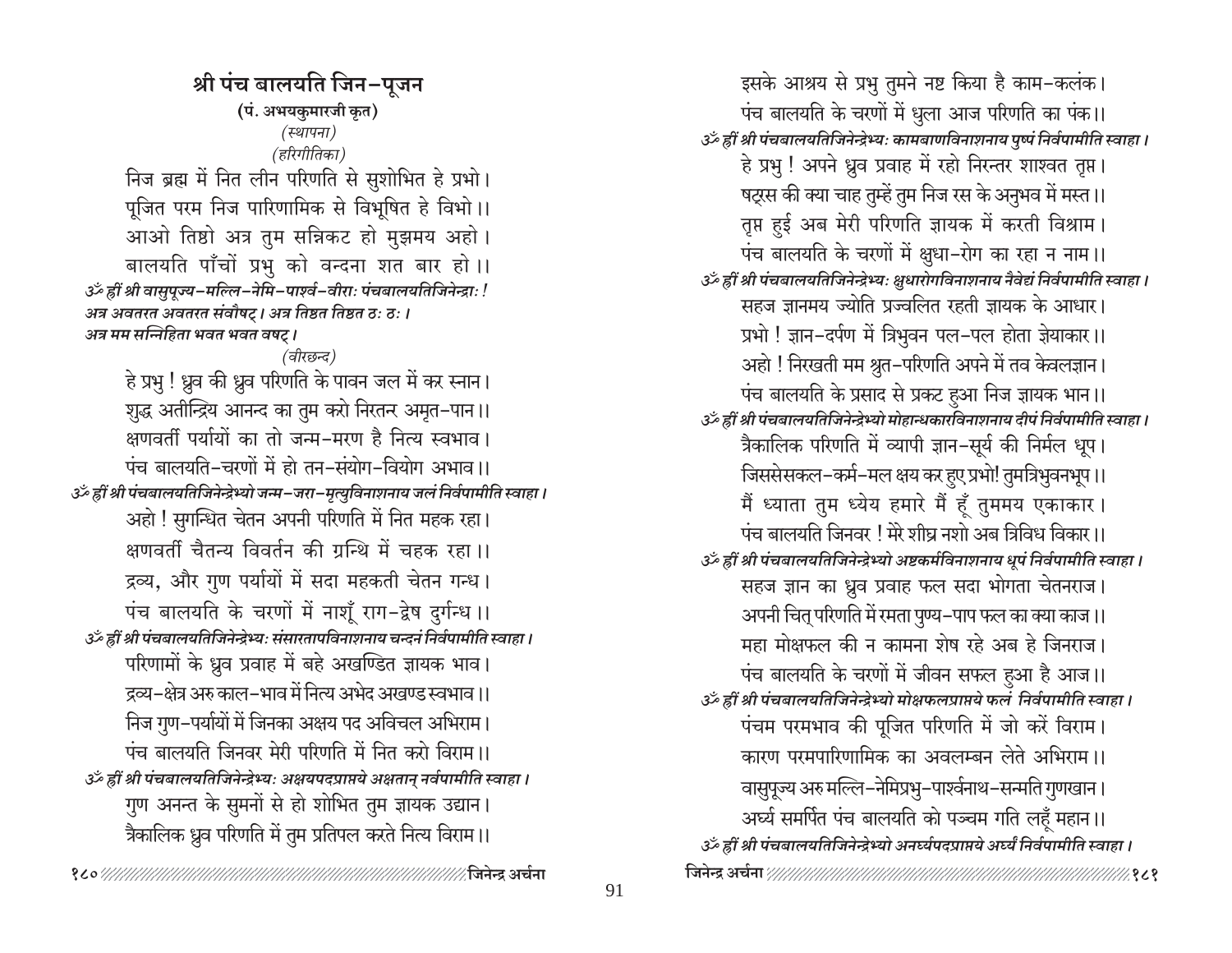पार्श्वनाथ के चरण-युगल में क्यों बसता यह सर्प कहो। बल अनन्त लखकर जिनवर का चूर कर्म का दर्प अहो।। क्षायिक दर्शन ज्ञान वीर्य से शोभित हैं सन्मति भगवान। भरत क्षेत्र के शासन नायक अन्तिम तीर्थंकर सुखखान।। विश्व-सरोज प्रकाशक जिनवर हो केवल-मार्तण्ड महान। अर्घ्य समर्पित चरण-कमल में वन्दन वर्धमान भगवान।। उँ हीं श्री पंचबालयतिजिनेन्द्रेभ्यो अनर्घ्यपदप्राप्तये जयमालामहाऽर्घ्यं निर्वपामीति स्वाहा । (सोरठा) पंचम भाव स्वरूप, पंच बालयति को नमूँ। पाऊँ शुद्ध स्वरूप निज, कारण परिणाममय।। (पुष्पांजलिं क्षिपेत्)

> चरखा चलता नाँहि, चरखा हुआ पुराना। पग-खूँटे दो हालन लागे, उर मदरा खखराना। र्छींदी हुई पाँखड़ी पाँसू, फिरे नाँहि मनमाना ।। रसना तकली ने बल खाया, सो अब कैसे खूटे। शब्द-सूत सूधा नहीं निकले, घड़ि-घड़ि पल-पल टूटे।। आयु-माल का नाँहि भरोसा, अंग चलावे सारे। रोज इलाज मरम्मत चाहे, वैद-बढ़ि ही हारे।। नया चरखला रंगा चंगा, सबका चित्त चुरावै। पलटा बरन गये गुल अगले, अब देखें नहिं भावै।। मोटा महीं कातकर भाई! कर अपना सुरझेरा। अन्त आग में ईंधन होगा, "भूधर" समझ सबेरा।।

जयमाला

(दोहा)

पंच बालयति नित बसो, मेरे हृदय मँझार। जिनके उर में बस रहा, प्रिय चैतन्य कुमार।। (छप्पय)

प्रिय चैतन्य कुमार सदा परिणति में राजे। पर-परिणति से भिन्न सदा निज में अनुरागे। दर्शन-ज्ञानमयी उपयोग सुलक्षण शोभित। जिसकी निर्मलता पर आतम ज्ञानी मोहित ।। ज्ञायक त्रैकालिक बालयति, मम परिणति में व्याप्त हो। मैं नमूँ बालयति पंच को, पंचम गति पद प्राप्त हो।। (वीरछन्द)

धन्य-धन्य हे वासुपूज्य जिन ! गुण अनन्त में करो निवास। निज आश्रित परिणति में शाश्वत महक रही चैतन्य सुवास।। सत सामान्य सदा लखते हो क्षायिक दर्शन से अविराम। तेरे दर्शन से निज दर्शन पाकर हर्षित हूँ गुणखान ।। मोह-मल्ल पर विजय प्राप्त कर महाबली हे मल्लि जिनेश। निज गुण परिणति में शोभित हो शाश्वत मल्लिनाथ परमेश।। प्रतिपल लोकालोक निरखते केवलज्ञान स्वरूप चिदेश। विकसित हो चित् लोक हमारा तव किरणों से सदा दिनेश।। राजमती तज नेमि जिनेश्वर ! शाश्वत सुख में लीन सदा। भोक्ता-भोग्य विकल्प विलय कर निज में निज का भोग सदा।। मोह रहित निर्मल परिणति में करते प्रभुवर सदा विराम। गुण अनन्त का स्वाद तुम्हारे सुख में बसता है अविराम।। जिनका आत्म-पराक्रम लख कर कमठ शत्रु भी हुआ परास्त। क्षायिक श्रेणी आरोहण कर मोह शत्रु को किया विनष्ट ।।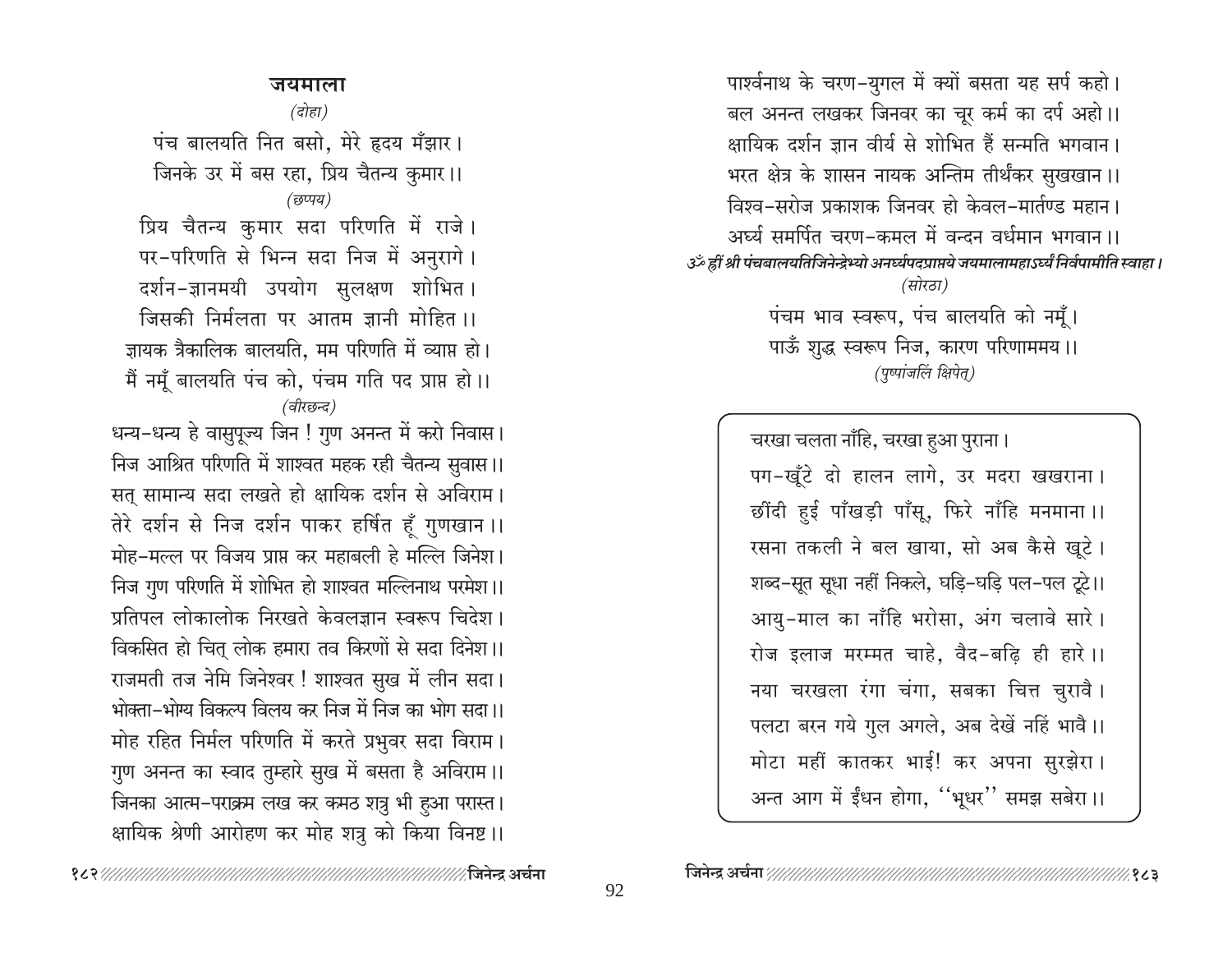तृष्णा की भीषण ज्वाला में, प्रतिपल जलता जाता हूँ। क्षुधा-रोग से रहित बनूँ मैं, शुभ नैवेद्य चढ़ाता हूँ।। श्री बाहुबलि स्वामी प्रभुवर चरणों में शीश झुकाता हूँ। अविनश्वर शिव सुख पाने को, नाथ शरण में आता हूँ।। उॅं ह्रीं श्रीबाहुबलिस्वामिने क्षुधारोगविनाशनाय नैवेद्यं निर्वपामीति स्वाहा । मोह ममत्व आदि के कारण, सम्यक मार्ग न पाता हैं। यह मिथ्यात्व तिमिर मिट जाये, प्रभुवर दीप चढ़ाता हूँ।।श्री.।। उॅं ह्रीं श्रीबाहबलिस्वामिने मोहान्धकारविनाशनाय दीपं निर्वपामीति स्वाहा। है अनादि से कर्म बन्ध दुःखमय, न पृथकु कर पाता हैं। अष्टकर्म विध्वंस करूँ, अत एव सु-धूप चढ़ाता हँ।।श्री.।। उॅं ह्रीं श्रीबाहुबलिस्वामिने अष्टकर्मविध्वंसनाय धूपं निर्वपामीति स्वाहा । सहज भाव सम्पदा युक्त होकर, भी भव दुःख पाता हूँ। परम मोक्षफल शीघ्र मिले, उत्तम फल चरण चढ़ाता हैं।।श्री.।। उर्व्हीं श्रीबाहुबलिस्वामिने मोक्षफलप्राप्तये फलं निर्वपामीति स्वाहा। पुण्य भाव से स्वर्गादिक पद, बार-बार पा जाता हूँ। निज अनर्घ्य पद मिला न अब तक, इससे अर्घ्य चढ़ाता हैं।।श्री. ।। उर्व्हीं श्रीबाहुबलिस्वामिने अनर्घ्यपदप्राप्तये अर्घ्यं निर्वपामीति स्वाहा ।

### जयमाला

# (वीरछन्द)

आदिनाथ सुत बाहुबलि प्रभु, मात सुनन्दा के नन्दन । चरम शरीरी कामदेव तुम, पोदनपुर पति अभिनन्दन ।। छह खण्डों पर विजय प्राप्त कर, भरत चढ़े वृषभाचल पर। अगणित चक्री हुए नाम लिखने को मिला न थल तिल भर।। मैं ही चक्री हुआ, अहं का मान धूल हो गया तभी। एक प्रशस्ति मिटाकर अपनी, लिखी प्रशस्ति स्व हस्त जभी।।

श्री बाहुबली पूजन (श्री राजमलजी पवैया कृत) (वीर छन्द)

जयति बाहबलि स्वामी, जय जय करूँ वंदना बारम्बार। निज स्वरूप का आश्रय लेकर, आप हुए भवसागर पार।। हे त्रैलोक्यनाथ त्रिभुवन में, छाई महिमा अपरम्पार। सिद्धस्वपद की प्राप्ति हो गई, हुआ जगत में जय-जयकार।। पूजन करने मैं आया हूँ, अष्ट द्रव्य का ले आधार। यही विनय है चारों गति के, दुःख से मेरा हो उद्धार।।

ॐ ह्रीं श्रीबाहुबलिस्वामिन् ! अत्र अवतर अवतर संवौषट् । हीं श्रीबाहुबलिस्वामिन् ! अत्र तिष्ठ तिष्ठ ठः ठः । لَجْمَعَ

उर्व्हीं श्रीबाहुबलिस्वामिन् ! अत्र मम सन्निहितो भव भव वषट् ।

उज्ज्वल निर्मल जल प्रभु पद-पंकज में आज चढ़ाता हूँ। जन्म-मरण का नाश करूँ, आनन्दकन्द गुण गाता हूँ।। श्री बाहबलि स्वामी प्रभुवर, चरणों में शीश झुकाता हैं। अविनश्वर शिवसुख पाने को, नाथ शरण में आता हूँ।। उँ ह्रीं श्रीबाहुबलिस्वामिने जन्मजरामृत्युविनाशनाय जलं निर्वपामीति स्वाहा ।

शीतल मलय सुगन्धित पावन, चन्दन भेंट चढ़ाता हूँ। भव आताप नाश हो मेरा, ध्यान आपका ध्याता हँ।।श्री.।।

उॐ ह्रीं श्रीबाहबलिस्वामिने संसारतापविनाशनाय चन्दनं निर्वपामीति स्वाहा ।

उत्तम शुभ्र अखण्डित तन्दुल, हर्षित चरण चढ़ाता हूँ। अक्षयपद की सहज प्राप्ति हो, यही भावना भाता हैं।।श्री.।। उर्व्हीं श्रीबाहुबलिस्वामिने अक्षयपदप्राप्तये अक्षतान् निर्वपामीति स्वाहा ।

काम शत्रु के कारण अपना, शील स्वभाव न पाता हैं। काम भाव का नाश करूँ मैं, सुन्दर पुष्प चढ़ाता हूँ।।श्री.।। उॐ ह्रीं श्रीबाहबलिस्वामिने कामबाणविध्वंसनाय पुष्पं निर्वपामीति स्वाहा ।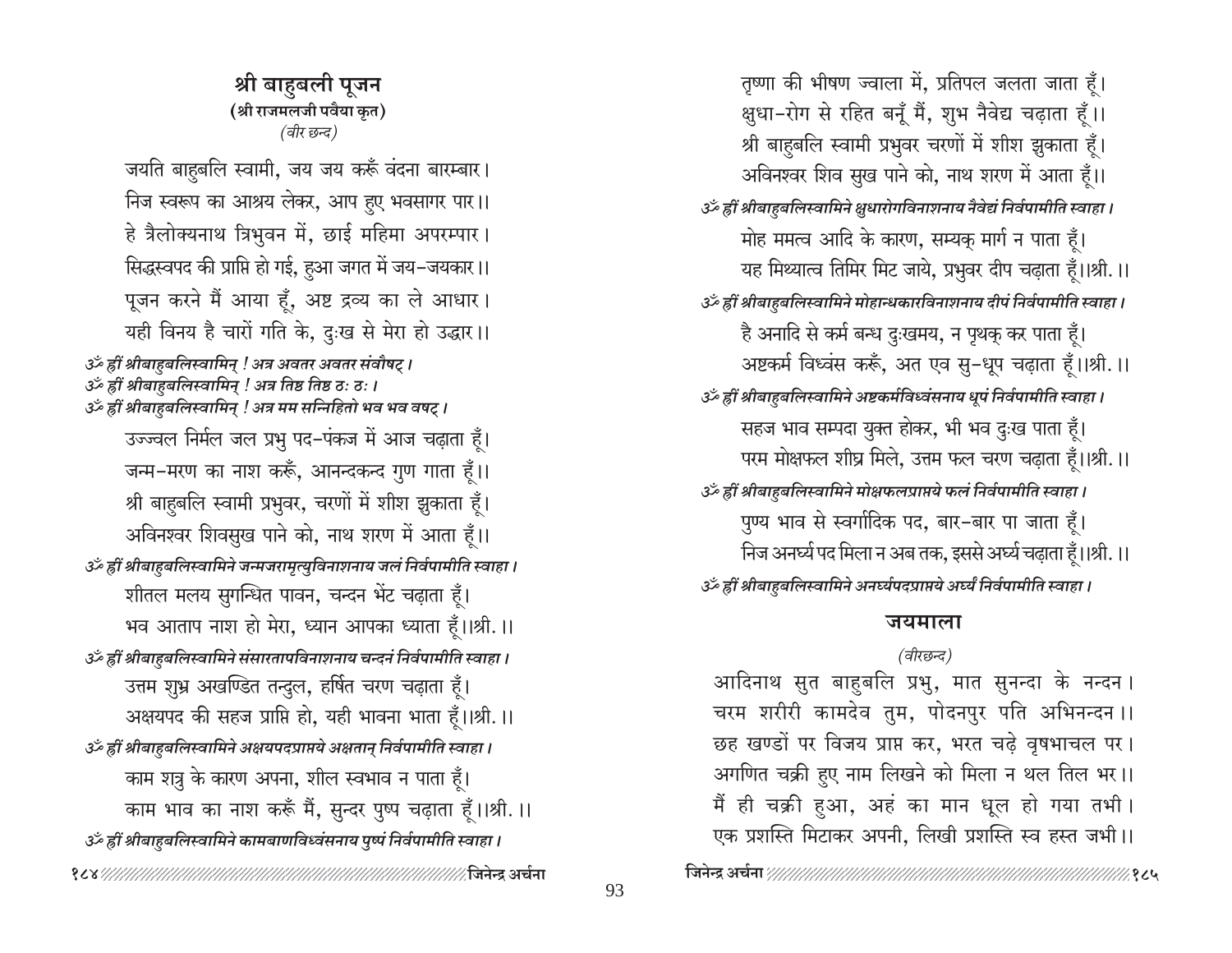चले अयोध्या किन्तु नगर में, चक्र प्रवेश न कर पाया। ज्ञात हुआ लघु भ्रात बाहुबलि सेवा में न अभी आया।। भरत चक्रवर्ती ने चाहा, बाहुबलि आधीन रहे। ठुकराया आदेश भरत का, तुम स्वतंत्र स्वाधीन रहे।। भीषण युद्ध छिड़ा दोनों भाई के मन संताप हुए। दृष्टि-मल्ल-जल युद्ध भरत से करके विजयी आप हुए।। क्रोधित होकर भरत चक्रवर्ती, ने चक्र चलाया है। तीन प्रदक्षिणा देकर कर में, चक्र आपके आया है।। विजय चक्रवर्ती पर पाकर, उर वैराग्य जगा तत्क्षण । राज्यपाट तज ऋषभदेव के, समवशरण को किया गमन।। धिक-धिक यह संसार और, इसकी असारता को धिक्कार। तृष्णा की अनन्त ज्वाला में, जलता आया है संसार।। जग की नश्वरता का तुमने, किया चिंतवन बारम्बार। देह भोग संसार आदि से, हुई विरक्ति पूर्ण साकार।। आदिनाथ प्रभु से दीक्षा ले, व्रत संयम को किया ग्रहण। चले तपस्या करने वन में, रत्नत्रय को कर धारण ।। एक वर्ष तक किया कठिन तप, कायोत्सर्ग मौन पावन । किन्तु शल्य थी एक हृदय में, भरत-भूमि पर है आसन।। केवलज्ञान नहीं हो पाया, एक शल्य ही के कारण। परिषह शीत ग्रीष्म वर्षादिक, जय करके भी अटका मन।। भरत चक्रवर्ती ने आकर, श्री चरणों में किया नमन । कहा कि वसुधा नहीं किसी की, मान त्याग दो हे भगवन् ।। तत्क्षण शल्य विलीन हुई, तुम शुक्ल ध्यान में लीन हुए। फिर अन्तर्मुहूर्त में स्वामी, मोह क्षीण स्वाधीन हुए।। चार घातिया कर्म नष्ट कर, आप हुए केवलज्ञानी। जय जयकार विश्व में गूँजा, सारी जगती मुसकानी ।।

झलका लोकालोक ज्ञान में, सर्व द्रव्य गुण पर्यायें। एक समय में भूत भविष्यत्, वर्तमान सब दर्शायें।। फिर अघातिया कर्म विनाशे, सिद्ध लोक में गमन किया। अष्टापद से मुक्ति हुई, तीनों लोकों ने नमन किया।। महा मोक्ष फल पाया तुमने, ले स्वभाव का अवलंबन। हे भगवान बाहुबलि स्वामी, कोटि-कोटि शत-शत वंदन ।। आज आपका दर्शन करने, चरण-शरण में आया हूँ। शुद्ध स्वभाव प्राप्त हो मुझको, यही भाव भर लाया हूँ।। भाव शुभाशुभ भव निर्माता, शुद्ध भाव का दो प्रभु दान। निज परिणति में रमण करूँ प्रभु, हो जाऊँ मैं आप समान ।। समकित दीप जले अन्तर में, तो अनादि मिथ्यात्व गले। राग-द्वेष परिणति हट जाये, पुण्य पाप सन्ताप टले।। त्रैकालिक ज्ञायक स्वभाव का, आश्रय लेकर बढ़ जाऊँ। शुद्धात्मानुभूति के द्वारा, मुक्ति शिखर पर चढ़ जाऊँ ।। मोक्ष-लक्ष्मी को पाकर भी, निजानन्द रस लीन रहूँ। सादि अनन्त सिद्ध पद पाऊँ, सदा सुखी स्वाधीन रहूँ।। आज आपका रूप निरख कर, निज स्वरूप का भान हुआ। तुम-सम बने भविष्यत् मेरा, यह दृढ़ निश्चय ज्ञान हुआ।। हर्ष विभोर भक्ति से पुलकित, होकर की है यह पूजन। प्रभु पूजन का सम्यक् फल हो, कटें हमारे भव बंधन।। चक्रवर्ति इन्द्रादिक पद की नहीं कामना है स्वामी। शुद्ध बुद्ध चैतन्य परम पद पायें हे! अन्तर्यामी ।। उॐ ह्रीं श्रीबाहबलिस्वामिने अनर्घ्यपद्प्राप्तये जयमालापूर्णार्ध्यं निर्वपामीति स्वाहा । घर-घर मंगल छाये जग में वस्तु स्वभाव धर्म जानें। वीतराग विज्ञान ज्ञान से, शुद्धातम को पहिचानें।। (पुष्पाञ्जलिं क्षिपेत्)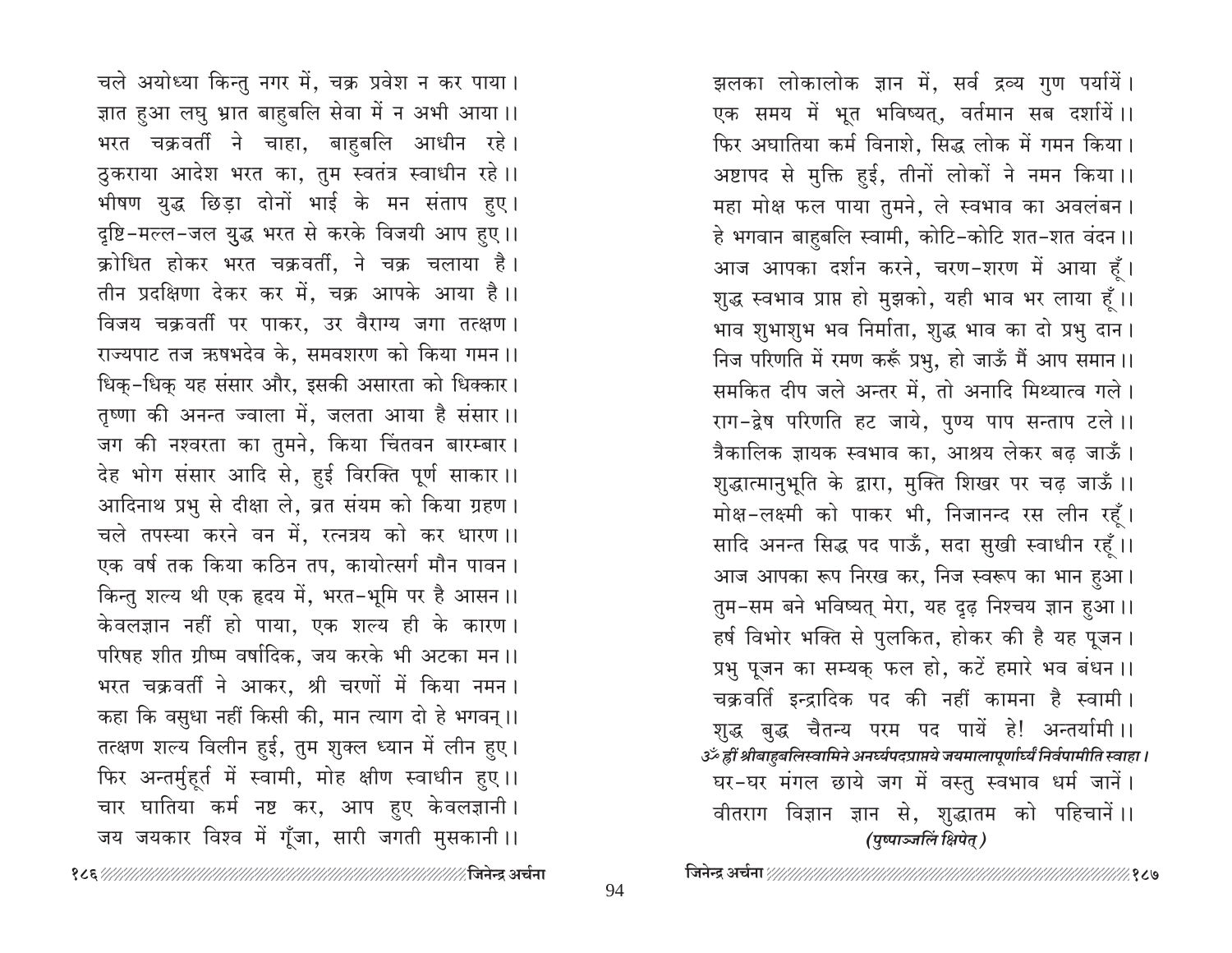श्री सप्तर्षि पूजन (श्री रंगलालजी कृत) स्थापना (छप्पय) प्रथम नाम श्रीमन्व दुतिय स्वरमन्व ऋषीश्वर। तृतिय मुनि श्री निचय सर्वसुन्दर चौथो वर ।। पंचम श्री जयवान विनयलालस षष्ठम भनि । सप्तम जय मित्राख्य सर्व चारित्र-धाम गनि ।। ये सातों चारण-ऋद्धि-धर, करूँ तास पद थापना। मैं पूजूँ मन-वचन-काय करि, जो सुख चाहूँ आपना।। उँ ह्रीं श्रीमन्वादिचारणर्द्धिधरसप्तर्षीश्वराः ! अत्र अवतरत अवतरत संवौषट् । अँ ह्रीं श्रीमन्वादिचारणर्द्धिधरसप्तर्षीश्वराः ! अत्र तिष्ठत तिष्ठत ठः ठः । उँ ह्रीं श्रीमन्वादिचारणर्द्धिधरसप्तर्षीश्वराः ! अत्र मम सन्निहिताः भवत भवत वषट् । (हरिगीतिका) शुभ-तीर्थ-उद्भव-जल अनूपम, मिष्ट शीतल लायकैं। भव-तृषा-कंद-निकंद-कारण, शुद्ध घट भरवायकैं।। मन्वादि चारण-ऋद्धि-धारक, मुनिन की पूजा करूँ। ता करें पातक हरें सारे, सकल आनन्द विस्तरूँ।। ॐ ह्रीं श्रीमनु-स्वरमन्व-निचय-सर्वसुन्दर-जयवान्-विनयलालस-जयमित्राख्य-चारणद्धिधारि सप्तर्षिभ्यो जन्मजरामृत्युविनाशनाय जलं निर्वपामीति स्वाहा । श्रीखण्ड कदलीनन्द केशर, मन्द-मन्द धिसायकैं। तसु गंध प्रसरित दिग-दिगन्तर, भर कटोरी लायकैं।।मन्वादि.।। उॐ ह्रीं श्रीमन्वादिचारणर्द्धिधरसप्तर्षिभ्यः संसारतापविनाशनाय चन्दनं निर्वपामीति स्वाहा । अति धवल अक्षत खण्ड–वर्जित, मिष्ट राजत भोग के। कलधौत–थारा भरत–सुन्दर, चुनित शुभ उपयोग के।।मन्वादि.।। उँ ह्रीं श्रीमन्वादिचारणर्द्धिधरसप्तर्षिभ्यः अक्षयपदप्राप्तये अक्षतान् निर्वपामीति स्वाहा । 'बहु–वर्ण सुवरण–सुमन आछै, अमल कमल गुलाब के। केतकी चंपा चारु मरुआ, चुने निज कर चावके।।मन्वादि.।। उँ ह्रीं श्रीमन्वादिचारणर्द्धिधरसप्तर्षिभ्यः कामबाणविध्वंसनाय पुष्पं निर्वपामीति स्वाहा । 

पकवान नाना भाँति चातुर, रचित शुद्ध नये-नये। सदमिष्ट लाडू आदि भर बहु, पुरट के थारा लये।। मन्वादि चारण-ऋद्धि-धारक, मुनिन की पूजा करूँ। ता करें पातक हरें सारे. सकल आनन्द विस्तरूँ।। उँ ह्रीं श्रीमन्वादिचारणर्द्धिधरसप्तर्षिभ्यः क्षुधारोगविनाशनाय नैवेद्यं निर्वपामीति स्वाहा । कलधौत-दीपक जड़ित नाना, भरित गोघृत-सारसों। अतिज्वलित जग-मग ज्योति जाकी, तिमिर नाशनहारसों।।मन्वादि.।। उॐ ह्रीं श्रीमन्वादिचारणद्धिंधरसप्तर्षिभ्यो मोहांधकारविनाशनाय दीपं निर्वपामीति स्वाहा। दिकू-चक्र गन्धित होत जाकर, धूप दश-अंगी कही। सो लाय मन-वच-काय शुद्ध, लगाय कर खेऊँ सही।।मन्वादि.।। उॐ ह्रीं श्रीमन्वादिचारणद्धिंधरसप्तर्षिभ्यो अष्टकर्मदहनाय धूपं निर्वपामीति स्वाहा । वर दाख खारक अमित प्यारे, मिष्ट चुष्ट चुनायकैं। द्रावडी दाडिम चारु पुंगी, थाल भर-भर लायकैं।।मन्वादि.।। उॐ ह्रीं श्रीमन्वादिचारणर्द्धिधरसप्तर्षिभ्यो मोक्षफलप्राप्तये फलं निर्वपामीति स्वाहा । जल-गन्ध अक्षत पुष्प चरुवर, दीप धूप सु लावना। फल ललित आठौं द्रव्य-मिश्रित. अर्घ्य कीजे पावना ।।मन्वादि. ।। उॐ ह्रीं श्रीमन्वादिचारणद्धिंधरसप्तर्षिभ्यो अनर्घ्यपदप्राप्तये अर्घ्यं निर्वपामीति स्वाहा ।

# जयमाला

(घत्ता) वन्दूँ ऋषिराजा, धर्म–जहाजा, निज–पर–काजा करत भले। करुणा के धारी, गगन–विहारी दुःख–अपहारी भरम दले।। काटत जम–फन्दा, भवि–जन वृन्दा, करत अनन्दा चरणन में। जो पूजैं ध्यावैं, मंगल गावैं, फेर न आवैं भव-वन में।। (पद्धरि छन्द) जय श्रीमनु मुनिराजा महन्त, त्रस-थावर की रक्षा करन्त।

जय-मिथ्या-तम-नाशक पतंग, करुणा रस-पूरित अंग-अंग।।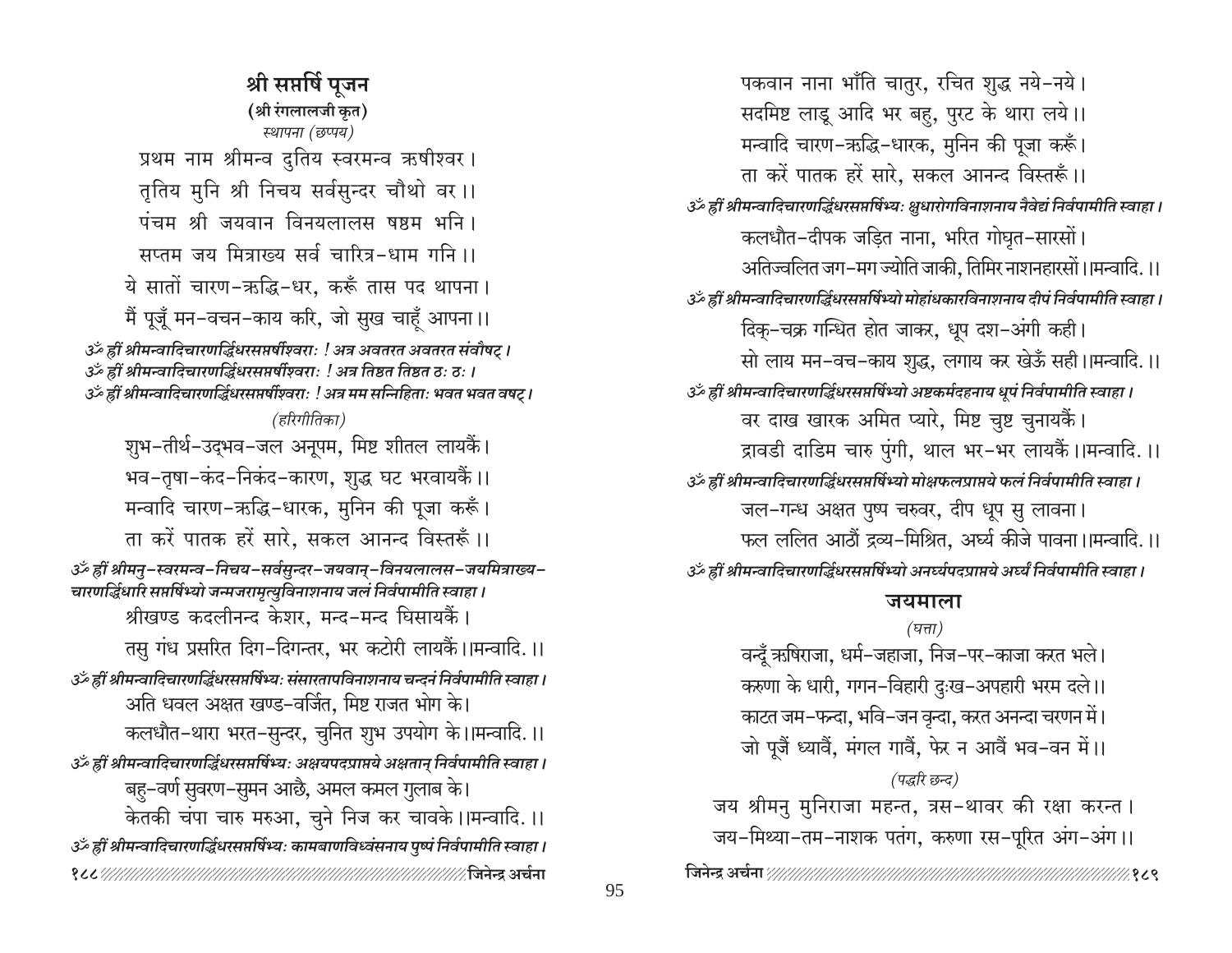जय श्रीस्वरमनु अकलंकरूप, पद-सेव करत नित अमर-भूप। जय पंच अक्ष जीते महान, तप तपत देह कंचन-समान ।। जय निचय सप्त तत्त्वार्थ भास. तप-रमातनों तन में प्रकाश। जय विषय-रोध सम्बोध भान. परणति के नाशक अचल ध्यान।। जय जयहिं सर्वसुन्दर दयाल, लखि इन्द्रजालवत जगत-जाल। जय तृष्णाहारी रमण राम, निज-परिणति में पायो विराम।। जय आनन्दघन कल्याणरूप, कल्याण करत सबकौ अनूप। जय मद-नाशन जयवानदेव. निरमद विरचित सब करत सेव ।। जय जयहिं विनयलालस अमान, सब शत्रु मित्र जानत समान। जय कृशित-काय तपके प्रभाव, छबि छटा उड़ति आनन्द दाय।। जय मित्र सकल जगके सुमित्र, अनगिनत अधम कीने पवित्र। जय चन्द्र-वदन राजीव नैन, कबहँ विकथा बोलत न बैन।। जय सातों मुनिवर एक संग, नित गगन-गमन करते अभंग। जय आये मथुरापुर मँझार, तहँ मरी रोग को अति प्रसार।। जय-जय तिन चरणनि के प्रसाद, सब मरी देवकृत भई वाद। जय लोक करे निर्भय समस्त, हम नमत सदा नित जोड़ हस्त।। जय ग्रीष्म-ऋतु पर्वत मँझार, नित करत अतापन योगसार। जय तृषा-परीषह करत जेर, कहँ रंच चलत नहिं मन सुमेर।। जय मूल अठाइस गुणनधार, तप उग्र तपत आनन्दकार। जय वर्षा-ऋतु में वृक्ष तीर, तहं अति शीतल झेलत समीर।। जय शीत-काल चौपट मँझार, कै नदी सरोवर तट विचार। जय निवसत ध्यानारूढ होय, रंचक नहिं भटकत रोम कोय।। जय मृतकासन वज्रासनीय, गौदूहन इत्यादिक गनीय। जय आसन नानाभाँति धार, उपसर्ग सहत ममता निवार।।

जय जपत तिहारो नाम कोय, लख पुत्र पौत्र कुल वृद्धि होय। जय भरे लक्ष अतिशय भण्डार, दारिद्रतनो दुःख होय छार।। जय चोर अगनि डाकिन पिशाच, अरु ईति-भीति सब नसत साँच। जय तुम सुमरत सुख लहत लोक, सुर असुर नमत पद देत धोक।। ةَ अंग्रे हीं श्रीमन्वादिचारणद्धिंधरसप्तर्षिभ्यो अनर्घ्यपदप्राप्तये जयमालापूर्णार्ध्यं निर्वपामीति स्वाहा। (रोला) ये सातों मुनिराज, महातप लछमी धारी। परमपूज्य पद धरैं सकल जग के हितकारी।। जो मन वच तन शुद्ध होय सेवे औ ध्यावै। सो जन-मन 'रंगलाल', अष्ट ऋद्धिन कौं पावै।। (दोहा) नमन करत चरनन परत, अहो गरीब निवाज । परावर्तननिर्तै, निरवारो ऋषिराज ।। पंच (पृष्पाञ्जलिं क्षिपेत्)

### भजन

श्री जिनवर पद ध्यावें जे नर, श्री जिनवर पद ध्यावें हैं।।टेक।। तिनकी कर्म कालिमा विनशे, परम ब्रह्म हो जावें हैं। उपल-अग्नि संयोग पाय जिमि, कंचन विमल कहावें हैं।।१।। चन्द्रोज्ज्वल जस तिनको जग में, पण्डित जन नित गावें हैं। जैसे कमल सुगन्ध दशों दिश, पवन सहज फैलावें हैं।।२।। तिनहि मिलन को मुक्ति सुन्दरी, चित अभिलाषा लावें हैं। कृषि में तृण जिमि सहज उपजियो, स्वर्गादिक सुख पावें हैं।।३।। जनम-जरा-मृत दावानल ये, भाव सलिल तैं बुझावें हैं। 'भागचंद' कहाँ तांई वरने, तिनहि इन्द्र शिर नावें हैं।।४।।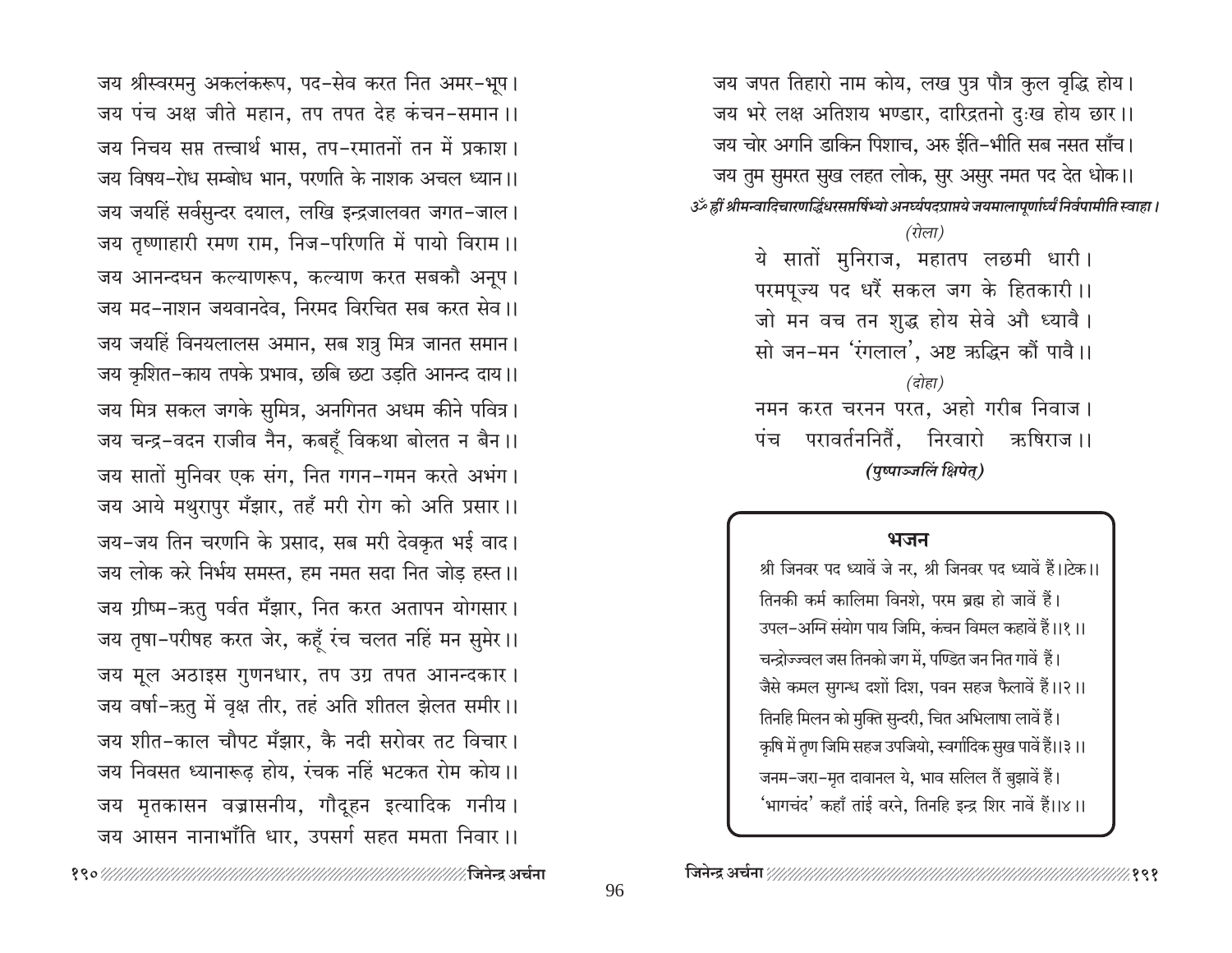सरस्वती पुजन (पं. द्यानतरायजी कृत) (दोहा) जनम-जरा-मृतु छय करै, हरै कुनय जड़रीति। भवसागरसों ले तिरै, पूजैं जिन वच प्रीति ।। उँ ह्रीं श्रीजिनमुखोद्भूतसरस्वतिवाग्वादिनि ! अत्र अवतर अवतर संवौषट् । 3ं ह्रीं श्रीजिनमुखोद्भूतसरस्वतिवाग्वादिनि ! अत्र तिष्ठ तिष्ठ ठः ठः । उँ ह्रीं श्रीजिनमुखोद्भूतसरस्वतिवाग्वादिनि ! अत्र मम सन्निहितो भव भव वषट् । (त्रिभंगी) छीरोदधिगंगा, विमल तरंगा, सलिल अभंगा सुखसंगा। भरि कंचन झारी, धार निकारी, तृषा निवारी हितचंगा।। तीर्थंकर की धुनि, गणधरने सुनि, अंग रचे चुनि ज्ञानमई। सो जिनवरवानी, शिवसुखदानी, त्रिभुवन मानी पूज्य भई।। उँ ह्रीं श्रीजिनमुखोद्भूतसरस्वतीदेव्यै जन्मजरामृत्युविनाशनाय जलं निर्वपामीति स्वाहा । करपूर मँगाया, चंदन आया, केशर लाया रंग भरी। शारदपद वंदों, मन अभिनंदों, पाप निकंदों दाह हरी।।तीर्थंकर.।। ुॐ ह्रीं श्रीजिनमुखोद्भूतसरस्वतीदेव्यै संसारतापविनाशनाय चन्दनं निर्वपामीति स्वाहा । सुखदास कमोदं, धारकमोदं, अति अनुमोदं चंदसमं। बहुभक्ति बढ़ाई, कीरति गाई, होहु सहाई मात ममं।।तीर्थंकर.।। ं इीं श्रीजिनमुखोद्भूतसरस्वतीदेव्यै अक्षयपदप्राप्तये अक्षतान् निर्वपामीति स्वाहा । बहुफूल सुवासं, विमल प्रकाशं, आनन्दरासं लाय धरे। मम काम मिटायो, शील बढ़ायो, सुख उपजायो दोष हरे।।तीर्थंकर.।। उॅथ्हीं श्रीजिनमुखोद्भूतसरस्वतीदेव्यै कामबाणविध्वंसनाय पुष्पं निर्वपामीति स्वाहा। पकवानबनाया, बहुघृत लाया, सब विधि भाया मिष्ट महा । पूजूँ थुति गाऊँ, प्रीति बढ़ाऊँ, क्षुधा नशाऊँ हर्ष लहा।।तीर्थंकर.।। ुॐ ह्रीं श्रीजिनमुखोद्भूतसरस्वतीदेव्यै क्षुधारोगविनाशनाय नैवेद्यं नि. निर्वपामीति स्वाहा। करि दीपक ज्योतं, तमछ्य होतं, ज्योति उदोतं तुमहिं चढ़ै। तुम हो परकाशक, भरमविनाशक, हम घट भासक ज्ञान बढ़ै।। तीर्थंकर की धुनि, गणधरने सुनि, अंग रचे चुनि ज्ञानमई। सो जिनवर वानी, शिवसुखदानी, त्रिभुवन मानी पूज्य भई।। ाॐ ह्रीं श्रीजिनमुखोदृभूतसरस्वतीदेव्यै मोहान्धकारविनाशनाय दीपं निर्वपामीति स्वाहा। 

शुभगंध दशोंकर, पावक में धर, धूप मनोहर खेवत हैं। सब पाप जलावैं, पुण्य कमावैं, दास कहावैं सेवत हैं।।तीर्थंकर.।। उँ ह्रीं श्रीजिनमुखोद्भूतसरस्वतीदेव्यै अष्टकर्मविध्वंसनाय धूपं निर्वपामीति स्वाहा। बादाम छुहारी, लोंग सुपारी, श्रीफल भारी, ल्यावत हैं। मनवांछित दाता, मेट असाता, तुम गुन माता गावत हैं।।तीर्थंकर.।। उँ ह्रीं श्रीजिनमुखोद्भूतसरस्वतीदेव्यै मोक्षफलप्राप्तये फलं निर्वपामीति स्वाहा। नयनन सुखकारी, मूदु गुणधारी, उज्ज्वल भारी मोल धरैं। शुभगंध सम्हारा, वसन निहारा, तुम तन धारा ज्ञान करैं।।तीर्थंकर.।। ुॐ ह्रीं श्रीजिनमुखोद्भूतसरस्वतीदेव्यै दिव्यज्ञानप्राप्तये वस्त्रं निर्वपामीति स्वाहा । जल चन्दन अच्छत, फूल चरु चत, दीप धूप फल अति लावै। पूजा को ठानत, जो तुम जानत, सो नर द्यानत सुख पावैं।।तीर्थंकर.।। उँ ह्रीं श्रीजिनमुखोद्भूतसरस्वतीदेव्यै अनर्घ्यपदप्राप्तये अर्घ्यं निर्वपामीति स्वाहा । जयमाला (सोरठा) ओंकार धुनिसार, द्वादशांगवाणी विमल। नमों भक्ति उर धार, ज्ञान करै जड़ता हरै।। (चौपाई) पहलो आचारांग बखानो, पद अष्टादश सहस प्रमानो।

दूजो सूत्रकृतं अभिलाषं, पद छत्तीस सहस गुरु भाषं ।। तीजो ठाना अंग सु जानं, सहस बियालिस पद सरधानं। चौथो समवायांग निहारं, चौंसठ सहस लाख इक धारं।। पंचम-व्याख्या प्रज्ञप्ति दरसं, दोय लाख अट्ठाइस सहसं। छट्ठो ज्ञातृकथा विस्तारं, पाँच लाख छप्पन हज्जारं।। सप्तम उपासकाध्ययनंगं, सत्तर सहस ग्यार लख भंगं। अष्टम अन्तःकृत दश ईसं, सहस अट्ठाइस लाख तेईसं ।। नवम अनुत्तरदश सुविशालं, लाख बानवै सहस चवालं। दशम प्रश्न व्याकरण विचारं. लाख तिरानवै सोल हजारं।। ग्यारम सूत्रविपाक सु भाखं, एक कोड़ चौरासी लाखं। चार कोड़ि अरु पन्द्रह लाखं, दो हजार सब पद गुरु भाखं।। द्वादश दृष्टिवाद पनभेदं, इक सौ आठ कोडिपनवेदं। अड़सठ लाख सहस छप्पन हैं, सहित पंचपद मिथ्या हन हैं।।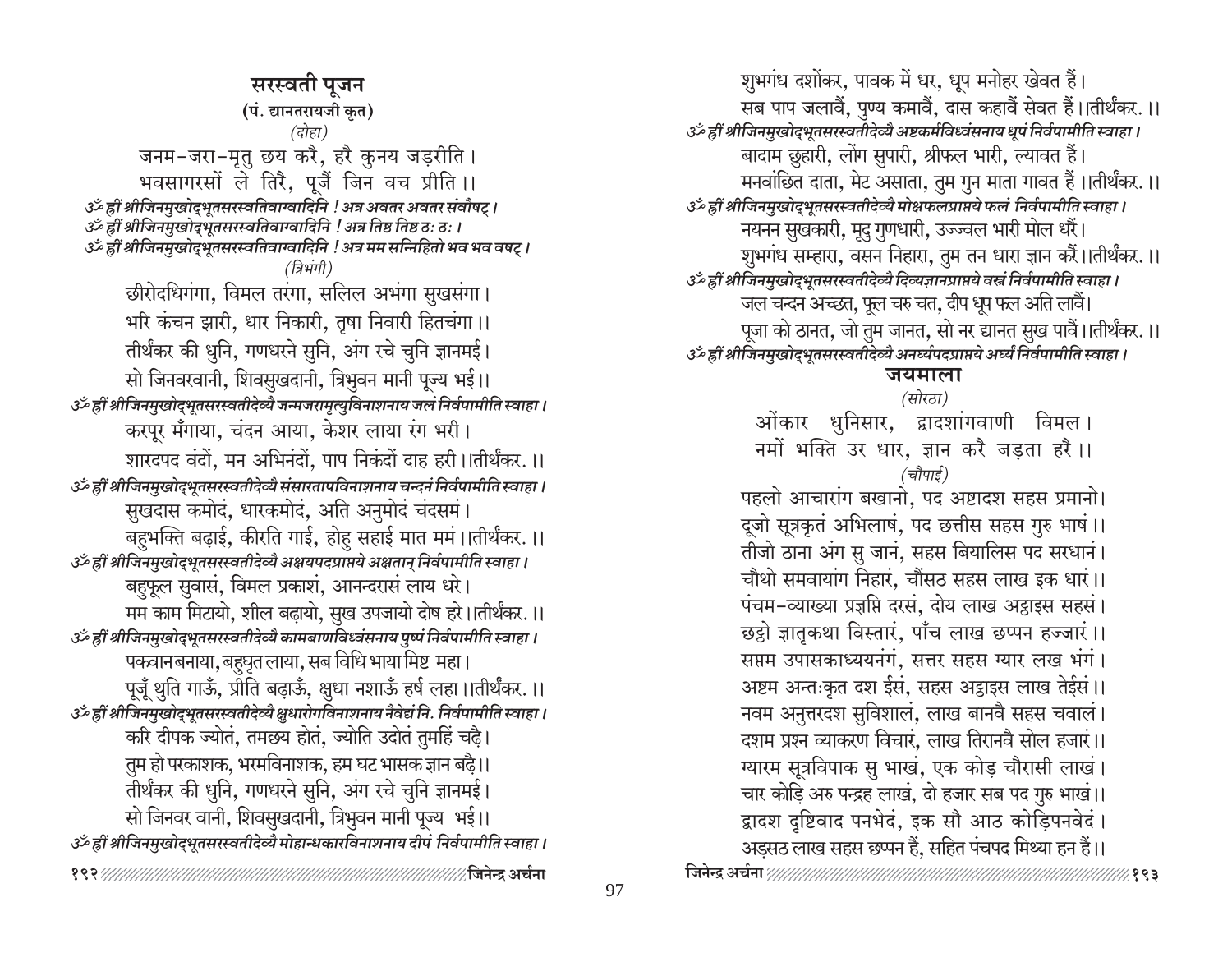इक सौं बारह कोड़ि बखानो, लाख तिरासी ऊपर जानो। ठावन सहस पंच अधिकाने, द्वादश अंग सर्व पद माने।। कोड़ि इकावन आठ हि लाखं, सहस चुरासी छह सौ भाखं। साढ़े इकवीस श्लोक बताये, एक–एक पद के ये गाये।। उँ ह्रीं श्रीजिनमुखोद्भूतसरस्वतीदेव्यै अनर्घ्यपदप्राप्तये जयमालापूर्णार्ध्यं निर्वपामीति स्वाहा । (दोहा) जा वाणी के ज्ञान तैं, सूझै लोक-अलोक। 'द्यानत' जग जयवन्त हो, सदा देत हों धोक ।। (पृष्पाञ्जलिं क्षिपेत्) परमेष्ठी वन्दना पंच परम परमेष्ठी देखे-----------------हृदय हर्षित होता है, आनन्द उल्लसित होता है। ऽ ऽ ऽ सम्यग्दर्शन होता है।।टेक।। दर्श-ज्ञान-सुख-वीर्य स्वरूपी गुण अनन्त के धारी हैं। जग को मुक्तिमार्ग बताते, निज चैतन्य विहारी हैं।। मोक्षमार्ग के नेता देखे, विश्व तत्त्व के ज्ञाता देखे। हृदय हर्षित होता है––––––––––––––––––––– ।।१ ।। द्रव्य-भाव-नोकर्म रहित, जो सिद्धालय के वासी हैं। आतम को प्रतिबिम्बित करते, अजर अमर अविनाशी हैं।। शाश्वत सुख के भोगी देखे, योगरहित निजयोगी देखे। हृदय हर्षित होता है–––––––––––––––––––––– ।।२।। साधु संघ के अनुशासक जो, धर्मतीर्थ के नायक हैं। निज-पर के हितकारी गुरुवर, देव-धर्म परिचायक हैं।। गुण छत्तीस सुपालक देखे, मुक्तिमार्ग संचालक देखे। हृदय हर्षित होता है---------------------- ।।३ ।। जिनवाणी को हृदयंगम कर, शुद्धातम रस पीते हैं। द्वादशांग के धारक मुनिवर, ज्ञानानन्द में जीते हैं।। द्रव्य-भाव श्रुत धारी देखे, बीस-पाँच गुणधारी देखे। हृदय हर्षित होता है–––––––––––––––––––––––।।४।। निजस्वभाव साधनरत साधु, परम दिगम्बर वनवासी। सहज शुद्ध चैतन्यराजमय, निजपरिणति के अभिलाषी ।। चलते-फिरते सिद्धप्रभु देखे, बीस-आठ गुणमय विभु देखे। हृदय हर्षित होता है–––––––––––––––––––––––।।५ ।।

अक्षय–तृतीया पर्व पुजन (श्री राजमलजी पवैया कृत) (ताटंक) अक्षय-तृतीया पर्व दान का, ऋषभदेव ने दान लिया। नृप श्रेयांस दान-दाता थे, जगती ने यशगान किया।। अहो दान की महिमा, तीर्थंकर भी लेते हाथ पसार। होते पंचाश्चर्य पुण्य का, भरता है अपूर्व भण्डार ।। मोक्षमार्ग के महाव्रती को, भावसहित जो देते दान। निजस्वरूप जप वह पाते हैं, निश्चित शाश्वत पदनिर्वाण ।। दान तीर्थ के कर्ता नृप श्रेयांस हुए प्रभु के गणधर। मोक्ष प्राप्त कर सिद्ध लोक में, पाया शिवपद अविनश्वर।। प्रथम जिनेश्वर आदिनाथ प्रभु! तुम्हें नमन हो बारम्बार। गिरि कैलाश शिखर से तुमने, लिया सिद्धपद मंगलकार।। नाथ आपके चरणाम्बुज में, श्रद्धा सहित प्रणाम करूँ। त्यागधर्म की महिमा पाऊँ, मैं सिद्धों का धाम वरूँ। शुभ वैशाख शुक्ल तृतिया का, दिवस पवित्र महान हुआ। दान धर्म की जय-जय गूँजी, अक्षय पर्व प्रधान हुआ।। उर्क ह्रीं श्री आदिनाथजिनेन्द्र! अत्र अवतर अवतर संवौषट् । उर्क हीं श्री आदिनाथजिनेन्द्र! अत्र तिष्ठ तिष्ठ ठ: ठ: । उर्व्हीं श्री आदिनाथजिनेन्द्र! अत्र मम सन्निहितो भव भव वषट् । (वीरछन्द) कर्मोदय से प्रेरित होकर, विषयों का व्यापार किया। उपादेय को भूल हेय तत्त्वों, से मैंने प्यार किया।। जन्म-मरण दुख नाश हेतु मैं, आदिनाथ प्रभु को ध्याऊँ। अक्षय-तृतीया पर्व दान का, नृप श्रेयांस सुयश गाऊँ।।टेक।। उँ ह्रीं श्री आदिनाथजिनेन्द्राय जन्मजरामृत्युविनाशनाय जलं निर्वपामीति स्वाहा ।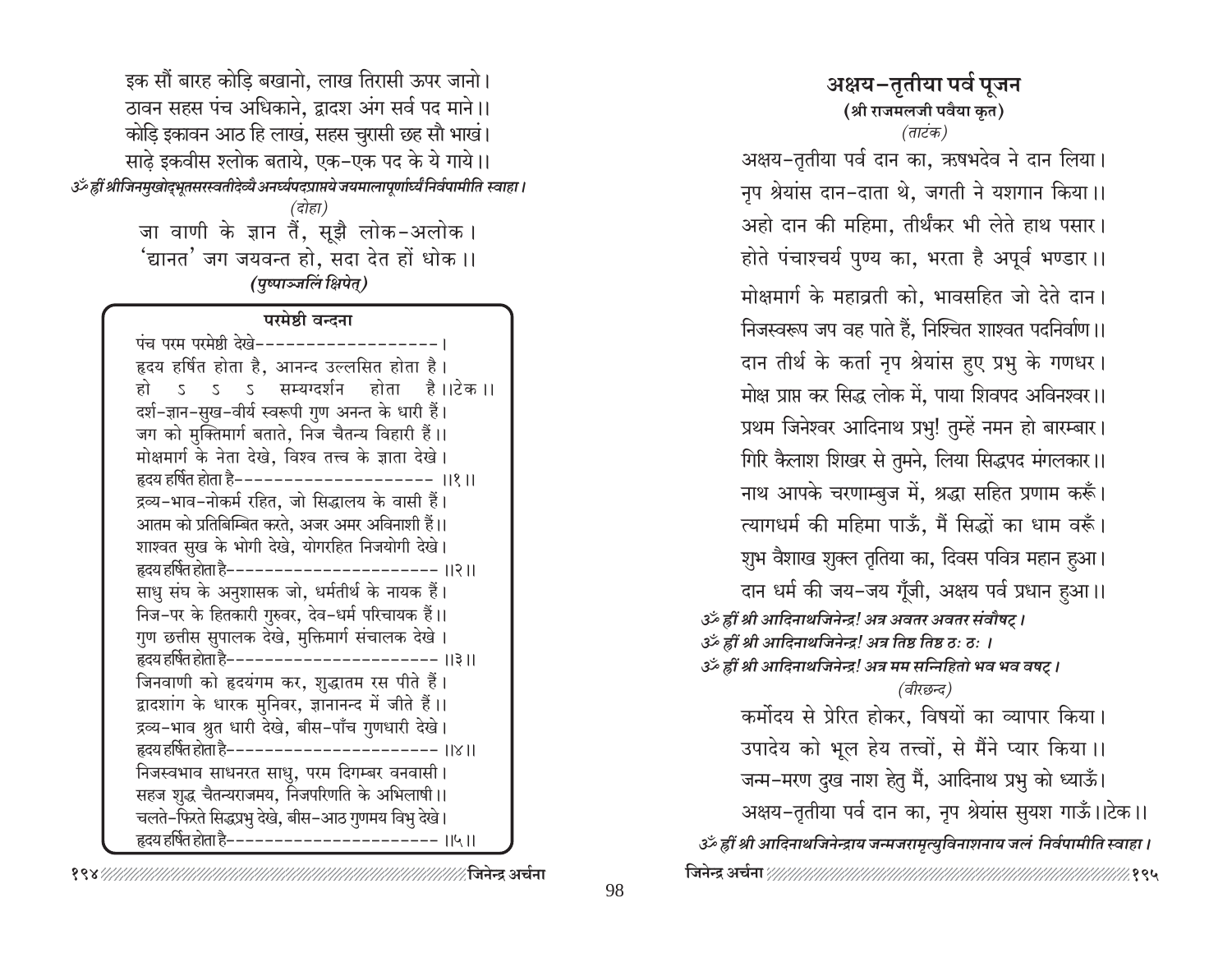महामोक्ष-फल प्राप्ति हेतु, मैं आदिनाथ प्रभु को ध्याऊँ। अक्षय-तृतिया पर्व दान का, नृप श्रेयांस सुयश गाऊँ।। उर्के ह्रीं श्री आदिनाथजिनेन्द्राय मोक्षफलप्राप्तये फलं निर्वपामीति स्वाहा । पर मेरा क्या कर सकता है, मैं पर का क्या कर सकता। यह निश्चय करनेवाला ही, भव-अटवी के दुख हरता।। पद अनर्घ्य की प्राप्ति हेतु मैं, आदिनाथ प्रभु को ध्याऊँ।।टेक।। उँ ह्रीं श्री आदिनाथजिनेन्द्राय अनर्घ्यपदप्राप्तये अर्घ्यं निर्वपामीति स्वाहा ।

### जयमाला

## (दोहा)

चार दान दो जगत में, जो चाहो कल्याण। औषधि भोजन अभय अरु, सद शास्त्रों का ज्ञान।।

# (ताटंक)

पुण्य पर्व अक्षय तृतीया का, हमें दे रहा है यह ज्ञान। दान धर्म की महिमा अनुपम, श्रेष्ठ दान दे बनो महान ।। दान धर्म की गौरव गाथा, का प्रतीक है यह त्यौहार। दान धर्म का शुभ प्रेरक है, सदा दान की जय–जयकार।। आदिनाथ ने अर्ध वर्ष तक, किये तपस्या-मय उपवास। मिली न विधि फिर अन्तराय, होते-होते बीते छह मास।। मुनि आहारदान देने की, विधि थी नहीं किसी को ज्ञात। मौन साधना में तन्मय हो, प्रभु विहार करते प्रख्यात ।। नगर हस्तिनापुर के अधिपति, सोम और श्रेयांस सुभ्रात। ऋषभदेव के दर्शन कर, कृतकृत्य हुए पुलकित अभिजात।। श्रेयांस को पूर्वजन्म का, स्मरण हुआ तत्क्षण विधिकार। विधिपूर्वक पड़गाहा प्रभु को, दिया इक्षुरस का आहार।।

मन-वच-काया की चंचलता, कर्म आस्रव करती है। चार कषायों की छलना ही, भवसागर दुःख भरती है।। भवाताप के नाश हेतु मैं, आदिनाथ प्रभु को ध्याऊँ। अक्षय-तृतिया पर्व दान का, नृप श्रेयांस सुयश गाऊँ।। उँ ह्रीं श्री आदिनाथजिनेन्द्राय भवतापविनाशनाय चन्दनं निर्वपामीति स्वाहा । इन्द्रिय विषयों के सुख क्षणभंगुर, विद्युत-सम चमक अथिर। पुण्य-क्षीण होते ही आते, महा असाता के दिन फिर।। पद अखण्ड की प्राप्ति हेतु मैं, आदिनाथ प्रभु को ध्याऊँ। टिक।। उँ ह्रीं श्री आदिनाथजिनेन्द्राय अक्षयपदप्राप्तये अक्षतान् निर्वपामीति स्वाहा । शील विनय व्रत तप धारण, करके भी यदि परमार्थ नहीं। बाह्य क्रियाओं में उलझे तो, वह सच्चा पुरुषार्थ नहीं।। कामबाण के नाश हेतु मैं, आदिनाथ प्रभु को ध्याऊँ।।टेक।। उँ ह्रीं श्री आदिनाथजिनेन्द्राय कामबाणविध्वंसनाय पुष्पं निर्वपामिति स्वाहा। विषय लोलुपी भोगों की, ज्वाला में जल-जल दुख पाता। मग-तृष्णा के पीछे पागल, नर्क-निगोदादिक जाता।। क्षुधा व्याधि के नाश हेतु मैं, आदिनाथ प्रभु को ध्याऊँ।।टेक।। उँ ह्रीं श्री आदिनाथजिनेन्द्राय क्षुधारोगविनाशनाय नैवेद्यं निर्वपामीति स्वाहा। ज्ञानस्वरूप आत्मा का, जिसको श्रद्धान नहीं होता। भव-वन में ही भटका करता, है निर्वाण नहीं होता।। मोह–तिमिर के नाश हेतु मैं, आदिनाथ प्रभु को ध्याऊँ।।टेक।। उँ ह्रीं श्री आदिनाथजिनेन्द्राय मोहान्धकारविनाशनाय दीपं निर्वपामीति स्वाहा। कर्म फलों का वेदन करके, सुखी दुखी जो होता है। अष्ट प्रकार कर्म का बन्धन, सदा उसी को होता है।। कर्म शत्रु के नाश हेतु मैं, आदिनाथ प्रभु को ध्याऊँ।।टेक।। उँ ह्रीं श्री आदिनाथजिनेन्द्राय अष्टकर्मविध्वंसनाय धूपं निर्वपामीति स्वाहा। जो बन्धन से विरक्त होकर, बन्धन का अभाव करता। प्रज्ञाछैनी ले बन्धन को, पृथक् शीघ्र निज से करता।।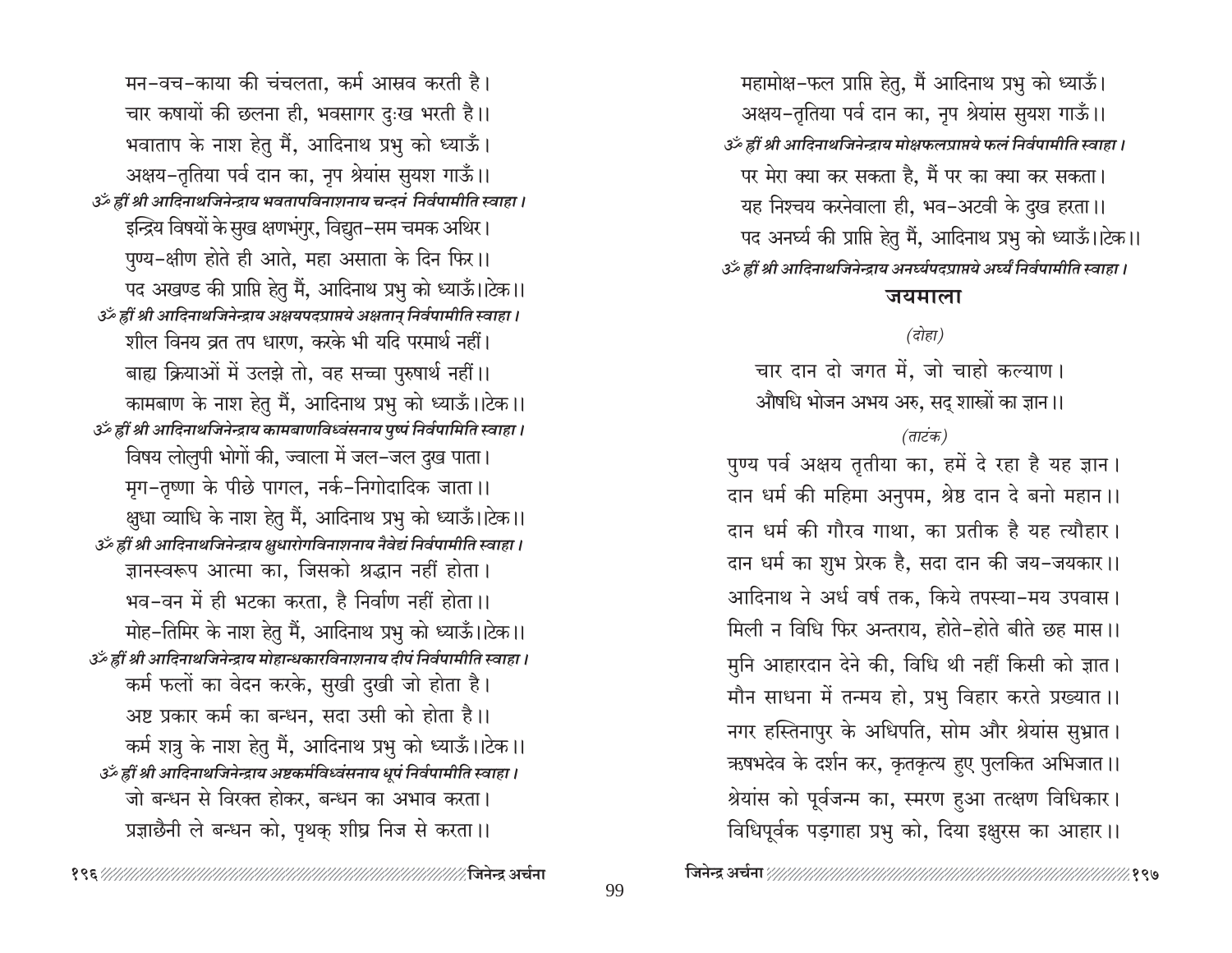# रक्षाबन्धन पर्व पूजन (श्री राजमलजी पवैया कृत)

(श्री अकम्पनाचार्य आदि सात सौ मुनिवर पूजन)

(छन्द-ताटंक)

जय अकम्पनाचार्य आदि सात सौ साधु मुनिव्रत धारी। बलि ने कर नरमेघ यज्ञ उपसर्ग किया भीषण भारी ।। जय जय विष्णुकुमार महामुनि ऋद्धि विक्रिया के धारी। किया शीघ्र उपसर्ग निवारण वात्सल्य करुणाधारी ।।

रक्षा-बन्धन पर्व मना मुनियों का जय-जयकार हुआ। श्रावण शुक्ल पूर्णिमा के दिन घर–घर मंगलाचार हुआ।। श्री मुनि चरणकमल में वन्दूँ पाऊँ प्रभु सम्यग्दर्शन। भक्ति भाव से पूजन करके निज स्वरूप में रहूँ मगन।।

उँ ह्रीं श्री विष्णुकुमार एवं अकम्पनाचार्य आदि सप्तशतकमुनि! अत्र अवतर अवतर संवौषट् । , उँ ह्रीं श्री विष्णुकुमार एवं अकम्पनाचार्य आदि सप्तशतकमुनि! अत्र तिष्ठ तिष्ठ ठः ठ: , ةَ اللهَ हीं श्री विष्णुकुमार एवं अकम्पनाचार्य आदि सप्तशतकमुनि! अत्र मम सन्निहितो भव भव वषट्।

जन्म-मरण के नाश हेतु प्रासुक जल करता हूँ अर्पण। राग-द्रेष परिणति अभाव कर निज परिणति में करूँ रमण ।। श्री अकम्पनाचार्य आदि मुनि सप्तशतक को करूँ नमन। मुनि उपसर्ग निवारक विष्णुकुमार महा मुनि को वन्दन।। उँ ह्रीं श्री विष्णुकुमार एवं अकम्पनाचार्यादिसप्तशतकमुनिभ्यो जलं निर्वपामीति स्वाहा । भव सन्ताप मिटाने को मैं चन्दन करता हूँ अर्पण। देह भोग भव से विरक्त हो निज परिणति में करूँ रमण ।।श्री. ।। उँ ह्रीं श्री विष्णुकुमार एवं अकम्पनाचार्यादिसप्तशतकमुनिभ्यः चन्दनं निर्वपामीति स्वाहा । अक्षयपद अखंड पाने को अक्षत धवल करूँ अर्पण। हिंसादिक पापों को क्षय कर निज परिणति में करूँ रमण ।।श्री. ।। उँ ह्रीं श्री विष्णुकुमार एवं अकम्पनाचार्यादिसप्तशतकमुनिभ्यो अक्षतान् निर्वपामीति स्वाहा। 

पंचाश्चर्य हुए प्रांगण में, हुआ गगन में जय-जयकार। धन्य-धन्य श्रेयांस दान का, तीर्थ चलाया मंगलकार।। दान-पुण्य की यह परम्परा, हुई जगत में शुभ प्रारम्भ। हो निष्काम भावना सुन्दर, मन में लेश न हो कुछ दम्भ।। चार भेद हैं दान धर्म के. औषधि-शास्त्र-अभय-आहार। हम सुपात्र को योग्य दान दे, बनें जगत में परम उदार।। धन वैभव तो नाशवान हैं, अतः करें जी भर कर दान। इस जीवन में दान कार्य कर, करें स्वयं अपना कल्याण।। अक्षय तृतिया के महत्त्व को, यदि निज में प्रकटायेंगे। निश्चित ऐसा दिन आयेगा, हम अक्षय-फल पायेंगे।। हे प्रभु आदिनाथ! मंगलमय, हम को भी ऐसा वर दो। सम्यग्ज्ञान महान सूर्य का, अन्तर में प्रकाश कर दो।। उर्व्हीं श्री आदिनाथजिनेन्द्राय जयमालापूर्णार्घ्यं निर्वपामीति स्वाहा ।

 $\overline{G}$ होहा)

अक्षय तृतिया पर्व की, महिमा अपरम्पार। त्याग धर्म जो साधते. हो जाते भव पार।।

(पुष्पाञ्जलिं क्षिपेत्)

### \* \* \* \*

अंजुलि-जल सम जवानी क्षीण होती जा रही। प्रत्येक पल जर्जर जरा नजदीक आती जा रही।। काल की काली घटा प्रत्येक क्षण मँडरा रही। किन्तु पल-पल विषय तृष्णा तरुण होती जा रही।। – डॉ. हुकमचन्द भारिल्ल

∕ जिनेन्द्र अर्चना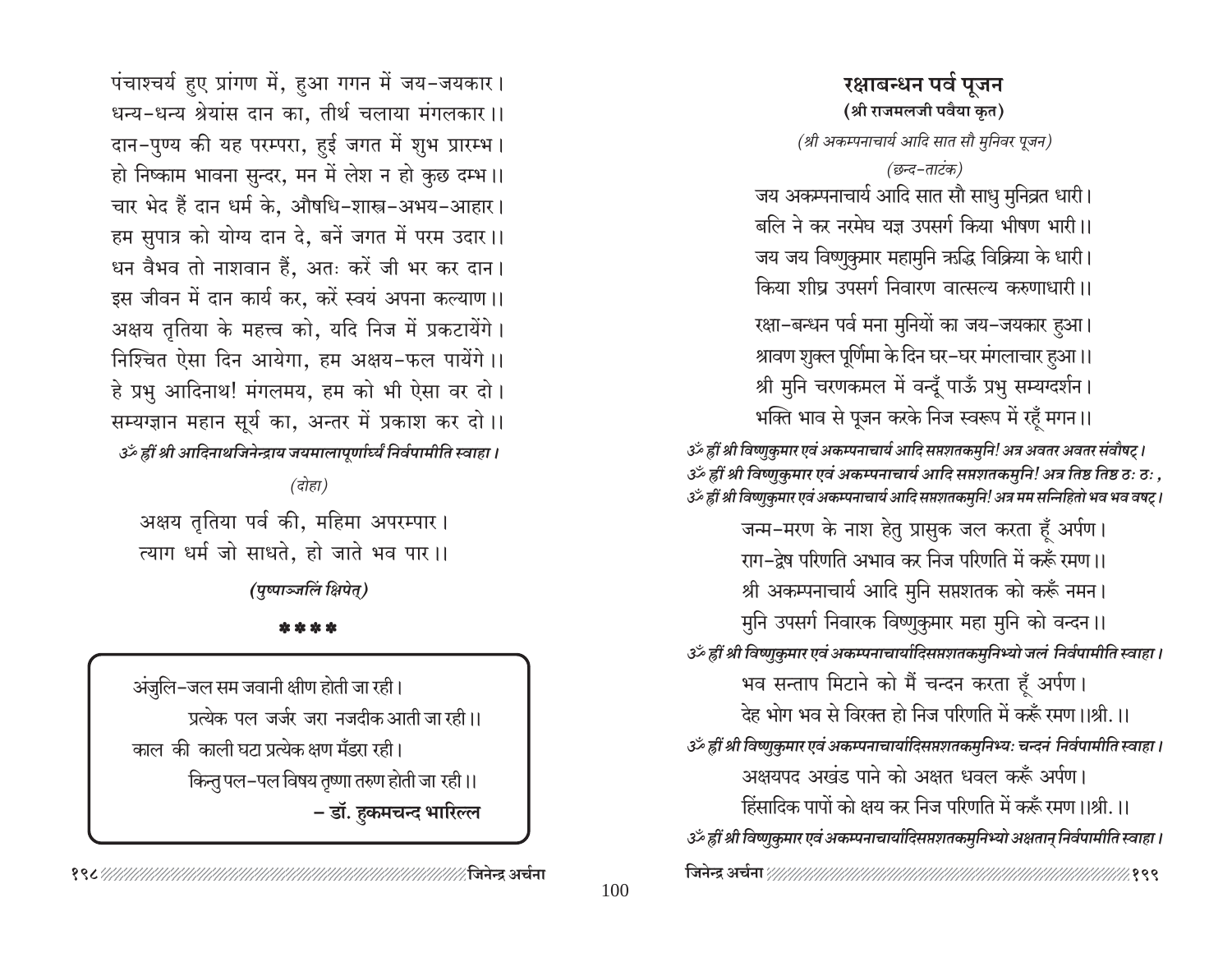कामबाण विध्वंस हेतु मैं सहज पुष्प करता अर्पण। क्रोधादिक चारों कषाय हर निज परिणति में करूँ रमण ।। श्री अकम्पनाचार्य आदि मुनि सप्तशतक को करूँ नमन। मुनि उपसर्ग निवारक विष्णुकुमार महा मुनि को वन्दन।। उँ ह्रीं श्रीविष्णुकुमार एवं अकम्पनाचार्यादिसप्तशतकमुनिभ्यः पुष्पं निर्वपामीति स्वाहा । क्षुधारोग के नाश हेतु नैवेद्य सरस करता अर्पण। विषयभोग की आकांक्षा हर निज परिणति में करूँ रमण ।।श्री. ।। उॐ ह्रीं श्रीविष्णुकुमार एवं अकम्पनाचार्यादिसप्तशतकमुनिभ्यो नैवेद्यं निर्वपामीति स्वाहा । चिर मिथ्यात्व तिमिर हरने को दीपज्योति करता अर्पण। सम्यग्दर्शन का प्रकाश पा निज परिणति में करूँ रमण ।।श्री. ।। उॐ ह्रीं श्रीविष्णुकुमार एवं अकम्पनाचार्यादिसप्तशतकमुनिभ्यो दीपं निर्वपामीति स्वाहा । अष्ट कर्म के नाश हेतु यह धूप सुगन्धित है अर्पण। सम्यग्ज्ञान हृदय प्रकटाऊँ निज परिणति में करूँ रमण ।।श्री. ।। उॐ ह्रीं श्रीविष्णुकुमार एवं अकम्पनाचार्यादिसप्तशतकमुनिभ्यो धूपं निर्वपामीति स्वाहा । मुक्ति प्राप्ति हित उत्तम फल चरणों में करता हूँ अर्पण। मैं सम्यक्वारित्र प्राप्त कर निज परिणति में करूँ रमण ।।श्री. ।। उँ ह्रीं श्रीविष्णुकुमार एवं अकम्पनाचार्यादिसप्तशतकमुनिभ्यः फलं निर्वपामीति स्वाहा । शाश्वत पद अनर्घ्य पाने को उत्तम अर्घ्य करूँ अर्पण। रत्नत्रय की तरणी खेऊँ निज परिणति में करूँ रमण ।।श्री. ।। ॐ ह्रीं श्रीविष्णुकुमार एवं अकम्पनाचार्यादिसप्तशतकमुनिभ्यो अनर्घ्यपदप्राप्तये अर्घ्यं निर्वपामीति स्वाहा।

### जयमाला

 $\overline{G}$ होहा) वात्सल्य के अंग की, महिमा अपरम्पार। विष्णुकुमार मुनीन्द्र की, गूँजी जय-जयकार ।।

#### (तांटक)

उज्जयनी नगरी के नृप श्रीवर्मा के मंत्री थे चार। बलि, प्रहलाद, नमुचि वृहस्पति चारों अभिमानी सविकार।। जब अकम्पनाचार्य संघ मुनियों का नगरी में आया। सात शतक मुनि के दर्शन कर नृप श्रीवर्मा हर्षाया।। सब मुनि मौन ध्यान में रत, लख बलि आदिक ने निंदा की। कहा कि मुनि सब मूर्ख, इसी से नहीं तत्त्व की चर्चा की।। किन्तु लौटते समय मार्ग में, श्रुतसागर मुनि दिखलाये। वाद-विवाद किया श्री मुनि से, हारे, जीत नहीं पाये।। अपमानित होकर निशि में मुनि पर प्रहार करने आये। खड़ग उठाते ही कीलित हो गये हृदय में पछताये।। प्रातः होते ही राजा ने आकर मुनि को किया नमन। देश-निकाला दिया मंत्रियों को तब राजा ने तत्क्षण ।। चारों मंत्री अपमानित हो पहुँचे नगर हस्तिनापुर। राजा पद्मराय को अपनी सेवाओं से प्रसन्न कर।। मुँह-माँगा वरदान नृपति ने बलि को दिया तभी तत्पर। जब चाहूँगा तब ले लूँगा, बलि ने कहा नम्र होकर।। फिर अकम्पनाचार्य सात सौ मुनियों सहित नगर आये। बलि के मन में मुनियों की हत्या के भाव उदय आये।। कुटिल चाल चल बलि ने नृप से आठ दिवस का राज्य लिया। भीषण अग्नि जलाई चारों ओर द्रेष से कार्य किया।। हाहाकार मचा जगती में, मुनि स्व ध्यान में लीन हुए। नश्वर देह भिन्न चेतन से, यह विचार निज लीन हुए।। यह नरमेघ यज्ञ रच बलि ने किया दान का ढोंग विचित्र। दान किमिच्छक देता था, पर मन था अति हिंसक अपवित्र।।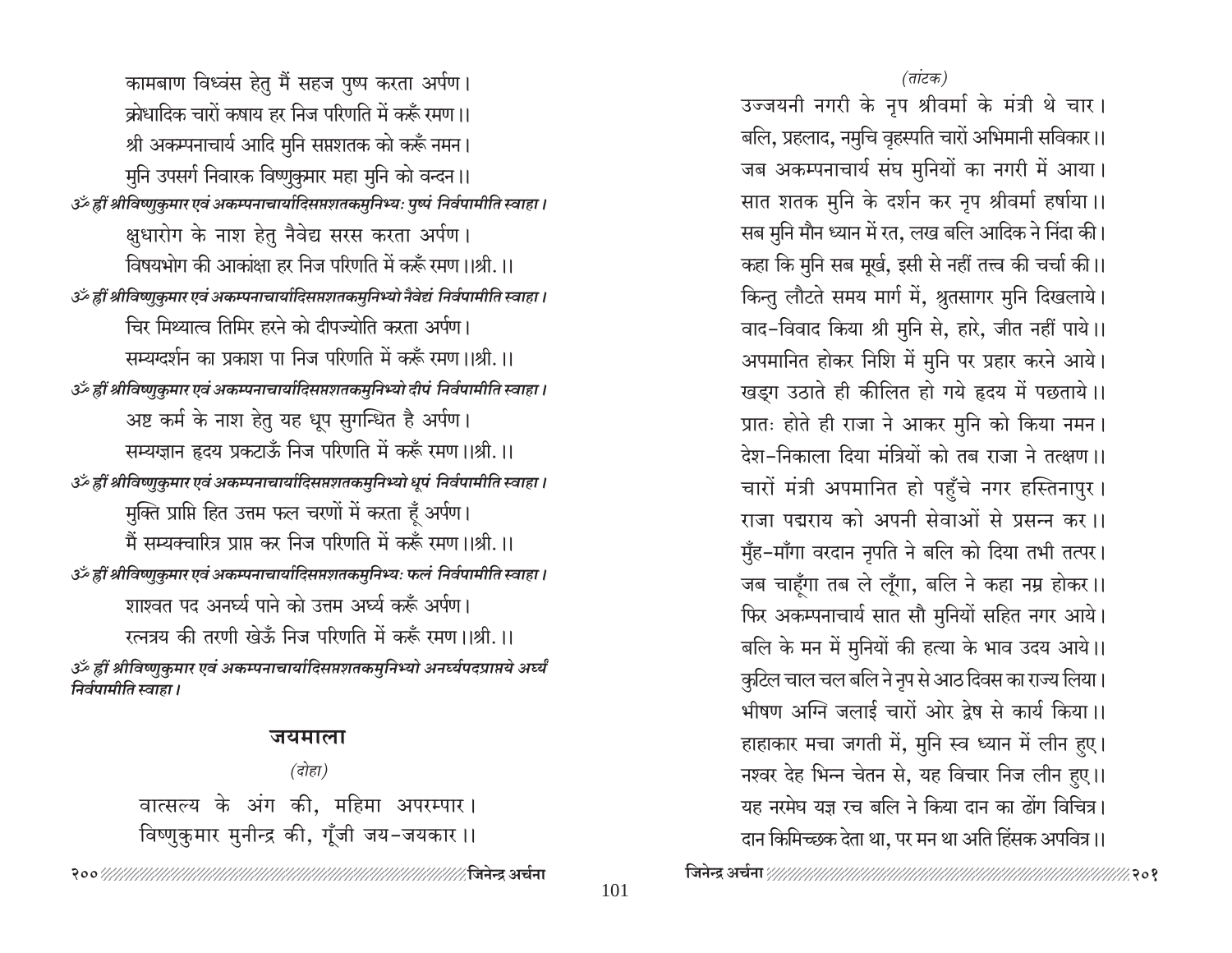आत्मज्ञान रुचि जगे हृदय में, निज-पर को मैं पहिचानुँ। समकित के आठों अंगों की, पावन महिमा को जानूँ।। तभी सार्थक जीवन होगा सार्थक होगी यह नर देह। अन्तर घट में जब बरसेगा पावन परम ज्ञान रस मेह।। पर से मोह नहीं होगा, होगा निज आतम से अति नेह। तब पायेंगे अखंड अविनाशी निजसुखमय शिवगेह।। रक्षा-बंधन पर्व धर्म का, रक्षा का त्यौहार महान। रक्षा-बंधन पर्व ज्ञान का रक्षा का त्यौहार प्रधान ।। रक्षा-बंधन पर्व चरित का, रक्षा का त्यौहार महान। रक्षा-बंधन पर्व आत्म का, रक्षा का त्यौहार प्रधान।। श्री अकम्पनाचार्य आदि मुनि सात शतक को करूँ नमन। मुनि उपसर्ग निवारक विष्णुकुमार महामुनि को वन्दन।। ॐ ह्रीं श्रीविष्णुकुमार एवं अकम्पनाचार्यादिसप्तशतकमुनिभ्यो जयमालापूर्णार्घ्यं निर्वपामीति स्वाहा ।

> (दोहा) रक्षा बन्धन पर्व पर, श्री मुनि पद उर धार। मन-वच-तन जो पूजते, पाते सौख्य अपार।। (पुष्पाञ्जलिं क्षिपेत्)

परमात्मा के प्रतीक : अष्टद्रव्य (सोरठा) जल-से निर्मल नाथ! चन्दन-से शीतल प्रभो! अक्षत-से अविनाश, पुष्प-सदृश कोमल विभो! रत्नदीप-सम ज्ञान, षट्रस व्यंजन-से सुखद। सुरभित धूप-समान, सरस सु-फलसम सिद्ध पद।।

पद्मराय नृप के लघु भाई, विष्णुकुमार महा मुनिवर। वात्सल्य का भाव जगा, मुनियों पर संकट का सुनकर।। किया गमन आकाश मार्ग से, शीघ्र हस्तिनापुर आये। ऋद्धि विक्रिया द्वारा याचक, वामन रूप बना लाये।। बलि से माँगी तीन पाँव भू, बलिराजा हँसकर बोला। जितनी चाहो उतनी ले लो, वामन मूर्ख बड़ा भोला।। हँसकर मुनि ने एक पाँव में ही सारी पृथ्वी नापी। पग द्वितीय में मानुषोत्तर पर्वत की सीमा नापी ।। ठौर न मिला तीसरे पग को, बलि के मस्तक पर रक्खा। क्षमा–क्षमा कह कर बलि ने, मुनिचरणों में मस्तक रक्खा।। शीतल ज्वाला हुई अग्नि की श्री मुनियों की रक्षा की। जय-जयकार धर्म का गूँजा, वात्सल्य की शिक्षा दी।। नवधा भक्तिपूर्वक सबने मुनियों को आहार दिया। बलि आदिक का हुआ हृदय परिवर्तन जय-जयकार किया।। रक्षासूत्र बाँधकर तब जन-जन ने मंगलाचार किये। साधर्मी वात्सल्य भाव से, आपस में व्यवहार किये।। समकित के वात्सल्य अंग की महिमा प्रकटी इस जग में। रक्षा-बन्धन पर्व इसी दिन से प्रारम्भ हुआ जग में।। श्रावण शुक्ल पूर्णिमा दिन था रक्षासूत्र बँधा कर में। वात्सल्य की प्रभावना का आया अवसर घर-घर में।। प्रायश्चित्त ले विष्णुकुमार ने पुनः व्रत ले तप ग्रहण किया। अष्ट कर्म बन्धन को हरकर इस भव से ही मोक्ष लिया।। सब मुनियों ने भी अपने-अपने परिणामों के अनुसार। स्वर्ग-मोक्ष पद पाया जग में हुई धर्म की जय-जयकार।। धर्म भावना रहे हृदय में, पापों के प्रतिकूल चलूँ। रहे शुद्ध आचरण सदा ही धर्म-मार्ग अनुकूल चलूँ।।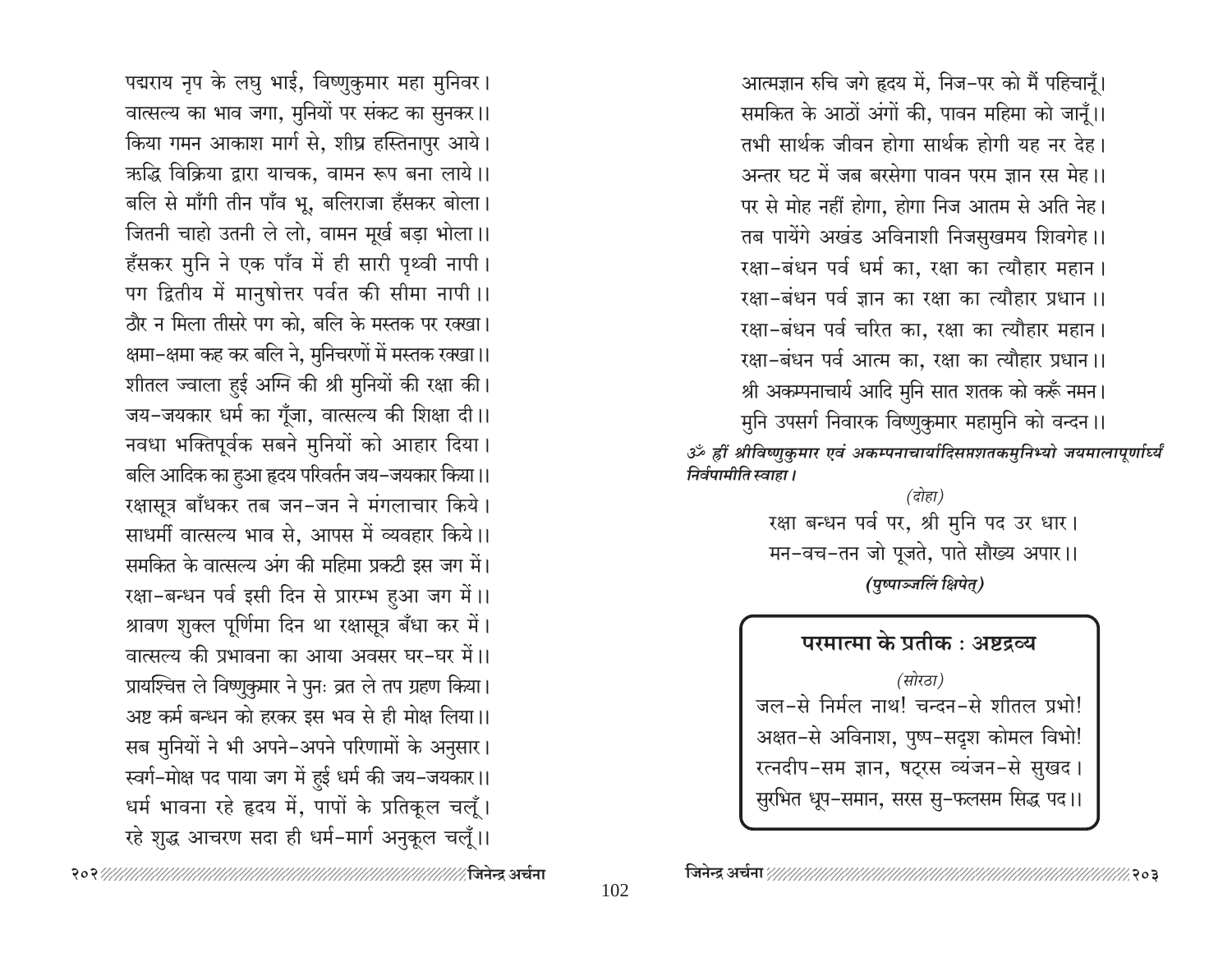वीरशासन जयन्ती पूजन (श्री राजमलजी पवैया कृत) (ताटंक) वर्धमान अतिवीर वीर प्रभु सन्मति महावीर स्वामी। वीतराग सर्वज्ञ जिनेश्वर अन्तिम तीर्थंकर नामी।। श्री अरिहंतदेव मंगलमय स्व-पर प्रकाशक गुणधामी। सकल लोक के ज्ञाता-दृष्टा महापूज्य अन्तर्यामी ।। महावीर शासन का पहला दिन श्रावण कृष्णा एकम। शासन वीर जयन्ती आती है प्रतिवर्ष सुपावनतम ।। विपुलाचल पर्वत पर प्रभु के समवशरण में मंगलकार। खिरी दिव्यध्वनि शासन-वीर जयन्ती-पर्व हुआ साकार।। प्रभु चरणाम्बुज पूजन करने का आया उर में शुभ भाव। सम्यग्ज्ञान प्रकाश मुझे दो, राग-द्वेष का करूँ अभाव ।। उँ ह्रीं श्री सन्मति वीरजिनेन्द्र ! अत्र अवतर अवतर संवौषट् । उँ ह्रीं श्री सन्मति वीरजिनेन्द्र ! अत्र तिष्ठ तिष्ठ ठ: ठ:। उर्व्हीं श्री सन्मति वीरजिनेन्द्र ! अत्र मम सन्निहितो भव भव वषट् । भाग्यहीन नर रत्न स्वर्ण को जैसे प्राप्त नहीं करता। ध्यानहीन मुनि निज आतम का त्यों अनुभवन नहीं करता।। शासन वीर जयन्ती पर जल चढ़ा वीर का ध्यान करूँ। खिरी दिव्यध्वनि प्रथम देशना सुन अपना कल्याण करूँ।। उँ ह्रीं श्री सन्मतिवीरजिनेन्द्राय जन्मजरामृत्युविनाशनाय जलं निर्वपामीति स्वाहा । विविध कल्पना उठती मन में, वे विकल्प कहलाते हैं। बाह्य पदार्थों में ममत्व मन के संकल्प रुलाते हैं।। शासन वीर जयन्ती पर चंदन अर्पित कर ध्यान करूँ।।खिरी.।। उँ ह्रीं श्री सन्मतिवीरजिनेन्द्राय भवातापविनाशनाय चन्दनं निर्वपामीति स्वाहा । अंतरंग बहिरंग परिग्रह त्यागूँ मैं निर्ग्रन्थ बनूँ। जीवन मरण, मित्र अरि सुख दुख लाभ हानि में साम्य बन्नँ।। शासन वीर जयन्ती पर, कर अक्षत भेंट स्वध्यान करूँ।।खिरी.।। उँ ह्रीं श्री सन्मतिवीरजिनेन्द्राय अक्षयपदप्राप्तये अक्षतान् निर्वपामीति स्वाहा । 

शुद्ध सिद्ध ज्ञानादि गुणों से मैं समृद्ध हूँ देह प्रमाण। नित्य असंख्यप्रदेशी निर्मल हूँ अमूर्तिक महिमावान।। शासन वीर जयन्ती पर, कर भेंट पुष्प निज ध्यान करूँ। खिरी दिव्यध्वनि प्रथम देशना सुन अपना कल्याण करूँ।। उॅं ह्रीं श्री सन्मतिवीरजिनेन्द्राय कामबाणविध्वंसनाय पृष्पं निर्वपामीति स्वाहा। परम तेज हूँ परम ज्ञान हूँ परम पूर्ण हूँ ब्रह्म स्वरूप। निरालम्ब हूँ निर्विकार हूँ निश्चय से मैं परम अनूप।। शासन वीर जयन्ती पर नैवेद्य चढा निज ध्यान करूँ।।खिरी.।। उँ ह्रीं श्री सन्मतिवीरजिनेन्द्राय क्षुधारोगविनाशनाय नैवेद्यं निर्वपामीति स्वाहा। स्व–पर प्रकाशक केवलज्ञानमयी, निजमूर्ति अमूर्ति महान। चिदानन्द टंकोत्कीर्ण हूँ ज्ञान-ज्ञेय-ज्ञाता भगवान ।। शासन वीर जयन्ती पर मैं दीप चढ़ा निज ध्यान करूँ।।खिरी.।। उँ ह्रीं श्री सन्मतिवीरजिनेन्द्राय मोहान्धकारविनाशनाय दीपं निर्वपामीति स्वाहा। द्रव्यकर्म ज्ञानावरणादिक देहादिक नोकर्म विहीन। भाव कर्म रागादिक से मैं पृथक् आत्मा ज्ञान प्रवीण ।। शासन वीर जयन्ती पर मैं धूप चढ़ा निज ध्यान करूँ।।खिरी.।। उँ ह्रीं श्री सन्मतिवीरजिनेन्द्राय अष्टकर्मविध्वंसनाय धूपं निर्वपामीति स्वाहा। कर्ममल रहित शुद्ध ज्ञानमय, परममोक्ष है मेरा धाम। भेदज्ञान की महाशक्ति से पाऊँगा अनन्त विश्राम ।। शासन वीर जयन्ती पर मैं सुफल चढ़ा निज ध्यान करूँ।।खिरी.।। उर्व्हीं श्री सन्मतिवीरजिनेन्द्राय मोक्षफलप्राप्तये फलं निर्वपामीति स्वाहा। मात्र वासनाजन्य कल्पना है परद्रव्यों में सुखबुद्धि। इन्द्रियजन्य सुखों के पीछे पाई किंचित् नहीं विशुद्धि।। शासन वीर जयन्ती पर मैं अर्घ्य चढा निज ध्यान करूँ।।खिरी.।। उॅं ह्रीं श्री सन्मतिवीरजिनेन्द्राय अनर्घ्यपदप्राप्तये अर्घ्यं निर्वपामीति स्वाहा ।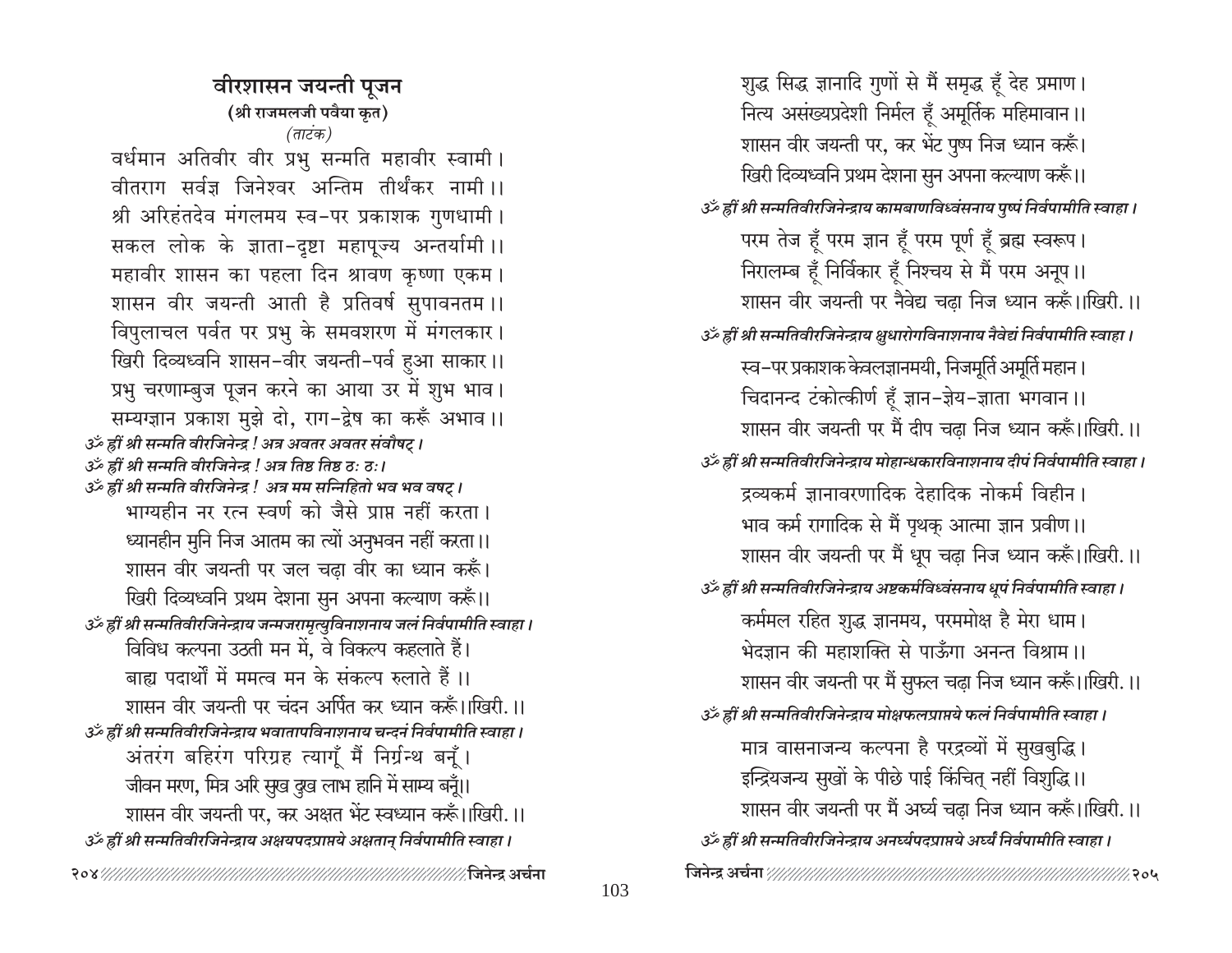### जयमाला

(दोहा)

विपुलाचल के गगन को, वन्दूँ बारम्बार। सन्मति प्रभु की दिव्यध्वनि, जहाँ हुई साकार।।१।।

(ताटंक)

महावीर प्रभु दीक्षा लेकर मौन हुए तप संयम धार। परिषह उपसर्गों को जय कर देश-देश में किया विहार।। द्वादश वर्ष तपस्या करके ऋजुकूला सरितट आये। क्षपकश्रेणी चढ़ शुक्ल ध्यान से कर्म घातिया विनसाये।। स्व-पर प्रकाशक परम ज्योतिमय प्रभु को केवलज्ञान हुआ। इन्द्रादिक को समवशरण रच मन में हर्ष महान हुआ।। बारह सभा जुड़ी अति सुन्दर, सबके मन का कमल खिला। जनमानस को प्रभु की दिव्यध्वनि का, किन्तु न लाभ मिला।। छ्यासठ दिन तक रहे, मौन प्रभु दिव्यध्वनि का मिला न योग। अपने आप स्वयं मिलता है, निमित्त-नैमित्तिक संयोग।। राजगृही के विपुलाचल पर प्रभु का समवशरण आया। अवधिज्ञान से जान इन्द्र ने गणधर का अभाव पाया।। बड़ी युक्ति से इन्द्रभूति गौतम ब्राह्मण को वह लाया। गौतम ने दीक्षा लेते ही ऋषि गणधर का पद पाया ।। तत्क्षण खिरी दिव्यध्वनि प्रभु की द्वादशांगमय कल्याणी। रच डाली अन्तरर्मुहूर्त में, गौतम ने श्री जिनवाणी ।। सात शतक लघु और महाभाषा अष्टादश विविध प्रकार। सब जीवों ने सुनी दिव्यध्वनि अपने उपादान अनुसार।। विपुलाचल पर समवशरण का हुआ आज के दिन विस्तार। प्रभु की पावन वाणी सुनकर गूँजा नभ में जय-जयकार।।

जन-जन में नव जागृति जागी मिटा जगत का हाहाकार। जियो और जीने दो का जीवन संदेश हुआ साकार।। धर्म अहिंसा सत्य और अस्तेय मनुज जीवन का सार। ब्रह्मचर्य अपरिग्रह से ही होगा जीव मात्र से प्यार ।। घृणा पाप से करो सदा ही किन्तु नहीं पापी से द्वेष। जीव मात्र को निज-सम समझो यही वीर का था उपदेश।। इन्द्रभूति गौतम ने गणधर बनकर गूँथी जिनवाणी। इसके द्वारा परमात्मा बन सकता कोई भी प्राणी।। मेघ गर्जना करती श्री जिनवाणी का वह चला प्रवाह। पाप ताप संताप नष्ट हो गये मोक्ष की जागी चाह।। प्रथमं, करणं, चरणं, द्रव्यं ये अनुयोग बताये चार। निश्चय नय सत्यार्थ बताया, असत्यार्थ सारा व्यवहार।। तीन लोक षट् द्रव्यमयी है सात तत्त्व की श्रद्धा सार। नव पदार्थ छह लेश्या जानो, पंच महाव्रत उत्तम धार।। समिति गुप्ति चारित्र पालकर तप संयम धारो अविकार। परम शुद्ध निज आत्मतत्त्व, आश्रय से हो जाओ भव पार।। उस वाणी को मेरा वंदन उसकी महिमा अपरम्पार। सदा वीर शासन की पावन, परम जयन्ती जय-जयकार।। वर्धमान अतिवीर वीर की पूजन का है हर्ष अपार। काललब्धि प्रभु मेरी आई, शेष रहा थोड़ा संसार।।

हीं श्रीं सन्मतिवीरजिनेन्द्राय अनर्घ्यपद प्राप्तये जयमालापूर्णार्ध्यं निर्वपामीति स्वाहा । ﴿

(दोहा)

दिव्यध्वनि प्रभु वीर की देती सौख्य अपार। आत्मज्ञान की शक्ति से, खुले मोक्ष का द्वार।।

(पुष्पाञ्जलिं क्षिपेत्)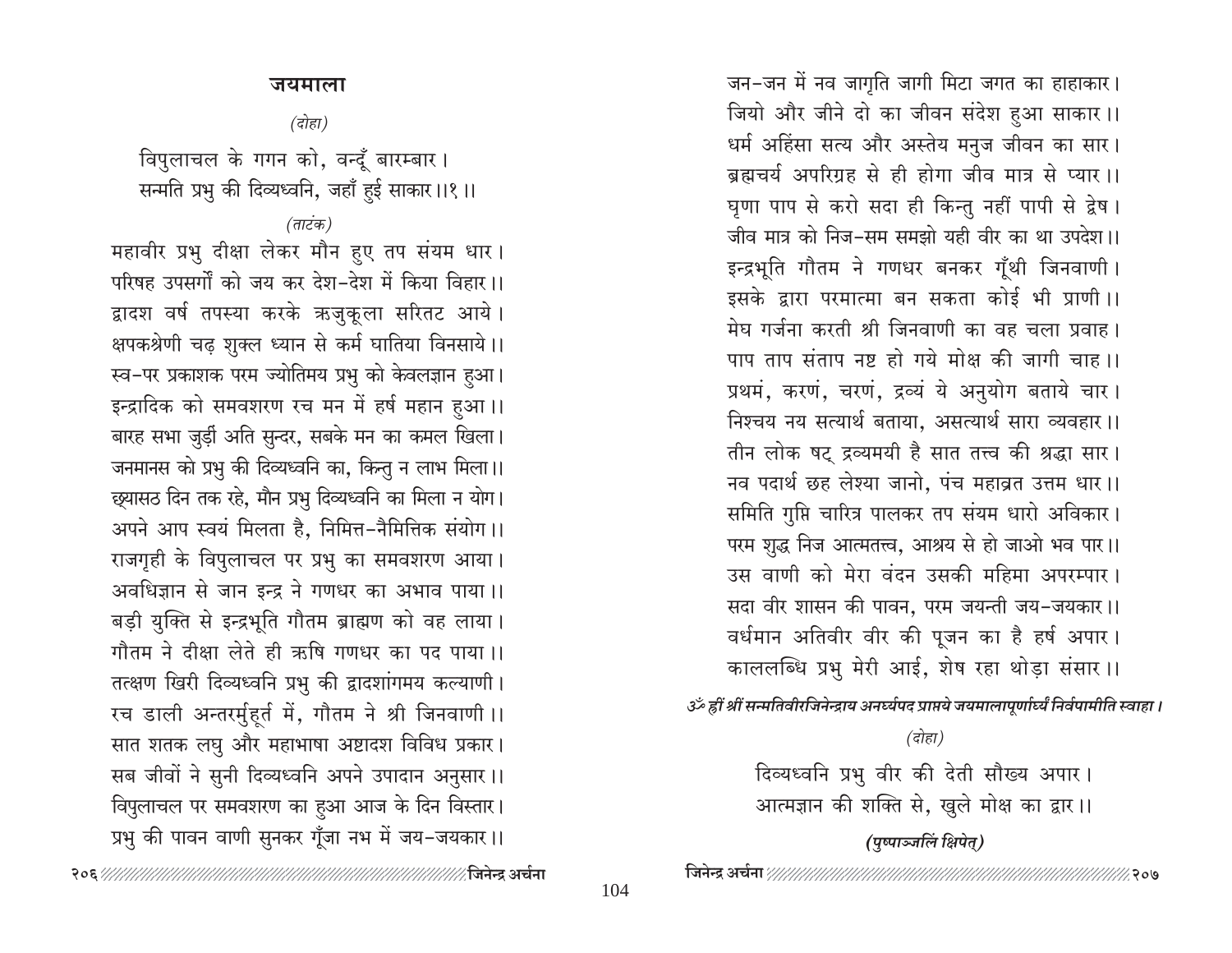तीन मूढ़ता छह अनायतन तीन शल्य का नाम नहीं। आठ दोष समकित के अरु आठों मद का कुछ काम नहीं।। उत्तम क्षमा धर्म उर धारूँ जन्म मरण क्षय कर मानूँ। परद्रव्यों से दृष्टि हटाऊँ निज स्वरूप को पहचानूँ।।उत्तम.।। उॅं ह्रीं श्री उत्तमक्षमाधर्मांगाय संसारतापविनाशनाय चन्दनं निर्वपामीति स्वाहा । अशुभ कर्म जाना कुशील शुभ को सुशील मानता रे। जो संसार बंध का कारण वह कुशील जानता न रे।। कर्म फलों के प्रति जिनकी आकांक्षा उर में रही नहीं। वह निकांक्षित सम्यग्दृष्टी भव की वांछा रही नहीं।।उत्तम.।। उॅं ह्रीं श्री उत्तमक्षमाधर्मांगाय अक्षयपदप्राप्तये अक्षतान् निर्वपामीति स्वाहा । राग शुभाशुभ दोनों ही संसार भ्रमण का कारण है। शुद्धभाव ही एकमात्र परमार्थ भवोदधि तारण है।। वस्तु स्वभाव धर्म के प्रति जो लेश जुगुप्सा करे नहीं। निर्विचिकित्सक जीव वही है निश्चय सम्यग्दृष्टि वही ।।उत्तम.।। उॅं ह्रीं श्री उत्तमक्षमाधर्मांगाय कामबाणविध्वंसनाय पृष्पं निर्वपामीति स्वाहा । शुद्ध आत्मा जो ध्याता वह पूर्ण शुद्धता पाता है। जो अशुद्ध को ध्याता है वह ही अशुद्धता पाता है।। पर भावों में जो न मूढ़ है दृष्टि यथार्थ सदा जिसकी। वह अमूढ़दृष्टि का धारी सम्यग्दृष्टि सदा उसकी।।उत्तम.।। उॅं ह्रीं श्री उत्तमक्षमाधर्मांगाय क्षुधारोगविनाशनाय नैवेद्यं निर्वपामीति स्वाहा । राग-द्वेष मोहादिक आस्रव ज्ञानी को होते न कभी। जाता-द्रष्टा को ही होते उत्तम संवर भाव सभी ।। शुद्धातम की भक्ति सहित जो पर भावों से नहीं जुड़ा। उपगृहन का अधिकारी है सम्यग्दृष्टि महान बड़ा।।उत्तम.।। उॐ ह्रीं श्री उत्तमक्षमाधर्मांगाय मोहान्धकारविनाशनाय दीपं निर्वपामीति स्वाहा। 

क्षमावाणी पूजन (श्री राजमलजी पवैया कृत) (स्थापना) (छन्द-ताटंक)

क्षमावाणी का पर्व सुपावन देता जीवों को संदेश। उत्तम क्षमाधर्म को धारो जो अतिभव्य जीव का वेश।। मोह नींद से जागो चेतन अब त्यागो मिथ्याभिनिवेश। द्रव्यदृष्टि बन निजस्वभाव से चलो शीघ्र सिद्धों के देश।। क्षमा, मार्दव, आर्जव, संयम, शौच, सत्य को अपनाओ। त्याग, तपस्या, आर्किचन, व्रत ब्रह्मचर्यमय हो जाओ।। एक धर्म का सार यही है समतामय ही बन जाओ। सब जीवों पर क्षमाभाव रख स्वयं क्षमामय हो जाओ।। क्षमा धर्म की महिमा अनुपम क्षमा धर्म ही जग में सार। तीन लोक में गूँज रही है क्षमावाणी की जय–जयकार।। ज्ञाता-द्रष्टा हो समग्र को देखो उत्तम निर्मल भेष । रागों से विरक्त हो जाओ रहे न दुख का किंचित् लेश।। उर्क ह्रीं श्री उत्तमक्षमा धर्म ! अत्र अवतर अवतर संवौषट् । उँ ह्रीं श्री उत्तमक्षमा धर्म ! अत्र तिष्ठ तिष्ठ ठ: ठ: । उर्व्हीं श्री उत्तमक्षमा धर्म ! अत्र मम सन्निहितो भव भव वषट् । जीवादिक नव तत्त्वों का श्रद्धान यही सम्यक्त्व प्रथम। इनका ज्ञान ज्ञान है, रागादिक का त्याग चरित्र परम।। 'संते पुव्वणिबद्धं जाणदि<sup>'</sup>' वह अबंध का ज्ञाता है। सम्यग्दृष्टि जीव आस्रव बंधरहित हो जाता है।। उत्तम क्षमा धर्म उर धारूँ जन्म-मरण क्षय कर मानुँ। परद्रव्यों से दृष्टि हटाऊँ निज स्वभाव को पहचानूँ।।१।। उँ ह्रीं श्री उत्तमक्षमाधर्मांगाय जन्मजरामृत्युविनाशनाय जलं निर्वपामीति स्वाहा । सप्त भयों से रहित निशंकित निजस्वभाव में सम्यग्दृष्टि। मिथ्यात्वादिक भावों में जो रहता वह है मिथ्यादृष्टि ।। १. समयसार, गाथा १६६ - सत्ता में रहे हुए पूर्वबद्ध कर्मों को जानता है।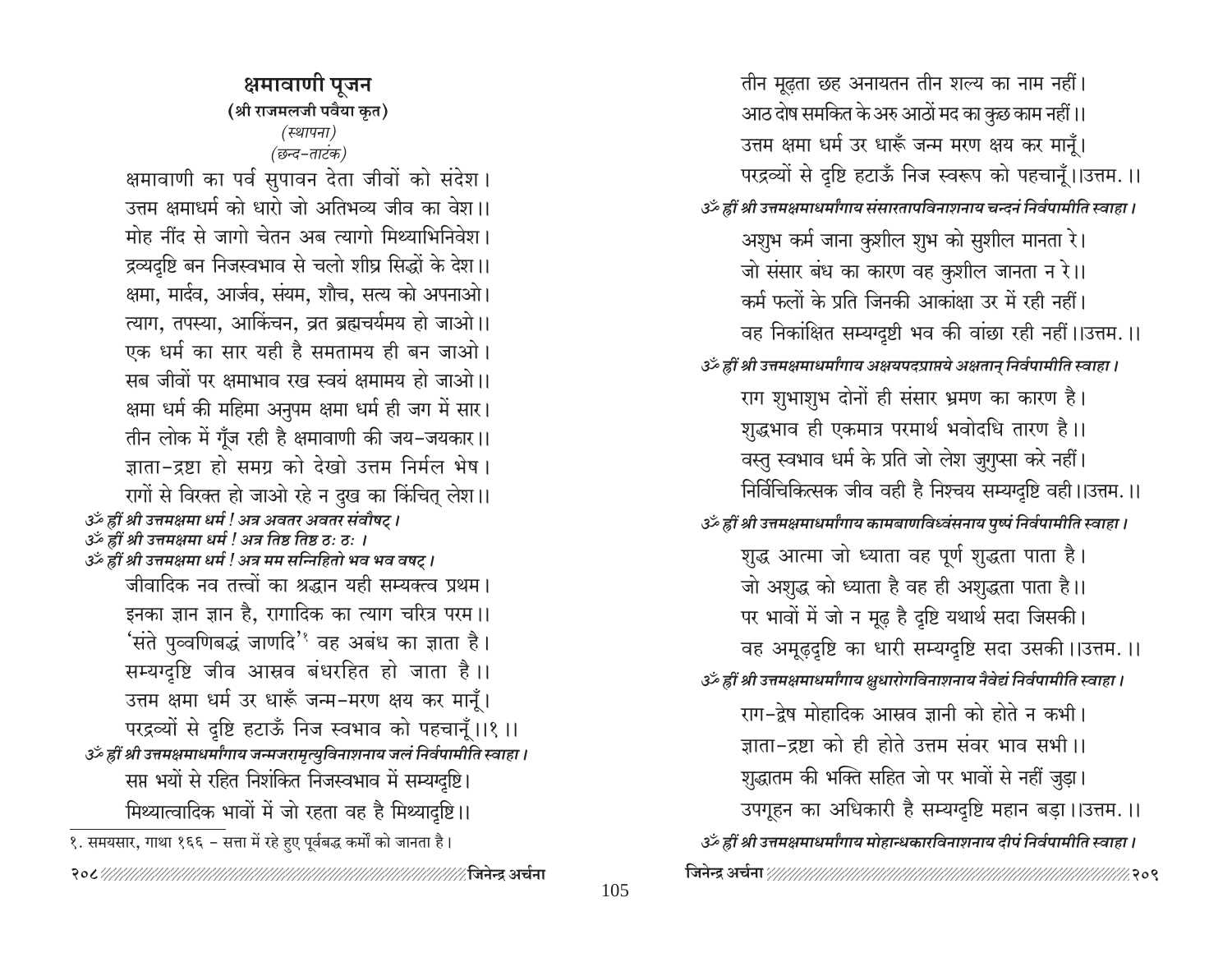आश्विन कृष्णा एकम् उत्सव क्षमावाणी का होता है। उत्तमक्षमा धार उर श्रावक मोक्षमार्ग को जोता है।। भाद्र मास अरु माघ मास अरु चैत्र मास में आते हैं। तीन बार आ पर्वराज जिनवर संदेश सुनाते हैं।। 'जीवे कम्मं बद्धं पुट्ठं' यह तो है व्यवहार कथन। है अबद्ध अस्पृष्ट कर्म से निश्चय नय का यही कथन।। जीव-देह को एक बताना यह है नय व्यवहार अरे। जीव देह तो पृथक्-पृथक् हैं निश्चय नय कह रहा अरे।। निश्चय नय का विषय छोड व्यवहार माहिं करते वर्तन। उनको मोक्ष नहीं हो सकता और न ही सम्यग्दर्शन ।। 'दोण्हवि णयाण भणियं जाणई'<sup>3</sup> जो पक्षातिक्रांत होता। चित्स्वरूप का अनुभव करता सकलकर्म मल को खोता।। ज्ञानी ज्ञानस्वरूप छोडकर जब अज्ञान रूप होता। तब अज्ञानी कहलाता है पुद्गल बन्ध रूप होता।। 'जह विस भुव भुज्जंतो वेज्जो'<sup>३</sup> मरण नहीं पा सकता है। ज्ञानी पुद्गल कर्म उदय को भोगे बन्ध न करता है।। मुनि अथवा गृहस्थ कोई भी मोक्षमार्ग है कभी नहीं। सम्यग्दर्शन ज्ञान चरित ही मोक्षमार्ग है सही-सही।। मुनि अथवा गृहस्थ के लिंगों में जो ममता करता है। मोक्षमार्ग तो बहुत दूर भव-अटवी में ही भ्रमता है।।

कर्म बन्ध के चारों कारण मिथ्या अविरति योग कषाय। चेतयिता इनका छेदन कर, करता है निर्वाण उपाय।। जो उन्मार्ग छोड़कर निज को निज में सुस्थापित करता। स्थितिकरण युक्त होता वह सम्यग्दृष्टी स्वहित करता।।उत्तम.।। उँ ह्रीं श्री उत्तमक्षमाधर्मांगाय अष्टकर्मविध्वंसनाय धूपं निर्वपामीति स्वाहा । पुण्य-पापमय सभी शुभाशुभ योगों से रहता वह दूर। सर्व संग से रहित हुआ वह दर्शन ज्ञानमयी सुख पूर।। सम्यग्दर्शन ज्ञान चरितधारी के प्रति गौ-वत्सल भाव। वात्सल्य का धारी सम्यग्दृष्टि मिटाता पूर्ण विभाव ।।उत्तम.।। उँ ह्रीं श्री उत्तमक्षमाधर्मांगाय मोक्षफलप्राप्तयेफलं निर्वपामीति स्वाहा । ज्ञानविहीन कभी भी पलभर ज्ञानस्वरूप नहीं होता। बिना ज्ञान के ग्रहण किए कर्मों से मुक्त नहीं होता।। विद्यारूपी रथ पर चढ जो ज्ञानरूप रथ चलवाता। वह जिन–शासन की प्रभावना करता शिवपथ दर्शाता ।।उत्तम, ।। उँ ह्रीं श्री उत्तमक्षमाधर्मांगाय अनर्घ्यपदप्राप्तये अर्घ्यं निर्वपामीति स्वाहा ।

### जयमाला

(दोहा) उत्तम क्षमा स्वधर्म को, वन्दन करूँ त्रिकाल। नाश दोष पच्चीस कर, काटूँ भव जंजाल।। (ताटंक) सोलहकारण पुष्पांजलि दशलक्षण रत्नत्रय व्रत पूर्ण।

इनके सम्यक् पालन से हो जाते हैं वसुकर्म विचूर्ण।। भाद्र मास में सोलहकारण तीस दिवस तक होते हैं। शुक्ल पक्ष में दशलक्षण पंचम से दस दिन होते हैं।। पुष्पांजलि दिन पाँच पंचमी से नवमी तक होते हैं। पावन रत्नत्रयव्रत अन्तिम तीन दिवस के होते हैं।।

१. समयसार, गाथा १४१ - जीव कर्म से बँधा है तथा स्पर्शित है।

२. समयसार, गाथा १४३ – दोनों ही नयों के कथन मात्र को जानता है।

३. समयसार, गाथा १९४ - जिस प्रकार वैद्य पुरुष विष को भोगता, खाता हुआ भी।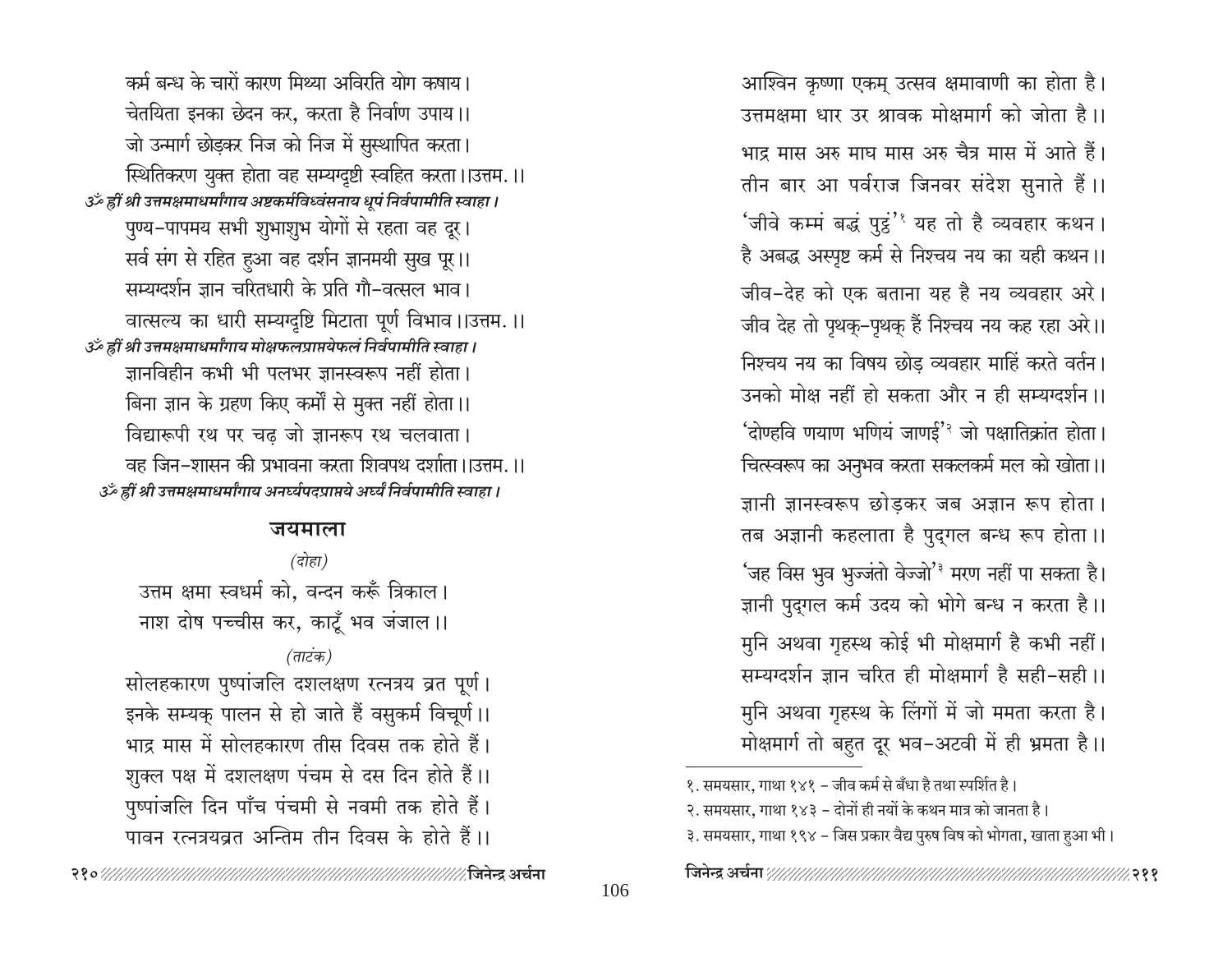राग-द्वेष अभिमान पाप हर काम क्रोध को चूर करूँ। जो संकल्प-विकल्प उठे प्रभु उनको क्षण-क्षण दूर करूँ।। अणु भर भी यदि राग रहेगा नहीं मोक्ष पद पाऊँगा। तीन लोक में काल अनंता राग लिये भरमाऊँगा।। राग शुभाशुभ के विनाश से वीतराग बन जाऊँगा। शुद्धात्मानुभूति के द्वारा स्वयं सिद्ध पद पाऊँगा।। पर्यूषण में दूषण त्यागूँ बाह्य क्रिया में रमे न मन। शिव पथ का अनुसरण करूँ मैं बन के नाथ सिद्ध नन्दन।। जीव मात्र पर क्षमा भाव रख मैं व्यवहार धर्म पालूँ। निज शुद्धातम पर करुणा कर निश्चय धर्म सहज पालूँ।। उँ ह्रीं श्री उत्तमक्षमाधर्मांगाय अनर्घ्यपदप्राप्तये जयमाला पूर्णार्ध्यं निर्वपामीति स्वाहा । (दोहा)

> मोक्ष-मार्ग दर्शा रहा, क्षमावाणी का पर्व। क्षमाभाव धारण करो, राग-द्वेष हर सर्व।। (पुष्पाञ्जलिं क्षिपेत्)

### भजन

वन्दों अद्भुत चन्द्रवीर जिन, भविचकोर चित हारी। चिदानन्द अंबुधि अब उछस्यो भव तप नाशन हारी।।टेक।। सिद्धारथ नृप कुल नभ मण्डल, खण्डन भ्रम-तम भारी। परमानन्द जलधि विस्तारन, पाप ताप छय कारी ।।१।। उदित निरन्तर त्रिभुवन अन्तर, कीरत किरन पसारी। दोष मलंक कलंक अखकि, मोह राहु निरवारी ।।२।। कर्मावरण पयोध अरोधित, बोधित शिव मगचारी। गणधरादि मुनि उझान सेवत, नित पूनम तिथि धारी ।।३।। अखिल अलोकाकाश उलंघन, जासु ज्ञान उजयारी। 'दौलत' तनसा कुमुदिनिमोदन, ज्यों चरम जगतारी ।।४।।

प्रतिक्रमण प्रतिसरण आदि आठों प्रकार के विषकुम्भ। इनसे जो विपरीत वही हैं मोक्षमार्ग के अमृतकुम्भ ।। पुण्य भाव की भी तो इच्छा ज्ञानी कभी नहीं करता। परभावों से अरति सदा है निज का ही कर्ता धर्ता ।। कोई कर्म किसी जीव को है सुख-दुख दाता नहीं समर्थ। जीव स्वयं ही अपने सुख-दुख का निर्माता स्वयं समर्थ।। क्रोध, मान, माया, लोभादिक नहीं जीव के किंचित मात्र। रूप, गंध, रस, स्पर्श शब्द भी नहीं जीव के किंचित् मात्र ।। देह संहनन संस्थान भी नहीं जीव के किंचित् मात्र। राग-द्वेष-मोहादि भाव भी नहीं जीव के किंचित् मात्र।। सर्वभाव से भिन्न त्रिकाली पूर्ण ज्ञानमय ज्ञायक मात्र। नित्य, ध्रौव्य, चिद्रूप, निरंजन, दर्शनज्ञानमयी चिन्मात्र ।। वाक् जाल में जो उलझे वह कभी सुलझ ना पायेंगे। निज अनुभव रसपान किये बिन नहीं मोक्ष में जायेंगे।। अनुभव ही तो शिवसमुद्र है अनुभव शाश्वत सुख का स्रोत। अनुभव परमसत्य शिव सुन्दर अनुभव शिव से ओतप्रोत ।। निज स्वभाव के सन्मुख हो जा, पर से दृष्टि हटा भगवान। पूर्ण सिद्धपर्याय प्रकट कर आज अभी पा ले निर्वाण ।। ज्ञान-चेतना सिंधु स्वयं तू स्वयं अनन्तगुणों का भूप। त्रिभुवनपति सर्वज्ञ ज्योतिमय चिंतामणि चेतन चिद्रूप ।। यह उपदेश श्रवण कर हे प्रभु! मैत्री भाव हृदय धारूँ। जो विपरीत वृत्तिवाले हैं उन पर मैं समता धारूँ।। धीरे-धीरे पाप-पुण्य शुभ-अशुभ आस्रव संहारूँ। भव-तन भोगों से विख्त हो निजस्वभाव को स्वीकारूँ।। दशधर्मों को पढ़ सुनकर अन्तर में आये परिवर्तन। व्रत उपवास तपादिक द्रारा करूँ सदा ही निज चिंतन।।

> ∕∕२१३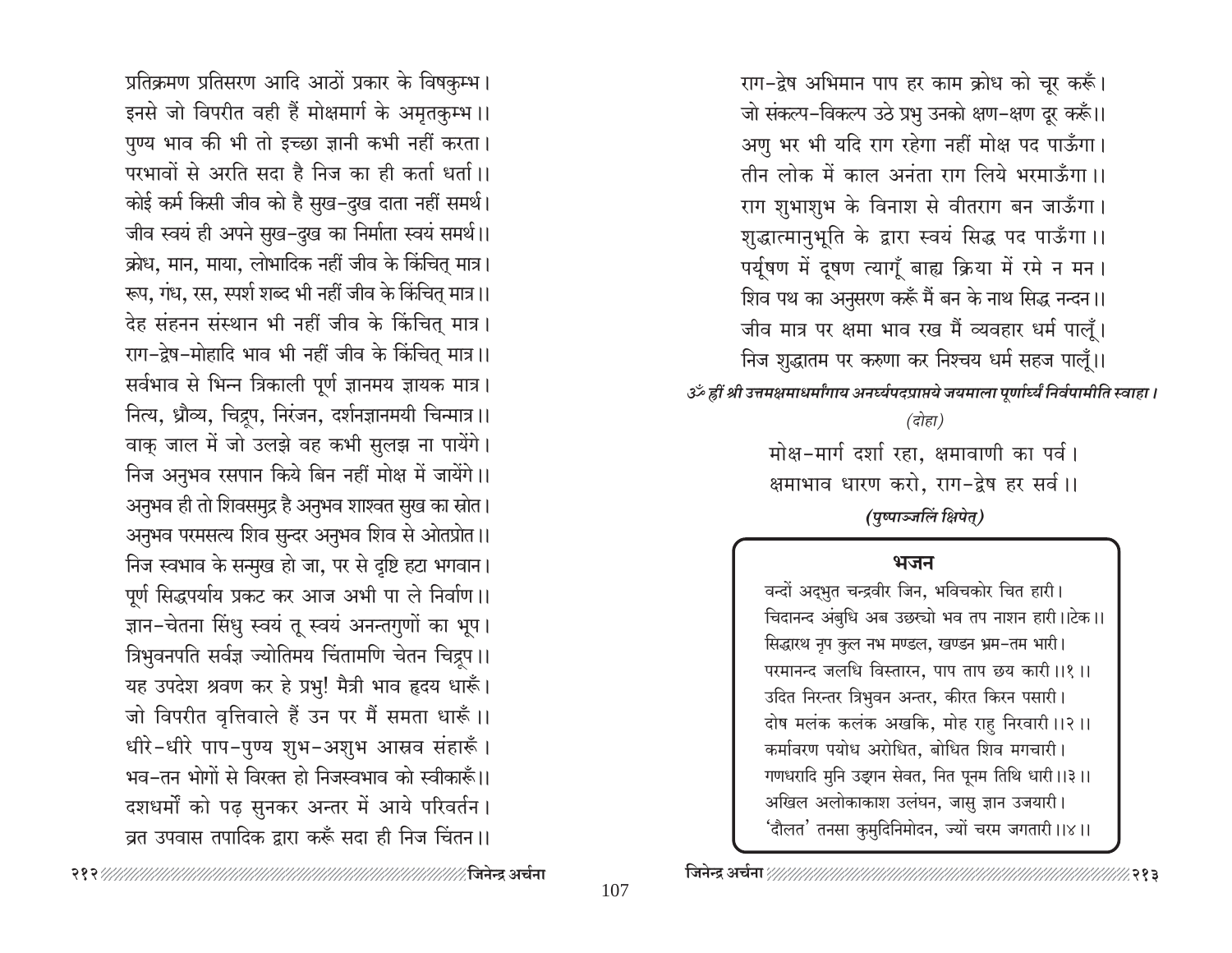दीपमालिका पर्व पुजन (श्री राजमलजी पवैया कृत)

(वीरछन्द)

महावीर निर्वाण दिवस पर, महावीर पूजन कर लूँ। वर्द्धमान अतिवीर वीर, सन्मति प्रभु को वन्दन कर लूँ।। पावापुर से मोक्ष गये प्रभु, जिनवर पद अर्चन कर लूँ। जगमग जगमग दिव्यज्योति से, धन्य मनुजजीवन कर लूँ।। कार्तिक कृष्ण अमावस्या को, शुद्धभाव मन में भर लूँ। दीपमालिका पर्व मनाऊँ, भव-भव के बन्धन हर लूँ।। ज्ञान-सूर्य का चिर-प्रकाश ले, रत्नत्रय पथ पर बढ़ लूँ। परभावों का राग तोडकर, निजस्वभाव में मैं अड लूँ।।

उँ हीं कार्तिककृष्णामावस्यायां मोक्षमंगलप्राप्त–श्रीवर्द्धमानजिनेन्द्र ! अत्र अवतर अवतर संवौषट्। उँ ह्रीं कार्तिककृष्णामावस्यायां मोक्षमंगलप्राप्त-श्रीवर्द्धमानजिनेन्द्र ! अत्र तिष्ठ तिष्ठ ठ: ठ: । ॐ ह्रीं कार्तिककृष्णामावस्यायां मोक्षमंगलप्राप्त−श्रीवर्द्धमानजिनेन्द्र ! अत्र मम सन्निहितो भव भव वषट।

चिदानन्द चैतन्य अनाकूल, निजस्वभाव मय जल भर लुँ। जन्म-मरण का चक्र मिटाऊँ, भव-भव की पीडा हर लुँ।। दीपावलि के पुण्य दिवस पर, वर्द्धमान पूजन कर लूँ। महावीर अतिवीर वीर, सन्मति प्रभु को वन्दन कर लुँ।।

ॐ ह्रीं कार्तिककुष्णामावस्यायां मोक्षमंगलप्राप्ताय श्री वर्द्धमानजिनेन्द्राय जन्मजरामृत्युविनाशनाय जलं निर्वपामीति स्वाहा।

अमल अखण्ड अतूल अविनाशी, निज चन्दन उर में धर लूँ।

चारों गति का ताप मिटाऊँ, निज पंचमगति आदर लूँ।।दीपा.।। ॐ ह्रीं कार्तिककृष्णामावस्यायां मोक्षमंगलमण्डिताय श्री वर्द्धमानजिनेन्द्राय संसारतापविनाशनाय चन्दनं निर्वपामीति स्वाहा ।

अजर अमर अक्षय अविकल, अनुपम अक्षतपद उर धर लूँ। भवसागर तर मुक्ति वधु से, मैं पावन परिणय कर लूँ।।दीपा.।। ॐ ह्रीं कार्तिककृष्णामावस्यायां मोक्षमंगलमण्डिताय श्री वर्द्धमानजिनेन्द्राय अक्षयपदप्राप्तये अक्षतान् निर्वपामीति स्वाहा ।

रूप-गन्ध-रस-स्पर्श रहित निज शुद्ध पुष्प मन में भर लूँ। काम-बाण की व्यथा नाश कर मैं निष्काम रूप धर लूँ।।दीपा.।।

ॐ ह्रीं कार्तिककृष्णामावस्यायां मोक्षमंगलमण्डिताय श्री वर्द्धमानजिनेन्द्राय कामबाणविध्वंसनाय पूष्पं निर्वपामीति स्वाहा ।

आत्मशक्ति परिपूर्ण शुद्ध नैवेद्य भाव उर में धर लूँ।

चिर-अतृप्ति का रोग नाशकर, सहज तृप्त निज पद वर लूँ।।दीपा.।।

ॐ ह्रीं कार्तिककृष्णामावस्यायां मोक्षमंगलमण्डिताय श्री वर्द्धमानजिनेन्द्राय क्षधारोगविनाशनाय नैवेद्यं निर्वपामीति स्वाहा ।

पूर्ण ज्ञान कैवल्य प्राप्ति हित, ज्ञानदीप ज्योतित कर लूँ।

मिथ्या-भ्रम-तम-मोह नाशकर, निज सम्यक्त्व प्राप्त कर लूँ।।दीपा.।।

ॐ ह्रीं कार्तिककृष्णामावस्यायां मोक्षमंगलमण्डिताय श्री वर्द्धमानजिनेन्द्राय मोहान्धकारविनाशनाय दीपं निर्वपामीति स्वाहा ।

पुण्यभाव की धूप जलाकर, घाति-अघाति कर्म हर लूँ।

क्रोध-मान-माया-लोभादि, मोह-द्रोह सब क्षय कर लूँ।।दीपा.।।

ॐ ह्रीं कार्तिककृष्णामावस्यायां मोक्षमंगलमण्डिताय श्री वर्द्धमानजिनेन्द्राय अष्टकर्मदहनाय धपं निर्वपामीति स्वाहा।

अमिट अनन्त अचल अविनश्वर, श्रेष्ठ मोक्षपद उर धर लूँ।

अष्ट स्वगुण से युक्त सिद्धगति, पा सिद्धत्व प्राप्त कर लूँ।।दीपा.।।

ॐ ह्रीं कार्तिककृष्णामावस्यायां मोक्षमंगलमण्डिताय श्री वर्द्धमानजिनेन्द्राय मोक्षफलप्राप्तये फलं निर्वपामीति स्वाहा ।

गुण अनन्त प्रकटाऊँ अपने, निज अनर्घ्य पद को वर लूँ।

शुद्धस्वभावी ज्ञान-प्रभावी, निज सौन्दर्य प्रकट कर लूँ।।दीपा.।।

ॐ ह्रीं कार्तिककृष्णामावस्यायां मोक्षमंगलमण्डिताय श्री वर्द्धमानजिनेन्द्राय अनर्घ्यपटप्राप्तये अर्घ्यं निर्वपामीति स्वाहा ।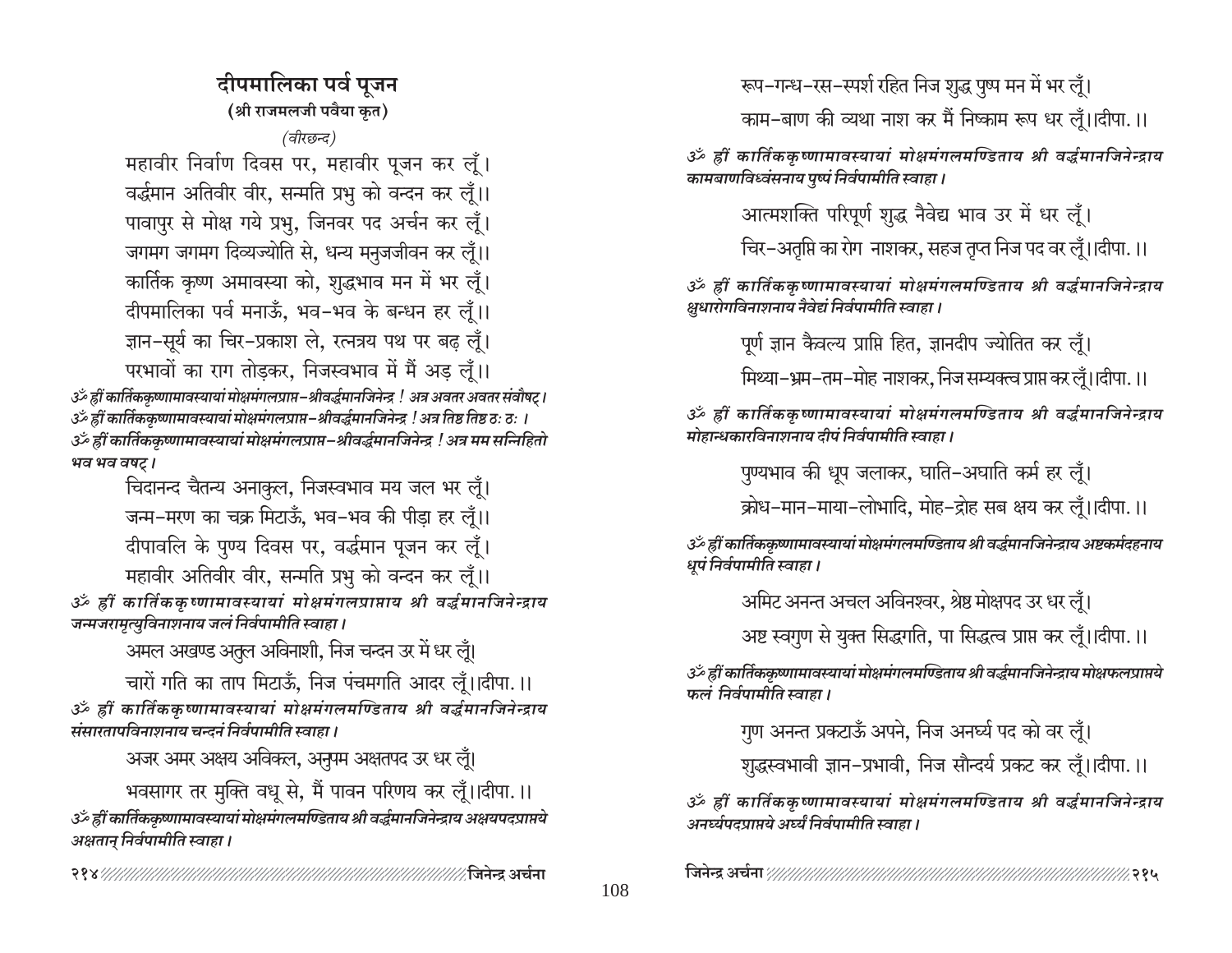### जयमाला

महावीर ने पावापुर से, मोक्षलक्ष्मी पाई थी। इन्द्र-सुरों ने हर्षित होकर, दीपावली मनाई थी।। केवलज्ञान प्राप्त होने पर, तीस वर्ष तक किया विहार। कोटि-कोटि जीवों का प्रभु ने, दे उपदेश किया उपकार।। पावापुर उद्यान पधारे, योगनिरोध किया साकार। गुणस्थान चौदह को तजकर, पहुँचे भवसमुद्र के पार।। सिद्धशिला पर हुए विराजित, मिली मोक्षलक्ष्मी सुखकार। जल-थल-नभ में देवों द्वारा गूँज उठी प्रभु की जयकार।। इन्द्रादिक सुर हर्षित आये, मन में धारे मोद अपार। महामोक्ष कल्याण मनाया, अखिल विश्व को मंगलकार।। अष्टादश गणराज्यों के, राजाओं ने जयगान किया। नत-मस्तक होकर जन-जन ने, महावीर गुणगान किया।। तन कपूरवत् उड़ा शेष नख, केश रहे इस भूतल पर। मायामयी शरीर रचा, देवों ने क्षण भर के भीतर।। अग्निकुमार सुरों ने झुक, मुकुटानल से तन भस्म किया। सर्व उपस्थित जनसमूह, सुरगण ने पुण्य अपार लिया।। कार्तिक कृष्ण अमावस्या का, दिवस मनोहर सुखकर था। उषाकाल का उजियारा कुछ, तम-मिश्रित अति मनहर था।। रत्न-ज्योतियों का प्रकाश कर, देवों ने मंगल गाये। रत्न-दीप की आवलियों से. पर्व दीपमाला लाये।। सब ने शीश चढ़ाई भस्मी, पद्म सरोवर बना वहाँ। वही भूमि है अनुपम सुन्दर, जल मन्दिर है बना वहाँ।। प्रभु के ग्यारह गणधर में थे, प्रमुख श्री गौतम स्वामी। क्षपकश्रेणि चढ़ शुक्लध्यान से हुए देव अन्तर्यामी ।।

## पंचकल्याणक अर्घ्य

शुभ आषाढ़ शुक्ल षष्ठी को, पुष्पोत्तर तज प्रभु आये। माता त्रिशला धन्य हो गई, सोलह सपने दरशाये।। पन्द्रह मास रत्न बरसे, कुण्डलपुर में आनन्द हुआ। वर्द्धमान के गर्भोत्सव पर, दूर शोक-दुख-द्वंद्व हुआ।। उँ ह्रीं आषाढशुक्लषष्ठ्यां गर्भमंगलप्राप्ताय श्री वर्द्धमानजिनेन्द्राय अर्घ्यं निर्वपामीति स्वाहा । चैत्र शुक्ल की त्रयोदशी को, सारी जगती धन्य हुई। नृप सिद्धार्थराज हर्षाये, कुण्डलपुरी अनन्य हुई।। मेरु सुदर्शन पाण्डुक वन में, सुरपति ने कर प्रभु अभिषेक। नृत्य वाद्य मंगल गीतों के, द्वारा किया हर्ष अतिरेक।। हीं चैत्रशुक्लत्रयोदश्यां जन्ममंगलमंडिताय श्री वर्द्धमानजिनेन्द्राय अर्घ्यं निर्वपामीति स्वाहा मगसिर कृष्णा दशमी को, उर में छाया वैराग्य अपार। लौकान्तिक देवों के द्वारा धन्य–धन्य प्रभु जय–जय कार।। बाल ब्रह्मचारी गुणधारी, वीर प्रभु ने किया प्रयाण। वन में जाकर दीक्षा धारी, निज में लीन हुए भगवान।। ةَ الْعِبَابَاتِينَ الْعَالِمَةُ अर्थ हीं मार्गशीर्षकृष्णदशम्यां तपोमंगलमंडिताय श्री वर्द्धमानजिनेन्द्राय अर्घ्यं निर्वपामीति स्वाहा । द्वादश वर्ष तपस्या करके, पाया तुमने केवलज्ञान। कर बैसाख शुक्ल दशमी को, त्रेसठ कर्म प्रकृति अवसान।। सर्व द्रव्य-गुण-पर्यायों को, युगपत् एक समय में जान। वर्द्धमान सर्वज्ञ हुए प्रभु, वीतराग अरिहन्त महान ।। ्ॐ ह्रीं वैशाखशुक्लदशम्यां ज्ञानमंगलमंडिताय श्री वर्द्धमानजिनेन्द्राय अर्घ्यं निर्वपामीति स्वाहा । कार्तिक कृष्ण अमावस्या को, वर्धमान प्रभु मुक्त हुए। सादि-अनन्त समाधि प्राप्त कर, मुक्ति-रमा से युक्त हुए।। अन्तिम शुक्लध्यान के द्वारा, कर अघातिया का अवसान। शेष प्रकृति पच्यासी को भी, क्षय करके पाया निर्वाण।। ॐ ह्रीं कार्तिककृष्णामावस्यायां मोक्षमंगलमंडिताय श्री वर्द्धमानजिनेन्द्राय अर्घ्यं निर्वपामीति स्वाहा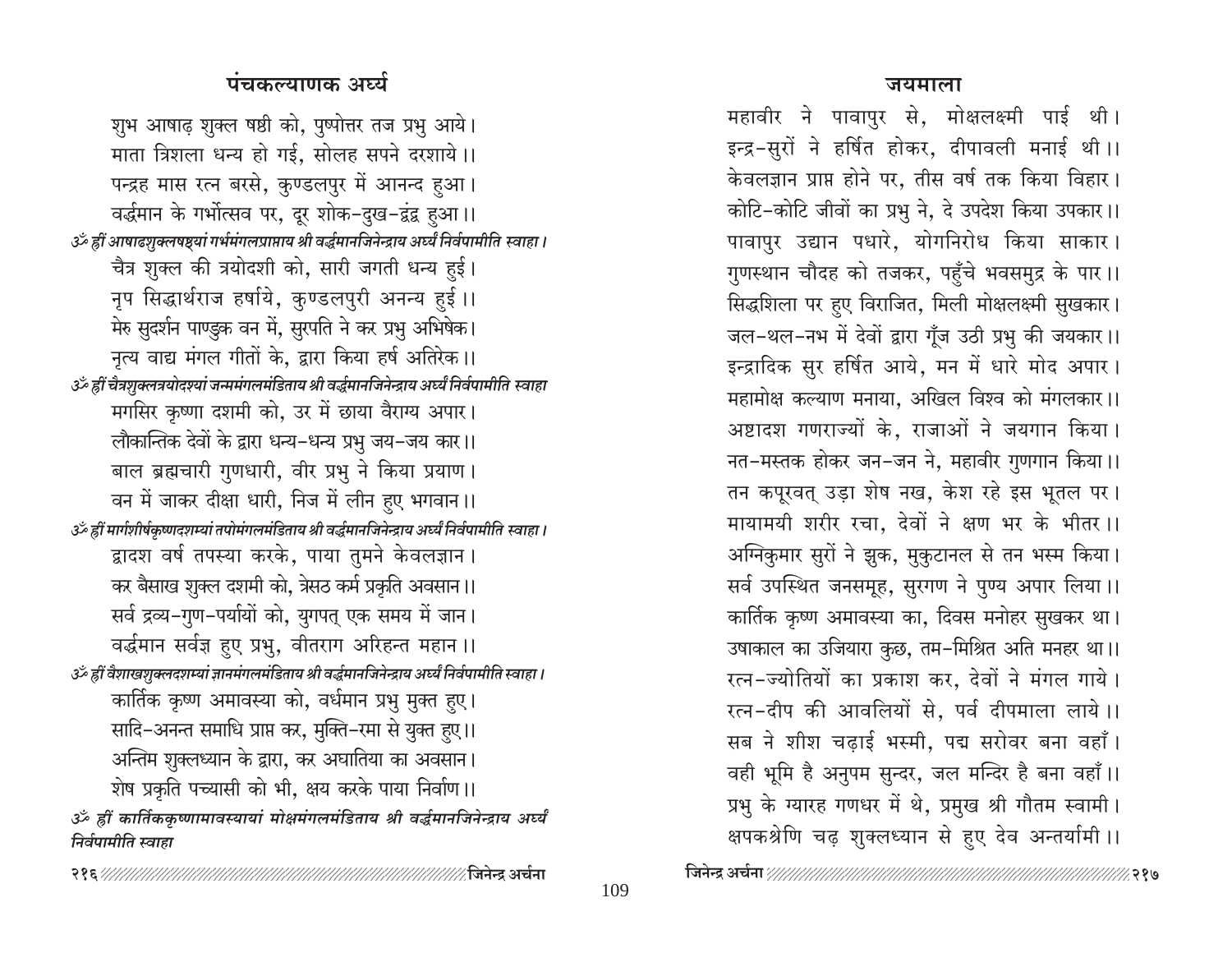इसी दिवस गौतम स्वामी को, सन्ध्या केवलज्ञान हुआ। केवलज्ञान लक्ष्मी पाई, पद सर्वज्ञ महान हुआ।। देवों ने अति हर्षित होकर, रत्न-ज्योति का किया प्रकाश। हुई दीपमाला द्विगुणित, आनन्द हुआ छाया उल्लास।। प्रभु के चरणाम्बुज दर्शन कर, हो जाता मन अति पावन। परम पूज्य निर्वाणभूमि शुभ, पावापुर है मन-भावन ।। अखिल जगत में दीपावली, त्यौहार मनाया जाता है। महावीर निर्वाण महोत्सव, धूम मचाता आता है।। हे प्रभु! महावीर जिन स्वामी, गुण अनन्त के हो धामी। भरतक्षेत्र के अन्तिम तीर्थंकर, जिनराज विश्वनामी ।। मेरी केवल एक विनय है, मोक्ष-लक्ष्मी मुझे मिले। भौतिक लक्ष्मी के चक्कर में, मेरी श्रद्धा नहीं हिले।। भव-भव जन्म-मरण के चक्कर, मैंने पाये हैं इतने। जितने रजकण इस भूतल पर, पाये हैं प्रभु दुख उतने ।। अवसर आज अपूर्व मिला है, शरण आपकी पाई है। भेदज्ञान की बात सुनी है, तो निज की सुधि आई है।। अब मैं कहीं नहीं जाऊँगा, जब तक मोक्ष नहीं पाऊँ। दो आशीर्वाद हे स्वामी! नित्य नये मंगल गाऊँ ।। ॐ ह्रीं कार्तिककृष्णामावस्यायां निर्वाणकल्याणकप्राप्ताय श्रीवर्द्धमानजिनेन्द्राय जयमालापूर्णार्ध्यं निर्वपामीति स्वाहा। (दोहा) दीपमालिका पर्व पर, महावीर उर धार। भावसहित जो पूजते, पाते सौख्य अपार।। (पुष्पाञ्जलिं क्षिपेत्)

\* \* \* \*

## जो भी शरण हृदय से लेता हो जाता केवलज्ञानी।। जय जय जय हितकारी शिवसुखकारी माता जय जय जय। कृपा तुम्हारी से ही होता भेदज्ञान का सूर्य उदय ।। श्री धरसेनाचार्य कृपा से मिला परम जिनश्नुत का ज्ञान। भूतबली मुनि पुष्पदन्त ने षट्खण्डागम रचा महान ।। अंकलेश्वर में ग्रंथराज यह पूर्ण हुआ था आज के दिन। जिनवाणी लिपिबद्ध हुई थी पावन परम आज के दिन।। ज्येष्ठशुक्ल पंचमी दिवस जिनश्रुत का जय-जयकार हुआ। श्नुतपंचमी पर्व पर श्री जिनवाणी का अवतार हुआ।। उर्व्हीं श्री परमश्रुतषट्खण्डागमाय ! अत्र अवतर अवतर संवौषट् । उरु हीं श्री परमश्रुतषट्खण्डागमाय ! अत्र तिष्ठ तिष्ठ ठ: ठ: । उँ ह्रीं श्री परमश्रुतषट्खण्डागमाय ! अत्र मम सन्निहितो भव भव वषट् । शुद्ध स्वानुभव जल धारा से यह जीवन पवित्र कर लूँ। साम्यभाव पीयूष पान कर जन्म-जरामय दुख हर लूँ।। श्रुतपंचमी पर्व शुभ उत्तम जिन श्रुत को वंदन कर लूँ। षट्खण्डागम धवल जयधवल महाधवल पूजन कर लूँ।। उँ ह्रीं श्री परमश्नुतषट्खण्डागमाय जन्मजरामृत्युविनाशनाय जलं निर्वपामीति स्वाहा । शुद्ध स्वानुभव का उत्तम पावन चन्दन चर्चित कर लूँ। भव दावानल के ज्वालामय अघसंताप ताप हर लूँ।।श्रुत.।। उँ ह्रीं श्री परमश्नुतषट्खण्डागमाय संसारतापविनाशनाय चन्दनं निर्वपामीति स्वाहा । शुद्ध स्वानुभव के परमोत्तम अक्षत शुद्ध हृदय धर लूँ। परम शुद्ध चिद्रूप शक्ति से अनुपम अक्षय पद वर लूँ।।श्रुत.।। उँ ह्रीं श्री परमश्रुतषट्खण्डागमाय अक्षयपदप्राप्तये अक्षतान् निर्वपामीति स्वाहा ।

श्रतपंचमी पुजन (श्री राजमलजी पवैया कृत)

स्याद्वादमय द्वादशांगयुत माँ जिनवाणी कल्याणी।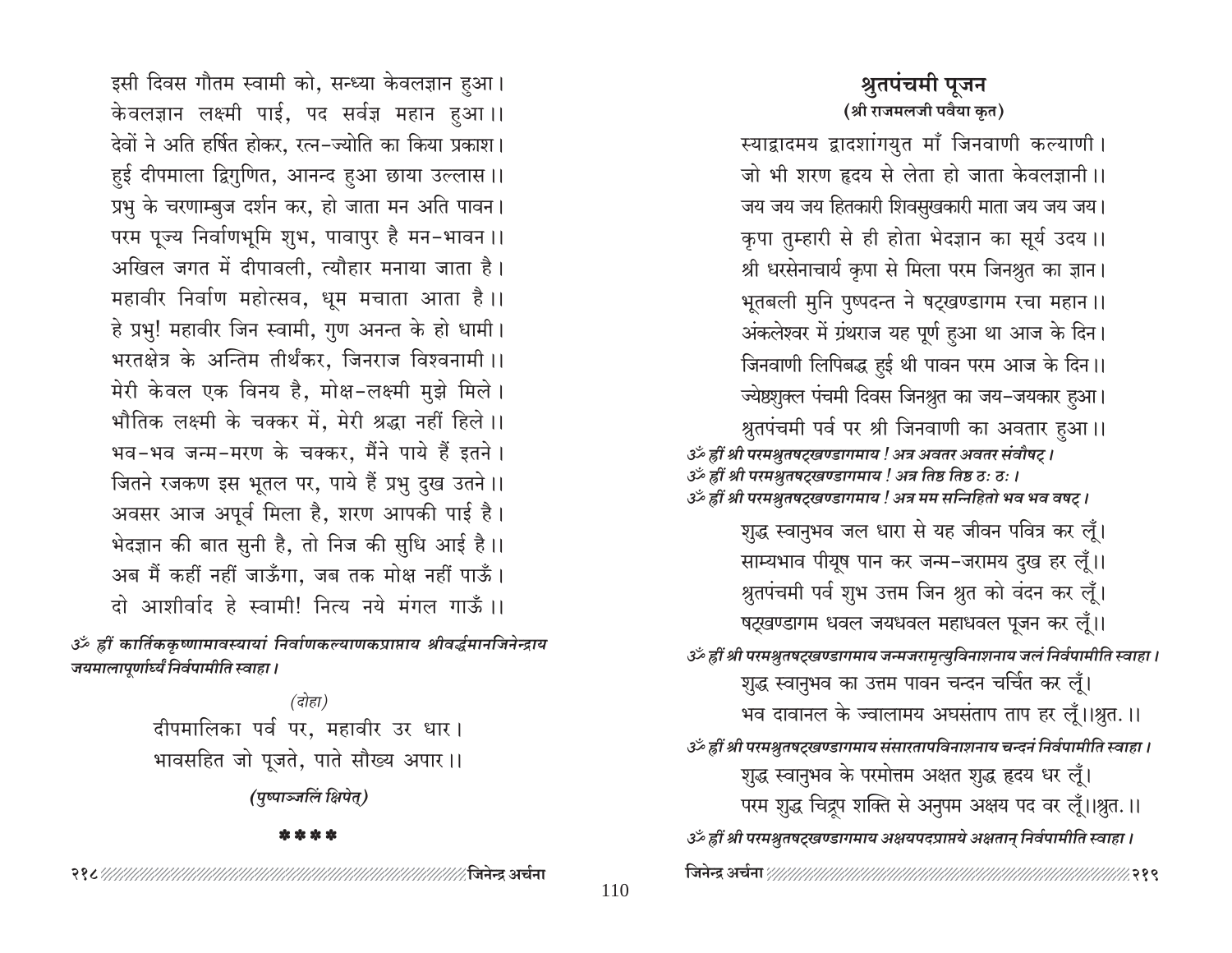हुए केवली अरु श्रुतकेवलि ज्ञान अमर फलता रहा। फिर आचार्यों के द्वारा यह ज्ञानदीप जलता रहा।। भव्यों में अनुराग जगाता मुक्तिवधू के प्यार का। श्रुतपंचमी पर्व अति पावन है श्रुत के अवतार का ।।१ ।। गुरु-परम्परा से जिनवाणी निर्झर-सी झरती रही। मुमुक्षुओं को परम मोक्ष का पथ प्रशस्त करती रही।। किन्तु काल की घड़ी मनुज की स्मरणशक्ति हरती रही। श्री धरसेनाचार्य हृदय में करुण टीस भरती रही।। द्वादशांग का लोप हुआ तो क्या होगा संसार का। श्रुतपंचमी पर्व अति पावन है श्रुत के अवतार का ।।२ ।। शिष्य भूतबलि पुष्पदन्त की हुई परीक्षा ज्ञान की। जिनवाणी लिपिबद्ध हेतु श्रुत-विद्या विमल प्रदान की।। ताड़ पत्र पर हुई अवतरित वाणी जनकल्याण की। षट्खण्डागम महाग्रन्थ करणानुयोग जय ज्ञान की।। ज्येष्ठ शुक्ल पंचमी दिवस था सुर-नर मंगलाचार का। श्रुतपंचमी पर्व अति पावन है श्रुत के अवतार का।।३।। धन्य भूतबली पुष्पदन्त जय श्री धरसेनाचार्य की। लिपि परम्परा स्थापित करके नई क्रांति साकार की।। देवों ने पुष्पों की वर्षा नभ से अगणित बार की। धन्य-धन्य जिनवाणी माता निज-पर भेद विचार की।। ऋणी रहेगा विश्व तुम्हारे निश्चय का व्यवहार का। श्नुतपंचमी पर्व अति पावन है श्नुत के अवतार का।।४।। धवला टीका वीरसेन कृत बहत्तर हजार श्लोक। जय धवला जिनसेन वीरकृत उत्तम साठ हजार श्लोक।। महाधवल है देवसेन कृत है चालीस हजार श्लोक। विजयधवल अरु अतिशय धवल नहीं उपलब्ध एक श्लोक ।।

शुद्ध स्वानुभव के पुष्पों से निज अन्तर सुरभित कर लूँ। महाशील गुण के प्रताप से मैं कंदर्प-दर्प हर लूँ।। श्रुत पंचमी पर्व शुभ उत्तम जिन श्रुत को वंदन कर लूँ। षट्खण्डागम धवल जयधवल महाधवल पूजन कर लूँ।। उँ ह्रीं श्री परमश्नुतषट्खण्डागमाय कामबाणविध्वंसनाय पुष्पं निर्वपामीति स्वाहा । शुद्ध स्वानुभव के अति उत्तम प्रभु नैवेद्य प्राप्त कर लूँ। अमल अतीन्द्रिय निजस्वभाव से दुखमय क्षुधाव्याधि हर लूँ।।श्रुत.।। उँ ह्रीं श्री परमश्रुतषट्खण्डागमाय क्षुधारोग विनाशनाय नैवेद्यं निर्वपामीति स्वाहा । शुद्धस्वानुभव के प्रकाशमय दीप प्रज्वलित मैं कर लूँ। मोहतिमिर अज्ञान नाश कर निज कैवल्य ज्योति वर लूँ।।श्रुत.।। उँ ह्रीं श्री परमश्नुतषट्खण्डागमाय अज्ञानांधकारविनाशनाय दीपं निर्वपामीति स्वाहा । शुद्ध स्वानुभव गन्ध सुरभिमय ध्यान धूप उर में भर लूँ। संवर सहित निर्जरा द्वारा मैं वसु कर्म नष्ट कर लूँ।।श्रुत.।। उँ ह्रीं श्री परमश्रुतषट्खण्डागमाय अष्टकर्मदहनाय धूपं निर्वपामीति स्वाहा। शुद्ध स्वानुभव का फल पाऊँ मैं लोकाग्र शिखर वर लूँ। अजर अमर अविकल अविनाशी पदनिर्वाण प्राप्त कर लूँ।।श्रुत. ।। उँ ह्रीं श्री परमश्नुत षट्खण्डागमाय महा मोक्षफलप्राप्तये फलं निर्वपामीति स्वाहा । शुद्ध स्वानुभव दिव्य अर्घ्य ले रत्नत्रय सुपूर्ण कर लूँ। भव–समुद्र को पार करूँ प्रभु निज अनर्घ्य पद मैं वर लूँ।।श्रुत. ।। उँ ह्रीं श्री परमश्नुतषट्खण्डागमाय अनर्घ्यपदप्राप्तये अर्घ्यं निर्वपामीति स्वाहा ।

#### जयमाला

(ताटंक) श्नुतपंचमी पर्व अति पावन है श्नुत के अवतार का। गूँजा जय–जयकार जगत में जिनश्रुत के अवतार का।।टेक।। ऋषभदेव की दिव्यध्वनि का लाभ पूर्ण मिलता रहा। महावीर तक जिनवाणी का विमल वृक्ष खिलता रहा।।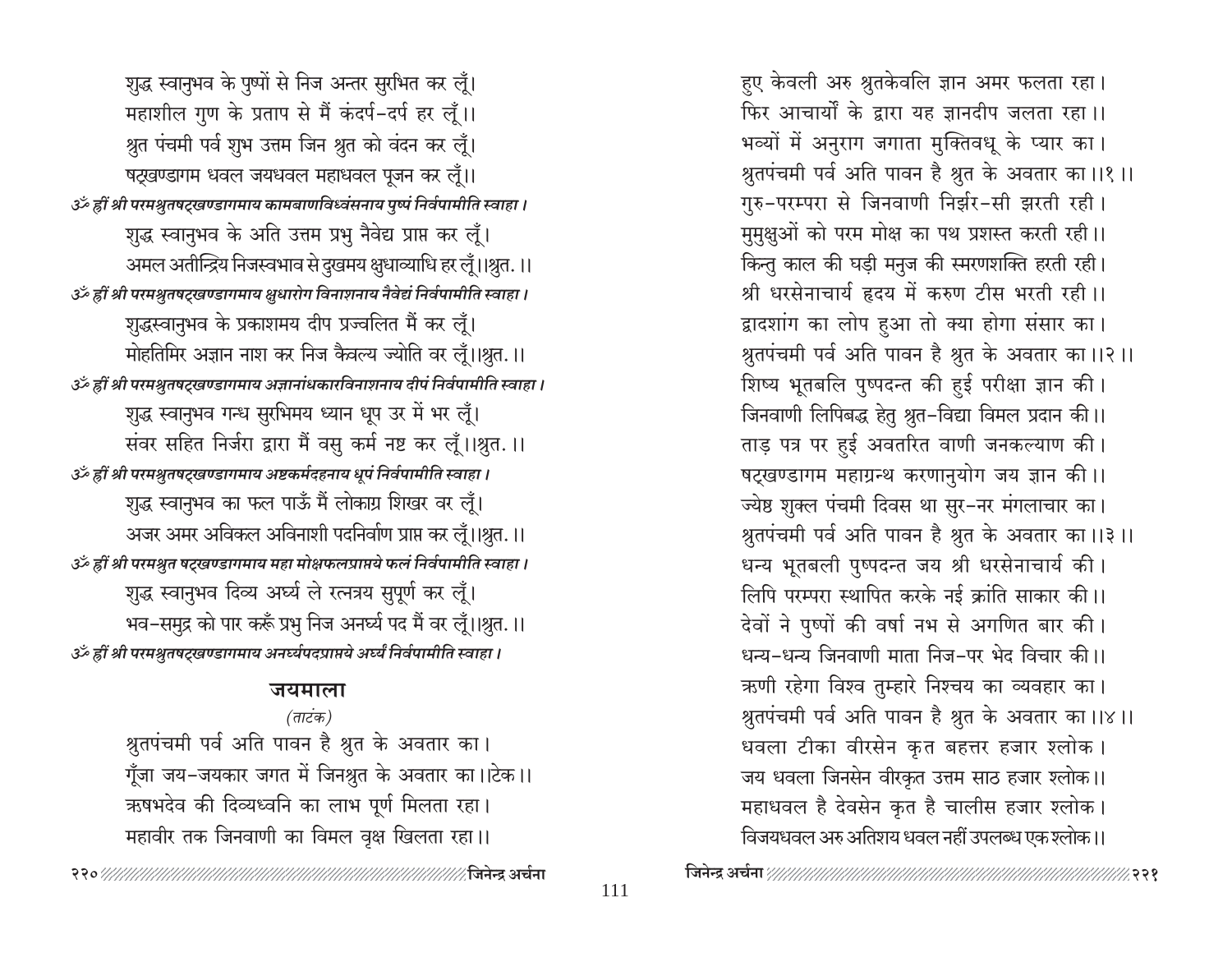षट्खण्डागम टीकाएँ पढ मन होता भव पार का। श्रुतपंचमी पर्व अति पावन है श्रुत के अवतार का।।५।। फिर तो ग्रन्थ हजारों लिक्खे ऋषि-मुनियों ने ज्ञानप्रधान। चारों ही अनुयोग रचे जीवों पर करके करुणा दान।। पुण्य कथा प्रथमानुयोग द्रव्यानुयोग है तत्त्व प्रधान। एक्सरे करणानुयोग चरणानुयोग कैमरा महान ।। यह परिणाम नापता है वह बाह्य चरित्र विचार का। श्नुतपंचमी पर्व अति पावन है श्नुत के अवतार का।।६।। जिनवाणी की भक्ति करें हम जिनश्रुत की महिमा गायें। सम्यग्दर्शन का वैभव ले भेद-ज्ञान निधि को पायें।। रत्नत्रय का अवलम्बन लें निज स्वरूप में रम जायें। मोक्षमार्ग पर चलें निरन्तर फिर न जगत में भरमायें।। धन्य-धन्य अवसर आया है अब निज के उद्धार का। श्नुतपंचमी पर्व अति पावन है श्नुत के अवतार का।।७।। गूँजा जय-जय नाद जगत में जिनश्नुत जय-जयकार का। श्रुतपंचमी पर्व अति पावन है श्रुत के अवतार का।। उँ ह्रीं श्री परमश्नुतषट्खण्डागमाय जयमालापूर्णार्ध्यं निर्वपामीति स्वाहा ।

(दोहा)

श्नुतपंचमी सुपर्व पर, करो तत्त्व का ज्ञान । आत्मतत्त्व का ध्यान कर, पाओ पद निर्वाण ।।

(पुष्पाञ्जलिं क्षिपेत्)

स्व-पर के भिन्नत्व का अबोध, पर के प्रति अहं एवं ममता उत्पन्न करता है।

∕ जिनेन्द्र अर्चना

श्री निर्वाणक्षेत्र पुजन (पं. द्यानतरायजी कृत) (सोरठा) परम पूज्य चौबीस, जिहँ जिहँ थानक शिव गये। सिद्धभूमि निश-दीस, मन-वच-तन पूजा करौं।।

उर्व्हीं चतुर्विंशतितीर्थंकरनिर्वाणक्षेत्राणि ! अत्र अवतरत अवतरत संवौष्ट । उँ ह्रीं चतुर्विंशतितीर्थंकरनिर्वाणक्षेत्राणि ! अत्र तिष्ठत तिष्ठत ठः ठः । उॐ ह्रीं चतुर्विंशतितीर्थंकरनिर्वाणक्षेत्राणि ! अत्र मम सन्निहितानि भवत् भवत् वषट् ।

(गीता)

शुचि क्षीर-दधि-समनीर निरमल, कनक-झारी में भरौं। संसार पार उतार स्वामी, जोर कर विनती करौं।। सम्मेदगढ़ गिरनार चम्पा, पावापुरि कैलासकों। पूजों सदा चौबीस जिन, निर्वाणभूमि-निवासकों ।। उॐ ह्रीं श्री चतुर्विंशतितीर्थंकरनिर्वाणक्षेत्रेभ्यो जलं निर्वपामीति स्वाहा । केशर कपूर सुगन्ध चन्दन, सलिल शीतल विस्तरौं। भव-ताप कौ सन्ताप मेटो, जोर कर विनती करौं।। सम्मेदगढ़ गिरनार चम्पा, पावापुरि कैलासकों। पूजों सदा चौबीस जिन, निर्वाणभूमि-निवासकों ।। उॐ ह्रीं श्री चतुर्विंशतितीर्थंकरनिर्वाणक्षेत्रेभ्यः चन्दनं निर्वपामीति स्वाहा । मोती-समान अखण्ड तन्दुल, अमल आनन्द धरि तरौं। औगुन-हरौ गुन करौ हमको, जोर कर विनती करौं।।सम्मेद.।। उँ ह्रीं श्री चतुर्विंशतितीर्थंकरनिर्वाणक्षेत्रेभ्यः अक्षतान् निर्वपामीति स्वाहा । शुभ फूल-रास सुवास-वासित, खेद सब मन के हरौं। दुःख-धाम काम विनाश मेरो, जोर कर विनती करौं।।सम्मेद.॥ उर्व्हीं श्री चतुर्विंशतितीर्थंकरनिर्वाणक्षेत्रेभ्यः पुष्पं निर्वपामीति स्वाहा । नेवज अनेक प्रकार जोग मनोग धरि भय परिहरौं। यह भूख-दूखन टार प्रभुजी, जोर कर विनती करौं।।सम्मेद.।। उँ ह्रीं श्री चतुर्विंशतितीर्थंकरनिर्वाणक्षेत्रेभ्यो नैवेद्यं निर्वपामीति स्वाहा।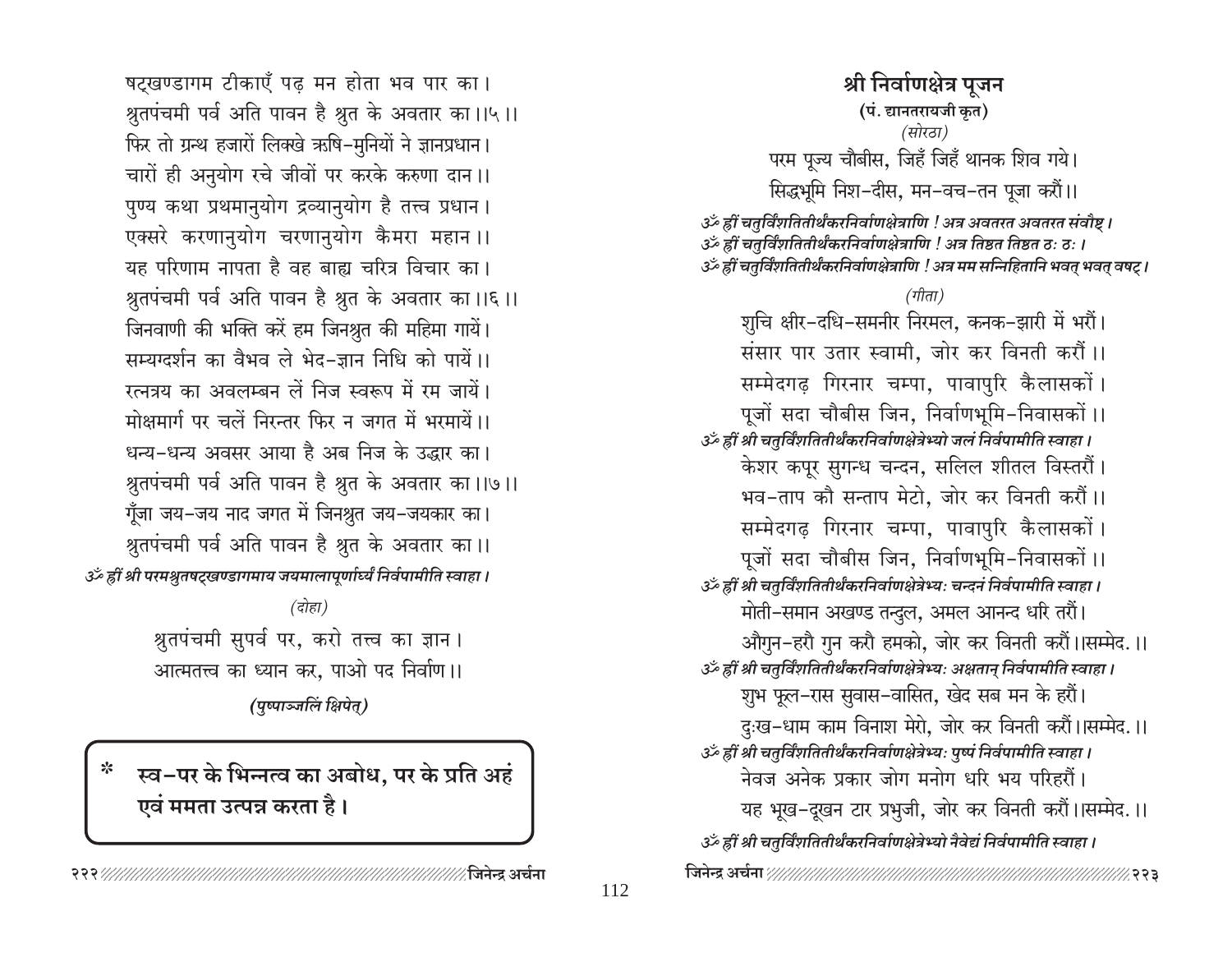दीपक-प्रकाश उजास उज्ज्वल, तिमिरसेती नहिं डरौं। संशय-विमोह-विभरम-तम-हर, जोर कर विनती करौं।।सम्मेद.।। उँ ह्रीं श्री चतुर्विंशतितीर्थंकरनिर्वाणक्षेत्रेभ्यो दीपं निर्वपामीति स्वाहा। शुभ-धूप परम-अनूप पावन, भाव पावन आचरौं। सब करम पुञ्ज जलाय दीज्यो, जोर–कर विनती करौं।।सम्मेद.।। उँ ह्रीं श्री चतुर्विंशतितीर्थंकरनिर्वाणक्षेत्रेभ्यो धूपं निर्वपामीति स्वाहा। बहु फल मँगाय चढ़ाय उत्तम, चार गतिसों निरवरौं। निहचैं मुकति–फल–देहु मोको, जोर कर विनती करौं।।सम्मेद.।। उर्व्हीं श्री चतुर्विंशतितीर्थंकरनिर्वाणक्षेत्रेभ्यः फलं निर्वपामीति स्वाहा । जल गन्ध अच्छत फूल चरु फल, दीप धुपायन धरौं। 'द्यानत' करो निरभय जगतसों, जोर कर विनती करौं।।सम्मेद.।। उँ ह्रीं श्री चतुर्विंशतितीर्थंकरनिर्वाणक्षेत्रेभ्यो अर्घ्यं निर्वपामीति स्वाहा ।

#### जयमाला

(सोरठा) श्रीचौबीस जिनेश, गिरि कैलाशादिक नमों। तीरथ महाप्रदेश, महापुरुष निरवाणतैं।।

## (चौपाई १६ मात्रा)

नमों ऋषभ कैलासपहारं, नेमिनाथ गिरनार निहारं। वासुपूज्य चम्पापुर वन्दौं, सन्मति पावापुर अभिनन्दौं।। वन्दौं अजित अजित–पद–दाता, वन्दौं सम्भव भव–दुःख घाता। वन्दौं अभिनन्दन गण-नायक, वन्दौं सुमति सुमति के दायक।। वन्दौं पद्म मुकति-पद्माकर, वन्दौं सुपास आश-पासहर। वन्दौं चन्द्रप्रभ प्रभु चन्दा, वन्दौं सुविधि सुविधि-निधि-कन्दा ।। वन्दौं शीतल अघ-तप-शीतल, वन्दौं श्रेयांस श्रेयांस महीतल। वन्दौं विमल-विमल उपयोगी, वन्दौं अनन्त-अनन्त सुखभोगी।।

वन्दौं धर्म-धर्म विस्तारा, वन्दौं शान्ति, शान्ति मनधारा। वन्दौं कुन्थु, कुन्थु रखवालं, वन्दौं अर अरि हर गुणमालं।। वन्दौं मल्लि काम मल चूरन, वन्दौं मुनिसुव्रत व्रत पूरन। वन्दौं नमि जिन नमित सुरासुर, वन्दौं पार्श्व-पास भ्रम जगहर।। बीसों सिद्धभूमि जा ऊपर, शिखर सम्मेद महागिरि भू पर। एक बार वन्दै जो कोई, ताहि नरक पशुगति नहिं होई।। नरपति नृप सुर शक्र कहावै, तिहुँ जग भोग भोगि शिव पावै। विघन विनाशन मंगलकारी, गुण-विलास वन्दौं भवतारी ।। ाऊँ ह्रीं श्री चतुर्विंशतितीर्थंकरनिर्वाणक्षेत्रेभ्यो अनर्घ्यपदप्राप्तये जयमाला पूर्णार्ध्यं नि. स्वाहा ।  $($ घत्ता) जो तीरथ जावै, पाप मिटावै, ध्यावै गावै, भगति करै। ताको जस कहिये, संपति लहिये, गिरि के गुण को बुध उचरै।। (पुष्पाञ्जलिं क्षिपेत्)

> हे जिन तेरो सुजस उजागर, गावत हैं मुनिजन ज्ञानी ।।टेक ।। दुर्जय मोह महाभट जाने, निज वश कीने हैं जग प्रानी। सो तुम ध्यान कृपान पान गहिं, तत् छिन ताकी थिति हानी ।।१।। सुप्त अनादि अविद्या निद्रा, जिन जन निज सुधि बिसरानी। ह्वै सचेत तिन निज निधि पाई, श्रवण सुनी जब तुम वानी।।२।। मंगलमय तू जग में उत्तम, तू ही शरण शिवमग दानी। तुम पद सेवा परम औषधि, जन्म-जरा-मृत गद हानि ।।३ ।। तुमरे पंचकल्याणक माहीं, त्रिभुवन मोह दशा हानी। विष्णु विदाम्बर जिष्णु दिगम्बर, बुध शिव कहि ध्यावत ध्यानी ।।४ ।। सर्व दर्व गुण परिजय परिणति, तुम सुबोध में नहिं छानी। तातें 'दौल' दास उर आशा, प्रकट करी निज रस सानी ।।५।।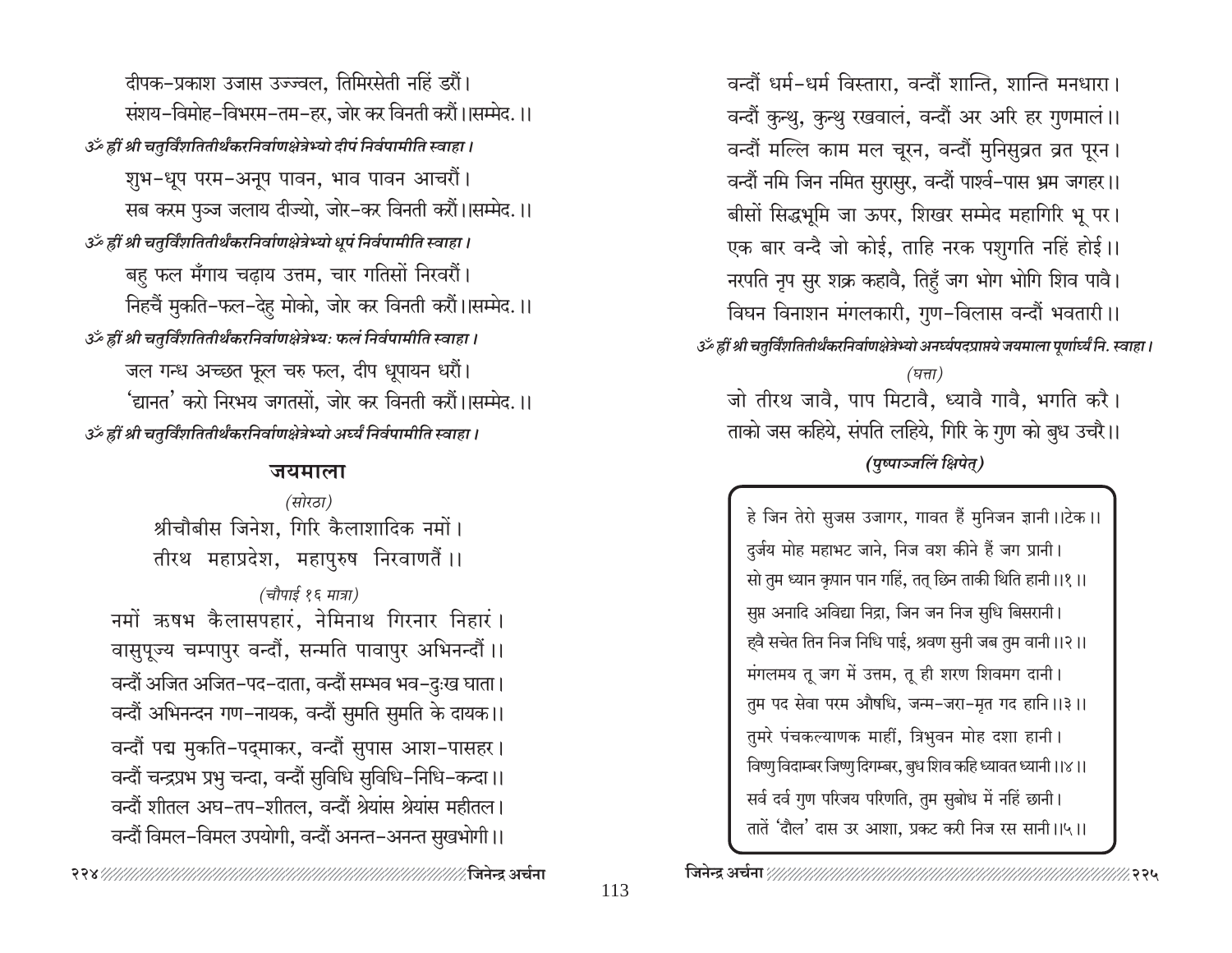निर्वाणकाण्ड (भाषा) (श्री भैया भगवतीदास कृत) (दोहा) वीतराग वन्दौं सदा, भावसहित सिर नाय। कहँ काण्ड निर्वाण की, भाषा सुगम बनाय।। (चौपाई ) अष्टापद आदीश्वर स्वामि, वासुपूज्य चम्पापुरि नामि। नेमिनाथ स्वामी गिरनार, बन्दौं भाव-भगति उर धार।। चरम तीर्थंकर चरम-शरीर, पावापुरि स्वामी महावीर। शिखर समेद जिनेसुर बीस, भावसहित बन्दौं निश-दीस।। वरदत्तराय रु इन्द्र मुनिन्द, सायरदत्त आदि गुणवृन्द । नगर तारवर मुनि उठकोड़ि', बन्दौं भावसहित कर जोड़ि।। श्री गिरनार शिखर विख्यात, कोडि बहत्तर अरु सौ सात। शम्भु प्रद्युम्न कुमर द्वै भाय, अनिरुध आदि नमुँ तसुपाय।। रामचन्द के सुत द्वै वीर, लाडनरिन्द आदि गुणधीर। पाँच कोड़ि मुनि मुक्ति मँझार, पावागिरि बन्दौं निरधार।। पाण्डव तीन द्रविड़-राजान, आठ कोड़ि मुनि मुकति पयान। श्री शत्रुंजयगिरि के सीस, भावसहित बन्दौं निश-दीस।। जे बलभद्र मुकति में गये, आठ कोड़ि मुनि औरहु भये। श्री गजपन्थ शिखर सुविशाल, तिनके चरण नमुँ तिहँ काल।। राम हणू सुग्रीव सुडील, गव गवाख्य नील महानील। कोड़ि निन्याणव मुक्ति पयान, तुंगीगिरि वन्दौं धरि ध्यान ।। नंग-अनंगकुमार सुजान, पाँच कोड़ि अरु अर्द्ध प्रमाण। मुक्ति गये सोनागिरि शीश, ते बन्दौं त्रिभुवनपति ईस ।। रावण के सुत आदिकुमार, मुक्ति गये रेवा-तट सार। कोटि पंच अरु लाख पचास, ते बन्दौं धरि परम हुलास।। रेवानदी सिद्धवर कूट, पश्चिम दिशा देह जहँ छूट । द्वै चक्री दश कामकुमार, ऊठकोड़ि वन्दौं भव पार ।। बड़वानी बड़नगर सुचंग, दक्षिण दिशि गिरि चूल उतंग। इन्द्रजीत अरु कुम्भ जु कर्ण, ते बन्दौं भव-सागर-तर्ण ।। सुवरणभद्र आदि मुनि चार, पावागिरि-वर शिखर मँझार। चेलना नदी-तीर के पास, मुक्ति गये बन्दौं नित तास।। फलहोड़ी बड़गाम अनूप, पश्चिम दिशा द्रोणगिररूप। गुरुदत्तादि मुनीश्वर जहाँ, मुक्ति गये बन्दौं नित तहाँ ।। बालि महाबालि मुनि दोय, नागकुमार मिले त्रय होय। श्री अष्टापद मुक्ति मँझार, ते बन्दौं नित सुरत सँभार।। अचलापुर की दिश ईसान, तहाँ मेंढ़गिरि नाम प्रधान। साढ़े तीन कोड़ि मुनिराय, तिनके चरण नमूँ चित लाय।। वंशस्थल वन के ढिग होय, पश्चिम दिशा कुन्थुगिरि सोय। कुलभूषण देशभूषण नाम, तिनके चरणनि करूँ प्रणाम ।। जसरथ राजा के सुत कहे, देश कलिंग पाँच सौ लहे। कोटिशिला मुनि कोटि प्रमान, वन्दन करूँ जोरि जुग पान।। समवसरण श्रीपार्श्व-जिनंद, रेसन्दीगिरि नयनानन्द। वरदत्तादि पंच ऋषिराज, ते बन्दौं नित धरम-जिहाज ।। मथुरापुर पवित्र उद्यान, जम्बूस्वामीजी निर्वाण। चरमकेवली पंचम काल, ते बन्दौं नित दीनदयाल।। तीन लोक के तीरथ जहाँ. नित प्रति वन्दन कीजै तहाँ। मन–वच–काय सहित सिरनाय, वन्दन करहिं भविक गुणगाय।। संवत् सतरह सौ इकताल, आश्विन सुदि दशमी सुविशाल। 'भैया' वन्दन करहिं त्रिकाल, जय निर्वाणकाण्ड गुणमाल।।

१. साढे तीन करोड

\* \* \* \*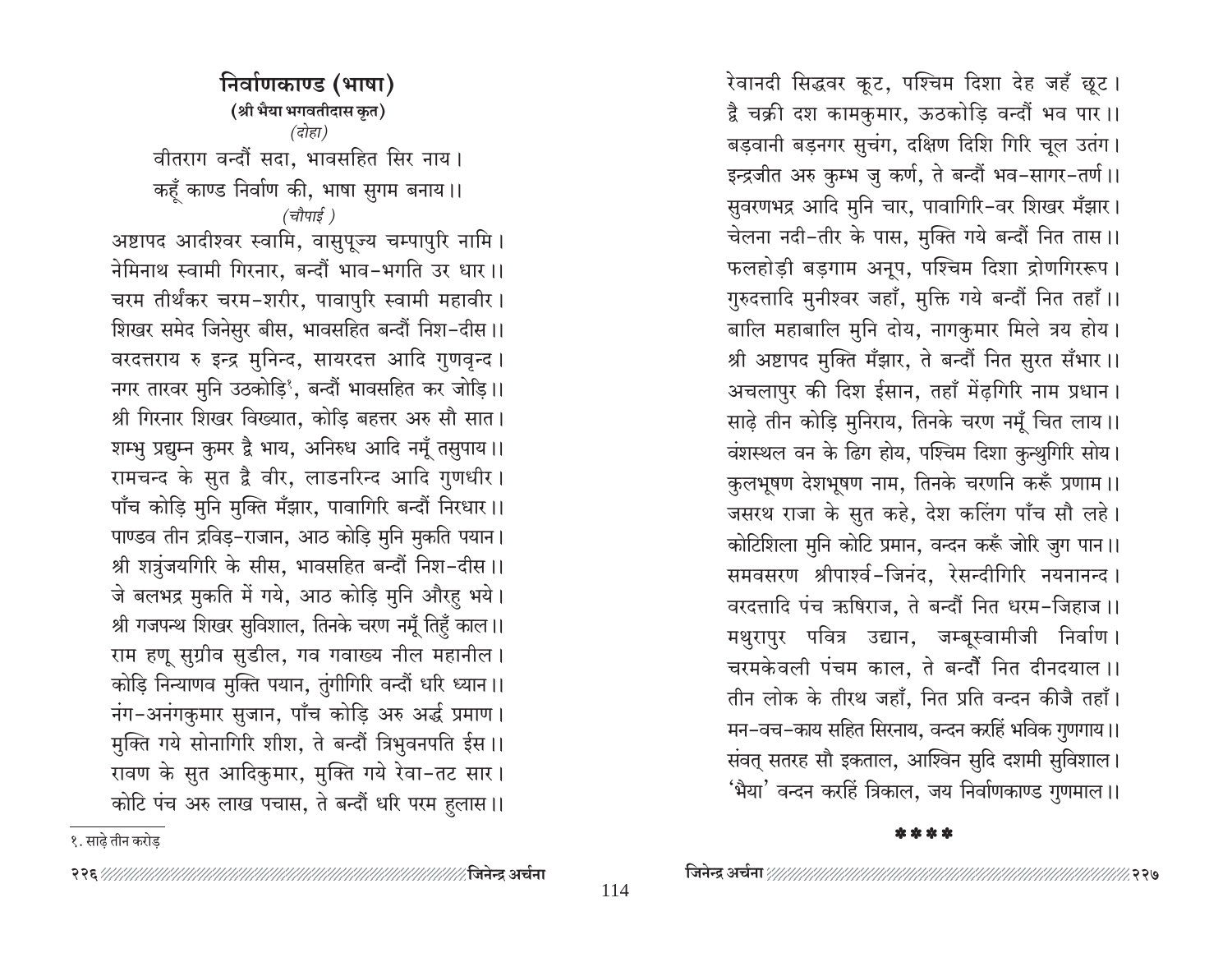स्वयंभुस्तोत्र (भाषा) (पं. द्यानतरायजी कृत) (चौपाई )

राजविषैं जुगलनि सुख कियो, राज त्याग भुवि शिवपद लियो। स्वयंबोध स्वयंभू भगवान, बन्दौं आदिनाथ गुणखान ।। इन्द्र क्षीरसागर-जल लाय, मेरु न्हवाये गाय बजाय। मदन–विनाशक सुख करतार, बन्दौं अजित अजित–पदकार।। शुकल ध्यानकरि करम विनाशि, घाति–अघाति सकल दुखराशि। लह्यो मुकतिपद सुख अविकार, बन्दौं सम्भव भव–दुःख टार।। माता पच्छिम रयन मँझार, सुपने सोलह देखे सार। भूप पूछि फल सुनि हरषाय, बन्दौं अभिनन्दन मन लाय।। सब कुवादवादी सरदार, जीते स्याद्वाद-धुनि धार । जैन–धरम–परकाशक स्वाम, सुमतिदेव–पद करहुँ प्रनाम।। गर्भ अगाऊ धनपति आय, करी नगर–शोभा अधिकाय। बरसे रतन पंचदश मास, नमौं पदमप्रभु सुख की रास।। इन्द फनिन्द नरिन्द त्रिकाल, बानी सुनि सुनि होहिं खुस्याल<sup>१</sup>। द्वादश सभा ज्ञान-दातार, नमौं सुपारसनाथ निहार।। सुगुन छियालिस हैं तुम माहिं, दोष अठारह कोऊ नाहिं। मोह–महातम–नाशक दीप, नमौं चन्द्रप्रभ राख समीप।। द्वादशविध तप करम विनाश, तेरह भेद चरित परकाश। निज अनिच्छ भवि इच्छक दान, बन्दौं पुहुपदन्त मन आन।। भवि-सुखदाय सुरगतैं आय, दशविध धरम कह्यो जिनराय। आप समान सबनि सुख देह, बन्दौं शीतल धर्म-सनेह।। समता-सुधा कोप-विष नाश, द्वादशांग वानी परकाश। चार संघ आनंद-दातार, नमों श्रियांस जिनेश्वर सार।। रत्नत्रय चिर मुकुट विशाल, सोभै कण्ठ सुगुन मनि–माल। मुक्ति-नार भरता भगवान, वासुपूज्य बन्दौं धर ध्यान ।। परम समाधि-स्वरूप जिनेश, ज्ञानी-ध्यानी हित-उपदेश। कर्म नाशि शिव-सुख-विलसन्त, बन्दौं विमलनाथ भगवन्त ।।

अन्तर-बाहिर परिग्रह टारि, परम दिगम्बर-ब्रत को धारि। सर्व जीव-हित-राह दिखाय, नमौं अनन्त वचन-मन लाय।। सात तत्त्व पंचास्तिकाय, अरथ नवों छ दरब बहु भाय। लोक अलोक सकल परकास, बन्दौं धर्मनाथ अविनाश।। पंचम चक्रवर्ती निधि भोग, कामदेव द्वादशम मनोग। शान्तिकरन सोलम जिनराय, शान्तिनाथ बन्दौं हरषाय।। बहु थुति करे हरष नहिं होय, निन्दे दोष गहैं नहिं कोय। शीलवान परब्रह्मस्वरूप, बन्दौं कुन्थुनाथ शिव-भूप ।। द्वादश गण<sup>१</sup> पूजैं सुखदाय, थुति वन्दना करैं अधिकाय। जाकी निज-थुति कबहुँ न होय, बन्दौं अर-जिनवर-पद दोय।। पर-भव रत्नत्रय-अनुराग, इह भव ब्याह-समय वैराग। बाल-ब्रह्म पूरन-व्रत धार, बन्दौं मल्लिनाथ जिनसार।। बिन उपदेश स्वयं वैराग, थुति लोकान्त करै पग लाग। नमः सिद्ध कहि सब व्रत लेहि, बन्दौं मुनिसुव्रत व्रत देहि।। श्रावक विद्यावन्त निहार, भगति-भाव सों दियो अहार। बरसी रतन-राशि तत्काल, बन्दौं नमिप्रभु दीन-दयाल।। सब जीवन की बन्दी छोर, राग-द्वेष द्वय बन्धन तोर। रजमति तजि शिव-तिय सों मिले, नेमिनाथ बन्दौं सुखनिले।। दैत्य कियो उपसर्ग अपार, ध्यान देखि आयो फनिधार। गयो कमठ शठ मुख कर श्याम, नमों मेरु–सम पारसस्वाम।। भव-सागर तैं जीव अपार. धरम-पोत में धरे निहार। डूबत काढ़े दया विचार, वर्द्धमान बन्दौं बहु बार ।। (दोहा) चौबीसों पद-कमल-जुग, बन्दौं मन-वच-काय। 'द्यानत' पढ़ै सुनै सदा, सो प्रभु क्यों न सहाय।।

१. हर्षित

१. सभा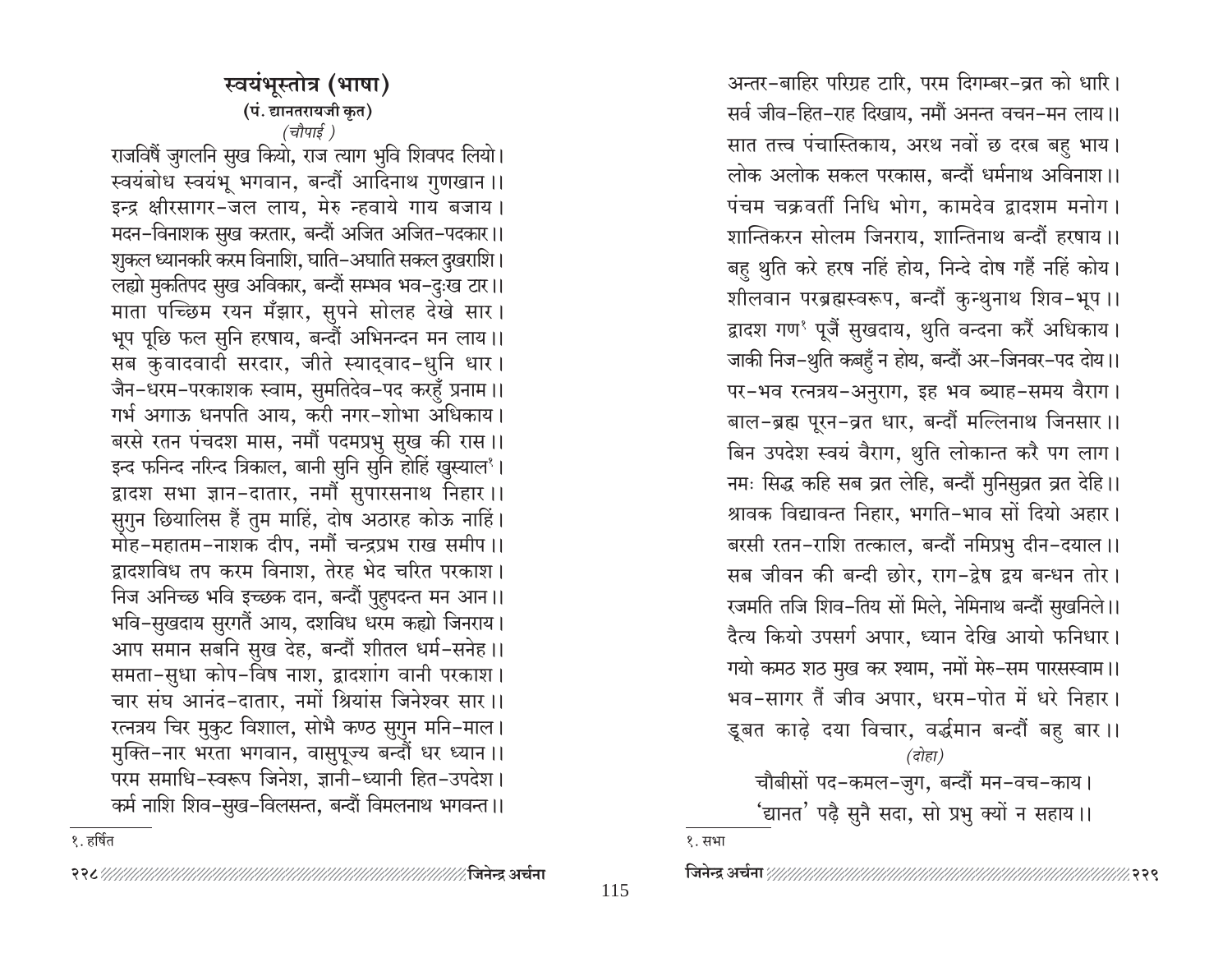कलुषताप निकन्द श्री अभिनन्द, अनुपम चन्द है। पदवंद वृन्द जजे प्रभु भवदन्द-फन्द निकन्द है।। उँट्ठै ह्वीं श्री अभिनन्दननाथजिनेन्द्राय अनर्घ्यपदप्राप्तये अर्घ्यं निर्वपामीति स्वाहा । ५. श्री सुमतिनाथ भगवान का अर्घ्य (कवित्त) जल चंदन तन्दुल प्रसून चरु, दीप धूप फल सकल मिलाय। नाचि राचि शिरनाय समरचों. जय जय जय जय जय जिनराय ।। हरिहर वंदित पापनिकंदित, सुमतिनाथ त्रिभुवन के राय। तुम पदपद्म सद्मशिवदायक, जजत मुदित मन उदित सुभाय।। उॐ ह्रीं श्री सुमतिनाथजिनेन्द्राय अनर्घ्यपदप्राप्तये अर्घ्यं निर्वपामीति स्वाहा । ६. श्री पद्मप्रभ भगवान का अर्घ्य (चाल होली) जल फल आदि मिलाय गाय गुन, भगति भाव उमगाय। जजों तुमहिं शिवतियवर जिनवर, आवागमन मिटाय।। मन-वच-तन त्रय धार देत ही, जनम जरा मृत जाय। पूजों भावसों, श्री पदमनाथ पद सार, पूजों भावसों।। उँ ह्रीं श्री पद्मप्रभजिनेन्द्राय अनर्घ्यपदप्राप्तये अर्घ्यं निर्वपामीति स्वाहा । ७. श्री सुपार्श्वनाथ भगवान का अर्घ्य (चौपाई आँचलीबद्ध) आठों दरब साजि गुनगाय, नाचत राचत भगति बढ़ाय। दयानिधि हो, जय जगबन्धु दयानिधि हो ।। तुम पद पूजों मन-वच-काय, देव सुपारस शिवपुरराय। दयानिधि हो, जय जगबन्धु दयानिधि हो।। उँ ह्रीं श्री सुपार्श्वनाथजिनेन्द्राय अनर्घ्यपदप्राप्तये अर्घ्यं निर्वपामीति स्वाहा । 

चौबीस तीर्थंकरों के अर्घ्य १. श्री ऋषभनाथ भगवान का अर्घ्य (ताटंक) शुचि निरमल नीरं गंध सुअक्षत, पुष्प चरु ले मन हरषाय। दीप धूप फल अर्घ्य सु लेकर, नाचत ताल मृदंग बजाय।। श्री आदिनाथ के चरण कमल पर, बलि-बलि जाऊँ मन-वच-काय। हो करुणानिधि! भव-दुख मेटो, यातैं मैं पूजूँ प्रभु पाय ।। उँ ह्रीं श्री आदिनाथजिनेन्द्राय अनर्घ्यपदप्राप्तये अर्घ्यं निर्वपामीति स्वाहा । २. श्री अजितनाथ भगवान का अर्घ्य (त्रिभंगी) जल-फल सब सज्जै, बाजत बज्जै, गुनगन रज्जै मन मज्जै। तुअ पद जुगमज्जे, सज्जन जज्जै, ते भव भज्जै निजकज्जै।। श्री अजितजिनेशं, नुतनक्रेशं, चक्रधरेशं खग्गेशं। मनवांछित दाता, त्रिभुवनत्राता, पूजों ख्याता जग्गेशं ।। उँ ह्रीं श्री अजितनाथजिनेन्द्राय अनर्घ्यपदप्राप्तये अर्घ्यं निर्वपामीति स्वाहा । ३. श्री संभवनाथ भगवान का अर्घ्य (चौबोला) जल चंदन तंदुल प्रसून चरु, दीप धूप फल अर्घ्य किया। तुमको अरपों भावभगति धर, जै जै जै शिवरमनि पिया।। संभवजिन के चरन चरचतें, सब आकुलता मिट जावै। निज निधि ज्ञान–दरश–सुख–वीरज, निराबाध भविजन पावै।। उँ ह्रीं श्री संभवनाथजिनेन्द्राय अनर्घ्यपदप्राप्तये अर्घ्यं निर्वपामीति स्वाहा । ४. श्री अभिनन्दननाथ भगवान का अर्घ्य (हरिगीतिका) अष्ट द्रव्य सँवारि सुन्दर, सुजस गाय रसाल ही। नचत रचत जजों चरन जुग, नाय नाय सुभाल ही।।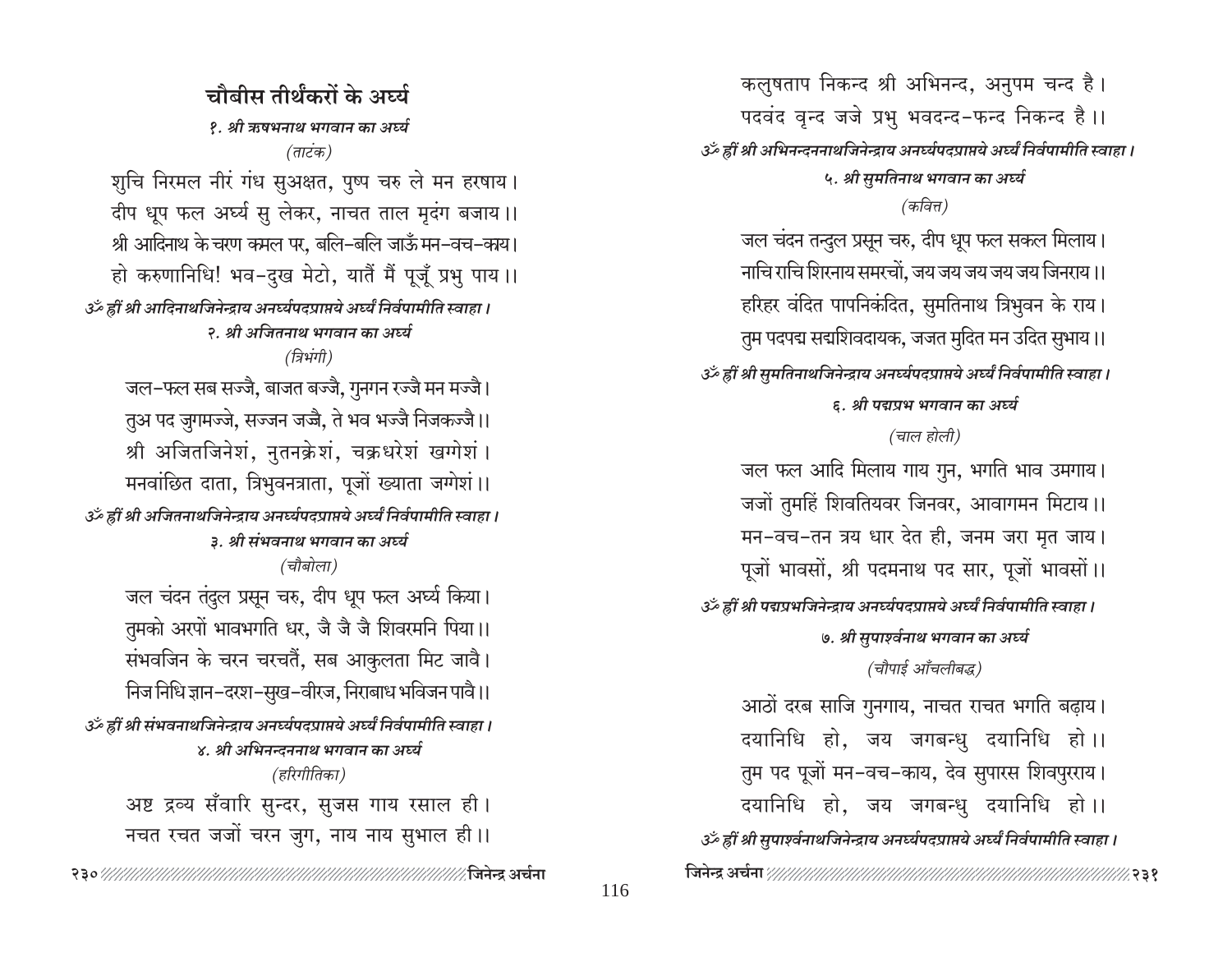१२. श्री वासुपूज्य भगवान का अर्घ्य (जोगीरासा) जल-फल दरब मिलाय गाय गुन, आठों अंग नमाई। शिवपदराज हेत हे श्रीपति! निकट धरों यह लाई।। वासुपूज वसुपूज तनुज पद, वासव सेवत आई। बालब्रह्मचारी लखि जिनको, शिवतिय सनमुख धाई।। उँ ह्रीं श्री वासुपूज्यजिनेन्द्राय अनर्घ्यपदप्राप्तये अर्घ्यं निर्वपामीति स्वाहा । १३. श्री विमलनाथ भगवान का अर्घ्य (सोरठा) आठों दरब सँवार, मन-सुखदायक पावने। जजों अर्घ्य भर थार, विमल विमल शिवतिय रमन।। उँ ह्रीं श्री विमलनाथजिनेन्द्राय अनर्घ्यपदप्राप्तये अर्घ्यं निर्वपामीति स्वाहा । १४. श्री अनन्तनाथ भगवान का अर्घ्य (हरिगीता) शुचि नीर चन्दन शालिशंदन, सुमन चरु दीवा धरों। अरु धूप फल जुत अरघ करि, कर जोर जुग विनती करों।। जगपूज परमपुनीत मीत, अनन्त संत सुहावनों। शिवकंतवंत महंत ध्यावो. भ्रन्तवन्त नशावनों ।। उँ ह्रीं श्री अनन्तनाथजिनेन्द्राय अनर्घ्यपदप्राप्तये अर्घ्यं निर्वपामीति स्वाहा । १५. श्री धर्मनाथ भगवान का अर्घ्य (जोगीरासा) आठों दरब साज शुचि चितहर, हरषि हरषि गुन गाई। बाजत दूम दूम दूम मृदंग गत, नाचत ता थेई थाई।। परम धरम-शम-रमन धरम-जिन, अशरन शरन निहारी। पूजूँ पाय गाय गुन सुन्दर, नाचौं दै दै तारी ।। उॅट्र ह्रीं श्री धर्मनाथजिनेन्द्राय अनर्घ्यपदप्राप्तये अर्घ्यं निर्वपामीति स्वाहा । 

८. श्री चन्द्रप्रभ भगवान का अर्घ्य (अवतार) सजि आठों दरब पुनीत, आठों अंग नमों। पूजों अष्टम जिन मीत, अष्टम अवनि गमों।। श्री चंदनाथ दुति चंद, चरनन चंद लगै, मन-वच-तन जजत अमंद, आतमजोति जगै।। उँ ह्रीं श्री चन्द्रप्रभजिनेन्द्राय अनर्घ्यपदप्राप्तये अर्घ्यं निर्वपामीति स्वाहा । ९. श्री पुष्पदन्त भगवान का अर्घ्य (चाल होली) जल फल सकल मिलाय मनोहर, मन–वच–तन हुलसाय। तुम पद पूजौं प्रीति लायकै, जय जय त्रिभुवनराय ।। मेरी अरज सुनीजे, पुष्पदन्त जिनराय।। उॅथ् ह्रीं श्री पृष्पदंतजिनेन्द्राय अनर्घ्यपदप्राप्तये अर्घ्यं निर्वपामीति स्वाहा । १०. श्री शीतलनाथ भगवान का अर्घ्य (वसंततिलका) कंश्रीफलादि<sup>१</sup> वसु प्रासुक द्रव्य साजै। नाचे रचे मचत बज्जत सज्ज बाजै।। रागादि दोष मलमर्दन हेतु येवा । चर्चों पदाब्ज तव शीतलनाथ देवा।। उर्व्हीं श्री शीतलनाथजिनेन्द्राय अनर्घ्यपदप्राप्तये अर्घ्यं निर्वपामीति स्वाहा । ११. श्री श्रेयांसनाथ भगवान का अर्घ्य (हरिगीता) जल मलय तंदुल सुमन चरु अरु दीप धूप फलावली। करि अर्घ्य चरचों चरनजुग प्रभु मोहि तार उतावली।। श्रेयांसनाथ जिनन्द त्रिभुवनवन्द आनन्दकन्द हैं। दुख दन्द-फन्द निकन्द पूरनचन्द जोति अमन्द हैं।। उँ ह्रीं श्री श्रेयांसनाथजिनेन्द्राय अनर्घ्यपदप्राप्तये अर्घ्यं निर्वपामीति स्वाहा । १. जल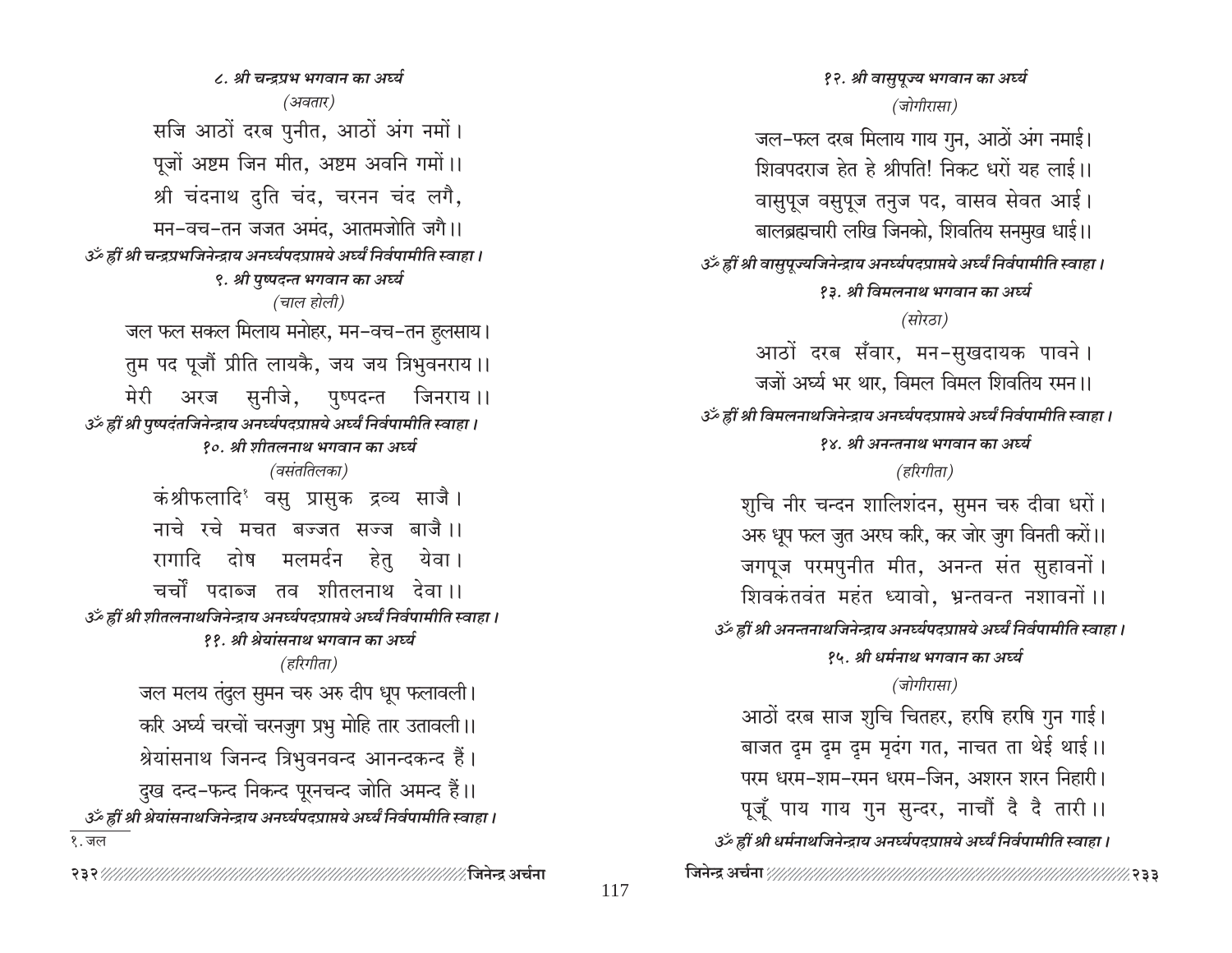२०. श्री मुनिसुव्रतनाथ भगवान का अर्घ्य (गीतिका) जल गंध आदि मिलाय आठों, दरब अरघ सजों वरों। पूजों चरन-रज भगत जुत, जातैं जगत सागर तरों।। शिवसाथ करत सनाथ सुव्रतनाथ मुनि गुनमाल है। तसु चरन आनन्दभरन तारन, तरन विरद विशाल है।। उँ ह्रीं श्री मुनिसुव्रतनाथजिनेन्द्राय अनर्घ्यपदप्राप्तये अर्घ्यं निर्वपामीति स्वाहा । २१. श्री नमिनाथ भगवान का अर्घ्य जल फलादि मिलाय मनोहरं. अरघ धारत ही भय भौ हरं। जजतु हौं नमि के गुन गायकें, जुगपदांबुज प्रीति लगायकें।। उँ ह्रीं श्री नमिनाथजिनेन्द्राय अनर्घ्यपद्प्राप्तये अर्घ्यं निर्वपामीति स्वाहा । २२. श्री नेमिनाथ भगवान का अर्घ्य (चाल होली) जल-फल आदि साज शुचि लीने, आठों दरब मिलाय। अष्टमथिति के राजकरन कों, जजों अंग वसु नाय।। दाता मोक्ष के, श्री नेमिनाथ जिनराय, दाता मोक्ष के।। उँ ह्रीं श्री नेमिनाथजिनेन्द्राय अनर्घ्यपदप्राप्तये अर्घ्यं निर्वपामीति स्वाहा । २३. श्री पार्श्वनाथ भगवान का अर्घ्य नीर गन्ध अक्षतान् पुष्प चरु लीजिए। दीप-धूप-श्रीफलादि अर्घ्य तैं जजीजिये।। पार्श्वनाथ देव सेव आपकी करूँ सदा। दीजिए निवास मोक्ष, भूलिए नहीं कदा।। उॅट ह्रीं श्री पार्श्वनाथजिनेन्द्राय अनर्घ्यपदप्राप्तये अर्घ्यं निर्वपामीति स्वाहा । 

१६. श्री शान्तिनाथ भगवान का अर्घ्य (त्रिभंगी) वसु द्रव्य सँवारी, तुम ढिंग धारी, आनन्दकारी दुग प्यारी। तुम हो भवतारी, करुनाधारी, यातैं थारी शरनारी। श्री शान्तिजिनेशं, नुतशक्रेशं, वृषचक्रेशं चक्रेशं । हनि अरिचक्रेशं, हे गुनधेशं दयामृतेशं मक्रेशं ।। उर्व्हीं श्री शान्तिनाथजिनेन्द्राय अनर्घ्यपदप्राप्तये अर्घ्यं निर्वपामीति स्वाहा । १७. श्री कुन्थुनाथ भगवान का अर्घ्य (चाल लावनी) जल चन्दन तन्दुल प्रसून चरु, दीप धूप लेरी। फलज़ुत जजन करों मन सुख धरी, हरो जगत फेरी।। कुन्थु सुन अरज दास केरी, नाथ सुनि अरज दास केरी। भवसिन्धु पस्चो हों नाथ, निकारो बाँह पकर मेरी।। उँ ह्रीं श्री कुन्थुनाथजिनेन्द्राय अनर्घ्यपदप्राप्तये अर्घ्यं निर्वपामीति स्वाहा । १८. श्री अरनाथ भगवान का अर्घ्य (त्रिभंगी) सुचि स्वच्छ पटीरं, गंधगहीरं, तंदुलशीरं पुष्प चरूँ। वर दीपं धूपं, आनन्दरूपं, लै फल भूपं अर्घ्य करूँ।। प्रभु दीनदयालं, अरिकुलकालं, विरदविशालं सुकुमालम् । हनि मम जंजालं, हे जगपालं, अनगुनमालं वरभालम् ।। उँ ह्रीं श्री अरनाथजिनेन्द्राय अनर्घ्यपदप्राप्तये अर्घ्यं निर्वपामीति स्वाहा । १९. श्री मल्लिनाथ भगवान का अर्घ्य (जोगीरासा)

जल फल अरघ मिलाय गाय गुन पूजौं भगति बढ़ाई। शिवपदराज हेत हे श्रीधर, शरन गही मैं आई।। राग-दोष मद मोह हरन को, तुम ही हौ वरवीरा। यातैं शरन गही जगपतिजी, वेग हरो भवपीरा ।। उँ ह्रीं श्री मल्लिनाथजिनेन्द्राय अनर्घ्यपदप्राप्तये अर्घ्यं निर्वपामीति स्वाहा ।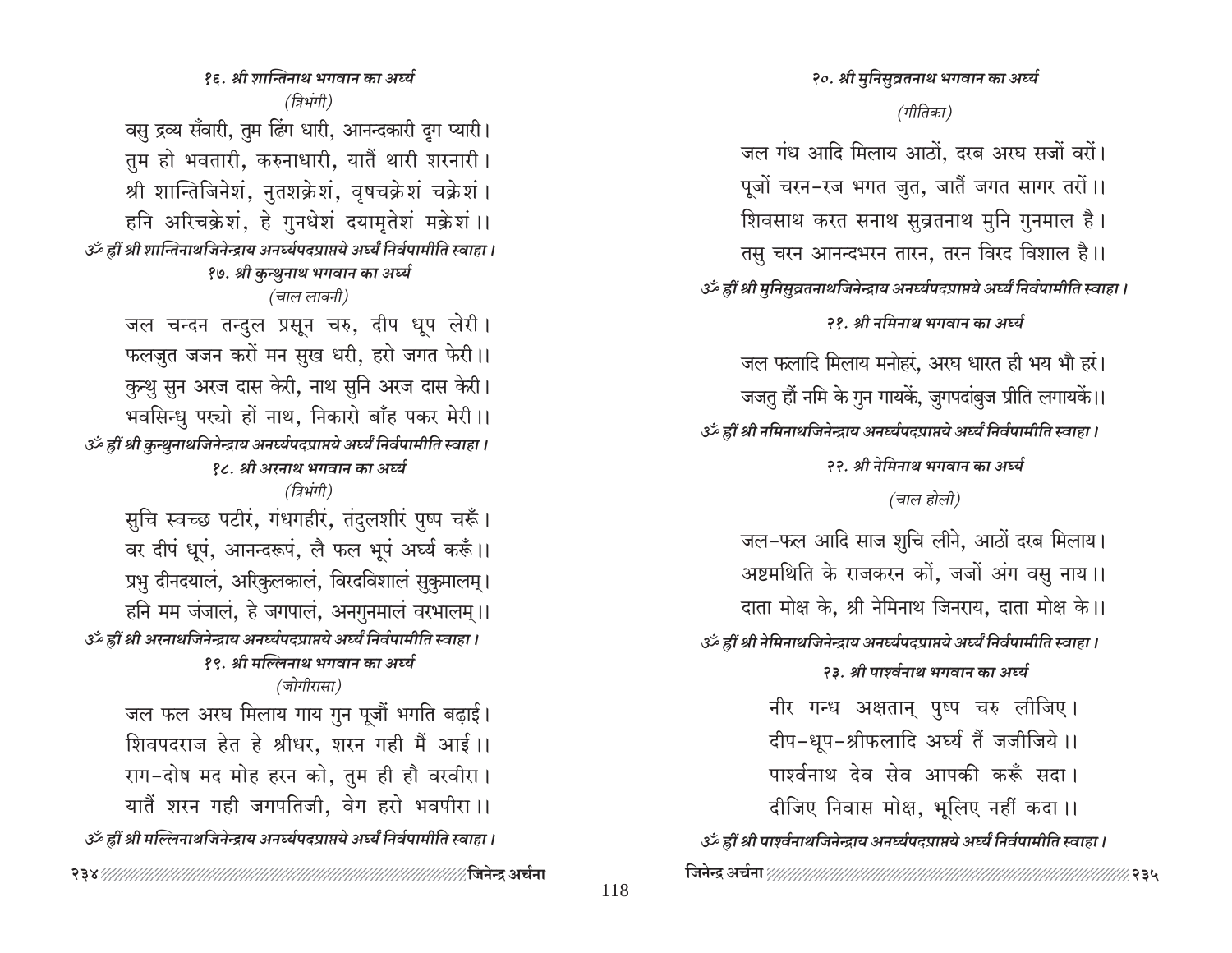अकृत्रिम चैत्यालयों के अर्घ्य (शार्दूलविक्रीडित) कृत्रिमाकृत्रिम–चारु–चैत्य–निलयान् नित्यं त्रिलोकी–गतान्, वंदे भावनव्यंतर-द्युतिवरान् स्वर्गामरावासगान् । सदुगंधाक्षत-पुष्प-दाम-चरुकैः सद्दीपधूपैः फलै-र्द्रव्यैनीरमुखैर्यजामि सततं दुष्कर्मणां शांतये ।।१ ।। उॅं ह्रीं कृत्रिमाकृत्रिम-चैत्यालयसंबंधि-जिनबिम्बेभ्योऽर्घ्यं निर्वपामीति स्वाहा । (उपजाति) वर्षेषु-वर्षान्तर-पर्वतेषु नन्दीश्वरे यानि च मंदरेषु । यावंति चैत्यायतनानि लोके सर्वाणि वंदे जिनपुंगवानाम् ।।२।। (मालिनी) कृत्रिमाकृत्रिमाणां . अवनि-तल-गतानां दिव्य-वैमानिकानां । वन-भवन-गतानां मनुज-कृतानां देवराजार्चितानां, इह जिनवर-निलयानां भावतोऽहं स्मरामि।।३।। (शार्दुलविक्रीडित) जंबू-धातकि-पुष्करार्ध-वसुधा-क्षेत्र त्रये ये भवा-श्चन्द्रांभोज-शिखंडि-कण्ठ-कनक-प्रावृड्घनाभा जिनाः । सम्यग्ज्ञान-चरित्र-लक्षणधरा दग्धाष्ट-कर्मेन्धनाः, भूतानागत-वर्तमान-समये तेभ्यो जिनेभ्यो नमः ।।४ ।। (स्रग्धरा) श्रीमन्मेरौ कुलाद्रौ रजत-गिरिवरे शाल्मलौ जंबुवृक्षे, वक्षारे चैत्यवृक्षे रतिकर-रुचिके कुंडले मानुषांके। इष्वाकारे जनाद्रौ दधि-मुख-शिखरे व्यन्तरे स्वर्गलोके, ज्योतिर्लोकेऽभिवंदे भवन–महितले यानि चैत्यालयानि ।।५।। (शार्दूलविक्रीडित) द्वौ कुंदेंदु-तुषार-हार-धवलौ द्वाविन्द्रनील-प्रभौ, द्वौ बंधूक-सम-प्रभौ जिनवृषौ द्वौ च प्रियंगुप्रभौ । शेषाः षोडश जन्म-मृत्यु-रहिताः संतप्त-हेम-प्रभाः, ते संज्ञान-दिवाकराः सुरनुताः सिद्धिं प्रयच्छतु नः ।।६ ।। उर्व्हीं त्रिलोकसंबंधि-कृत्रिमाकृत्रिम चैत्यालयेभ्योऽर्घ्यं निर्वपामीति स्वाहा । 

(अवतार) (१) जल-फल वसु सजि हिमथार, तन-मन मोद धरों। गुण गाऊँ भवदधि तार, पूजत पाप हरों।। श्री वीर महा अतिवीर, सन्मतिनायक हो। जय वर्द्धमान गुणधीर, सन्मतिदायक हो।। उँ ह्रीं श्री महावीरजिनेन्द्राय अनर्घ्यपदप्राप्तये अर्घ्यं निर्वपामीति स्वाहा । (हरिगीत ) ( २) इस अर्घ्य का क्या मूल्य है अन्–अर्घ्य पद के सामने। उस परम पद को पा लिया, हे पतित–पावन! आपने।। सन्तप्त मानस शान्त हों, जिनके गुणों के गान में। वे वर्धमान महान जिन, विचरें हमारे ध्यान में।। उँ ह्रीं श्री वर्द्धमानजिनेन्द्राय अनर्घ्यपदप्राप्तये अर्घ्यं निर्वपामीति स्वाहा ।

२४. श्री महावीर भगवान का अर्घ्य

थाँकी उत्तम क्षमा पै जी अचम्भो म्हानें आवे। विधि चकचूर ।।टेक ।। कीने किस करम एक तो प्रभु तुम परम दिगम्बर, पास न तिल तुष मात्र हुजूर। दूजे जीव दया के सागर, तीजे सन्तोषी भरपूर ।।१ ।। चौथे प्रभु तुम हित उपदेशी, तारण तरण मशहर। कोमल वचन सरल सद्वक्ता, निर्लोभी संयम तप सूर।।२।। कैसे ज्ञानावरणी नास्यौ, कैसे करयो अदर्शन चुर। कैसे मोह-मल्ल तुम जीत्यो, कैसे किये घातिया दूर।।३।। कैसे केवलज्ञान उपायो, अन्तराय कैसे निरमुल। सुर-नर-मुनि सेवें चरण तुम्हारे, तो भी नहीं प्रभु तुमकू गरूर।।४।। करत दास अरदास नयन सुख यह, वर दीजे मोहि जरूर। जनम–जनम पद पंकज सेवूँ, और न चित कछु चाह हुजूर।।५।।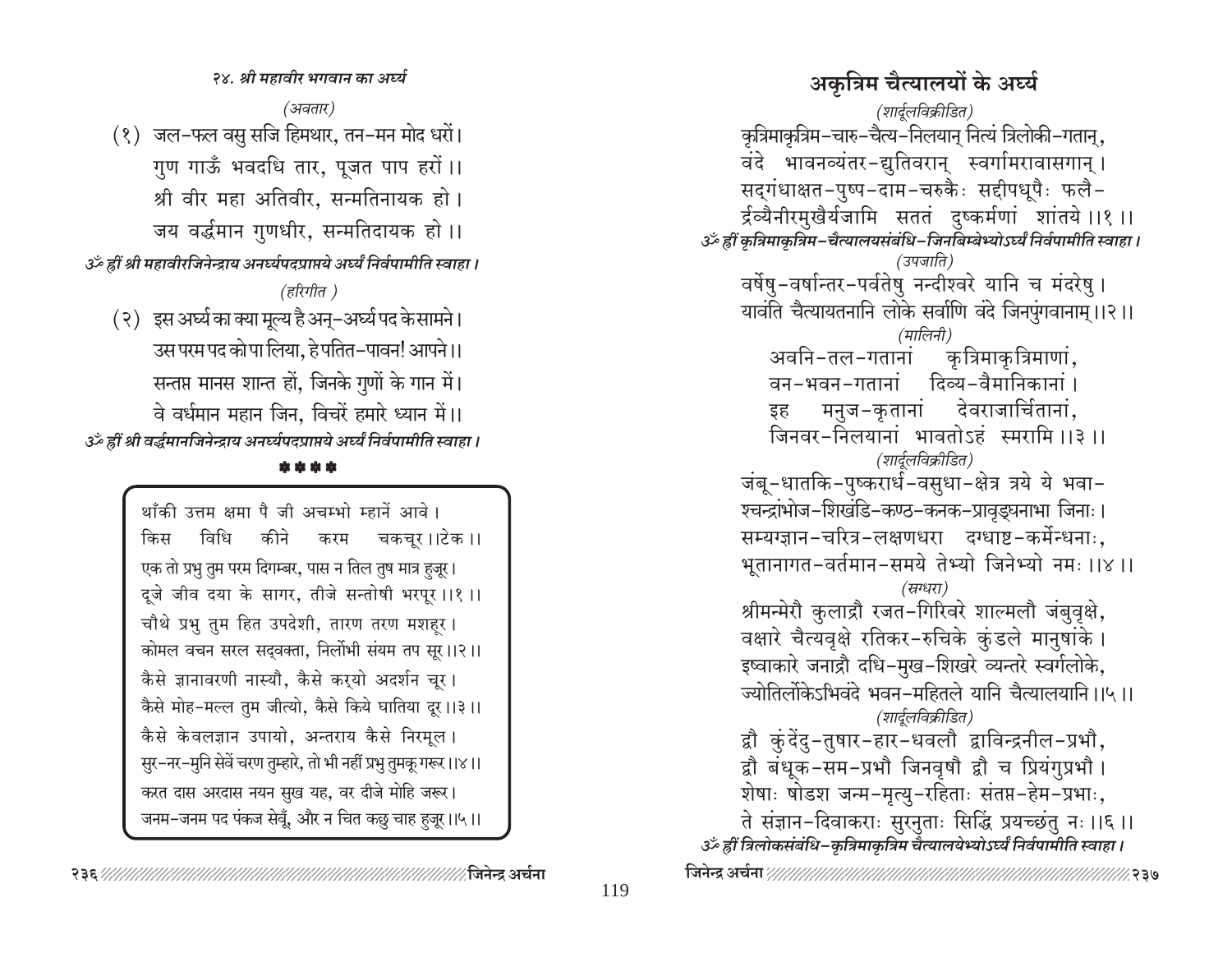सिद्धपरमेष्ठी का अर्घ्य (संस्कृत) अर्घ्यावलि (वसन्ततिलका) देव–शास्त्र–गुरु का अर्घ्य (गीता) ज्ञानोपयोगविमलं विशदात्मरूपं. (१) जल परम उज्ज्वल गंध अक्षत, पुष्प चरु दीपक धरूँ। सूक्ष्मस्वभावपरमं यदनन्तवीर्यम् । वर धूप निरमल फल विविध बहु, जनम के पातक हरूँ।। कर्मौघकक्षदहनं सुखसस्य बीजं, इह भाँति अर्घ्य चढ़ाय नित भवि, करत शिव पंकति मचूँ। वन्दे सदा निरुपमं वर सिद्धचक्रम ।। अरहंत श्नुत सिद्धान्त गुरु, निर्ग्रन्थ नित पूजा रचूँ।। (अनुष्टुप) (दोहा) कर्माष्टक-विनिर्मुक्तं मोक्षलक्ष्मी-निकेतनम् । वसु विधि अर्घ्य संजोयकै, अति उछाह मन कीन। जासों पूजों परम पद, देव-शास्त्र-गुरु तीन ।। सम्यक्त्वादि-गुणोपेतं सिद्धचक्रं नमाम्यहम् ।। उर्क ह्वीं श्री देव-शास्त्र-गुरुभ्यो अनर्घ्यपदप्राप्तये अर्घ्यं निर्वपामीति स्वाहा । उँ ह्रीं श्री सिद्धचक्राधिपतये सिद्धपरमेष्ठिने अनर्घ्यपदप्राप्तये अर्घ्यं निर्वपामीति स्वाहा । (२) क्षण भर निजरस को पी चेतन मिथ्यामल को धो देता है। सिद्धपरमेष्ठी का अर्घ्य (हिन्दी) काषायिक भाव विनष्ट किये, निज आनन्द अमृत पीता है।। जल पिया और चन्दन चरचा, मालायें सुरभित सुमनों की। अनुपम सुख तब विलसित होता, केवल-रवि जग-मग करता है। पहनीं, तन्दुल सेये व्यंजन, दीपावलियाँ की रत्नों की।। दर्शन-बल पूर्ण प्रकट होता, यह ही अरहंत अवस्था है।। सुरभि धूपायन की फैली, शुभ कर्मों का सब फल पाया। यह अर्घ्य समर्पण करके प्रभु, निज गुण का अर्घ्य बनाऊँगा। आकुलता फिर भी बनी रही, क्या कारण जान नहीं पाया।। और निश्चित तेरे सदृश प्रभु, अरहन्त अवस्था पाऊँगा।। जब दृष्टि पड़ी प्रभुजी तुम पर, मुझ को स्वभाव का भान हुआ। 3ँ ह्रीं श्री देव-शास्त्र-गुरुभ्यो अनर्घ्यपदप्राप्तये अर्घ्यं निर्वपामीति स्वाहा । (३) बहुमूल्य जगत का वैभव यह, क्या हमको सुखी बना सकता। सुख नहीं विषय-भोगों में है, तुमको लख यह सद्ज्ञान हुआ।। अरे पूर्णता पाने में, इसकी क्या है आवश्यकता ।। जल से फल तक का वैभव यह, मैं आज त्यागने हूँ आया। मैं स्वयं पूर्ण हूँ अपने में, प्रभु है अनर्घ्य मेरी माया। होकर निराश सब जग भर से, अब सिद्ध शरण में मैं आया।। बहमूल्य द्रव्यमय अर्घ्य लिये, अर्पण के हेतु चला आया।। उँ ह्रीं श्री सिद्धचक्राधिपतये सिद्धपरमेष्ठिने अनर्घ्यपदप्राप्तये अर्घ्यं निर्वपामीति स्वाहा । उर्क ह्वीं श्री देव-शास्त्र-गुरुभ्यो अनर्घ्यपदप्राप्तये अर्घ्यं निर्वपामीति स्वाहा । चौबीस तीर्थंकर का अर्घ्य पंचपरमेष्ठी का अर्घ्य जल फल आठों शुचिसार, ताको अर्घ्य करों। जल चन्दन अक्षत पुष्प दीप, नैवेद्य धूप फल लाया हूँ। तुमको अरपों भवतार, भव तरि मोक्ष वरों।। अब तक के संचित कर्मों का, मैं पुंज जलाने आया हूँ।। चौबीसों श्री जिनचन्द, आनन्द कन्द सही। यह अर्घ्य समर्पित करता हूँ, अविचल अनर्घ्य पद दो स्वामी। पद जजत हरत भव-फन्द, पावत मोक्ष मही।। हे पंच परम परमेष्ठी प्रभु, भव दुःख मेटो अन्तर्यामी ।। उँ ह्रीं श्री पंचपरमेष्ठिभ्यो अनर्घ्यपदप्राप्तये अर्घ्यं निर्वपामीति स्वाहा । उँ ह्रीं श्री वृषभादिवीरांतेभ्यो अनर्घ्यपदप्राप्तये अर्घ्यं निर्वपामीति स्वाहा।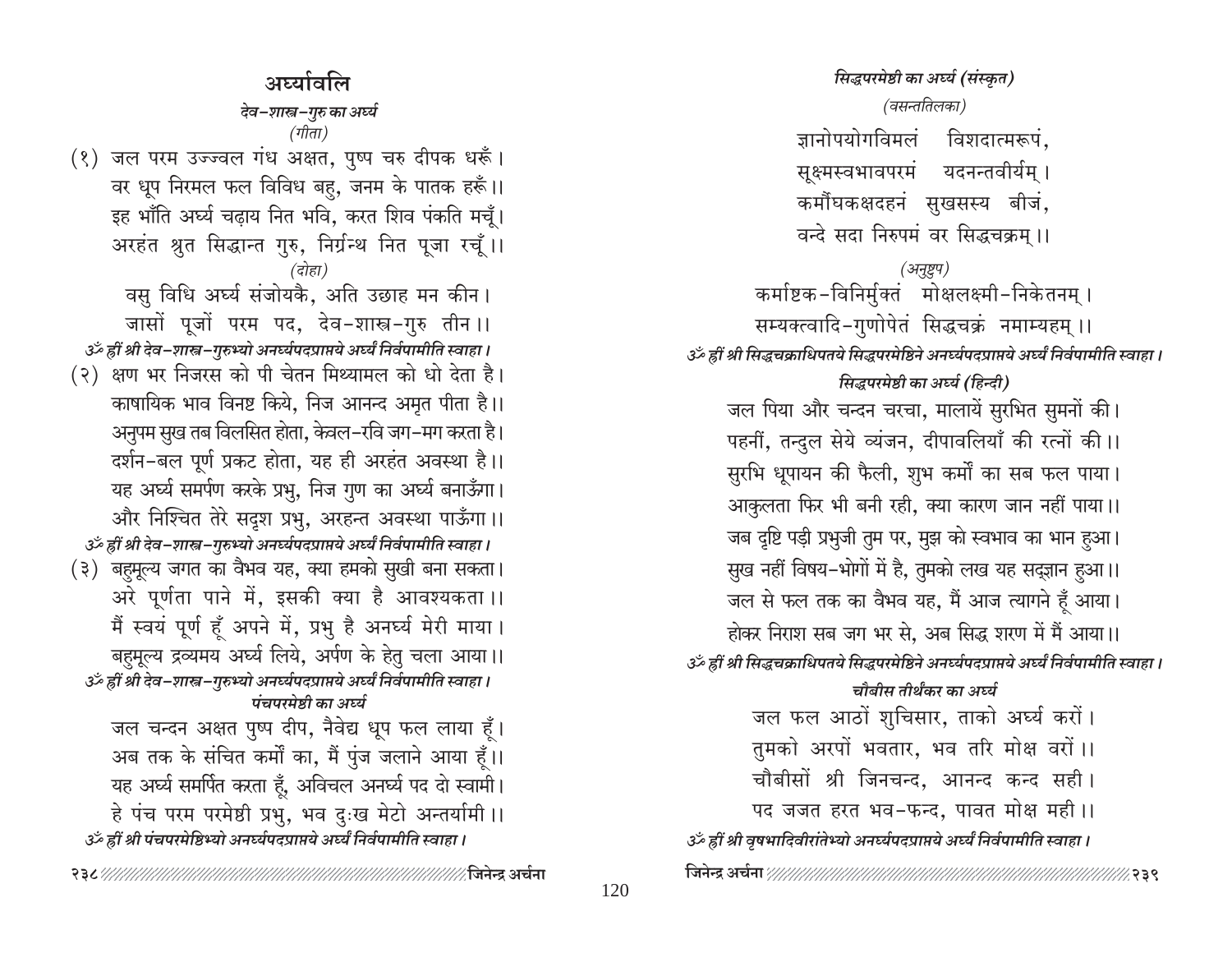समुच्चय पूजन का अर्घ्य पंच-बालयति का अर्घ्य अष्टम वसुधा पाने को, कर में ये आठों द्रव्य लिये। सजि वसुविधि द्रव्य मनोज्ञ, अर्घ्य बनावत हैं। वसुकर्म अनादि संयोग, ताहि नसावत हैं।। सहज शुद्ध स्वाभाविकता से, निज में निज गुण प्रकट किये।। यह अर्घ्य समर्पण करके मैं, श्री देव-शास्त्र-गुरु को ध्याऊँ। श्री वासु पूज्य-मल्लि-नेमि, पारस वीर अति। विद्यमान श्री बीस तीर्थंकर, सिद्ध प्रभु के गुण गाऊँ।। नमूँ मन-वच-तन धरि प्रेम, पाँचों बालयति ।। ॐ ह्रीं श्री देव-शास्त्र-गुरुभ्यो विद्यमानविंशतितीर्थंकरेभ्यो अनन्तानन्त-आै ह्रीं श्री वासुपूज्य-मल्लिनाथ-नेमिनाथ-पार्श्वनाथ-महावीर-पंचबालयति-सिद्धपरमेष्ठिभ्यश्च अनर्घ्यपदप्राप्तये अर्घ्यं निर्वपामीति स्वाहा । तीर्थंकरेभ्यो अनर्घ्यपदप्राप्तये अर्घ्यं निर्वपामीति स्वाहा । विदेहक्षेत्र में विद्यमान बीस तीर्थंकरों का अर्घ्य नन्दीश्वर द्रीप का अर्घ्य जल फल आठों दर्व अरघ कर प्रीति धरी है। यह अरघ कियो निज हेत, तुमको अरपतु हों। गणधर इन्द्रनि हूतैं थुति पूरी न करी है।। 'द्यानत' कीनो शिवखेत, भूमि समरपतु हों।। 'द्यानत' सेवक जानके (हो) जगतैं लेह निकार। नन्दीश्वर श्री जिनधाम, बावन पुंज करों। सीमंधर जिन आदि दे (स्वामी) बीस विदेह मँझार ।। वसुदिन प्रतिमा अभिराम, आनन्द भाव धरों।। श्री जिनराज हो, भव तारणतरण जिहाज, श्री महाराज हो।। ॐ ह्रीं श्री नन्दीश्वरद्वीपे पूर्वपश्चिमोत्तरदक्षिणे द्विपंचाशज्जिनालयस्थजिनप्रतिमाभ्यो अनर्घ्यपदप्राप्तये अर्घ्यं निर्वपामीति स्वाहा । उँ ह्रीं श्री सीमंधरादिविद्यमानविंशतितीर्थंकरेभ्यो अर्घ्यं निर्वपामीति स्वाहा । दशलक्षण धर्म का अर्घ्य मीमंधर भगवान का अर्घ्य (सोरठा) निर्मल जल-सा प्रभु निज स्वरूप, पहचान उसी में लीन हुए। आठों दरव सँवार, 'द्यानत' अधिक उछाह सों। भव-ताप उतरने लगा तभी. चन्दन-सी उठी हिलोर हिये।। भव-आताप निवार, दशलक्षण पूजों सदा।। अभिराम–भवन प्रभु अक्षत का, सब शक्ति–प्रसून लगे खिलने। उँ ह्रीं उत्तमक्षमादिदशलक्षणधर्मांगाय अनर्घ्यपदप्राप्तये अर्घ्यं निर्वपामीति स्वाहा । क्षुत्-तृषा अठारह दोष क्षीण, कैवल्य प्रदीप लगा जलने।। रत्नत्रय का अर्घ्य मिट चली चपलता योगों की, कर्मों के ईंधन ध्वस्त हुए। (सोरठा) फल हुआ प्रभो ! ऐसा मधुरिम, तुम धवल निरंजन स्वस्थ हुए।। आठों दरव निरधार, उत्तम सों उत्तम लिये। उॅं ह्रीं श्री सीमंधरजिनेन्द्राय अनर्घ्यपदप्राप्तये अर्घ्यं निर्वपामीति स्वाहा । जनम रोग निरवार, सम्यक् रत्नत्रय भजूँ।। महावीर भगवान का अर्घ्य उँ ह्रीं सम्यकुरत्नत्रयाय अनर्घ्यपदप्राप्तये अर्घ्यं निर्वपामीति स्वाहा । इस अर्घ्य का क्या मूल्य है अन्-अर्घ्य पद के सामने? सम्यग्दर्शन का अर्घ्य उस परम-पद को पा लिया, हे पतित-पावन आपने।। (सोरठा) जल गंधाक्षत चारु, दीप धूप फल फूल चरु। संतप्त-मानस शान्त हों, जिनके गुणों के गान में। सम्यग्दर्शन सार, आठ अंग पूजों सदा।। वे वर्द्धमान महान जिन विचरें हमारे ध्यान में ।। उँ ह्रीं अष्टांगसम्यग्दर्शनाय अनर्घ्यपदप्राप्तये अर्घ्यं निर्वपामीति स्वाहा । उॐ ह्रीं श्री वर्द्धमानजिनेन्द्राय अनर्घ्यपद्प्राप्तये अर्घ्यं निर्वपामीति स्वाहा ।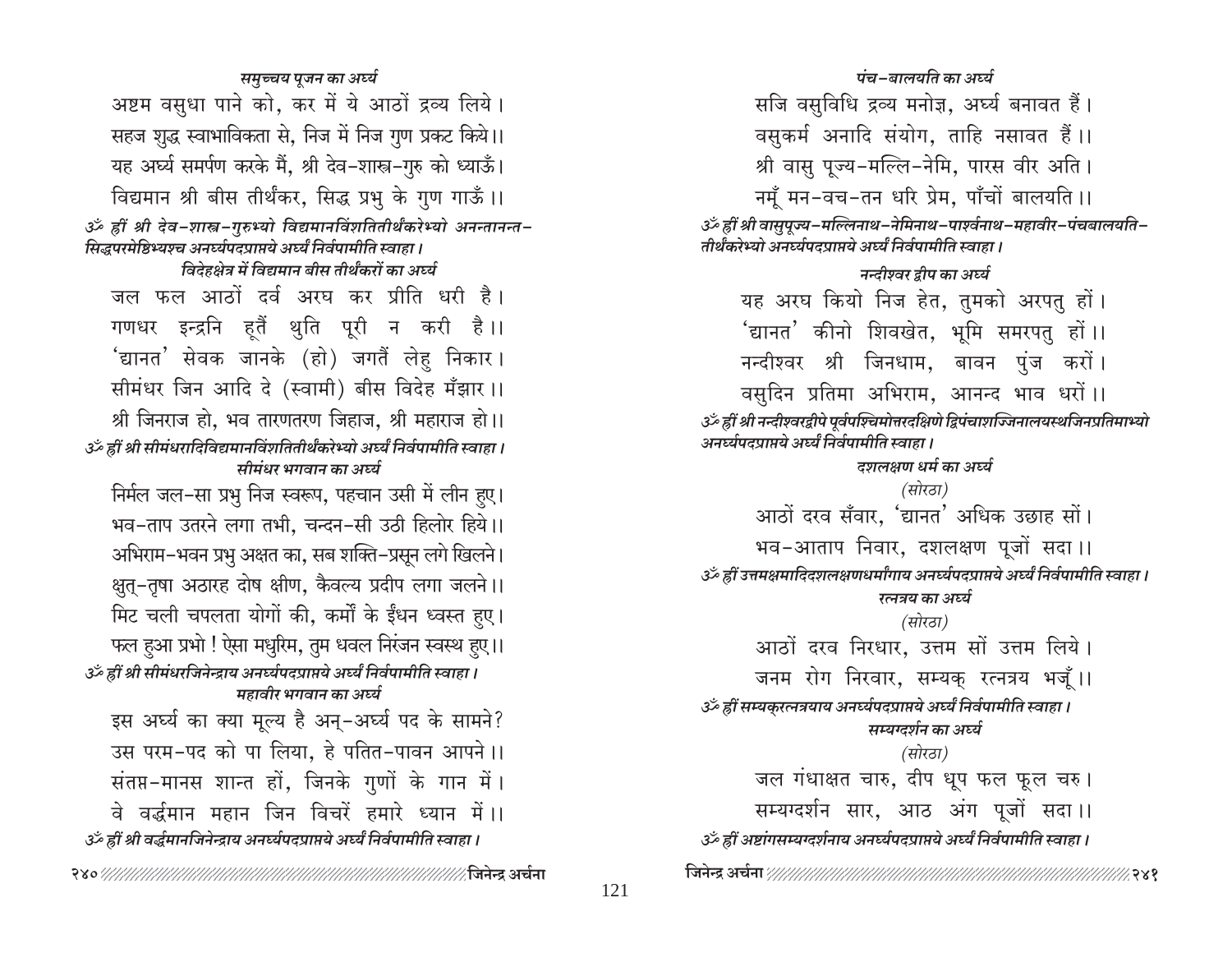सम्यग्जान का अर्घ्य (सोरठा) जल गंधाक्षत चारु, दीप धूप फल फूल चरु। सम्यग्ज्ञान विचार, आठ भेद पूजों सदा।। उँ ह्रीं अष्टविधसम्यग्ज्ञानाय अनर्घ्यपदप्राप्तये अर्घ्यं निर्वपामीति स्वाहा । सम्यक्चारित्र का अर्घ्य (सोरठा) जल गंधाक्षत चारु, दीप धूप फल फूल चरु। सम्यक चारितसार, तेरह विधि पूजों सदा।। उँ ह्रीं त्रयोदशविधसम्यक्चारित्राय अर्घ्यं निर्वपामीति स्वाहा । पंचमेरु का अर्घ्य आठ दरबमय अरघ बनाय, 'द्यानत' पूजौं श्रीजिनराय। महासुख होय, देखे नाथ परम सुख होय।। पाँचों मेरु असी जिनधाम, सब प्रतिमाजी को करहँ प्रणाम। महासुख होय, देखे नाथ परम सुख होय।। ॐ ह्रीं श्री पंचमेरुसम्बन्धि-अशीतिजिनचैत्यालयस्थजिनबिम्बेभ्यो अनर्घ्यपदप्राप्तये अर्घ्यं निर्वपामीति स्वाहा । मोलहकारण का अर्घ्य जल फल आठों दरब चढाय, 'द्यानत' वरत करों मनलाय। परमगुरु हो, जय-जय नाथ परमगुरु हो।। दरशविशुद्धि भावना भाय, सोलह तीर्थंकर पद पाय। परमगुरु हो, जय-जय नाथ परमगुरु हो।। उॐ ह्रीं दर्शनविशुद्धयादिषोडशकारणेभ्यो अनर्घ्यपदप्राप्तये अर्घ्यं निर्वपामीति स्वाहा। महाऽर्घ्य मैं देव श्री अरहंत पूजूँ, सिद्ध पूजूँ चाव सों। आचार्य श्री उवझाय पूजूँ, साधु पूजूँ भाव सों।। अरहन्त भाषित बैन पूजूँ, द्वादशांग रची गनी। पूजूँ दिगम्बर गुरुचरण, शिवहेत सब आशा हनी।।

⁄ जिनेन्द अर्चना सर्वज्ञ भाषित धर्म दशविधि, दयामय पूजूँ सदा। जजि भावना षोडश रत्नत्रय. जा बिना शिव नहिं कदा।। त्रैलोक्य के कृत्रिम-अकृत्रिम, चैत्य-चैत्यालय जजूँ। पंचमेरु-नन्दीश्वर जिनालय, खचर सुर पूजित भजूँ।। कैलाश श्री सम्मेदगिरि, गिरनार मैं पूजूँ सदा। चम्पापुरी पावापुरी पुनि, और तीरथ शर्मदा ।। चौबीस श्री जिनराज पूजूँ, बीस क्षेत्र विदेह के। नामावली इक सहस वसु जय, होय पति शिव गेह के।।

#### (दोहा)

जल गंधाक्षत पुष्प चरु, दीप धूप फल लाय। सर्व पूज्य पद पूजहूँ, बहु विधि भक्ति बढ़ाय।।

ॐ ह्रीं श्री अरहन्तसिद्धाचार्योपाध्यायसर्वसाधुभ्यो, द्वादशांगजिनवाणीभ्यो उत्तमक्षमादिदशलक्षणधर्माय, दर्शनविशुद्धयादिषोडशकारणेभ्यो, सम्यग्दर्शनज्ञान– चारित्रेभ्यः त्रिलोकसम्बन्धीकृत्रिमाकृत्रिमजिनचैत्यालयेभ्यो, पंचमेरौ अशीति-चैत्यालयेभ्यो, नन्दीश्वरद्वीपस्थद्विपंचाशज्जिनालयेभ्यो, श्री सम्मेदशिखर, गिरनारगिरि, कैलाशगिरि, चम्पापुर, पावापुर-आदिसिद्धक्षेत्रेभ्यो, अतिशयक्षेत्रेभ्यो, विदेहक्षेत्रस्थितसीमंधरादिविद्यमानविंशतितीर्थंकरेभ्यो, ऋषभादिचतुर्विंशति–तीर्थंकरेभ्यो, भगवज्जिनसहस्राष्टनामेभ्येश्च अनर्घ्यपदप्राप्तये महाऽर्घ्यं निर्वपामीति स्वाहा ।

> दरबार तुम्हारा मनहर है, प्रभु दर्शन कर हर्षाये हैं। दरबार तुम्हारे आये हैं, दरबार तुम्हारे आये हैं।।टेक।। भक्ति करेंगे चित से तुम्हारी, तृप्त भी होगी चाह हमारी। भाव रहें नित उत्तम ऐसे, घट के पट में लाये हैं।।दरबार.।।१।। जिसने चिंतन किया तुम्हारा, मिला उसे संतोष सहारा। शरणे जो भी आये हैं, निज आतम को लख पाये हैं।।दरबार.।।२।। विनय यही है प्रभू हमारी, आतम की महके फुलवारी। अनुगामी हो तुम पद पावन, 'वृद्धि' चरण सिर नाये हैं।।दरबार.।।३।।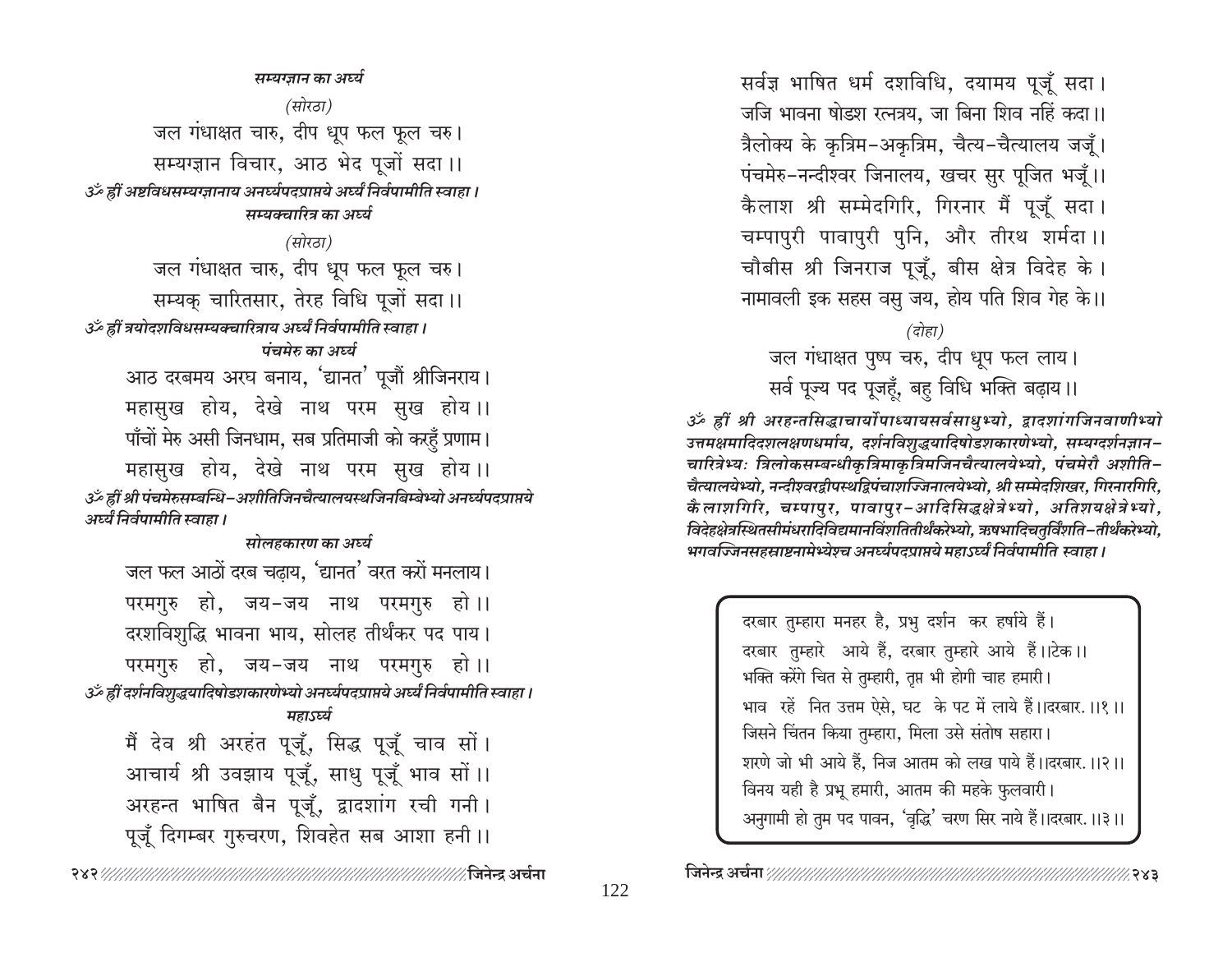# शान्तिपाठः (संस्कृत)

(चौपाई)

शान्तिजिनं शशिनिर्मलवक्त्रं, शील–गुण–व्रत–संयम–पात्रम् । अष्टशतार्चित-लक्षण-गात्रं, नौमि जिनोत्तममम्बुनेत्रम् ।।१ ।। पंचमभीप्सित-चक्रधराणां पूजितमिन्द्र-नरेन्द्र-गणैश्च । शान्तिकरं गण-शान्तिमभीप्सुः, षोडश-तीर्थकरं प्रणमामि ।।२।। दिव्य-तरुः सुर-पुष्प-सुवृष्टिर्दुन्दुभिरासन-योजन-घोषौ । आतपवारण-चामर-युग्मे, यस्य विभाति च मण्डलतेजः ।।३।। तं जगदर्चित-शान्ति-जिनेन्द्रं, शान्तिकरं शिरसा प्रणमामि। सर्वगणाय तु यच्छतु शान्तिं, मह्यमरं पठते परमां च ।।४।। (वसन्ततिलका) येऽभ्यर्चिता मुकुट-कुण्डल-हार-रत्नैः शक्रादिभिः सुरगणैः स्तुत-पाद-पद्माः । ते मे जिनाः प्रवर-वंश-जगत्प्रदीपा-स्तीर्थंकराः सतत–शान्तिकरा भवन्तु ।।५।। (इन्द्रवज्रा) संपूजकानां प्रतिपालकानां यतीन्द्र-सामान्य-तपोधनानाम् । देशस्य राष्ट्रस्य पुरस्य राज्ञः करोतु शान्तिं भगवज्जिनेन्द्रः ।।६।। (शार्दूलविक्रीडित) क्षेमं सर्वप्रजानां प्रभवतु बलवान्धार्मिको भूमिपालः, काले काले च सम्यग्वर्षतु मघवा व्याधयो यान्तु नाशम्। दुर्भिक्षं चौर-मारी क्षणमपि जगतां मा स्म भूज्जीवलोके, जैनेन्द्रं धर्मचक्रं प्रभवत् सततं, सर्व-सौख्य-प्रदायी ।।७।। (अनुष्टुप) प्रध्वस्त-घाति-कर्माणः केवलज्ञान-भास्कराः। कुर्वन्तु जगतां शान्तिं वृषभाद्या जिनेश्वराः ॥८॥ (प्रथमं करणं चरणं द्रव्यं नम:)

#### (मन्दाक्रान्ता)

शास्त्राभ्यासो जिनपति-नुतिः संगतिः सर्वदार्यैः, सद्वृत्तानां गुण-गण-कथा दोष-वादे च मौनम् । सर्वस्यापि प्रिय-हित-वचो भावना चात्मतत्त्वे, संपद्यन्तां मम भव-भवे यावदेतेऽपवर्गः ।।९ ।। (आर्या) तव पादौ मम हृदये मम हृदयं तवपदद्वये लीनम् । तिष्ठतु जिनेन्द्र! तावद्यावन्निर्वाण-संप्राप्तिः ।।१० ।। (गाथा) अक्खर-पयत्थ-हीणं, मत्ता-हीणं च जं मए भणियं। तं खमउ णाणदेव य, मज्झ वि दुक्ख-क्खयं दिंतु ।।११।। दुक्ख-खओ कम्म-खओ, समाहिमरणं च बोहि-लाहो य। मम होउ जगद-बंधव तव जिणवर चरण सरणेण ।।१२ ।। (नौ बार णमोकार मंत्र का जाप करें।) (क्षमापना) (अनुष्टुप) ज्ञानतोऽज्ञानतो वाऽपि शास्त्रोक्तं न कृतं मया। तत्सर्वं पूर्णमेवास्तु तत्प्रसादाज्जिनेश्वरः।।१।। आह्वाननं नैव जानामि नैव जानामि पूजनम् । विसर्जनं नैव जानामि क्षमस्व परमेश्वर ।।२ ।। मन्त्र-हीनं क्रिया-हीनं द्रव्य-हीनं तथैव च । तत्सर्वं क्षम्यतां देव रक्ष-रक्ष जिनेश्वर।।३।। मंगलं भगवान् वीरो मंगलं गौतमो गणी। मंगलं कुन्दकुन्दार्यो, जैन धर्मोऽस्तु मंगलम् ।।४ ।। सर्व-मंगल-मांगल्यं सर्वकल्याणकारकं । प्रधानं सर्वधर्माणां जैनं जयतु शासनम् ।।५।।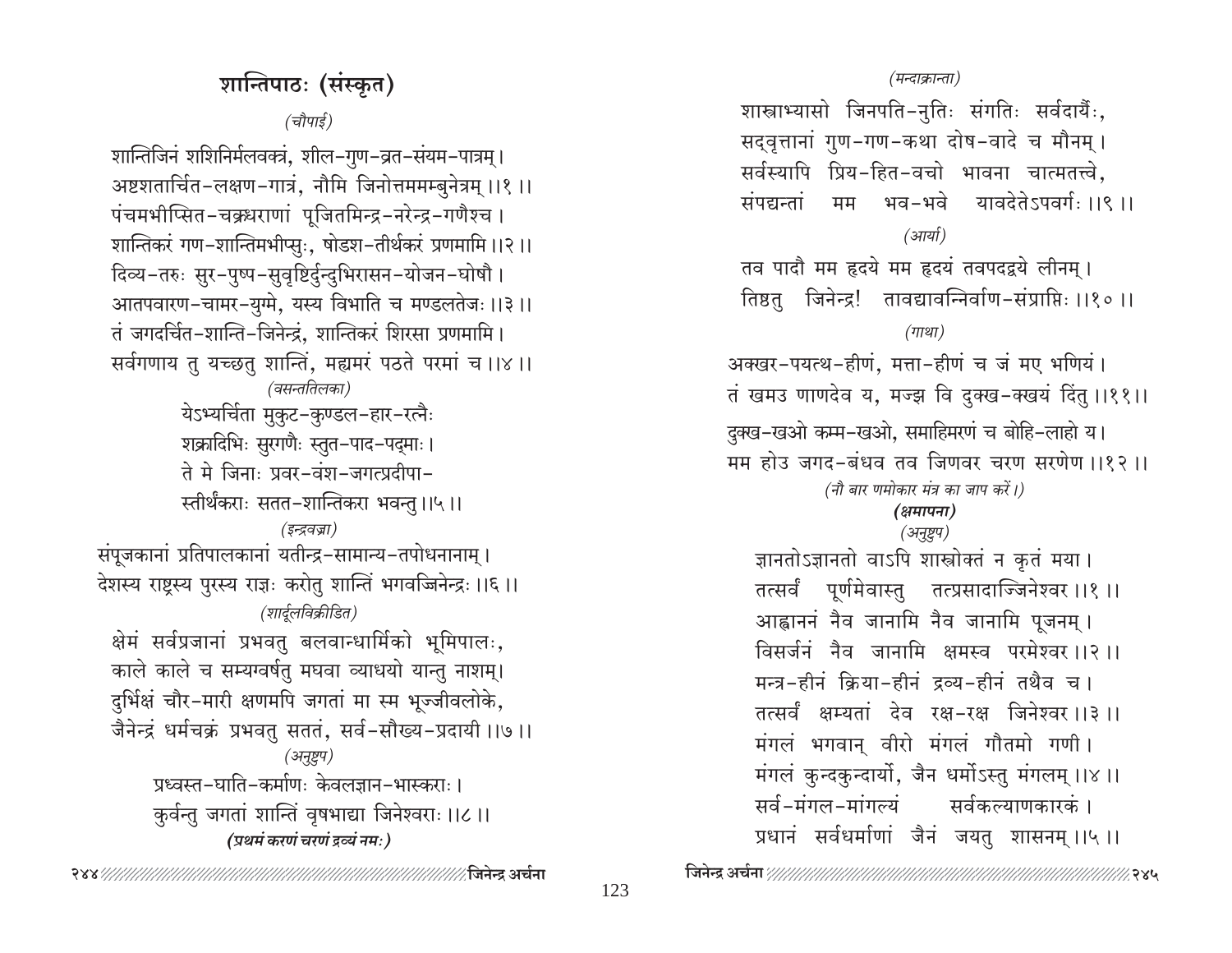तव पद मेरे हिय में, मम हिय तेरे पुनीत चरणों में। तब लौं लीन रहौं प्रभु, जब लौं पाया न मुक्ति-पद मैंने।। अक्षर पद मात्रा से दूषित, जो कछु कहा गया मुझसे। क्षमा करो प्रभु सो सब, करुणाकरि पुनि छुड़ाहु भव दुख से। हे जगबन्धु जिनेश्वर! पाऊँ तव चरण-शरण बलिहारी। मरण समाधि सुदुर्लभ, कर्मों का क्षय सुबोध सुखकारी।। (नौ बार णमोकार मंत्र का जाप करें।)

(क्षमापना)

(दोहा)

बिन जाने वा जान के, रही टूट जो कोय। तुम प्रसाद तैं परम गुरु, सो सब पूरन होय ।।१ ।। पूजन-विधि जानूँ नहीं, नहिं जानूँ आह्वान। और विसर्जन हू नहीं, क्षमा करहु भगवान ।।२।। मन्त्रहीन धनहीन हूँ, क्रियाहीन जिनदेव। क्षमा करहू राखहु मुझे, देहु चरण की सेव ।।३।। तुम चरणन ढिंग आयके, मैं पूजूँ अति चाव। आवागमन रहित करो, मेटो सकल विभाव।।४।।

नाथ तुम्हारी पूजा में सब, स्वाहा करने आया। तुम जैसा बनने के कारण, शरण तुम्हारी आया।।टेक ।। पंचेन्द्रिय का लक्ष्य करूँ मैं, इस अग्नि में स्वाहा। इन्द्र-नरेन्द्रों के वैभव की, चाह करूँ मैं स्वाहा। तेरी साक्षी से अनुपम मैं यज्ञ रचाने आया।।१।। जग की मान प्रतिष्ठा को भी, करना मुझको स्वाहा। नहीं मूल्य इस मन्द भाव का, व्रत-तप आदि स्वाहा। वीतराग के पथ पर चलने का प्रण लेकर आया।।२।। अरे जगत के अपशब्दों को, करना मुझको स्वाहा। पर लक्ष्यी सब ही वृत्ती को, करना मुझको स्वाहा। अक्षय निरंकुश पद पाने और पुण्य लुटाने आया।।३।। तुम हो पूज्य पुजारी मैं, यह भेद करूँगा स्वाहा। बस अभेद में तन्मय होना, और सभी कुछ स्वाहा। अब पामर भगवान बने, यह सीख सीखने आया।।४।।

∕ जिनेन्द्र अर्चना

शान्ति–पाठ (भाषा)

(चौपाई) शांतिनाथ मुख शशि-उनहारी, शील-गुण-व्रत-संयमधारी।

लखन एक सौ आठ विराजैं, निरखत नयन कमलदल लाजैं।।

पंचम चक्रवर्ति पद धारी, सोलम तीर्थंकर सुखकारी।

इन्द्र-नरेन्द्र पूज्य जिन-नायक, नमो शांति-हित शांति विधायक।।

दिव्य विटप बहुपन की वरषा, दुन्दुभि आसन वाणी सरसा।

छत्र चमर भामंडल भारी, ये तुव प्रातिहार्य मनहारी ।।

शांति-जिनेश शांति सुखदाई, जगत पूज्य पूजौं शिर नाई।

परम शांति दीजे हम सबको, पढ़ैं तिन्हें पुनि चार संघ को।।

(वसन्ततिलका) पूजैं जिन्हें मुकुट-हार-किरीट लाके।

इन्द्रादि देव अरु पूज्य पदाब्ज जाके।।

सो शांतिनाथ वर-वंश जगत प्रदीप।

मेरे लिए करहिं शान्ति सदा अनूप।।

(इन्द्रवज्रा)

संपूजकों को प्रतिपालकों को, यतीन को औ यतिनायकों को।

राजा-प्रजा-राष्ट्र-सुदेश को ले, कीजे सुखी हे जिन! शांति को दे।।

(स्रग्धरा) होवै सारी प्रजा को, सुख बलयुत हो, धर्मधारी नरेशा।

होवे वर्षा समय पै, तिल भर न रहै, व्याधियों का अंदेशा।।

होवे चोरी न जारी, सुसमय वरते, हो न दुष्काल मारी।

सारे ही देश धारैं जिनवर-वृष को, जो सदा सौख्यकारी ।।

 $\overline{G}$ होहा)

घातिकर्म जिन नाश करि. पायो केवलराज।

शांति करो सब जगत में, वृषभादिक जिनराज।।

(मंदाक्रान्ता) शास्त्रों का हो पठन सुखदा, लाभ सत्संगति का।

सद्वृत्तों का सुजस कहके, दोष ढाकूँ सभी का।।

बोलूँ प्यारे वचन हित के, आपका रूप ध्याऊँ।

तौ लौं सेऊँ चरण जिनके. मोक्ष जौ लौं न पाऊँ।।

⁄∕ २४७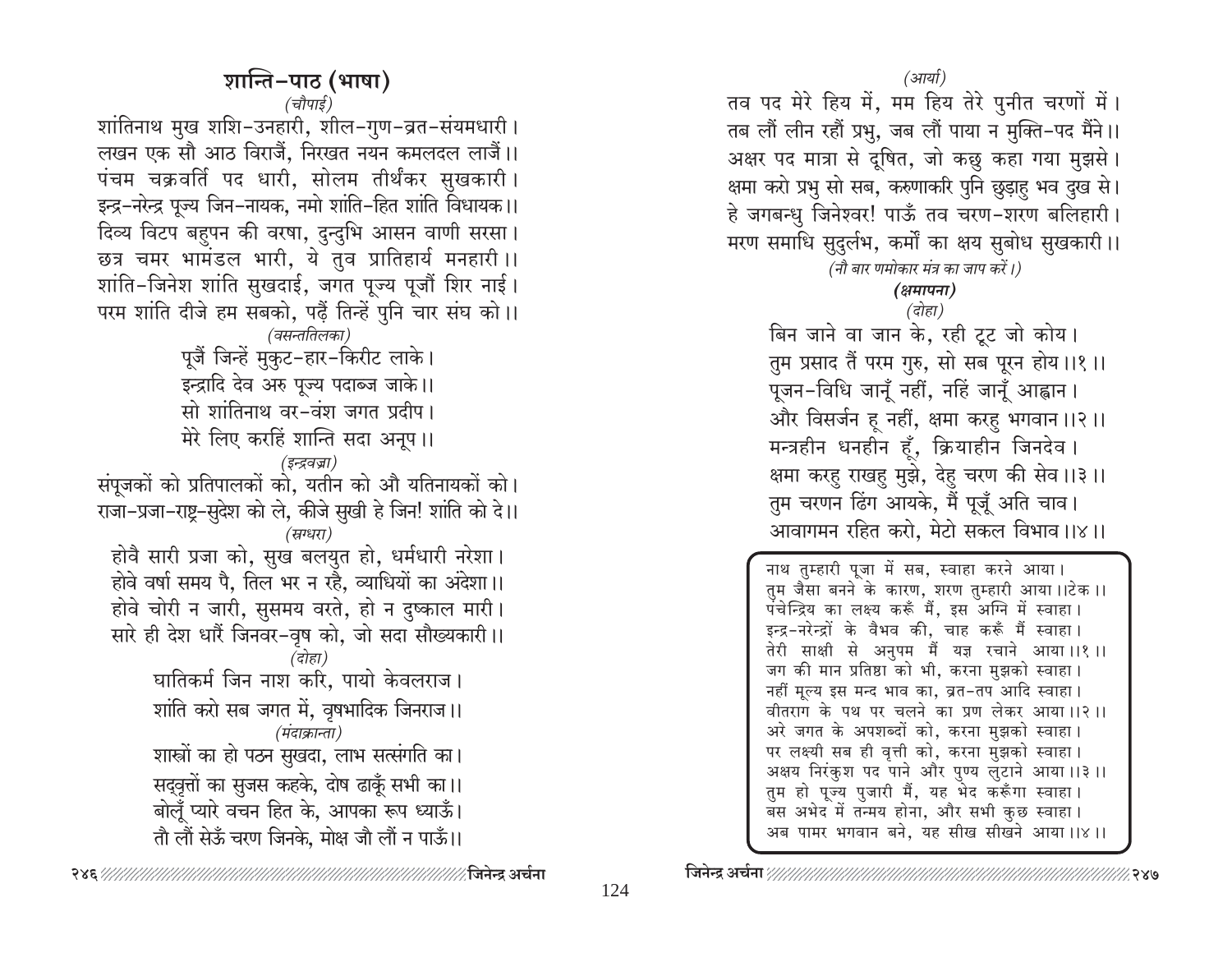नीरव-निर्झर (श्री युगलजी कृत) सामायिक–पाठ (वीरछन्द)

प्रेम भाव हो सब जीवों से, गुणीजनों में हर्ष प्रभो। करुणा-स्रोत बहें दुखियों पर, दुर्जन में मध्यस्थ विभो।।१।। यह अनन्त बल-शील आतमा, हो शरीर से भिन्न प्रभो। ज्यों होती तलवार म्यान से, वह अनन्त बल दो मुझको।।२।। सुख-दुख, वैरी-बन्धु वर्ग में, काँच-कनक में समता हो। वन-उपवन, प्रासाद-कुटी में, नहीं खेद नहिं ममता हो।।३।। जिस सुन्दरतम पथ पर चलकर, जीते मोह मान मन्मथ। वह सुंदर-पथ ही प्रभु मेरा, बना रहे अनुशीलन पथ।।४।। एकेन्द्रिय आदिक प्राणी की, यदि मैंने हिंसा की हो। शुद्ध हृदय से कहता हूँ वह, निष्फल हो दुष्कृत्य प्रभो।।५।। मोक्षमार्ग प्रतिकूल प्रवर्तन, जो कुछ किया कषायों से। विपथ-गमन सब कालुष मेरे, मिट जायें सद्भावों से।।६।। चतुर वैद्य विष विक्षत करता, त्यों प्रभु! मैं भी आदि उपांत। अपनी निंदा आलोचन से, करता हूँ पापों को शान्त ।।७।। सत्य-अहिंसादिक व्रत में भी, मैंने हृदय मलीन किया। व्रत-विपरीत प्रवर्तन करके, शीलाचरण विलीन किया।।८।। कभी वासना की सरिता का, गहन-सलिल मुझ पर छाया। पी-पी कर विषयों की मदिरा, मुझमें पागलपन आया।।९।। मैंने छली और मायावी, हो असत्य आचरण किया। पर-निन्दा गाली चुगली जो, मुँह पर आया वमन किया।।१०।। निरभिमान उज्ज्वल मानस हो, सदा सत्य का ध्यान रहे। निर्मल जल की सरिता-सदृश, हिय में निर्मल ज्ञान बहे।।११॥

्रु४९

शान्ति-पाठ (भाषा) (हरिगीतिका) शास्त्रोक्त विधि पूजा महोत्सव, सुरपति चक्री करैं। हम सारिखे लघु पुरुष कैसे, यथाविधि पूजा करैं।। धन-क्रिया-ज्ञान रहित न जाने, रीत पूजन नाथजी। हम भक्तिवश तुम चरण आगै, जोड़ लीने हाथजी ।।१ ।। दुःख-हरन मंगलकरन, आशा-भरन जिन पूजा सही। यह चित्त में श्रद्धान मेरे, शक्ति है स्वयमेव ही।। तुम सारिखे दातार पाये, काज लघु जाचूँ कहा। मुझ आप-सम कर लेहु स्वामी, यही इक वांछा महा।।२।। संसार भीषण विपिन में, वसु कर्म मिल आतापियो। तिस दाहतैं आकुलित चिरतैं, शान्तिथल कहुँ ना लियो।। तुम मिले शान्तिस्वरूप, शान्ति सुकरन समरथ जगपती। वसु कर्म मेरे शान्ति कर दो, शान्तिमय पंचमगती ।।३ ।। जबलौं नहीं शिव लहूँ, तबलौं देह यह नर पावना। सत्संग शुद्धाचरण श्रुत अभ्यास आतम भावना।। तुम बिन अनंतानंत काल गयो रुलत जगजाल में। अब शरण आयो नाथ युग कर, जोर नावत भाल मैं।।४।। (दोहा)

कर प्रमाण के मान तैं, गगन नपै किहि भंत। त्यों तुम गुण वर्णन करत, कवि पावे नहिं अंत ।।५।।

## अपने दोषों के कारण एवं कर्त्ता तुम स्वयं ही हो, विश्व में अन्य कोई नहीं।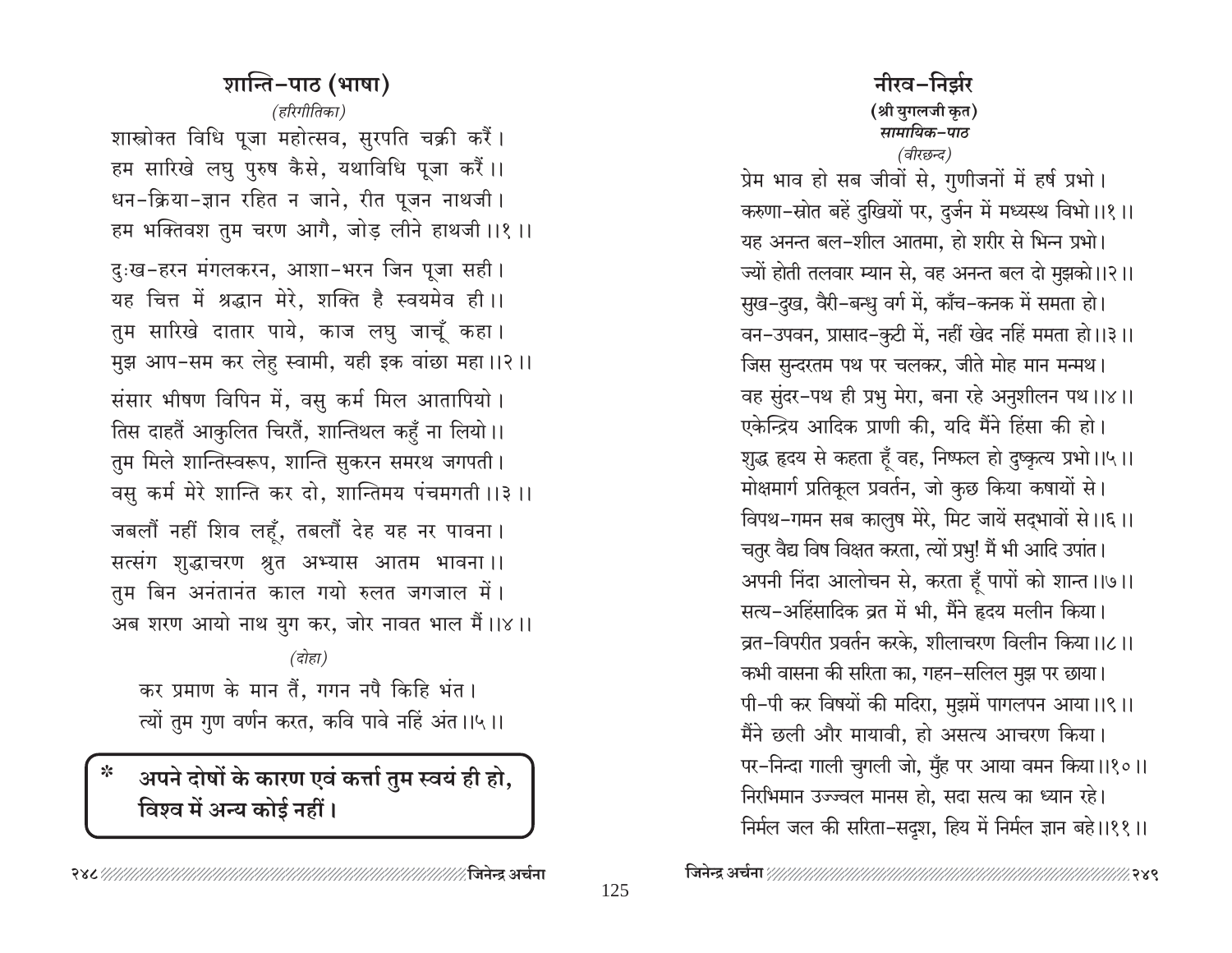मुनि चक्री शक्री के हिय में, जिस अनन्त का ध्यान रहे। गाते वेद पुराण जिसे वह, परम देव मम हृदय रहे।।१२।। दर्शन–ज्ञान स्वभावी जिसने, सब विकार ही वमन किये। परम ध्यान गोचर परमातम, परम देव मम हृदय रहे।।१३।। जो भवदुःख का विध्वंसक है, विश्व विलोकी जिसका ज्ञान। योगी जन के ध्यान गम्य वह, बसे हृदय में देव महान ।।१४।। मुक्ति-मार्ग का दिग्दर्शक है, जन्म-मरण से परम अतीत। निष्कलंक त्रैलोक्य-दर्शि वह, देव रहे मम हृदय समीप ।।१५।। निखिल-विश्व के वशीकरण जो, राग रहे ना द्वेष रहे। शुद्ध अतीन्द्रिय ज्ञानस्वरूपी, परम देव मम हृदय रहे।।१६।। देख रहा जो निखिल–विश्व को, कर्मकलंक विहीन विचित्र। स्वच्छ विनिर्मल निर्विकार वह, देव करे मम हृदय पवित्र ।।१७।। कर्मकलंक अछूत न जिसका, कभी छू सके दिव्यप्रकाश। मोह–तिमिर को भेद चला जो, परम शरण मुझको वह आप्त ।।१८।। जिसकी दिव्यज्योति के आगे, फीका पड़ता सूर्यप्रकाश। स्वयं ज्ञानमय स्व-पर प्रकाशी, परम शरण मुझको वह आप्त ।।१९।। जिसके ज्ञानरूप दर्पण में, स्पष्ट झलकते सभी पदार्थ। आदि–अन्त से रहित शान्त शिव, परमशरण मुझको वह आप्त ।।२०।। जैसे अग्नि जलाती तरु को, तैसे नष्ट हुए स्वयमेव। भय–विषाद–चिन्ता सब जिसके, परम शरण मुझको वह देव ।।२१ ।। तृण, चौकी, शिल-शैल, शिखर नहीं, आत्मसमाधि के आसन। संस्तर, पूजा, संघ-सम्मिलन, नहीं समाधि के साधन।।२२।। इष्ट-वियोग, अनिष्ट-योग में, विश्व मनाता है मातम। हेय सभी है विश्व वासना, उपादेय निर्मल आतम ।।२३।।

बाह्य जगत कुछ भी नहीं मेरा, और न बाह्य जगत का मैं। यह निश्चय कर छोड़ बाह्य को, मुक्ति हेतु नित स्वस्थ रमें।।२४।। अपनी निधि तो अपने में है, बाह्य वस्तु में व्यर्थ प्रयास। जग का सुख तो मृग-तृष्णा है, झूठे हैं उसके पुरुषार्थ।।२५।। अक्षय है शाश्वत है आत्मा, निर्मल ज्ञानस्वभावी है। जो कुछ बाहर है, सब पर है, कर्माधीन विनाशी है।।२६।। तन से जिसका ऐक्य नहीं, हो सुत-तिय-मित्रों से कैसे। चर्म दूर होने पर तन से, रोम समूह रहें कैसे ।।२७ ।। महा कष्ट पाता जो करता, पर पदार्थ जड़ देह संयोग। मोक्ष-महल का पथ है सीधा, जड़-चेतन का पूर्ण वियोग।।२८।। जो संसार पतन के कारण, उन विकल्प-जालों को छोड़। निर्विकल्प, निर्द्वन्द्व आतमा, फिर-फिर लीन उसी में हो।।२९।। स्वयं किये जो कर्म शुभाशुभ, फल निश्चय ही वे देते। करें आप फल देय अन्य तो, स्वयं किये निष्फल होते ।।३० ।। अपने कर्म सिवाय जीव को, कोई न फल देता कुछ भी। पर देता है यह विचार तज, स्थिर हो छोड़ प्रमादी बुद्धि ।।३१।। निर्मल, सत्य, शिवं, सुन्दर है, 'अमितगति' वह देव महान। शाश्वत निज में अनुभव करते, पाते निर्मल पद निर्वाण ।।३२।।

अयोग्य कार्य हुए हों तो लज्जित होकर उनको भविष्य में नहीं करने की प्रतिज्ञा करना।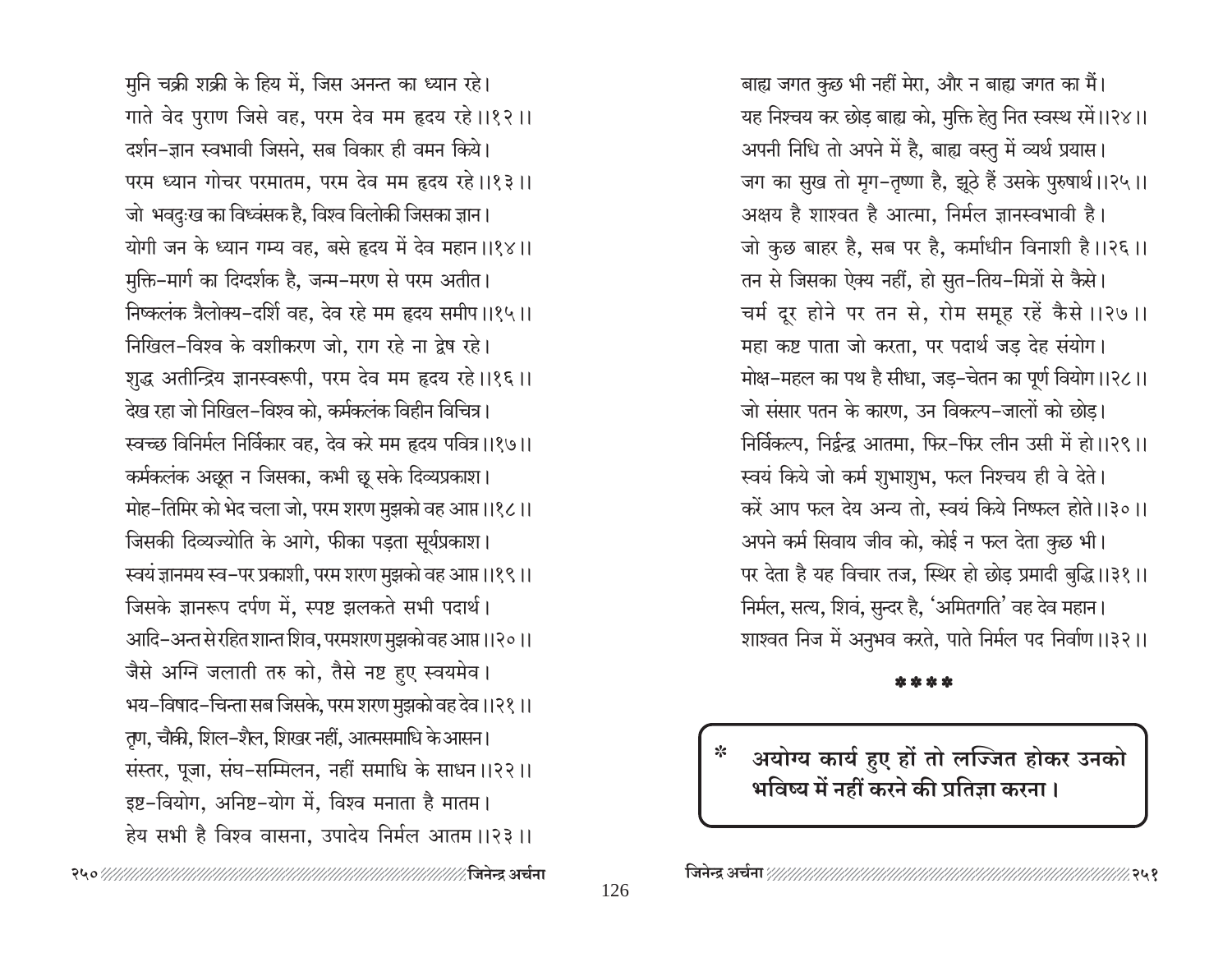अमुल्य तत्त्व विचार (श्री युगलजी कृत) (हरिगीतिका) बहु पुण्य-पुंज प्रसंग से शुभ देह मानव का मिला। तो भी अरे! भव चक्र का. फेरा न एक कभी टला।।१।। सुख-प्राप्ति हेतु प्रयत्न करते, सुक्ख जाता दूर है। तू क्यों भयंकर भाव-मरण, प्रवाह में चकचूर है।।२।। लक्ष्मी बढी अधिकार भी, पर बढ गया क्या बोलिये। परिवार और कुटुम्ब है क्या? वृद्धिनय पर तोलिये।।३।। संसार का बढना अरे! नर देह की यह हार है। नहिं एक क्षण तुझको अरे! इसका विवेक विचार है।।४।। निर्दोष सुख निर्दोष आनन्द, लो जहाँ भी प्राप्त हो। यह दिव्य अन्ततत्त्व जिससे, बन्धनों से मुक्त हो।।५।। पर वस्तु में मूर्छित न हो, इसकी रहे मुझको दया। वह सुख सदा ही त्याज्य रे! पश्चात् जिसके दुख भरा।।६।। मैं कौन हूँ? आया कहाँ से? और मेरा रूप क्या? सम्बन्ध दुखमय कौन है? स्वीकृत करूँ परिहार क्या।।७।। इसका विचार विवेकपूर्वक, शान्त होकर कीजिये। तो सर्व आत्मिकज्ञान के, सिद्धान्त का रस पीजिये।।८।। किसका वचन उस तत्त्व की, उपलब्धि में शिवभूत है। निर्दोष नर का वचन रे! वह स्वानुभूति प्रसूत है।।९।। तारो अरे! तारो निजात्मा, शीघ्र अनुभव कीजिये। सर्वात्म में समदृष्टि दो, यह वच हृदय लख लीजिये।।१०।।

\* \* \* \*

एक देखिये, जानिये, रमि रहिये इक ठौर। समल, विमल न विचारिये, यही सिद्धि नहीं और ।।

(श्री जौहरीलालजी कृत) (दोहा) बंदौं पाँचों परम-गुरु, चौबीसों जिनराज। करूँ शुद्ध आलोचना, शुद्धिकरन के काज ।।१।। (सखी छन्द) सुनिये जिन अरज हमारी, हम दोष किये अति भारी। तिनकी अब निर्वृत्ति काज, तुम सरण लही जिनराज ।।२।। इक बे ते चउ इन्द्री वा, मनरहित सहित जे जीवा। तिनकी नहिं करुणा धारी, निरदइ है घात विचारी ।।३ ।। समरंभ समारंभ आरंभ, मन-वच-तन कीने प्रारंभ। कृत-कारित-मोदन करिकैं, क्रोधादि चतुष्टय धरिकैं।।४।। शत आठ जु इमि भेदनतैं, अघ कीने परिछेदनतैं। तिनकी कहुँ कोलों कहानी, तुम जानत केवलज्ञानी ।।५।। विपरीत एकांत विनय के, संशय अज्ञान कुनय के। वश होय घोर अघ कीने, वचतैं नहिं जाय कहीने ।।६ ।। कुगुरुन की सेवा कीनी, केवल अदयाकरि भीनी। या विधि मिथ्यात बढ़ायो, चहुँगति मधि दोष उपायो।।७।। हिंसा पुनि झूठ जु चोरी, पर-वनितासों दुग जोरी। आरंभ परिग्रह भीने, पन पाप जु या विधि कीने ।।८ ।। सपरस रसना घ्रानन को, चखु कान विषय-सेवन को। बहु करम किये मनमाने, कछु न्याय-अन्याय न जाने।।९।। फल पंच उदुंबर खाये, मधु मांस मद्य चित चाहे। नहिं अष्ट मूलगुण धारे, सेये विषयन दुखकारे ।।१० ।। दुइवीस अभख जिन गाये, सो भी निस दिन भुंजाये। कछु भेदाभेद न पायो, ज्यों त्यों करि उदर भरायो।।११॥

आलोचना पाठ

∕∕२५३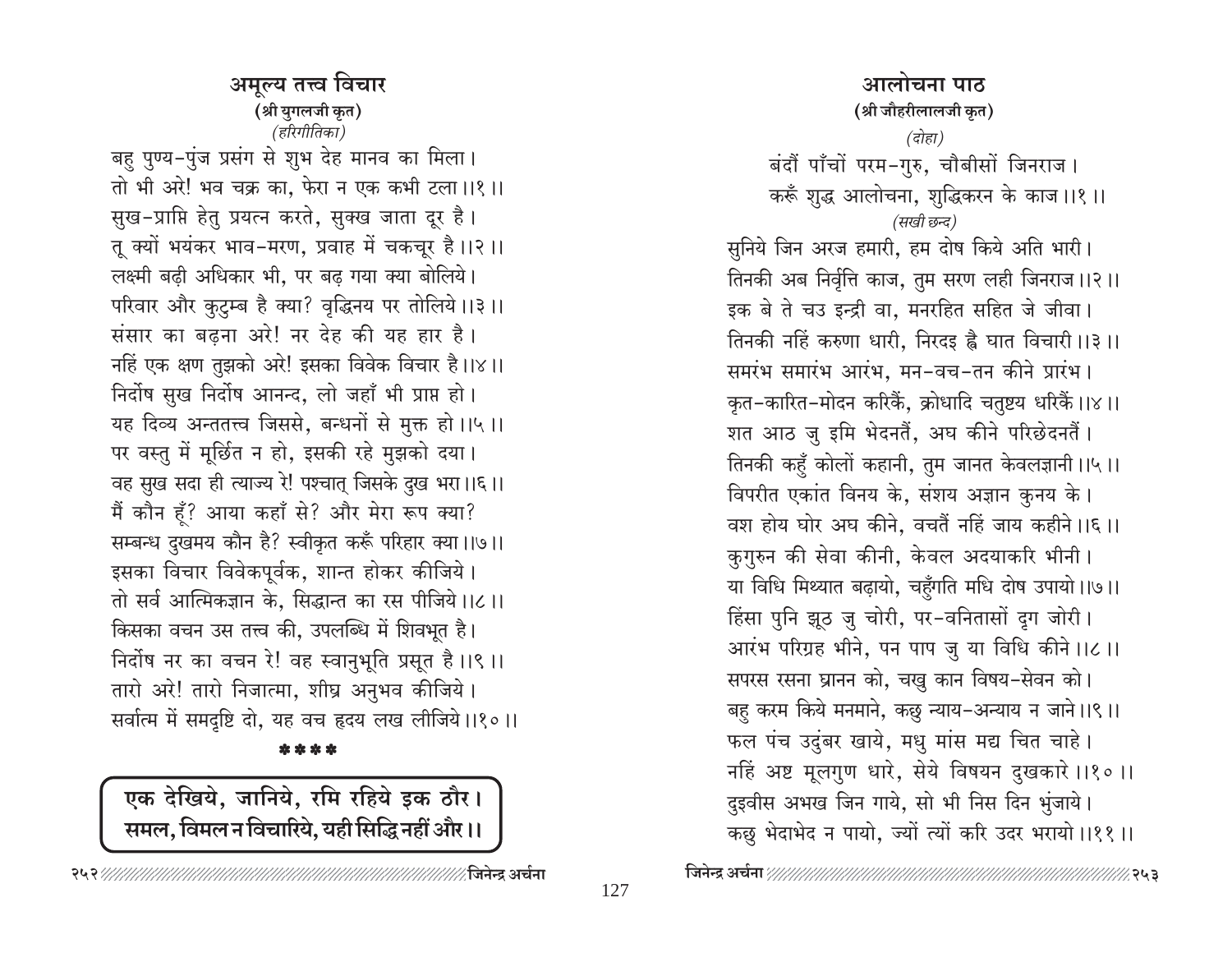अनंतानु जु बंधी जानो, प्रत्याख्यान अप्रत्याख्यानो। संज्वलन चौकड़ी गुनिये, सब भेद जु षोडश मुनिये।।१२।। परिहास अरति रति शोक, भय ग्लानि तिवेद संयोग। पनबीस ज़ु भेद भये इम, इनके वश पाप किये हम।।१३।। निद्रावश शयन कराया, सुपने मधि दोष लगाया। फिर जागि विषय-वन धायो, नानाविध विष-फल खायो।।१४।। किये आहार निहार बिहारा, इनमें नहिं जतन विचारा। बिन देखा धरा उठाया, बिन शोधा भोजन खाया।।१५।। तब ही परमाद सतायो, बहुविधि विकलप उपजायो। कछु सुधि बुधि नाहिं रही है, मिथ्यामति छाय गई है।।१६।। मरजादा तुम ढिंग लीनी, ताहू में दोष जु कीनी। भिन भिन अब कैसें कहिये, तुम ज्ञानविषैं सब पइये।।१७।। हा हा! मैं दुठ अपराधी, त्रस-जीवन-राशि विराधी। थावर की जतन न कीनी, उर में करुणा नहिं लीनी ।।१८।। पृथ्वी बहु खोद कराई, महलादिक जागां चिनाई। बिन गाल्यो पुनि जल ढोल्यो, पंखातैं पवन विलोल्यो।।१९।। हा हा! मैं अदयाचारी, बहु हरितकाय जु विदारी। तामधि जीवन के खंदा, हम खाये धरि आनंदा ।।२० ।। हा हा! परमाद बसाई, विन देखे अगनि जलाई। ता मध्य जीव जु आये, ते हू परलोक सिधाये ।।२१ ।। बींध्यो अन राति पिसायो, ईंधन बिन सोधि जलायो। झाड़ ले जागा बुहारी, चिंवटी आदिक जीव बिदारी ।।२२।। जल छानि जिवानी कीनी, सो हू पुनि डारि जु दीनी। नहिं जल-थानक पहुँचाई, किरिया बिन पाप उपाई।।२३।। जल-मल मोरिन गिरवायो, कृमि-कुल बहु घात करायो। नदियन विच चीर धुवाये, कोसन के जीव मराये।।२४।।

अन्नादिक शोध कराई, तामधि जु जीव निसराई। तिनको नहिं जतन करायो, गलियारैं धूप डरायो।।२५।। पुनि द्रव्य कमावन काजे, बहु आरंभ हिंसा साजे। किये तिसनावश अघ भारी, करुना नहिं रंच विचारी ।।२६।। इत्यादिक पाप अनंता, हम कीने श्री भगवंता। संतति चिरकाल उपाई, वानी तैं कहिय न जाई ।।२७।। ताको जु उदय अब आयो, नानाविध मोहि सतायो। फल भुंजत जिय दुख पावै, वचतैं कैसें कहि जावे।।२८।। तुम जानत केवलज्ञानी, दुःख दूर करो शिवथानी। हम तो तुम शरण लही है, जिन तारन विरद सही है।।२९।। जो गाँवपती इक होवे, सो भी दुखिया दुख खोवै। तुम तीन भुवन के स्वामी, दुख मेटहु अंतरजामी ।।३०।। द्रौपदि को चीर बढ़ायो, सीता प्रति कमल रचायो। अंजन-से किये अकामी, दुख मेटहु अंतरजामी ।।३१।। मेरे अवगुन न चितारो, प्रभु अपनो विरद निहारो। सब दोषरहित करि स्वामी, दुख मेटहु अंतरजामी ।।३२।। इंद्रादिक पद नहिं चाहूँ, विषयनि में नाहिं लुभाऊँ। रागादिक दोष हरीजै, परमातम निज-पद दीजै ।।३३ ।। (दोहा) दोषरहित जिनदेवजी, निजपद दीजे मोय । सब जीवन के सुख बढ़ै, आनंद मंगल होय।।३४।। अनुभव माणिक पारखी, 'जौहरि' आप जिनन्द।

ये ही वर मोहि दीजिये, चरण शरन आनन्द।।३५॥

निज स्वरूप को परम रस, जामैं भरो अपार। बन्दूँ परमानन्दमय, समयसार अविकार ।।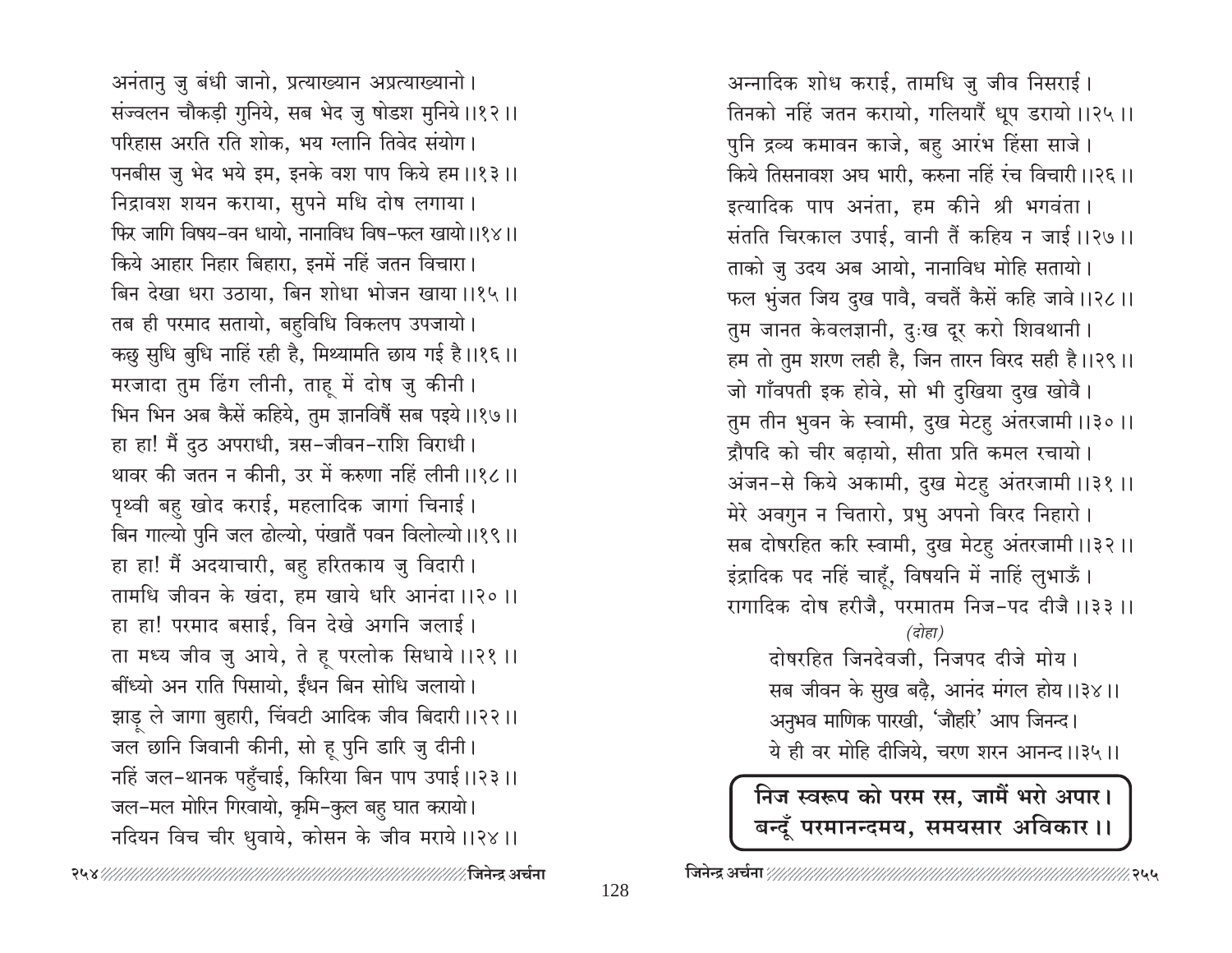## मेरी भावना

(पं. जुगलकिशोरजी मुख्तार 'युगवीर' कृत) जिसने राग-द्वेष-कामादिक जीते, सब जग जान लिया। सब जीवों को मोक्षमार्ग का, निस्पृह हो उपदेश दिया।। बुद्ध, वीर, जिन, हरि, हर, ब्रह्मा या उसको स्वाधीन कहो। भक्तिभाव से प्रेरित हो, यह चित्त उसी में लीन रहो।।१।। विषयों की आशा नहिं जिनके, साम्य–भाव धन रखते हैं। निज–पर के हित साधन में जो, निशि–दिन तत्पर रहते हैं।। स्वार्थ-त्याग की कठिन तपस्या. बिना खेद जो करते हैं। ऐसे ज्ञानी साधु जगत के, दुःख-समूह को हरते हैं।।२।। रहे सदा सत्संग उन्हीं का. ध्यान उन्हीं का नित्य रहे। उन ही जैसी चर्या में यह, चित्त सदा अनुरक्त रहे।। नहीं सताऊँ किसी जीव को, झूठ कभी नहिं कहा करूँ। पर-धन-वनिता पर न लुभाऊँ, सन्तोषामृत पिया करूँ।।३।। अहंकार का भाव न रक्खूँ, नहीं किसी पर क्रोध करूँ। देख दूसरों की बढ़ती को, कभी न ईर्ष्याभाव धरूँ।। रहे भावना ऐसी मेरी, सरल सत्य व्यवहार करूँ। बने जहाँ तक इस जीवन में, औरों का उपकार करूँ।।४।। मैत्री भाव जगत में मेरा, सब जीवों से नित्य रहे। दीन-दुःखी जीवों पर मेरे, उर से करुणा-स्रोत बहे।। दुर्जन क्रूर-कुमार्गरतों पर, क्षोभ नहीं मुझको आये। साम्य-भाव रक्खूँ मैं उन पर, ऐसी परिणति हो जाये।।५।। गुणीजनों को देख हृदय में मेरे, प्रेम उमड़ आये। बने जहाँ तक उनकी सेवा, करके यह मन सुख पाये।। होऊँ नहीं कृतघ्न कभी मैं, द्रोह न मेरे उर आये। गुण-ग्रहण का भाव रहे नित, दृष्टि न दोषों पर जाये।।६।।

कोई बुरा कहो या अच्छा, लक्ष्मी आये या जाये। लाखों वर्षों तक जीऊँ या, मृत्यु आज ही आ जाये।। अथवा कोई कैसा ही भय, या लालच देने आये। तो भी न्याय मार्ग से मेरा, कभी न पद डिगने पाये।।७।। होकर सुख में मग्न न फूले, दुःख में कभी न घबराये। पर्वत नदी-श्मशान-भयानक, अटवी में नहिं भय खाये।। रहे अडोल-अकम्प निरन्तर, यह मन दृढ़तर बन जाये। इष्ट-वियोग-अनिष्ट योग में, सहनशीलता दिखलाये।।८।। सुखी रहें सब जीव जगत के, कोई कभी न घबरायें। बैर पाप अभिमान छोड़ जग, नित्य नये मंगल गायें।। घर-घर चर्चा रहे धर्म की, दुष्कृत दुष्कर हो जायें। ज्ञान-चरित उन्नत कर अपना, मनुज-जन्म फल सब पायें।।९।। ईति-भीति व्यापै नहिं जग में, वृष्टि समय पर हुआ करे। धर्म-निष्ठ होकर राजा भी, न्याय प्रजा का किया करे।। रोग-मरी-दुर्भिक्ष न फैले, प्रजा शान्ति से जिया करे। परम अहिंसा-धर्म जगत में, फैल सर्व हित किया करे।।१०।। फैले प्रेम परस्पर जग में, मोह दूर ही रहा करे। अप्रिय कटुक-कठोर शब्द नहिं, कोई मुख से कहा करे।। बनकर सब 'युगवीर' हृदय से, देशोन्नति रत रहा करैं।

वस्तु–स्वरूप विचार खुशी से, सब दुख–संकट सहा करैं।।११।।

मृत्यु से वस्तु दूर होती है और त्याग से वस्तु की वासना का अन्त होता है।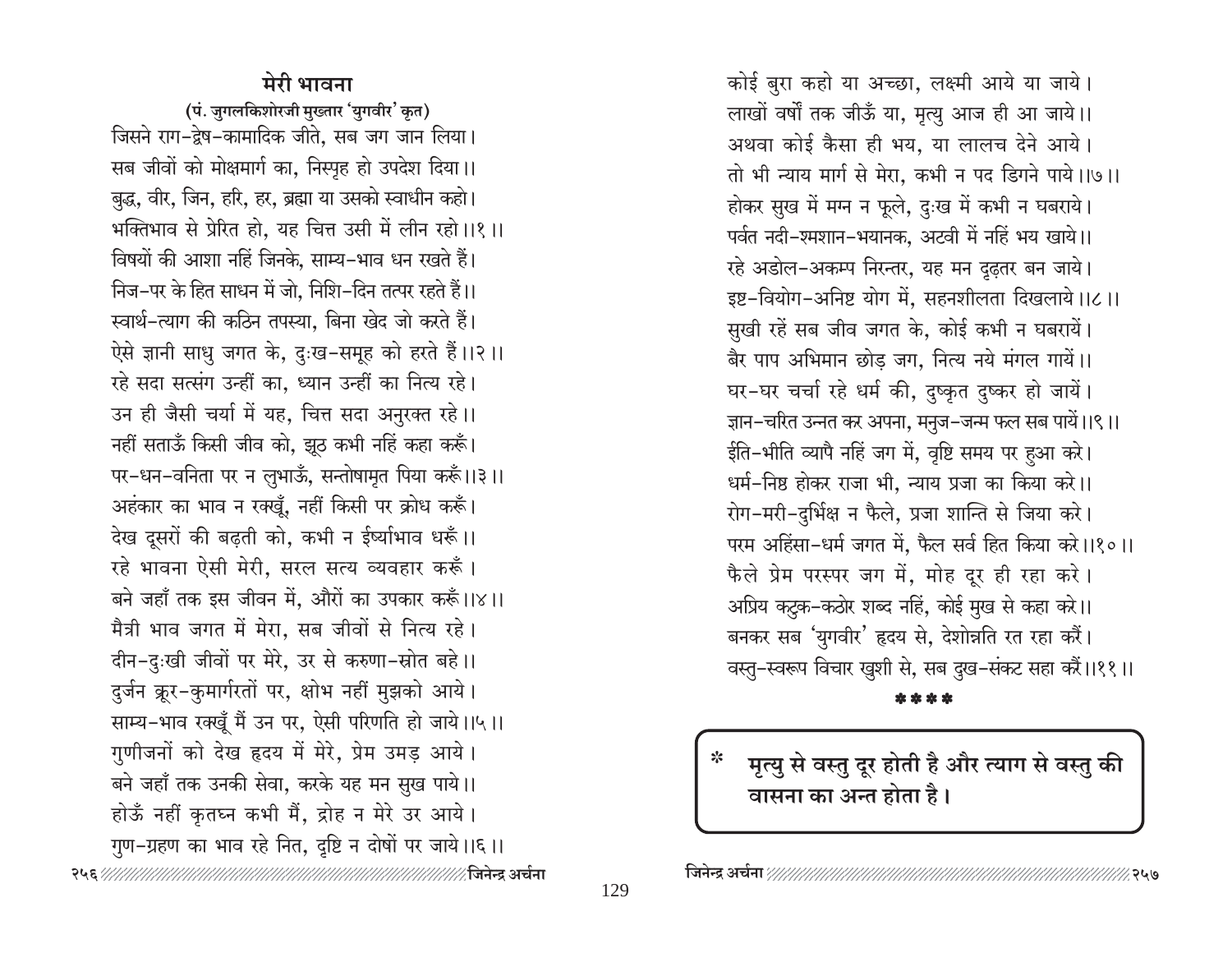वैराग्य भावना (पं. भूधरदासजी कृत) (दोहा) बीज राख फल भोगवै. ज्यों किसान जगमाहिं। त्यों चक्री सुख में मगन, धर्म विसारै नाहिं।।१।। (जोगीरासा या नरेन्द्र छन्द) इह विध राज करै नर नायक, भोग पुण्य विशाला। सुखसागर में मगन निरन्तर, जात न जान्यो काला।। एक दिवस शुभ कर्म संयोगे, क्षेमंकर मुनि वन्दे। देखि श्रीगुरु के पद पंकज, लोचन अलि आनन्दे ।।२।। तीन प्रदक्षिण दे सिर नायो, कर पूजा थुति कीनी। साधु समीप विनय कर बैठ्यो, चरनन में दिठि दीनी।। गुरु उपदेश्यो धर्म शिरोमणि, सुन राजा वैरागे। राजरमा वनितादिक जे रस, ते रस बेरस लागे ।।३ ।। मुनि सूरज कथनी किरणावलि, लगत भरम बुधि भागी। भव-तन-भोग स्वरूप विचार्यो, परम धरम अनुरागी।। इह संसार महा-वन भीतर, भ्रमते ओर न आवै। जामन मरण जरा दव दाझै, जीव महादुःख पावै।।४।। कबहूँ जाय नरक थिति भुंजे, छेदन-भेदन भारी। कबहँ पशु परजाय धरे तहँ, बध-बन्धन भयकारी।। सुरगति में परसम्पत्ति देखे, राग उदय दुःख होई। मानुषयोनि अनेक विपतिमय, सर्व सुखी नहिं कोई।।५।। कोई इष्ट-वियोगी विलखै, कोई अनिष्ट-संयोगी। कोई दीन दरिद्री विगुचे, कोई तन के रोगी।। किस ही घर कलिहारी नारी, कै बैरी-सम भाई। किस ही के दुःख बाहिर दीखे, किस ही उर दुचिताई।।६।।

खोटी संततिसों दुःख उपजै, क्यों प्राणी सुख सौवै।। पुण्य-उदय जिनके तिनके भी, नाहिं सदा सुख साता। यह जगवास जथारथ देखे, सब दीखै दुःख दाता।।७।। जो संसार-विषै सुख होता, तीर्थङ्कर क्यों त्यागै। काहे को शिव-साधन करते, संजमसों अनुरागै ।। देह अपावन अथिर घिनावन, यामें सार न कोई। सागर के जलसों शुचि कीजै, तो भी शुद्ध न होई।।८।। सप्त कुधातु भरी मल मूरत, चाम लपेटी सोहै। अन्तर देखत या सम जग में, अवर अपावन को है।। नव मल द्वार स्रवैं निशिवासर, नाम लिये घिन आवै। व्याधि उपाधि अनेक जहाँ तहँ, कौन सुधी सुख पावै।।९।। पोषत तो दुःख दोष करै अति, सोषत सुख उपजावे। दुर्जन देह स्वभाव बराबर, मूरख प्रीति बढ़ावै।। राचन जोग स्वरूप न याको. विरचन जोग सही है। यह तन पाय महातप कीजे. यामें सार यही है।।१०।। भोग बुरे भवरोग बढ़ावें, बैरी हैं जग जीके। बेरस होय विपाक समय अति, सेवत लागे नीके।। वज्र अग्नि विष से विषधर से, ये अधिके दुःखदाई। धर्म रतन के चोर प्रबल अति, दुर्गति पन्थ सहाई।।११॥ मोह उदय यह जीव अज्ञानी, भोग भले कर जानें। ज्यों कोई जन खाय धतूरा, तो सब कंचन मानें।। ज्यों-ज्यों भोग संजोग मनोहर, मनवांछित जन पावे। तृष्णा नागिन त्यों-त्यों डंके, लहर जहर की आवे।।१२।। मैं चक्री पद पाय निरन्तर, भोगे भोग घनेरे। तो भी तनिक भये नहिं पूरन, भोग मनोरथ मेरे।।

कोई पुत्र बिना नित झूरै, होय मरै तब रोवै।

 $\mathbb{Z}$ २५९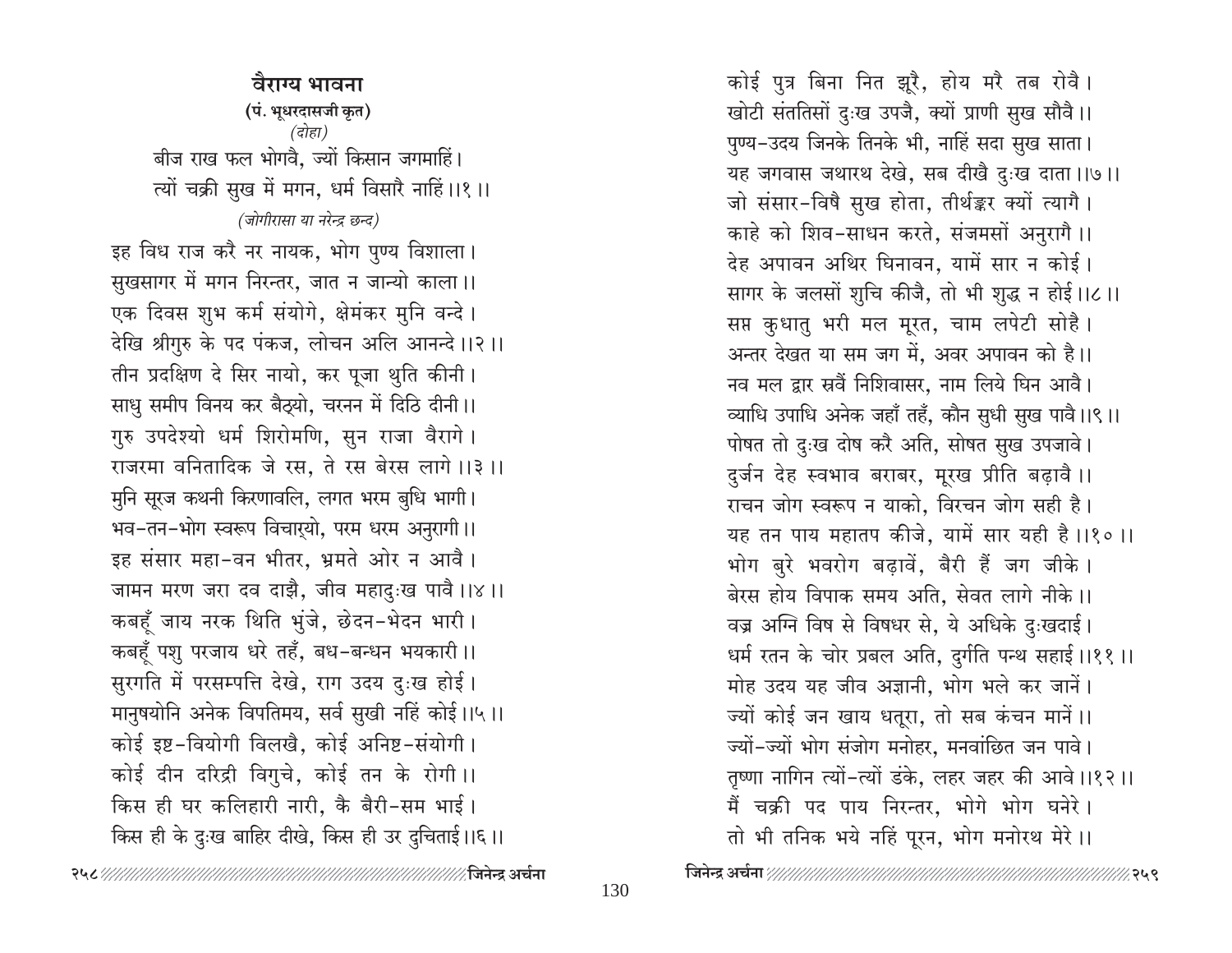राज समाज महा अघ कारण वैर बढावनहारा। वेश्या-सम लक्ष्मी अति चंचल. याका कौन पतयारा ।।१३।। मोह महारिपु वैर विचार्च्या, जगजिय संकट डारे। तन काराग्रह वनिता बेडी, परिजन जन रखवारे ।। सम्यग्दर्शन ज्ञान चरन तप, ये जिय के हितकारी। ये ही सार, असार और सब, यह चक्री चितधारी ।।१४।। छोड़े चौदह रत्न नवोनिधि, अरु छोड़े संग साथी। कोडि अठारह घोडे छोडे, चौरासी लख हाथी।। इत्यादिक सम्पति बहुतेरी, जीरण तृण-सम त्यागी। नीति विचार नियोगी सुत को, राज्य दियो बड़भागी।।१५।। होय निशल्य अनेक नृपति संग, भूषण वसन उतारे। श्री गुरु चरन धरी जिनमुद्रा, पंच महाव्रत धारे ।। धनि यह समझ सुबुद्धि जगोत्तम, धनि यह धीरजधारी। ऐसी सम्पत्ति छोड़ बसे वन, तिन पद धोक हमारी ।।१६।।

 $\overline{G}$ होहा

परिग्रह पोट उतार सब, लीनों चारित पन्थ। निज स्वभाव में थिर भये. वज्रनाभि निरग्रन्थ।।

\*\*\*\*

अरहन्त के प्रतिबिम्ब का वचन द्वार से स्तवन करना, नमस्कार करना, तीन प्रदक्षिणा देना, अंजुलि मस्तक चढ़ाना, जल-चन्दनादिक अष्ट द्रव्य चढ़ाना; सो द्रव्यपूजा है। अरहंत के गुणों में एकाग्र चित्त होकर, अन्य समस्त विकल्प-जाल छोड़कर गुणों में अनुरागी होना तथा अरहंत के प्रतिबिम्ब का ध्यान करना; सो भाव पूजा है।

छहढाला (पं. दौलतरामजी कृत) मंगलाचरण (सोरठा) तीन भुवन में सार, वीतराग-विज्ञानता । शिवस्वरूप शिवकार, नमहुँ त्रियोग सम्हारिकैं।। पहली ढाल

(चौपाई)

जे त्रिभुवन में जीव अनन्त, सुख चाहैं दुखतैं भयवन्त। तातैं दुखहारी सुखकार, कहैं सीख गुरु करुणा धार।।१।। ताहि सुनो भवि मन थिर आन, जो चाहो अपनो कल्याण। मोह महामद पियौ अनादि, भूल आप को भरमत बादि।।२।। तास भ्रमण की है बह कथा, पै कछ़ कहँ कही मुनि यथा। काल अनन्त निगोद मँझार, बीत्यो एकेन्द्रिय तन धार।।३।। एक श्वास में अठ–दश बार, जन्म्यो–मस्यो भस्यो दुखभार। निकसि भूमि जल पावक भयो, पवन प्रत्येक वनस्पति थयो।।४।। दुर्लभ लहि ज्यौं चिंतामणी, त्यौं पर्याय लही त्रसतणी। लट पिपील अलि आदि शरीर, धर-धर मस्त्रो सही बहु पीर।।५।। कबहूँ पंचेन्द्रिय पशु भयो, मन बिन निपट अज्ञानी थयो। सिंहादिक सैनी ह्वै क्रूर, निबल पशू हति खाये भूर।।६।। कबहूँ आप भयो बलहीन, सबलनि करि खायो अति दीन। छेदन-भेदन भूख पियास, भार-वहन हिम-आतप त्रास ।।७।। बध-बन्धन आदिक दुःख घने, कोटि जीभतैं जात न भने। अति संक्लेश भावतैं मर्ख्या घोर श्वभ्र-सागर में पर्ख्या।।८।। तहाँ भूमि परसत दुःख इसो, बिच्छू सहस डसैं नहिं तिसो। तहाँ राध–शोणित वाहिनी, कृमि–कुल कलित देह दाहिनी ।।९।।

%२६१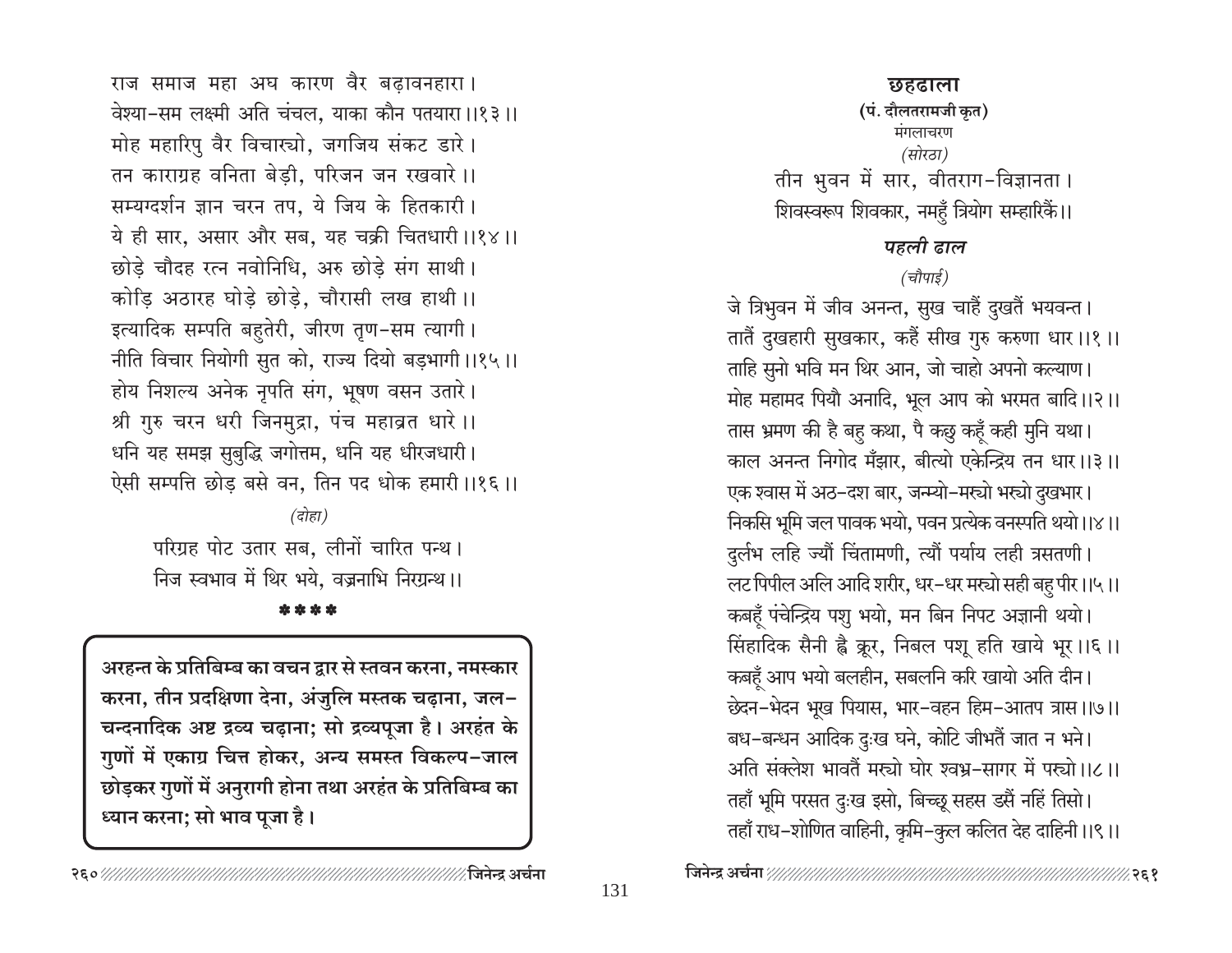मेरे सुत तिय मैं सबल दीन, बेरूप सुभग मूरख प्रवीन ।।४।।

सेमर तरु दल जुत असिपत्र, असि ज्यौं देह विदारैं तत्र।

तिल-तिल करें देह के खण्ड, असुर भिड़ावें दुष्ट प्रचण्ड।

तीन लोक को नाज जु खाय, मिंटै न भूख कणा न लहाय।

जननी उदर बस्यो नव मास, अंग-सकुचतैं पायो त्रास।

बालपने में ज्ञान न लह्यौ, तरुण समय तरुणीरत-रह्यौ।

कभी अकाम-निर्जरा करै, भवनत्रिक में सुरतन धरै।

जो विमानवासी हू थाय, सम्यग्दर्शन बिन दुख पाय।

ऐसे मिथ्यादुग–ज्ञान–चरण–वश, भ्रमत भरत दुख जन्म–मरण ।

जीवादि प्रयोजनभूत तत्त्व, सरधै तिन माहिं विपर्ययत्व।

पुद्गल-नभ-धर्म-अधर्म-काल, इनतैं न्यारी है जीव चाल।

मैं सुखी-दुखी मैं रंक-राव, मेरो धन गृह गोधन प्रभाव।

मेरु-समान लोह गलि जाय. ऐसी शीत उष्णता थाय ।।१०।।

सिंधु-नीर तैं प्यास न जाय, तो पण एक न बूँद लहाय ।।११ ।।

ये दुःख बहु सागर लौं सहे, करम–जोग तैं नरगति लहै।।१२।।

निकसत जे दुख पाये घोर, तिनको कहत न आवे ओर।।१३।।

अर्द्धमृतक-सम बूढ़ापनो, कैसे रूप लखै आपनो।।१४।।

विषयचाह-दावानल दह्यो, मरत विलाप करत दुख सह्यो।।१५।।

तहँ तैं चय थावर-तन धरै, यों परिवर्तन पूरे करै।।१६।।

दसरी ढाल (पद्धरि छन्द)

तातैं इनको तजिये सुजान, सुन, तिन संक्षेप कहूँ बखान ।।१।।

चेतन को है उपयोग रूप, बिनमूरत चिन्मूरत अनूप ।।२।।

ताकों न जान विपरीत मान, करि करै देह में निज पिछान।।३।।

तन उपजत अपनी उपज जान, तन नशत आपको नाश मान। रागादि प्रकट ये दुःख दैन, तिन ही को सेवत गिनत चैन।।५।। शुभ–अशुभ बंध केफल मँझार, रति–अरति करै निजपद बिसार । आतमहित हेतु विराग ज्ञान, ते लखैं आपको कष्टदान ।।६।। रोकी न चाह निज शक्ति खोय, शिवरूप निराकुलता न जोय। याही प्रतीतिजुत कछुक ज्ञान, सो दुखदायक अज्ञान जान।।७।। इन जुत विषयनि में जो प्रवृत्त, ताको जानों मिथ्याचरित्त। यों मिथ्यात्वादि निसर्ग जेह, अब जे गृहीत सुनिये सु तेह।।८।। जो कुगुरु कुदेव कुधर्म सेव, पोषैं चिर दर्शनमोह एव। अन्तर रागादिक धरैं जेह, बाहर धन अम्बर तैं सनेह।।९।। धारैं कुलिंग लहि महत भाव, ते कुगुरु जन्म-जल-उपल नाव। जे राग-द्वेष मल करि मलीन, वनिता गदादिजुत चिह्न चीन ।।१०।। ते हैं कुदेव तिनकी जु सेव, शठ करत न तिन भव–भ्रमण छेव। रागादि भावहिंसा समेत, दर्वित त्रस थावर मरण खेत ।।११ ।। जे क्रिया तिन्हैं जानहु कुधर्म, तिन सरधै जीव लहै अशर्म। याकूँ गृहीत मिथ्यात्व जान, अब सुन गृहीत जो है कुज्ञान ।।१२।। एकान्तवाद-दूषित समस्त, विषयादिक पोषक अप्रशस्त। कपिलादि-रचित श्रुत को अभ्यास, सो है कुबोध बहु देन त्रास।।१३।। जोख्याति–लाभ पूजादि चाह, धरि करत विविध–विध देह–दाह। आतम–अनात्म के ज्ञानहीन, जे जे करनी तन करन छीन ।।१४।। ते सब मिथ्याचारित्र त्याग, अब आतम के हित पन्थ लाग। जगजाल–भ्रमण को देहू त्याग, अब 'दौलत' निज आतम सुपाग ।।१५ ।।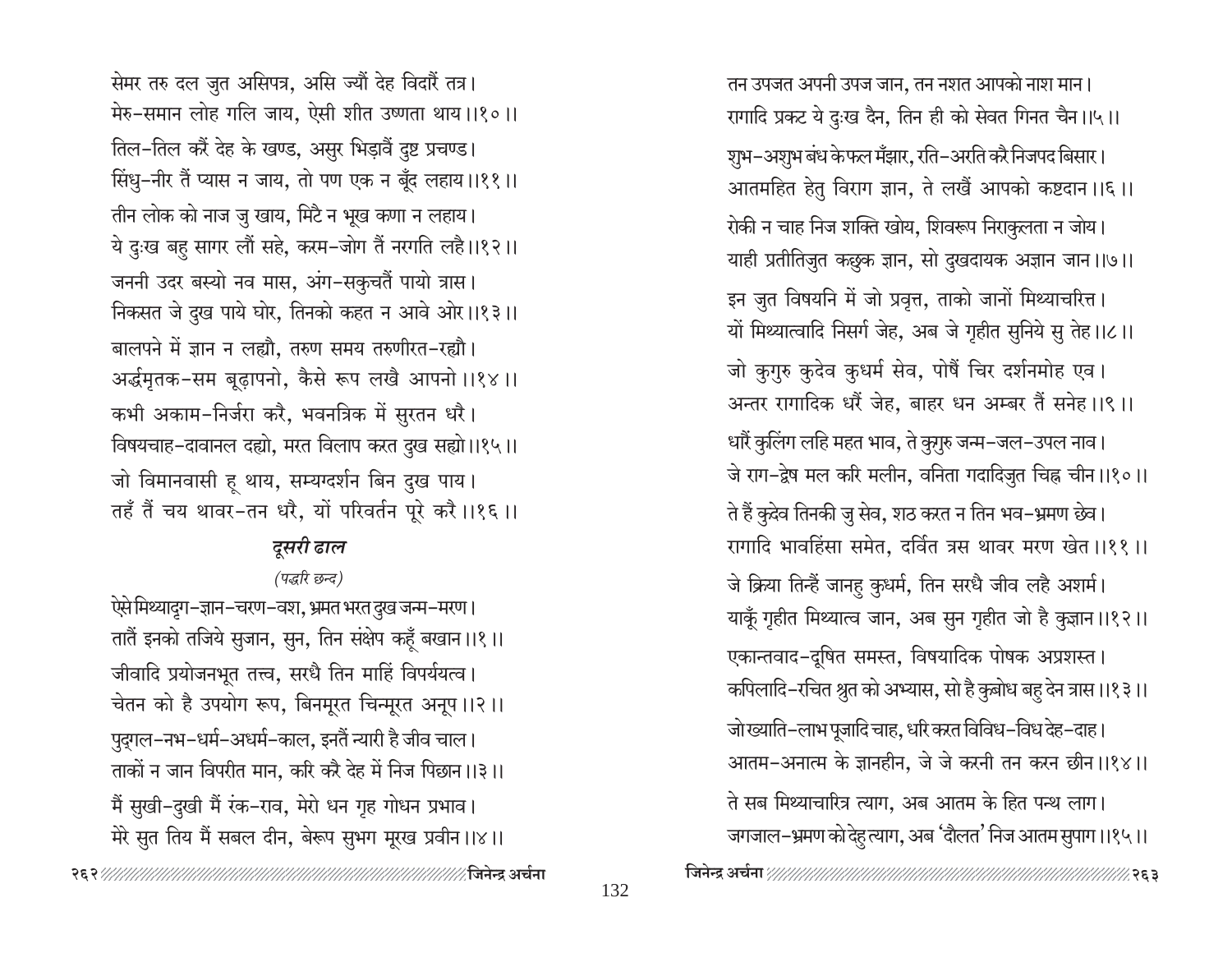## तीसरी ढाल

(जोगीरासा/नरेन्द्र छन्द) आतम को हित है सुख सो सुख, आकुलता बिन कहिए। आकुलता शिव माहिं न तातैं, शिव-मग लाग्यो चहिए।। सम्यग्दर्शन-ज्ञान-चरन शिव-मग सो दुविध विचारो। जो सत्यारथ-रूप सो निश्चय, कारन सो व्यवहारो।।१।। परद्रव्यन तैं भिन्न आप में, रुचि सम्यक्त्व भला है। आपरूप को जानपनो सो. सम्यग्ज्ञान कला है।। आपरूप में लीन रहे थिर, सम्यक्चारित सोई। अब व्यवहार मोक्ष-मग सुनिये, हेतु नियत को होई।।२।। जीव अजीव तत्त्व अरु आस्रव, बन्ध रु संवर जानो। निर्जर मोक्ष कहे जिन तिन को, ज्यों का त्यों सरधानो।। है सोई समकित व्यवहारी, अब इन रूप बखानो। तिनको सुन सामान्य-विशेषैं, दृढ़ प्रतीति उर आनो।।३।। बहिरातम अन्तर-आतम, परमातम जीव त्रिधा है। देह-जीव को एक गिनै, बहिरातम तत्त्व मुधा है।। उत्तम मध्यम जघन त्रिविध के, अन्तर आतम ज्ञानी। द्विविध संग बिन शुध-उपयोगी, मुनि उत्तम निजध्यानी ।।४।। मध्यम अन्तर आतम हैं जे, देशव्रती अनगारी। जघन कहे अविरत समदृष्टी, तीनों शिव मगचारी ।। सकल-निकल परमातम द्वैविध, तिन में घाति निवारी। श्री अरहंत सकल परमातम, लोकालोक निहारी ।।५।। ज्ञानशरीरी त्रिविध कर्म-मल, वर्जित सिद्ध महन्ता। ते हैं निकल अमल परमातम, भोगें शर्म अनन्ता ।। बहिरातमता हेय जानि तजि, अन्तर-आतम ह्जै। परमातम को ध्याय निरन्तर, जो नित आनन्द पूजै।।६।। चेतनता बिन सो अजीव है, पंच भेद ताके हैं। पुद्गल पंच वरन रस गन्ध दो, फरस वसू जाके हैं।। जिय पुद्गल को चलन सहाई, धर्मद्रव्य अनरूपी। तिष्ठत होय अधर्म सहाई, जिन बिन मूर्ति निरूपी ।।७ ।। सकल द्रव्य को वास जास में, सो आकाश पिछानों। नियत वर्तना निस-दिन सो. व्यवहारकाल परमानों ।। यों अजीव अब आस्रव सुनिये, मन-वच-काय त्रियोगा। मिथ्या अविरति अरु कषाय, परमाद सहित उपयोगा।।८।। ये ही आतम को दुख कारण, तातैं इनको तजिये। जीव प्रदेश बँधे-विधि सौं, सो बन्धन कबहुँ न सजिये।। शम-दम तैं जो कर्म न आवैं, सो संवर आदरिये। तप-बल तैं विधि-झरन निरजरा, ताहि सदा आचरिये।।९।। सकल कर्म तैं रहित अवस्था, सो शिव थिर सुखकारी। इह विधि जो सरधा तत्त्वन की, सो समकित व्यवहारी।। देव जिनेन्द्र, गुरु परिग्रह बिन, धर्म दयाजुत सारो। ये हु मान समकित को कारण, अष्ट अंगजुत धारो।।१०।। वसु मद टारि निवारि त्रिशठता, षट् अनायतन त्यागो। शंकादिक वसु दोष बिना, संवेगादिक चित पागो ।। अष्ट अंग अरु दोष पचीसौं, तिन संक्षेपहु कहिये। बिन जाने तैं दोष-गुनन को, कैसे तजिये गहिये ।।११ ।। जिन-वच में शंका न धार, वृष भव-सुख-वांछा भानै। मुनि-तन मलिन न देख घिनावै, तत्त्व कुतत्त्व पिछानै।। निज-गुण अरु पर-औगुण ढाँके, वा जिन धर्म बढ़ावै। कामादिक कर वृषतैं चिगते, निज-पर को सुदिढ़ावै।।१२।। धर्मी सों गौ-बच्छ प्रीति-सम, कर जिन-धर्म दिपावै। इन गुन तैं विपरीत दोष वसु, तिनको सतत खिपावै।।

∦२६५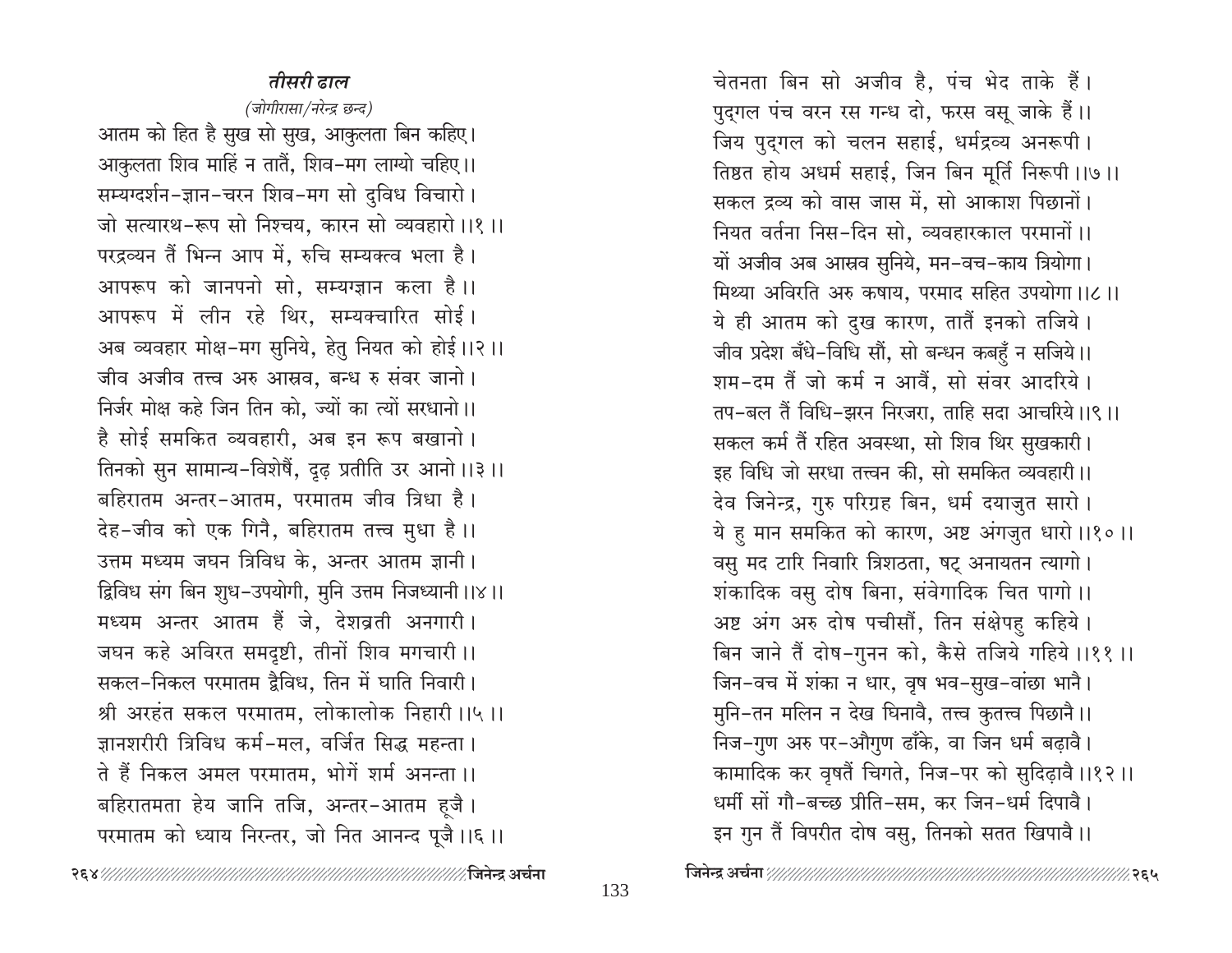पिता भूप वा मातुल नृप जो, होय न तो मद ठानै। मद न रूप कौ, मद न ज्ञान कौ, धन-बल कौ मद भानै।।१३।। तप कौ मद न मद जु प्रभुता कौ, करै न सो निज जानै। मद धारै तो येहि दोष वसु, समकित को मल ठानै।। कुगुरु कुदेव कुवृष सेवक की, नहिं प्रशंस उचरै है। जिन-मुनि जिन-श्रुत बिन कुगुरादिक, तिन्है न नमन करै है।।१४।। दोष-रहित गुण-सहित सुधी जे, सम्यग्दरश सजै हैं। चरितमोहवश लेश न संजम, पै सुरनाथ जजै हैं।। गेही पै, गृह में न रचे ज्यों, जल तैं भिन्न कमल है। नगर-नारि को प्यार यथा, कादे में हेम अमल है।।१५।। प्रथम नरक बिन षट् भू ज्योतिष, वान भवन षँढ नारी। थावर विकलत्रय पशु में नहिं, उपजत सम्यक् धारी।। तीनलोक तिहुँकाल माहिं नहिं, दर्शन सो सुखकारी। सकल धरम को मूल यही, इस बिन करनी दुखकारी।।१६।। मोक्षमहल की परथम सीढ़ी, या बिन ज्ञान-चरित्रा। सम्यकता न लहै सो दर्शन, धारौ भव्य पवित्रा ।। 'दौल' समझ सुन चेत सयाने, काल वृथा मत खोवै। यह नरभव फिर मलिन कठिन है, जो सम्यक् नहिं होवै।।१७।। चौथी हाल (दोहा) सम्यक् श्रद्धा धारि पुनि, सेवहु सम्यग्ज्ञान । स्व-पर अर्थ बहु धर्मजुत, जो प्रकटावन भान ।।१ ।। (रोला) सम्यक् साथै ज्ञान होय, पै भिन्न अराधौ। लक्षण श्रद्धा जान, दुहू में भेद अबाधौ ।। सम्यक् कारण जान, ज्ञान कारज है सोई।

युगपत् होते हू, प्रकाश दीपक तैं होई ।।२ ।।

तास भेद दो हैं परोक्ष, परतछि तिन माहीं। मति-श्रुत दोय परोक्ष, अक्ष मन तैं उपजाहीं।। अवधि मनपर्जयज्ञान, दो हैं देश प्रतच्छा। द्रव्य क्षेत्र परिमाण लिये, जानै जिय स्वच्छा ।।३ ।। सकल द्रव्य के गुन अनन्त, परजाय अनन्ता। जानैं एकै काल प्रकट, केवलि भगवन्ता ।। ज्ञान-समान न आन, जगत में सुख को कारण। इह परमामृत जन्म-जरा-मृतु रोग निवारण ।।४।। कोटि जन्म तप तपैं, ज्ञान बिन कर्म झरैं जे। ज्ञानी के छिन माहिं त्रिगुप्ति तैं सहज टरैं ते।। मुनिव्रत धार अनन्त बार, ग्रीवक उपजायौ। पै निज आतम-ज्ञान बिना, सुख लेश न पायौ।।५।। तातैं जिनवर कथित, तत्त्व-अभ्यास करीजै। संशय विभ्रम मोह त्याग, आपौ लख लीजै।। यह मानुष पर्याय, सुकुल सुनिवौ जिनवानी। इह विधि गये न मिलै, सुमणि ज्यों उदधि समानी ।।६ ।। धन समाज गज बाज, राज तो काज न आवै। ज्ञान आपको रूप भये, फिर अचल रहावै।। तास ज्ञान को कारण, स्व-पर विवेक बखानो। कोटि उपाय बनाय, भव्य ताको उर आनो।।७।। जे पूरब शिव गये, जाहिं अरु आगे जैहैं। सो सब महिमा ज्ञानतनी, मुनिनाथ कहै हैं।। विषय चाह दव दाह, जगत जन अरनि दझावै। तास उपाय न आन, ज्ञान घनघान बुझावै ।।८ ।। पुण्य-पाप फल माहिं, हरख बिलखौ मत भाई। यह पुद्गल परजाय, उपजि विनसै फिर थाई।।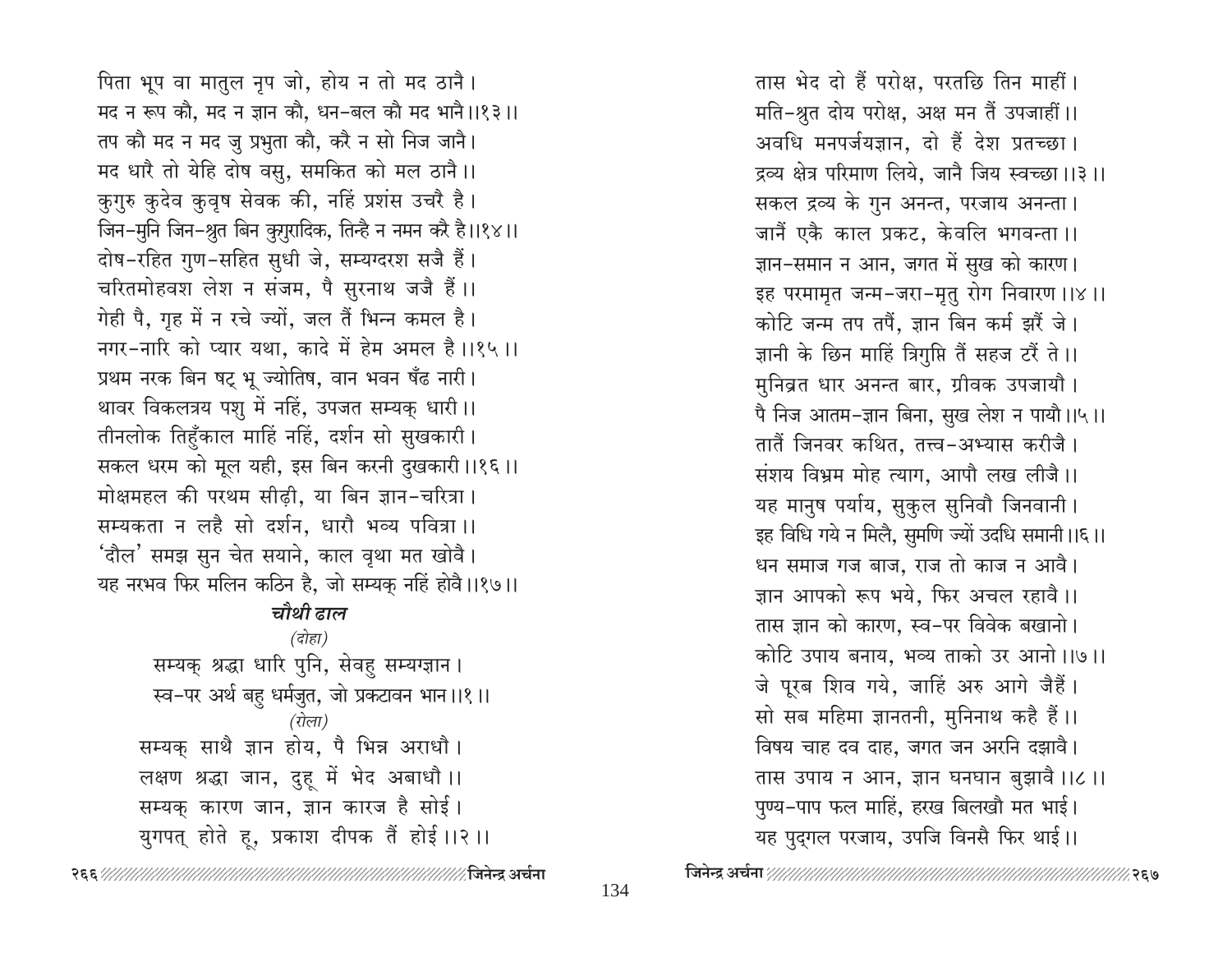लाख बात की बात, यहै निश्चय उर लाओ। तोरि सकल जग दन्द-फन्द, निज आतम ध्याओ।।९।। सम्यग्ज्ञानी होय बहुरि, दृढ़ चारित लीजै। एकदेश अरु सकलदेश, तसु भेद कहीजै।। त्रसहिंसा को त्याग, वृथा थावर न सँहारै। पर-वधकार कठोर निंद्य, नहिं वयन उचारै।।१०।। जल मृतिका बिन और, नाहिं कछु गहै अदत्ता। निज वनिता बिन सकल, नारि सों रहे विरत्ता ।। अपनी शक्ति विचार, परिग्रह थोरो राखै। दश दिशि गमन-प्रमान ठान, तसु सीम न नाखै।।११॥ ताहू में फिर ग्राम, गली गृह बाग बजारा। गमनागमन प्रमान, ठान अन सकल निवारा।। काह की धन-हानि, किसी जय-हार न चिन्तैं। देय न सो उपदेश, होय अघ बनिज कृषी तैं।।१२।। कर प्रमाद जल भूमि, वृक्ष पावक न विराधै। असि धनु हल हिंसोपकरन, नहिं दे जस लाधै।। राग-द्वेष करतार कथा, कबहूँ न सुनीजै । और हु अनरथदण्ड, हेतु अघ तिन्हैं न कीजै ।।१३।। धरि उर समता भाव, सदा सामायिक करिये। परब चतुष्टय माहिं, पाप तज प्रोषध धरिये।। भोग और उपभोग, नियम करि ममत निवारै। मुनि को भोजन देय, फेर निज करहिं अहारै ।।१४ ।। बारह व्रत के अतीचार, पन पन न लगावै। मरण समय संन्यास धारि, तसु दोष नशावै।। यों श्रावक व्रत पाल, स्वर्ग सोलम उपजावै। तहँ तैं चय नर-जन्म पाय, मुनि ह्वै शिव जावै।।१५।।

## पाँचवी ढाल

#### बारह भावना

### (चाल छन्द)

मुनि सकलब्रती बड़भागी, भव-भोगन तैं वैरागी। वैराग्य उपावन माई, चिंतो अनुप्रेक्षा भाई।।१।। इन चिन्तत सम–सुख जागै, जिमि ज्वलन पवन के लागै। जब ही जिय आतम जाने, तब ही जिय शिव–सुख ठाने।।२।। जोबन गृह गोधन नारी, हय गय जन आज्ञाकारी। इन्द्रीय-भोग छिन थाई, सुरधनु चपला चपलाई ।।३ ।। सुर असुर खगाधिप जेते, मृग ज्यों हरि काल दले ते। मणि मन्त्र-तन्त्र बहु होई, मरतैं न बचावे कोई ।।४ ।। चहुँ गति दुःख जीव भरे हैं, परिवर्तन पंच करे हैं। सब विधि संसार-असारा, यामैं सुख नाहिं लगारा।।५।। शुभ-अशुभ करम फल जेते, भोगे जिय एक हि तेते। सुत दारा होय न सीरी, सब स्वारथ के हैं भीरी।।६।। जल-पय ज्यौं जिय तन मेला, पै भिन्न-भिन्न नहिं भेला। तो प्रकट जुदे धन धामा, क्यों है इक मिलि सुत रामा।।७।। पल रुधिर राध मल थैली. कीकस वसादि तैं मैली। नव द्वार बहै घिनकारी, अस देह करै किम यारी।।८।। जो योगन की चपलाई, तातैं ह्वै आस्रव भाई। आस्रव दुखकार घनेरे, बुधिवन्त तिन्हैं निरवेरे ।।९ ।। जिन पुण्य-पाप नहिं कीना, आतम अनुभव चित दीना। तिन ही विधि आवत रोके, संवर लहि सुख अवलोके।।१०।। निज काल पाय विधि झरना, तासों निज काज न सरना। तप करि जो कर्म खिपावै, सोई शिवसुख दरसावै।।११।।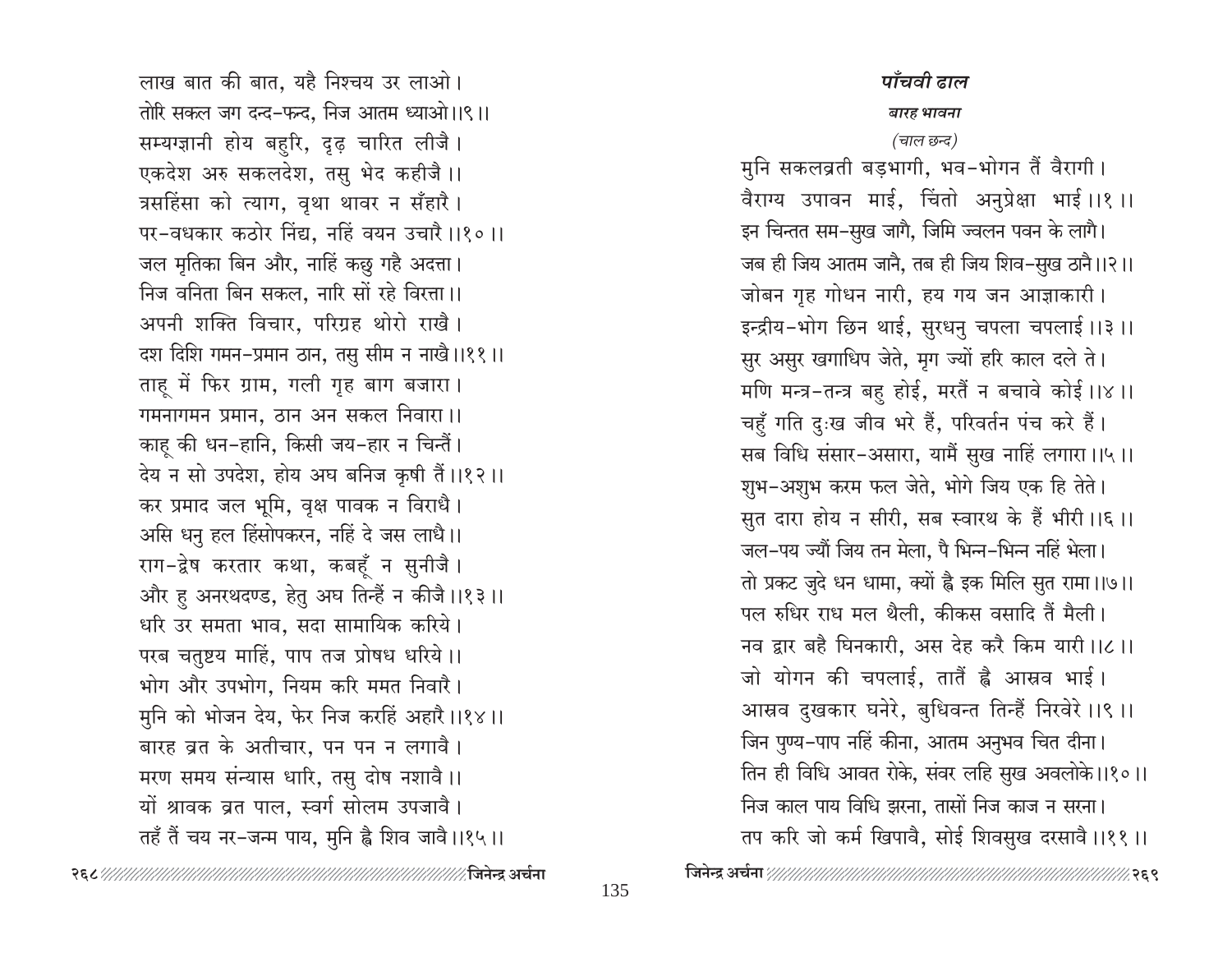किन हू न कस्यो न धरै को, षट् द्रव्यमयी न हरै को। सो लोक माहिं बिन समता, दुख सहै जीव नित भ्रमता ।।१२।। अन्तिम ग्रीवक लौं की हद, पायो अनन्त बिरियाँ पद। पर सम्यग्ज्ञान न लाधौ, दुर्लभ निज में मुनि साधौ ।।१३।। जे भावमोह तैं न्यारे, दग ज्ञान व्रतादिक सारे। सो धर्म जबै जिय धारै, तब ही सुख अचल निहारै।।१४।। सो धर्म मुनिन करि धरिये, तिनकी करतूति उचरिये। ताको सुनिये भवि प्रानी, अपनी अनुभूति पिछानी ।।१५।।

## छतवीं ढाल

## (हरिगीतिका)

षट् काय जीव न हनन तैं, सब विधि दरब हिंसा टरी। रागादि भाव निवार तैं, हिंसा न भावित अवतरी ।। जिनके न लेश मृषा न जल, मृण हू बिना दीयौ गहैं। अठ-दश सहस विधि शील धर, चिद्ब्रह्म में नित रमि रहैं।।१।। अन्तर चतुर्दश भेद बाहिर, संग दशधा तैं टलैं। परमाद तजि चउ कर मही लखि, समिति ईर्थ्या तैं चलैं।। जग सुहितकर सब अहितहर, श्रुति सुखद सब संशय हरैं। भ्रम-रोग हर जिनके वचन, मुख-चन्द्र तैं अमृत झरैं।।२।। छ्यालीस दोष बिना सुकुल, श्रावक तनैं घर अशन को। लैं तप बढ़ावन हेत नहिं तन, पोषते तजि रसन को।। शुचि ज्ञान संयम उपकरण, लखि कैं गहैं लखि कैं धरैं। निर्जन्तु थान विलोकि तन मल, मूत्र श्लेषम परिहरैं।।३।। सम्यक् प्रकार निरोध मन-वच-काय आतम ध्यावते। तिन सुथिर मुद्रा देखि मृगगण, उपल खाज खुजावते ।। रस रूप गन्ध तथा फरस अरु, शब्द शुभ असुहावने। तिनमें न राग विरोध, पंचेन्द्रिय जयन पद पावने ।।४ ।।

समता सम्हारैं थुति उचारैं वन्दना जिनदेव को । नित करें, श्रुति-रति करें प्रतिक्रम, तजैं तन अहमेव को।। जिनके न न्हौन न दन्तधोवन, लेश अम्बर आवरन। भू माहिं पिछली रयनि में, कछु शयन एकासन करन।।५।। इक बार दिन में लैं अहार, खड़े अलप निज-पान में। कचलोंच करत न डरत परिषह, सों लगे निज-ध्यान में।। अरि-मित्र महल-मसान कंचन-काँच निन्दन-थुतिकरन। अर्घावतारन असि-प्रहारन में, सदा समता धरन ।।६ ।। तप तपैं द्वादश, धरैं वृष दश, रत्नत्रय सेवैं सदा। मुनि साथ में वा एक विचरैं, चहैं नहिं भव–सुख–कदा।। यों है सकल संयम चरित, सुनिये स्वरूपाचरन अब। जिस होत प्रकटै आपनी निधि, मिटै पर की प्रवृत्ति सब ।।७।। जिन परम पैनी सुबुधि छैनी, डारि अन्तर भेदिया। वरणादि अरु रागादि तैं, निज भाव को न्यारा किया।। निज माहिं निज के हेतु, निज कर आपको आपै गह्यौ। गुण-गुणी ज्ञाता-ज्ञान-ज्ञेय, मँझार कछु भेद न रह्यौ ।।८।। जहँ ध्यान–ध्याता–ध्येय को, न विकल्प वच–भेद न जहाँ। चिद्भाव कर्म चिदेश कर्ता, चेतना किरिया तहाँ।। तीनों अभिन्न अखिन्न शुध, उपयोग की निश्चल दसा। प्रगटी जहाँ दुग-ज्ञान-व्रत, ये तीनधा एकै लसा ।।९ ।। परमाण-नय-निक्षेप को, न उद्योत अनुभव में दिखै। ऱ्रग–ज्ञान–सुख बलमय सदा, नहिं आन भाव जु मो विषै।। मैं साध्य–साधक मैं अबाधक, कर्म अरु तसु फलनि तैं। चित्पिण्ड चण्ड अखण्ड सुगुणकरण्ड, च्युति पुनि कलनि तैं।।१०।। यों चिन्त्य निज में थिर भये, तिन अकथ जो आनन्द लह्यौ। सो इन्द्र नाग नरेन्द्र वा, अहमिन्द्र के नाहीं कह्यौ ।। तब ही शुक्ल ध्यानाग्नि करि, चउ घाति विधि कानन दह्यौ। सब लख्यौ केवलज्ञान करि, भविलोक को शिवमग कह्यौ ।।११॥

⁄∕ २७१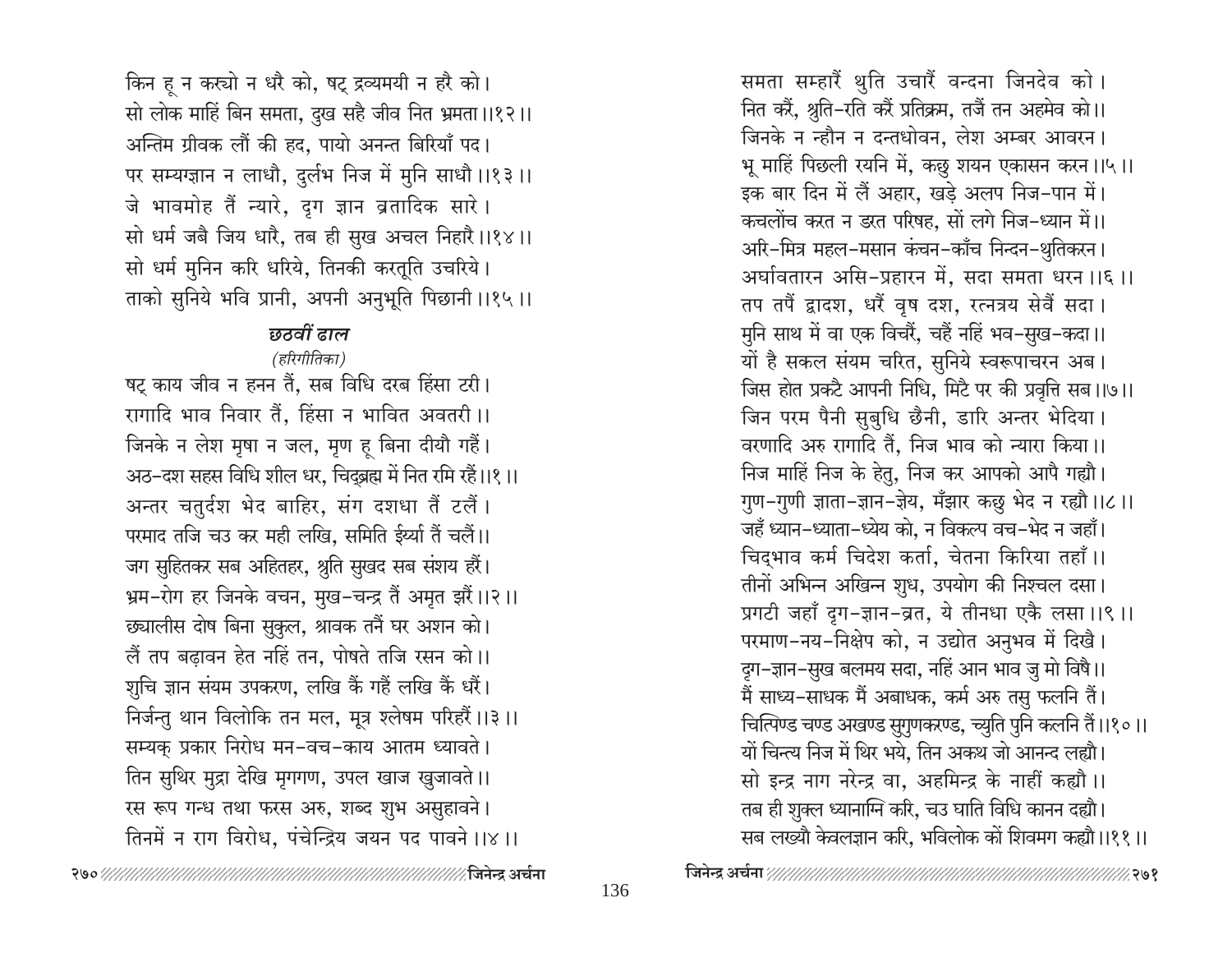पुनि घाति शेष अघाति विधि, छिन माहिं अष्टम भू बसैं। वसु कर्म विनसै सुगुण वसु, सम्यक्त्व आदिक सब लसैं।। संसार खार अपार, पारावार तरि तीरहिं गये। अविकार अकल अरूप शुचि, चिद्रूप अविनाशी भये।।१२।। निज माहिं लोक अलोक, गुण-परजाय प्रतिबिम्बित भये। रहि हैं अनन्तानन्त काल यथा तथा शिव परिणये।। धनि धन्य हैं जे जीव नरभव, पाय यह कारज किया। तिन ही अनादि भ्रमण पंच प्रकार, तजि वर सुख लिया।।१३।। मुख्योपचार दुभेद यों, बड़भागि रत्नत्रय धरैं। अरु धरेंगे ते शिव लहैं, तिन सुयश-जल जग-मल हरैं।। इमि जानि आलस हानि, साहस ठानि यह सिख आदरौ। जबलौं न रोग जरा गहै, तबलौं झटिति निज हित करौ।।१४।। यह राग-आग दहै सदा, तातैं समामृत सेइये। चिर भजे विषय-कषाय अब तो, त्याग निज-पद बेइये।। कहा रच्यो पर-पद में न तेरो पद यहै क्यों दुख सहै। अब 'दौल' होउ सुखी स्व-पद रचि दाव मत चूको यहै।।१५।। (दोहा) इक नव वसु इक वर्ष की, तीज शुकल वैशाख। कस्यो तत्त्व उपदेश यह, लखि 'बुधजन' की भाख।। लघु-धी तथा प्रमादतैं, शब्द-अर्थ की भूल। सुधी सुधार पढ़ो सदा, जो पाओ भव-कूल ।।१६ ।। \* \* \* \*

<sup>9</sup>भोंदू धनहित अघ करे, अघ से धन नहिं होय। धरम करत धन पाइये, मन-वच जानो सोय।।

१. अज्ञानी

भक्तामरस्तोत्रम (आचार्य मानतुंग कृत) भक्तामर-प्रणत-मौलि-मणि-प्रभाणा-मुद्योतकं दलित–पाप–तमो–वितानम् । सम्यक्प्रणम्य जिन-पाद-युगं युगादा-वालम्बनं भवजले पततां जनानाम् ।।१।। यः संस्तुतः सकल-वाङ्मय-तत्त्व-बोधा-दुद्भूत-बुद्धि-पटुभिः सुर-लोक-नाथैः । स्तोत्रैर्जगत्त्रितय-चित्त-हरैरुदारैः स्तोष्ये किलाहमपि तं प्रथमं जिनेन्द्रम् ।।२।। बुद्धया विनापि विबुधार्चित-पाद-पीठ स्तोतुं समुद्यत-मतिर्विगत त्रपोऽहम्। बालं विहाय जल-संस्थितमिन्दु-बिम्ब-मन्यः क इच्छति जनः सहसा ग्रहीतुम् ।।३ ।। वक्तुं गुणान्गुण-समुद्र शशाङ्क-कान्तान् कस्ते क्षमः सुर-गुरु-प्रतिमोऽपि बुद्धचा। कल्पान्त-काल-पवनोद्धत-नक्र-चक्रं को वा तरीतुमलमम्बुनिधिं भुजाभ्याम् ।।४।। सोऽहं तथापि तव भक्ति-वशान्मुनीश कर्तुं स्तवं विगत-शक्तिरपि प्रवृत्तः । प्रीत्यात्म-वीर्यमविचार्य मृगी मृगेन्द्रं नाभ्येति किं निज-शिशोः परिपालनार्थम ।।५।। अल्पश्नुतं श्रुतवतां परिहास–धाम त्वद्भक्तिरेव मुखरीकुरुते बलान्माम् । यत्कोकिलः किल मधौ मधुरं विरौति तच्चाम्र–चारु–कलिका–निकरैकहेतुः ।।६।।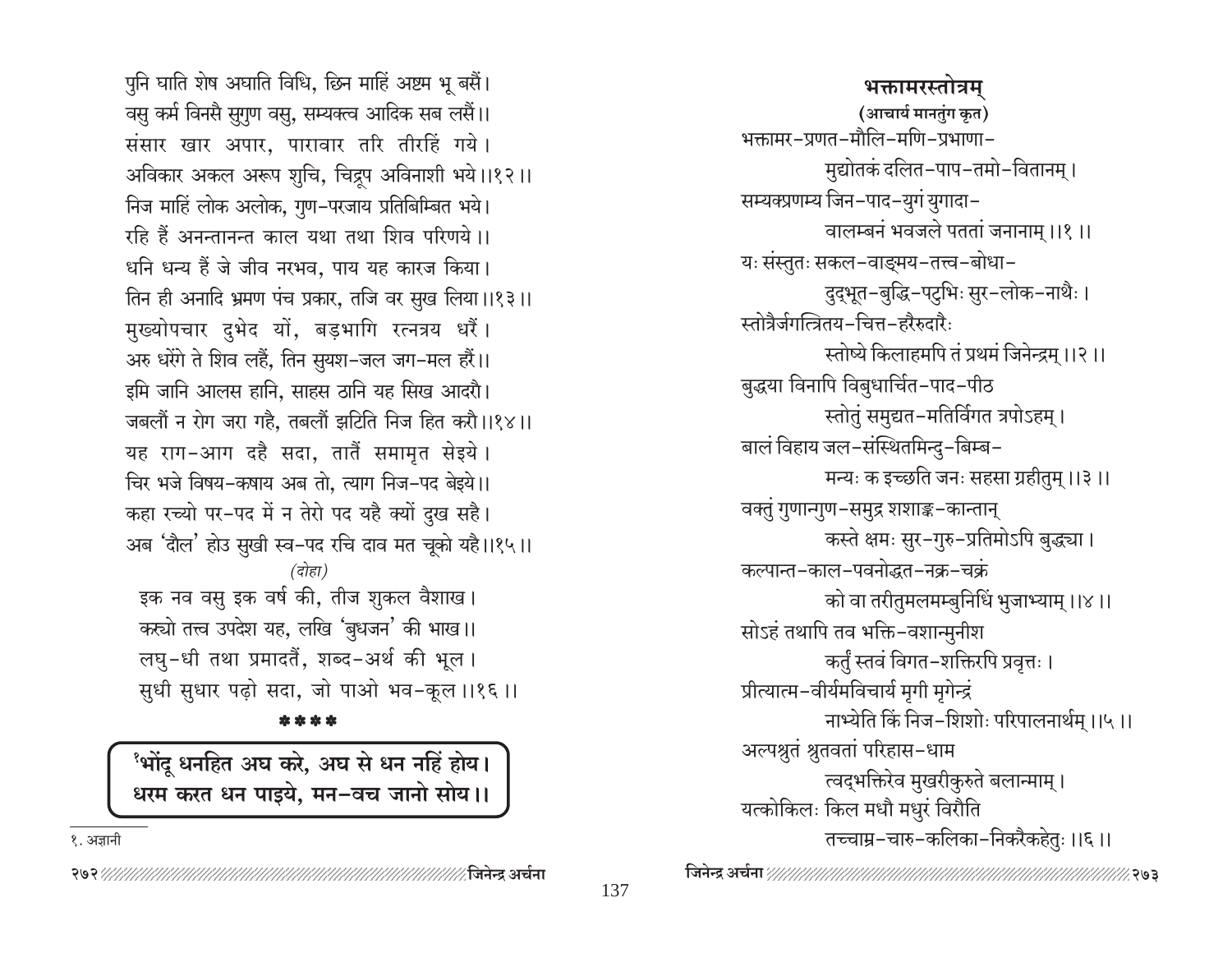त्वत्संस्तवेन भव-सन्तति-सन्निबद्धं पापं क्षणात्क्षयमुपैति शरीरभाजाम् । आक्रान्त-लोकमलि-नीलमशेषमाशु सूर्यांशु-भिन्नमिव शार्वरमन्धकारम् ।।७।। मत्त्वेति नाथ तव संस्तवनं मयेद– मारभ्यते तनु-धियापि तव प्रभावात् । चेतो हरिष्यति सतां नलिनी-दलेषु मुक्ता-फलद्युतिमुपैति ननूद-बिन्दुः ।।८।। आस्तां तव स्तवनमस्त-समस्त-दोषं त्वत्संकथापि जगतां दुरितानि हन्ति । दूरे सहस्रकिरणः कुरुते प्रभैव पद्माकरेषु जलजानि विकासभाञ्जि ।।९।। नात्यद्भुतं भुवन-भूषण भूत-नाथ भूतैर्गुणैर्भूवि भवन्तमभिष्टवन्तः । तुल्या भवन्ति भवतो ननु तेन किं वा भूत्याश्रितं य इह नात्मसमं करोति ।।१०।। दृष्ट्वा भवन्तमनिमेष-विलोकनीयं नान्यत्र तोषमुपयाति जनस्य चक्षुः । पीत्वा पयः शशिकर-द्युति-दुग्ध-सिन्धोः क्षारं जलं जल-निधेरसितुं क इच्छेत् ।।११ ।। यैः शान्त-राग-रुचिभिः परमाणुभिस्त्वं निर्मापितस्त्रिभुवनैक-ललाम-भूत । तावन्त एव खलु तेऽप्यणवः पृथिव्यां यत्ते समानमपरं न हि रूपमस्ति ।।१२।। वक्त्रं क्व ते सुर-नरोरग-नेत्र-हारि। निःशेष-निर्जित-जगत्त्रितयोपमानम् ।

बिम्बं कलङ्क-मलिनं क्व निशाकरस्य यद्वासरे भवति पाण्डु पलाश–कल्पम् ।।१३।। संपूर्ण-मण्डल-शशाङ्क-कला-कलाप-शुभ्रा गुणास्त्रिभुवनं तव लङ्घयन्ति । ये संश्रितास्त्रिजगदीश्वर-नाथमेकं कस्तान्निवारयति संचरतो यथेष्टम् ।।१४।। चित्रं किमत्र यदि ते त्रिदशाङ्गनाभि-र्नीतं मनागपि मनो न विकारमार्गम् । कल्पान्त-काल-मरुता चलिताचलेन किं मन्दराद्रि–शिखरं चलितं कदाचित् ।।१५।। निर्धूम-वर्तिरपवर्जित-तैल-पूरः कृत्स्नं जगत्त्रयमिदं प्रकटीकरोषि । गम्यो न जातु मरुतां चलिताचलानां दीपोऽपरस्त्वमसि नाथ! जगत्प्रकाशः ।।१६।। नास्तं कदाचिदुपयासि न राहु गम्यः स्पष्टीकरोषि सहसा युगपज्जगन्ति । नाम्भोधरोदर-निरुद्ध-महा प्रभावः सूर्यातिशायि-महिमासि मुनीन्द्र! लोके ।।१७।। नित्योदयं दलित-मोह-महान्धकारं गम्यं न राहु वदनस्य न वारिदानाम् । विभ्राजते तव मुखाब्जमनल्पकान्तिः विद्योतयज्जगदपूर्व-शशाङ्क-बिम्बम् ।।१८।। किं शर्वरीषु शशिनाह्नि विवस्वता वा युष्मन्मुखेन्दु-दलितेषु तमस्सु नाथ। निष्पन्न-शालि-वन-शालिनी जीव-लोके कार्यं कियज्जलधरैर्जल-भार-नम्रैः ।।१९।।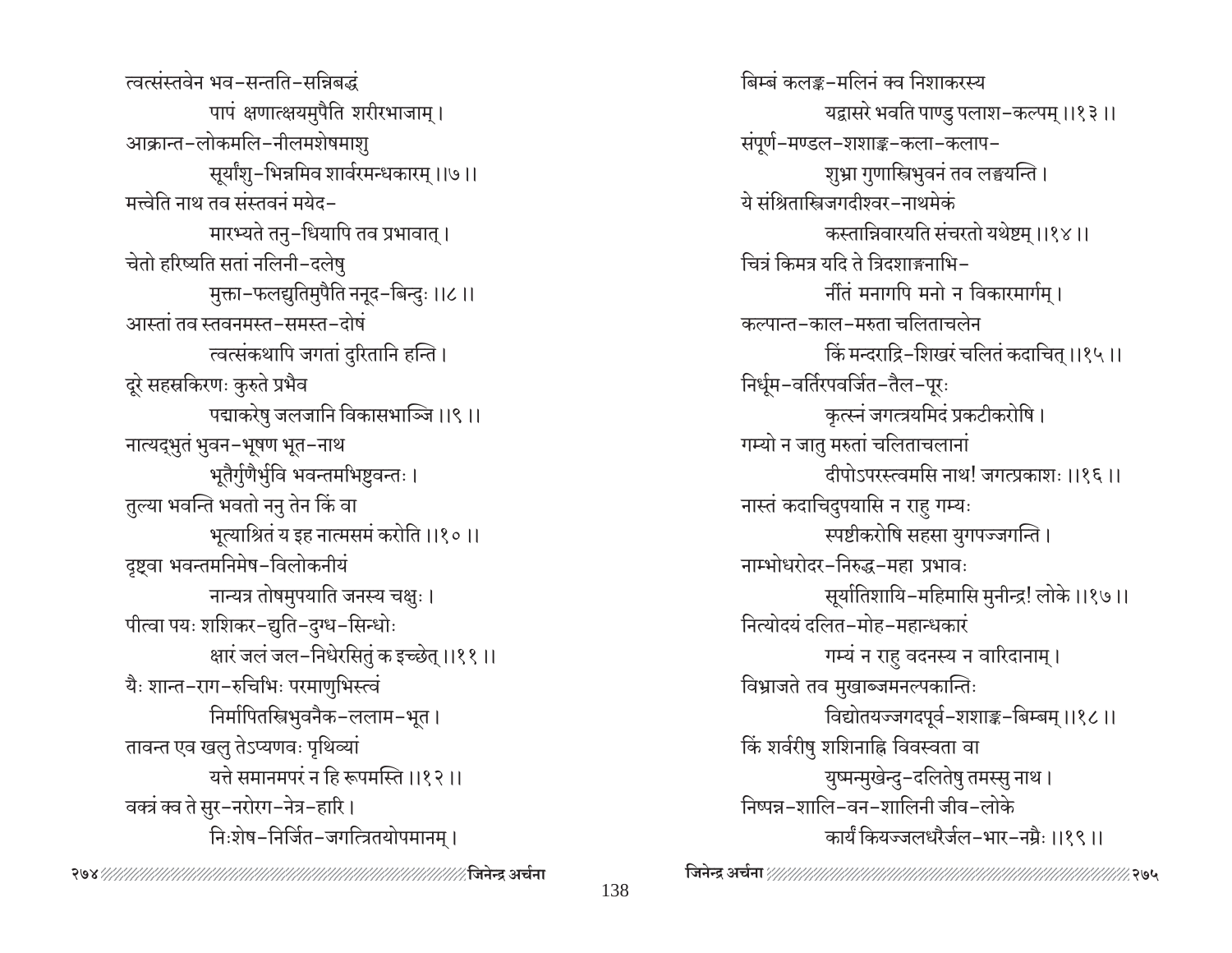ज्ञानं यथा त्वयि विभाति कृतावकाशं नैवं तथा हरि−हरादिषु नायकेषु । तेजः स्फुरन्मणिषु याति यथा महत्त्वं नैवं तु काच-शकले किरणाकुलेऽपि ।।२०।। मन्ये वरं हरि-हरादय एव दृष्टा दृष्टेषु येषु हृदयं त्वयि तोषमेति । किं वीक्षितेन भवता भुवि येन नान्यः कश्चिन्मनो हरति नाथ भवान्तरेऽपि ।।२१ ।। स्त्रीणां शतानि शतशो जनयन्ति पुत्रान् नान्या सुतं त्वदुपमं जननी प्रसूता। सर्वा दिशो दधति भानि सहस्त्ररश्मिं प्राच्येव दिग्जनयति स्फुरदंशुजालम् ।।२२।। त्वामामनन्ति मुनयः परमं पुमांस-मादित्य-वर्णममलं तमसः पुरस्तात् । त्वामेव सम्यगुपलभ्य जयन्ति मृत्युं नान्यः शिवः शिव-पदस्य मुनीन्द्र! पन्थाः ।।२३ ।। त्वामव्ययं विभुमचिन्त्यमसंख्यमाद्यं ब्रह्माणमीश्वरमनन्तमनङ्गकेतुम् । योगीश्वरं विदित–योगमनेकमेकं ज्ञान-स्वरूपममलं प्रवदन्ति सन्तः ॥२४॥ बुद्धस्त्वमेव विबुधार्चित-बुद्धि-बोधात् त्वं शंकरोऽसि भुवन-त्रय-शंकरत्वात् । धातासि धीर-शिव-मार्ग-विधेर्विधानाद् व्यक्तं त्वमेव भगवन्पुरुषोत्तमोऽसि ।।२५।। तुभ्यं नमस्त्रिभुवनार्तिहराय नाथ! तुभ्यं नमः क्षिति-तलामल-भूषणाय।

तुभ्यं नमस्त्रिजगतः परमेश्वराय तुभ्यं नमो जिन! भवोदधि शोषणाय ।।२६ ।। को विस्मयोऽत्र यदि नाम गुणैरशेषै-स्त्वं संश्रितो निरवकाशतया मुनीश। दोषैरुपात्तविविधाश्रय-जात-गर्वैः स्वप्नान्तरेऽपि न कदाचिदपीक्षितोऽसि ।।२७।। उच्चैरशोक-तरु-संश्रितमुन्मयूख-माभाति रूपममलं भवतो नितान्तम् । स्पष्टोल्लसत्किरणमस्त-तमो-वितानं बिम्बं खेरिव पयोधर-पार्श्ववर्ति ।।२८।। सिंहासने मणि-मयूख-शिखा-विचित्रे विभ्राजते तव वपुः कनकावदातम् । बिम्बं वियद्विलसदंशुलता-वितानं तुङ्गोदयाद्रि शिरसीव सहस्र रश्मेः ।।२९।। कुन्दावदात-चल-चामर-चारु-शोभं विभ्राजते तव वपुः कलधौत–कान्तम् । उद्यच्छशांक-शुचिनिर्झर-वारि-धार मुच्चैस्तटं सुरगिरेरिव शातकौम्भम् ।।३०।। छत्र त्रयं तव विभाति शशाङ्क-कान्त-मुच्चैः स्थितं स्थगित-भानु-कर-प्रतापम् । मुक्ता-फल-प्रकर-जाल-विवृद्ध-शोभं प्रख्यापयत्त्रिजगतः परमेश्वरत्वम् ।।३१।। गम्भीर-तार-रव-पूरित-दिग्विभाग-स्त्रैलोक्य-लोक-शुभ-संगम-भूति-दक्षः । सद्धर्मराज-जय-घोषण-घोषकः सन् खे दुन्दुभिर्ध्वनति ते यशसः प्रवादी ।।३२ ।।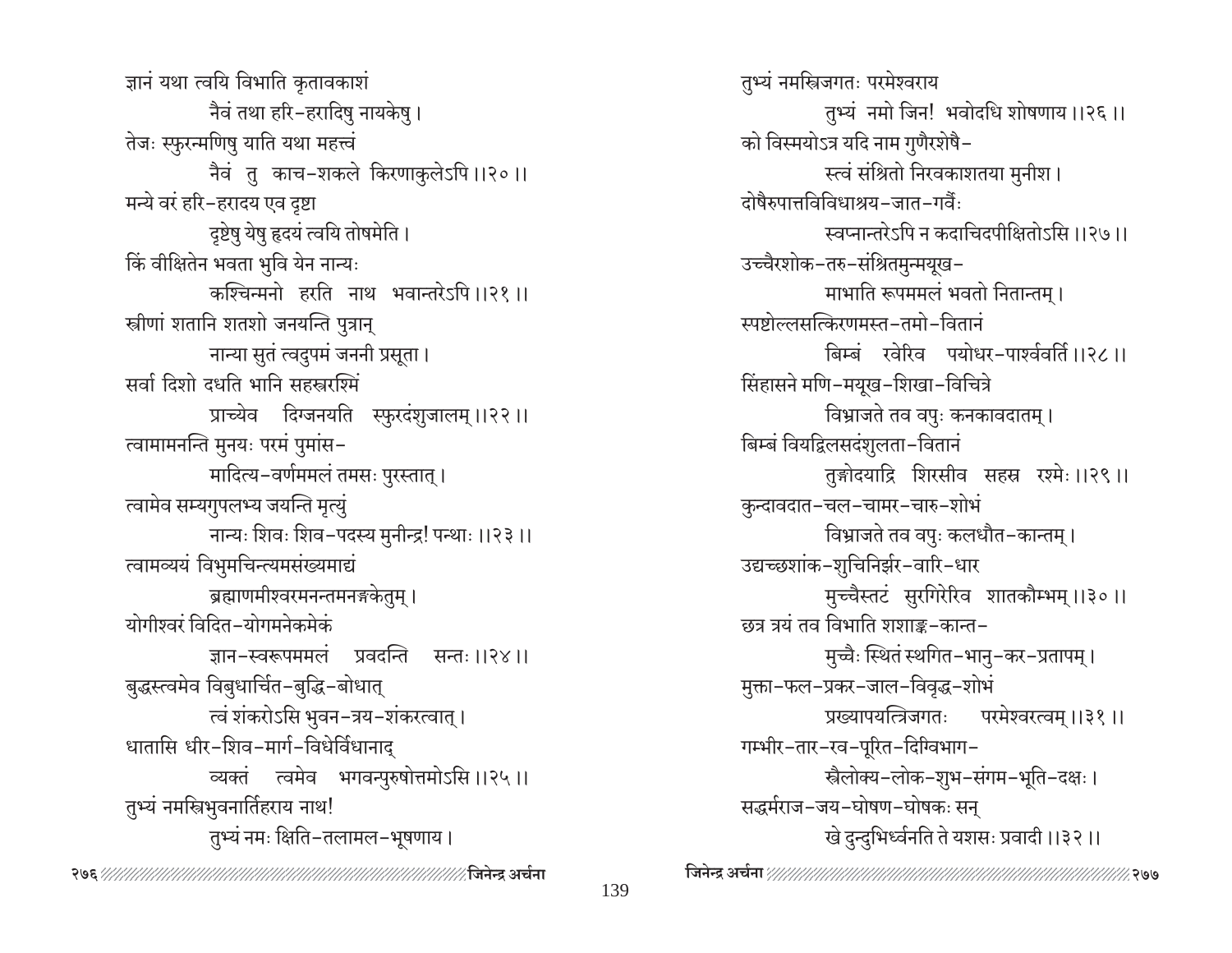मन्दार-सुन्दर-नमेरु-सुपारिजात-सन्तानकादि-कुसुमोत्कर-वृष्टि रुद्धा। गन्धोद-बिन्दु-शुभ-मन्द-मरुत्प्रयाता दिव्या दिवः पतति ते वचसां ततिर्वा ।।३३ ।। शुम्भत्प्रभा-वलय-भूरि-विभा विभोस्ते लोक–त्रये द्युतिमतां द्युतिमाक्षिपन्ती। प्रोद्यदिवाकर-निरन्तर-भूरि-संख्या दीप्त्या जयत्यपि निशामपि सोम-सौम्याम् ।।३४।। स्वर्गापवर्ग-गम-मार्ग-विमार्गणेष्टः सद्धर्म-तत्त्व-कथनैक-पटुस्त्रिलोक्याः । दिव्य-ध्वनिर्भवति ते विशदार्थ-सर्व-भाषा-स्वभाव-परिणाम-गुणै र्प्रयोज्यः ।।३५।। उन्निद्र-हेम-नव-पङ्कज-पुञ्ज-कान्ती पर्युल्लसन्नख-मयूख-शिखाभिरामौ। पादौ पदानि तब यत्र जिनेन्द  $\mathsf{I}$  धत्तः पद्मानि तत्र विबुधाः परिकल्पयन्ति ।।३६।। इत्थं यथा तव विभूतिरभूज्जिनेन्द्र ! धर्मोपदेशन-विधौ न तथा परस्य। यादृक्प्रभा दिनकृतः प्रहतान्धकारा तादृक्कुतो ग्रह-गणस्य विकासिनोऽपि ।।३७।। श्च्योतन्मदाविल-विलोल-कपोल-मूल-मत्त्रभ्रमद् भ्रमर-नाद-विवृद्ध-कोपम् । ऐरावताभमिभमुद्धतमापतन्तं दृष्टवा भयं भवन्ति नो भवदाश्रितानाम् ।।३८।। भिन्नेभ-कुम्भ-गलदुज्ज्वल-शोणिताक्त-मुक्ता-फल-प्रकर-भूषित-भूमि-भागः।

बद्ध-क्रमः क्रम-गतं हरिणाधिपोऽपि नाक्रामति क्रम-युगाचल-संश्रितं ते ।।३९।। कल्पान्त-काल-पवनोद्धत-वह्नि-कल्पं दावानलं ज्वलितमुज्ज्वलमुत्स्फुलिंगम् । विश्वं जिघत्सुमिव सम्मुखमापतन्तं त्वन्नाम-कीर्तन-जलं शमयत्यशेषम् ।।४०।। रक्तेक्षणं समद-कोकिल-कण्ठ-नीलं क्रोधोद्धतं फणिनमुत्फणमापतन्तम् । आक्रामति क्रम-युगेण निरस्त-शङ्क स्त्वन्नाम-नाग-दमनी ह्वदि यस्य पुंसः ।।४१ ।। वल्गतुरङ्ग-गज-गर्जित-भीमनाद-माजौ बलं बलवतामपि भूपतीनाम् । उद्यद्दिवाकर-मयूख-शिखापविद्धं त्वत्कीर्तनात्तम इवाशु भिदामुपैति ।।४२।। कुन्ताग्र-भिन्न-गज-शोणित-वारिवाह-वेगावतार-तरणातुर-योध-भीमे। युद्धे जयं विजित–दुर्जय–जेय–पक्षा– स्त्वत्पाद-पंकज-वनाश्रयिणो लभन्ते ।।४३॥ अम्भोनिधौ क्षुभित-भीषण-नक्र-चक्र पाठीन-पीठ-भय-दोल्वण-वाडवाग्नौ। रंगत्तरंग-शिखर-स्थित-यान-पात्रा-स्त्रासं विहाय भवतः स्मरणाद् व्रजन्ति ।।४४।। उद्भूत-भीषण-जलोदर-भार-भुग्नाः शोच्यां दशामुपगताश्च्युत-जीविताशाः । त्वत्पाद-पंकज-रजोमृत-दिग्ध-देहा मर्त्या भवन्ति मकरध्वज-तुल्यरूपाः ।।४५।।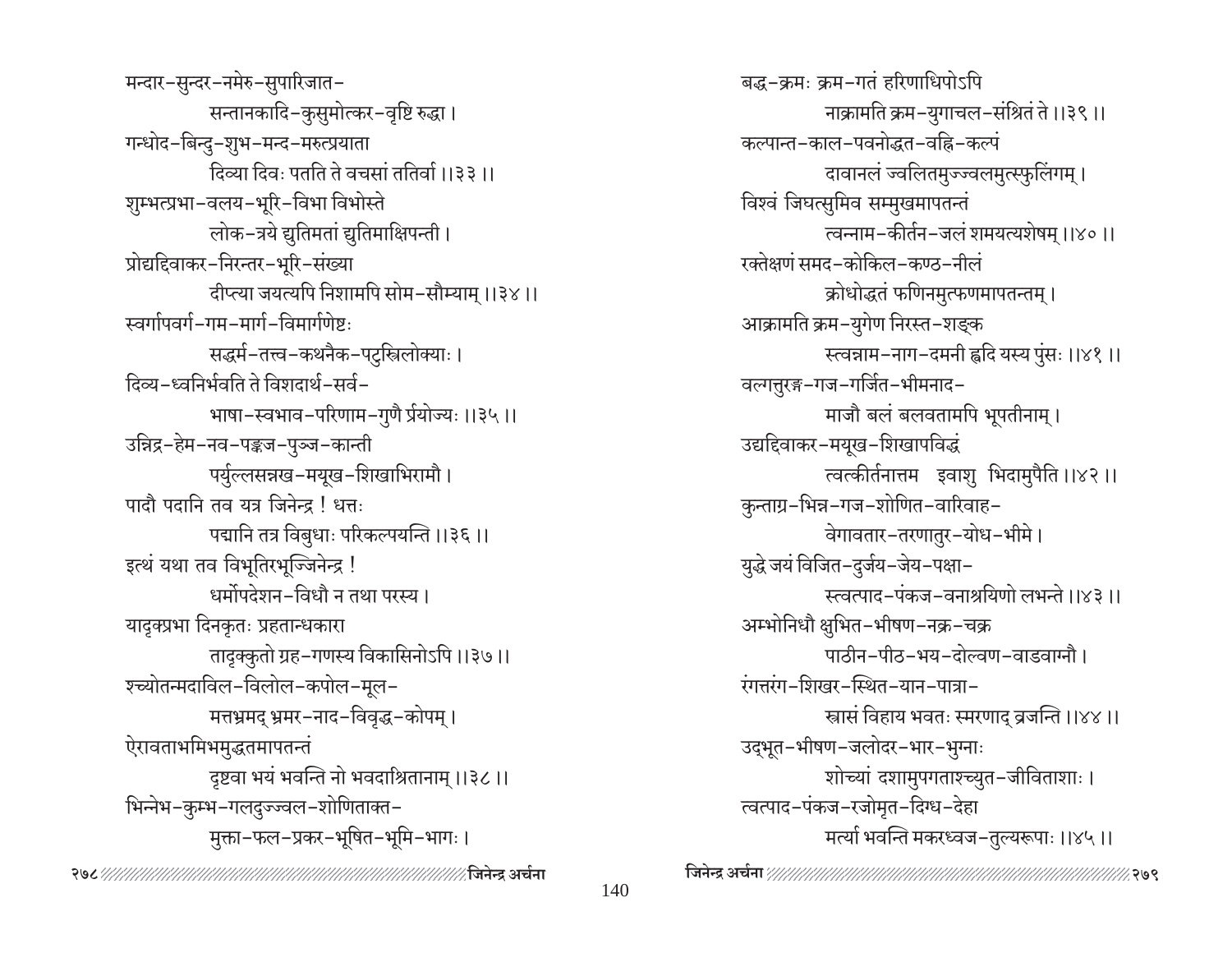आपाद-कण्ठमुरुश्रृंखल-वेष्टितांगा गाढं वृहन्निगड-कोटि-निघृष्ट-जंघा। त्वन्नाम-मन्त्रमनिशं मनुजाः स्मरन्तः सद्यः स्वयं विगत-बन्ध-भया भवन्ति ।।४६ ।। मत्तद्विपेन्द्र-मगराज-दवानलाहि-संग्राम-वारिधि-महोदर-बन्धनोत्थम् । तस्याशु नाशमुपयाति भयं भियेव यस्तावकं स्तवमिमं मतिमानधीते ।।४७।। स्तोत्रस्रजं तव जिनेन्द्र गुणैर्निबद्धां भक्त्या मया रुचिर-वर्ण-विचित्र-पुष्पाम् । धत्ते जनो य इह कण्ठ-गतामजस्त्रं तं 'मानतुंग' मवशा समुपैति लक्ष्मीः ।।४८।। भक्तामर स्तोत्र (भाषा) (पं. हेमराजजी कृत) (दोहा) आदिपुरुष आदीश जिन, आदि सुविधि करतार। धरम-धुरंधर परमगुरु, नमों आदि अवतार।। (चौपाई) सुर-नत-मुकुट रतन-छवि करैं, अन्तर पाप-तिमिर सब हरैं। जिनपद वंदोमन-वच-काय, भव-जल-पतित उधरन-सहाय।।१।। श्रुत पारग इन्द्रादिक देव, जाकी थुति कीनी कर सेव। शब्द मनोहर अरथ विशाल, तिस प्रभु की वरनों गुन–माल।।२।। विबुध–वंद्य–पद मैं मति–हीन, हो निलज्ज थुति–मनसा कीन । जल-प्रतिबिम्ब बुद्ध को गहै, शशि-मण्डल बालक ही चहै।।३।। गुन-समुद्र तुम गुन अविकार, कहत न सुर-गुरु पावें पार। प्रलय-पवन-उद्धत जल-जन्तु, जलधि तिरै कोभुज-बलवन्त ।।४।।

सो मैं शक्तिहीन थुति करूँ, भक्तिभाव वश कुछ नहिं डरूँ। ज्यों मृगि निज–सुत पालन हेत, मृगपति सन्मुख जाय अचेत ।।५।। मैं शठ सुधी हँसन को धाम, मुझ तव भक्ति बुलावै राम। ज्यों पिक अंब-कली-परभाव, मधु-ऋतु मधुर करै आराव।।६।। तुम जस जंपत जन छिनमाहिं, जनम-जनम के पाप नशाहिं। ज्यों रवि उगै फटै तत्काल, अलिवत नील निशा–तम–जाल।।७।। तव प्रभावतैं कहूँ विचार, होसी यह थुति जन-मन-हार। ज्यों जल-कमल-पत्र पै परै, मुक्ताफल की द्युति विस्तरै।।८।। तुम गुन-महिमा हत-दुःख-दोष, सो तो दूर रहो सुख-पोष। पाप-विनाशक है तुम नाम, कमल-विकासी ज्यों रवि-धाम।।९।। नहिं अचम्भ जो होहिं तुरन्त, तुमसे तुम गुण वरणत संत। जो अधीन को आप समान, करै न सो निंदित धनवान ।।१०।। इकटक जन तुमको अविलोय, अवरविषै रति करै न सोय। को करि क्षीर-जलधि जल पान, क्षार नीर पीवै मतिमान ।।११ ।। प्रभु तुम वीतराग गुन-लीन, जिन परमाणु देह तुम कीन। हैं तितने ही ते परमाणु, यातैं तुम सम रूप न आनु।।१२।। कहँ तुम मुख अनुपम अविकार, सुर–नर–नाग–नयन–मनहार। कहाँ चन्द्र-मण्डल सकलंक, दिन में ढाक-पत्र सम रंक।।१३।। पूरन-चन्द्र-ज्योति छबिवंत, तुम गुन तीन जगत लंघंत। एक नाथ त्रिभुवन आधार, तिन विचरत को करै निवार।।१४।। जो सुर-तियविभ्रम आरम्भ, मन न डिग्यो तुम तो न अचंभ। अचल चलावै प्रलय समीर, मेरु-शिखर डगमगै न धीर।।१५।। धूमरहित वाती गत नेह, परकाशै त्रिभुवन घर एह। वात-गम्य नाहीं परचण्ड, अपर दीप तुम बलो अखण्ड।।१६।। छिपहु न लुपहु राहुकी छाहिं, जग-परकाशक हो छिनमाहिं। घन अनवर्त्त दाह विनिवार, रवितैं अधिक धरो गुणसार।।१७।।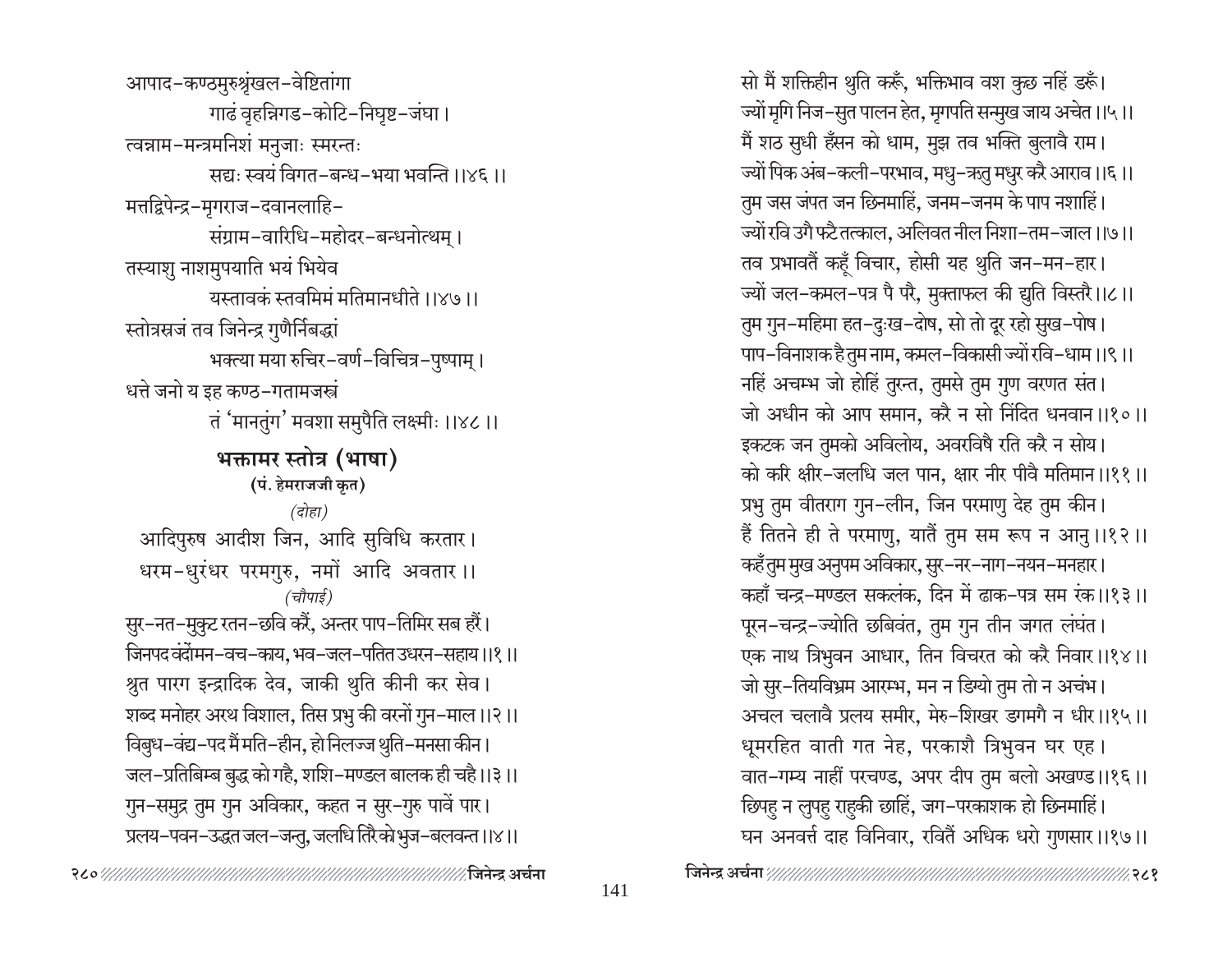सदा उदित विदलित मनमोह, विघटित नेह राहु अविरोह। तुम मुख–कमल अपूरब चंद, जगत विकासी जोति अमन्द ।।१८।। निशदिन शशि रवि को नहिं काम, तुम मुखचंद हरै तम घाम। जो स्वभावतैं उपजै नाज, सजल मेघ तो कौनहु काज ।।१९।। जो सुबोध सोहै तुममाहिं, हरि नर आदिकमें सो नाहिं। जो दुति महा-रतन में होय, काच-खण्ड पावै नहिं सोय ।।२०।। (नाराच छन्द) सराग देव देख मैं भला विशेष मानिया। स्वरूप जाहि देख वीतराग तू पिछानिया।। कछु न तोहि देख के जहाँ तुही विशेखिया। मनोग चित्त-चोर और भूल हूँ न पेखिया ।।२१ ।। अनेक पुत्रवंतिनी नितंबिनी सपूत हैं। न तो समान पुत्र और माततैं प्रसूत हैं।। दिशा धरंत तारिका अनेक कोटि को गिनै। दिनेश तेजवंत एक पूर्व ही दिशा जनै।।२२।। पुरान हो पुमान हो पुनीत पुण्यवान हो । कहैं मुनीश अन्धकार-नाश को सुभान हो।। महंत तोहि जानके न होय वश्य कालके । न और मोहि मोखपंथ देह तोहि टालके ।।२३ ।। अनन्त नित्य चित्त की अगम्य रम्य आदि हो। असंख्य सर्वव्यापि विष्णु ब्रह्म हो अनादि हो।। महेश कामकेतु योग ईश योग ज्ञान हो। अनेक एक ज्ञानरूप शुद्ध संतमान हो।।२४।। तुही जिनेश बुद्ध है सुबुद्धि के प्रमानतैं। तुही जिनेश शंकरो जगत्त्रये विधानतैं।। तुही विधात है सही सुमोखपंथ धारतैं। नरोत्तमो तुही प्रसिद्ध अर्थ के विचारतैं।।२५।।

नमों करूँ जिनेश तोहि आपदा निवार हो । नमों करूँ सु भूरि भूमि-लोक के सिंगार हो।। नमों करूँ भवाब्धि-नीर-राशि-शोष-हेतु हो । नमों करूँ महेश तोहि मोखपंथ देतु हो।।२६।। (चौपाई) तुम जिन पूरन गुन-गन भरे, दोष गर्व करि तुम परिहरे। और देव–गण आश्रय पाय, स्वप्न न देखे तुम फिर आय।।२७।। तरु अशोक–तर किरन उदार, तुम तन शोभित हे अविकार। मेघ निकट ज्यों तेज फुरंत, दिनकर दिपै तिमिर निहनंत ।।२८।। सिंहासन मनि-किरन-विचित्र, तापर कंचन-वरन पवित्र। तुम तन शोभित किरन–विथार, ज्यों उदयाचल रवि तमहार।।२९।। कुन्द-पहुप-सित-चमर दुरंत, कनक-वरन तुम तन शोभंत। ज्यों सुमेरु-तट निर्मल कांति, झरना झरैं नीर उमगांति ।।३०।। ऊँचे रहैं सूर दुति लोप, तीन छत्र तुम दिपैं अगोप। तीन लोक की प्रभुता कहैं, मोती-झालरसौं छबि लहैं।।३१।। दुन्दुभि-शब्द गहर गम्भीर, चहुँ दिशि होय तुम्हारे धीर। त्रिभुवन-जन शिवसंगम करें, मानूँ जय-जय रव उच्चरै।।३२।। मन्द पवन गन्धोदक इष्ट, विविध कल्पतरु पहुप सुवृष्ट। देव करैं विकसित दल सार, मानौं द्विज–पंकति अवतार।।३३।। तुम तन-भामण्डल जिनचन्द, सब दुतिवंत करत है मन्द। कोटिशंख रवि तेज छिपाय, शशि निर्मल निशि करै अछाय।।३४।। स्वर्ग-मोख-मारग संकेत. परम-धरम उपदेशन हेत। दिव्य वचन तुम खिरैं अगाध, सब भाषागर्भित हित साध।।३५।। (दोहा) विकसित-सुवरन-कमल-दुति, नख-दुति मिलि चमकाहिं। तुम पद पदवी जहँ धरो, तहँ सुर कमल रचाहिं।।३६।।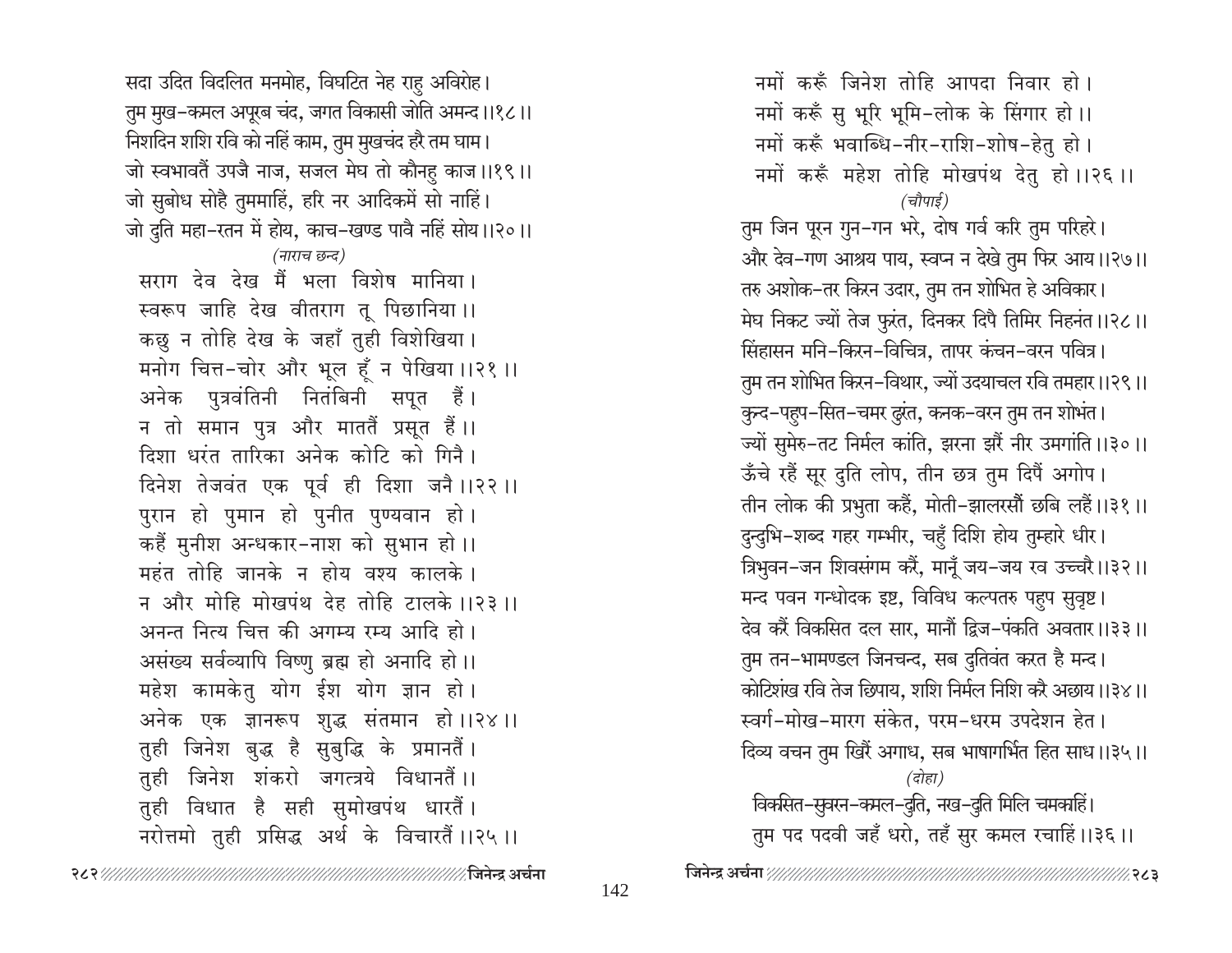ऐसी महिमा तुम विषै, और धरै नहिं कोय। सूरज में जो जोत है, नहिं तारा-गण होय ।।३७।। (षट्पद) मद-अवलिप्त-कपोल-मूल अलि-कुल झंकारै। तिन सुन शब्द प्रचंड क्रोध उद्धत अति धारैं।। काल-वरन विकराल कालवत सनमुख आवैं। ऐरावत सो प्रबल सकल जन भय उपजावैं।। देखि गयन्द न भय करै, तुम पद-महिमा छीन। विपति रहित सम्पति सहित, वरतैं भक्त अदीन ।।३८ ।। अति मद-मत्त-गयन्द कुम्भथल नखन विदारै । मोती रक्त समेत डारि भूतल सिंगारै।। बाँकी दाढ विशाल वदन में रसना लोलै। भीम भयानक रूप देखि जन थरहर डोलै।। ऐसे मृगपति पगतलैं, जो नर आयो होय। शरण गये तुम चरण की, बाधा करै न सोय ।।३९ ।। प्रलय-पवनकर उठी आग जो तास पटन्तर। बमैं फुलिंग शिखा उतंग पर जलैं निरन्तर ।। जगत समस्त निगल्ल भस्मकर हैगी मानों। तडतडाट दव-अनल जोर चहुँ दिशा उठानो ।। सो इक छिन में उपशमें, नाम-नीर तुम लेत। होय सरोवर परिनमै, विकसित कमल समेत ।।४० ।। कोकिल-कंठ-समान श्याम-तन क्रोध जलंता । रक्त-नयन फुंकार मार विष-कण उगलन्ता ।। फण को ऊँचो करै वेग ही सन्मुख धाया। तब जन होय निशंक देख फणिपति को आया।। जो चाँपै निज पगतलैं, व्यापै विष न लगार। नाग-दमनि तुम नाम की, है जिनके आधार।।४१।।

जिस रनमाहिं भयानक रव कर रहे तुरंगम। घन-से गज गरजाहिं मत्त मानो गिरि जंगम ।। अति कोलाहल माहिं बात जहँ नाहिं सुनीजै। राजन को परचंड, देख बल धीरज छीजै।। नाथ तिहारे नामतैं, सो छिनमाहिं पलाय। ज्यों दिनकर परकाशतैं, अन्धकार विनशाय।।४२।। मारै जहाँ गयन्द कुम्भ हथियार विदारै। उमगै रुधिर प्रवाह बेग जल-सम विस्तारै।। होय तिरन असमर्थ महाजोधा बल पूरे। तिस रन में जिन तोर भक्त जे हैं नर सूरे ।। दुर्जय अरिकुल जीत के, जय पावैं निकलंक। तुम पद-पंकज मन बसै, ते नर सदा निशंक ।।४३ ।। नक्र चक्र मगरादि मच्छ करि भय उपजावै। जामैं बडवा अग्नि दाहतैं नीर जलावै। पार न पावै जास थाह नहिं लहिये जाकी। गरजै अतिगम्भीर लहर की गिनती न ताकी ।। सुखसों तिरै समुद्र को, जे तुम गुन सुमराहिं। लोल कलोलन के शिखर, पार यान ले जाहिं।।४४।। महा जलोदर रोग भार पीडित नर जे हैं। वात पित्त कफ कुष्ट आदि जो रोग गहै हैं।। सोचत रहैं उदास नाहिं जीवन की आशा। अति घिनावनी देह धरैं दुर्गन्धि-निवासा।। तुम पद-पंकज-धूल को, जो लावैं निज-अंग। ते नीरोग शरीर लहि, छिन में होय अनंग।।४५।। पाँव कंठतैं जकर बाँध साँकल अति भारी। गाढी बेडी पैरमाहिं जिन जाँघ विदारी।। भूख प्यास चिंता शरीर दुःखजे विललाने। सरन नाहिं जिन कोय भूप के बन्दीखाने।।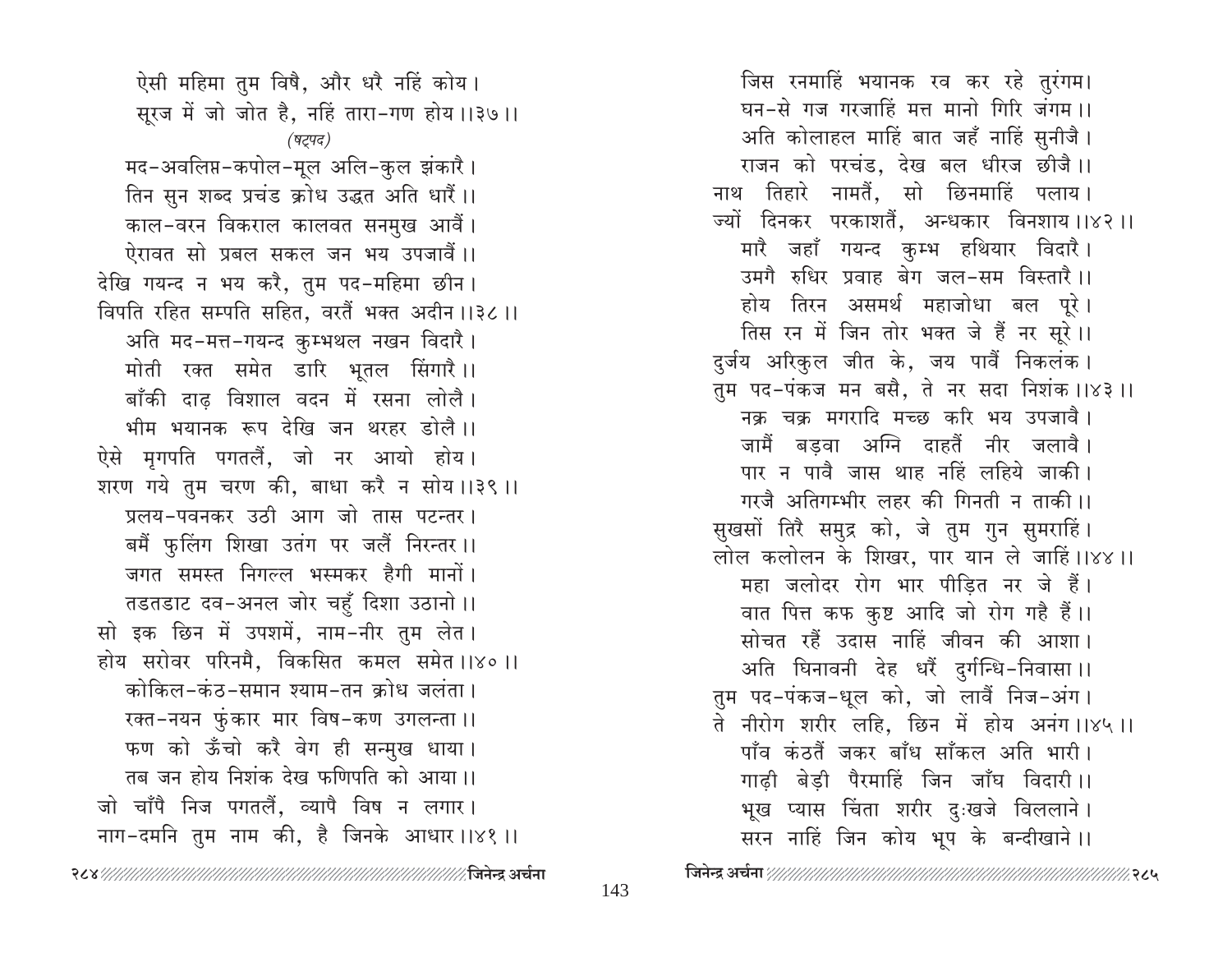तुम सुमरत स्वयमेव ही, बन्धन सब खुल जाहिं। छिनमें ते संपति लहैं, चिंता भय विनसाहिं।।४६।। महामत्त गजराज और मृगराज दवानल। फणपति रण परचंड नीर-निधि रोग महाबल ।। बन्धन ये भय आठ डरपकर मानों नाशै। तुम सुमरत छिनमाहिं अभय थानक परकाशै ।। इस अपार संसार में, शरन नाहिं प्रभु कोय। यातैं तुम पद-भक्त को, भक्ति सहाई होय ।।४७।। यह गुनमाल विशाल नाथ तुम गुनन सँवारी। विविध-वर्णमय-पुहुप गूँथ मैं भक्ति विथारी ।। जे नर पहिरे कंठ भावना मन में भावैं। 'मानतुंग' ते निजाधीन-शिव-लछमी पार्वें।। भाषा भक्तामर कियो, 'हेमराज' हित हेत। जे नर पढ़ैं सुभावसों, ते पावैं शिव-खेत ।।४८ ।। (दोहा)

\* \* \* \*

| दया दान पूजा शील पूँजी सों अजानपने, |
|-------------------------------------|
| जितनी ही तू अनादि काल में कमायगो।   |
| तेरे बिन विवेक की कमाई न रहे हाथ,   |
| भेद-ज्ञान बिना एक समय में गमायगो।।  |
| अमल अखंडित स्वरूप शुद्ध चिदानन्द,   |
| याके वणिज माहिं एक समय जो रमायगो।   |
| मेरी समझ मान जीव अपने प्रताप आप,    |
| एक समय की कमाई तू अनन्त काल खायगो।। |
|                                     |

# पार्श्वनाथ स्तोत्र (पं. द्यानतरायजी कृत) (भुजंगप्रयात छन्द)

नरेन्द्रं फणीन्द्रं सुरेन्द्रं अधीसं, शतेन्द्रं सु पूजैं भजैं नाय शीशं। मुनीन्द्रं गणेन्द्रं नमों जोड़ि हाथं नमो देवदेवं सदा पार्श्वनाथं ।।१ ।।

गजेन्द्रं मृगेन्द्रं गह्यो तू छुड़ावै, महा आगतैं नागतैं तू बचावै। महावीरतैं युद्ध में तू जितावै, महारोगतैं बंधतैं तू छुड़ावै ।।२ ।।

दुखीदुःखहर्त्ता सुखीसुक्खकर्त्ता, सदा सेवकों को महानंदभर्त्ता। हरे यक्ष राक्षस्स भूतं पिशाचं, विषं डाकिनी विघ्न के भय अवाचं।।३।।

दरिद्रीन को द्रव्य के दान दीने, अपुत्रीनकों तू भले पुत्र कीने। महासंकटों से निकारै विधाता, सबै संपदा सर्व को देहि दाता।।४।।

महाचोर को वज्र का भय निवारै, महापौन के पुंजतैं तू उबारै। महाक्रोध की अग्नि को मेघ-धारा. महालोभ शैलेश को वज्र भारा।।५।।

महामोह अन्धेर को ज्ञान भानं. महाकर्मकांतार को दौं प्रधानं। किये नाग नागिन अधोलोकस्वामी, हस्यो मान तू दैत्य को हो अकामी ।।६।।

तुही कल्पवृक्षं तुही कामधेनुं, तुही दिव्य चिंतामणी नाग एनं। पशू नर्क के दुःखतैं तू छुड़ावै, महास्वर्ग में मुक्ति में तू बसावै।।७।। करे लोह को हेमपाषाण नामी, रटै नाम सो क्यों न हो मोक्षगामी। करै सेव ताकी करें देव सेवा, सुनै वैन सोही लहै ज्ञान मेवा।।८।।

जपै जाप ताको नहीं पाप लागै, धरै ध्यान ताके सबै दोष भागै। बिना तोहि जाने धरे भव घनेरे, तुम्हारी कृपातैं सरैं काज मेरे।।९।।

(दोहा)

गणधर इन्द्र न कर सकैं, तुम विनती भगवान। 'द्यानत' प्रीति निहारकैं, कीजे आप समान ।।१०।।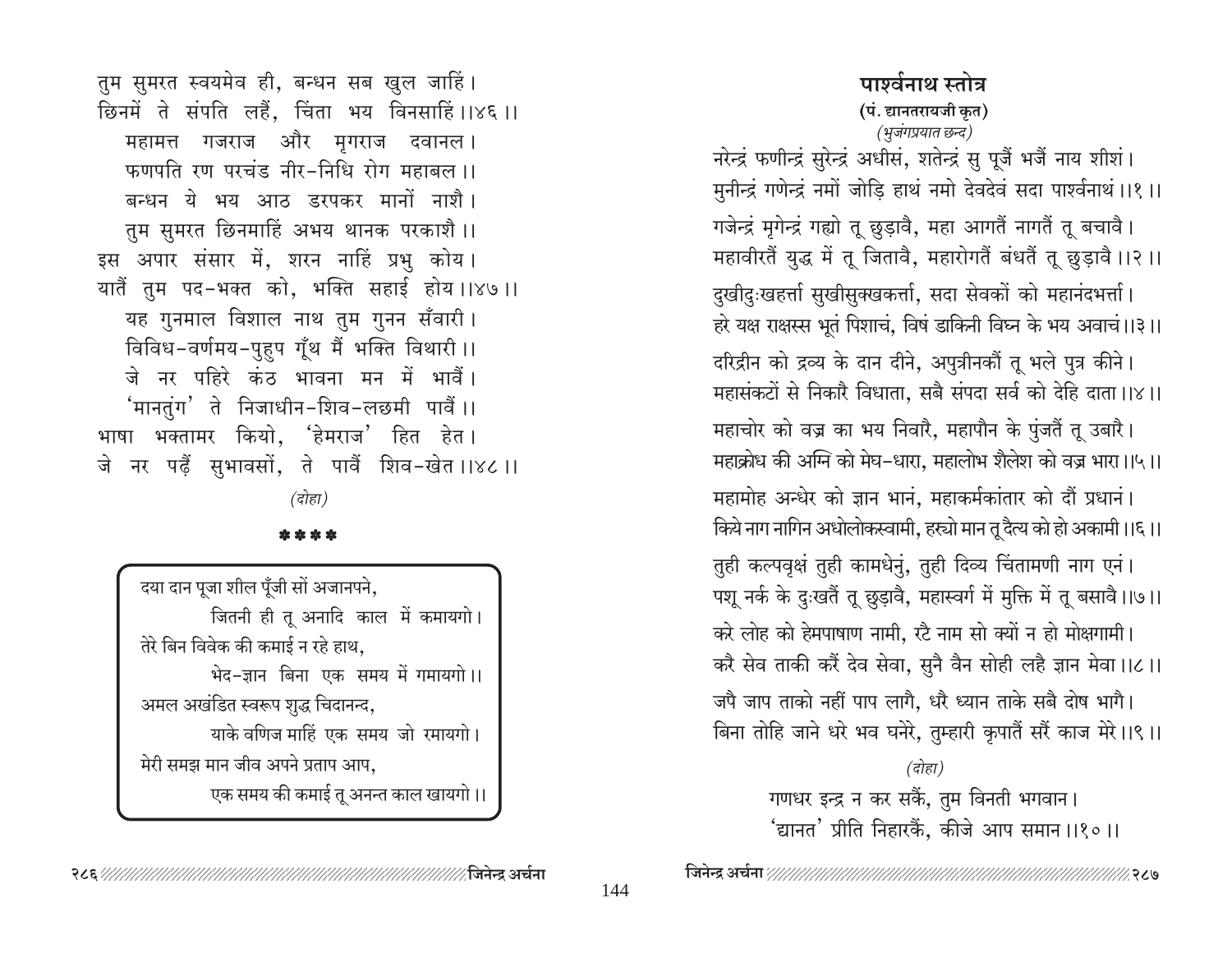महावीराष्टक स्तोत्र (कविवर भागचन्दजी कृत) (शिखरिणी) यदीये चैतन्ये मुकुर इव भावाश्चिदचिताः, समं भान्ति धौव्य-व्यय-जनि लसन्तोऽन्तरहिताः । जगत्साक्षीमार्ग-प्रकटन-परो भानुरिव यो, महावीरस्वामी नयनपथगामी भवतु मे (नः) ।।१ ।। अताम्रं यच्चक्षुः कमल-युगलं स्पन्द-रहितम्, जनान कोपापायं प्रकटयति वाभ्यन्तरमपि। स्फुटं मूर्तिर्यस्य प्रशमितमयी वातिविमला, महावीरस्वामी नयनपथगामी भवतु मे (नः) ।।२ ।। नमन्नाकेन्द्राली मुकुट-मणि-भा-जाल-जटिलं, लसत्-पादाम्भोज-द्वयमिह यदीयं तनु भृताम् । भव ज्ज्वाला-शान्त्यै प्रभवति जलं वा स्मृतमपि, महावीरस्वामी नयनपथगामी भवतु मे (नः) ।।३ ।। यदर्चा-भावेन प्रमुदित-मना दर्दुर इह, क्षणादासीत्-स्वर्गी गुण-गण-समृद्धः सुखनिधिः । लभंते सद्भक्ताः शिव-सुख-समाजं किमु तदा, महावीरस्वामी नयनपथगामी भवतु मे (नः) ।।४ ।। कनत्-स्वर्णाभासोऽप्यपगत- तनुर्ज्ञान-निवहो, विचित्रात्माप्येको नपतिवरसिद्धार्थ-तनयः । अजन्मापि श्रीमान् विगत-भवरागोऽद्भुत-गतिः, महावीरस्वामी नयनपथगामी भवतु मे (नः) ।।५ ।। यदीया वाग्गंगा विविध-नय-कल्लोल-विमला. वृहज्ज्ञानांभोभिर्जगति जनतां या स्नपयति । इदानीमप्येषा बुध-जन-मरालैः परिचिता, महावीरस्वामी नयनपथगामी भवतु मे (नः) ।।६ ।।

अनिर्वारोद्रेकस्त्रिभुवन-जयी काम-सुभटः, कुमारावस्थायामपि निजबलाद्येन विजितः। स्फुरन्नित्यानन्द-प्रशम-पद-राज्याय स जिनः, महावीरस्वामी नयनपथगामी भवतु मे (नः) ।।७।। महा-मोहातंक-प्रशमन-परा-कस्मिन्भिषग्, निरापेक्षो बंधुर्विदित-महिमा मंगलकरः। शरण्यः साधूनां भव-भय-भृतामुत्तम-गुणो, महावीरस्वामी नयनपथगामी भवतु मे (नः) ।।८ ।। (अनुष्टुप) महावीराष्टकं स्तोत्रं भक्त्या भागेन्दुना कृतम् । यःपठेच्छुणुयाच्चापि स याति परमां गतिम् ।।

#### मगलाष्टक

(शार्दुलविक्रीडित) अर्हन्तो भगवन्त इन्द्रमहिताः सिद्धाश्च सिद्धीश्वराः आचार्या जिनशासनोन्नतिकराः पूज्या उपाध्यायकाः। श्रीसिद्धान्तसुपाठकाः मुनिवराः रत्नत्रयाराधकाः पञ्चैते परमेष्ठिनः प्रतिदिनं कुर्वन्तु ते मंगलम् ।।१ ।। श्रीमन्नम्र-सुरासुरेन्द्र-मुकुट- प्रद्योत-रत्नप्रभा भास्वत्पाद-नखेन्दवः प्रवचनाम्भोधीन्दवः स्थायिनः । ये सर्वे जिनसिद्ध-सूर्यनुगतास्ते पाठकाः साधवः, स्तत्या योगिजनैश्च पञ्चगुरवः कुर्वन्तु ते मंगलम् ।।२।। सम्यग्दर्शन-बोध-वृत्तममलं रत्नत्रयं पावनं, मुक्तिश्री नगराधिनाथ-जिनपत्युक्तोऽपवर्गप्रदः । धर्मः सूक्तिसुधा च चैत्यमखिलं चैत्यालयं श्रयालयं, प्रोक्तं च त्रिविधं चतुर्विधममी कुर्वन्तु ते मंगलम् ।।३।।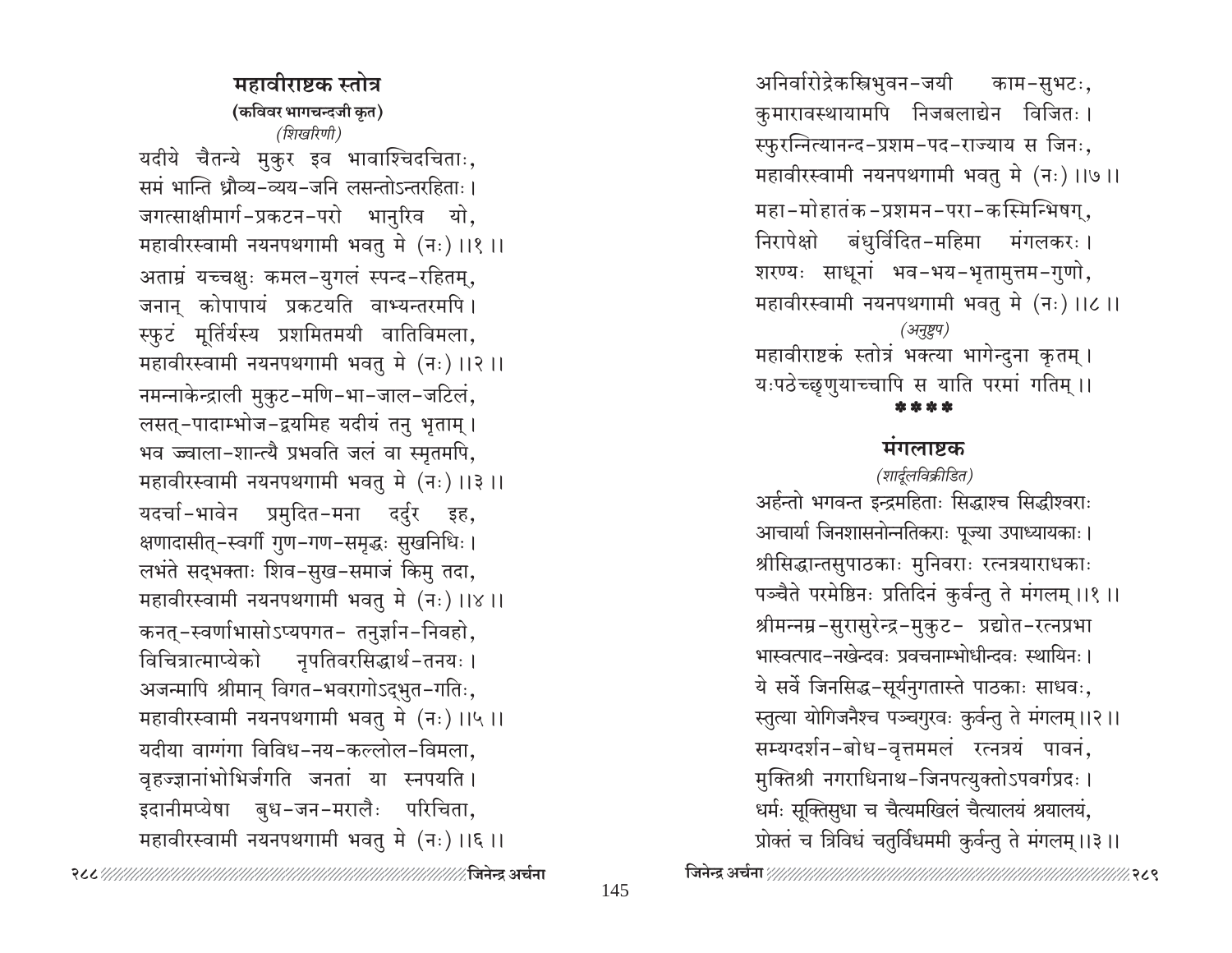नाभेयादि-जिनाधिपास्त्रिभुवनख्याताश्चतुर्विंशतिः, श्रीमन्तो भरतेश्वरप्रभृतयो ये चक्रिणो द्वादश। ये विष्णुप्रतिविष्णु-लाङ्गलधराः सप्तोत्तरा विंशतिः, त्रैकाल्ये प्रथितास्त्रिषष्टिपुरुषाः कुर्वन्तु ते मंगलम् ।।४।। ये सर्वौषधऋद्धयः सुतपसो वृद्धिगता पंच ये, ये चाष्टांगमहानिमित्तकुशला येऽष्टाविधाश्चारणाः । पञ्चज्ञानधरास्त्रयोऽपि बलिनो ये बुद्धि-ऋद्धीश्वराः, सप्तैते सकलार्चिता गणभृतः कुर्वन्तु ते मंगलम् ।।५।। कैलाशे वृषभस्य निर्वृतिमही वीरस्य पावापुरे, चम्पायां वसुपूज्य सज्जिनपतेः सम्मेदशैलेऽर्हताम् । शेषाणामपि चोर्जयन्तशिखरे नेमीश्वरस्यार्हतो, निर्वाणावनयः प्रसिद्धविभवाः कुर्वन्तु ते मंगलम् ।।६।। ज्योतिर्व्यन्तर-भावनामरगृहे मेरौ कुलाद्रौ तथा, जम्बू-शाल्मलि-चैत्यशाखिषु तथा वक्षार-रौप्याद्रिषु । इष्वाकारगिरौ च कुण्डलनगे द्वीपे च नन्दीश्वरे, शैले ये मनुजोत्तरे जिनगृहाः कुर्वन्तु ते मंगलम् ।।७।। यो गर्भावतरोत्सवो भगवतां जन्माभिषेकोत्सवो, यो जातः परिनिष्क्रमेण विभवो यः केवलज्ञानभाक। यः कैवल्यपुरप्रवेशमहिमा संपादितः स्वर्गिभिः, कल्याणानि च तानि पञ्च सततं कुर्वन्तु ते मंगलम् ।।८।। इत्थं श्री जिनमंगलाष्टकमिदं सौभाग्यसंपत्प्रदम्, कल्याणेषु महोत्सवेषु सुधियस्तीर्थङ्कराणां मुखात् । ये शृण्वन्ति पठन्ति तैश्च सुजनैर्धर्मार्थकामान्विता, लक्ष्मीराश्रियते व्यपायरहिता निर्वाणलक्ष्मीरपि ।।९ ।।

#### \*\*\*\*

समाधिमरण भाषा (पं. सूरचन्दजी कृत) (नरेन्द्र छन्द) वन्दौ श्री अरहंत परमगुरु, जो सबको सुखदाई। इस जग में दुःख जो मैं भुगते, सो तुम जानो राई।। अब मैं अरज करूँ प्रभु तुमसे, कर समाधि उर माहीं। अन्त समय में यह वर माँगूँ, सो दीजे जग राई।।१।। भव–भव में तन धार नये मैं, भव–भव शुभ संग पायो। भव–भव में नृप रिद्धि लई मैं, मात–पिता सुत थायो।। भव-भव में तन पुरुष-तनों धर, नारी हू तन लीनों। भव-भव में मैं भयो नपुंसक, आतमगुण नहिं चीनों।।२।। भव-भव में सुरपदवी पाई, ताके सुख अति भोगे। भव–भव में गति नरकतनी धर, दुख पाये विधि योगे।। भव-भव में तिर्यंच योनि धर, पायो दुख अति भारी। भव–भव में साधर्मी जन को, संग मिल्यो हितकारी ।।३ ।। भव-भव में जिनपूजन कीनी, दान सुपात्रहिं दीनो। भव-भव में मैं समवसरण में, देख्यो जिनगण भीनो।। एती वस्तु मिली भव-भव में, सम्यक्गुण नहिं पायो। ना समाधियुत मरण कियो मैं, तातैं जग भरमायो।।४।। काल अनादि भयो जग भ्रमतैं, सदा कुमरणहिं कीनों। एक बार हूँ सम्यक़्युत मैं, निज आतम नहिं चीनों।। जो निज–पर को ज्ञान होय तो, मरण समय दुःख काँई। देह विनासी मैं निजभासी, शांति स्वरूप सदाई।।५।। विषय-कषायन के वश होकर, देह आपनो जान्यो। कर मिथ्या सरधान हिये विच, आतम नाहिं पिछान्यो।। यों कलेश हिय धार मरणकर, चारों गति भरमायो।

#### 

सम्यग्दर्शन-ज्ञान-चरन ये, हिरदे में नहिं लायो।।६।।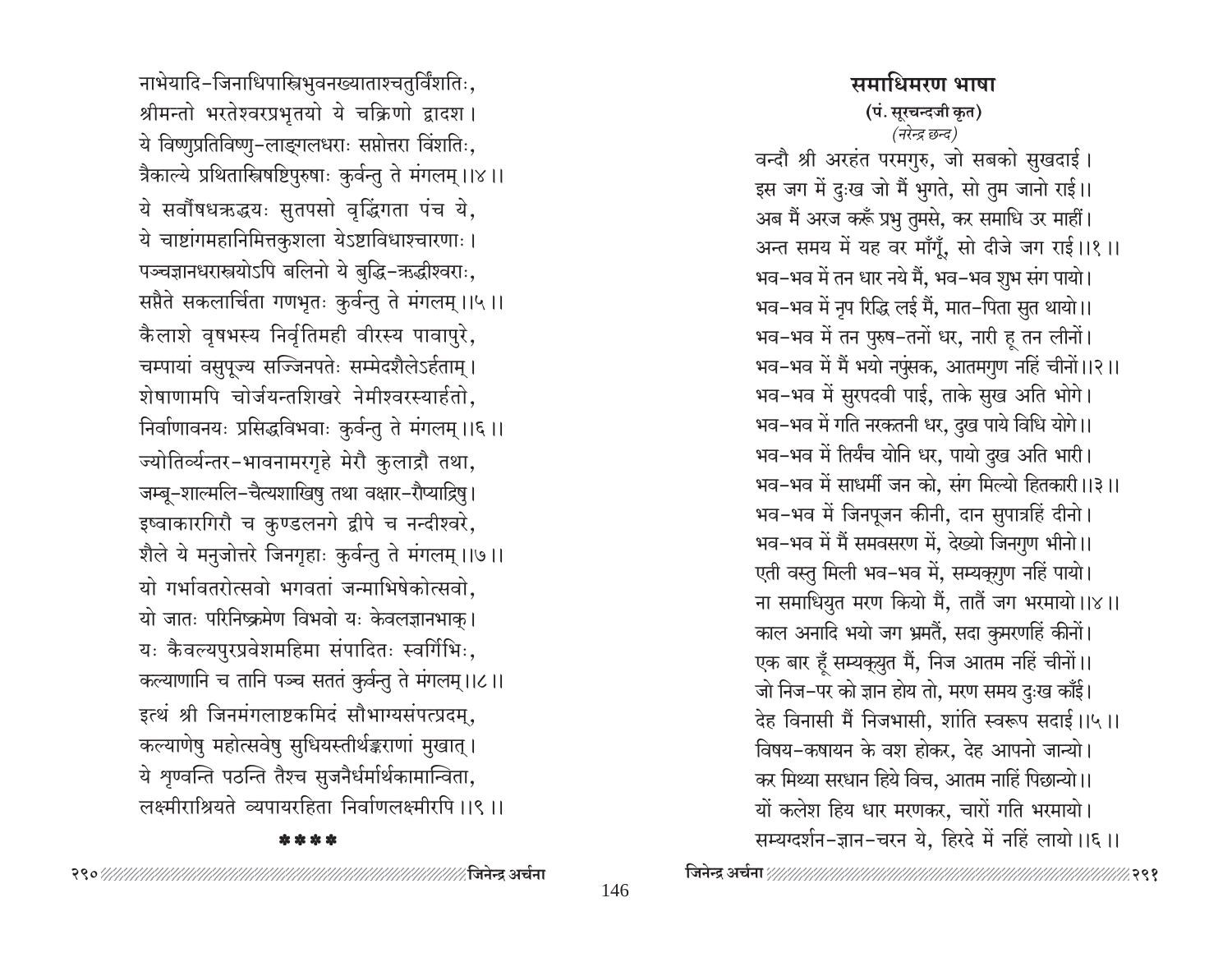अब यह अरज करूँ प्रभु सुनिये, मरण समय यह माँगो। रोग जनित पीड़ा मत होवो, अरु कषाय मत जागो।। ये मुझ मरणसमय दुखदाता, इन हर साता कीजै। जो समाधियुत मरण होय मुझ, अरु मिथ्यागद छीजै।।७।। यह तन सात कुधातमई है, देखत ही घिन आवै। चर्म लपेटी ऊपर सोहै, भीतर विष्टा पावै।। अतिदुर्गन्ध अपावनसों यह, मूरख प्रीति बढ़ावै। देह विनासी, जिय अविनासी, नित्यस्वरूप कहावै।।८।। यह तन जीर्ण कुटी-सम आतम, यातैं प्रीति न कीजै। नूतन महल मिलै जब भाई, तब यामैं क्या छीजै।। मृत्यु होन से हानि कौन है, याको भय मत लावो। समता से जो देह तजोगे, तो शुभ तन तुम पावो।।९।। मृत्यु मित्र उपकारी तेरो, इस अवसर के माहीं। जीरन तन से देत नयो यह, या सम साह नाहीं।। या सेती इस मृत्यु समय पर, उत्सव अति ही कीजै। क्लेशभाव को त्याग सयाने, समताभाव धरीजै।।१०।। जो तुम पूरब पुण्य किये हैं, तिनको फल सुखदाई। मृत्यु मित्र बिन कौन दिखावै, स्वर्ग सम्पदा भाई।। राग-द्रेष को छोड़ सयाने, सात व्यसन दुःखदाई। अन्त समय में समता धारो. परभव पन्थ सहाई ।।११ ।। कर्म महादुठ बैरी मेरो, तासेती दुःख पावै। तन पिंजर में बन्द कियो मोहि, यासों कौन छुड़ावै।। भूख तृषा दुःख आदि अनेकन, इस ही तन में गाढ़ै। मृत्युराज अब आय दयाकर, तनपिंजरसों काढ़ै।।१२।। नाना वस्त्राभूषण मैंने, इस तन को पहराये। गन्ध सुगन्धित अतर लगाये, षट्रस असन कराये।।

रात दिना मैं दास होयकर, सेव करी तनकेरी। सो तन मेरे काम न आयो, भूल रह्यो निधि मेरी ।।१३।। मृत्युराय को शरन पाय तन, नूतन ऐसो पाऊँ। जामैं सम्यकरतन तीन लहि, आठों कर्म खपाऊँ।। देखो तन-सम और कृतघ्नी, नाहिं सु या जगमाहीं। मृत्यु समय में ये ही परिजन, सब ही हैं दुखदाई।।१४।। यह सब मोह बढ़ावन हारे, जिय को दुर्गतिदाता। इनसे ममत निवारो जियरा, जो चाहो सुख साता।। मृत्यु कल्पद्रुम पाय सयाने, माँगो इच्छा जेती। समता धरकर मृत्यु करो तो, पावो संपति तेती ।।१५।। चौ आराधन सहित प्राण तज, तौ ये पदवी पावो। हरि प्रतिहरि चक्री तीर्थेश्वर, स्वर्ग मुक्ति में जावो।। मृत्यु कल्पद्रुम-सम नहिं दाता, तीनों लोक मँझारै। ताको पाय कलेश करो मत, जन्म जवाहर हारे।।१६।। इस तन में क्या राचै जियरा, दिन-दिन जीरन हो है। तेजकांति बल नित्य घटत है, या सम अथिर सु को है।। पाँचों इन्द्री शिथिल भई अब, स्वास शुद्ध नहिं आवै। ता पर भी ममता नहिं छोड़ै, समता उर नहिं लावै।।१७।। मृत्युराज उपकारी जिय को, तनसों तोहि छुड़ावै। नातर या तन बन्दीगृह में, पर्यो-पर्यो बिललावै।। पुद्गल के परमाणु मिलकर, पिण्डरूप तन भासी। याही मूरत मैं अमूरती, ज्ञान ज्योति गुणखासी ।।१८।। रोग-शोक आदिक जो वेदन, ते सब पुद्गल लारै। मैं तो चेतन व्याधि बिना नित, हैं सो भाव हमारे।। या तनसों इस क्षेत्र सम्बन्धी, कारण आन बन्यो है। खान-पान दे याको पोष्यो. अब सम-भाव ठन्यो है।।१९।।

∕ जिनेन्द्र अर्चना ⁄∕२९३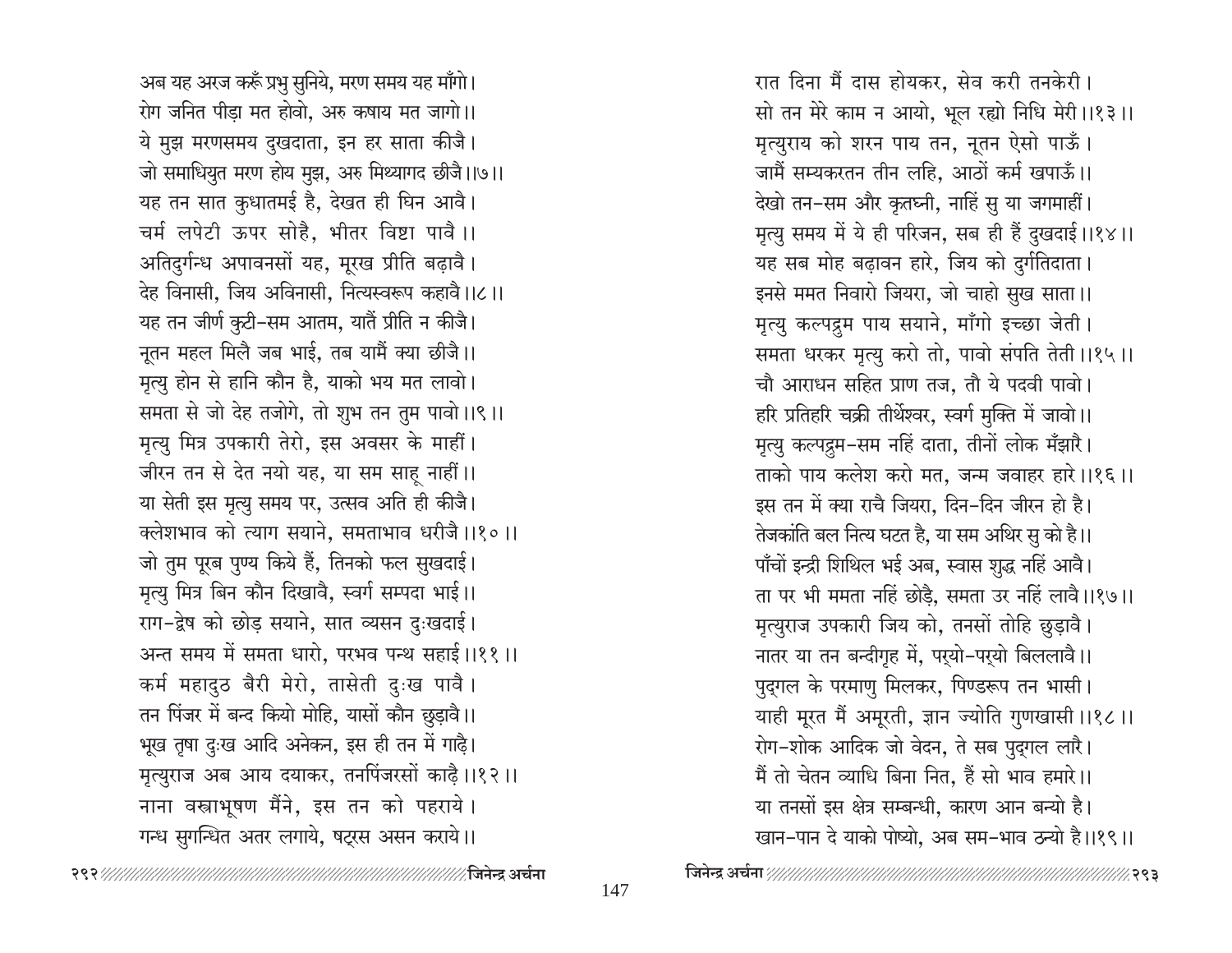मिथ्यादर्शन आत्मज्ञान बिन, यह तन अपनो जान्यो। इन्द्रीभोग गिने सुख मैंने, आपो नाहिं पिछान्यो।। तन विनशनतैं नाश जानि निज, यह अयान दुःखदाई। कुटुम्ब आदि को अपनो जान्यो, भूल अनादी छाई।।२०।। अब निज भेद जथारथ समझ्यो, मैं हूँ ज्योतिस्वरूपी। उपजैं विनसै सो यह पुद्गल, जान्यो याको रूपी।। इष्टऽनिष्ट जेते सुख दुख हैं, सो सब पुद्गल सागै। मैं जब अपनो रूप विचारों, तब वे सब दुख भागैं।।२१।। बिन समता तनऽनंत धरे मैं, तिन में ये दुख पायो। शस्त्रघाततैंऽनन्त बार मर, नाना योनि भ्रमायो ।। बार अनन्तहि अग्नि माहिं जर, मूवो सुमति न लायो। सिंह व्याघ्र अहिऽनन्त बार मुझ, नाना दुःख दिखायो।।२२।। बिन समाधि ये दुःख लहे मैं, अब उर समता आई। मृत्युराज को भय नहिं मानो, देवै तन सुखदाई।। यातैं जब लग मृत्यु न आवै, तब लग जप तप कीजै। जप तप बिन इस जग के माहीं, कोई कभी ना सीजै।।२३।। स्वर्ग सम्पदा तपसों पावै, तपसों कर्म नसावै। तप ही सों शिवकामिनिपति है, यासों तप चित लावै।। अब मैं जानी समता बिन मुझ, कोऊ नाहिं सहाई। मात-पिता सुत बांधव तिरिया, ये सब हैं दुःखदाई।।२४।। मृत्यु समय में मोह करें ये, तातैं आरत हो है। आरततैं गति नीची पावै, यों लख मोह तज्यो है।। और परीग्रह जेते जग में, तिनसों प्रीत न कीजे। परभव में ये संग न चालैं. नाहक आरत कीजे।।२५।। जे-जे वस्तु लखत हैं ते पर, तिनसों नेह निवारो। परगति में ये साथ न चालैं. ऐसो भाव विचारो।।

जो परभव में संग चलें तुझ, तिनसों प्रीत सु कीजै। पंच पाप तज समता धारो, दान चार विध दीजै ।।२६ ।। दशलक्षणमय धर्म धरो उर, अनुकम्पा उर लावो। षोडशकारण नित्य विचारो, द्वादश भावन भावो।। चारों परवी प्रोषध कीजै, अशन रात को त्यागो। समता धर दुरभाव निवारो, संयमसों अनुरागो।।२७।। अन्त समय में यह शुभ भावहि, होवैं आनि सहाई। स्वर्ग मोक्ष फल तोहि दिखावें, ऋद्धि देहिं अधिकाई।। खोटे भाव सकल जिय त्यागो, उर में समता लाकैं। जा सेती गति चार दूर कर, बसह मोक्षपुर जाकैं।।२८।। मन थिरता करकै तुम चिंतो, चौ आराधन भाई। ये ही तोकों सुख की दाता, और हितू कोउ नाहीं।। आगे बहु मुनिराज भये हैं, तिन गहि थिरता भारी। बहु उपसर्ग सहे शुभ पावन, आराधन उरधारी ।।२९ ।। तिनमें कछु इक नाम कहूँ मैं, सो सुन जिय चित लाकै। भावसहित अनुमोदे तासों, दुर्गति होय न ताकै।। अरु समता निज उर में आवै, भाव अधीरज जावै। यों निश–दिन जो उन मुनिवर को, ध्यान हिये विचलावै।।३०।। धन्य-धन्य सुकुमाल महामुनि, कैसे धीरज धारी। एक श्यालनी जुग बच्चाजुत, पाँव भख्यो दुःखकारी ।। यह उपसर्ग सह्यो धर थिरता, आराधन चित धारी। तो तुमरे जिय कौन दुःख है? मृत्यु महोत्सव भारी ।।३१ ।। धन्य-धन्य जु सुकौशल स्वामी, व्याघ्री ने तन खायो। तो भी श्रीमुनि नेक डिगे नहीं, आतम सों हित लायो।। यह उपसर्ग सह्यो धर थिरता, आराधन चित धारी। तो तुमरे जिय कौन दुःख है? मृत्यु महोत्सव भारी ।।३२।।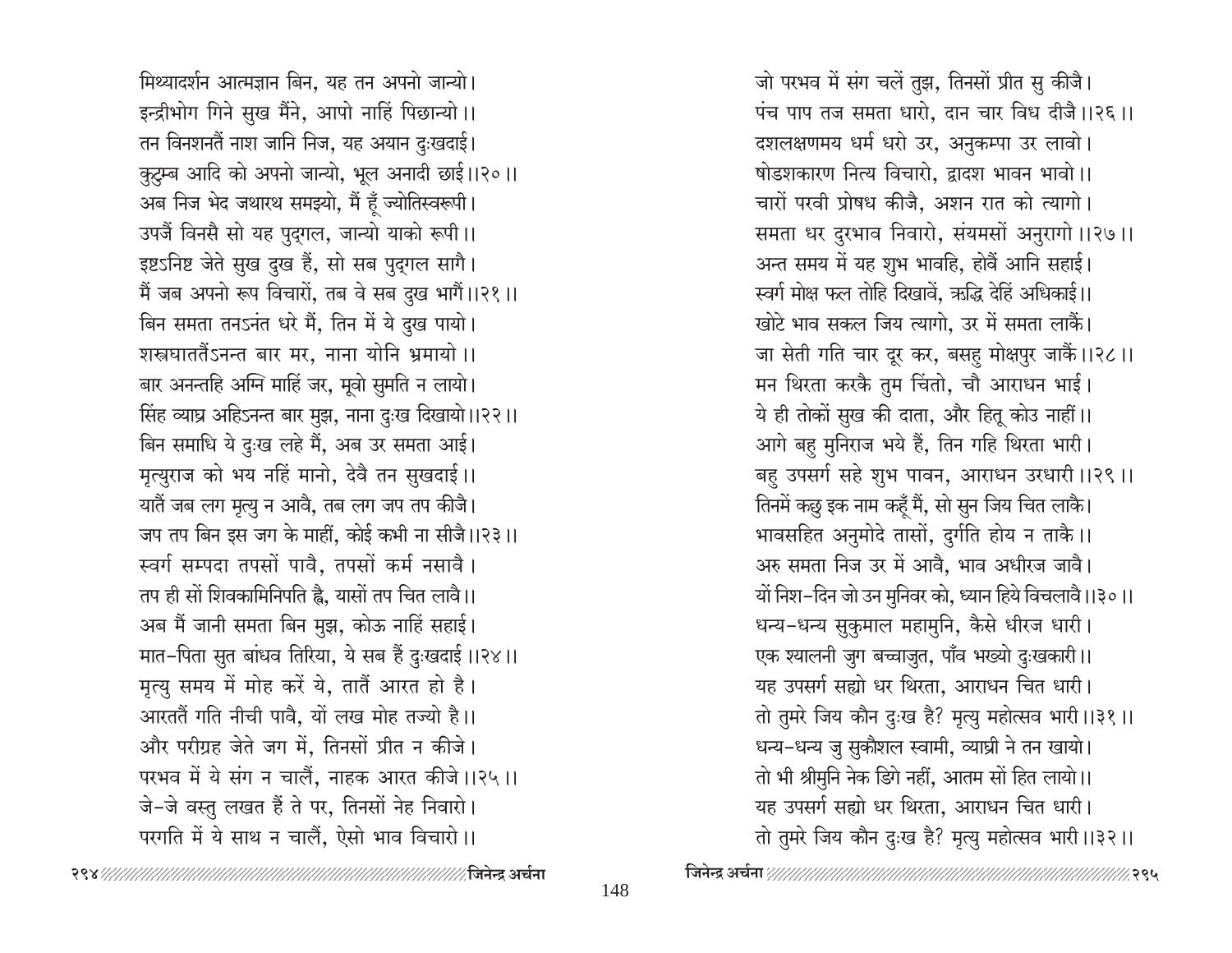देखो गजमुनि के शिर ऊपर, विप्र अगिनि बहु बारी। शीश जलै जिम लकड़ी तिनको, तौ भी नाहिं चिगारी।। यह उपसर्ग सह्यो धर थिरता, आराधन चित धारी। तो तुमरे जिय कौन दुःख है? मृत्यु महोत्सव भारी ।।३३ ।। सनतकुमार मुनी के तन में, कुष्ठ वेदना व्यापी। छिन्न-भिन्न तन तासों हूवो, तब चिन्त्यो गुण आपी।। यह उपसर्ग सह्यो धर थिरता, आराधन चित धारी। तो तुमरे जिय कौन दुःख है? मृत्यु महोत्सव भारी ।।३४।। श्रेणिक सुत गंगा में डूब्यो, तब जिननाम चिताऱ्यो। धर सलेखना परिग्रह छोड़्यो, शुद्ध भाव उर धार्यो।। यह उपसर्ग सहयो धर थिरता, आराधन चित धारी। तो तुमरे जिय कौन दुःख है? मृत्यु महोत्सव भारी ।।३५।। समंतभद्र मुनिवर के तन में, क्षुधा वेदना आई। तो दुःख में मुनि नेक न डिगियो, चिन्त्यौ निजगुण भाई।। यह उपसर्ग सह्यो धर थिरता. आराधन चित धारी। तो तुमरे जिय कौन दुःख है? मृत्यु महोत्सव भारी ।।३६ ।। ललित घटादिक तीस दोय मुनि, कौशांबी तट जानो। नद्दी में मुनि बहकर मूवे, सो दुख उन नहिं मानो।। यह उपसर्ग सह्यो धर थिरता, आराधन चित धारी। तो तुमरे जिय कौन दुःख है? मृत्यु महोत्सव भारी ।।३७।। धर्मघोष मुनि चम्पानगरी, बाह्य ध्यान धर ठाड़ो। एक मास की कर मर्यादा, तृषा दुःख सह गाढ़ो।। यह उपसर्ग सह्यो धर थिरता, आराधन चित धारी। तो तुमरे जिय कौन दुःख है? मृत्यु महोत्सव भारी ।।३८।। श्रीदत मुनि को पूर्वजन्म को, बैरी देव सु आके। विक्रिय कर दुख शीततनो सो, सह्यो साध मन लाके।।

यह उपसर्ग सह्यो धर थिरता, आराधन चित धारी। तो तुमरे जिय कौन दुःख है? मृत्यु महोत्सव भारी ।।३९ ।। वृषभसेन मुनि उष्ण शिला पर, ध्यान धर्यो मनलाई। सूर्यघाम अरु उष्ण पवन की, वेदन सहि अधिकाई।। यह उपसर्ग सह्यो धर थिरता, आराधन चित धारी। तो तुमरे जिय कौन दुःख है? मृत्यु महोत्सव भारी ।।४० ।। अभयघोष मुनि काकन्दीपुर, महावेदना पाई। वैरी चण्ड ने सब तन छेद्यो, दुख दीनो अधिकाई।। यह उपसर्ग सह्यो धर थिरता, आराधन चित धारी। तो तुमरे जिय कौन दुःख है? मृत्यु महोत्सव भारी ।।४१ ।। विद्युतचर ने बहु दुख पायो, तो भी धीर न त्यागी। शुभभावनसों प्राण तजे निज, धन्य और बड़भागी।। यह उपसर्ग सह्यो धर थिरता, आराधन चित धारी। तो तुमरे जिय कौन दुःख है? मृत्यु महोत्सव भारी।।४२।। पुत्र चिलाती नामा मुनि को, बैरी ने तन घाता। मोटे-मोटे कीट पड़े तन, ता पर निज गुण राता।। यह उपसर्ग सह्यो धर थिरता, आराधन चित धारी। तो तुमरे जिय कौन दुःख है? मृत्यु महोत्सव भारी।।४३।। दण्डकनामा मुनि की देही, बाणन कर अरि भेदी। ता पर नेक डिगे नहिं वे मुनि, कर्म महारिपु छेदी।। यह उपसर्ग सह्यो धर थिरता, आराधन चित धारी। तो तुमरे जिय कौन दुःख है? मृत्यु महोत्सव भारी ।।४४।। अभिनन्दन मुनि आदि पाँच सौ, घानी पेलि जु मारे। तो भी श्रीमुनि समताधारी, पूरबकर्म विचारे ।। यह उपसर्ग सह्यो धर थिरता, आराधन चित धारी। तो तुमरे जिय कौन दुःख है? मृत्यु महोत्सव भारी ।।४५।।

235 ГИНИНИНИНИНИНИНИНИНИНИНИН ∕ जिनेन्द्र अर्चना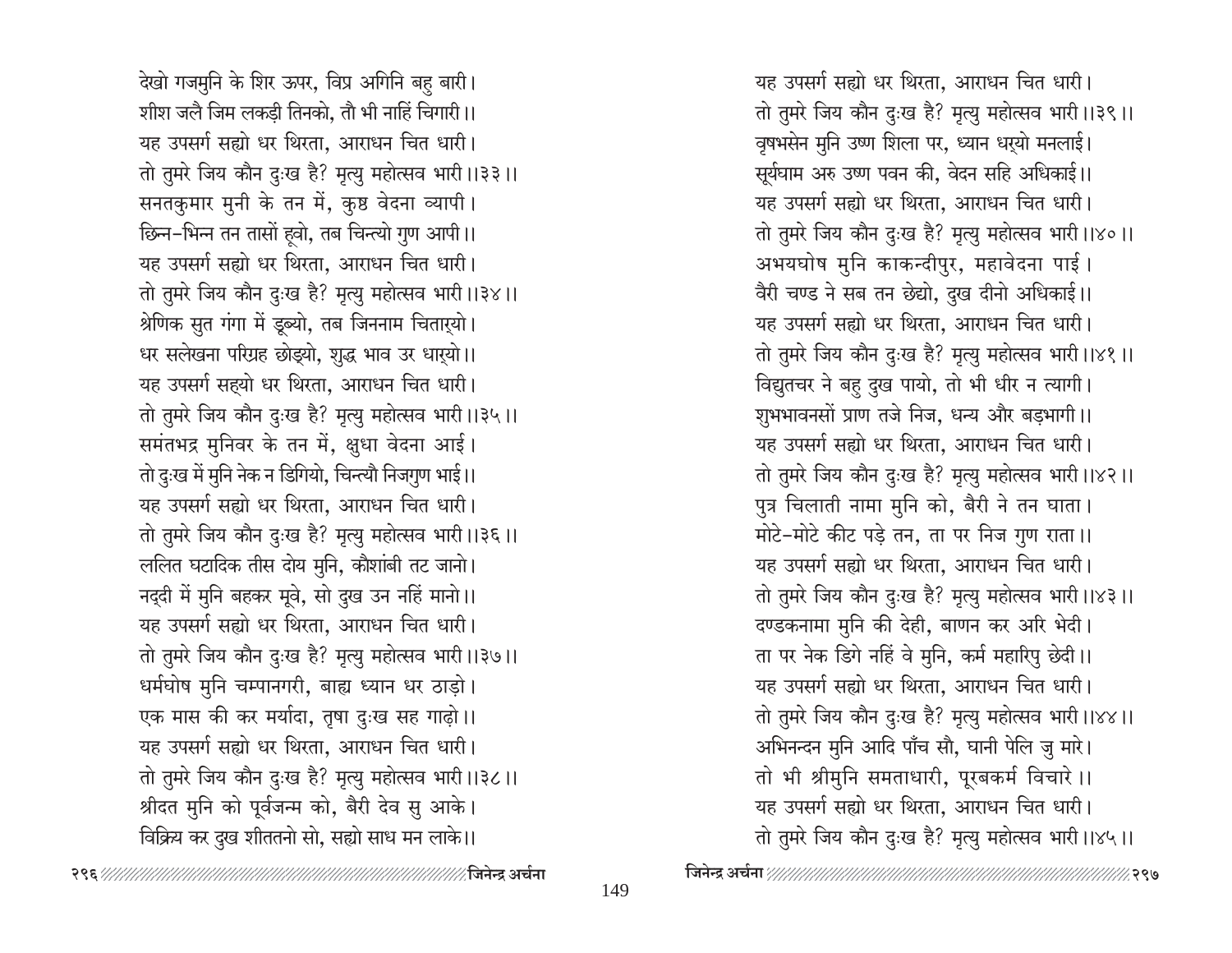चाणक मुनि गौघर के माहीं, मून्द अगिनि परजाल्यो। श्रीगुरु उर समभाव धारकै, अपनो रूप सम्हाल्यो।। यह उपसर्ग सह्यो धर थिरता, आराधन चित धारी। तो तुमरे जिय कौन दुःख है? मृत्यु महोत्सव भारी।।४६।। सात शतक मुनिवर दुःख पायो, हथनापुर में जानो। बलि ब्राह्मणकृत घोर उपद्रव, सो मुनिवर नहिं मानो।। यह उपसर्ग सह्यो धर थिरता. आराधन चित धारी। तो तुमरे जिय कौन दुःख है? मृत्यु महोत्सव भारी ।।४७।। लोहमयी आभूषण गढ़के, ताते कर पहराये। पाँचों पांडव मुनि के तन में, तौ भी नाहिं चिगाये।। यह उपसर्ग सह्यो धर थिरता. आराधन चित धारी। तो तुमरे जिय कौन दुःख है? मृत्यु महोत्सव भारी।।४८।। और अनेक भये इस जग में, समता-रस के स्वादी। वे ही हमको हों सुखदाता, हरि हैं टेव प्रमादी।। सम्यग्दर्शन ज्ञान चरन तप, ये आराधन चारों। ये ही मोकों सुख के दाता, इन्हें सदा उर धारों।।४९।। यों समाधि उरमाहीं लावो, अपनो हित जो चाहो। तज ममता अरु आठों मद को, ज्योतिस्वरूपी ध्यावो।। जो कोई नित करत पयानो, ग्रामांतर के काजै। सो भी शकुन विचारै नीके, शुभ के कारण साजै।।५०।। मात-पितादिक सर्व कुटुम सब, नीके शकुन बनावै। हल्दी धनिया पुंगी अक्षत, दूब दही फल लावै।। एक ग्राम जाने के कारण, करें शुभाशुभ सारे। जब परगति को करत पयानो. तब नहिं सोचो प्यारे।।५१।। सब कुटुम जब रोवन लागै, तोहि रुलावै सारे। ये अपशकुन करै सुन तोकों, तू यों क्यों न विचारै।। अब परगति को चालत बिरियाँ. धर्मध्यान उर आनो। चारों आराधन आराधो, मोहतनों दुख हानो।।५२।।

होय निःशल्य तजो सब दुविधा, आतमराम सुध्यावो। जब परगति को करह पयानो, परम तत्त्व उर लावो।। मोहजाल को काट पियारे, अपनो रूप विचारो। मृत्यु मित्र उपकारी तेरो, यों निश्चय उर धारो।।५३।।

#### (दोहा)

मृत्यु महोत्सव पाठ को, पढ़ो सुनो बुधिवान। सरधा धर नित सुख लहो, 'सूरचन्द' शिवथान।। पंच उभय नव एक नभ, सम्बत् सो सुखदाय। आश्विन श्यामा सप्तमी, कह्यो पाठ मन लाय।।५४।।

#### श्री सिद्धचक्र माहात्म्य

श्री सिद्धचक्र गुणगान करो मन आन भाव से प्राणी. की सिद्धों अगवानी ।।टेक ।। कर सिद्धों का सुमरन करने से, उनके अनुशीलन चिन्तन से, प्रकटै शुद्धात्मप्रकाश, महा सुखदानी ऽ ऽ ऽ पाओगे शिव रजधानी ।।श्री सिद्धचक्र. ।।१ ।। श्रीपाल तत्त्वश्रद्धानी थे, वे स्व-पर भेदविज्ञानी थे, निज-देह-नेह को त्याग, भक्ति उर आनी ऽ ऽ ऽ हो गई पाप की हानि ।।श्री सिद्धचक्र. ।।२।। मैना भी आतमज्ञानी थी, जिनशासन की श्रद्धानी थी, अशुभभाव से बचने को, जिनवर की पूजन ठानी ऽ ऽ ऽ कर जिनवर की अगवानी।।श्री सिद्धचक्र. ।।३।। भव-भोग छोड योगीश भये, श्रीपाल ध्यान धरि मोक्ष गये, दूजे भव मैना पावे शिव रजधानी ऽ ऽऽ केवल रह गयी कहानी ।।श्री सिद्धचक्र. ।।४।। प्रभु दर्शन-अर्चन-वन्दन से, मिटता है मोह-तिमिर मन से, निज शुद्ध-स्वरूप समझने का, अवसर मिलता भवि प्राणी ऽ ऽ ऽ पाते निज निधि विसरानी ।।श्री सिद्धचक्र. ।।५।। भक्ति से उर हर्षाया है, उत्सव युत पाठ रचाया है, जब हरष हिये न समाया, तो फिर नृत्य करन की ठानी ऽ ऽ ऽ जिनवर भक्ति सुखदानी ।।श्री सिद्धचक्र.।।६।। सब सिद्धचक्र का जाप जपो, उन ही का मन में ध्यान धरो, नहिं रहे पाप की मन में नाम निशानी ऽ ऽ ऽ बन जाओ शिवपथ गामी ।।श्री सिद्धचक्र. ।।७।। जो भक्ति करे मन-वच-तन से, वह छूट जाये भव-बंधन से, भविजन! भज लो भगवान, भगति उर आनी ऽ ऽ ऽ मिट जैहै दुखद कहानी ।।श्री सिद्धचक्र. ।।८।।

⁄∕.२९९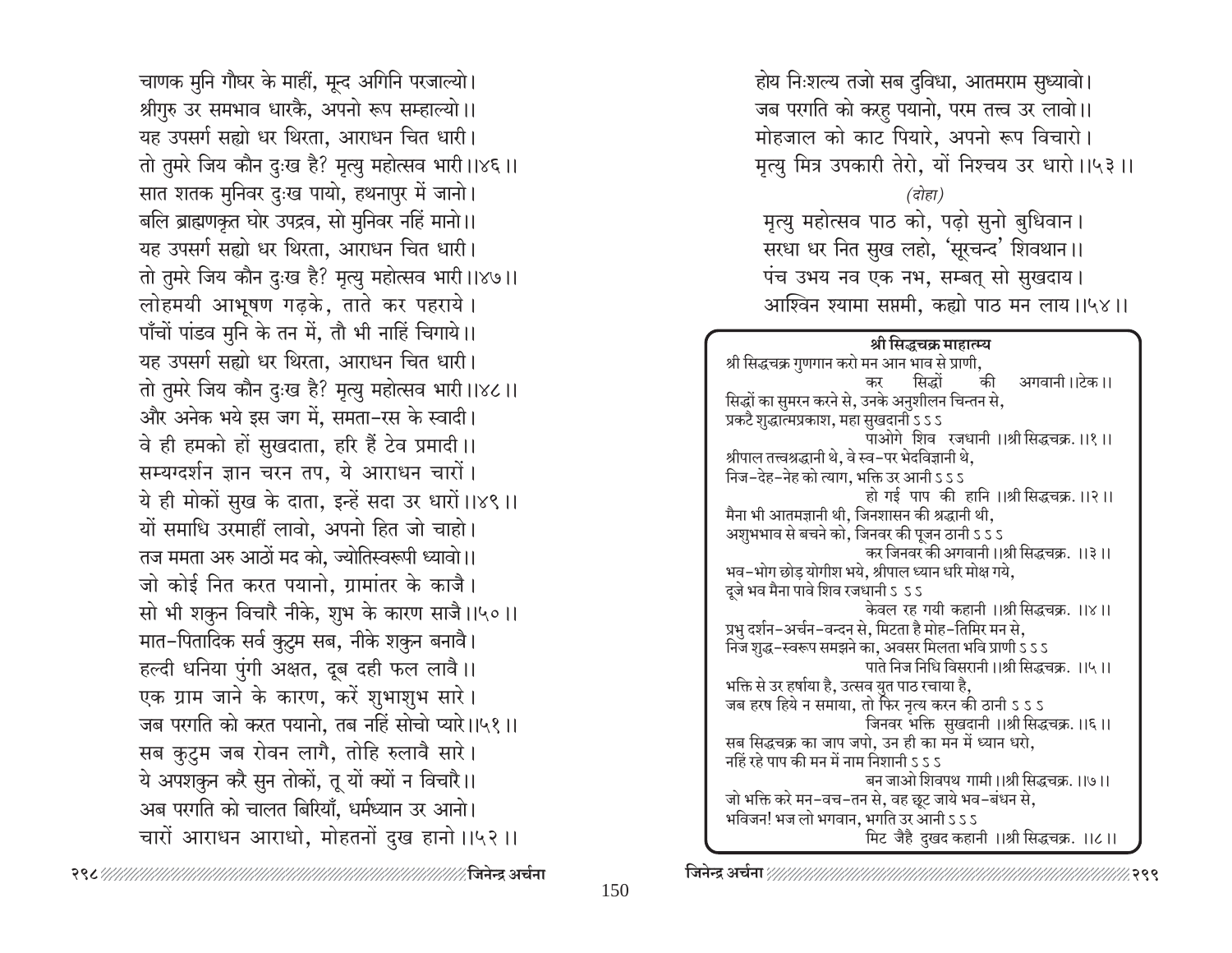#### बारह भावना

(पं. जयचन्दजी छाबड़ा कृत) द्रव्य रूप करि सर्व थिर, परजय थिर है कौन। द्रव्यदृष्टि आपा लखो, परजय नय करि गौन ।।१ ।। शुद्धातम अरु पंच गुरु, जग में सरनौ दोय। मोह-उदय जिय के वृथा, आन कल्पना होय ।।२।। पर द्रव्यन तैं प्रीति जो, है संसार अबोध। ताको फल गति चार में, भ्रमण कह्यो श्रुत शोध।।३।। परमारथ तैं आत्मा, एक रूप ही जोय। मोह निमित्त विकल्प घने, तिन नासे शिव होय।।४।। अपने-अपने सत्त्व कूँ, सर्व वस्तु विलसाय। ऐसे चितवै जीव तब, परतैं ममत न थाय ।।५ ।। निर्मल अपनी आत्मा. देह अपावन गेह। जानि भव्य निज भाव को, यासों तजो सनेह।।६।। आतम केवल ज्ञानमय, निश्चय-दृष्टि निहार। सब विभाव परिणाममय, आस्रवभाव विडार।।७।। निजस्वरूप में लीनता, निश्चय संवर जानि। समिति गुप्ति संजम धरम, धरै पाप की हानि।।८।। संवरमय है आत्मा, पूर्व कर्म झड़ जाय। निजस्वरूप को पाय कर, लोक शिखर ठहराय।।९।। लोकस्वरूप विचारि कें, आतम रूप निहारि। परमारथ व्यवहार गुणि, मिथ्याभाव निवारि ।।१० ।। बोधि आपका भाव है, निश्चय दुर्लभ नाहिं। भव में प्रापति कठिन है, यह व्यवहार कहाहिं।।११।। दर्श-ज्ञानमय चेतना, आतम धर्म बखानि। दया-क्षमादिक रतनत्रय, यामें गर्भित जानि ।।१२ ।।

#### बारह भावना

(पं. भूधरदासजी कृत)

राजा राणा छत्रपति, हाथिन के असवार। मरना सबको एक दिन, अपनी-अपनी बार।।१।। दल बल देवी देवता, मात-पिता परिवार। मरती बिरियाँ जीव को, कोई न राखन हार ।।२ ।। दाम बिना निर्धन दुःखी, तृष्णावश धनवान । कहूँ न सुख संसार में, सब जग देख्यो छान ।।३ ।। आप अकेलो अवतरे, मरे अकेलो होय। यूँ कबहुँ इस जीव को, साथी सगा न कोय ।।४।। जहाँ देह अपनी नहीं, तहाँ न अपनो कोय। घर संपति पर प्रकट ये, पर हैं परिजन लोय।।५।। दिपै चाम चादर मढ़ी, हाड़ पींजरा देह। भीतर या सम जगत में, और नहीं घिन गेह।।६।। मोह-नींद के जोर, जगवासी घूमें सदा। कर्मचोर चहुँ ओर, सरवस लूटैं सुध नहीं ।।७ ।। सत्गुरु देय जगाय, मोह-नींद जब उपशमै। तब कछु बनै उपाय, कर्म-चोर आवत रुकैं ।।८।। ज्ञान-दीप तप तेल भर, घर शोधै भ्रम छोर। या विधि बिन निकसैं नहीं, बैठे पूरब चोर ।। पंच महाव्रत संचरन, समिति पंच परकार। प्रबल पंच इन्द्रिय-विजय, धार निर्जरा सार ।।९ ।। चौदह राजु उतंग नभ, लोक पुरुष संठान। तामें जीव अनादि तैं, भरमत हैं बिन ज्ञान ।।१० ।। धन कन कंचन राजसुख, सबहिं सुलभकर जान। दुर्लभ है संसार में, एक जथारथ ज्ञान।।११।। जाँचे सुर तरु देय सुख, चिन्तत चिन्ता रैन । बिन जाँचै बिन चिन्तये, धर्म सकल सुख दैन ।।१२।।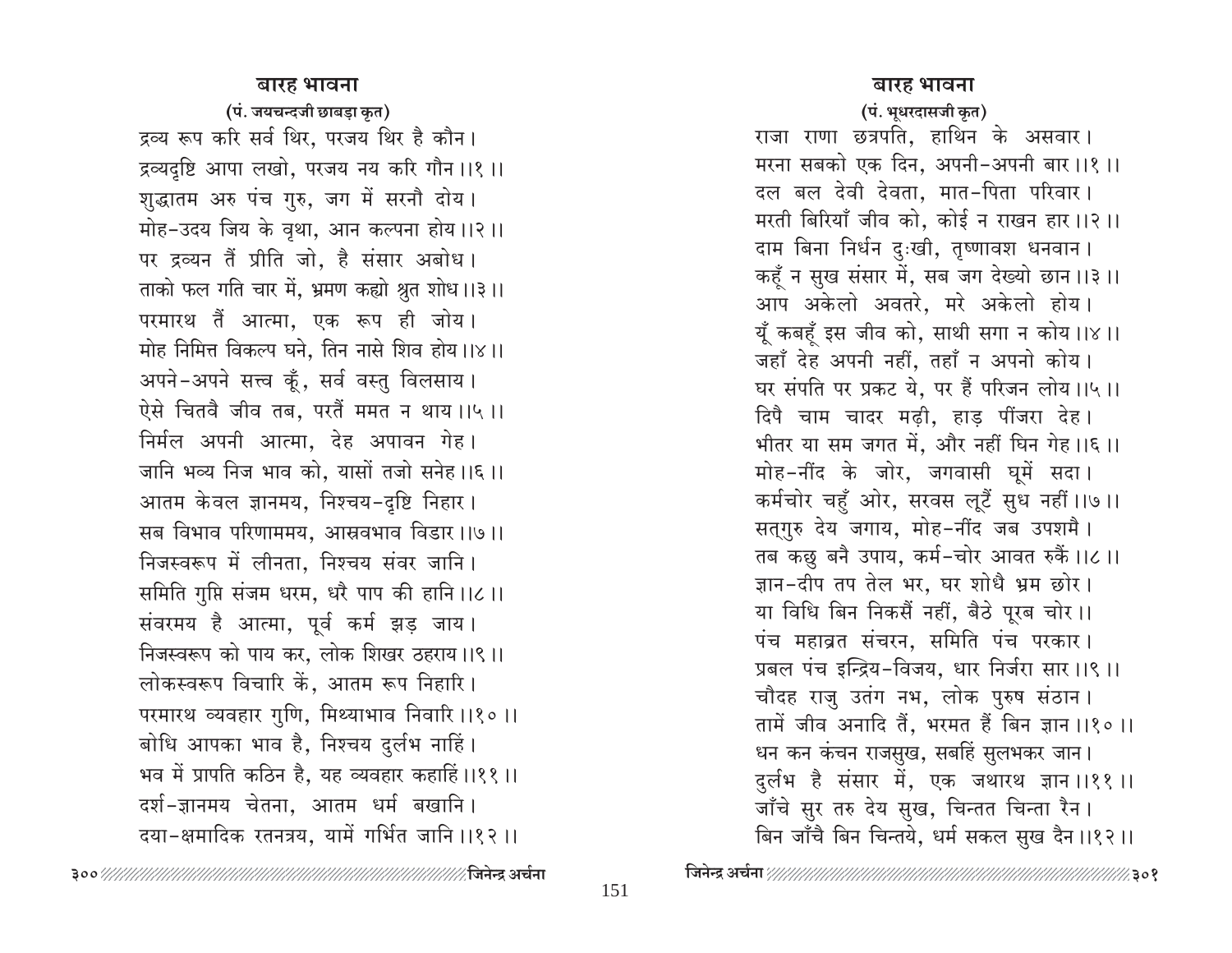प्रमाणनयैरधिगमः ।।६ ।। निर्देशस्वामित्व-साधनाधिकरण-स्थितिविधा-नतः ।।७।। सत्संख्याक्षेत्र-स्पर्शन-कालान्तर-भावाल्पबहुत्वैश्च ।।८।। मति-श्रुतावधिमनःपर्यय केवलानि ज्ञानम् ।।९ ।। तत्प्रमाणे ।।१० ।। आद्ये परोक्षम् ।।११ ।। प्रत्यक्षमन्यत् ।।१२ ।। मतिः स्मृतिः संज्ञा चिन्ताभिनिबोध इत्यनर्थान्तरम् ।।१३ ।। तदिन्द्रियानिन्द्रियनिमित्तम् ।।१४ ।। अवग्रहेहावाय-धारणाः ।।१५ ।। बहु-बहुविधक्षिप्रानिःसृतानुक्त-ध्रुवाणां सेतराणाम्।।१६ ।। अर्थस्य ।।१७।। व्यञ्जनस्यावग्रहः ।।१८।। न चक्षुरनिन्द्रियाभ्याम् ।।१९।। श्नुतं मति-पूर्वं द्व्यनेक-द्वादश-भेदम् ।।२० ।। भव प्रत्ययोऽवधिर्देव नारकाणाम् ।।२१ ।। क्षयोपशम–निमित्तः षड्विकल्पः शेषाणाम् ।।२२ ।। ऋजु–विपुलमती मनःपर्ययः ।।२३ ।। विशद्ध्यप्रतिपाताभ्यां तद्विशेषः ।।२४ ।। विशुद्धि-क्षेत्र-स्वामि-विषयेभ्योऽवधि-मनः-पर्यययोः ।।२५ ।। मति-

पञ्चान्ये चास्तिकाया व्रत-समिति-गति-ज्ञान-चारित्र-भेदाः । इत्येतन्मोक्षमूलं त्रिभुवन-महितैः प्रोक्तमर्हन्द्रिरीशैः प्रत्येति श्रद्दधाति स्पृशति च मतिमान् यः स वै शुद्धदृष्टिः ।।१ ।। चउविहाराहणाफलं पत्ते। जयप्पसिद्धे. सिद्धे वंदित्ता अरहंते. वोच्छं आराहणा कमसो।।२।। उज्झोवणमुज्झवणं णिव्वाहणं साहणं च णिच्छरणं। दंसणणाणचरित्तं भणिया ।।३ ।। तवाणमाराहणा

पथम अध्याय

सम्यग्दर्शनम् ।।२ ।। तन्निसर्गादधिगमाद्वा ।।३ ।। जीवाजीवास्रवबन्ध-संवर-

निर्जरा-मोक्षास्तत्त्वम् ।।४।। नामस्थापनाद्रव्यभावतस्तन्न्यासः।।५।।

सम्यग्दर्शन-ज्ञान-चारित्राणि मोक्षमार्गः ।।१ ।। तत्त्वार्थश्रद्धानं

(आचार्य उमास्वामी द्वारा विरचित) मोक्षमार्गस्य नेतारं भेत्तारं कर्मभूभृताम् । ज्ञातारं विश्वतत्त्वानां वन्दे तद्गुणलब्धये ।। त्रैकाल्यं द्रव्य-षट्कं नव-पद-सहितं जीव-षट्काय-लेश्याः

# तत्त्वार्थसूत्रम् (मोक्षशास्त्रम्)

श्रुतयोर्निबन्धो द्रव्येष्वसर्व पर्यायेषु ।।२६ ।। रूपिष्ववधेः ।।२७ ।। तदनन्त– भागे मनःपर्ययस्य ।।२८।। सर्व-द्रव्यपर्यायेषु केवलस्य ।।२९।। एकादीनि भाज्यानि युगपदेकस्मिन्नाचतुर्भ्यः ।।३० ।। मति-श्रुतावधयो विपर्ययश्च ।।३१ ।। सदसतोरविशेषाद्यदृच्छोपलब्धेरुन्मत्तवत् ।।३२ ।। नैगम-संग्रहव्यवहारर्जु-सूत्र-शब्द-समभिरुढैवंभूता नयाः ।।३३ ।।

इति तत्त्वार्थाधिगमे मोक्षशास्त्रे प्रथमोऽध्यायः ।।१।।

# द्रितीय अध्याय

औपशमिकक्षायिकौ भावौ मिश्रश्च जीवस्य स्वतत्त्वमौदयिक-पारिणामिकौ च ।।१ ।। द्वि-नवाष्टादशैकविंशतित्रिभेदा यथाक्रमम् ।।२ ।। सम्यक्त्व-चारित्रे ।।३ ।। ज्ञानदर्शन-दान-लाभ-भोगोपभोग-वीर्याणि च ।।४ ।। ज्ञानाज्ञानदर्शन-लब्धयश्चतुस्त्रित्रि-पञ्च-भेदाः सम्यक्त्वचारित्र-संयमासंयमाश्च ।।५ ।। गति-कषाय-लिंग-मिथ्यादर्शनाज्ञानासंयतासिद्ध-लेश्याश्चतुश्चतुस्त्र्यैकैकैकेक-षड्भेदाः ।।६ ।। जीवभव्याभव्यत्वानि च ।।७।। उपयोगो लक्षणम् ।।८ ।। स द्विविधोऽष्ट-चतुर्भेदः ।।९ ।। संसारिणो मुक्ताश्च ।।१० ।। समनस्काऽमनस्काः ।।११ ।। संसारिणस्त्रस-स्थावराः ।।१२ ।। पृथिव्यप्तेजो वायु-वनस्पतयः स्थावराः ।।१३ ।। द्वीन्द्रियादयस्त्रसाः ।।१४।। पञ्चेन्द्रियाणि ।।१५।। द्विविधानि ।।१६।। निर्वृत्त्युपकरणे द्रव्येन्द्रियम् ।।१७।। लब्ध्युपयोगो भावेन्द्रियम् ।।१८।। स्पर्शन-रसन-घ्राण-चक्षुः-श्रोत्राणि ।।१९ ।। स्पर्श-रस-गन्ध-वर्ण-शब्दा-स्तदर्थाः ।।२० ।। श्रुतमनिन्द्रियस्य ।।२१ ।। वनस्पत्यन्तानामेकम् ।।२२ ।। कृमि-पिपीलिका-भ्रमर-मनुष्यादीनामेकैकवृद्धानि ।।२३ ।। संज्ञिनः समनस्काः ।।२४।। विग्रह-गतौ कर्म-योगः ।।२५।। अनुश्रेणिः गतिः ।।२६।। अविग्रहा जीवस्य ।।२७।। विग्रहवती च संसारिणः प्राक् चतुर्भ्यः ।।२८।। एकसमयाऽविग्रहा ।।२९।। एकं द्वौ त्रीन्वानाहरकः ।।३०।। सम्मूर्च्छन-गर्भोपपादा जन्म ।।३१ ।। सचित-शीत-संवृताः सेतरा मिश्राश्चैक-शस्तद्योनयः ।।३२ ।। जरायुजाण्डजपोतानां गर्भः ।।३३ ।। देव-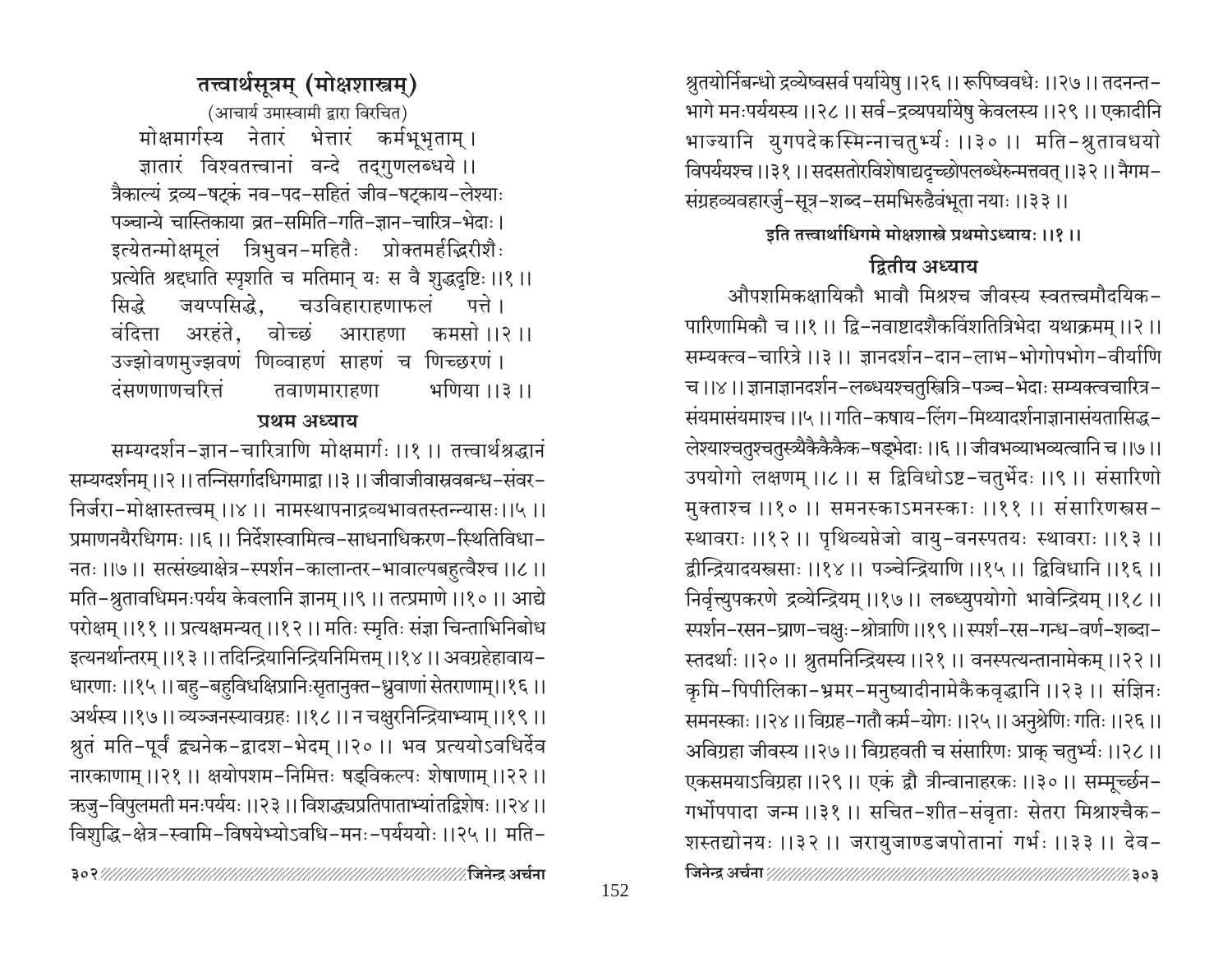153

नारकाणामुपपादः ।।३४ ।। शेषाणां सम्मूच्छनम् ।।३५ ।। औदारिक-वैक्रियिकाहारक–तैजस–कार्मणानि शरीराणि ।।३६ ।। परं परं सूक्ष्मम् ।।३७।। प्रदेशतोऽसंख्येयगुणं प्राक् तैजसात् ।।३८ ।। अनन्तगुणे परे ।।३९ ।। अप्रतीघाते ।।४० ।। अनादिसम्बन्धे च ।।४१ ।। सर्वस्य ।।४२ ।। तदादीनि भाज्यानि युगपदेकस्मिन्नाचतुर्भ्यः ।।४३ ।। निरुपभोगमन्त्यम् ।।४४ ।। गर्भसम्मूर्च्छनजमाद्यम् ।।४५।। औपपादिकं वैक्रियिकम् ।।४६।। लब्धि-प्रत्ययं च ।।४७।। तैजसमपि।।४८।। शुभं विशुद्धमव्याघाति चाहारकं प्रमत्तसंयतस्यैव ।।४९ ।। नारक-सम्मूच्छिंनो नपुंसकानि ।।५० ।। न देवाः ।।५१ ।। शेषास्त्रिवेदाः ।।५२ ।। औपपादिक-चरमोत्तम-देहाऽसंख्येय-वर्षायुषोऽनपवर्त्यायुषः ।।५३।।

इति तत्त्वार्थाधिगमे मोक्षशास्त्रे द्वितीयोऽध्यायः ।।२।।

# तृतीय अध्याय

रत्न-शर्करा-बालुका-पंक-धूम-तमो-महातमः-प्रभा-भूमयो घनाम्बुवाताकाश-प्रतिष्ठाः सप्ताऽधोऽधः ।।१ ।। तासु त्रिंशत्पञ्चविंशति-पंचदशदश-त्रि-पञ्चोनैक-नरक-शतसहस्राणि पञ्च चैव यथाक्रमम् ।।२।। नारका नित्याऽशुभतर-लेश्या-परिणामदेह-वेदना-विक्रियाः ।।३ ।। परस्परोदीरित-दुःखाः ।।४ ।। संक्लिष्टासुरोदीरित-दुःखाश्च प्राक् चतुर्थ्याः ।।५ ।। तेष्वेक -त्रि-सप्तदश-सप्तदश-द्वाविंशति-त्रयस्त्रिंशत्सागरोपमा सत्त्वानां परा स्थितिः ।।६ ।। जम्बूद्वीप-लवणोदादयः शुभनामानो द्वीप-समुद्राः ।।७ ।। द्विर्द्विर्विष्कम्भाः पूर्व-पूर्व-परिक्षेपिणो वलयाकृतयः ।।८।। तन्मध्ये मेरुनाभिर्वृत्तो योजन-शतसहस्रविष्कम्भो जम्बूद्वीपः ।।९ ।। भरत-हैमवत-हरि-विदेह-रम्यकहैरण्यवतैरावतवर्षाः क्षेत्राणि ।।१०।। तद्विभाजिनःपूर्वापरायता हिमवन्महाहिमवन्निषध-नील-रुक्मि-शिखरिणो वर्षधर-पर्वताः ।।११ ।। हेमार्जुन-तपनीय-वैडूर्य-रजत-हेममयाः ।।१२ ।। मणि-विचित्र-पाश्वा उपरिमूले च तुल्य-विस्ताराः ।।१३ ।। पद्म-महापद्म-तिर्गिच्छ-केशरि-महापुण्डरीक-

पुण्डरीका हृदास्तेषामुपरि ।।१४ ।। प्रथमो योजन-सहस्रायामस्तदर्द्धविष्कम्भो हृदः ।।१५ ।। दश-योजनावगाहः ।।१६ ।। तन्मध्ये योजनं पुष्करम् ।।१७ ।। तद्द्विगुण-द्विगुणा हृदाः पुष्कराणि च ।।१८।। तन्निवासिन्यो देव्यः श्री-ह्री-घृति-कीर्ति-बुद्धि-लक्ष्म्यः पल्योपमस्थितयः ससामानिक-परिषत्काः ।।१९ ।। गंगा-सिन्धुरोहिद्रोहितास्या-हरिद्धरिकान्ता-सीता-सीतोदा-नारी-नरकान्तासुवर्ण-रूप्यकूला-रक्ता-रक्तोदाः सरितस्तन्म-ध्यगाः ।।२० ।। द्वयोर्द्वयोः पूर्वाः पूर्वगाः ।।२१ ।। शेषास्त्वपरगाः ।।२२।। चतुर्दश-नदी-सहस्र-परिवृता गंगा-सिन्ध्वादयो नद्यः ।।२३ ।। भरतः षड्विंशति-पंचयोजनशत-विस्तारः षट् चैकोनविंशतिभागा-योजनस्य ।।२४ ।। तद्द्विगुण-द्विगुण-विस्तारा वर्षधर-वर्षा विदेहान्ताः ।।२५ ।। उत्तरा दक्षिण-तुल्याः ।।२६ ।। भरतैरावतयोर्वृद्धिहासौ षट्समयाभ्यामुत्सर्पिण्यवसर्पिणीभ्याम् ।।२७ ।। ताभ्यामपरा-भूमयोऽवस्थिताः ।।२८ ।। एकद्वित्रिपल्योपम-स्थितयो हैमवतक-हारिवर्षक-दैवकुरवकाः ।।२९।। तथोत्तराः ।।३०।। विदेहेषु संख्येय-कालाः ।।३१।। भरतस्य विष्कम्भो जम्बूद्वीपस्य नवति-शत-भागः ।।३२।। द्विर्धातकीखण्डे ।।३३ ।। पुष्करार्द्धे च ।।३४ ।। प्राङमानुषोत्तरा-न्मनुष्याः ।।३५ ।। आर्या म्लेच्छाश्च ।।३६ ।। भरतैरावत-विदेहाः कर्मभूमयोऽन्यत्र देवकुरूत्तरकुरुभ्यः ।।३७ ।। नृस्थिती परावरे त्रिपल्योपमान्तर्मुहूर्ते ।।३८ ।। तिर्यग्योनिजानां च ।।३९ ।।

# इति तत्त्वार्थाधिगमे मोक्षशास्त्रे तृतीयोऽध्यायः ।।३।।

# चतुर्थ अध्याय

देवाश्चतुर्णिकायाः ।।१ ।। आदितस्त्रिषु पीतान्त-लेश्याः ।।२ ।। दशाष्ट-पंच-द्वादश-विकल्पाः कल्पोपन्न-पर्यन्ताः ।।३ ।। इन्द्र-सामानिक-त्रायस्त्रिंशत्पारिषदात्मरक्ष-लोकपालानीकप्रकीर्णकाभियोग्यकिल्विषिका-श्चैकशः ।।४।। त्रायस्त्रिंशल्लोकपाल-वर्ज्या व्यन्तर-ज्योतिष्काः ।।५।।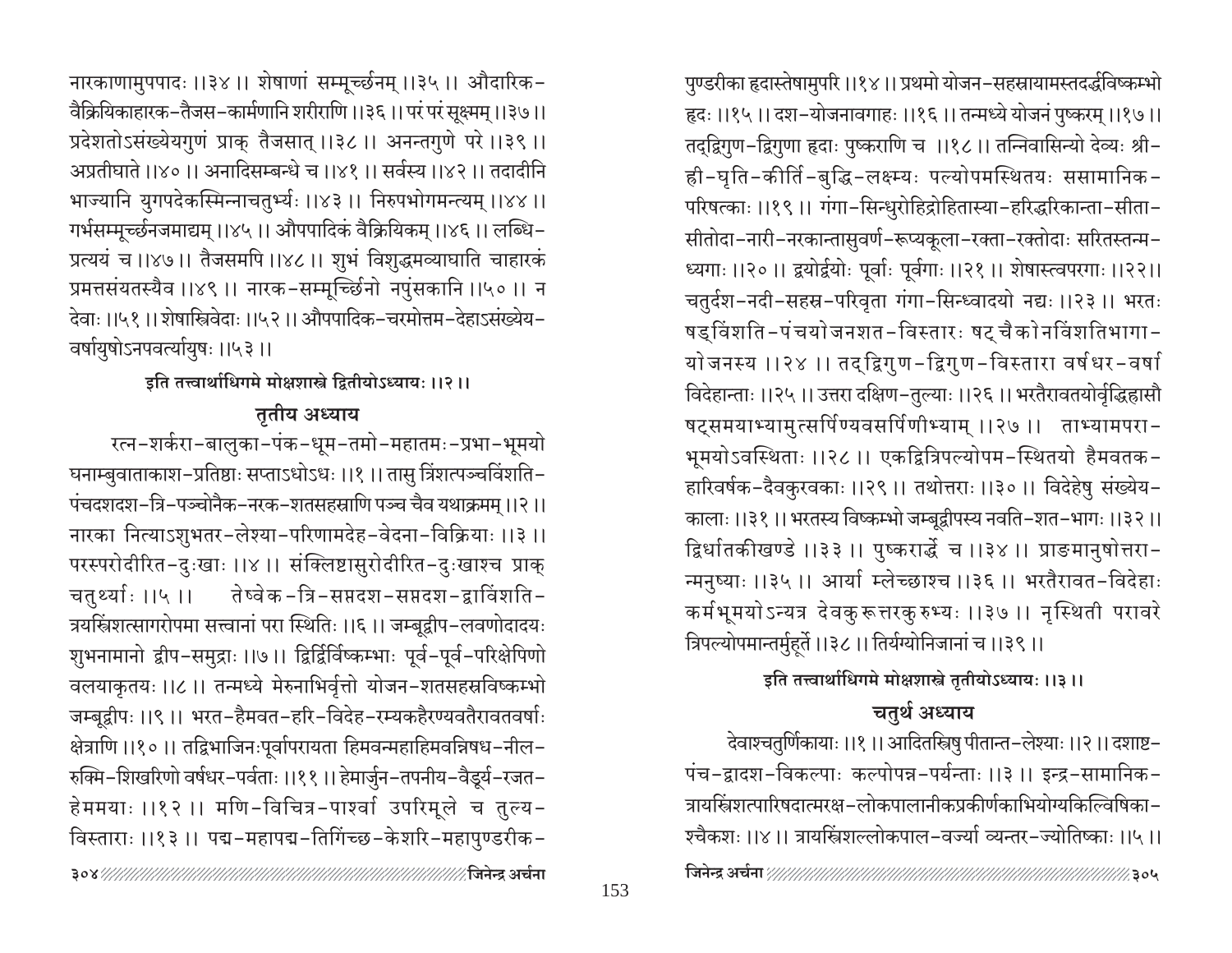शब्दमनःप्रवीचाराः ।।८ ।। परेऽप्रवीचाराः ।।९ ।। भवनवासिनोऽसुरनाग-विद्युत्सुपर्णाग्नि-वात-स्तनितोदधि-द्वीप-दिक्कुमाराः ।।१० ।। व्यन्तराः किन्नर-किंपुरुष-महोरग-गन्धर्व-यक्ष-राक्षस-भूतपिशाचाः ।।११ ।। ज्योतिष्काः सूर्यचन्द्रमसौ ग्रह–नक्षत्रप्रकीर्णक–तारकाश्च ।।१२ ।। मेरु– प्रदक्षिणा नित्य-गतयो नृ-लोके ।।१३।। तत्कृतः काल-विभागः ।।१४।। बहिरवस्थिताः ।।१५ ।। वैमानिकाः ।।१६ ।। कल्पोपपन्नाः कल्पाती-ताश्च ।।१७।। उपर्युपरि ।।१८।। सौधर्मैशान-सानत्कुमार-माहेन्द्र-ब्रह्म-ब्रह्मोत्तरलान्तव-कापिष्ठशुक्रमहाशुक्र-शतार-सहस्रारेष्वानत-प्राणत-योरारणाच्युतयोर्नवसु ग्रैवेयकेषु विजय-वैजयन्त-जयन्तापराजितेषु सर्वार्थसिद्धौ च ।।१९।। स्थिति-प्रभाव-सुख-द्युति-लेश्याविशुद्धीन्द्रिया-वधि-विषयतोऽधिकाः ।।२० ।। गतिशरीरपरिग्रहाभिमानतो हीनाः ।।२१ ।। पीत-पद्म-शुक्ल-लेश्या द्वि-त्रि-शेषेषु ।।२२ ।। प्राग्ग्रैवेयकेभ्यः कल्पा:।।२३॥ ब्रह्म-लोकालया लौकान्तिका:॥२४॥ सारस्वतादित्य-वह्न्यरुण-गर्दतोयतुषिता-व्याबाधारिष्टाश्च ।।२५ ।। विजयादिषु द्वि-चरमाः ।।२६ ।। औपपादिक-मनुष्येभ्यः शेषास्तिर्यग्योनयः ।।२७।। स्थितिरसुर-नाग-सुपर्ण-द्वीप-शेषाणां सागरोपम-त्रिपल्योपमार्ध-हीन-मिताः ।।२८ ।। सौधर्मैशानयोः सागरोपमऽधिके ।।२९ ।। सानत्कुमार-माहेन्द्रयोः सप्त ।।३० ।। त्रि-सप्त-नवैकादश-त्रयोदश-पंचदशभिरधिकानि तु ।।३१ ।। आरणाच्युतादूर्ध्वमेकैकेन नवसु ग्रैवेयकेषु विजयादिषु सर्वार्थसिद्धौ च ।।३२ ।। अपरापल्योपममधिकम् ।।३३ ।। परतः परतःपूर्वा पूर्वानन्तराः ।।३४।। नारकाणां च द्वितीयादिषु ।।३५।। दश–वर्ष-सहस्राणि प्रथमायाम् ।।३६ ।। भवनेषु च ।।३७।। व्यन्तराणां च ।।३८ ।। परा पल्योपममधिकम् ।।३९ ।। ज्योतिष्काणां च ।।४० ।। तदष्ट-भागोऽपरा ।।४१ ।। लौकान्तिकानामष्टौ सागरोपमाणि सर्वेषाम् ।।४२ ।। इति तत्त्वार्थाधिगमे मोक्षशास्त्रे चतुर्थोऽध्यायः ।।४।। 

पूर्वयोर्द्वीन्द्राः ।।६ ।। काय प्रवीचारा आ ऐशानात् ।।७ ।। शेषाः स्पर्श-रूप-

पंचम अध्याय

अजीवकाया धर्माधर्माकाश-पुद्गलाः ।।१ ।। द्रव्याणि ।।२ ।। जीवाश्च ।।३ ।। नित्यावस्थितान्यरूपाणि ।।४ ।। रूपिणः पुद्गला ।।५ ।। आ आकाशादेकद्रव्याणि ।।६ ।। निष्क्रियाणि च ।।७।। असंख्येयाः प्रदेशा धर्माधर्मैकजीवानाम् ।।८ ।। आकाशस्यानन्ताः ।।९ ।। संख्येयासंख्येयाश्च पुद्गलानाम् ।।१० ।। नाणोः ।।११ ।। लोकाकाशेऽवगाहः ।।१२ ।। धर्माधर्मयोः कृत्स्ने ।।१३।। एकप्रदेशादिषुभाज्यः पुद्गलानाम् ।।१४।। असंख्येय-भागादिषु जीवानाम् ।।१५ ।। प्रदेश-संहार-विसर्पाभ्यां प्रदीपवत् ।।१६ ।। गति-स्थित्युपग्रहौ धर्माधर्मयोरुपकारः ।।१७ ।। आकाशस्यावगाहः ।।१८ ।। शरीर-वाङ्मनःप्राणापानाः पुद्गलानाम् ।।१९ ।। सुखदुःख-जीवित-मरणोपग्रहाश्च ।।२० ।। परस्परोपग्रहो जीवनाम् ।।२१ ।। वर्तना-परिणाम-क्रिया-परत्वापरत्वे च कालस्य ।।२२ ।। स्पर्श–रस–गंध–वर्णवन्तः–पुद्गलाः ।।२३ ।। शब्द–बन्ध– सौक्षम्य-स्थौल्य-संस्थान-भेद-तमश्छायातपोद्योतवन्तश्च ।।२४ ।। अणवः स्कन्धाश्च ।।२५ ।। भेद-संघातेभ्य उत्पद्यन्ते ।।२६ ।। भेदादणुः ।।२७ ।। भेद-संघाताभ्यां चाक्षुषः ।।२८ ।। सद्द्रव्य-लक्षणम् ।।२९ ।। उत्पादव्ययध्रौव्य-युक्तं सत् ।।३० ।। तद्भावाव्ययं नित्यम् ।।३१ ।। अर्पितानर्पितसिद्धेः ।।३२ ।। स्निग्धरुक्षत्वाद्बन्धः ।।३३ ।। न जघन्य-गुणानाम् ।।३४ ।। गुण-साम्ये सदृशानाम् ।।३५ ।। द्वचधिकादि-गुणानां तु ।।३६ ।। बन्धेऽधिकौ पारिणामिकौ च ।।३७ ।। गुण-पर्ययवद् द्रव्यम् ।।३८ ।। सोऽनन्तसमयः ।।३९।। द्रव्याश्रया निर्गुणा गुणाः ।।४०।। कालश्च ।।४१।। तद्भावः परिणामः ।।४२।।

इति तत्त्वार्थाधिगमे मोक्षशास्त्रे पंचमोऽध्यायः ।।५।।

#### षष्ठ अध्याय

काय-वाङ् मनःकर्म योगः ।।१ ।। स आस्रवः ।।२।। शुभः पुण्यस्याशुभः पापस्य ।।३ ।। सकषायाकषाययोः साम्परायिकेर्यापथयोः ।।४ ।। इन्द्रिय–कषायाव्रत–क्रियाः पञ्चचतुः पञ्च–पञ्चविंशति–संख्याः पूर्वस्य भेदाः ।।५ ।। तीव्र-मन्द-ज्ञाता-ज्ञातभावाधिकरण-वीर्य-विशेषेभ्यस्त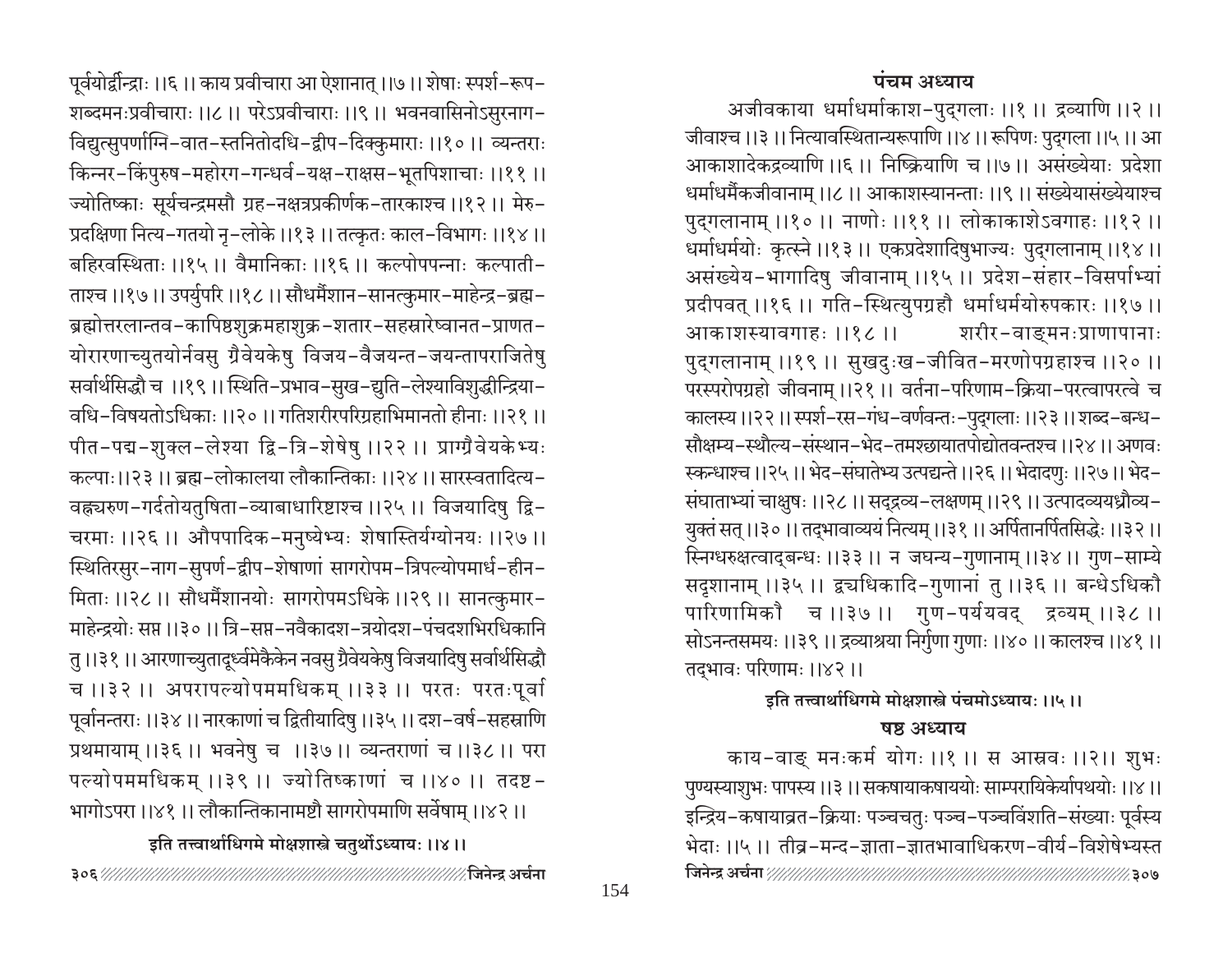द्विशेषः ।।६ ।। अधिकरणं जीवाजीवाः ।।७ ।। आद्यं संरम्भ-समारम्भारम्भ-योग–कृत–कारितानुमत–कषाय–विशेषैस्त्रिस्त्रिस्त्रिश्चतुश्चैकशः ।।८ ।। निर्वर्तना-निक्षेप-संयोग-निसर्गा द्वि-चतुर्द्वि-त्रि-भेदाः परम् ।।९ ।। तत्प्रदोषनिह्नव-मात्सर्यान्तरायासादनोपघाता ज्ञानदर्शनावरणयोः ।।१०।। दुःख-शोक-तापाक्र न्दन-वध-परिदेवनान्यात्म-परोभय-स्थानान्यसद्वेद्यस्य ।।११ ।। भूत-व्रत्यनुकम्पा-दान सरागसंयमादियोगः क्षान्तिः शौचमिति सद्वेद्यस्य ।।१२ ।। केवलिश्नुतसंघ-धर्म-देवावर्णवादो दर्शन-मोहस्य ।।१३।। कषायोदयात्तीव्र-परिणामश्चारित्रमोहस्य ।।१४।। बह्वारम्भ-परिग्रहत्वं नारकस्यायुषः ।।१५ ।। माया तैर्यग्योनस्य ।।१६ ।। अल्पारम्भपरिग्रहत्वं मानुषस्य ।।१७।। स्वभाव-मार्दवं च ।।१८।। निःशीलतव्रतत्वं च सर्वेषाम् ।।१९ ।। सरागसंयमसंयमासंयमा कामनिर्जराबाल-तपांसि देवस्य ।।२०।। सम्यक्त्वं च ।।२१।। योगवक्रता विसंवादनं चाशुभस्य नाम्नः ।।२२ ।। तद्विपरीतं शुभस्य ।।२३ ।। दर्शनविशुद्धिर्विनयसंपन्नता शीलव्रतेष्वनतिचारोऽभीक्ष्णज्ञानोपयोगसंवेगौ शक्तितस्त्यागतपसीसाधु-समाधिर्वैयावृत्यकरणमर्हदाचार्य बहुश्रुत-प्रवचनभक्तिरावश्यका-परिहाणिमार्गप्रभावनाप्रवचनवत्सलत्वमिति तीर्थकरत्वस्य ।।२४ ।। परात्मनिन्दा-प्रशंसे सदसद्गुणोच्छादनोद्भावने च नीचैर्गोत्रस्य ।।२५ ।। तद्विपर्ययो नीचैर्वृत्यनुत्सेकौ चोत्तरस्य ।।२६ ।। विघ्नकरणमन्तरायस्य ।।२७।।

इति तत्त्वार्थाधिगमे मोक्षशास्त्रे षष्ठोऽध्यायः ।।६।।

# सप्तम अध्याय

हिंसानृतस्तेयाब्रह्म-परिग्रहेभ्यो विरतिर्व्रतम् ।।१ ।। देशसर्वतोऽणु-महती ।।२ ।। तत्स्थैर्यार्थं भावनाः पञ्च पञ्च ।।३ ।। वाङ्मनोगुप्तीर्यादान-निक्षेपण-समित्यालोकितपानभोजनानि पंच ।।४।। क्रोध-लोभ-भीरुत्व-हास्य-प्रत्याख्यानान्यनुवीचि भाषणं च पञ्च ।।५ ।। शून्यागार-विमोचितावास-परोपरोधाकरण-भैक्ष्यशुद्धिसद्धधर्माविसंवादाः पञ्च ।।६ ।। स्त्रीरागकथाश्रवणतन्मनोहरांगनिरीक्षणपूर्वरतानुस्मरणवृष्येष्टरसस्वशरीर-

संस्कार-त्यागाः पञ्च ।।७ ।। मनोज्ञामनोज्ञेन्द्रिय-विषय-राग-द्रेष-वर्जनानि पंच ।।८।। हिंसादिष्विहामुत्रापायावद्यदर्शनम् ।।९।। दुःखमेव वा ।।१०।। मैत्री-प्रमोद-कारुण्य-माध्यस्थ्यानि च सत्त्व-गुणाधिकक्लिश्यमाना-विनयेषु ।।११ ।। जगत्काय-स्वभावौ वा संवेग-वैराग्यार्थम् ।।१२ ।। प्रमत्तयोगात्प्राण-व्यपरोपणं हिंसा ।।१३ ।। असदभिधानमनृतम् ।।१४ ।। अदत्तादानं स्तेयम् ।।१५ ।। मैथुनमब्रह्म ।।१६ ।। मूच्छी परिग्रहः ।।१७ ।। निःशल्यो व्रती ।।१८ ।। अगार्यनगारश्च ।।१९ ।। अणुव्रतोऽगारी ।।२० ।। दिग्देशानर्थदण्डविरतिसामायिक-प्रोषधोपवासोपभोग-परिभोग-परिमाणातिथि-संविभाग-व्रत-संपन्नश्च ।।२१ ।। मारणान्तिकीं सल्लेखनां जोषिता ।।२२ ।। शंका-कांक्षा-विचिकित्सान्यदृष्टि-प्रशंसासंस्तवाः सम्यग्दृष्टेरतीचाराः ।।२३ ।। व्रत-शीलेषु पञ्च पञ्च यथाक्रमम् ।।२४ ।। बन्ध-वधच्छ्रेदातिभारारोपणान्नपाननिरोधाः ॥२५॥ मिथ्योपदेश-रहोभ्याख्यान-कूटलेख-क्रियान्यासापहार-साकारमन्त्रभेदाः ।।२६ ।। स्तेन-प्रयोग-तदाहृतादान-विरुद्धराज्यातिक्रम-हीनाधिकमानोन्मान-प्रतिरूपक-व्यवहाराः ।।२७ ।। परविवाहकरणेत्वरिका परिगृहीतापरिगृहीता-गमनानंगक्रीडा-कामतीव्राभिनिवेशाः ।।२८ ।। क्षेत्रवास्तुहिरण्यसुवर्ण-धनधान्य-दासीदास-कुप्यप्रमाणातिक्रमाः ।।२९ ।। ऊर्ध्वाधस्तिर्यग्व्यतिक्रम-क्षेत्रवृद्धि-स्मृत्यन्तराधानानि ।।३० ।। आनयन-प्रेष्यप्रयोग-शब्द-रूपानुपात-पुद्गलक्षेपाः ।।३१ ।। कन्दर्पकौत्कुच्यमौखर्यासमीक्ष्या-धिकरणोप-भोगपरिभोगानर्थक्यानि ।।३२।। योगदुःप्रणिधानानादरस्मृत्यनु-पस्थानानि ।।३३ ।। अप्रत्यवेक्षिताप्रमार्जितो त्सर्गादान-संस्तरोपक्रमणा-नादरस्मृत्यनुपस्थानानि ।।३४ ।। सचित्त-सम्बन्ध-संमिश्राभिषवदुः-पक्वाहाराः ।।३५ ।। सचित्तनिक्षेपापिधान-पर-व्यपदेश-मात्सर्य्यकालाति-क्रमाः ।।३६ ।। जीवित-मरणाशंसा-मित्रानुराग-सुखानुबन्ध-निदानानि ।।३७।। अनुग्रहार्थं स्वस्यातिसर्गो दानम् ।।३८।। विधि–द्रव्य– दातृ-पात्र-विशेषात्तद्विशेषः ।।३९।।

इति तत्त्वार्थाधिगमे मोक्षशास्त्रे सप्तमोऽध्यायः ।।७।।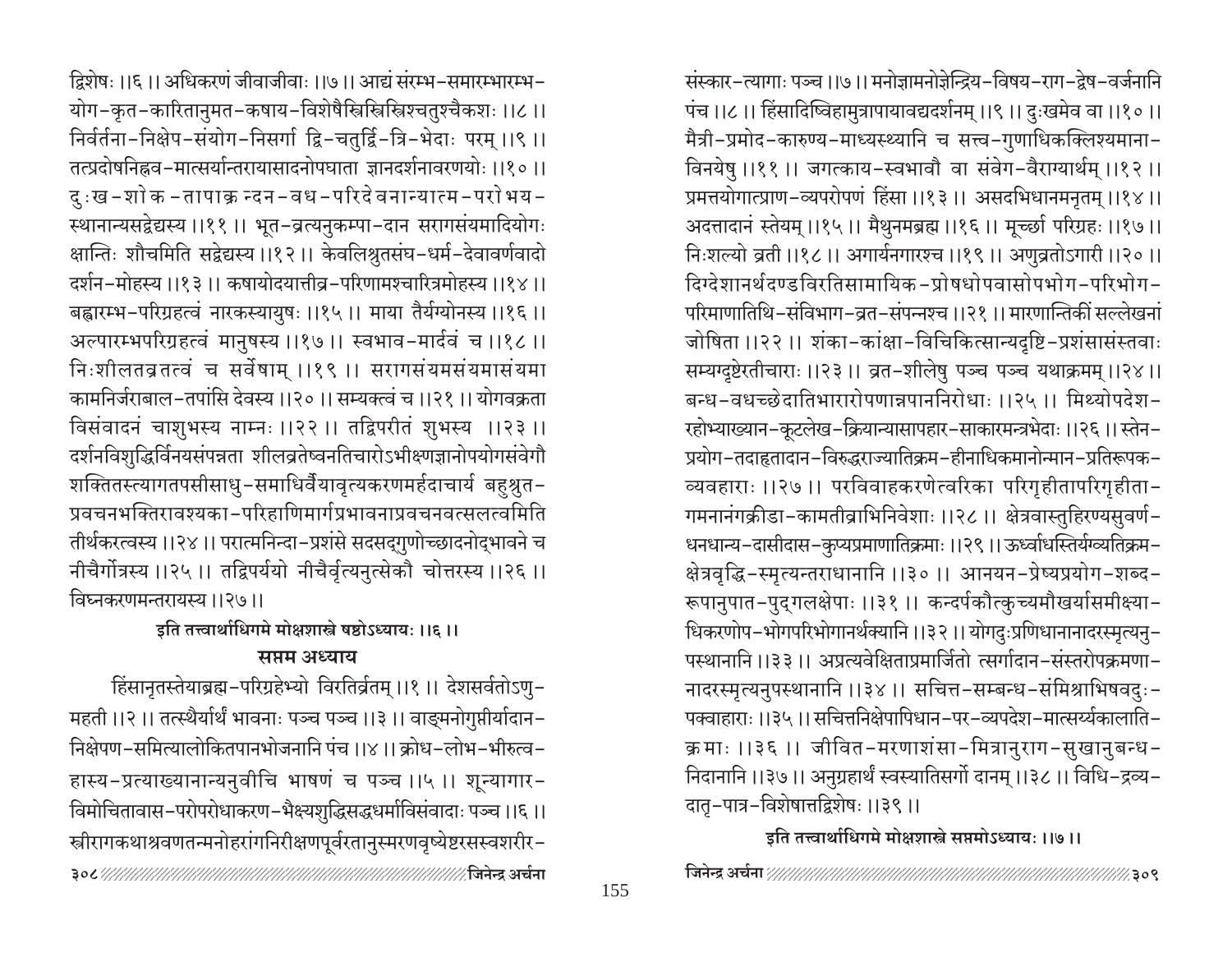आस्रव-निरोधः संवरः ।।१ ।। स गुप्ति-समिति-धर्मानुप्रेक्षा-परीषहजय-चारित्रैः ।।२ ।। तपसा निर्जरा च ।।३ ।। सम्यग्योगनिग्रहो गुप्तिः ।।४ ।। ईर्या-भाषैषणादाननिक्षेपोत्सर्गाः समितयः ।।५ ।। उत्तमक्षमा-मार्दवार्जव-शौच-सत्य-संयम-तप स्त्यागाकिञ्चन्यब्रह्मचर्याणि धर्मः ।।६।। अनित्याशरणसंसारैकत्वान्यत्वाशुच्यास्रवसंवरनिर्जरा-लोक-बोधिदुर्लभ-धर्मस्वाख्याततत्त्वानुचिन्तनमनुप्रेक्षाः ।।७।। मार्गाच्यवननिर्जरार्थं परिषो-ढव्याः परीषहाः ।।८ ।। क्षुत्पिपासा-शीतोष्णदंशमशकनाग्न्यारति-स्त्री-चर्या-निषद्या-शय्याक्रोशवधयाचनालाभरोग-तृणस्पर्श-मलसत्कार-पुरस्कारप्रज्ञाज्ञानाऽदर्शनानि ।।९ ।। सूक्ष्मसाम्पराय-छद्मस्थवीतराग-योश्चतुर्दश ।।१०।। एकादश जिने।।११।। बादरसाम्पराये सर्वे।।१२।। ज्ञानावरणे प्रज्ञाज्ञाने ।।१३ ।। दर्शनमोहान्तराय योरदर्शनालाभौ ।।१४ ।। चारित्रमोहे नाग्न्यारति–स्त्री-निषद्याक्रोश-याचना-सत्कारपुरस्काराः ।।१५ ।। वेदनीये शेषाः ।।१६ ।। एकादयो भाज्या युगपदेकस्मिन्नैकोनविंशतिः ।।१७ ।। सामायिक -च्छे दोपस्थापना-परिहारविशुद्धि-सूक्ष्मसाम्पराय-यथाख्यातमिति चारित्रम् ।।१८ ।। अनशनावमौदर्य-वृत्तिपरिसंख्यान-रस-परित्याग-विविक्तशय्यासन-कायक्लेशा बाह्यं तपः ।।१९ ।। प्रायश्चित्त-विनय-वैयावृत्य-स्वाध्याय-व्युत्सर्ग-ध्यानान्युत्तरम् ।।२० ।। नव-चतुर्दश-पञ्च-द्वि-भेदा यथाक्रमं प्राग्ध्यानात् ।।२१ ।। आलोचना-प्रतिक्रमण-तदुभय-विवेक-व्युत्सर्ग-तपश्छेद-परिहारोपस्थापनाः ।।२२ ।। ज्ञान-दर्शन-चारित्रोपचाराः ।।२३।। आचार्योपाध्याय-तपस्वि-शैक्षग्लानगण-कुल-संघ-साधु-मनोज्ञानाम् ।।२४ ।। वाचनापृच्छनानुप्रेक्षाम्नायधर्मो-पदेशाः ।।२५ ।। बाह्याभ्यन्तरोपध्योः ।।२६ ।। उत्तम-संहननस्यैकाग्र-चिन्ता-निरोधो ध्यानमान्तर्मुहूर्तात् ।।२७।। आर्त्त-रौद्रधर्म्य-शुक्लानि ।।२८।। परे मोक्ष-हेतू ।।२९ ।। आर्त्तममनोज्ञस्य संप्रयोगे तद्विप्रयोगाय स्मृति-समन्वाहारः ।।२९ ।। विपरीतं मनोज्ञस्य ।।३१ ।। वेदनायाश्च ।।३२ ।। निदानं

मिथ्यादर्शनाविरति-प्रमाद-कषाय-योगा बन्धहेतवः ।।१ ।। सकषायत्वाज्जीवः कर्मणो योग्यान् पुद्गलानादत्ते स बन्धः ।।२ ।। प्रकृति-स्थित्यनुभाग-प्रदेशास्तद्विधयः ।।३ ।। आद्यो ज्ञानदर्शनावरण-वेदनीय-मोहनीयायुर्नामगोत्रान्तरायाः ।।४ ।। पञ्च-नवद्व्यष्टाविंशति-चतुर्द्विचत्वा-रिंशद्-द्वि-पञ्च-भेदा यथाक्रमम् ।।५ ।। मति-श्रुतावधि-मनःपर्यय-केवलानाम् ।।६।। चक्षुरचक्षुरवधि-केवलानां निद्रा-निदानिद्रा-प्रचला-प्रचलाप्रचला-स्त्यानगृद्धयश्च ।।७।। सदसद्वेद्ये ।।८।। दर्शन-चारित्र-मोहनीयाकषायकषायवेदनीयाख्यास्त्रि-द्वि-नव-षोडशभेदाः सम्यक्त्व-मिथ्यात्व-तदुभयान्यकषायकषायौ हास्य-रत्यरति-शोक-भय-जुगुप्सा-स्त्री-पुन्नपुंसक वेदा अनन्तानुबन्ध्यप्रत्याख्यान-प्रत्याख्यान-संज्वलन-विकल्पाश्चैकशः क्रोध-मान-माया-लोभाः ।।९ ।। नारक-तैर्यग्यो-नमानुष-दैवानि ।।१० ।। गति-जाति-शरीरांगोपांग-निर्माणबन्धन-संघात-संस्थान-संहनन-स्पर्श-रस-गन्ध-वर्णानुपूर्व्यागुरुलघूपघात-परघातातपो-द्योतोच्छ्वास-विहायोगतयः प्रत्येकशरीरत्रस-सुभग-सुस्वर-शुभ-सूक्ष्म-पर्याप्ति-स्थिरादेय-यशःकीर्ति-सेतराणि तीर्थकरत्वं च ।।११ ।। उच्चै-र्नीचैश्च ।।१२ ।। दान-लाभभोगोपभोग-वीर्याणाम् ।।१३ ।। आदि-तस्तिसृणामन्तरायस्य च त्रिंशत्सागरोपम-कोटिकोट्यः परा स्थितिः ।।१४॥ सप्ततिर्मोहनीयस्य ।।१५ ।। विंशतिर्नाम-गोत्रयोः ।।१६ ।। त्रयस्त्रिंशत्सागरो पमाण्यायुषः ।।१७ ।। अपरा द्वादश-मुहूर्तावेदनीयस्य ।।१८ ।। नामगोत्रयोरष्टौ ।।१९।। शेषाणामन्तर्मुहूर्ता ।।२०।। विपाकोऽनुभवः ।।२१।। स यथानाम ।।२२ ।। ततश्च निर्जरा ।।२३ ।। नाम-प्रत्ययाः सर्वतो योग-विशेषात् सूक्ष्मैकक्षेत्रावगाहस्थिताः सर्वात्मप्रदेशेष्वनन्तानन्त-प्रदेशाः ।।२४ ।। सद्वेद्य-शुभायुर्नाम-गोत्राणि पुण्यम् ।।२५ ।। अतोऽन्यत्पापम् ।।२६ ।।

## इति तत्त्वार्थाधिगमे मोक्षशास्त्रे अष्टमोऽध्यायः ।।८।।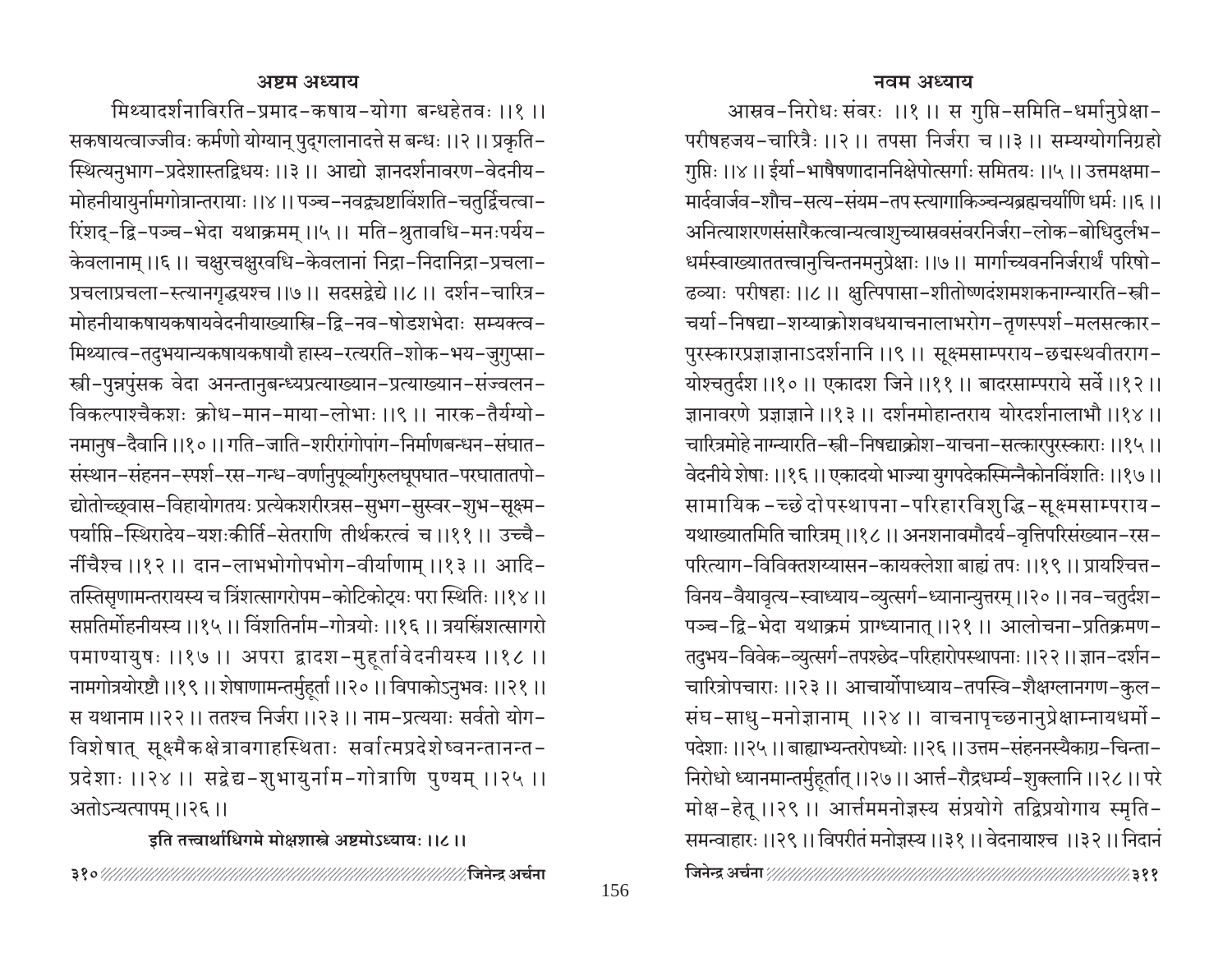च ।।३३ ।। तदविरतदेशविरत-प्रमत्तसंयतानाम् ।।३४ ।। हिंसानृतस्तेय-विषयसंरक्षणेभ्यो रौद्रमविरत-देशविरतयोः ।।३५ ।। आज्ञापाय-विपाकसंस्थान-विचयाय धर्म्यम् ।।३६।। शुक्ले चाद्ये पूर्वविदः ।।३७।। परे के वलिनः ।।३८ ।। पृथक्त्वैकत्ववितर्क – सूक्ष्मक्रियाप्रतिपाति व्युपरतक्रियानिवर्तीनि ।।३९।। त्र्यैकयोग-काययोगा-योगानाम् ।।४०।। एकाश्रये सवितर्क-वीचारे पूर्वे ।।४१।। अवीचारं द्वितीयम् ।।४२।। वितर्कः श्रुतम् ।।४३ ।। वीचारोऽर्थ-व्यञ्जनयोग-संक्रान्तिः ।।४४ ।। सम्यग्दृष्टि-श्रावक–विरतानन्तवियोजकदर्शनमोहक्षप कोपशमकोपशान्त–मोहक्षपक– क्षीणमोह-जिनाः क्रमशोऽसंख्येय-गुणनिर्जराः ।।४५।। पुलाक-वकुश-कुशीलनिर्ग्रन्थस्नातका निर्ग्रन्थाः ।।४६ ।। संयम–श्रुत–प्रतिसेवनातीर्थ–लिंग– लेश्योपपाद-स्थानविकल्पतः साध्याः ।।४७।।

इति तत्त्वार्थाधिगमे मोक्षशास्त्रे नवमोऽध्यायः ।।९।।

## दशम अध्याय

मोहक्षयाज्ज्ञानदर्शनावरणान्तरायक्षयाच्च के वलम् ।।१ ।। बन्धहेत्वभाव-निर्जराभ्यां कुत्स्न-कर्म-विप्रमोक्षो मोक्षः ।।२ ।। औपशमिकादि-भव्यत्वानां च ।।३ ।। अन्यत्र केवलसम्यक्त्वज्ञानदर्शन-सिद्धत्वेभ्यः ।।४।। तदनन्तरमूर्ध्वं गच्छत्यलोकान्तात् ।।५।। पूर्वप्रयोगाद-संगत्वाद् बन्धच्छेदात्तथागतिपरिणामाच्च ।।६।। आविद्धकुलालचक्र-वद्व्यपगतलेपालांबुवदेरण्डबीजवदग्निशिखावच्च ।।७।। धर्मास्तिकाया-भावात् ।।८।। क्षेत्र–काल–गति–लिंग–तीर्थचारित्र–प्रत्येकबुद्ध–बोधित– ज्ञानावगाहनान्तर-संख्याल्पबहुत्वतः साध्याः ।।९।।

> इति तत्त्वार्थाधिगमे मोक्षशास्त्रे दशमोऽध्यायः ।।१०।। मोक्षमार्गस्य नेतारं भेतारं कर्मभूभृताम् । ज्ञातारं विश्वतत्त्वानां वन्दे तद्गुणलब्धये।।

कोटिशतं द्वादश चैव कोट्यो, लक्ष्याण्यशीतिस्त्र्यधिकानि चैव। पंचाशदष्टौ च सहस्रसंख्या-मेतद्श्रुतं पंचपदं नमामि ।।१ ।। भासियत्थं गणहरदेवेहिं गंथियं सव्वं। अरहंत पणमामि भत्तिजुत्तो सुदणाण-महोवयं सिरसा।।२।। व्यंजनसंधिविवर्जितरेफम। अक्षरमात्रपदस्वरहीनं साधुभिरत्र मम क्षमितव्यं को न विमुह्यति शास्त्रसमुद्रे।।३।। परिच्छिन्ने तत्त्वार्थे पठिते सति। दशाध्याये भाषितं मुनिपुंगवैः ।।४ ।। स्यादुपवासस्य फलं तत्त्वार्थसूत्रकर्त्तारं गृद्ध्रपिच्छोपलक्षितम् । गणीन्द्रसंजात-मुमास्वामि-मुनीश्वरम् ।।५ ।। वंदे जं सक्कइ तं कीरइ जं पण सक्कइ तहेव सद्दहणं। सदृहमाणो जीवो पावइ अजरामरं ठाणं।।६।। तव यरणं वयधरणं संजमसरणं च जीवदयाकरणम् । अंते समाहिमरणं चउविह दुक्खं णिवारेई।।७।। इति तत्त्वार्थसूत्रापरनाम तत्त्वार्थाधिगममोक्षशास्त्रं समाप्तम् ।

\* \* \* \*

# सिद्धों के दरबार में

हमको भी बुलवालो स्वामी, सिद्धों के दरबार में।।टेक।। जीवादिक सातों तत्वों की, सच्ची श्रद्धा हो जाये।। भेदज्ञान से हमको भी प्रभु, सम्यक्दर्शन हो जाये। मिथ्यातम के कारण स्वामी, हम डूबे संसार में।। हमको भी बुलवालो स्वामी ।।१।। आत्मद्रव्य का ज्ञान करें हम, निज स्वभाव में आ जायें।

रत्नत्रय की नाव बैठकर, मोक्ष भवन को पा जायें। पर्यायों की चकाचौंध से, बहते हैं मझधार में।। हमको भी बुलवालो स्वामी ।।२।।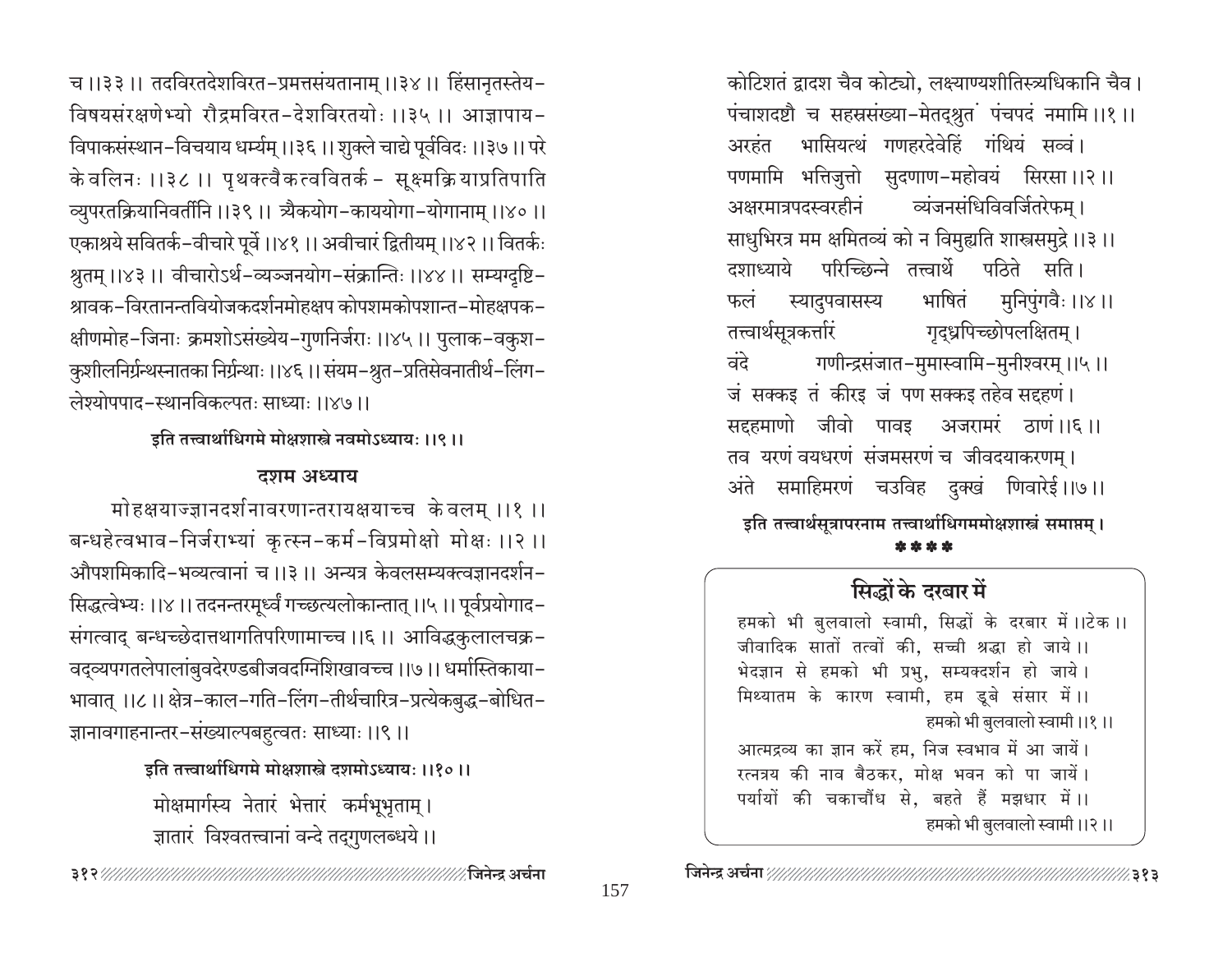जगत के देव सब देखे, कोई रागी कोई द्वेषी। किसी के हाथ आयुध है, किसी को नार भाती है।।२।। जगत के देव हठग्राही, कुनय के पक्षपाती हैं। तू ही सुनय का है वेत्ता, वचन तेरे अघाती हैं।।३।। मुझे कुछ चाह नहीं जग की, यही है चाह स्वामी जी। जपूँ तुम नाम की माला, जो मेरे काम आती है।।४।। तुम्हारी छवि निरख स्वामी, निजातम लौ लगी मेरे। यही लौ पार कर देगी, जो भक्तों को सुहाती है।।५।। मेरे मन–मन्दिर में आन, पधारो महावीर भगवान।।टेक।। भगवन तुम आनन्द सरोवर, रूप तुम्हारा महा मनोहर। निशि-दिन रहे तुम्हारा ध्यान, पधारो महावीर भगवान ।।१।। सुर किन्नर गणधर गुण गाते, योगी तेरा ध्यान लगाते। गाते सब तेरा यशगान, पधारो महावीर भगवान ।।२।। जो तेरी शरणागत आया, तूने उसको पार लगाया। तुम हो दयानिधि भगवान, पधारो महावीर भगवान ।।३।। भगत जनों के कष्ट निवारें, आप तरें हमको भी तारें। कीजे हमको आप समान, पधारो महावीर भगवान।।४।। आये हैं हम शरण तिहारी, भक्ति हो स्वीकार हमारी। तुम हो करुणा दयानिधान, पधारो महावीर भगवान ।।५।। रोम-रोम पर तेज तुम्हारा, भू-मण्डल तुमसे उजियारा। रवि-शशि तुम से ज्योतिर्मान, पधारो महावीर भगवान ।।६।। निरखो अंग-अंग जिनवर के, जिनसे झलके शान्ति अपार।।टेक।। चरण-कमल जिनवर कहें, घूमा सब संसार। पर क्षणभंगुर जगत में, निज आत्मतत्त्व ही सार।। यातैं पद्मासन विराजे जिनवर, झलके शान्ति अपार।।१।।

# भक्ति खण्ड

# देवभक्ति

 $(8)$ 

एक तुम्हीं आधार हो जग में, अय मेरे भगवान। कि तुम–सा और नहीं बलवान।। सँभल न पाया गोते खाया, तुम बिन हो हैरान। कि तुम-सा और नहीं बलवान।।टेक।।

आया समय बड़ा सुखकारी, आतम-बोध कला विस्तारी। मैं चेतन, तन वस्तु न्यारी, स्वयं चराचर झलकी सारी।। निज अन्तर में ज्योति ज्ञान की अक्षयनिधि महान।। कि तुम-सा और नहीं बलवान ।।१।।

दुनिया में इक शरण जिनंदा, पाप-पुण्य का बुरा ये फंदा। मैं शिवभूप रूप सुखकंदा, ज्ञाता-दृष्टा तुम-सा बंदा।। मुझ कारज के कारण तुम हो, और नहीं मतिमान।। कि तुम–सा और नहीं बलवान ।।२।।

सहज स्वभाव भाव दरशाऊँ, पर परिणति से चित्त हटाऊँ। पुनि-पुनि जग में जन्म न पाऊँ, सिद्धसमान स्वयं बन जाऊँ।। चिदानन्द चैतन्य प्रभु का है 'सौभाग्य' प्रधान ।। कि तुम-सा और नहीं बलवान ।।३।।

 $(3)$ तिहारे ध्यान की मूरत, अजब छवि को दिखाती है। विषय की वासना तज कर, निजातम लौ लगाती है।।टेक।। तेरे दर्शन से हे स्वामी! लखा है रूप मैं तेरा। तजूँ कब राग तन-धन का, ये सब मेरे विजाती हैं।।१।।

∕ जिनेन्द्र अर्चना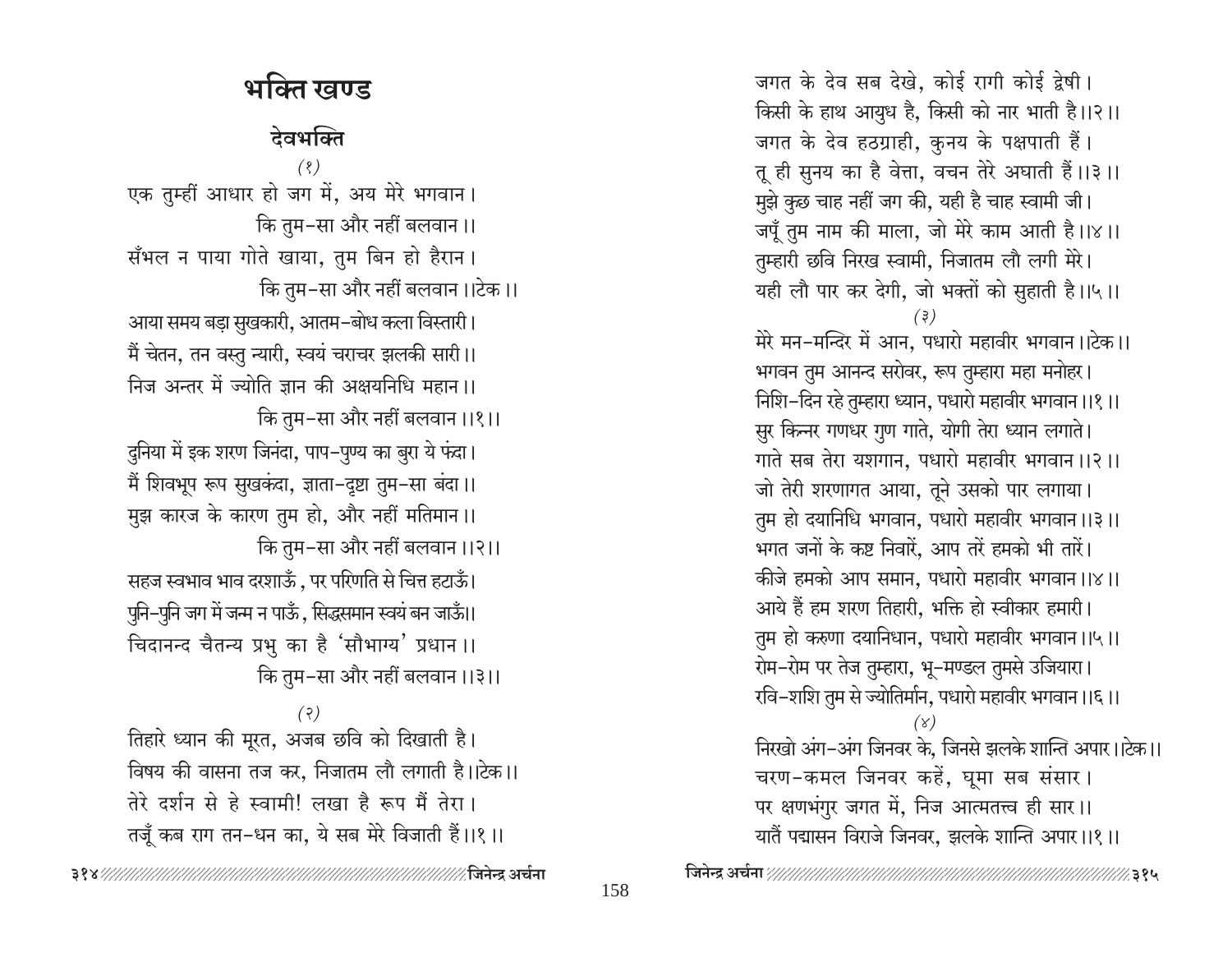⁄∕ ३१७

159

हस्त-युगल जिनवर कहें, पर का कर्ता होय। ऐसी मिथ्याबुद्धि से ही, भ्रमण चतुरगति होय ।। यातैं पद्मासन विराजे जिनवर, झलके शान्ति अपार।।२।। लोचन द्वय जिनवर कहें, देखा सब संसार। पर दुःखमय गति चतुर में, ध्रुव आत्मतत्त्व ही सार।। यातैं नाशादृष्टि विराजे जिनवर, झलके शान्ति अपार।।३।। अन्तर्मुख मुद्रा अहो, आत्मतत्त्व दरशाय। जिनदर्शन कर निजदर्शन पा, सत्गुरु वचन सुहाय।। यातैं अन्तर्दृष्टि विराजे जिनवर, झलके शान्ति अपार।।४।।  $(4)$ आओ जिन मंदिर में आओ, श्री जिनवर के दर्शन पाओ। जिन शासन की महिमा गाओ. आया-आया रे अवसर आनन्द का ।।टेक ।। हे जिनवर तव शरण में, सेवक आया आज। शिवपुर पथ दरशाय के, दीजे निज पद राज ।। प्रभु अब शुद्धातम बतलाओ, चहुँगति दुःख से शीघ्र छुड़ाओ। दिव्य-ध्वनि अमृत बरसाओ। आया-प्यासा मैं सेवक आनन्द का ॥१॥ जिनवर दर्शन कीजिए, आतम दर्शन होय। मोहमहातम नाशि के, भ्रमण चतुर्गति खोय।। शुद्धातम को लक्ष्य बनाओ। निर्मल भेद-ज्ञान प्रकटाओ । अब विषयों से चित्त हटाओ, पाओ-पाओ रे मारग निर्वाण का ।।२ ।।

चिदानन्द चैतन्यमय, शुद्धातम को जान। निज स्वरूप में लीन हो, पाओ केवलज्ञान ।। नव केवल लब्धि प्रकटाओ. फिर योगों को नष्ट कराओ। अविनाशी सिद्ध पद को पाओ, आया-आया रे अवसर आनन्द का ।।३ ।।  $(\xi)$ प्रभु हम सब का एक, तू ही है, तारणहारा रे। तुम को भूला, फिरा वही नर, मारा मारा रे।।टेक।। बड़ा पुण्य अवसर यह आया, आज तुम्हारा दर्शन पाया। फूला मन यह हुआ सफल, मेरा जीवन सारा रे।।१।। भक्ति में अब चित्त लगाया, चेतन में तब चित ललचाया। वीतरागी देव! करो अब, भव से पारा रे ।।२ ।। अब तो मेरी ओर निहारो, भवसमुद्र से नाव उबारो।। 'पंकज' का लो हाथ पकड़, मैं पाऊँ किनारा रे।।३।। जीवन में मैं नाथ को पाऊँ, वीतरागी भाव बढ़ाऊँ। भक्तिभाव से प्रभु चरणन में, जाऊँ-जाऊँ रे।।४।। धन्य-धन्य आज घड़ी कैसी सुखकार है। सिद्धों का दरबार है ये सिद्धों का दरबार है।।टेक ।। खुशियाँ अपार आज हर दिल में छाई हैं। दर्शन के हेतु देखो जनता अकुलाई है। चारों ओर देख लो भीड़ बेशुमार है।।१।। भक्ति से नृत्य-गान कोई है कर रहे। आतम सुबोध कर पापों से डर रहे।। पल-पल पुण्य का भरे भण्डार है।।२।।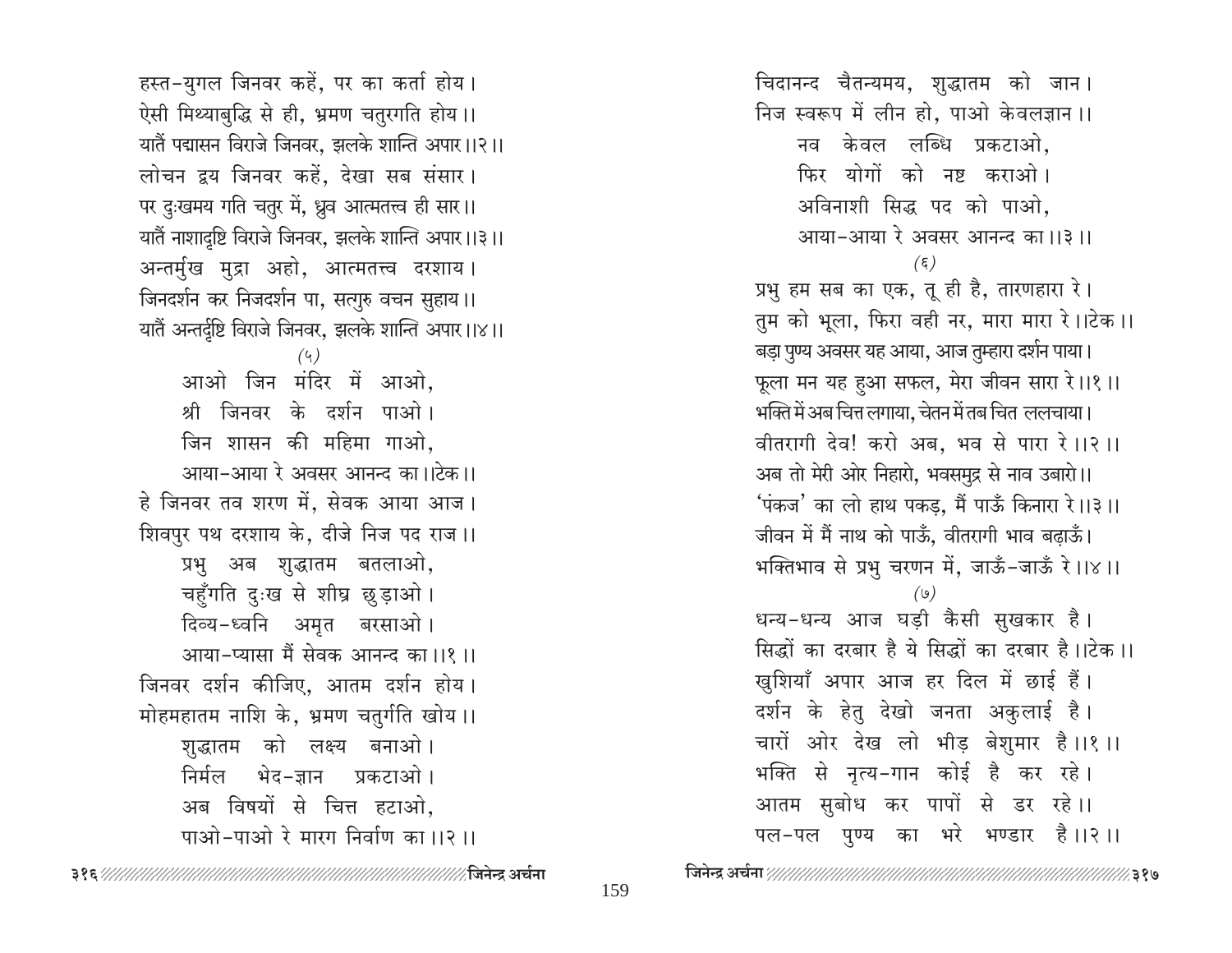देखे देव जगत के सारे, एक नहीं मन भाये। पुण्य-उदय से आज तिहारे, दर्शन कर सुख पाये।।१।। जन्म-मरण नित करते-करते, काल अनन्त गमाये। अब तो स्वामी जन्म-मरण का, दुःखड़ा सहा न जाये।।२।। भवसागर में नाव हमारी, कब से गोता खाये। तुम ही स्वामी हाथ बढ़ाकर, तारो तो तिर जाये।।३।। अनुकम्पा हो जाय आपकी, आकुलता मिट जाये। 'पंकज' की प्रभु यही वीनती, चरण-शरण मिल जाये।।४।।

# णास्त्रभक्ति

## $(8)$

हे जिनवाणी माता! तुमको लाखों प्रणाम, तुमको क्रोडों प्रणाम। शिवसुखदानी माता! तुमको लाखों प्रणाम, तुमको क्रोड़ों प्रणाम।।टेक।। तू वस्तु-स्वरूप बतावे, अरु सकल विरोध मिटावे। हे स्याद्वाद विख्याता! तुमको लाखों प्रणाम, तुमको क्रोड़ों प्रणाम ।।१।। तू करे ज्ञान का मण्डन, मिथ्यात कुमारग खण्डन। हे तीन जगत की माता! तुमको लाखों प्रणाम, तुमको क्रोड़ों प्रणाम ।।२।। तू लोकालोक प्रकाशे, चर-अचर पदार्थ विकाशे। हे विश्वतत्त्व की ज्ञाता तुमको लाखों प्रणाम, तुमको क्रोड़ों प्रणाम ।।३।। शुद्धातम तत्त्व दिखावे, रत्नत्रय पथ प्रकटावे। निज आनन्द अमृतदाता! तुमको लाखों प्रणाम, तुमको क्रोड़ों प्रणाम ।।४।। हे मात! कृपा अब कीजे, परभाव सकल हर लीजे। 'शिवराम' सदा गुण गाता तुमको लाखों प्रणाम, तुमको क्रोड़ों प्रणाम ।।५।।

> $(3)$ जिनवर चरण भक्ति वर गंगा. ताहि भजो भवि नित सुखदानी।

जय-जय के नाद से गूँजा आकाश है। छूटेंगे पाप सब निश्चय यह आज है।। देख लो 'सौभाग्य' खुला आज मुक्ति द्वार है।।३।।  $(\mathcal{L})$ वीर प्रभु के ये बोल, तेरा प्रभु! तुझ ही में डोले। तुझ ही में डोले, हाँ तुझ ही में डोले। मन की तू घुंडी को खोल, खोल-खोल-खोल। तेरा प्रभु तुझ ही में डोले।।टेक।। क्यों जाता गिरनार, क्यों जाता काशी, घट ही में है तेरे, घट-घट का वासी। अन्तर का कोना टटोल, टोल-टोल-टोल ।।१ ।। चारों कषायों को तुने है पाला, आतम प्रभु को जो करती है काला। इनकी तो संगति को छोड, छोड-छोड-छोड़।।२।। पर में जो ढूँढा न भगवान पाया, संसार को ही है तूने बढ़ाया। देखो निजातम की ओर, ओर-ओर-ओर ।।३ ।। मस्तों की दुनिया में तू मस्त हो जा, आतम के रंग में ऐसा तू रँग जा। आतम को आतम में घोल-घोल-घोल ।।४।। भगवान बनने की ताकत है तुझमें, तू मान बैठा पुजारी हूँ बस मैं। ऐसी तू मान्यता को छोड़, छोड़-छोड़-छोड़।।५।।  $(9)$ आज हम जिनराज! तुम्हारे द्वारे आये। हाँ जी हाँ हम. आये-आये।।टेक।।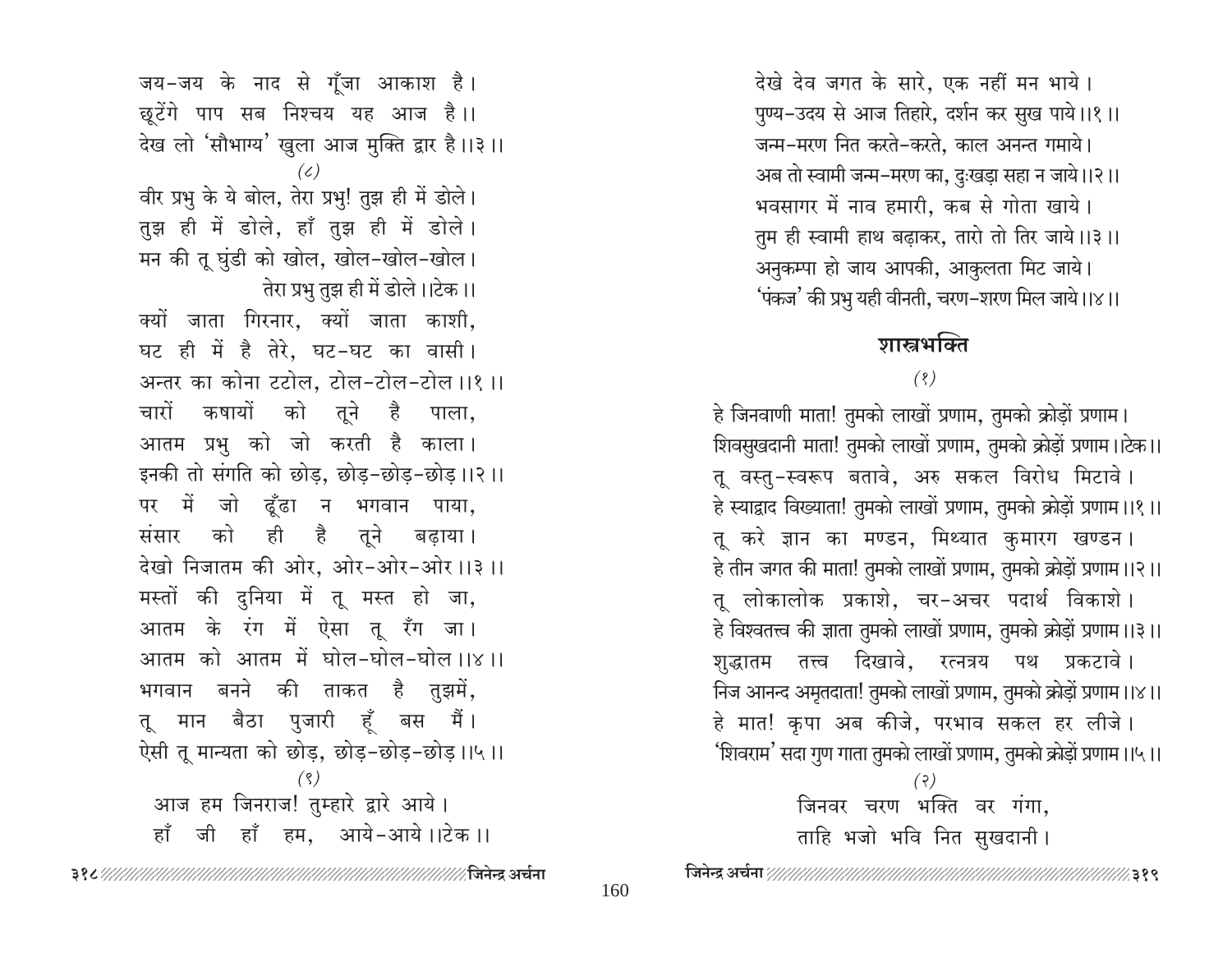स्याद्वाद हिम-गिरि तैं उपजी, मोक्ष महासागरहि समानी ।।टेक ।। ज्ञान-विज्ञान रूप दोऊ ढाये. संयम भाव लहर हित आनी। धर्मध्यान जहँ भँवर परत है, शम-दम जामें सम-रस पानी।।१।। जिन-संस्तवन तरंग उठत है. जहाँ नहीं भ्रम-कीच निशानी। मोह-महागिरि चूर करत है, रत्नत्रय शुध पंथ ढलानी ।।२।। सुर-नर-मुनि-खग आदिक पक्षी, जहाँ रमत निज समरस ठानी। 'मानिक' चित्त निर्मल स्थान करी**.** फिर नहीं होत मलिन भव प्राणी ।।३ ।।  $(3)$ जिनवाणी माता रत्नत्रय निधि टीजिये।।टेक।। मिथ्यादर्शन-ज्ञान-चरण में, काल अनादि घूमे, सम्यग्दर्शन भयौ न तातैं, दुःख पायो दिन दूने ।।१ ।। है अभिलाषा सम्यग्दर्शन-ज्ञान-चरण दे माता। हम पार्वै निजस्वरूप आपनो, क्यों न बनैं गुणज्ञाता ।।२।। जीव अनन्तानन्त पठाये, स्वर्ग-मोक्ष में तूने। अब बारी है हम जीवन की, होवे कर्म विदूने ।।३ ।। भव्यजीव हैं पुत्र तुम्हारे, चहुँगति दुःख से हारे। इनको जिनवर बना शीघ्र अब, दे दे गुण-गण सारे।।४।। औगुण तो अनेक होत हैं, बालक में ही माता। पै अब तुम-सी माता पाई, क्यों न बने गुणज्ञाता ।।५।।

क्षमा-क्षमा हो सभी हमारे दोष अनन्ते भव के। शिव का मार्ग बता दो माता, लेहु शरण में अबके।।६।। जयवन्तो जिनवाणी जग में, मोक्षमार्ग प्रवर्तो। श्रावक 'जयकुमार' बीनवे, पद दे अजर अमर तो।।७।।  $(\gamma)$ जिन-बैन सुनत मोरी भूल भगी।।टेक ।। कर्मस्वभाव भाव चेतन को. भिन्न पिछानन सुमति जगी।।१।। निज अनुभूति सहज ज्ञायकता, सो चिर रुष-तुष-मैल पगी।।२।। स्याद्वाद धुनि निर्मल जलतैं, विमल भई समभाव लगी ।।३ ।। संशय-मोह-भरमता विघटी. सोंज सगी।।४।। प्रकटी आतम 'दौल' अपूरव मंगल पायो। शिवसुख लेन होंस उमगी।।५।।  $(4)$ जिनवाणी माता दर्शन की बलिहारियाँ।।टेक ।। प्रथम देव अरहन्त मनाऊँ, गणधरजी को ध्याऊँ। कुन्दकुन्द आचार्य हमारे, तिनको शीश नवाऊँ।।१।। योनि लाख चौरासी माहीं, घोर महादुःख पायो। ऐसी महिमा सुनकर माता, शरण तुम्हारी आयो।।२।। जानै थाँको शरणो लीनों. अष्ट कर्म क्षय कीनो। जनम-मरण मिटा के माता, मोक्ष महापद दीनो।।३।। ठाड़े श्रावक अरज करत हैं, हे जिनवाणी माता। द्वादशांग चौदह पूरव का, कर दो हमको ज्ञाता।।४।।

∕∕ ३२१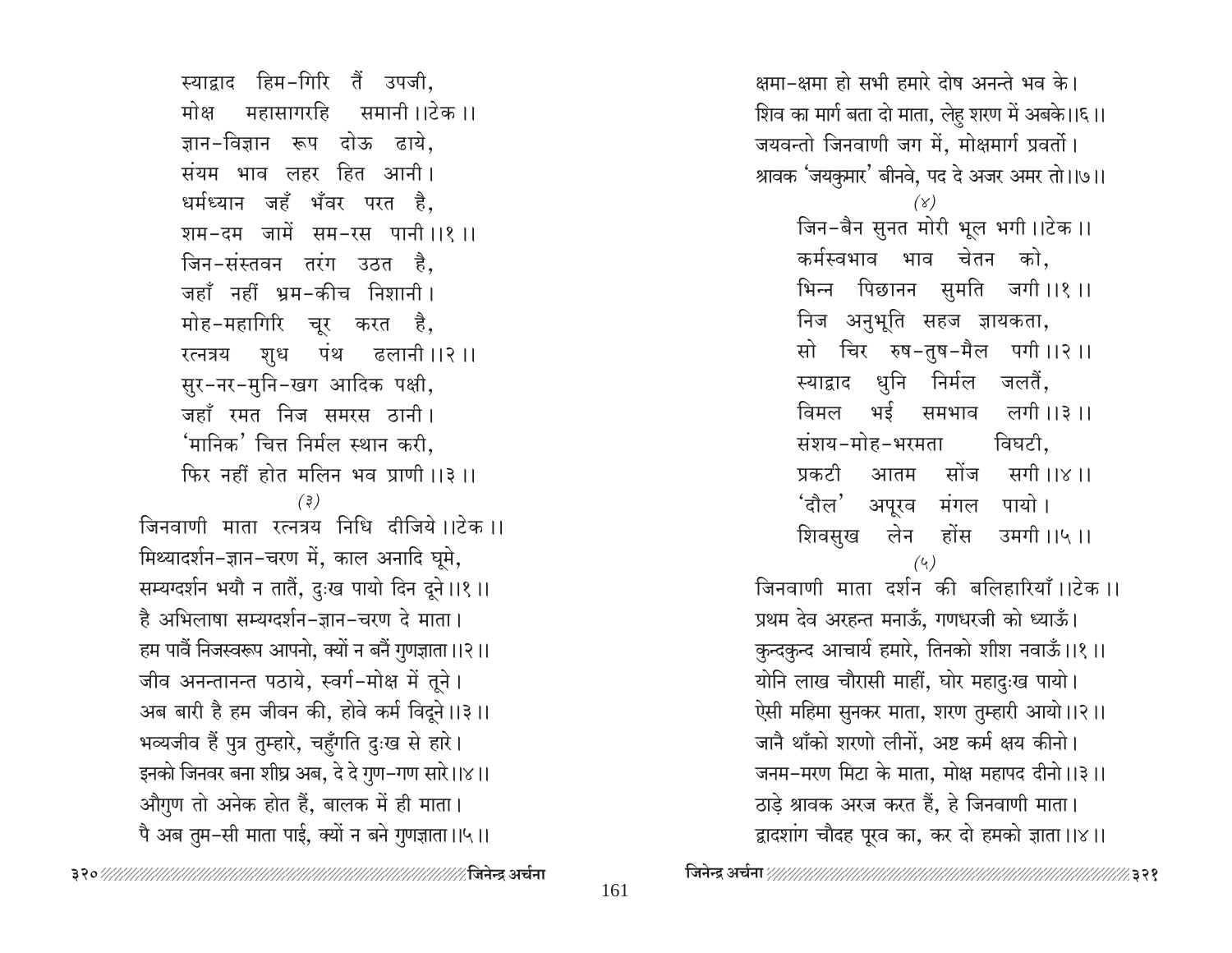∥जिनेन्द्र अर्चना

१. इन्द्र

162

 $(\xi)$ महिमा है, अगम जिनागम की।।टेक।। जाहि सुनत जड़ भिन्न पिछानी, हम चिन्मूरति आतम की।।१।। रागादिक दुःख कारन जानैं, त्याग बुद्धि दीनी भ्रम की।।२।। ज्ञान-ज्योति जागी उर अन्तर, रुचि बाढ़ी पुनि शम-दम की।।३।। कर्मबंध की भई निरजरा, कारण परम पराक्रम की।।४।। 'भागचन्द' शिव–लालच लाग्यो, पहुँच नहीं है जहँ जम की।।५।।  $(\mathfrak{o})$ चरणों में आ पड़ा हूँ, हे द्वादशांग वाणी। मस्तक झुका रहा हूँ, हे द्वादशांग वाणी ।।टेक ।।

मिथ्यात्व को नशाया. निज तत्त्व को प्रकाशा। आपा-पराया-भासा, हो भानु के समानी ।।१ ।। षट् द्रव्य को बताया, स्याद्वाद को जताया। भवफन्द से छुड़ाया, सच्ची जिनेन्द्र वाणी ।।२ ।। रिपु चार मेरे मग में, जंजीर डाले पग में। ठाड़े हैं मोक्ष-मग में, तकरार मोसों ठानी ।।३ ।। दे ज्ञान मुझको माता, इस जग से तोङ्हें नाता। होवे 'सुदर्शन' साता, नहिं जग में तेरी सानी ।।४ ।।

# $(\zeta)$

नित पीज्यो धी धारी, जिनवाणी सुधा-सम जानिके।।टेक।। वीर मुखारविंदतैं प्रकटी, जन्म-जरा भयटारी। गौतमादि गुरु–उर घट व्यापी, परम सुरुचि करतारी ।।१ ।। सलिल समान कलिलमलगंजन, बुधमनरंजन हारी। भंजन विभ्रम धूलि प्रभंजन, मिथ्या जलद निवारी ।।२।। कल्याणकतरु उपवनधरिनी, तरनी भवजलतारी। बंधविदारन पैनी छैनी, मुक्ति-नसैनी सारी ।।३ ।।

स्व-परस्वरूप प्रकाशन को यह, भानुकला अविकारी। मुनिमनकुमुदिनि-मोदनशशिभा, शमसुख सुमन सुवारी ।।४।। जाके सेवत बेवत निजपद, नसत अविद्या सारी। तीन लोकपति पूजत जाको, जान त्रिजग-हितकारी।।५।। कोटि जीभ सों महिमा जाकी. कहि न सके पविधारी'। 'दौल' अल्पमति केम कहै यह, अधम–उधारन हारी।।६।।

 $(9)$ 

साँची तो गंगा यह वीतरागवाणी। अविच्छिन्न धारा निजधर्म की कहानी ।।टेक ।। जामें अति ही विमल अगाध ज्ञानपानी। जहाँ नहीं संशयादि पंक की निशानी ।।१ ।। सप्तभंग जहँ तरंग उछलत सुखदानी। संतचित मरालवृन्द रमैं नित्य ज्ञानी ।।२ ।। जाके अवगाहनतैं शुद्ध होय प्राणी। 'भागचन्द' निहचैं घटमाहिं या प्रमानी ।।३ ।।

 $(80)$ 

धन्य-धन्य है घड़ी आज की, जिनधुनि श्रवणपरी। तत्त्वप्रतीत भई अब मेरे, मिथ्यादृष्टि टरी ।।टेक ।। जड़ तैं भिन्न लखी चिन्मूरत, चेतन स्वरस भरी। अहंकार ममकार बुद्धि पुनि, पर में सब परिहरी ।।१ ।। पाप-पुण्य विधि बन्ध अवस्था, भासी अति दुःखभरी। वीतराग-विज्ञानभावमय, परनति अति विस्तरी ।।२।। चाह दाह विनसी बरसी पुनि, समता मेघ झरी। बाढ़ी प्रीति निराकुल पद सों, 'भागचन्द' हमरी ।।३ ।।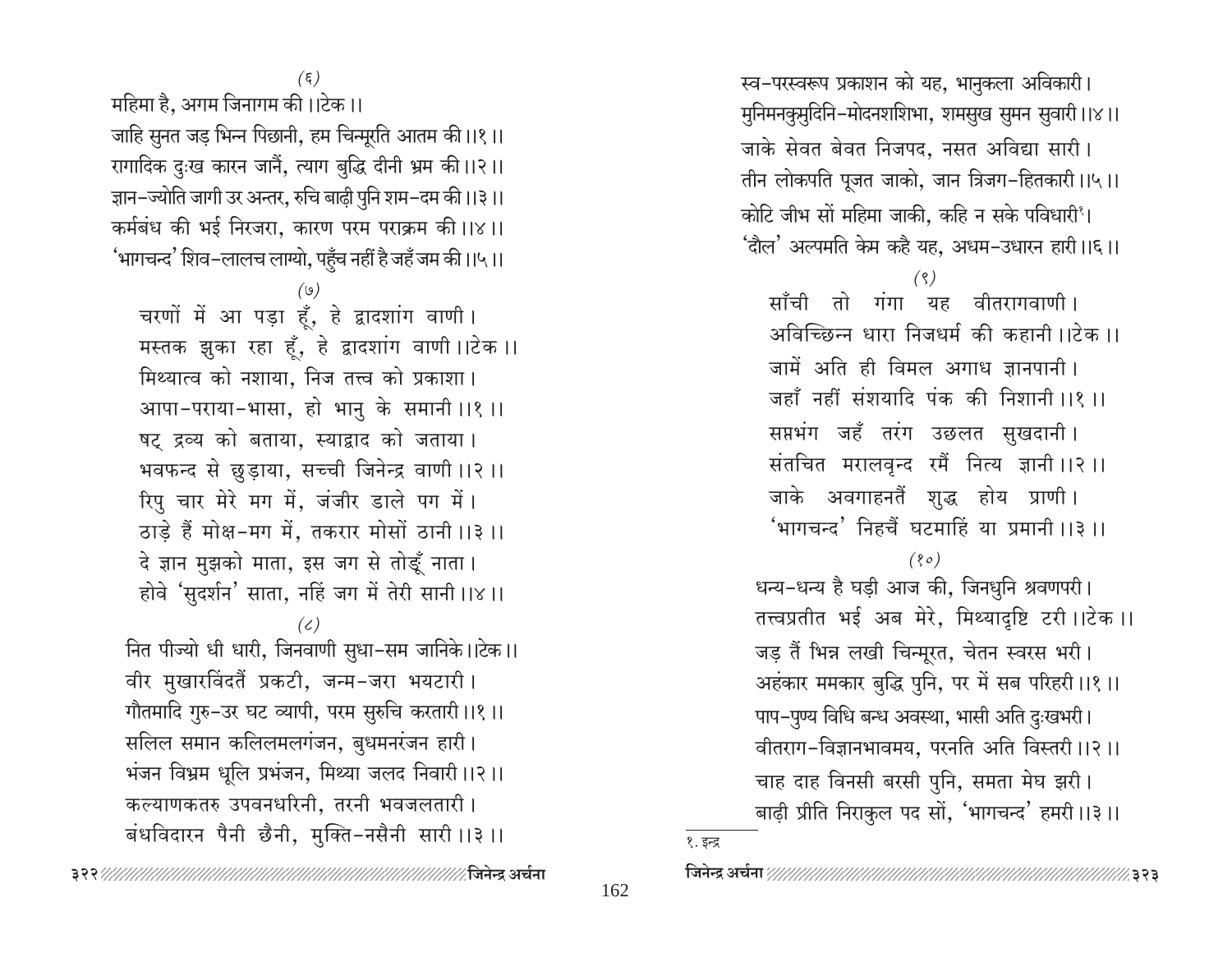$(33)$ धन्य-धन्य जिनवाणी माता, शरण तुम्हारी आये। परमागम का मन्थन करके, शिवपुर पथ पर धाये।। माता दर्शन तेरा रे! भविक को आनन्द देता है। हमारी नैया खेता है।।१।। वस्तु कथंचित् नित्य-अनित्य, अनेकांतमय शोभे। परद्रव्यों से भिन्न सर्वथा, स्वचतुष्टयमय शोभे।। ऐसी वस्तु समझने से, चतुर्गति फेरा कटता है। जगत का फेरा मिटता है।।२।। नय निश्चय-व्यवहार निरूपण, मोक्षमार्ग का करती। वीतरागता ही मुक्तिपथ, शुभ व्यवहार उचरती ।। माता! तेरी सेवा से, मुक्ति का मारग खुलता है। महा मिथ्यातम धुलता है।।३।। तेरे अंचल में चेतन की, दिव्य चेतना पाते। तेरी अमृत लोरी क्या है, अनुभव की बरसातें।। माता! तेरी वर्षा में, निजानन्द झरना झरता है। अनुपमानन्द उछलता है ।।४ ।। नव-तत्त्वों में छुपी हुई जो, ज्योति उसे बतलाती। चिदानन्द ध्रुव ज्ञायक घन का, दर्शन सदा कराती ।। माता! तेरे दर्शन से, निजातम दर्शन होता है। सम्यग्दर्शन होता है।।५।।  $(33)$ धन्य-धन्य वीतराग वाणी. अमर तेरी जग में कहानी। चिदानंद की राजधानी, अमर तेरी जग में कहानी।।टेक।। उत्पाद–व्यय अरु ध्रौव्य स्वरूप, वस्तु बखानी सर्वज्ञ भूप। स्याद्वाद तेरी निशानी, अमर तेरी जग में कहानी ।।१ ।।

 $(33)$ 

केवलि-कन्ये, वाङ्मय गंगे, जगदम्बे. अघ नाश हमारे। सत्य-स्वरूपे. मंगलरूपे, मन-मन्दिर में तिष्ठ हमारे।।टेक।। गौतम-गणधर, जम्बस्वामी हुए सुधर्मा पुत्र तुम्हारे। जगतैं स्वयं पार है करके, दे उपदेश बहुत जन तारे।।१।। अकलंकदेव कुन्दकुन्द, अरु. विद्यानन्दि आदि मुनि सारे। तव कुल-कुमुद चन्द्रमा ये शुभ, शिक्षामृत दे स्वर्ग सिधारे ।।२ ।। तूने उत्तम तत्त्व प्रकाशे. जग के भ्रम सब क्षय कर डारे। तेरी ज्योति निरख लज्जावश, रवि-शशि छिपते नित्य विचारे ।।३ ।। भव-भय पीडित, व्यथित-चित्त जन, जब जो आये शरण तिहारे। छिन भर में उनके तब तुमने, करुणा करि संकट सब टारे।।४।। जब तक विषय-कषाय नशै नहीं. कर्म-शत्र नहिं जाय निवारे। तब तक 'ज्ञानानन्द' रहै नित, सब जीवन तैं समता धारे।।५।।

%३२५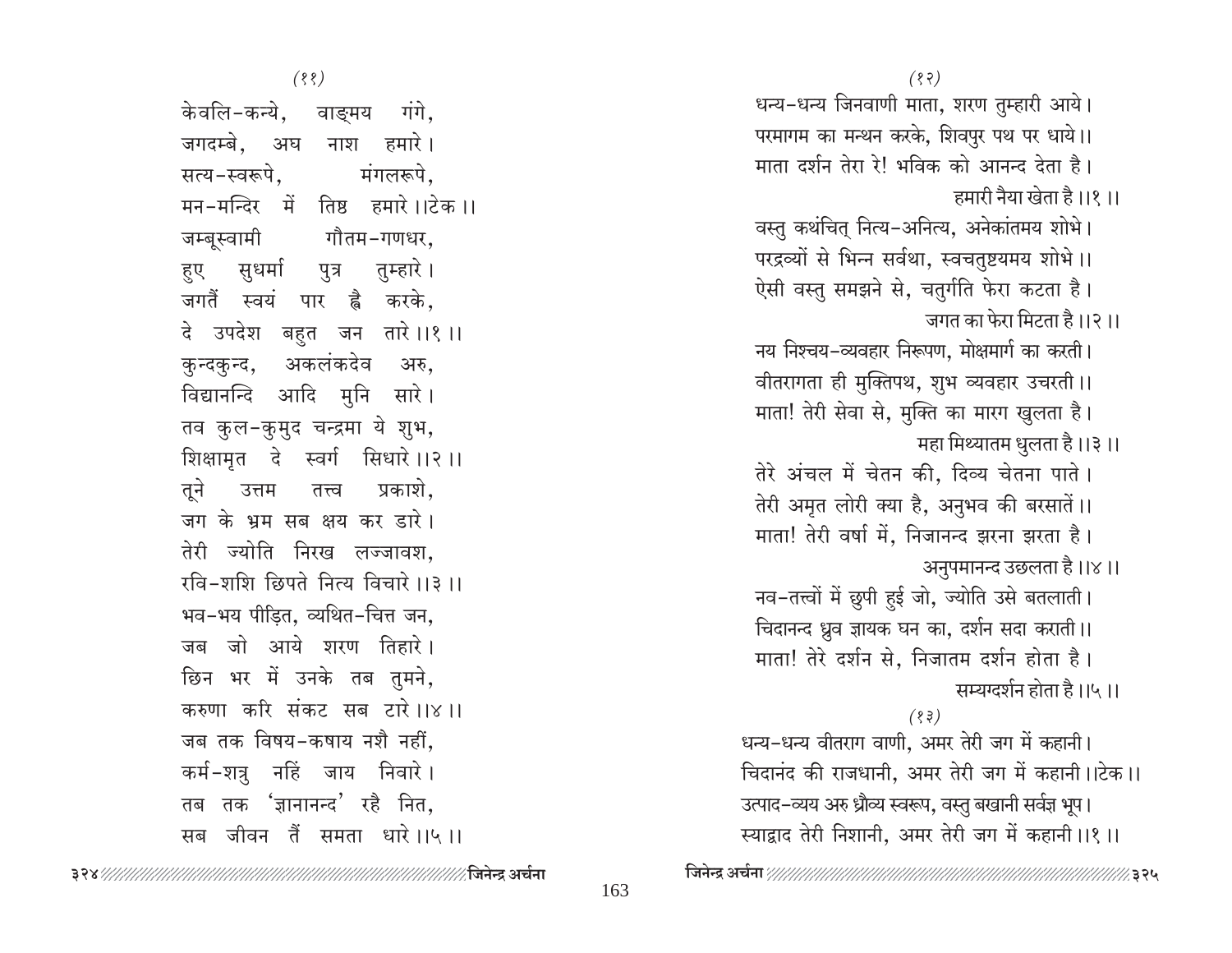नित्य–अनित्य अरु एक अनेक, वस्तु कथंचित् भेद–अभेद। अनेकांतरूपा बखानी, अमर तेरी जग में कहानी ।।२।। भाव शुभाशुभ बंधस्वरूप, शुद्ध-चिदानन्दमय मुक्तिरूप। मारग दिखाती है वाणी, अमर तेरी जग में कहानी ।।३।। चिदानंद चैतन्य आनन्द धाम, ज्ञानस्वभावी निजातम राम। स्वाश्रय से मुक्ति बखानी, अमर तेरी जग में कहानी।।४।।  $(88)$ सनकर वाणी जिनवर की. महारे हर्ष हिये न समाय जी।।टेक।। काल अनादि की तपन बुझानी, निज निधि मिली अथाह जी।।१।। संशय, भ्रम और विपर्यय नाशा, सम्यक् बुद्धि उपजाय जी।।२।। नर-भव सफल भयो अब मेरो, 'बुधजन' भेंटत पाय जी।।३।।  $(84)$ मुख ओंकार धुनि सुनि अर्थ गणधर विचारै। रचि-रचि आगम उपदेसै भविक जीव संशय निवारै।। सो सत्यारथ शारदा, तासु भक्ति उर आन। छंद भुजंगप्रयाततैं, अष्टक कहौं बखान ।। (भूजंगप्रयात) जिनादेश ज्ञाता जिनेन्द्रा विख्याता, विशुद्धा प्रबुद्धा नमों लोकमाता। दुराचार-दुर्नंहरा शंकरानी, नमो देवि वागेश्वरी जैनवाणी ।।१ ।। सुधाधर्म संसाधनी धर्मशाला, सुधाताप निर्नाशिनी मेघमाला। महामोह विध्वंसिनी मोक्षदानी, नमो देवि वागेश्वरी जैनवाणी ।।२।। अखैवृक्षशाखा व्यतीताभिलाषा, कथा संस्कृता प्राकृता देशभाषा। चिदानंद-भूपाल की राजधानी, नमो देवि वागेश्वरी जैनवाणी ।।३।।

अशोका मुदेका विवेका विधानी, जगज्जन्तुमित्रा विचित्रावसानी। समस्तावलोका निरस्ता निदानी, नमो देवि वागेश्वरी जैनवाणी।।८।। जे आगम रुचिधरैं, जे प्रतीति मन माहिं आनहिं। अवधारहिं गे पुरुष, समर्थ पद अर्थ आनहिं।। जे हित हेतु 'बनारसी', देहिं धर्म उपदेश। ते सब पावहिं परम सुख, तज संसार कलेश ।।  $(35)$ भ्रात जिनवाणी-सम नहिं आन, जान श्रुतपंचमि पर्व महान ।।टेक।। एकान्तों का नहीं ठिकाना, स्याद्वाद का लखा निशाना ।। मिटता भव-भव का अज्ञान, जान श्रुतपंचमि पर्व महान ।।१ ।। केवलज्ञानी की यह वाणी, खिरे निरक्षर तदि समझानी। सुर-नर तिर्यंच सुनते आन, जान श्रुतपंचमि पर्व महान ।।२।। गणधर हृदय विराजी माता, ज्ञानस्वभाव सहज झलकाता। सुनत चिन्तत हो भेद-ज्ञान, जान श्रुतपंचमि पर्व महान ।।३ ।। भविजन प्रीतिसहित चित धारे, रवि–शशि–सम तम को परिहारे। उर घट प्रकटे पूरन आन, जान श्रुत पंचमि पर्व महान ।।४ ।। मोक्षदायिका है जिनमाता, तुम पूजक सम्यक् निधिपाता। 'नंद' भी अपने आश्रित जान, जान श्रुतपंचमि पर्व महान ।।५।। 

समाधानरूपा अनूपा अक्षुद्रा, अनेकान्तधा स्याद्वादांक मुद्रा।

अकोपा अमाना अदंभा अलोभा, श्रुतज्ञानरूपी मतिज्ञान शोभा।

अतीता अजीता सदा निर्विकारा, विषैवाटिकाखंडिनी खड़गधारा।

अगाधा अबाधा निरध्रा निराशा, अनन्ता अनादीश्वरी कर्मनाशा।

त्रिधा सप्तधा द्वादशाङ्गी बखानी, नमो देवि वागेश्वरी जैनवाणी।।४।।

महापावनी भावना भव्य मानी, नमो देवि वागेश्वरी जैनवाणी।।५।।

पुरापापविक्षेप कर्त्ता कृपाणी, नमो देवि वागेश्वरी जैनवाणी।।६।।

निशंका निरंका चिदंका भवानी, नमो देवि वागेश्वरी जैनवाणी।।७।।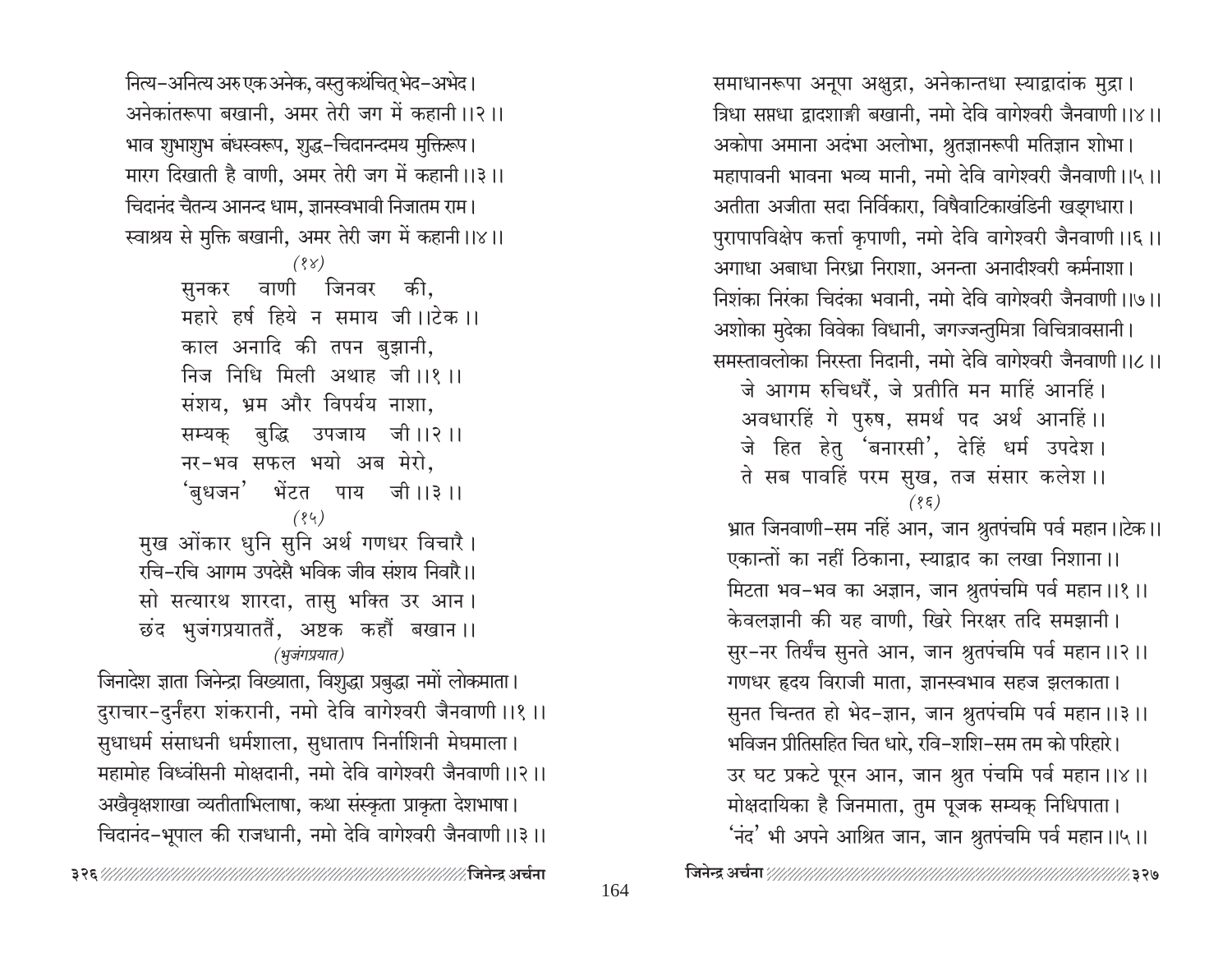165

परम दिगम्बर मुनिवर देखे, हृदय हर्षित होता है।। आनन्द उलसित होता है, हो-हो सम्यग्दर्शन होता है।।टेक।। वास जिनका वन-उपवन में, गिरि-शिखर के नदी तटे। वास जिनका चित्त गुफा में, आतम आनन्द में रमे ।।१ ।। कंचन-कामिनी के त्यागी, महा तपस्वी ज्ञानी-ध्यानी। काया की ममता के त्यागी, तीन रतन गुण भण्डारी ।।२ ।। परम पावन मुनिवरों के, पावन चरणों में नमूँ। शान्त-मूर्ति सौम्य-मुद्रा, आतम आनन्द में रमूँ।।३।। चाह नहीं है राज्य की, चाह नहीं है रमणी की। चाह हृदय में एक यही है, शिव-रमणी को वरने की।।४।।

∕∕ ३२९

ऐसे मुनिवर देखे वन में, जाके राग-द्वेष नहीं मन में।।टेक।। ग्रीष्म ऋतु शिखर के ऊपर, मगन रहे ध्यानन में ।।१ ।। चातुरमास तरुतल ठाड़े, बूँद सहे छिन-छिन में ।।२।। शीत मास दरिया के किनारे, धीरज धरें ध्यानन में।।३।। ऐसे गुरु को मैं नित प्रति ध्याऊँ, देत ढोक चरणन में।।४।।

 $(\xi)$ 

महल मसान, मरण अरु जीवन, सम गरिमा अरु गारी।।१।। शोधत जीव सुवर्ण सदा जे, काय-कारिमा टारी ।।२ ।। भाग उदय दर्शन जब पाऊँ, ता दिन की बलिहारी ।।३ ।।

वे मुनिवर कब मिली हैं उपगारी। साधु दिगम्बर, नग्न निरम्बर, संवर भूषण धारी ।।टेक ।। कंचन-काँच बराबर जिनके, ज्यों रिपु त्यों हितकारी। सम्यग्ज्ञान प्रधान पवन बल, तप पावक परजारी। जोरि युगल कर 'भूधर' विनवे, तिन पद ढोक हमारी।

'भागचन्द' तिनको नित चाहें, ज्यों कमलनि को अलि हैं।।४।।  $(5)$ धन-धन जैनी साधु जगत के, तत्त्वज्ञान विलासी हो।।टेक।। दर्शन बोधमई निज मूरति जिनको अपनी भासी हो। त्यागी अन्य समस्त वस्तु में अहंबुद्धि दुःखदासी हो ।।१ ।। जिन अशुभोपयोग की परिणति सत्तासहित विनाशी हो। होय कदाच शुभोपयोग तो तहँ भी रहत उदासी हो ।।२ ।। छेदत जे अनादि दुःखदायक दुविधि बंध की फाँसी हो। मोह क्षोभ रहित जिन परिणति विमल मयंक विलासी हो।।३।। विषय चाह दव दाह बुझावन साम्य सुधारस रासी हो। 'भागचन्द' पद ज्ञानानन्दी साधक सदा हुलासी हो ।।४ ।।  $(3)$ 

परम गुरु बरसत ज्ञान झरी। हरषि-हरषि बहु गरजि-गरजि के मिथ्या तपन हरी ।।टेक ।। सरधा भूमि सुहावनि लागी संशय बेल हरी। भविजन मन सरवर भरि उमड़े समुझि पवन सियरी ।।१ ।। स्याद्वाद नय बिजली चमके परमत शिखर परी। चातक मोर साधु श्रावक के हृदय सु भक्ति भरी ।।२ ।। जप तप परमानन्द बढ्यो है, सुखमय नींव धरी। <sup>'</sup>द्यानत' पावन पावस आयो, थिरता शुद्ध करी ।।३ ।।

# गुरु भक्ति

 $(8)$ 

आप तरैं अरु पर को तारैं, निष्पृही निर्मल हैं।।१।।

तिल तुष मात्र संग नहिं जिनके, ज्ञान-ध्यान गुण बल हैं।।२।।

शांत दिगम्बर मुद्रा जिनकी, मन्दर तुल्य अचल हैं।।३।।

ऐसे साधु सुगुरु कब मिलि हैं।।टेक।।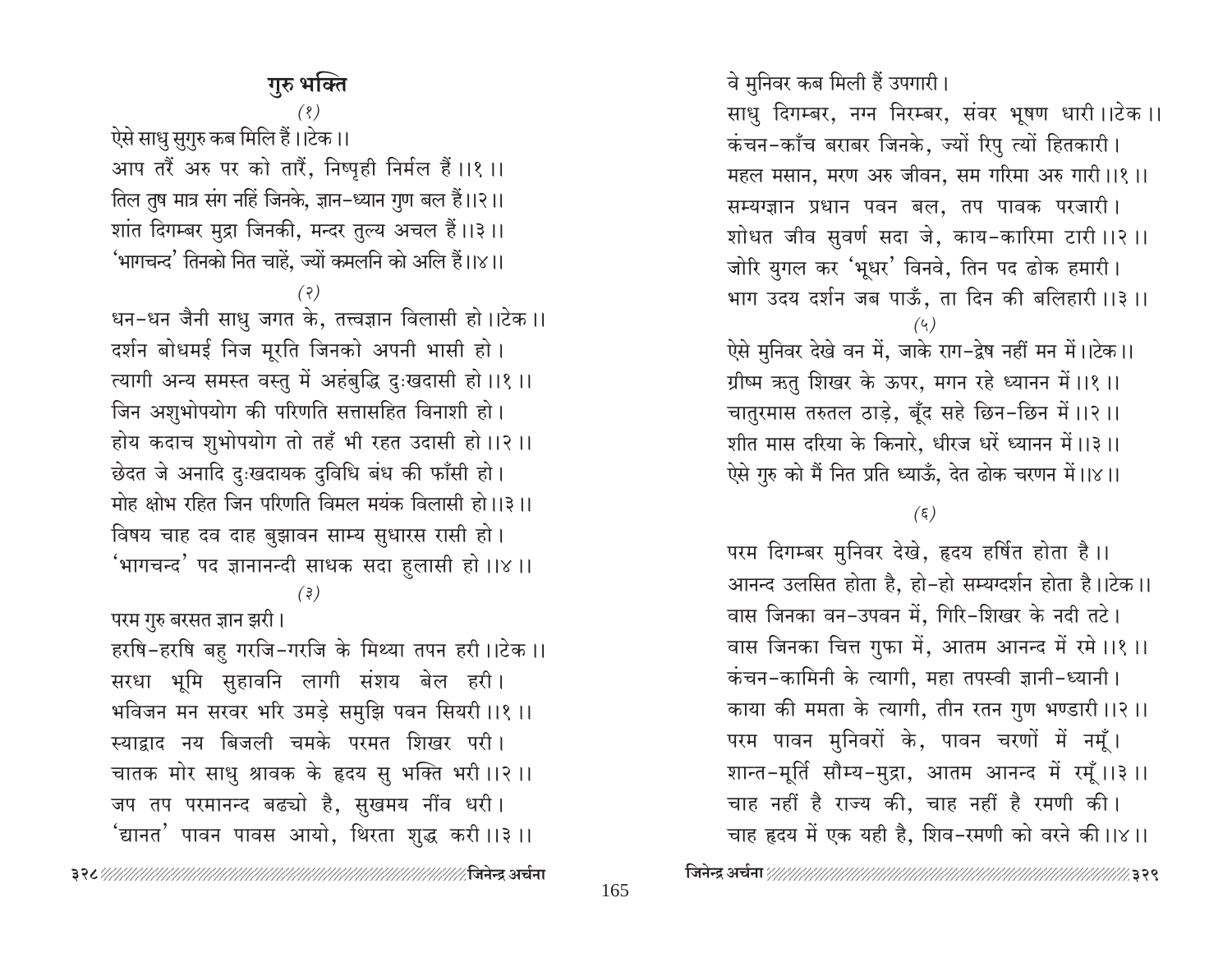हाँ. भाव भक्ति उर भर लो।।टेक।। हाथ कमंडलु काठ को, पीछी पंख मयूर। विषय-वास आरम्भ सब, परिग्रह से हैं दूर ।। श्री वीतराग-विज्ञानी का कोई, ज्ञान हिया विच धर लो, हाँ।।१।। एक बार कर पात्र में, अन्तराय अघ टाल। अल्प-अशन लें हो खडे. नीरस-सरस सम्हाल।। ऐसे मुनि महाव्रत धारी, तिनके चरण पकड लो, हाँ।।२।। चार गति दुःख से टरी, आत्मस्वरूप को ध्याय। पुण्य-पाप से दूर हो, ज्ञान गुफा में आय।। 'सौभाग्य' तरण तारण मुनिवर के, तारण चरण पकड़ लो, हाँ।।३।।  $(80)$ मैं परम दिगम्बर साधु के गुण गाऊँ गाऊँ रे। मैं शुध उपयोगी सन्तन को नित ध्याऊँ ध्याऊँ रे। मैं पंच महाव्रत धारी को शिर नाऊँ नाऊँ रे।।टेक।। 166

राग-द्वेष सब तुमने त्यागे, वैर-विरोध हृदय से भागे।

परमातम के हो अनुरागे, वैरी कर्म पलायन भागे।। सत् सन्देश सुना भविजन को, करते बेड़ा पार,

होय दिगम्बर वन में विचरते, निश्चल होय ध्यान जब करते।

निजपद के आनंद में झूलते, उपशम रस की धार बरसते।।

मुद्रा सौम्य निरख कर, मस्तक नमता बारम्बार,

म्हारा परम दिगम्बर मुनिवर आया, सब मिल दर्शन कर लो,

बार-बार आना मुश्किल है, भाव भक्ति उर भर लो,

कि तुमने छोडा सब घर बार ।।२।।

कि तुमने छोड़ा सब घर बार ।।३ ।।

हाँ, सब मिल दर्शन कर लो।

भेद-ज्ञान की ज्योति जलाकर, शुद्धातम में रमते हैं। क्षण-क्षण में अन्तर्मुख हो, सिद्धों से बातें करते हैं।।५।।

 $(\circ)$ 

संत साधु बन के विचरूँ, वह घड़ी कब आयेगी। चल पडूँ मैं मोक्ष पथ में, वह घड़ी कब आयेगी।।टेक।। हाथ में पीछी कमण्डल्, ध्यान आतम राम का। छोडकर घरबार दीक्षा की घडी कब आयेगी।।१।। आयेगा वैराग्य मुझको, इस दुःखी संसार से। त्याग दूँगा मोह ममता, वह घड़ी कब आयेगी ।।२ ।। पाँच समिति तीन गुप्ति, बाईस परिषह भी सहूँ। भावना बारह जु भाऊँ, वह घड़ी कब आयेगी ।।३ ।। बाह्य उपाधि त्याग कर, निज तत्त्व का चिंतन करूँ। निर्विकल्प होवे समाधि, वह घडी कब आयेगी ।।४ ।। भव-भ्रमण का नाश होवे, इस दुःखी संसार से। विचरूँ मैं निज आतमा में, वह घड़ी कब आयेगी ।।५ ।।

 $(c)$ 

धन्य मुनीश्वर आतम हित में छोड दिया परिवार, कि तुमने छोड़ दिया परिवार।

धन छोड़ा वैभव सब छोड़ा, समझा जगत असार, कि तुमने छोड़ दिया संसार।।टेक।।

काया की ममता को टारी, करते सहन परीषह भारी। पंच महाव्रत के हो धारी, तीन रतन के हो भंडारी।। आत्म स्वरूप में झूलते, करते निज आतम-उद्धार, कि तुमने छोडा सब घर बार ।।१।।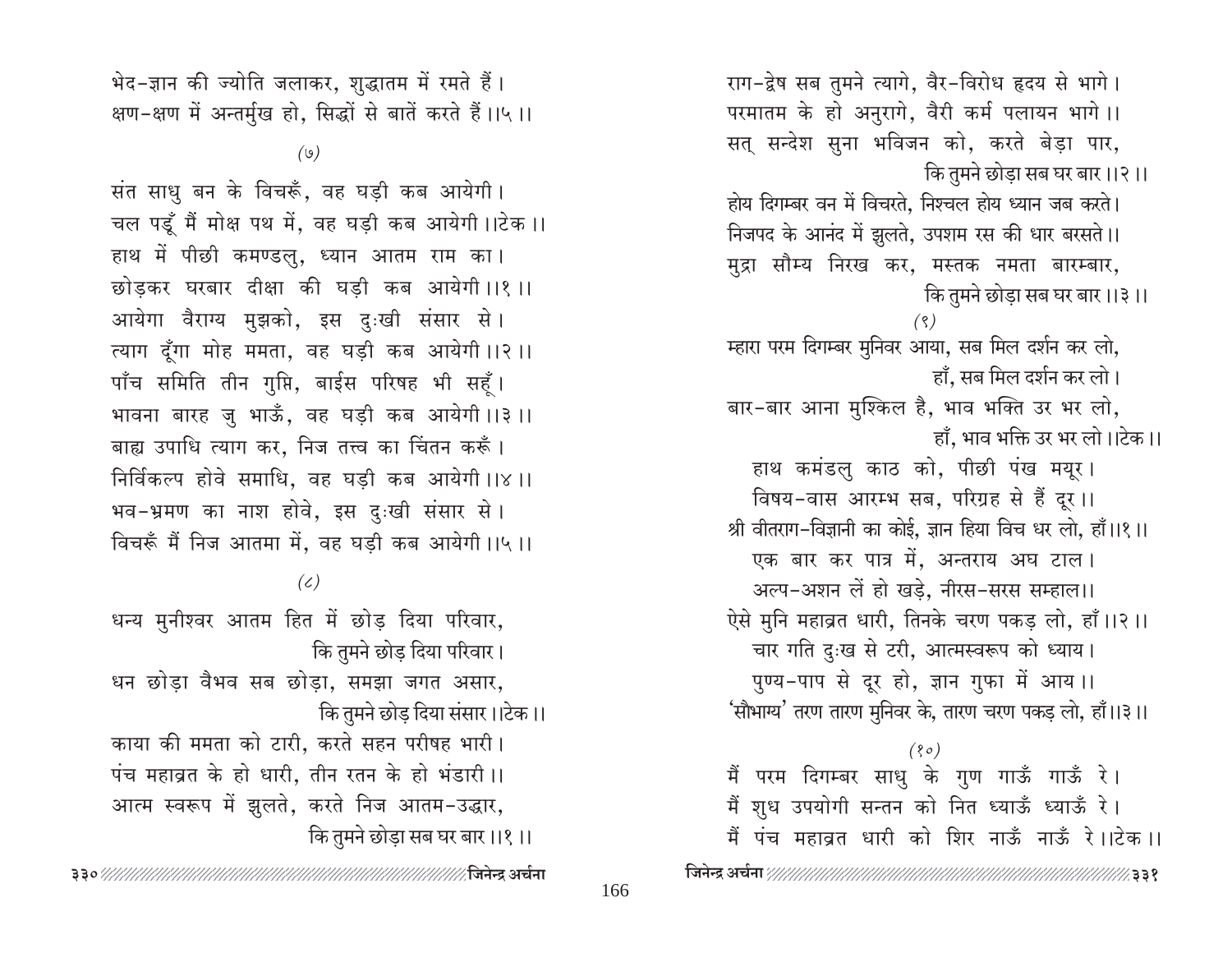जो बीस आठ गुण धरते, मन-वचन-काय वश करते। बाईस परीषह जीत जितेन्द्रिय ध्याऊँ ध्याऊँ रे ।।१ ।। जिन कनक-कामिनी त्यागी, मन ममता त्याग विरागी। मैं स्वपर भेद-विज्ञानी से सुन पाऊँ पाऊँ रे ।।२ ।। कुंदकुंद प्रभुजी विचरते, तीर्थंकर-सम आचरते । ऐसे मुनि मार्ग प्रणेता को, मैं ध्याऊँ ध्याऊँ रे ।।३ ।। जो हित-मित वचन उचरते, धर्मामृत वर्षा करते। 'सौभाग्य' तरण-तारण पर बलि-बलि जाऊँ जाऊँ रे।।×।।

 $(88)$ 

नित उठ ध्याऊँ, गुण गाऊँ, परम दिगम्बर साधु। महाव्रतधारी धारी...धारी महाव्रत धारी।।टेक।। राग-द्रेष नहिं लेश जिन्हों के मन में है..तन में है। कनक-कामिनी मोह-काम नहिं तन में है...मन में है।। परिग्रह रहित निरारम्भी, ज्ञानी वा ध्यानी तपसी। नमो हितकारी…कारी, नमो हितकारी ।।१ ।। शीतकाल सरिता के तट पर, जो रहते..जो रहते। ग्रीष्म ऋतु गिरिराज शिखर चढ़, अघ दहते...अघ दहते।। तरु-तल रहकर वर्षा में, विचलित न होते लख भय। अँधियारी...भारी, वन अँधियारी ।।२ ।। वन कंचन-काँच मसान-महल-सम, जिनके हैं...जिनके हैं। अरि अपमान मान मित्र-सम, जिनके हैं..जिनके हैं।। समदर्शी समता धारी, नग्न दिगम्बर मुनिवर। भव जल तारी...तारी, भव जल तारी।।३।। ऐसे परम तपोनिधि जहाँ-जहाँ, जाते हैं...जाते हैं। परम शांति सुख लाभ जीव सब, पाते हैं...पाते हैं।।

भव-भव में सौभाग्य मिले, गुरुपद पूजूँ ध्याऊँ। वरूँ शिवनारी… नारी, वरूँ शिवनारी।।४।।  $(8, 3)$ 

हे परम दिगम्बर यति, महागुण व्रती, करो निस्तारा। नहिं बिन हित् तूम हमारा ।। तुम बीस परीषह जीत धरम रखवारा, नहिं तुम बिन हितू हमारा।।टेक।। तुम आतम ज्ञानी ध्यानी हो, प्रभु वीतराग वनवासी हो। है रत्नत्रय गुण मण्डित हृदय तुम्हारा, नहिं तुम बिन हितू हमारा।।१।। तुम क्षमा शांति समता सागर, हो विश्व पूज्य नर रत्नाकर। है हित–मित सद् उपदेश तुम्हारा प्यारा, नहिं तुम बिन हितू हमारा ।।२ ।। तुम धर्म मूर्ति हो समदर्शी, हो भव्य जीव मन आकर्षी। है निर्विकार निर्दोष स्वरूप तुम्हारा, नहिं तुम बिन हितू हमारा।।३।। है यही अवस्था एक सार, जो पहुँचाती है मोक्ष द्वार। 'सौभाग्य' आप–सा बाना होय हमारा, नहिं तुम बिन हितू हमारा ।।४।।  $(33)$ है परम-दिगम्बर मुद्रा जिनकी, वन-वन करें बसेरा।

मैं उन चरणों का चेरा, हो वन्दन उनको मेरा।। शाश्वत सुखमय चैतन्य-सदन में, रहता जिनका डेरा। मैं उन चरणों का चेरा, हो वन्दन उनको मेरा।।टेक।। जहँ क्षमा मार्दव आर्जव सत् शुचिता की सौरभ महके। संयम तप त्याग अकिंचन स्वर परिणति में प्रतिपल चहके। है ब्रह्मचर्य की गरिमा से, आराध्य बने जो मेरा ।।१ ।। अन्तर-बाहर द्वादश तप से, जो कर्म-कालिमा दहते। उपसर्ग परीषह-कृत बाधा, जो साम्य-भाव से सहते। जो शुद्ध-अतीन्द्रिय आनन्द-रस का, लेते स्वाद घनेरा।।२।।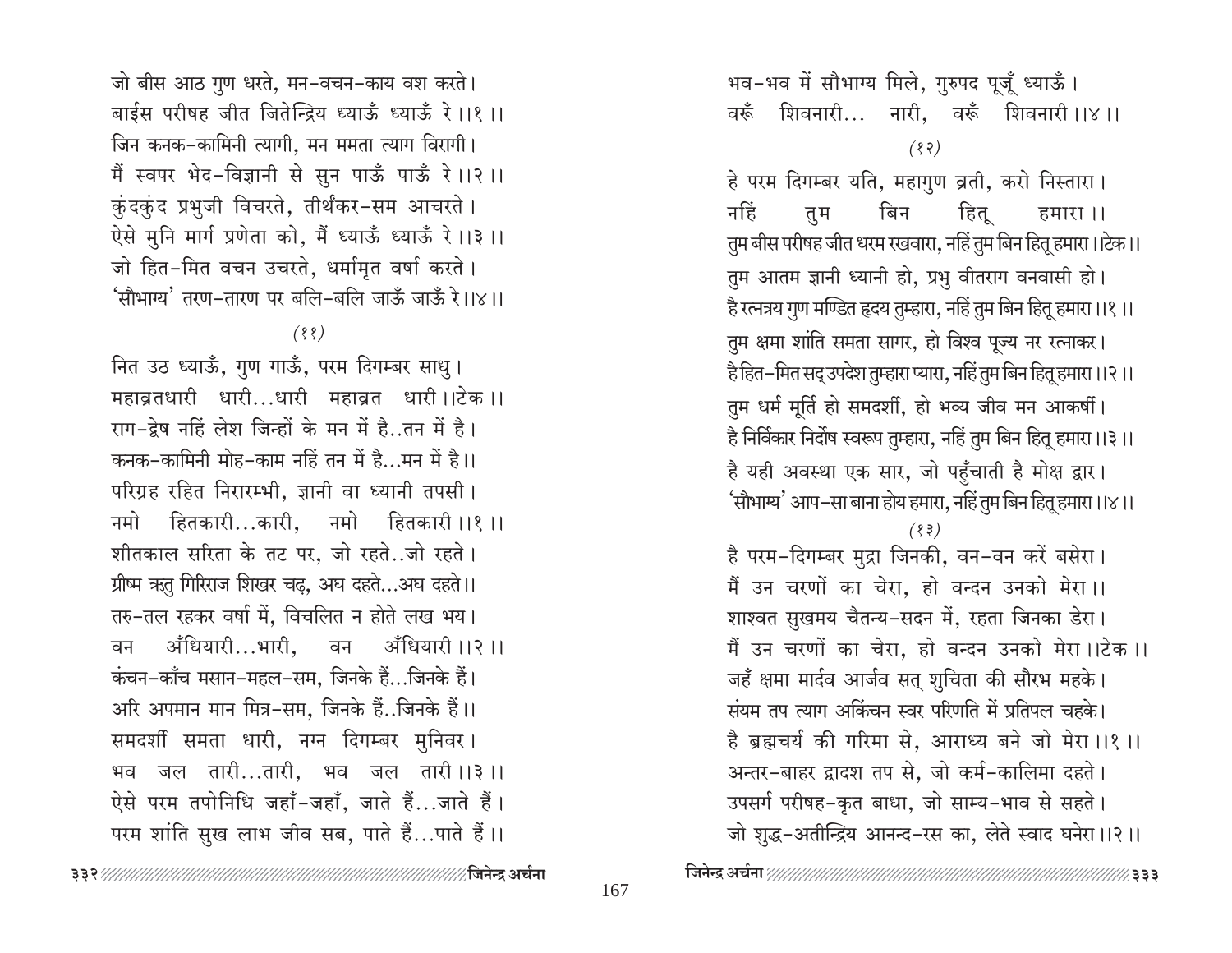जो दर्शन ज्ञान चरित्र वीर्य तप, आचारों के धारी। जो मन-वच-तन का आलम्बन तज, निज चैतन्य विहारी ।। शाश्वत सुखदर्शन-ज्ञान-चरित में, करते सदा बसेरा।।३।। नित समता स्तुति वन्दन अरु, स्वाध्याय सदा जो करते। प्रतिक्रमण और प्रति-आख्यान कर, सब पापों को हरते।। चैतन्यराज की अनुपम निधियाँ, जिसमें करें बसेरा।।४।।

 $(88)$ 

होली खेलें मुनिराज शिखर वन में, रे अकेले वन में, मधुवन में। मधुवन में आज मची रे होली, मधुवन में।।टेक।। चैतन्य-गुफा में मुनिवर बसते, अनन्त गुणों में केली करते। एक ही ध्यान रमायो वन में, मधुवन में।।होली.।।१।। ध्रुवधाम ध्येय की धूनी लगाई, ध्यान की धधकती अग्नि जलाई। विभाव का ईंधन जलायें वन में, मधुवन में ।।होली. ।।२ ।। अक्षय घट भरपूर हमारा, अन्दर बहती अमृत धारा। पतली धार न भाई मन में, मधुवन में।।होली.।।३।। हमें तो पूर्ण दशा ही चहिये, सादि-अनंत का आनंद लहिये। निर्मल भावना भाई वन में, मधुवन में।।होली.।।४।। पिता झलक ज्यों पुत्र में दिखती, जिनेन्द्र झलक मुनिराज चमकती। श्रेणी माँडी पलक छिन में, मधुवन में।।होली.।।५।। नेमिनाथ गिरनार पे देखो, शत्रुंजय पर पाण्डव देखो। केवलज्ञान लियो है छिन में, मधुवन में ।।होली. ।।६ ।। बार-बार वन्दन हम करते, शीश चरण में उनके धरते। भव से पार लगाये वन में, मधुवन में।।होली.।।७।।  $(84)$ 

ते गुरु मेरे मन बसो, जे भवजलधि जिहाज। आप तिरहिं पर तारहिं, ऐसे श्री ऋषिराज ।।ते गुरु. ।।

मोहमहारिपु जानिकैं, छाड्यो सब घरबार। होय दिगम्बर वन बसे, आतम शुद्ध विचार ।।ते गुरु. ।। रोग उरग-बिल वपु गिण्यो, भोग भुजंग समान। कदली तरु संसार है, त्याग्यो सब यह जान ।।ते गुरु. ।। रत्नत्रयनिधि उर धरैं, अरु निरग्रन्थ त्रिकाल। मारयो कामखवीस को, स्वामी परम दयाल।।ते गुरु.।। पंच महाव्रत आदरें, पाँचों समिति समेत। तीन गुपति पालैं सदा, अजर अमर पद हेत ।।ते गुरु. ।। धर्म धरैं दशलाछनी, भावैं भावन सार। सहैं परीषह बीस द्वै, चारित-रतन-भण्डार ।।ते गुरु. ।। जेठ तपै रवि आकरो, सूखै सरवर नीर। शैल-शिखर मुनि तप तपैं, दाझैं नगन शरीर ।।ते गुरु. ।। पावस रैन डरावनी, बरसै जलधर धार। तरुतल निवसै तब यती, बाजै झंझा ब्यार ।।ते गुरु. ।। शीत पड़ै कपि-मद गलैं, दाहै सब वनराय। तालतरंगनि के तटैं, ठाड़े ध्यान लगाय।।ते गुरु.।। इहि विधि दुद्धर तप तपैं, तीनों काल मँझार। लागे सहज सरूप मैं, तनसों ममत निवार ।।ते गुरु. ।। पूरब भोग न चिंतवैं, आगम बांछैं नाहिं। चहुँगति के दुःखसों डरैं, सुरति लगी शिवमाहिं।।ते गुरु.।। रंग महल में पौढ़ते, कोमल सेज विछाय। ते पच्छिम निशि भूमि में, सोवें सँवरि काय ।।ते गुरु. ।। गजचढ़ि चलते गरवसों, सेना सजि चतुरंग। निरखि-निरखि पग वे धरैं, पालैं करुणा अंग ।।ते गुरु. ।। वे गुरु चरण जहाँ धरै, जग में तीरथ जेह।

सो रज मम मस्तक चढ़ो, 'भूधर' माँगे एह ।।ते गुरु. ।।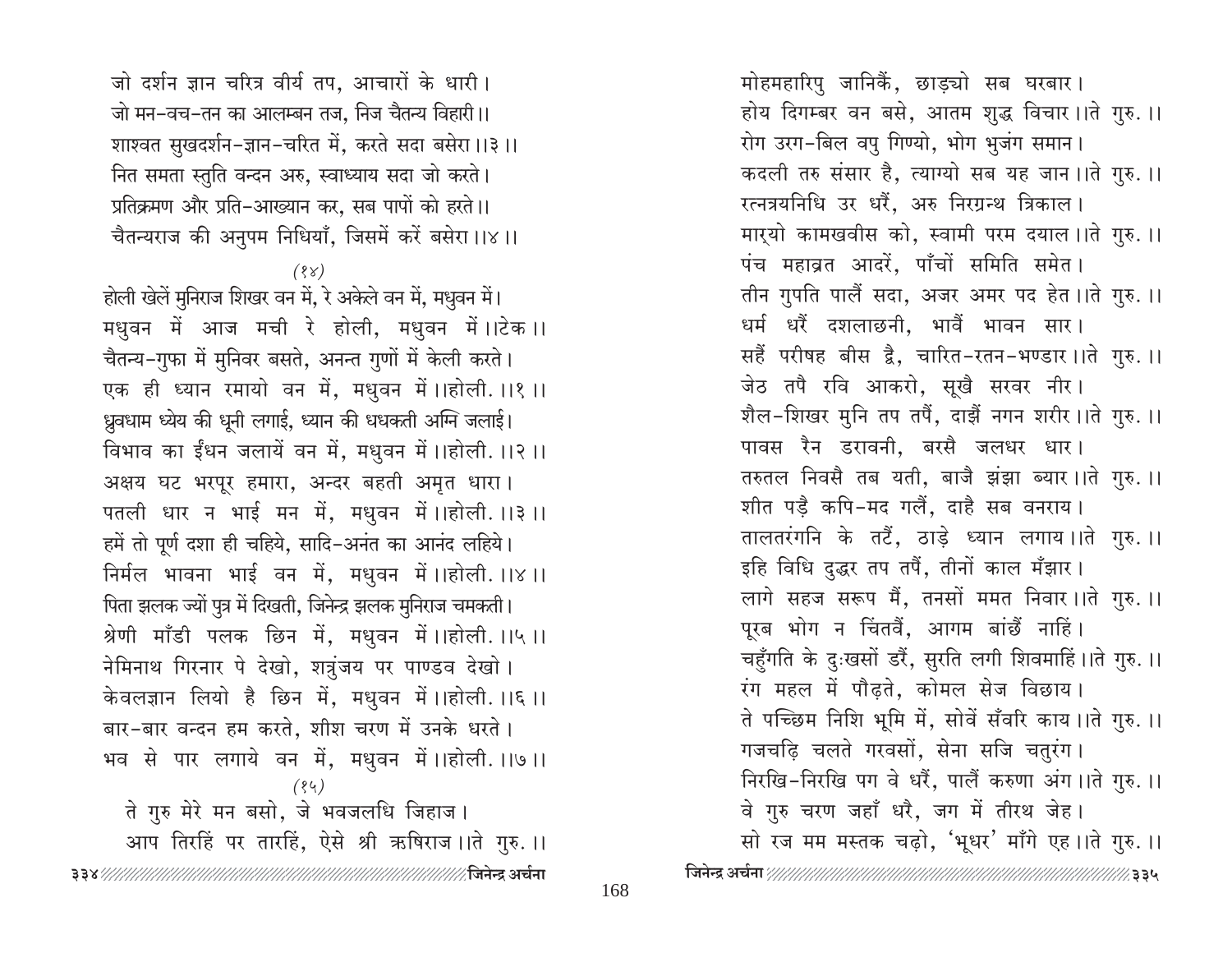$(85)$ 

अहो जगत गुरु देव, सुनिये अरज हमारी।

तुम हो दीन दयाल, मैं दुखिया संसारी।।१।। इस भव बन के माहिं, काल अनादि गमायो।

भ्रमत चतुर्गति माहीं, सुख नहीं दुख बह पायो।।२।। कर्म महारिपु जोरि, एक न कान धरेजी।

मन माने दुख देहि, काह सों नाहिं डरेजी ।।३।। कबहूँ इतर निगोद, कबहूँ नरक दिखावै।

सुर-नर पशु गति माहिं, बहु विधि नाच नचावै।।४।। प्रभु इनको परसंग, भव भव माहिं बुरोजी।

जे दुख देखे देव, तुमसों नाहिं दुरोजी।।५।। एक जनम की बात, कहि न सकों सुनि स्वामी।

तुम अनंत परजाय, जानत अन्तर जामी।।६।। मैं तो एक अनाथ, ये मिलि दुष्ट घनेरे।

कियो बहत बेहाल, सुनियो साहिब मेरे।।७।। ज्ञान महानिधि लुटि, रंक निबल करि डास्यो।

इन्हीं तुम मुझ माहिं, हे जिन अन्तर पारचो।।८।। पाप-पुण्य मिल दोय, पायनि बेड़ी डारी।

तन काराग्रह माहिं, मोहि दियो दुःख भारी ।।९।। इनको नेक बिगार, मैं कछु नाहिं कियोजी।

बिन कारन जग बंद्य, बहु विधि वैर लियोजी।।१०।। अब आयो तुम पास, सुन जिन सुजस तिहारो।

नीति निपुण जिनराय, कीजे न्याय हमारो।।११॥ दुष्टन देह निकाल, साधुन को रखि लीजे।

विनवै 'भूधरदास' हे प्रभु ढील न कीजे।।१२।।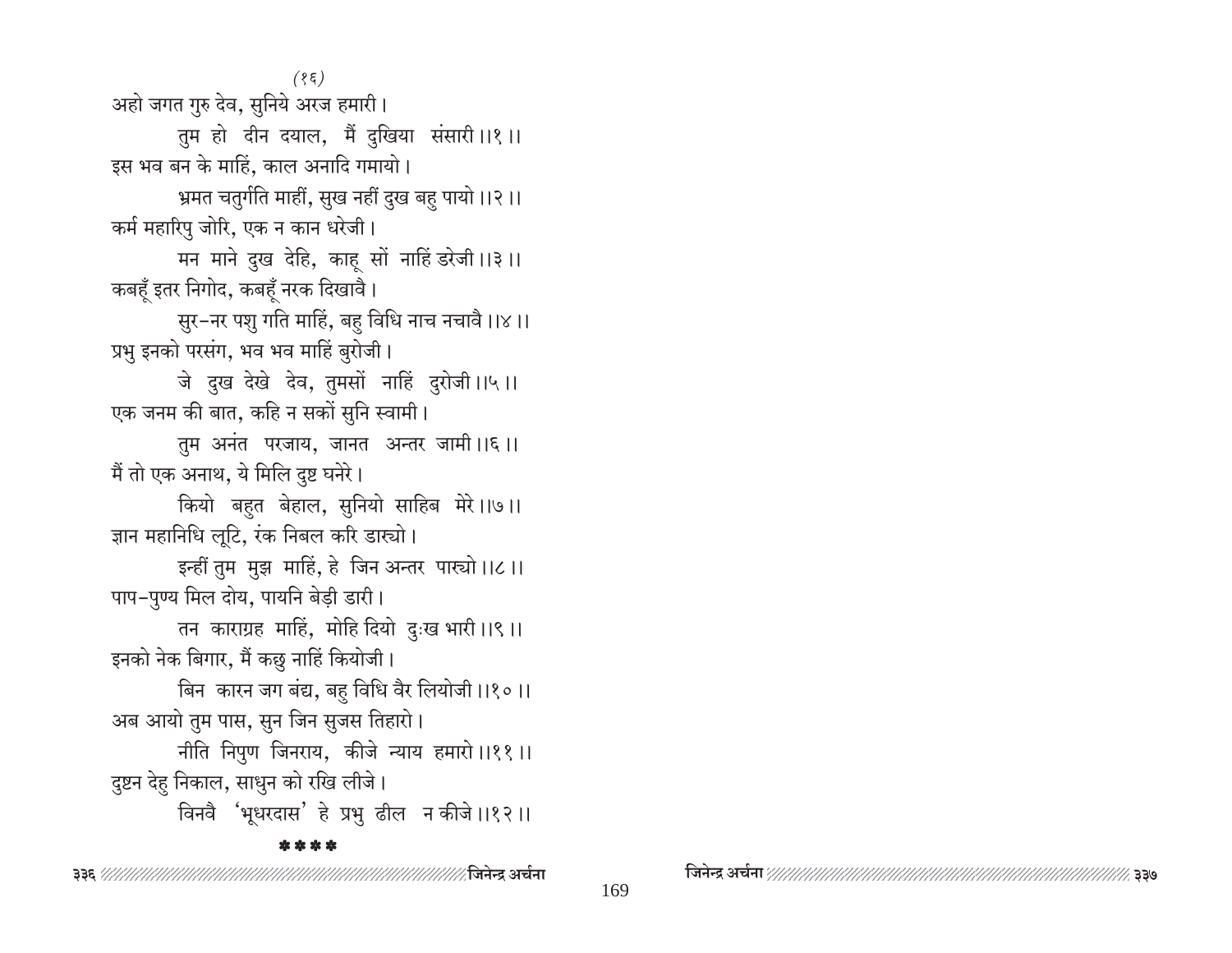## श्री पावापुरजी का अर्घ्य

कार्तिक वदि मावस गये शेष कर्म हनि मोक्ष । पावापुरतैं वीर जिन जजूँ चरण गुण धोक ।। महावीर जिन सिद्ध भये पावापुर से जोय। मन वच तन कर पूजहँ शिखर नमूं पर दोय।।

## श्री सोनागिरिजी का अर्घ्य

कुँ वर द्वै राजकुमारजू, नंगानंग मुक्ति गये सोनागिर सों हितकारजू।। साढे पाँच करोड भये शिवराज जी, पूजों मन वच काय लहों सुखसागरजी।। तिनके चरण जजों मैं मन वच काय के, भवदधि उतरो पार शरण मैं आय के ।।

## श्री नयनागिरिजी का अर्घ्य

पावन परम सुहावनों, गिरि रेशिन्दी अनूप । जजहूँ मोद उद धरि अति, कर त्रिकरण शुचिरूप ।। शुचि अमृत आदि समग्र, सजि वसु द्रव्य प्रिया। धारों त्रिजगत पति अग्र, धर वर भक्त हिया ।।

## श्री दोणगिरिजी का अर्घ्य

फलहोड़ी बडगांव अनूप, पश्चिम दिशा द्रोणगिरि रूप। गुरूदत्तादि मुनिश्वर जहाँ, मुक्ति गये बन्दो नित वहाँ।। जल सु चन्दन अक्षत लीजिए, पुष्प धर नैवेद्य गनीजिये।

# श्री कैलाशगिरिजी का अर्घ्य

 $\sim$  1

श्री सम्मेदशिखरजी का अर्घ्य

जल गन्धाक्षत फूल सु नेवज लीजिए।

दीप धूप फल लेकर अर्घ चढाइये।। पूजों शिखर सम्मेद सु मन वच काय

नरकादिक दुख टरै अचल पद पाय

ज

ज

माघ असित चउदश विधि सैन, हनि अघाति पाई ट<sup>े</sup>  $\mathcal{F}$ प्रा ਕ  $\overline{H}$ सुर नर खग कैलाश सुथान, पूजैं मैं पूजूँ धर ध्यान।। ऋषभ देव जिन सिध भये, गिर कैलाश से जोय। मन वच तन कर पूजहँ शिखर नमूं पर सोय।।

# श्री गिरनारजी का अर्घ्य

अष्ट द्रव्य का अर्घ संजोयो, घण्टा नांद बजाई। गीत नृत्य कर जजों 'जवाहर', आनन्द हर्ष बधाई।। जम्बू द्वीप भरत आरज में, सोरठ देश सूहाई। सेसावन के निकट अचल तहं, नेमिनाथ शिव पाई।।

## श्री चम्पापुरजी का अर्घ्य

वासुपूज्य जिनकी छबी, अरुन वरन अविकार। देहु सुमति विनती, करुं ध्याऊँ भवदधितार ।। वासुपूज्य जिन सिद्ध, भये चम्पापुर से जेह। मन वच तन कर पूज हूँ, शिखर सम्मेद यजेह।।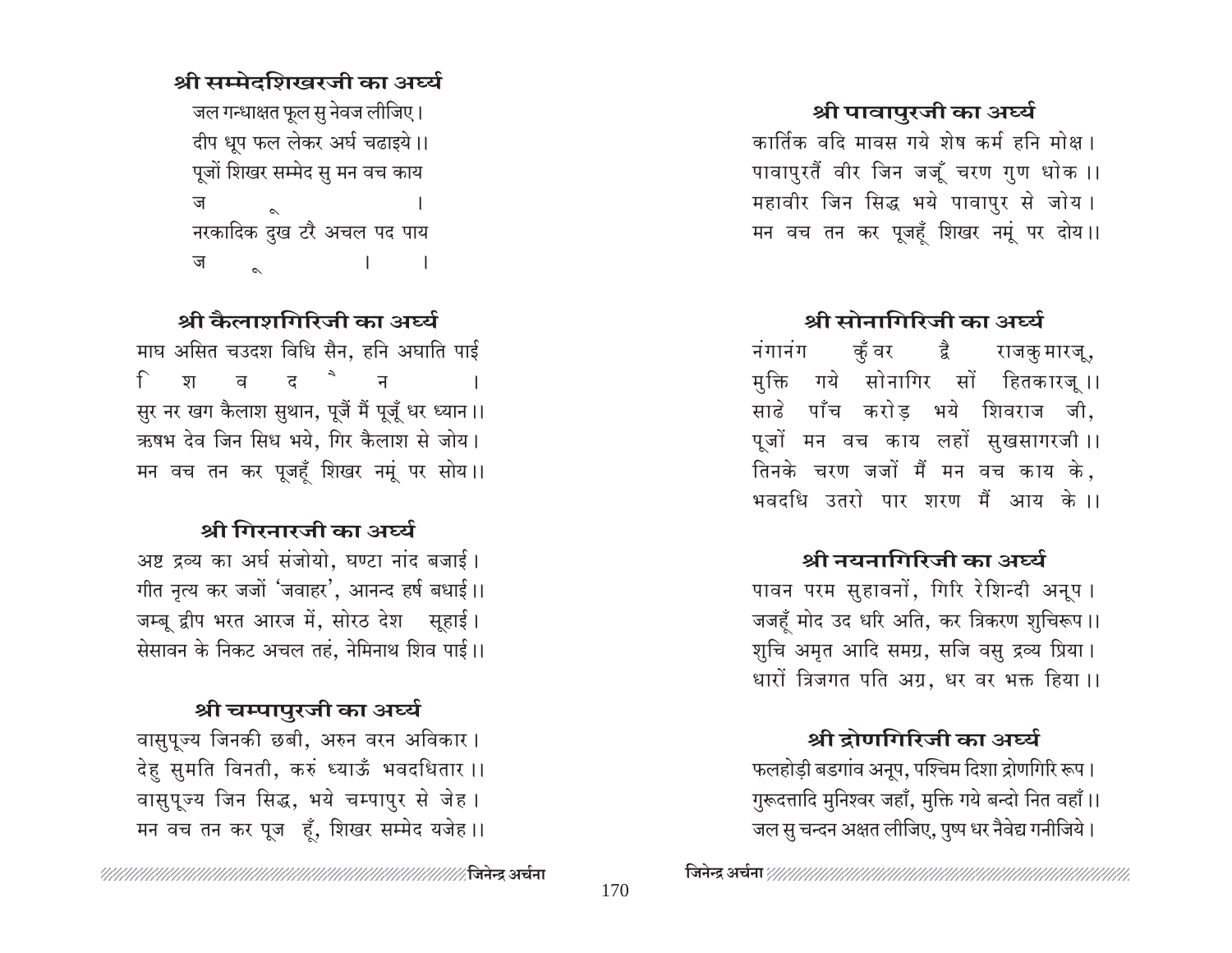श्री जम्बुस्वमीजी का अर्घ्य मथुरा नगरी अति सुखदाता, जम्बूस्वामी मुक्ति विधाता। तीजे केवल ज्ञानी ध्यावो, सिद्ध स्थान पूजों निज पावो।। चौरासी का मन्दिर भारी, उपवन माहि महा सुखकारी। बड़े उछाह थकी हम पूजें, जाते आनन्द मारग सूझे।।

# श्री खण्डगिरिजी का अर्घ्य

जल फल वसु दरब पुनीत, लेकर अर्ध करूँ। नाचूं गाऊं इस भांति, भवतर मोक्ष वरूं ।। श्री खण्डगिरि के शीश, दशरथ तनय कहै। मुनि पंचशतक शिवलीन, देश कलिंग कहैं ।।

# श्री कुण्डलपुरजी का अर्घ्य

श्री कुण्डलपुर क्षेत्र, सुभग अति सोहनी। कुण्डल सम सुख सदन हृदय मन मोहनो ।। गिरि ऊपर जिन भवन पुरातन हैं सही। निरखि मुदित मन भविक लहत आनन्द मही।।

## श्री पपौराजी का अर्घ्य

अतिशय क्षेत्र प्रधान अति, नाम 'पपौरा' जान। टीकमगढ से पूर्व दिश, तीन मील परनाम ।।१।। साठ अधिक पन्द्रह जहाँ (७५) जिन मन्दिर सुखगार। जिन प्रतिमा तिहिं मधिं लसे, चौबीसों दुखहार ।।२।। चरण कमल उरधार तिहिं, पुनि पुनि शीश नवाय। पूजन तिन की रचत हों, कीजे भवि हर्षाय ।।३।। क्षेत्र पपौरा मधि लसत, चौबीसों जिनराज।

# श्री सिद्धवरकूटजी का अर्घ्य

जल चन्दन अक्षत लेय, सूमन महा प्यारी। चरू दीप धूप फल सोय, अरघ करों भारी ।। द्वय चक्री दस कामकुमार, भवतर मोक्ष गये। तातैं पूजौं पद सार, मन में हरष ठये।।

# श्री माँगीतुंगीगिरिजी का अर्घ्य

जल फलादि वसु दरब साजके, हेम पात्र भरलाऊँ। मन वच काय नमूँ तुम चरना, बार बार सिर नाऊँ।। राम हन सुग्रीव आदि जे, तुंगीगिर थिरथाई। कोड़ी निन्यानवे मुक्ति गये मुनि, पूजों मन वच काई।।

# श्री बाहबलीस्वामीजी का अर्घ्य

वसुविधि के वश वसुधा सबही, परवश अति दुख पावै। तिहि दु:ख दूर करन को भविजन, अर्घ जिनाय चढावै।। परम पूज्य वीराधिवीर जिन, बाहबली बलधारी। तिनके चरण-कमल को नित प्रति, धोक त्रिकाल हमारी।।

# श्री मुक्तागिरिजी का अर्घ्य

जल गंध आदिक द्रव्य लेके, अर्घ कर ले आवने। लाय चरन चढाय भविजन, मोक्षफल को पावने ।। तीर्थ मुक्तागिरि मनोहर, परम पावन शुभ कहो। कोटि साढे तीन मुनिवर, जहाँ ते शिवपुर लहो।।